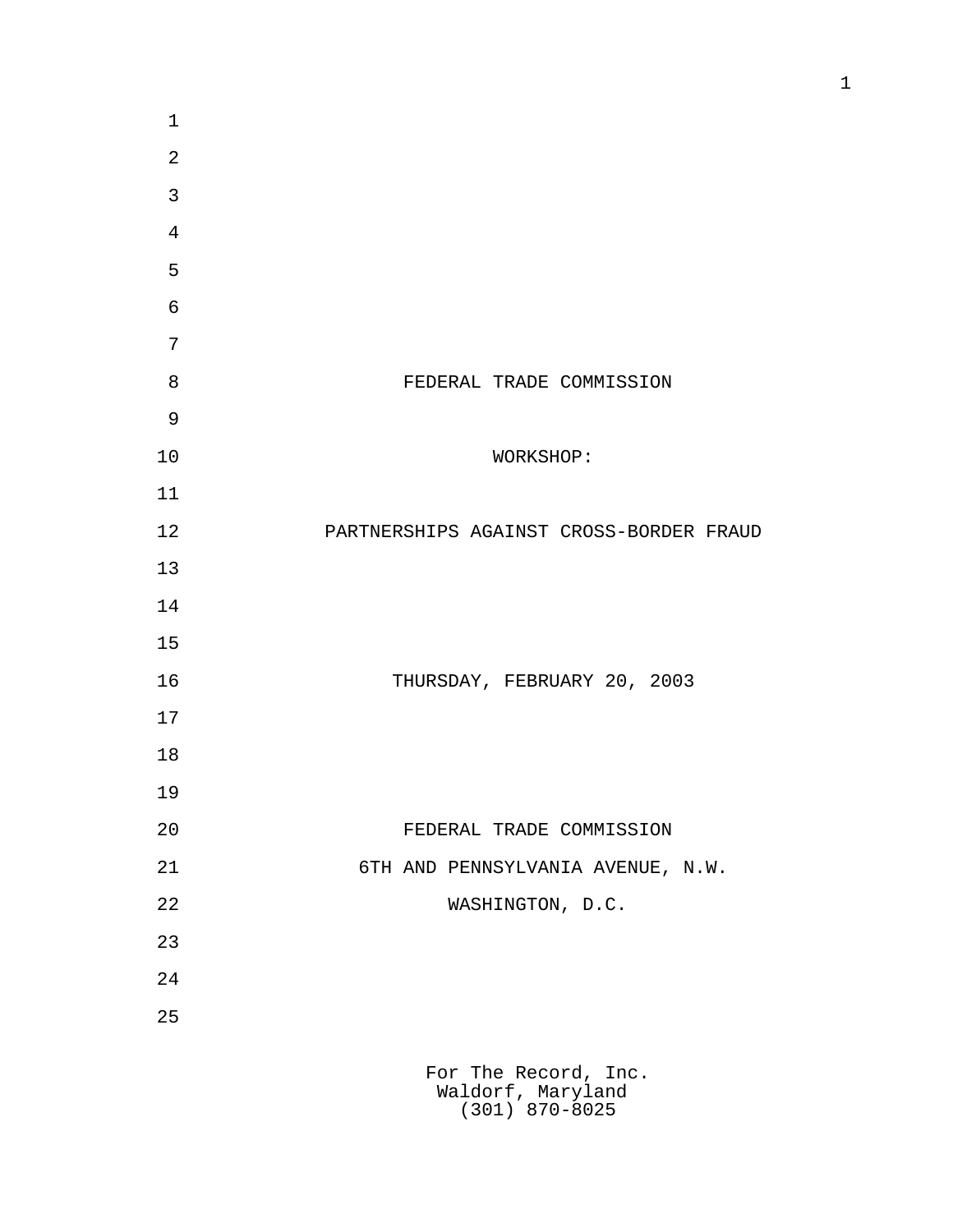| 1              |                 | TABLE OF CONTENTS                              |       |
|----------------|-----------------|------------------------------------------------|-------|
| $\overline{2}$ |                 |                                                |       |
| 3              |                 |                                                | PAGE: |
| 4              | OPENING REMARKS |                                                |       |
| 5              |                 | Commissioner Mozelle W. Thompson               | 3     |
| 6              |                 |                                                |       |
| 7              |                 | PANEL 5: COOPERATING WITH COMMERCIAL MAIL      |       |
| 8              |                 | RECEIVING AGENCIES AND COURIER                 |       |
| 9              |                 | <b>SERVICES</b>                                | 5     |
| 10             |                 |                                                |       |
| 11             |                 | PANEL 6: THE ROLE OF INDUSTRY ASSOCIATIONS     |       |
| 12             |                 | AND SELF-REGULATORY ORGANIZATIONS              | 49    |
| 13             |                 |                                                |       |
| 14             |                 | REMARKS INTRODUCING INTERNET-RELATED PANELS    | 80    |
| 15             |                 |                                                |       |
| 16             |                 | PANEL 7: POTENTIAL PARTNERSHIPS AMONG CONSUMER |       |
| 17             |                 | PROTECTION ENFORCEMENT AGENCIES AND            |       |
| 18             |                 | INTERNET SERVICE PROVIDERS AND WEB             |       |
| 19             |                 | HOSTING COMPANIES                              | 85    |
| 20             |                 |                                                |       |
| 21             |                 | PANEL 8: COOPERATION BETWEEN CONSUMER          |       |
| 22             |                 | PROTECTION ENFORCEMENT AGENCIES AND            |       |
| 23             |                 | DOMAIN REGISTRATION AUTHORITIES                | 139   |
| 24             |                 |                                                |       |
| 25             |                 | CONCLUDING REMARKS: J. HOWARD BEALES, III      | 250   |
|                |                 | For The Record, Inc.                           |       |

 Waldorf, Maryland (301) 870-8025

2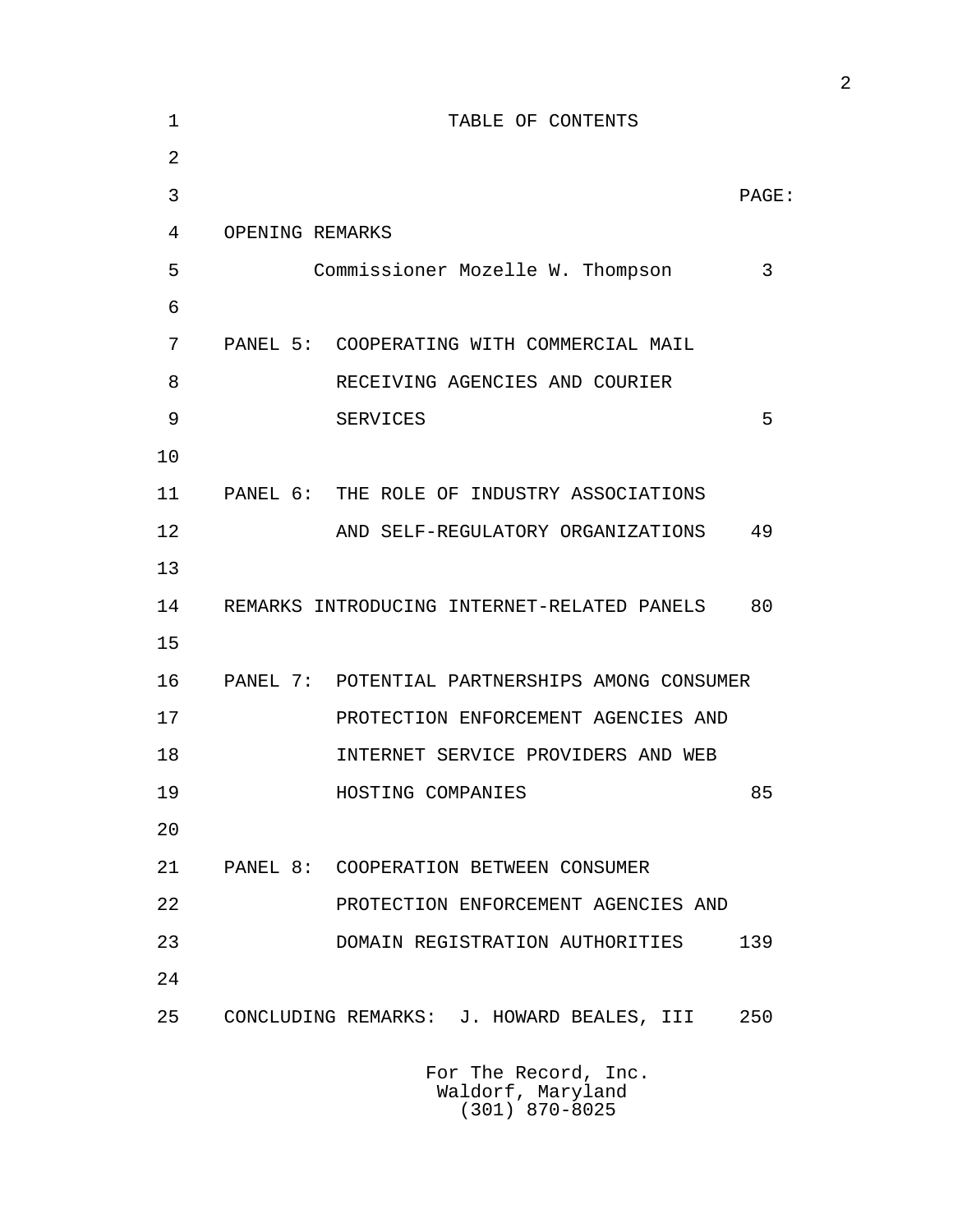1 P R O C E E D I N G S  $2$  - - - - - - 3 MR. STEVENSON: We're ready to get started. We 4 seem to have lost one panelist in the snow. We are 5 going to proceed ahead. 6 COMMISSIONER THOMPSON: It's a conspiracy. If 7 we don't like you, we lose you in the snow. 8 Good morning, you all. Thank you very much for 9 coming to the FTC for our second day on our partnerships 10 against cross-border fraud workshop. Now, I know there 11 are a lot of you who have come from very long distances 12 to be here and participate. I'm specifically mentioning 13 our folks from the customs service and -- no, some of 14 our foreign guests from Australia and the UK and, yes, 15 even Canada, where they think the snow that we've had is 16 just like a little blip. 17 Well, thank you very much for coming. Now,

 18 yesterday, we heard some very interesting discussion, 19 especially about cross-border fraud trends in the 20 financial services industry, and heard a little bit 21 about the experiences in financial services in 22 combatting cross-border fraud. Today, we're going to 23 hear some other interesting information from people who 24 are involved with commercial mail, people involved in 25 industry self-regulation and in the more high-tech

> For The Record, Inc. Waldorf, Maryland (301) 870-8025

3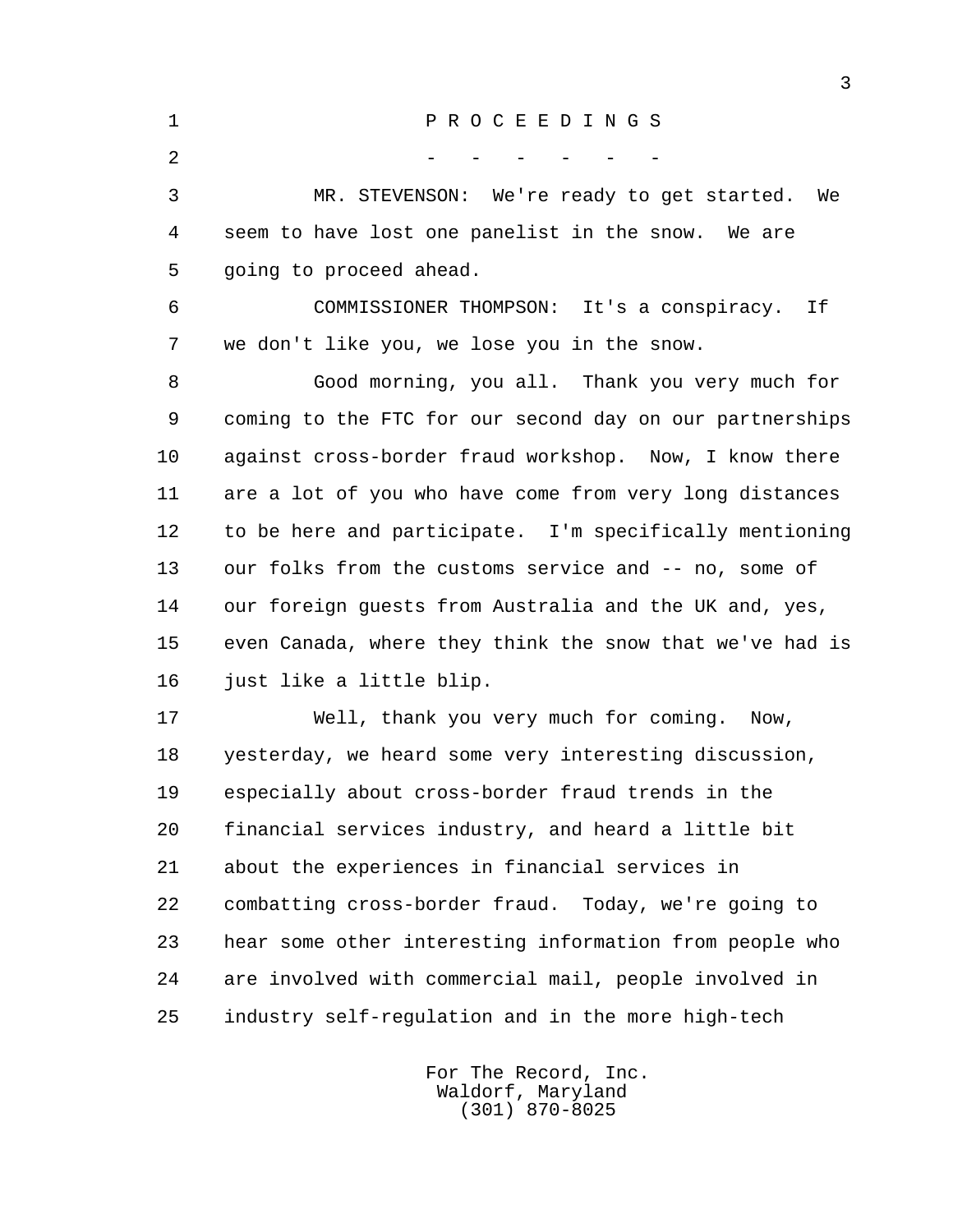1 industries of the Internet. We'll also hear after lunch 2 from the domain registration authorities, one I'm 3 particularly interested in.

 4 So, now, yesterday I talked a little bit about 5 some of the real opportunities that we have here in 6 combatting cross-border fraud, but also the recognition 7 that neither government nor businesses, nor consumers, 8 alone, could find solutions to fraud that takes place on 9 a global basis. It's an opportunity for us to set aside 10 our usual suspicions about how different branches of the 11 world operate and to recognize in order to set the right 12 course for the future, and that future is something we 13 all have an interest in, that we have to work more 14 cooperatively and to recognize that each of us have a 15 role in shaping what future policy is.

 16 So, I'm not going to delay too long, because I 17 know that we want to get to the panels, and to hear what 18 they have to say. So, on that note, I welcome you all 19 here, and I again want to give a special thanks to the 20 staff who put this together, the folks in the 21 International Consumer Protection, who have worked 22 really hard to arrange the snow, and everybody who has 23 especially brought materials here and left it out on the 24 table in hopes that they won't have to carry them home. 25 So, thank you very much for coming. And, now,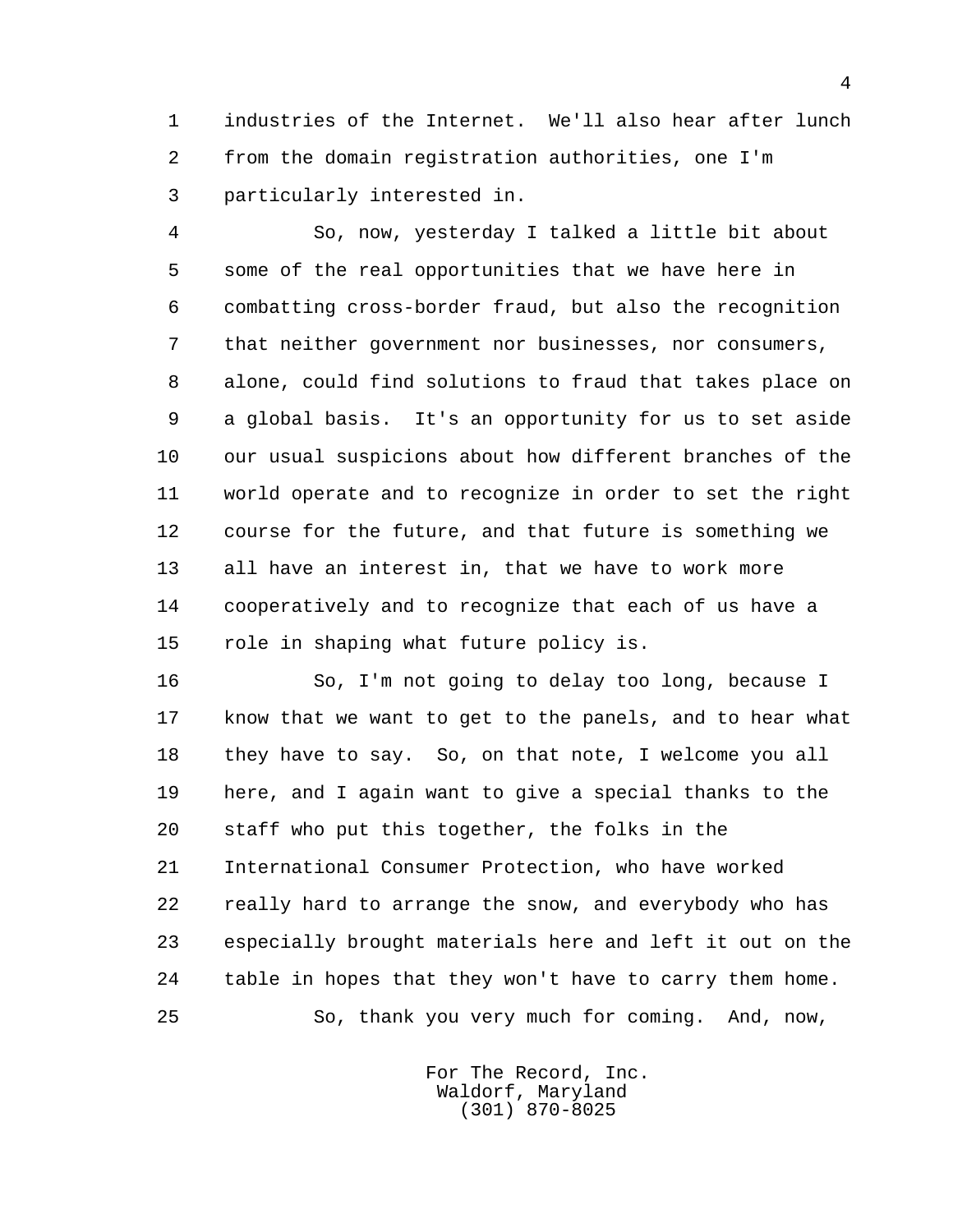1 there's just one point that I do want to raise as part 2 of my prerogative, is this: I would like to see this as 3 a starting point and not an ending point. I think that 4 we've spent a long time, each of us, working in our 5 various fields talking about, gee, wouldn't it be nice 6 if we found more formal ways of cooperating with each 7 other to solve these problems.

 8 It is my hope, whether it's on a one-on-one 9 basis by the people sitting in this room, or by looking 10 at the categories of subjects that we've talked about 11 today and tomorrow, yesterday and today, that we can sit 12 down and have a more formal relationship, and hopefully, 13 perhaps, have more of these workshops, either here 14 sponsored by the FTC, or outside of the FTC where we can 15 work on solutions and identifying new problems as they 16 arise.

 17 So, that's the challenge that I have for all of 18 you, to make this last beyond what we've gone through in 19 two days, but to make it more meaningful for consumers 20 and businesses, and, yes, even us in government, because 21 we're here to help you. Thank you very much.

 22 MS. FEUER: Great, I would like to get started 23 now with our first panel, so if the panelists can come 24 up and take their seats by their placards, that would be 25 great.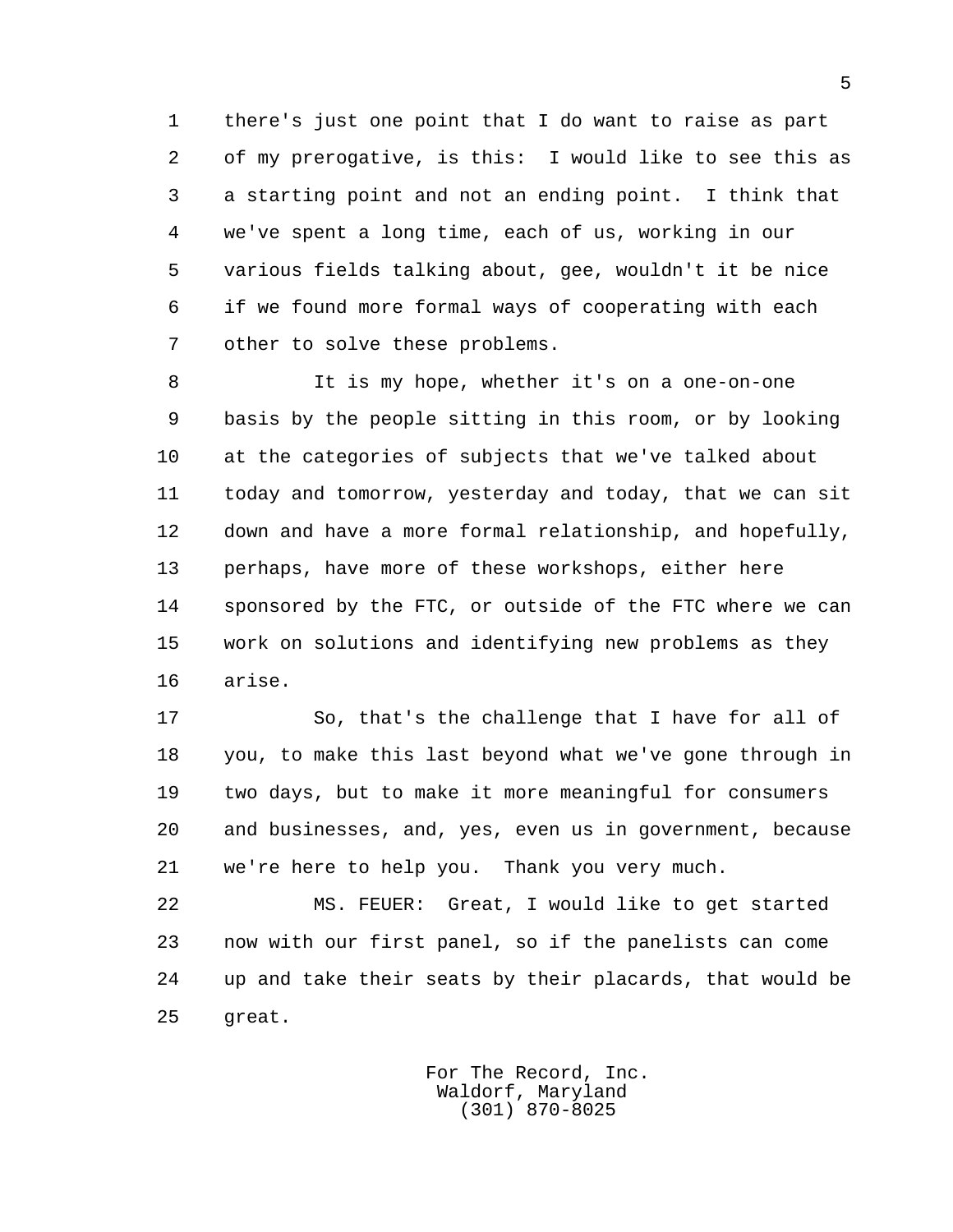1 Before we get started, I just want to apologize 2 for leaving my cell phone on. We are missing one 3 panelist, Charmaine Fennie, who I believe is traveling 4 on the red eye from Seattle. So, unfortunately, we are 5 going to get started without her, and there is a gap, 6 but if my cell phone rings, I apologize, because I left 7 my number for her to call.

 8 So, with that, good morning, I'm Stacy Feuer, 9 Legal Advisor for International Consumer Protection here 10 at the FTC. During the last panel yesterday, we focused 11 on payment systems, a type of legitimate business, or I 12 should say businesses that are often used by 13 cross-border fraud operators to facilitate frauds, 14 mainly to get money from victims. Today we're going to 15 look at two other types of legitimate businesses that 16 are often used by fraud operators for the same purposes, 17 as well as for other incidental matters in fraud 18 schemes.

 19 To discuss this, I am pleased to welcome, and 20 I'll do this alphabetically, so if you want to just 21 raise your hand, Alan Armstrong, who is a long-time 22 major franchisee for MailBoxes Etc., and he is 23 responsible for the Washington metropolitan area. He is 24 here representing MBE, both at the regional and 25 corporate level.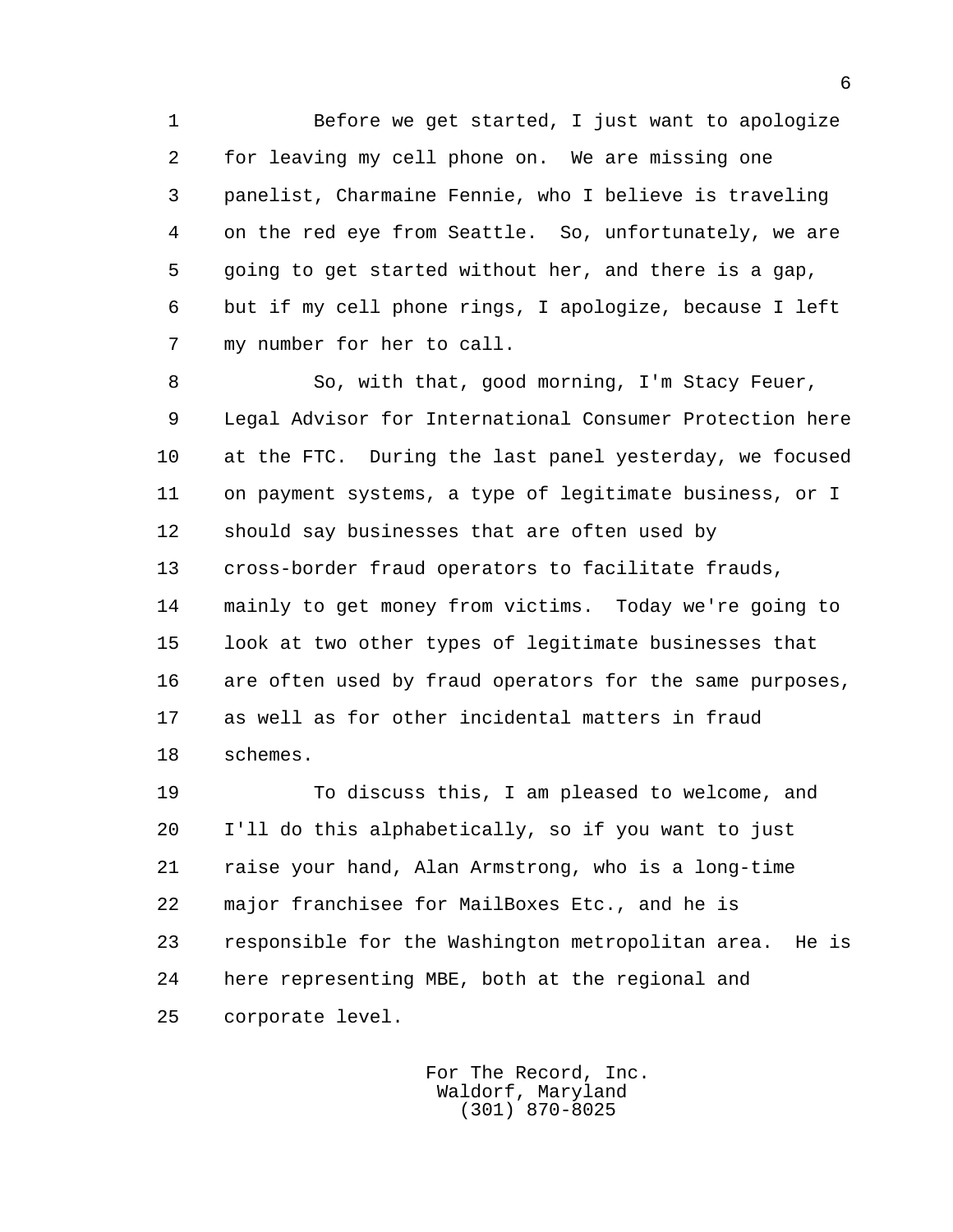1 Also, Lee Hollis, who is the General Manager for 2 Enforcement Coordination at the Australian Competition 3 and Consumer Commission. Robin Landis, next to me, the 4 Program Manager for Telemarketing Fraud with the U.S. 5 Customs Service. He recently returned to DC after 6 working with our law enforcement counterparts across the 7 border for the past year or so, through Project Colt in 8 Montreal.

 9 Larry Maxwell -- sorry, I skipped Andy Lynn, 10 Director of Marketing and International Property Law at 11 FedEx. In that capacity, Andy works with the security, 12 revenue and IT units at FedEx to detect and prevent 13 fraudulent transactions. And last but not least, Larry 14 Maxwell, the Inspector in Charge of the Fraud, Child 15 Exploitation, and Asset Forfeiture Group for the Postal 16 Inspection Service.

 17 What I would like to do with this panel, as we 18 did yesterday afternoon, is throw out a few questions, 19 first about opening matters such as current issues and 20 trends affecting the use of CMRAs and courier services 21 in the cross-border fraud arena, and then halfway 22 through, move on to possible mechanisms for enhanced 23 cooperation between law enforcement agencies, including 24 the three of us who are sitting here, Customs, the U.S. 25 Postal Inspection Service and the FTC, and the private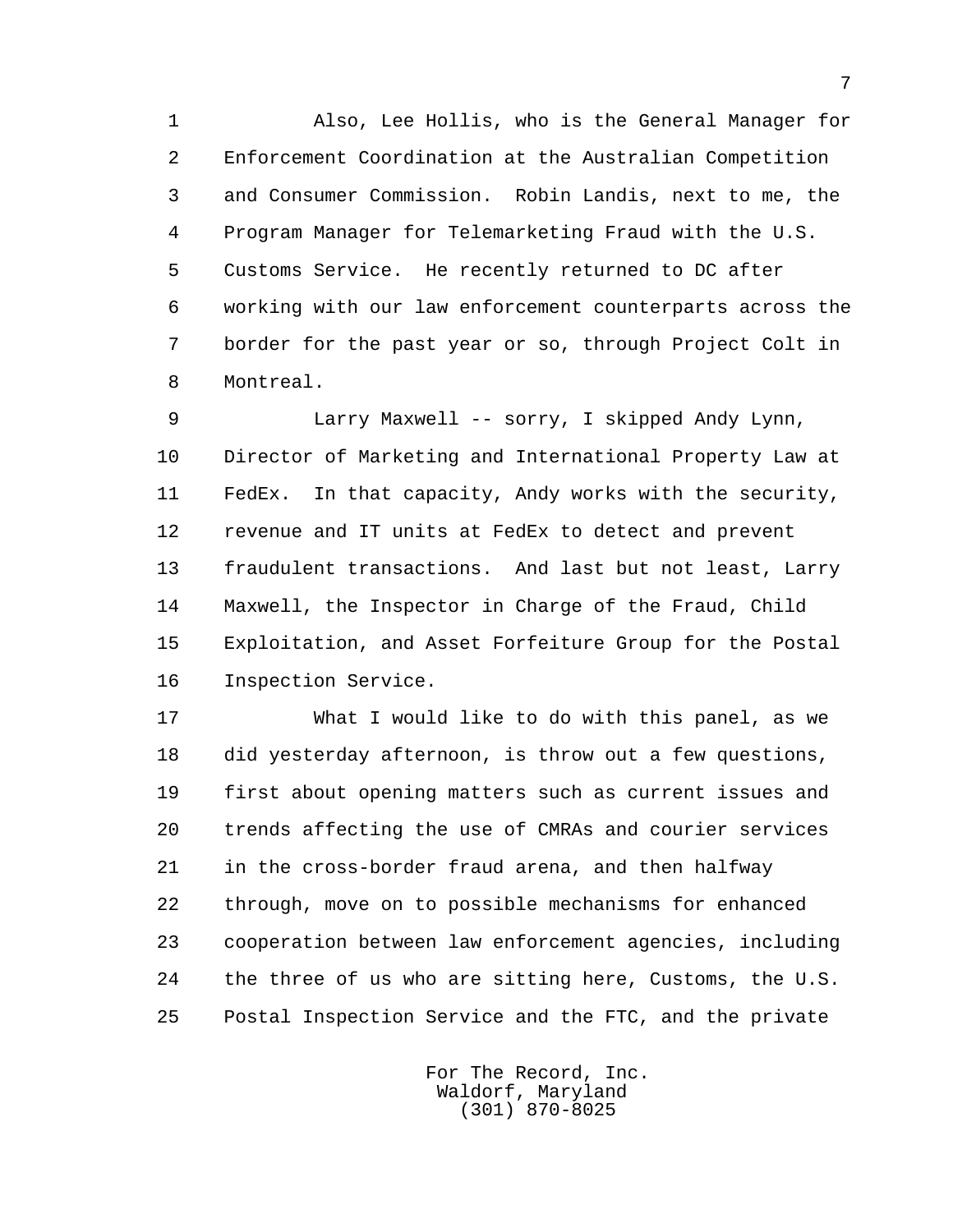1 sector.

 2 What I would like to do is keep this discussion 3 interactive. So, while I'll address some of my 4 questions to particular panelists, if you want to 5 respond and weigh in on somebody's comments or a 6 question I have asked, just raise your table tent and I 7 will recognize you.

 8 So, I am going to start with Robin, since he is 9 sitting right next to me, and ask, what are the main 10 challenges you see for law enforcement arising out of 11 the use of commercial receiving mail agencies and 12 courier services in fraudulent cross-border 13 telemarketing schemes?

 14 MR. LANDIS: Well, thank you, Stacy, I 15 appreciate coming here to talk to you about 16 telemarketing fraud.

 17 The U.S. Customs Service believes that 18 telemarketing fraud is a big problem. I spent three 19 years up in Montreal just doing telemarketing, and we 20 just opened an office with three agents working in 21 Montreal, Toronto, and Vancouver that's trying to 22 address this problem. And I would like to kind of 23 explain to you how it really works.

 24 Now, would you be surprised if I told you that 25 telemarketing out of Canada is organized crime? It's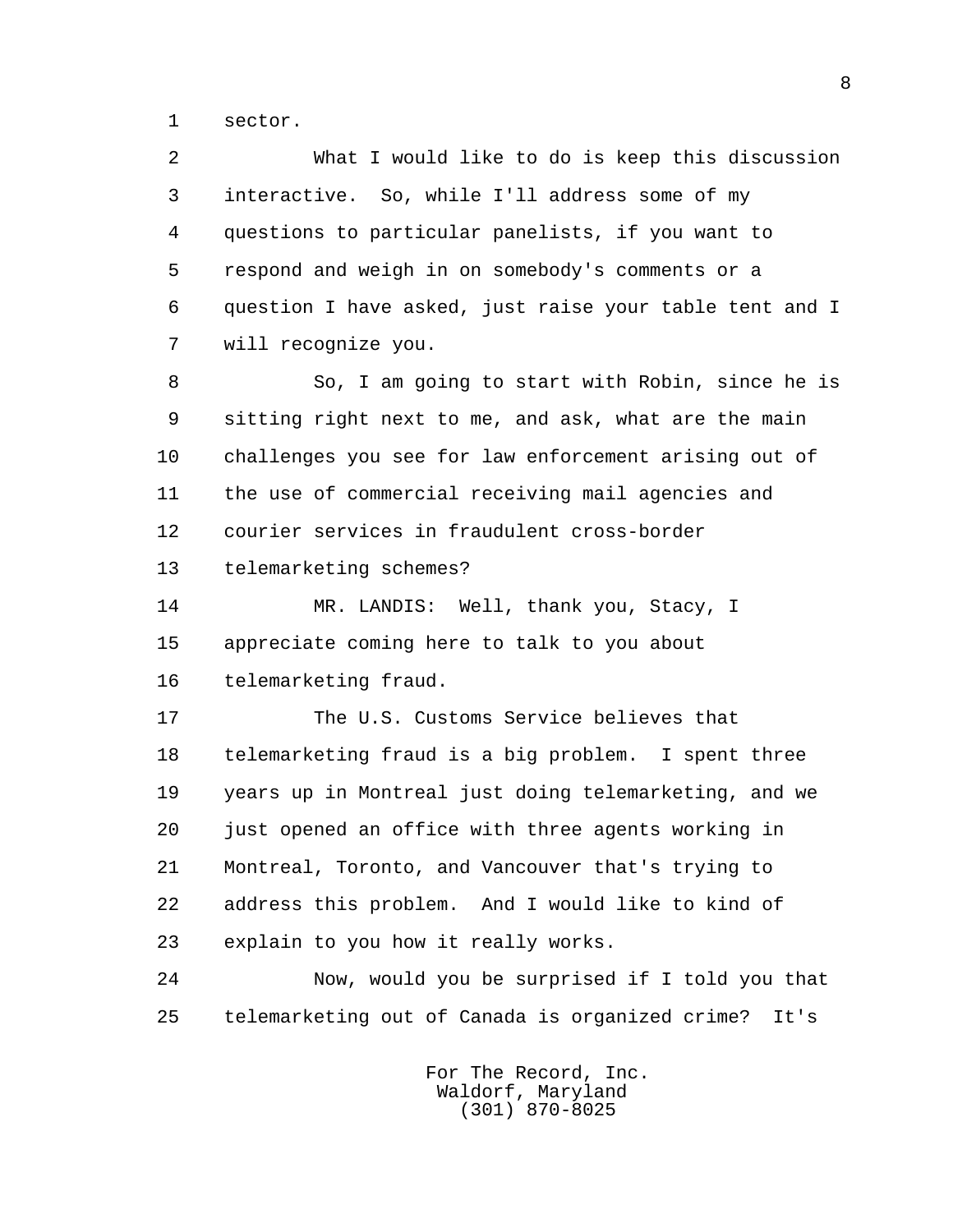1 organized crime. It is organized crime. The proceeds 2 that they're receiving from this telemarketing fraud, 3 and we estimate just in Montreal alone is \$200 million, 4 just Montreal. These proceeds are being used to buy 5 narcotics, to fund drug operations, the smuggling of 6 guns, and prostitution. We have documented this. It is 7 organized crime.

 8 It's set up basically in a four-part 9 organization. They have a leader, a captain, and they 10 have lieutenants. How is it broken down? Well, you 11 have a lieutenant that's in charge of leads. Leads are 12 the victims' telephone numbers. That is very, very 13 sought after. You have another lieutenant who is in 14 charge of the boiler rooms, or the telemarketers. When 15 I say boiler rooms, you probably think of a room that 16 they rent in a business, it's not that anymore. It 17 could be five, six, seven people sitting in cars in a 18 parking lot of a mall with cell phones, calling the 19 victims with their lead sheets. Or it could be a hotel 20 room where they rent it for 24 hours. They move very 21 fast.

 22 So, the boiler room has really changed to a 23 mobile location. It's all in charge by one individual, 24 a lieutenant.

25 The third lieutenant would be in charge of the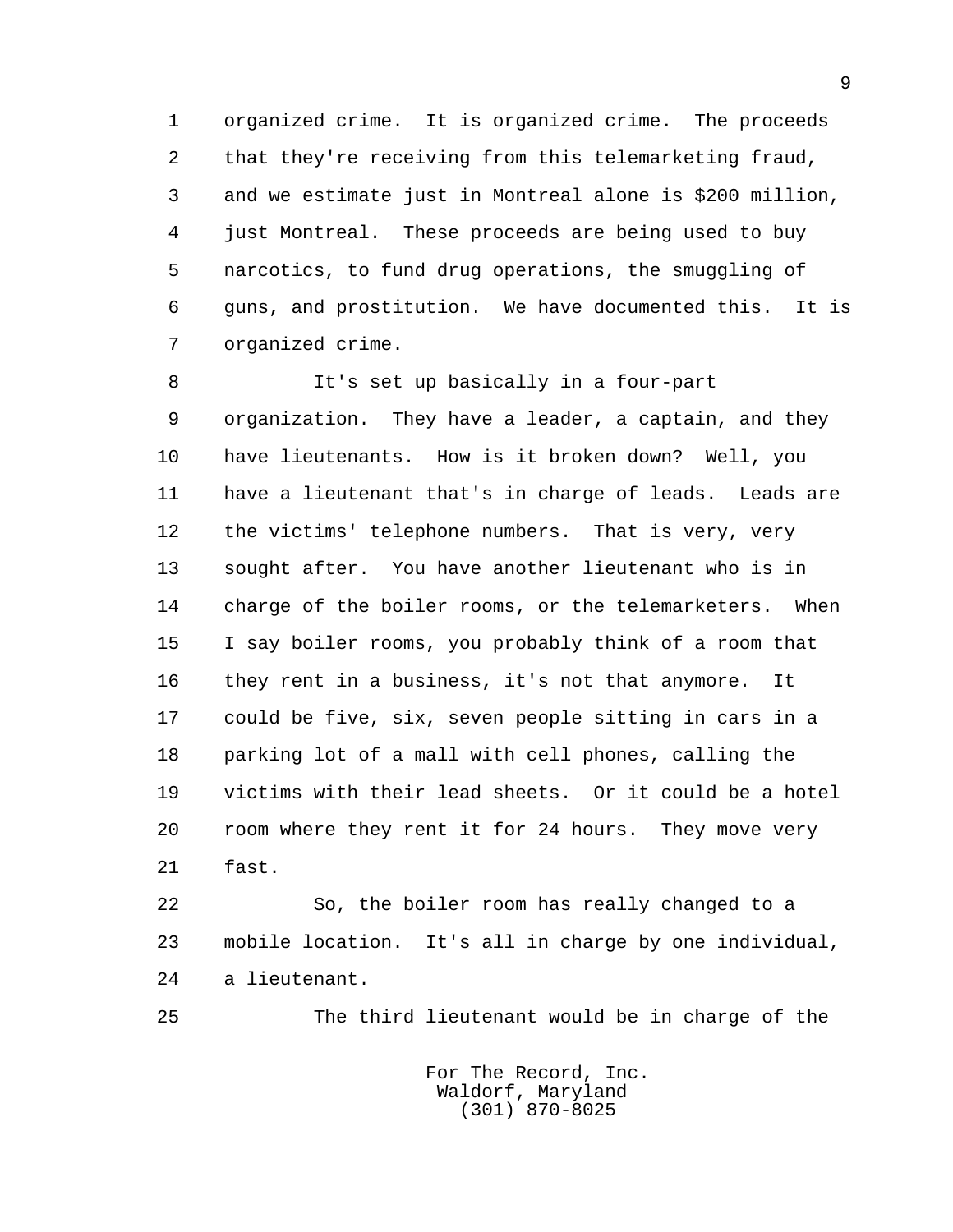1 money laundering. You have the leads, the

 2 telemarketers, then they have to get the money. So, 3 they have a person in charge of nothing but pertaining 4 to money.

 5 And a fourth lieutenant who is in charge of 6 security. And what I mean by security, they enforce and 7 keep the organization together. They do not want the 8 telemarketers to steal any of the leads, they want to 9 make sure that the leads are brought in timely, and it 10 just keeps the organization together. Most of the 11 security people are street gang members. Very violent.

 12 How do we attack this? We want to attack it by 13 prevention, disruption, and prosecution. When I talk to 14 you about leads, that is probably the most important 15 thing that they look at. Every search warrant that 16 we've done in Montreal, we always found the original 17 leads sheets. A lead sheet is a mailing of a 18 sweepstakes somewhere to somebody in the United States 19 asking them to enter a contest and put their phone 20 number on it. We are finding the original sweepstakes 21 in Montreal from these telemarketers. They're either 22 mailed from outside the United States or within the 23 United States to the victims who respond.

 24 How do we prevent this? Well, we have executed 25 some search warrants in the United States to go after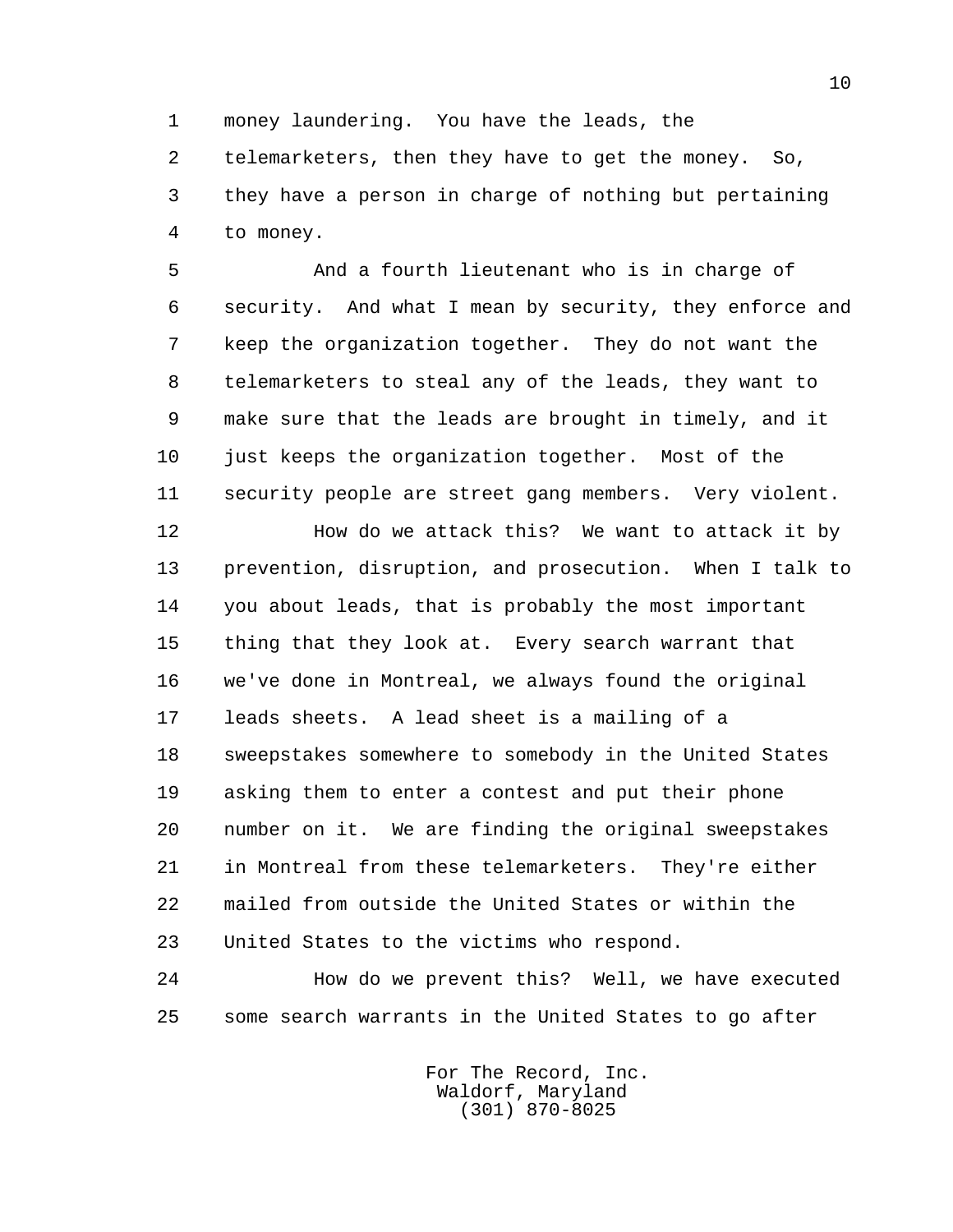1 the leads brokers. The sweepstakes entries. We want to 2 prevent it because we think that's the key to the 3 telemarketers. If they don't have the phone numbers, 4 they're not going to call the victims. We want to 5 prevent the person of responding to the calls, so 6 prevent the mailings, prevent the telephone calls, and 7 then prevent the victim from sending the money. That's 8 our prevention strategy in telemarketing.

 9 Disruption: What I mean by disruption, we want 10 to seize the mailings, shut down the phone lines, or 11 seize the money coming from the United States to the 12 foreign country.

 13 In one case that I worked starting in '92, one 14 telemarketing organization out of Canada had three 15 boiler rooms. Their telephone bill was over \$1 million 16 a month with 1,000 telemarketers calling to the United 17 States seven days a week, 16 hours a day. In the 18 indictment we had, we documented \$118 million in one 19 year.

 20 We're also shutting down phone lines and we're 21 also seizing mail that's coming into or going out of the 22 United States. We're also conducting a lot of 23 prosecutions lately, with the U.S. Attorney's Office 24 from mailers, printers, who are aiding and abetting, 25 knowingly. The telemarketers that are doing the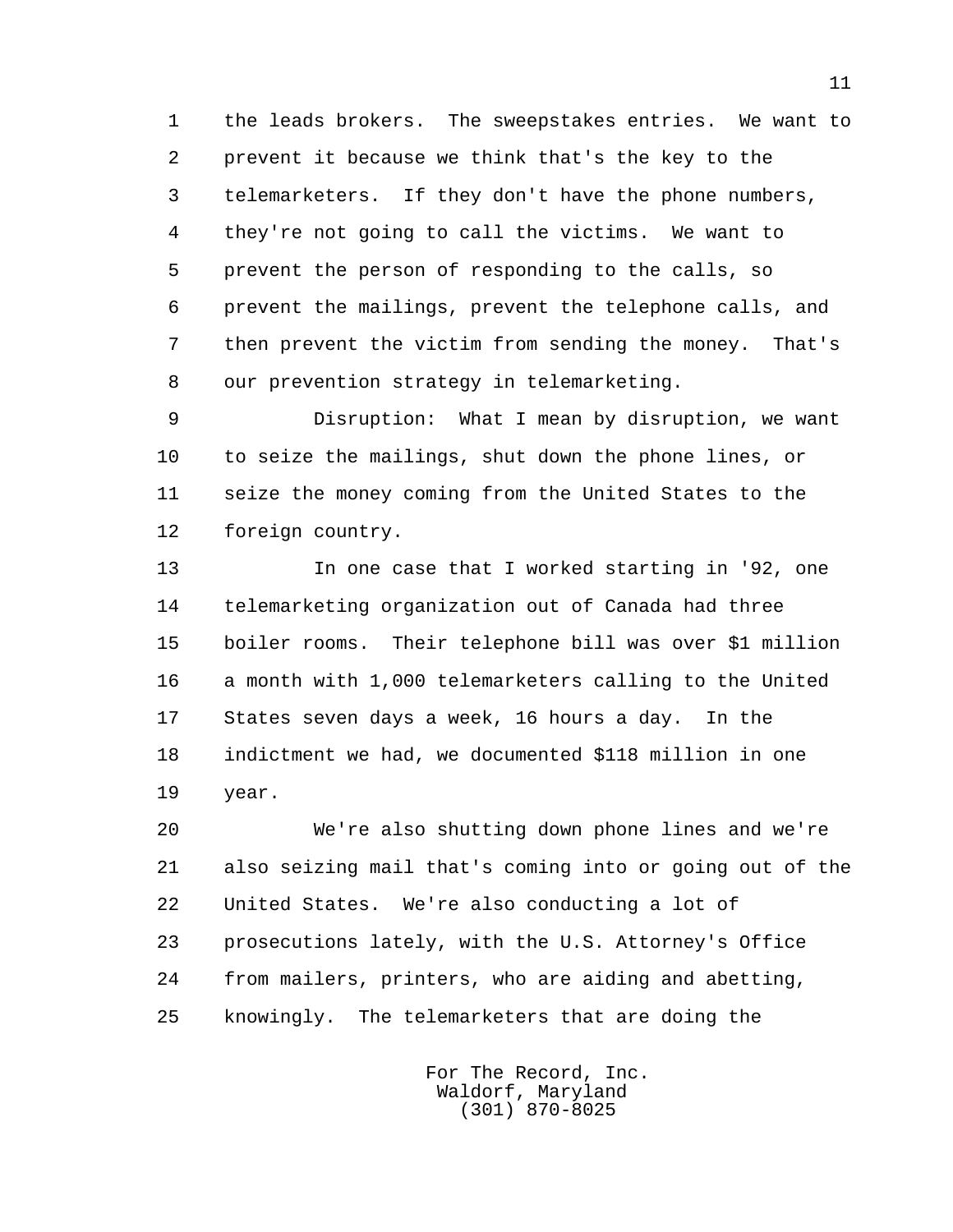1 telephone calls in Canada, and elsewhere, and also the 2 money launderers, which include money transmitters, 3 bank-to-bank wire transfers, and also individuals who 4 are operating drop sites.

 5 Working with the mail receivers or the express 6 couriers, last year, just in Montreal, we intercepted 7 and seized over \$1 million cash going to telemarketers 8 in Montreal. Under our program, we seize it, we return 9 the money back to the individuals. U.S. Customs 10 agents actually go to the victim in the United 11 States, return the money to them, and interview them to 12 see why they were victimized, what was the statements 13 made to them, what were the promises, and why they sent 14 it.

 15 Just one year operation in Montreal, we have 16 documented over 1,500 drop sites where mail is going to 17 them from telemarketers.

 18 MS. FEUER: Robin, thank you. So, yesterday we 19 talked about money going to a wire transfer through a 20 debit card through ACH Debits, but what you're saying to 21 me it sounds like Customs Service is still seizing lots 22 of money that the victims are sending that is making 23 its way from the victims' pockets to the telemarketers 24 by the mail and express mailing couriers.

25 MR. LANDIS: Correct. A lot of it is cash, a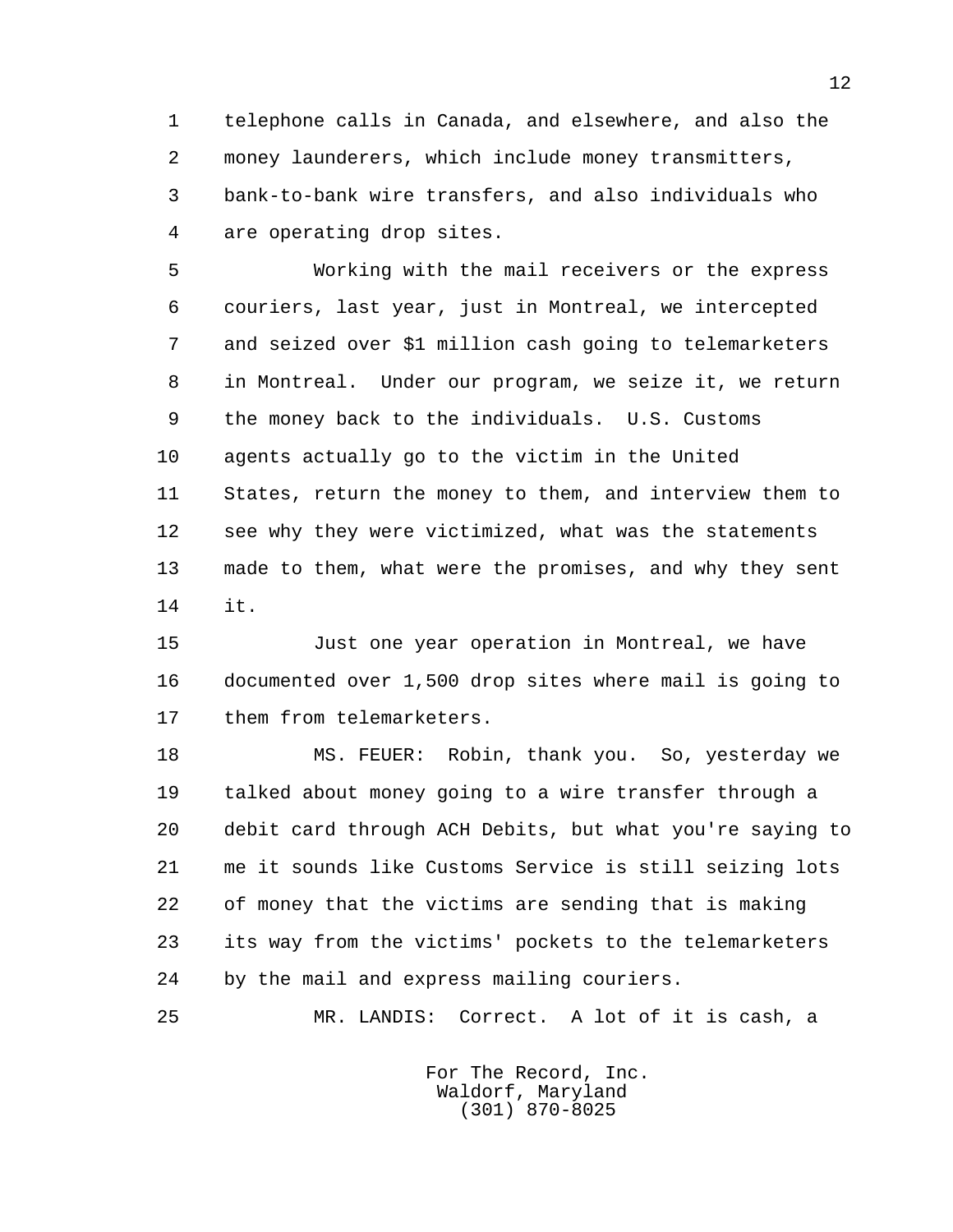1 lot of it is cashier's checks.

 2 MS. FEUER: And that's interesting, because it 3 does seem consistent with some of the new statistics 4 that we're releasing that checks are still a big payment 5 method in these schemes.

 6 I'm wondering, Larry, whether you're seeing the 7 same types of things, and if you could focus in part on 8 obviously the Postal Inspection Service viewpoint how 9 CMRAs are used and what kinds of trends you're seeing in 10 connection with telemarketing fraud and Internet fraud 11 as well.

 12 MR. MAXWELL: Sure. First, Stacy, I just want 13 to thank the Commissioner and FTC for hosting us and 14 inviting me and my agency and our friends here from the 15 other agencies.

 16 Everything Robin just mentioned is dead on 17 point, accurate. As he said, he spent time up in 18 Montreal. We have an inspector assigned to Montreal and 19 we are exploring expanding our role up there. We've 20 been up there for several years now. We also have an 21 inspector, two inspectors assigned to the Partnership 22 Alliance in Toronto with FTC, and we're starting a new 23 operation now out in Vancouver and the western part of 24 the country.

25 As Robin mentioned, organized crime is a real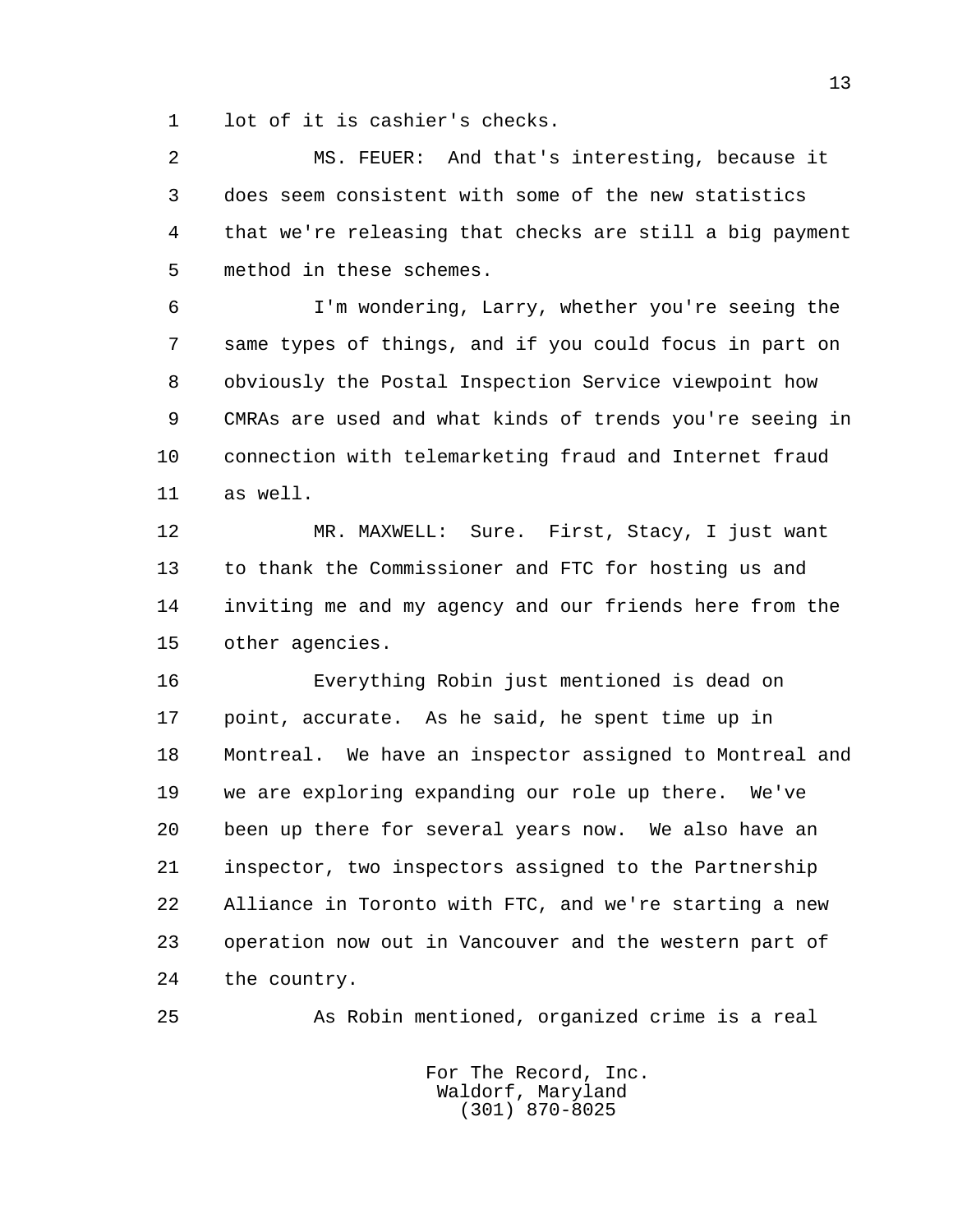1 factor in Montreal, and telemarketing is the big focus 2 there for us. If you go to Toronto, one of our biggest 3 concerns there has been the advanced fee schemes, but 4 there's a variety of other types of frauds we do see. 5 You get out west, of great concern to me, being a 6 representative of the Postal Service here, is the 7 lottery, we have a preponderance of lottery schemes 8 coming in. I hear this from the Canadian authorities 9 and I hear this from consumer agencies, I hear this from 10 FTC and Department of Justice.

 11 So, we kind of have a little different hydra, if 12 you will, in terms of the types of crimes, in terms of 13 the use of commercial mail receiving agencies. I left a 14 brochure out -- it's not a brochure, it's a couple of 15 pages that the Postal Service and the Inspection Service 16 put out a few years ago when we enhanced our regulatory 17 provisions guiding commercial mail receiving agencies. 18 And essentially, it lays out the facts for you and it's 19 pretty current.

 20 There are a few modifications that it doesn't 21 mention that I can clarify later if you have any 22 questions, but primarily, what we did was, and this goes 23 in a chapter No Good Deed Goes Unpunished. We heard for 24 years from law enforcement, both in Canada and here in 25 the States, that commercial mail receiving agencies were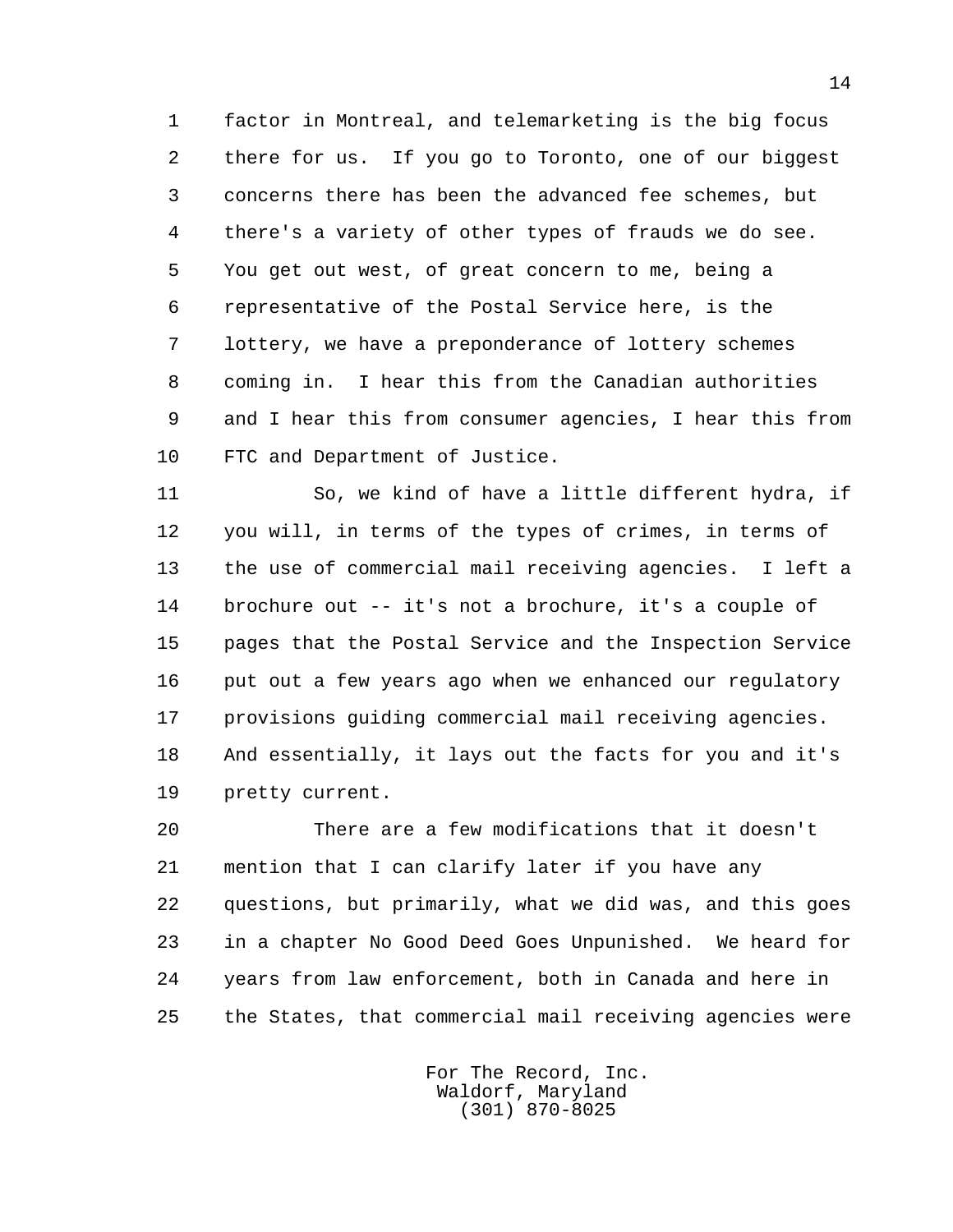1 becoming a haven for criminals. Well, we only had 2 anecdotal information. We only had agents telling us 3 this. None of our databases captured this information, 4 ours or others.

 5 But we tried to proceed in enforcing new 6 regulations and met with a very logical reaction from 7 the industry. You know, you're basically taking a 8 shotgun to a canary here. And we looked at it and 9 decided the best course was to meet with them and work 10 out reasonable accommodations that fit both sides.

 11 We recognized we couldn't force feed our 12 thoughts on anyone based on no empirical data to back us 13 up. So, we agreed to modify our data mechanisms to 14 capture those statistics so we would have a better clue 15 and also provide some intelligence for future 16 investigations and trend analysis. But lacking that, we 17 worked on what I would call a common sense parameter.

 18 Oftentimes in telemarketing schemes, both within 19 the States, for instance in New York, where I get my 20 experience from, you would have boiler rooms operating 21 very temporarily, using phones, and they would use 22 commercial mail receiving drops. Sometimes they would 23 even use a post office box, but post office boxes had a 24 little more direct contact with the Post Office, so 25 there was a reluctance to use that on their part.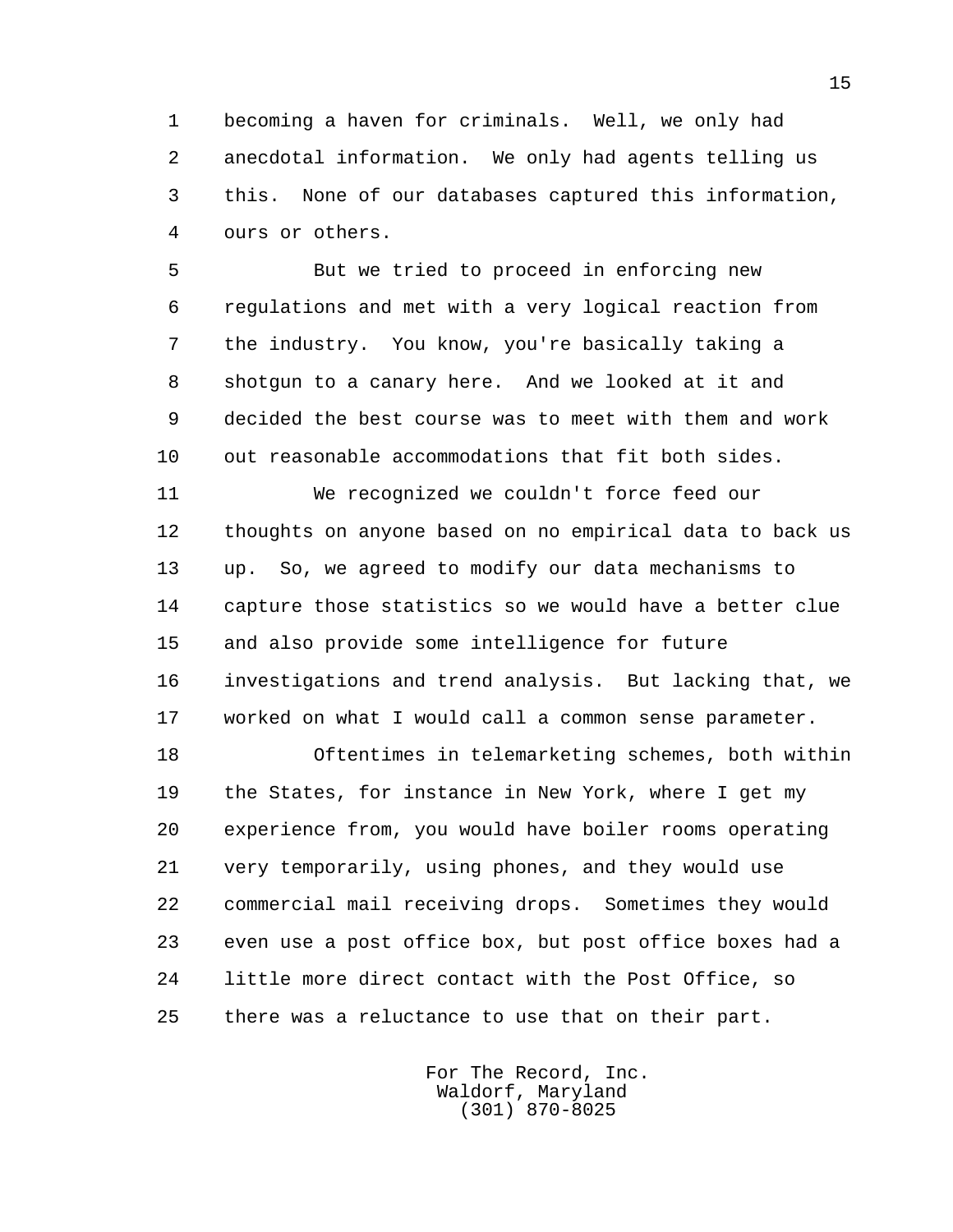1 They could use pretty much anything to describe 2 the address, as many of you probably are very familiar 3 with, you could use suite 24, and to a potential victim 4 customer, could look at that and say it sounds like a 5 legitimate concern and mail it off thinking it goes to a 6 nice corporate building somewhere, where in reality it 7 went to a small mail drop place and the person would 8 come in in anonymity, sometimes sending someone else 9 down to pick it up.

 10 There were requirements on the books that 11 frankly the Postal Service didn't do a good job at 12 enforcing at this time, and that was a form required. 13 It's an application for delivery of mail through an 14 agent. It's a 1583, so we will feel comfortable with 15 government forms. There's two forms. There's one form 16 the CMRA operator fills out which authorizes them to be 17 a CMRA, and that's a little bit more comprehensive in 18 terms of information required.

 19 The second, which is the CMRA boxholder, fills 20 out an application the same way. What we did in the new 21 regulations, just in a nutshell is we enhanced the 22 identification requirements and the validation of those 23 requirements. So, the postmaster validates the CMRA, 24 the CMRA owner/operator would validate their customers. 25 And on a quarterly basis, provides that information to

> For The Record, Inc. Waldorf, Maryland (301) 870-8025

16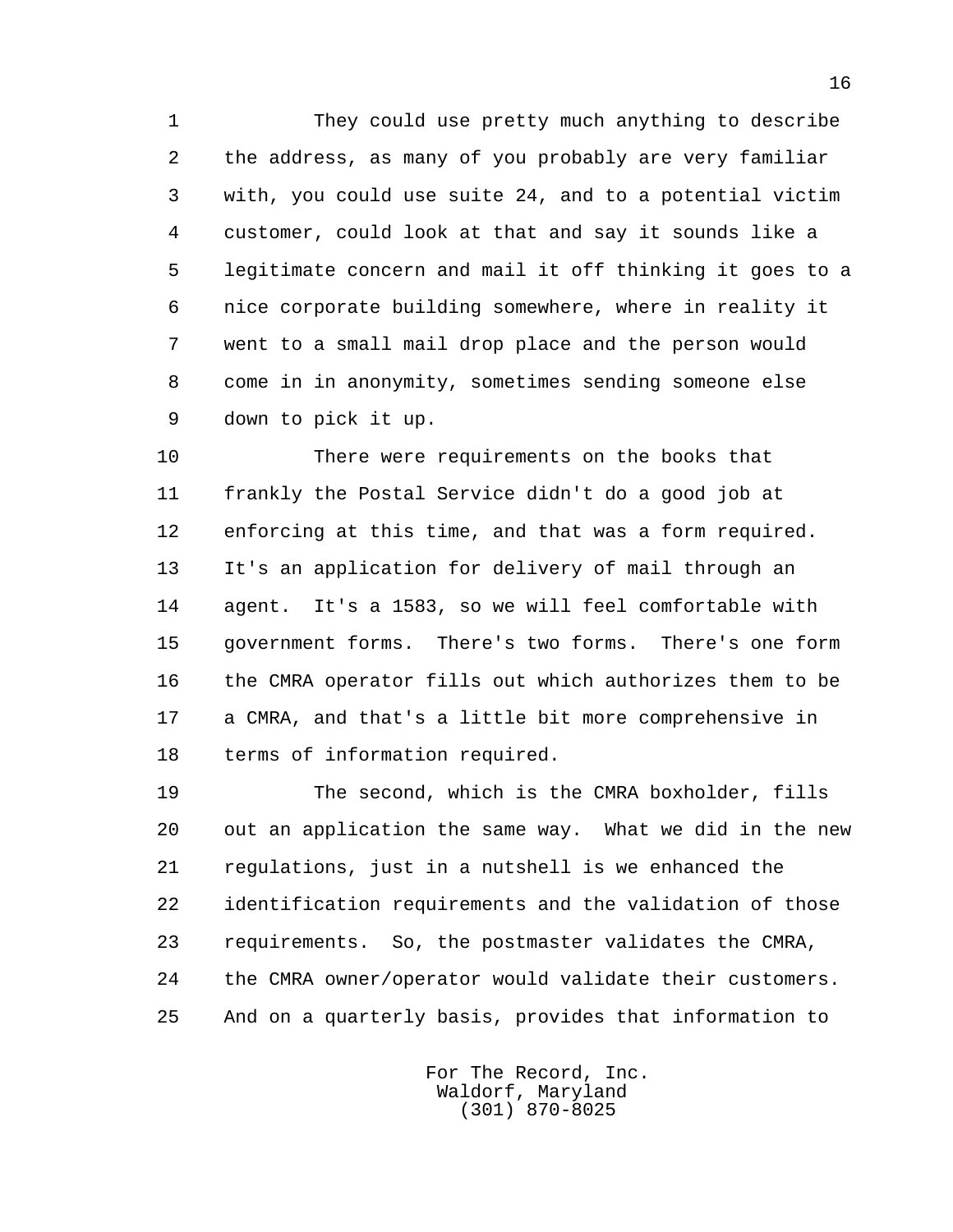1 local post offices, the current list. So, we have a 2 listing of actually who we deliver mail to.

 3 Does the Postal Service compile lists of private 4 information, social security number, addresses? No, we 5 do not. And as a law enforcement officer, I would love 6 to have that information, because it would make my job a 7 lot easier, but in a democracy, there are groups that 8 feel that's an intrusion of privacy, and we have to 9 respect that.

 10 I was part of a side working group dealing with 11 the abused spouse organizations, and they had some major 12 concerns about releasing this information, even to law 13 enforcement, without court orders. So, we restricted a 14 lot of that information based on our recognition that 15 there are people who could get hurt in this process for 16 us. So, that is a big obstacle we have faced.

 17 We have mechanisms in place now which appear to 18 be working. Recently, I ran the statistics, which does 19 not show a dramatic usage of CMRAs to my surprise, but 20 part of that comes, it's like the chicken and the egg. 21 I mean, we implemented these new regulations, which 22 eliminated mailers from using terms like suite or some 23 other designation for an office, and they had to use two 24 designations, they had to use either the term PMB, for 25 private mailbox, similar to post office box, and that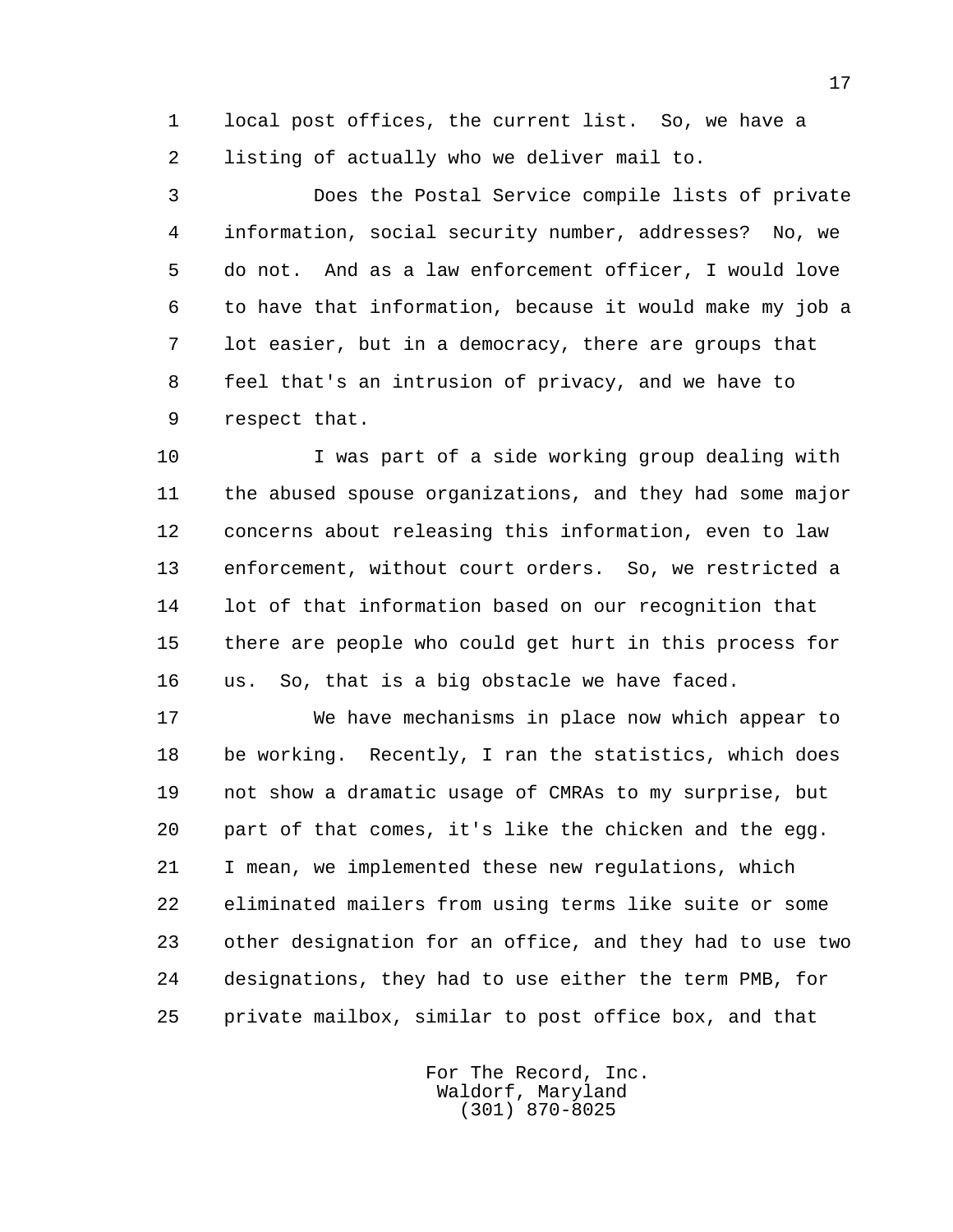1 seemed like a good catch, we had a nice comparison. 2 However, some people did push back on that, and they 3 felt they wanted one other alternative, because they 4 felt PMB was too restrictive.

 5 And, again, you're dealing with a lot of 6 legitimate businesses that have needs and want to change 7 and have image and branding and so forth. So, we gave 8 them the pound sign, the numeric pound sign symbol, they 9 could use that, or PMB. And that may have, for those 10 honest operators out there, those mailers, that may have 11 decreased some of the use of the CMRAs, in the United 12 States.

 13 There are commercial mail receiving agencies, of 14 course, around the globe. We have worked, as I'm sure 15 Robin has, and others here, with Canadian counterparts. 16 And just like you would a victim on the street or a 17 witness on the street, some are very cooperative and 18 helpful, even when they don't have to be, and then 19 others basically tell us to take a hike.

 20 So, we have no legal jurisdiction to enforce 21 them. The Canada Post Institution, which is the U.S. 22 Postal Service counterpart, they do not have 23 requirements on registering commercial mail receiving 24 agencies, to my knowledge, unless that's changed very 25 recently, and I don't believe it has.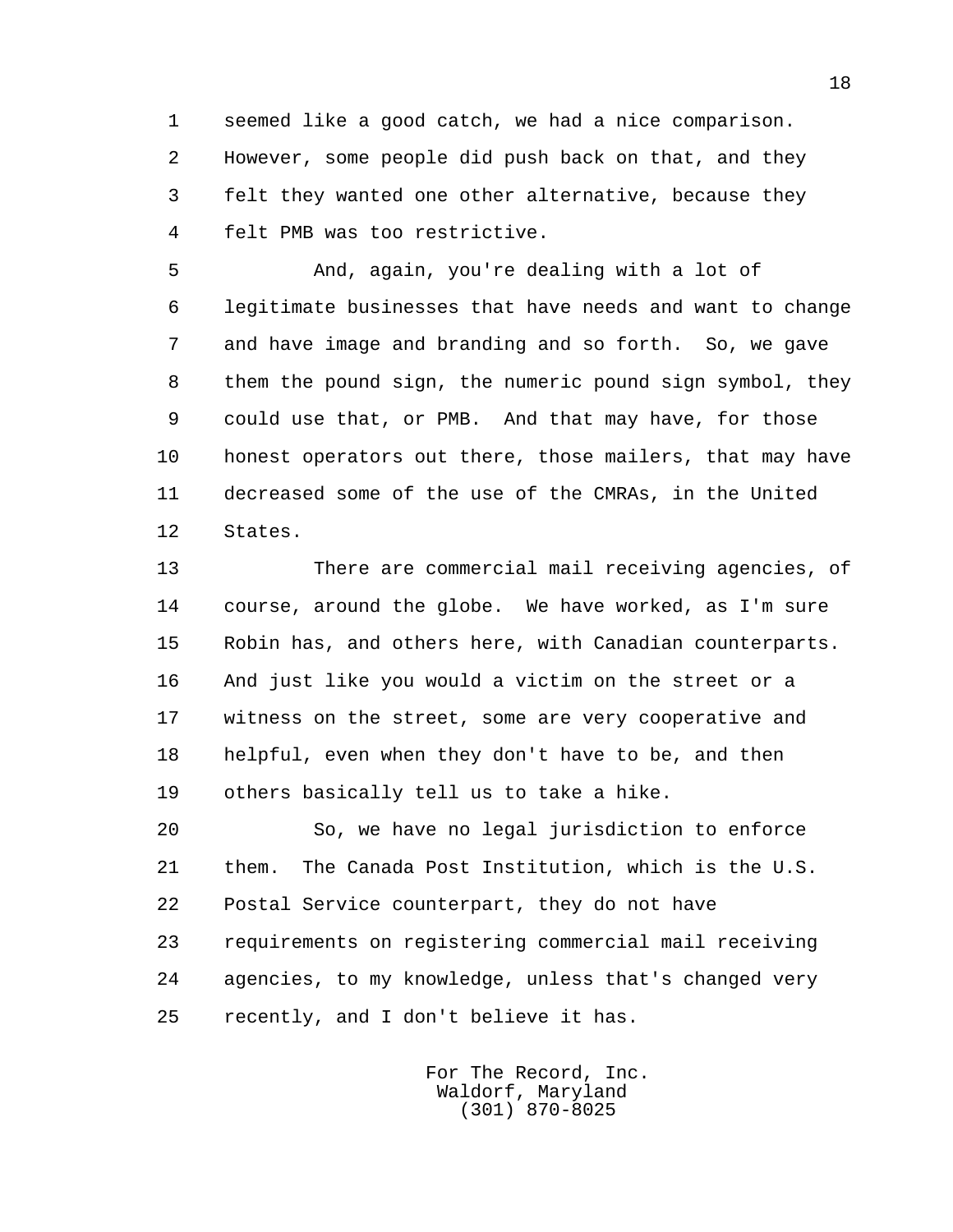1 Again, I don't know if their thinking is to 2 enforce such regulatory change up there, but I think 3 they saw what we went through and probably thought 4 better of it. But they may at some point. And I think 5 it is good to know your customer, who you deliver to, 6 and it protects a lot of people, and it protects the 7 Post Office. We deliver to a lot of people. And that 8 creates another major obstacle.

 9 Again, this information is private information, 10 people like to protect their identity, they do like to 11 protect their personal privacy for a lot of reasons. 12 And in some instances are very open out there. But we 13 have to respect both parties. So, that does present a 14 challenge.

 15 My concern goes even further in dealing with the 16 cross-border issue. It's been a great opportunity for 17 U.S. law enforcement and Canadian law enforcement to 18 work together to iron out a lot of these kinks that come 19 from two very friendly nations that speak mostly the 20 same language and share a lot of the same institutions 21 and laws. What's happening is, as all of you are aware, 22 and it's a big focus of Hugh Stevenson and his group, 23 is the emergence of international fraud and crimes and 24 how we are going to deal with that in the coming 25 decades.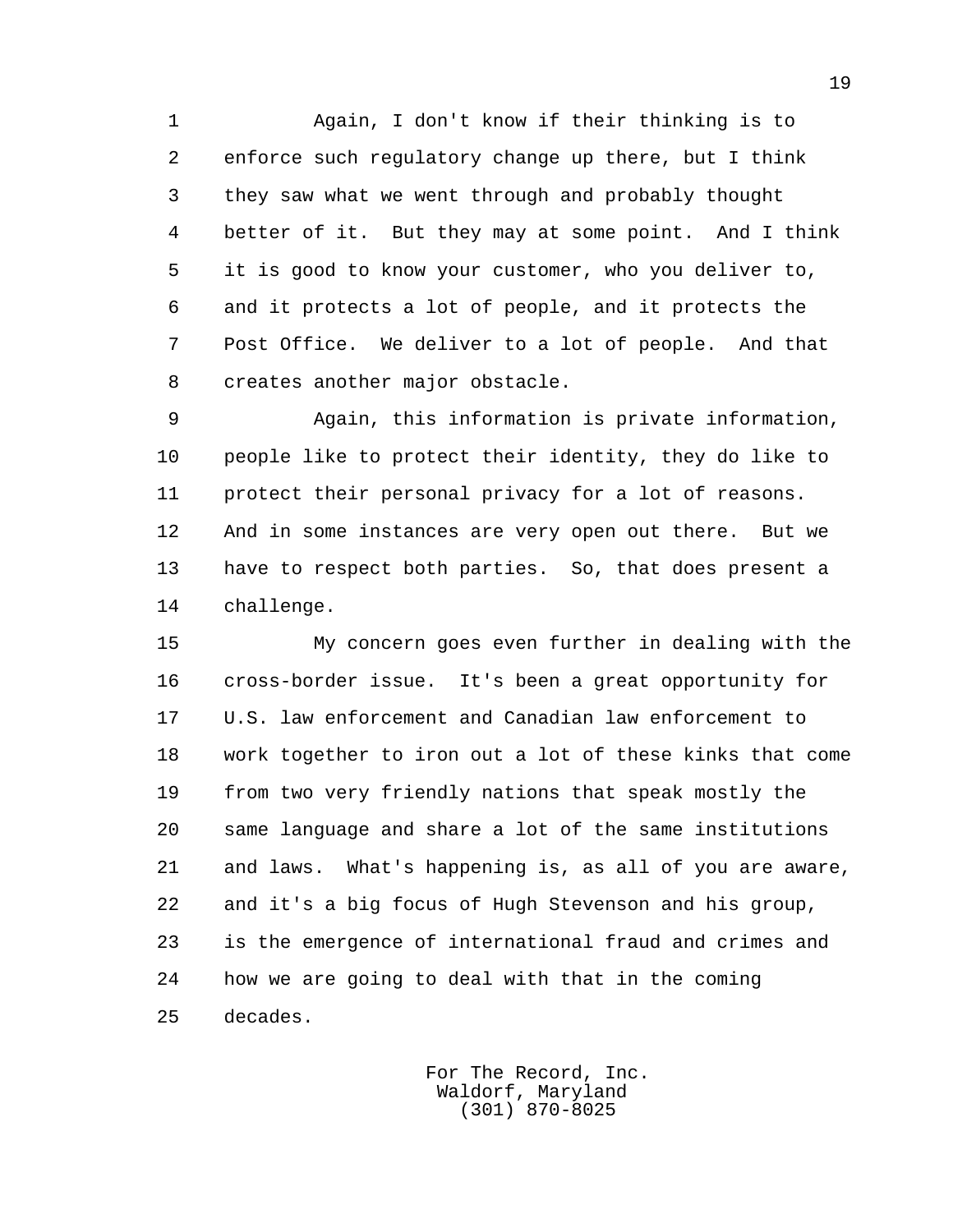1 That's a concern. I mean, over the years, we've 2 had trouble keeping the genie in the bottle on our own 3 domestic crimes and now we're looking at victimization 4 from outside our parameters. And I think using the data 5 and intelligence is a great asset for us. If we can 6 show trends. For example, very clearly, we're seeing 7 most of the victims coming from the lottery schemes and 8 the operations coming from western Canada, are in the 9 Southern California/Arizona area. It pops out at you on 10 a map when you run some of that data and it's very 11 helpful to use FTC data or our own data, data provided 12 by the Canadians. And that's helpful.

 13 MS. FEUER: Thanks. And, Larry, 14 one follow-up question before we move on. It's good to 15 hear that CMRAs are being used less in these schemes. 16 I'm wondering, though, about the phenomenon that we 17 sometimes hear in our investigations is somebody using a 18 U.S. address at a commercial mail receiving agency and 19 then having that mail forwarded on to Canada or some 20 other place. Does your data pick any of that up?

 21 MR. MAXWELL: No, that is a lacking portion. 22 What happens is the Postal Service, although now I think 23 we're much better off in our working relationships with 24 the commercial mail receiving agency industry. We have 25 a lot more contacts, there's a lot more communication,

> For The Record, Inc. Waldorf, Maryland (301) 870-8025

20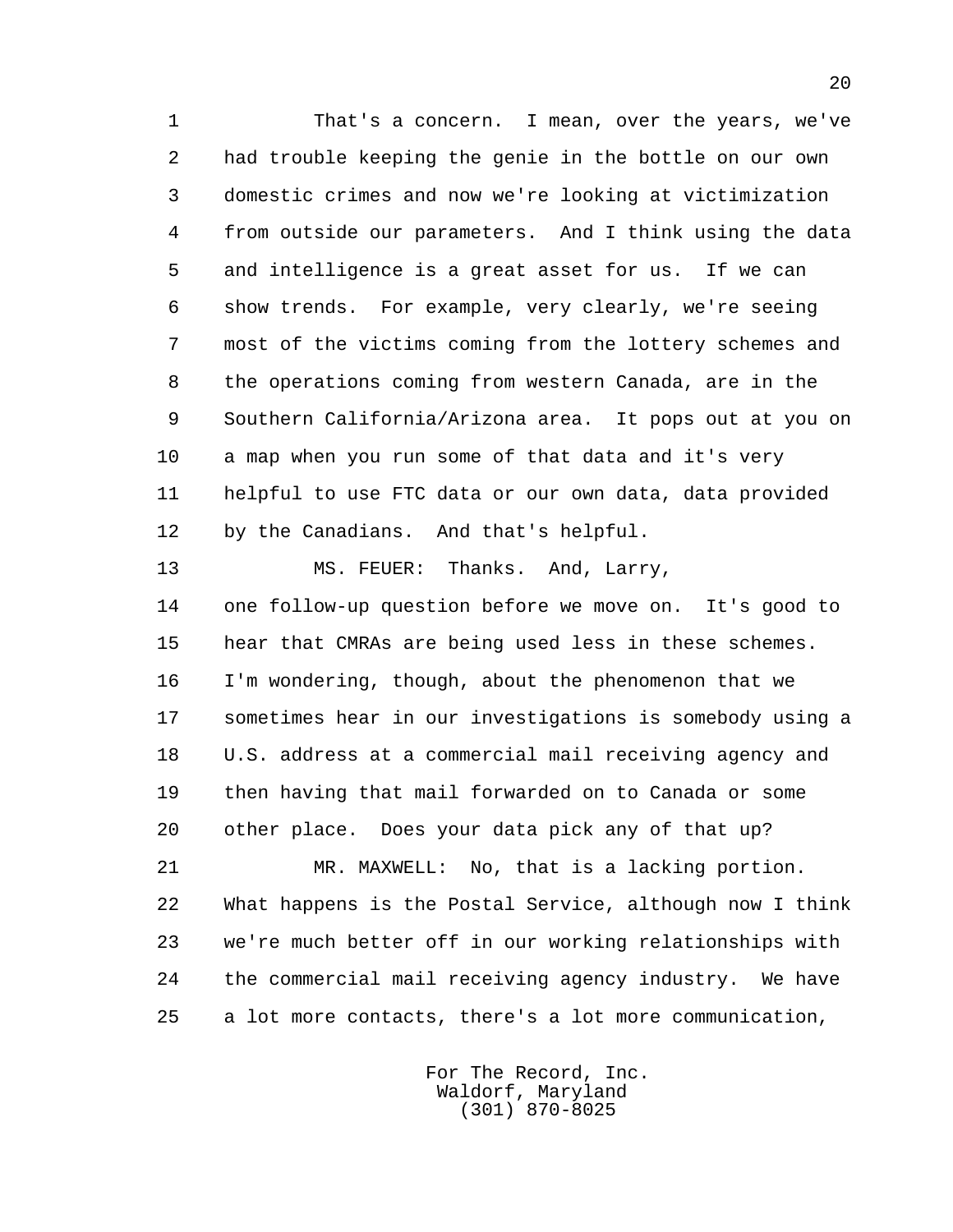1 if you will. And as I said, the vast majority are 2 legitimate users of that service and it's a very 3 valuable service. However, we do not regulate. We can 4 regulate our requirements to deliver mail to that 5 agency, but we can't regulate the users and we can't 6 regulate the industry and what they choose to do.

7 MS. FEUER: Right.

 8 MR. MAXWELL: So they can forward it on. We 9 can't require records of that. Our hope there is 10 cooperation from the agency manager that maybe would 11 alert us to some kind of suspicion. Again, you know, 12 it's sort of a dichotomy there, because they have 13 customers, they want to preserve their privacy.

 14 We also rely on Customs, our Customs, Canadian 15 Customs. I'm looking at ways now, it's interesting, you 16 were talking about forwarding the mail out, Robin was 17 talking about a conversation we had earlier, too, was 18 what interests me is that to get around the border 19 search now, what they do is mail into the United States 20 or actually have the printing done in the United States. 21 Robin mentioned that they shut down some printers. 22 That's probably one of the better strategies right now 23 to use is to look at what's happening here in the United 24 States that we can control.

25 You know, are they printing, producing, mailing,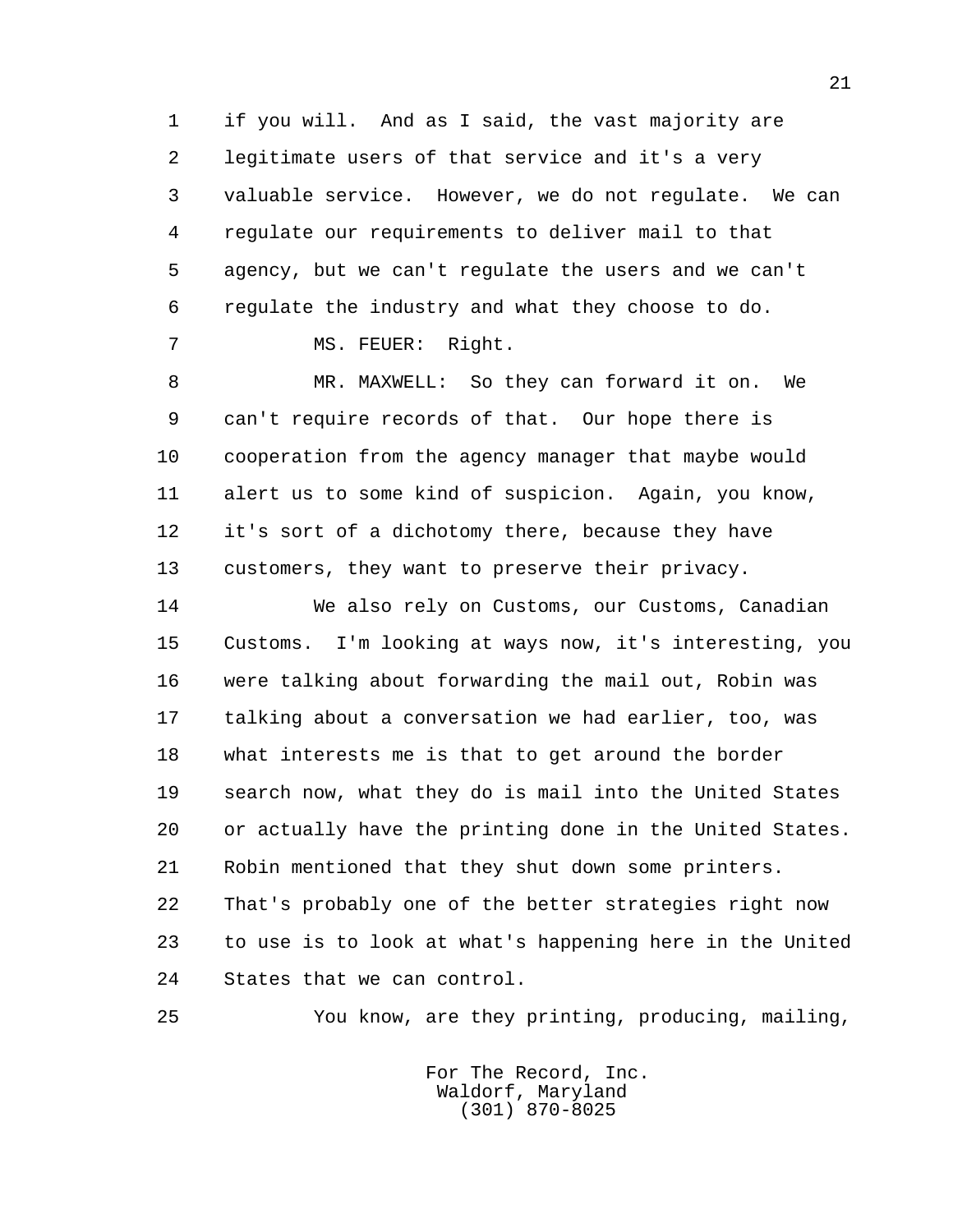1 distributing here? If they're forwarding it, that's a 2 different animal there.

 3 MS. FEUER: Right. Let me turn to Alan 4 Armstrong, who is --

 5 MR. ARMSTRONG: Do I get my chance now? 6 MS. FEUER: Yes, he was our lone CMRA 7 representative because unfortunately Charmaine Fennie 8 has not made it. But, Alan, let me ask you the 9 flip side, because you and I have talked about the fact 10 that CMRAs are used for a variety of scams, including 11 consumer scams, but we talked a little bit about what's 12 being done by MBE in that area. So, if you could 13 expound on that for us.

 14 MR. ARMSTRONG: I mean, there was a lot of 15 things that were covered by Larry, and I know that -- 16 and I agree with a tremendous amount of them. I think I 17 would like to say to begin with that cooperation, 18 particularly at the local level, between our individual 19 stores and centers, and I don't mean to speak for the 20 entire industry, I can speak for MBE, but I think I'm 21 pretty comfortable in saying that it's this way with the 22 other franchises and also with the independents that 23 Charmaine represents.

 24 Going at it another way, I think at the local 25 level to work with the Postal Service, the Secret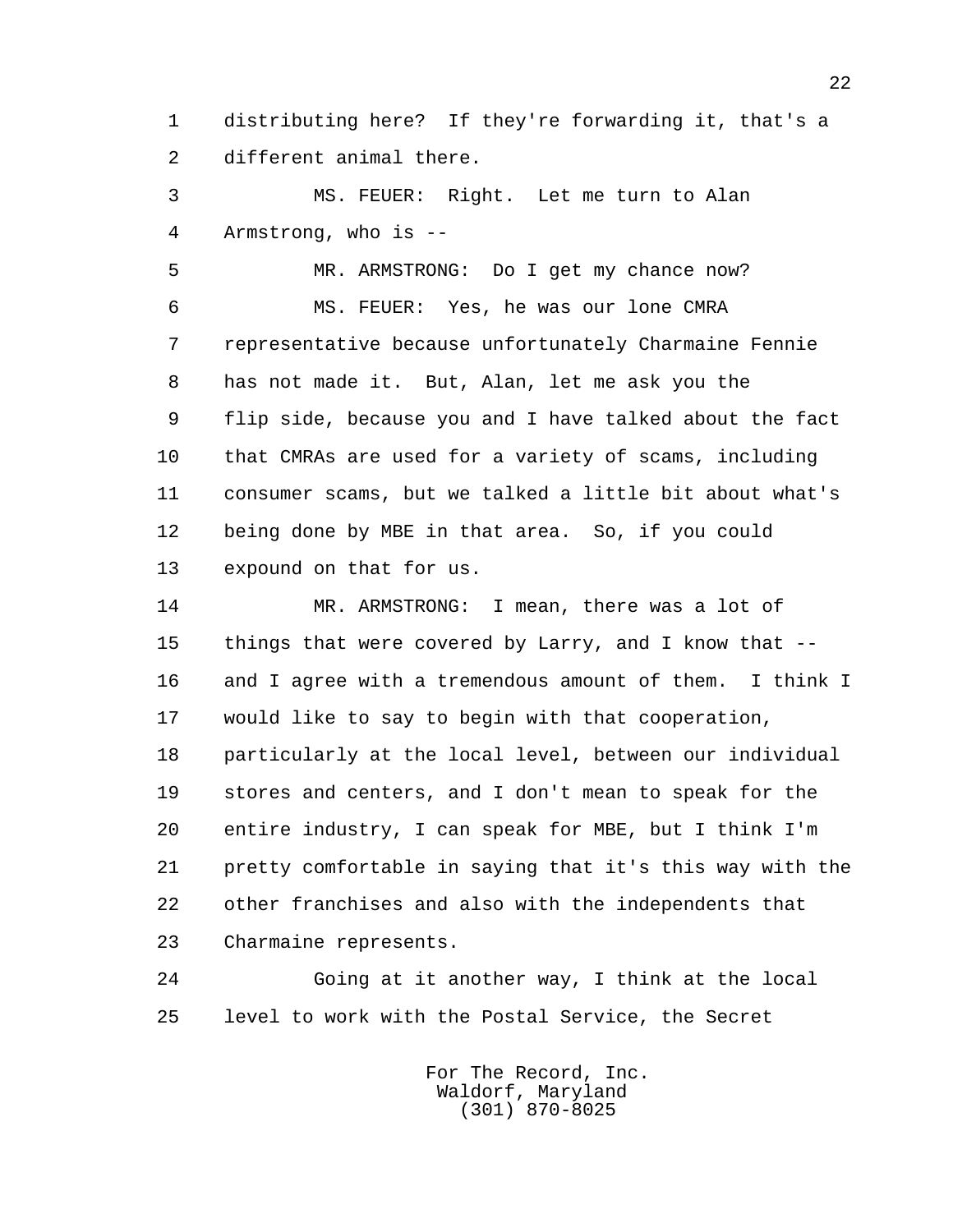1 Service, the FBI, and God knows how many other people we 2 see kind of come into our facilities over the years.

 3 I just want to say that those of you who read my 4 background, I'm an area franchisee from MailBoxes Etc., 5 but 17 years ago when I got started with MailBoxes Etc., 6 I was an individual store owner and I had a couple of 7 stores. So, I kind of lived all this, and the customers 8 coming in and the problems and the concerns and dealing 9 with the Postal Service and all these other folks. And 10 it's been a lot of change over the years. And I think 11 we've learned an awful lot about each other and how we 12 can work together.

 13 So, I think there has been a lot in that regard. 14 I would mention that there are sometimes conflicting 15 regulations as it relates to the pressures on the 16 individual CMRA in terms of trying to work with the 17 authorities, whether they be the Postal Service or the 18 FBI, the Secret Service, in terms of trying to want to 19 help, and at the same time being constrained by Privacy 20 Act regulations and other sorts of things where you can 21 find yourself on the chopping block, so to speak, your 22 head, no matter what you do.

 23 And to be quite truthful, I suspect in large 24 measure that our individual franchisees probably go out 25 on the line in terms of trying to help the Postal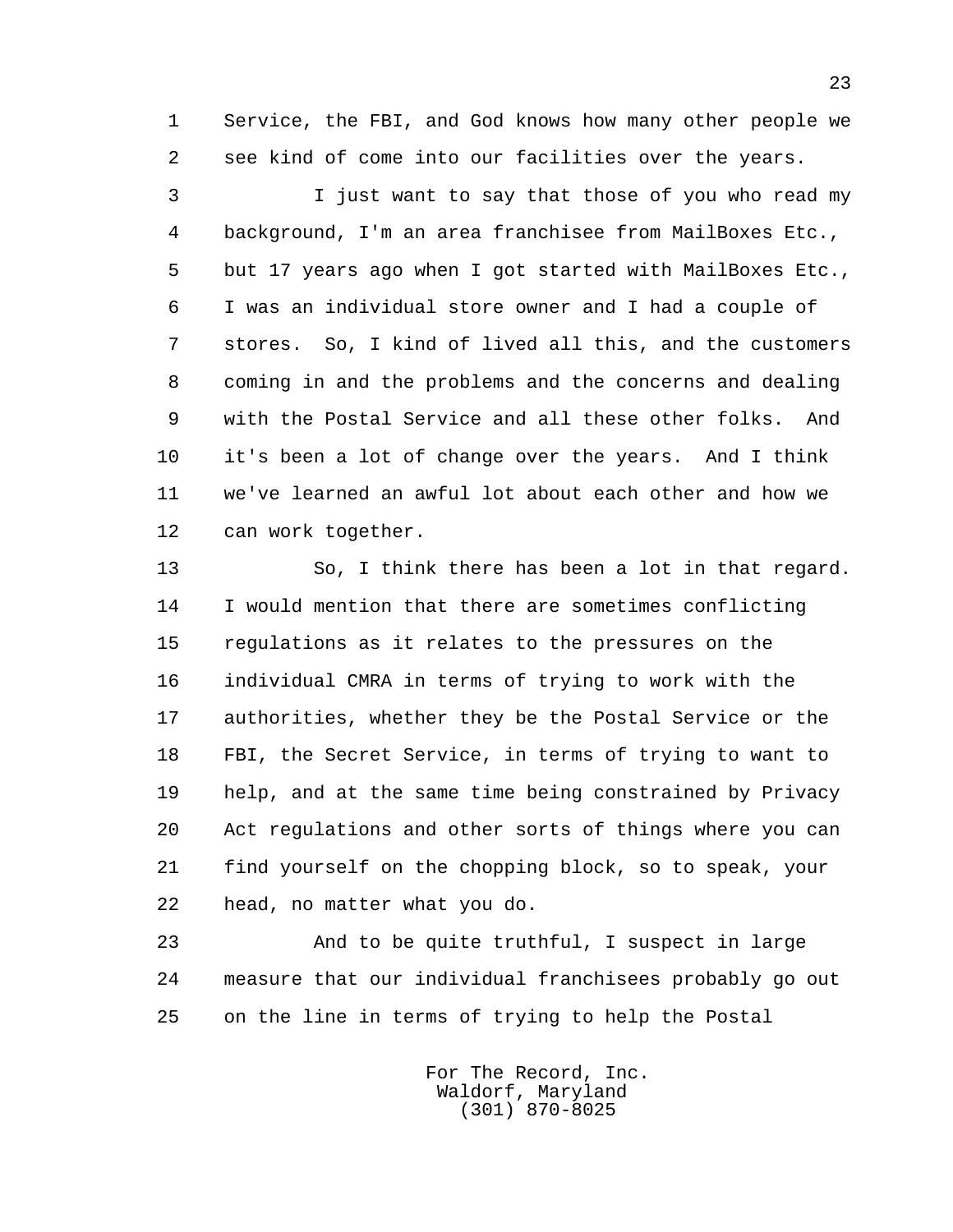1 Service and the FBI and the Secret Service, probably 2 beyond what they probably should in terms of the legal 3 perspective. And I shared that with Stacy and I say 4 that -- is somebody taking this down? I see somebody 5 over there is doing that. So, can we strike that last 6 part? [Laughter].

 7 But I think that's a reality of the situation. 8 Our guys are local guys, they want to help, they want to 9 be -- they want to make -- do the right thing. I mean, 10 they're citizens, and they want to do the right thing. 11 And a lot of our guys are actually the people that tip 12 off the Postal Service as to things that are going on. 13 And we've received a lot of kudos in that respect.

 14 MS. FEUER: Are there particular things -- when 15 you say that your CMRA MBE, in this case -- franchisees 16 are aware of that caused them to make that call? Are 17 there trends that you are seeing with respect to the 18 types of scams that you are seeing run through CMRAs? 19 MR. ARMSTRONG: Well, the scams have changed

 20 over the years. When there's a crook, they're always 21 trying to think of a different way to use whatever they 22 can find to make a quick buck or two. But I think the 23 key thing that we have as an individual franchisee or 24 individual operator is what I call the smell test. I 25 mean, something just doesn't smell right. There's just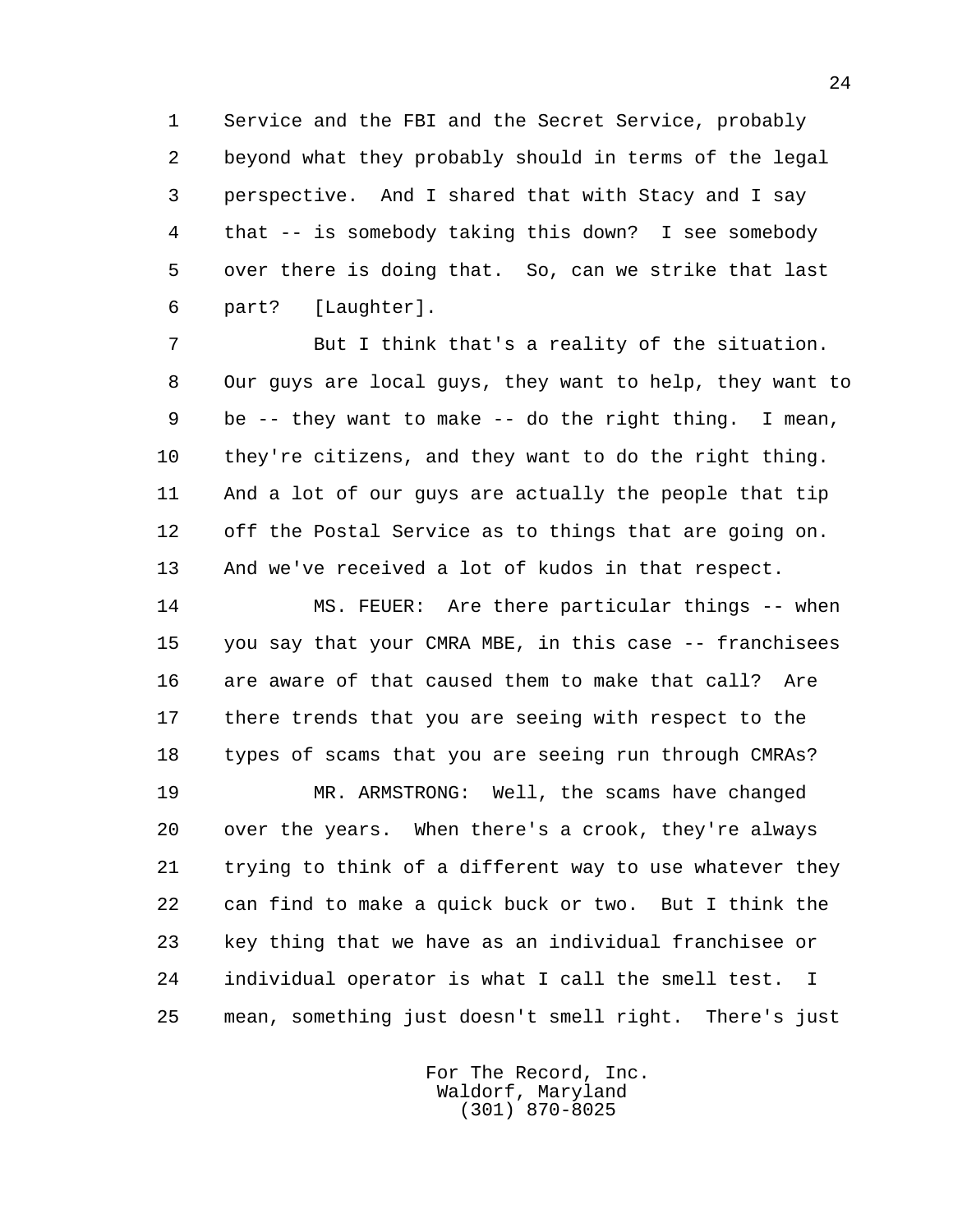1 something that is not good about this. And our guys get 2 their antennas up.

 3 Sometimes in that particular case, they'll take 4 the initiative and either call, not always is it the 5 Postal Service, it can be the local police, state and 6 local authorities. We get involved in a lot of the drug 7 scams. People use us as drops for drugs. That happens. 8 And that's outside of the Postal perspective, but that's 9 part of the world.

 10 So, the key thing is to just be aware of what's 11 going on. And we do some things at MBA both at the 12 corporate level when we're training our franchisees and 13 at the local level with ongoing work with the Postal 14 Service. As a local franchisee in Maryland and DC, I 15 meet my franchisees periodically, and I can tell you 16 over the 15 years or so that I've been the area 17 franchisee, we've had the Postal Service in, for 18 example, half a dozen times over that period of time to 19 talk with us about how they operate and how we can be 20 helpful to them, and that sort of thing.

 21 Now, this is all a very unofficial sort of 22 thing. There's nothing that requires us to do that. 23 We've just always done it because we thought it made 24 sense to do it. We want to be a good citizen. And we 25 are good citizens. We've got some good reps. At the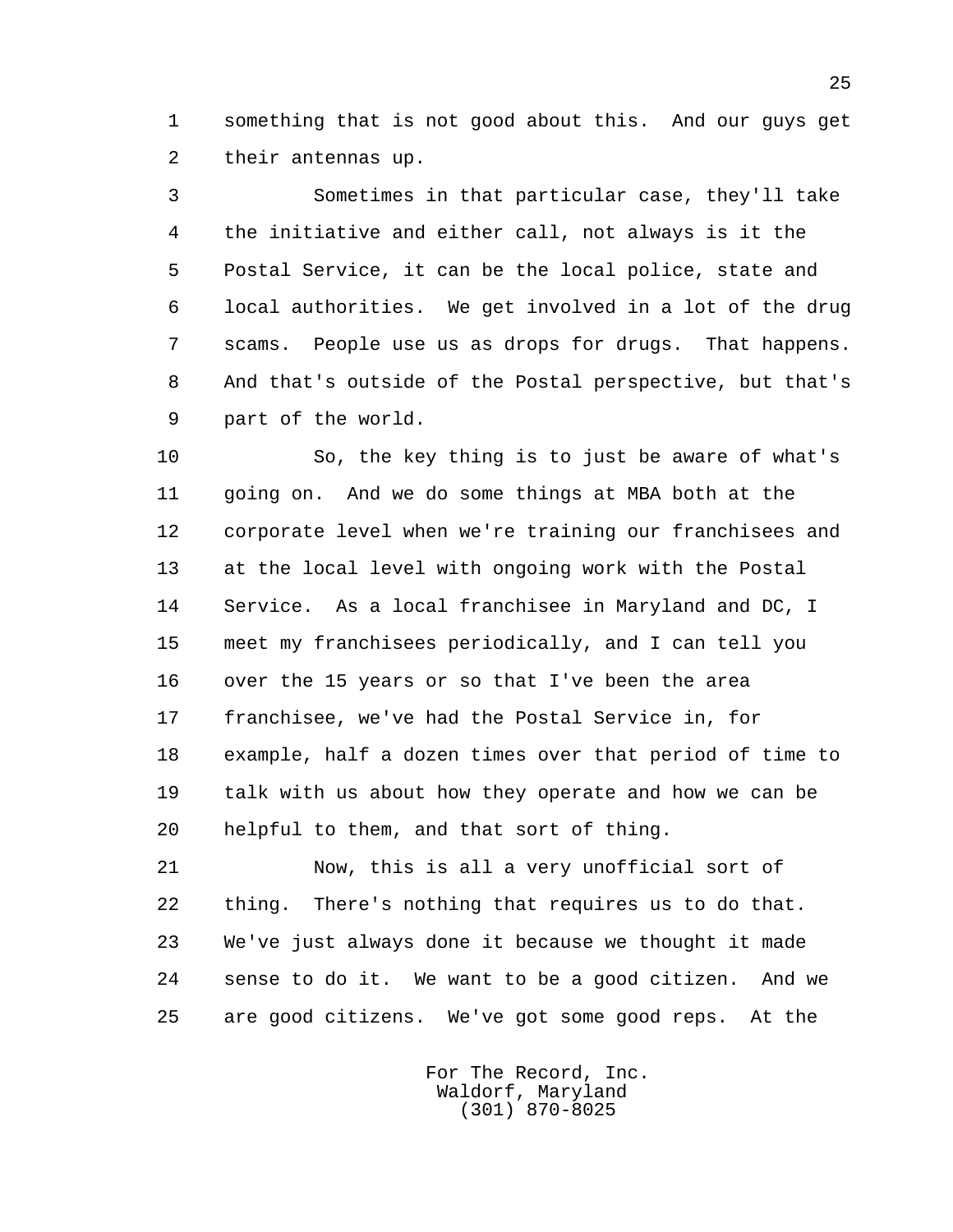1 corporate level, we do so, as a part of training new 2 franchisees, but when we train new franchisees, we do 3 spend some time during our block doing lots of things, 4 and the CMRA part of it is just one part of it. But we 5 spend some time talking about fraud and scandal and how 6 we can be used and how the franchisee should be aware of 7 what's going on, both legally and also in terms of just 8 trying to do the right thing.

 9 MS. FEUER: Thanks, Alan. I'm going to have 10 some more specific questions, but let me turn now to 11 Andy Lynn, and since Robin opened up the issue of 12 opening up courier packages that contain money, I'm 13 wondering what you are seeing at FedEx in terms of 14 frauds, particularly consumer frauds and what you do in 15 the first instance to address that.

 16 MR. LYNN: Stacy, thanks a lot for inviting 17 FedEx to be part of your group here today, and I was 18 just looking at the list of folks here on this panel, 19 and the truth is, you know, FedEx works closely with 20 really all of these organizations on a daily basis. Not 21 quite as much of the Australian competition authorities 22 yet, but we'll be talking to you soon there.

 23 But Robin and I were actually having a short 24 conversation before the panel, and I will tell you that 25 between the Customs Service and the Postal Inspector,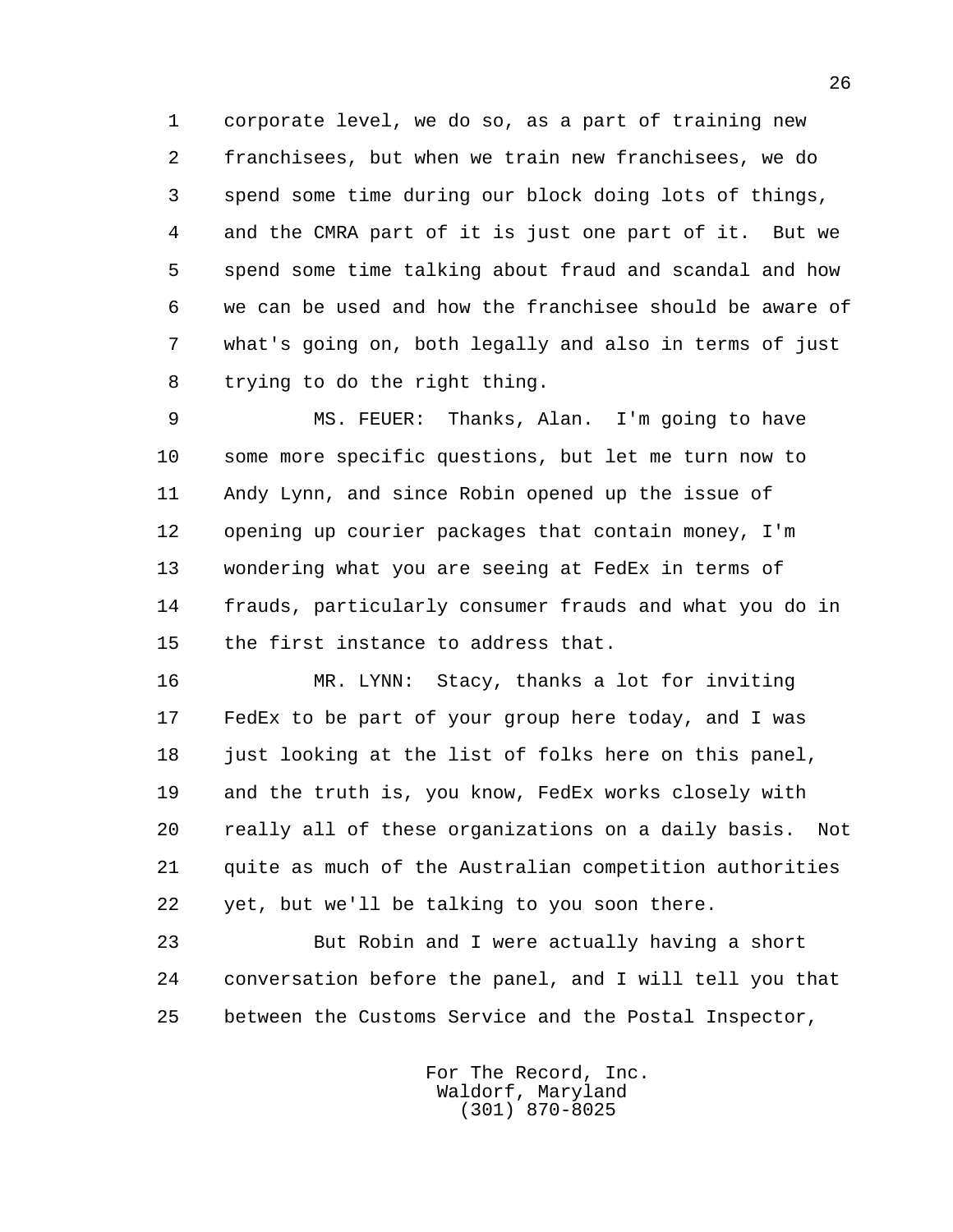1 since we're carrying a lot of mail on our air network, 2 they can give you a very accurate idea of the sorts of 3 things that are moving through our system. You know, 4 there are all sorts of wrong types of shipments that can 5 move through the system, be it cash or contraband, 6 things of that nature.

 7 I think Robin would tell you that the policy of 8 FedEx really from the beginning has been, number one, we 9 want to have, you know, a very close, cooperative 10 working relationship with law enforcement authorities. 11 We have a fairly large security organization, and a very 12 important part of their job is to liaise with the Postal 13 inspectors and the Customs and the FBI, and all these 14 other agencies that Alan was mentioning.

 15 Do we have -- you know, again, between the smell 16 test, just in the express business, we have about three 17 million packages a day. It's hard to apply the smell 18 test to every single one of those, but the truth is 19 there is usually a FedEx courier or employee having some 20 interaction with the package. You know, are there 21 profiles and things that we look for that help us kind 22 of have a suspicion about whether something looks right 23 or not? Yes. Does the fact that we have a very 24 data-intensive, on the international express part of the 25 business, we gather a lot of information that's required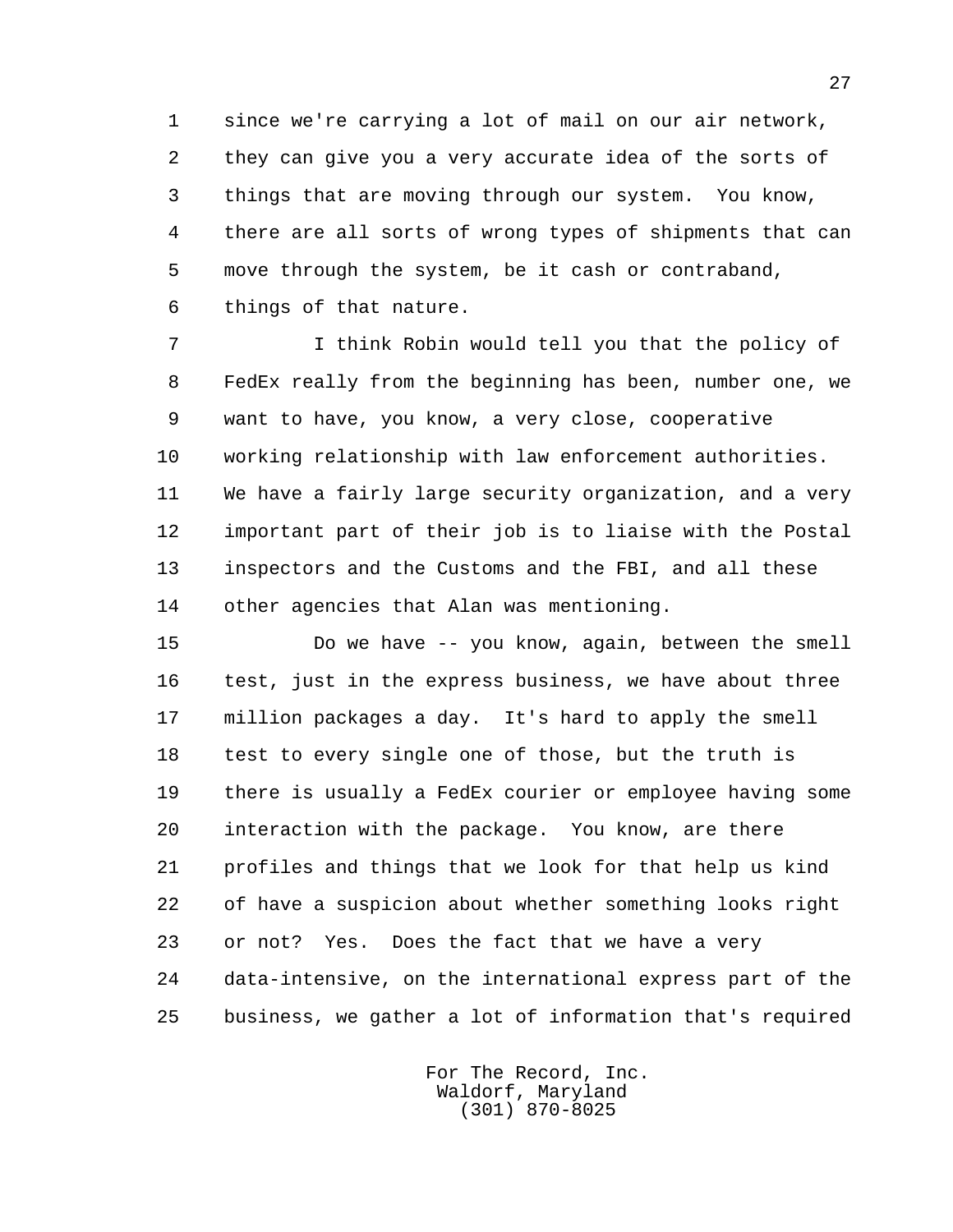1 for our purposes for tracking, billing, and also for 2 Customs clearance.

 3 So, we have a data-rich environment that, again, 4 we are able to work with law enforcement to use when 5 they say that they've got reasonable suspicion.

 6 One of the things, Stacy, you and I talked about 7 leading up to this panel is that line that we really try 8 not to cross, which is we are about providing service to 9 our customers, we're about protecting the brand name, 10 the customer experience with FedEx. And let me just 11 disclaim any interest in our having or obtaining revenue 12 with working with fraudulent shippers. Let me tell you, 13 that's a bad business model for you. We have 14 salespeople that are focused on automotive industry, 15 health care, pharmaceuticals, we don't have a fraud 16 sales unit. We're not after those shipments.

 17 Number one, they're not always the best to pay, 18 but number two, even if they do, at the end of that 19 transaction, you know, the bad guys are gone, the only 20 number they know is 1-800-GOFedEx and that can really 21 eat into your margins there.

 22 But I'm sorry, my point was we want to work as 23 closely as we can with law enforcement and we do and we 24 will, but we mustn't let the FedExes of the world cross 25 over that line into actually becoming de facto law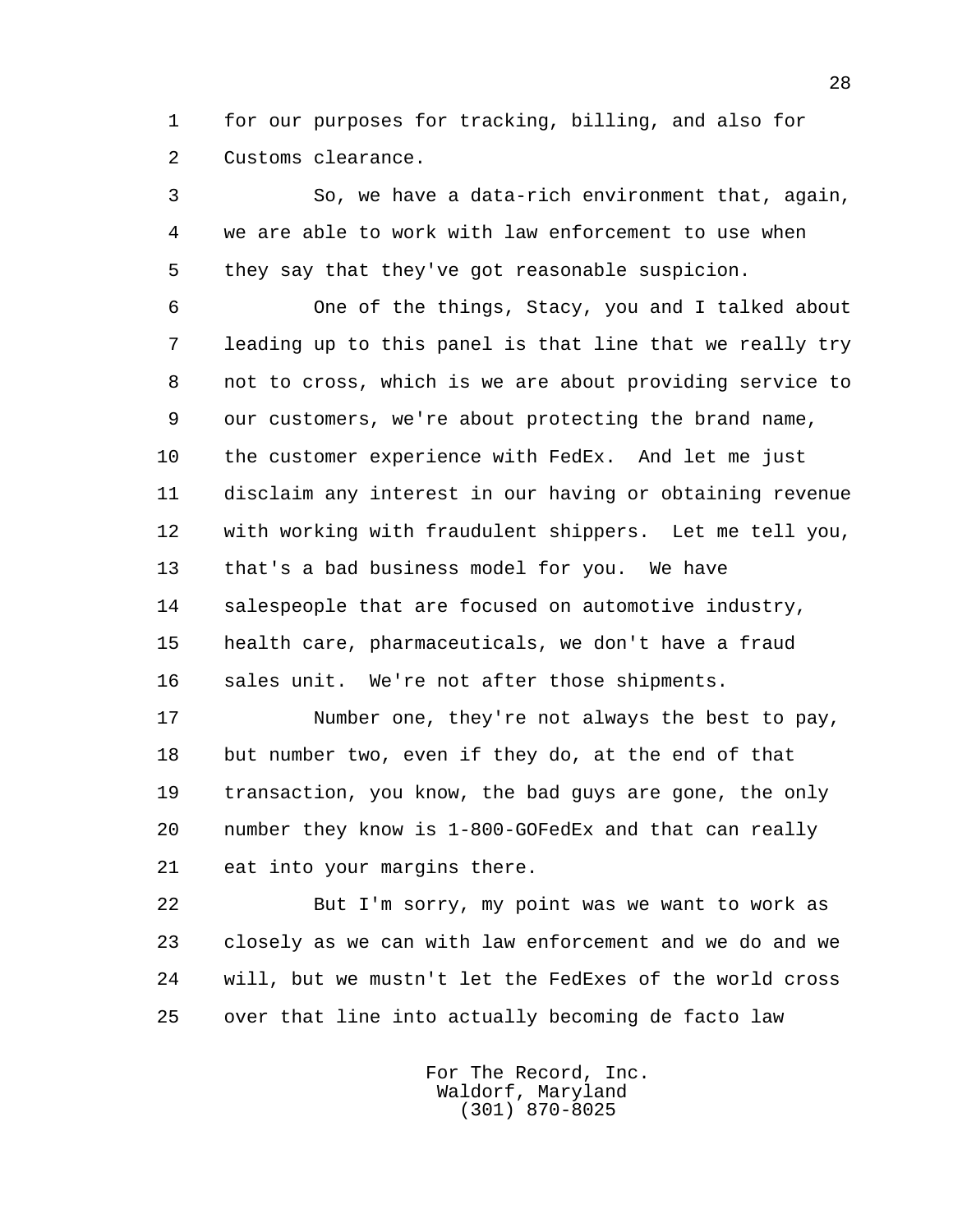1 enforcement agencies on their own. We have obviously 2 obligations to protect the integrity and the privacy of 3 data and people shipping legitimate shipments from point 4 to point need to not have an unrealistic fear that all 5 people who don't need to know their business are going 6 to know it.

 7 MS. FEUER: Thanks. Before we turn to talk 8 about maybe some of the specifics of cooperation short 9 of co-oping private business into our line of work, I 10 just want to ask Lee about her experience in Australia, 11 and I know it's slightly different there because your 12 relationship with the Postal authorities is different, 13 but what do you see as the use of courier services and 14 CMRAs to the extent they exist in Australia?

 15 MS. HOLLIS: Thank you, Stacy. I would just 16 like to say, by way of introduction, that as far as 17 cross-border fraud is concerned, apart from the net, 18 mail-based fraud is the next biggest issue for us. What 19 we have found in practice is that there is a great deal 20 of cooperation from commercial enterprise as well as our 21 Australian Postal sources in helping to detect and put 22 an end to cross-border fraud, particularly international 23 fraud.

 24 There are legal impediments which affect how we 25 go about doing things, but I think generally, as has

> For The Record, Inc. Waldorf, Maryland (301) 870-8025

29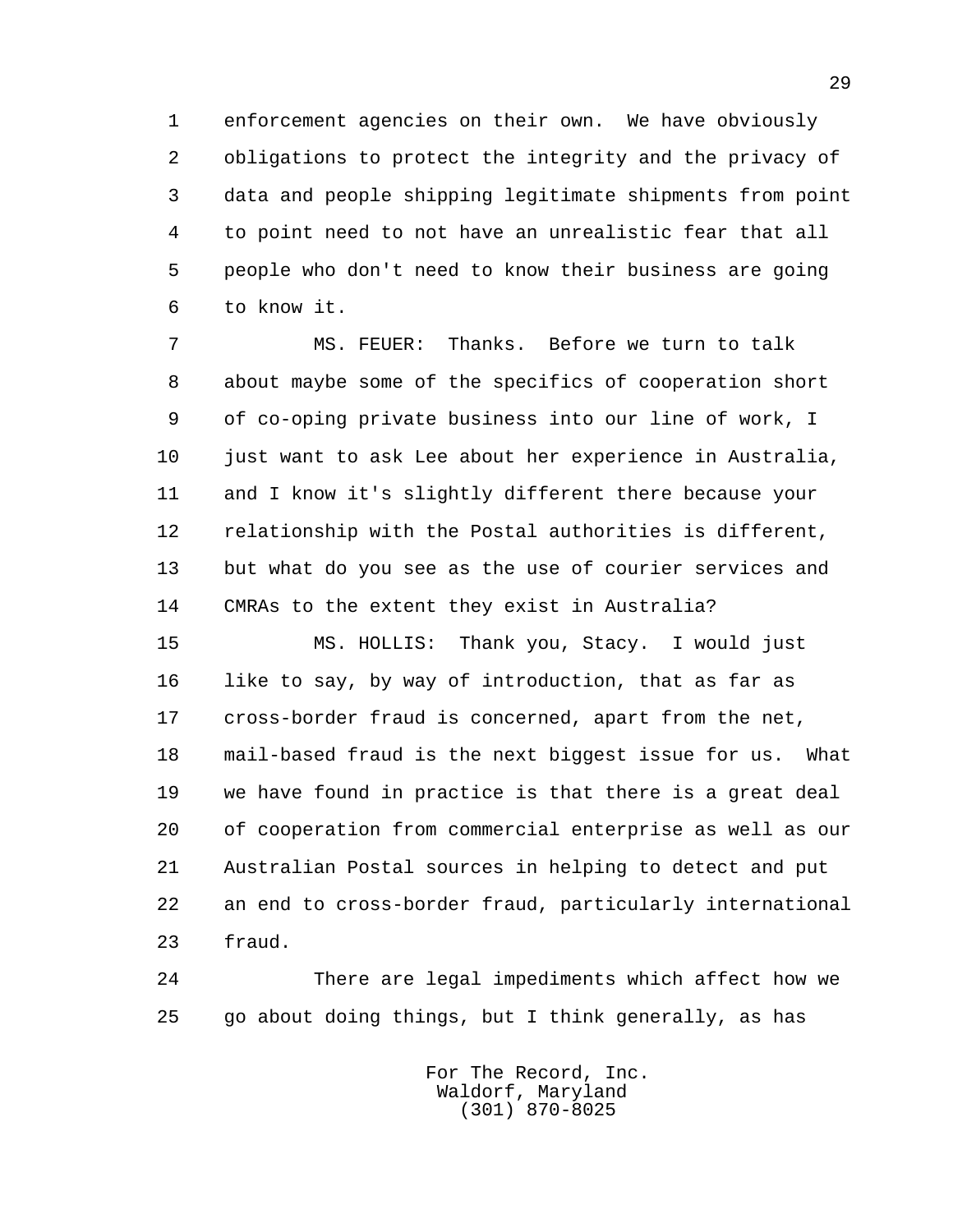1 been mentioned by members of the panel, we proceed from 2 the basis that no reputable company would want to be 3 associated with fraudulent conduct, and from that basis, 4 it's very easy for us to go ahead with commercial 5 enterprise to put a stop to fraud where that is 6 possible.

 7 We do have issues in the international arena 8 with extended reshipping of checks and cash which means 9 that's quite a long investigative trail from time to 10 time going around the globe. I think we've had traders 11 who might ostensibly be located on the Gold Coast in 12 Queensland, for example, in Australia, which is a huge 13 post office box center, and associated probably with 14 criminal activity, but in fact, the originator of the 15 scam may be in Canada or the U.S. The mail may be 16 picked up from post office boxes in Australia by someone 17 who is unfamiliar with the scam, they're merely paid to 18 pick up and reship material, and on its way to the 19 States or Canada it may go through ports such as Fiji 20 and other places.

 21 But our experience, as far as working in 22 partnership with commercial enterprise is concerned, has 23 been positive. I think particularly directed towards 24 disruption, where we've become aware of frauds, we take 25 it up with the commercial enterprises and generally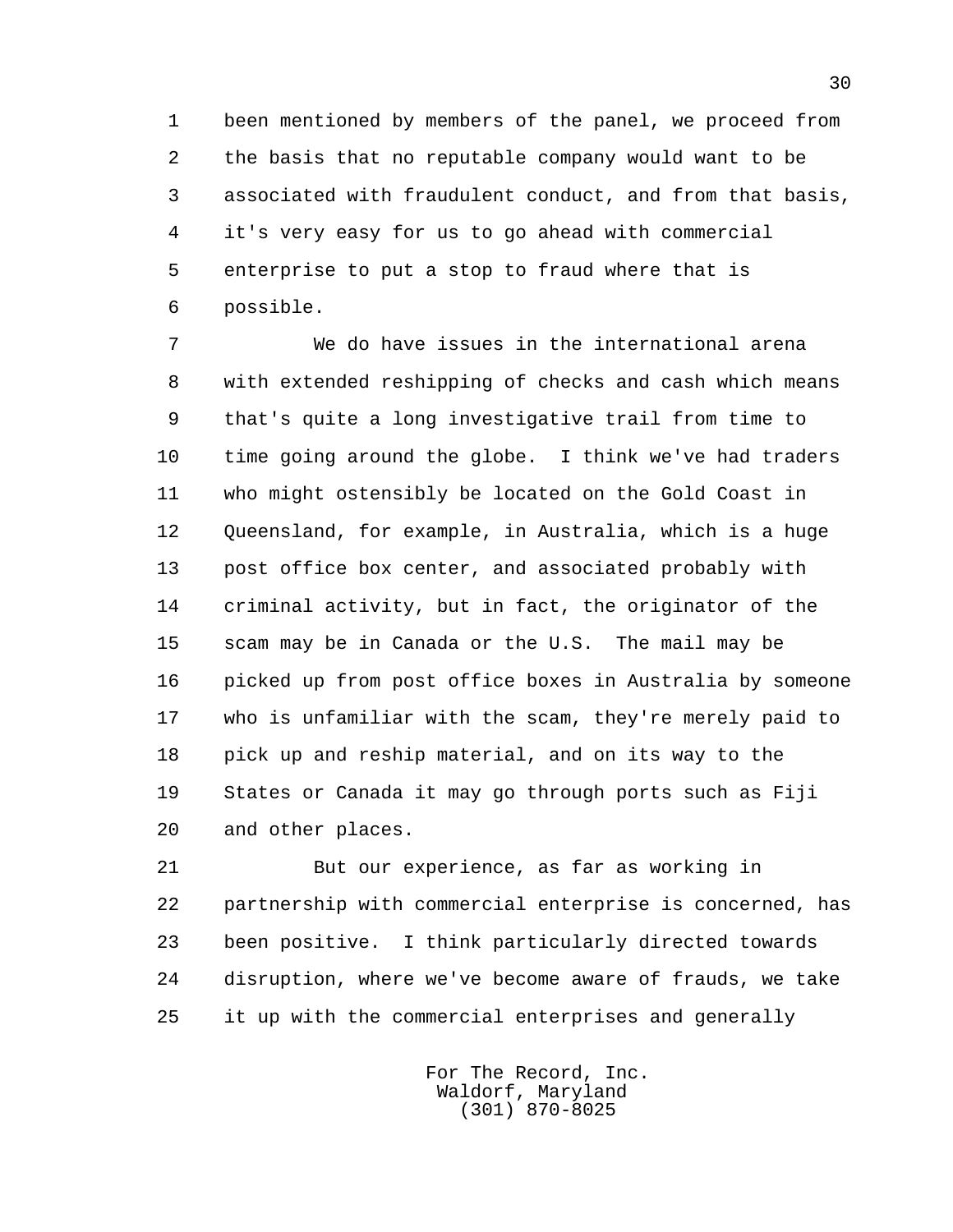1 receive cooperation. And I think our next step is to 2 work in greater partnership with commercial enterprises 3 as well as our Australian Postal authorities to take 4 more preventative measures to prevent cross-border 5 fraud.

 6 MS. FEUER: Thanks, Lee. Alan, maybe my next 7 question will get to this, and if not, you can chime in. 8 I wanted to just ask, you know, obviously there's a 9 level of cooperation that's already ongoing, both with 10 the criminal agencies and civil agencies like the FTC, 11 but I wanted to ask if some of this could be done on a 12 more systemic basis, and I guess there are three areas, 13 and I've talked a little bit with Alan and Andy about 14 them.

 15 One is in the information sharing area. 16 Is there some more systemic way that we can get together 17 to share information, and the one issue I want to raise 18 is an idea that Robin and I were kicking around, and 19 that's of given an organization like FedEx, a 20 corporation that uses a lot of automated systems, if we, 21 law enforcement, were to come to you with a list of bad 22 addresses, for example, Montreal, is there some way of 23 flagging that in your computer so that your agents are 24 aware that there might be something fishy about 400 25 packages going to a certain address?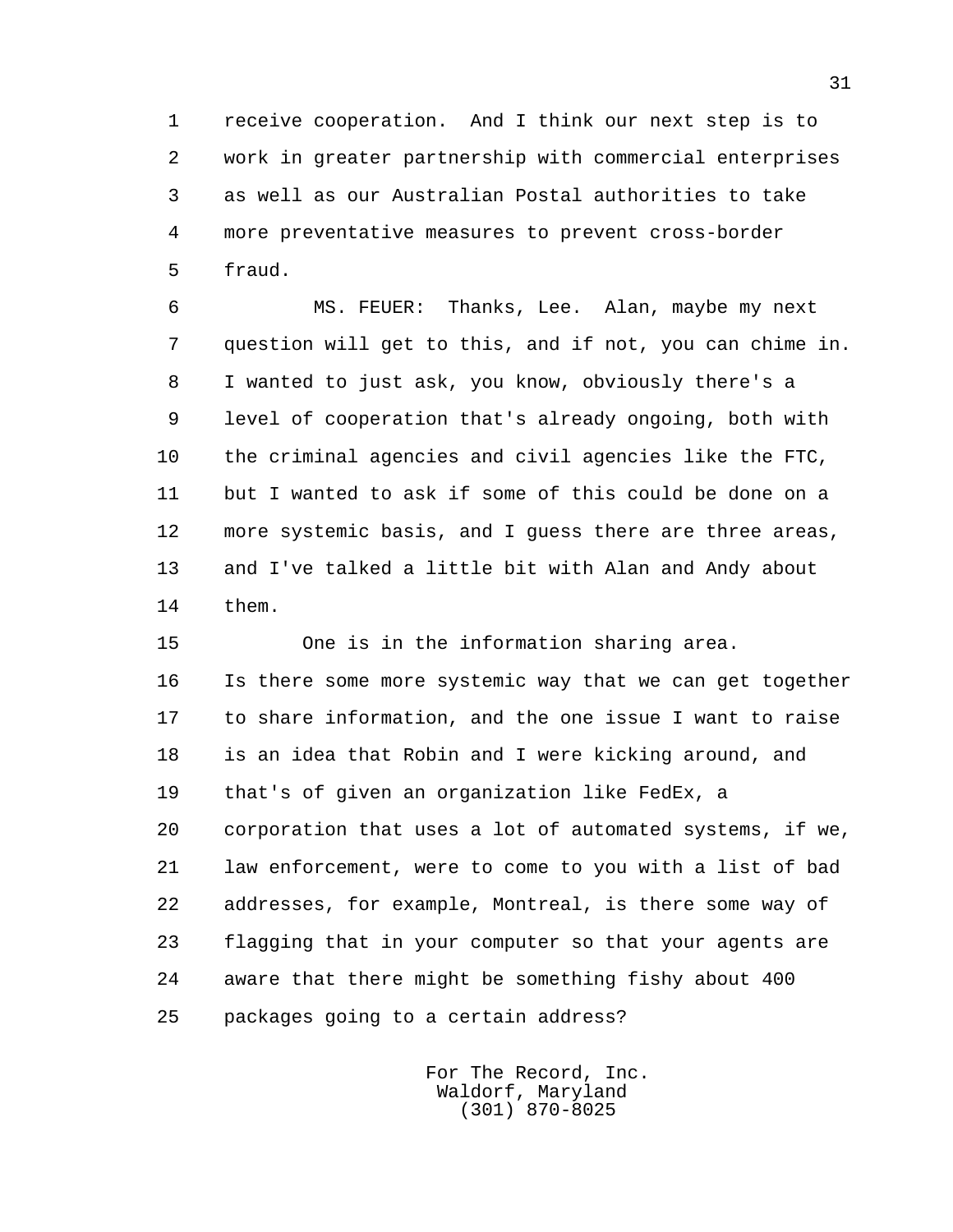1 Let me throw out two other things and then maybe 2 we can comment on them all. Another thing that 3 Alan was talking about was he was talking about MBE 4 University where MBE trains its 3,000 franchisees in the 5 U.S., as well as its global franchisees, and I guess the 6 question there is are there more opportunities for 7 training, and I know FedEx does a lot of training.

 8 And then the third thing that I want to throw 9 out here, for enhanced cooperation, and ask for your 10 thoughts on all three, again, goes to suspension of 11 services. What do you do when you are aware that 12 consumer frauds and money are being run through your 13 companies, and in terms of working with a civil 14 enforcement agency like the FTC, what do you need from 15 us to suspend those services? Do you need a court 16 order, or is there something less, given by the time we 17 go get a court order, sometimes the fraudsters will have 18 moved on.

 19 So, I throw out all those questions and perhaps 20 Andy and Alan can take a stab at them.

21 MR. ARMSTRONG: All three?

 22 MS. FEUER: Well, in the interest of time, I 23 figured I would lay it all on the table and then see 24 what people want to say.

25 MR. ARMSTRONG: Okay. Just two things, before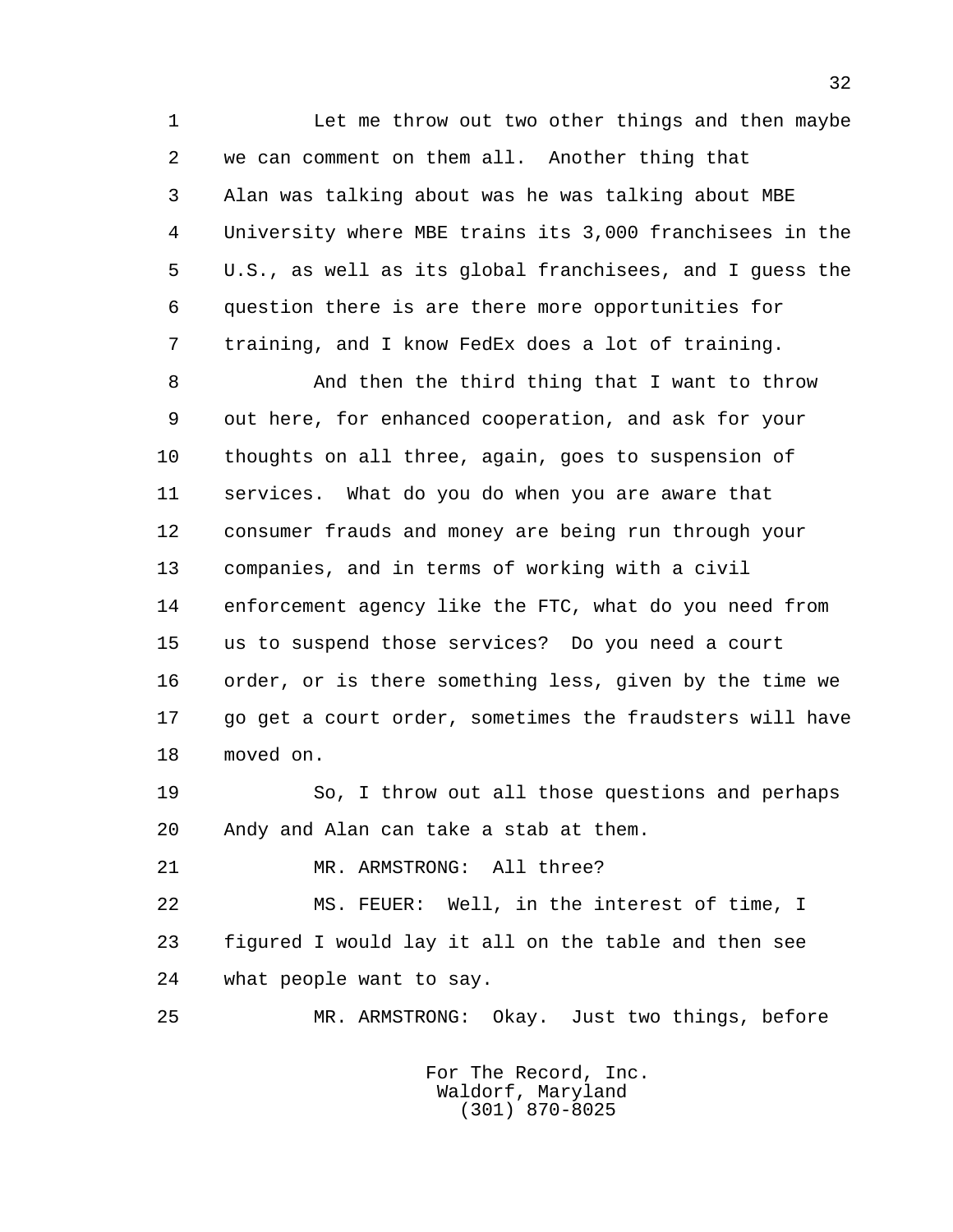1 moving on to those things. First of all, although this 2 is called a commercial mail receiving CMRA panel, so to 3 speak, the fact of the matter is that not all the things 4 come through the mail in terms of fraud. I mean, we 5 take packages in as commercial mail receiving folks from 6 not only the mail, but also from FedEx and UPS and DHL 7 and Airborne and what have you, and it's just as likely 8 that those guys can be used for fraud and that sort of 9 thing as the Postal Service. I mean, it happens.

 10 In fact, some of the biggest frauds that we've 11 been involved in very truthfully have come where we've 12 gotten involved in FedEx and UPS, because we accept 13 packages, and that's not really controlled by the CMRA 14 regulations. I mean, when we take a package in from 15 FedEx and UPS, not part of the CMRA regulations at all, 16 it's just receiving a package from FedEx.

 17 The second thing before we move on, what is the 18 cost of the individual operator, the individual CMRA in 19 terms of this whole thing of fraud situation. Well, the 20 biggest cost for us is our credibility. My worst 21 nightmare as an area franchisee is to come home and be 22 watching the 6:30 news and all of the sudden find one of 23 my centers in downtown Washington, DC on the 6:30 news 24 talking about it's a drop for some criminal or 25 fraudulent scheme. That doesn't do us any good. And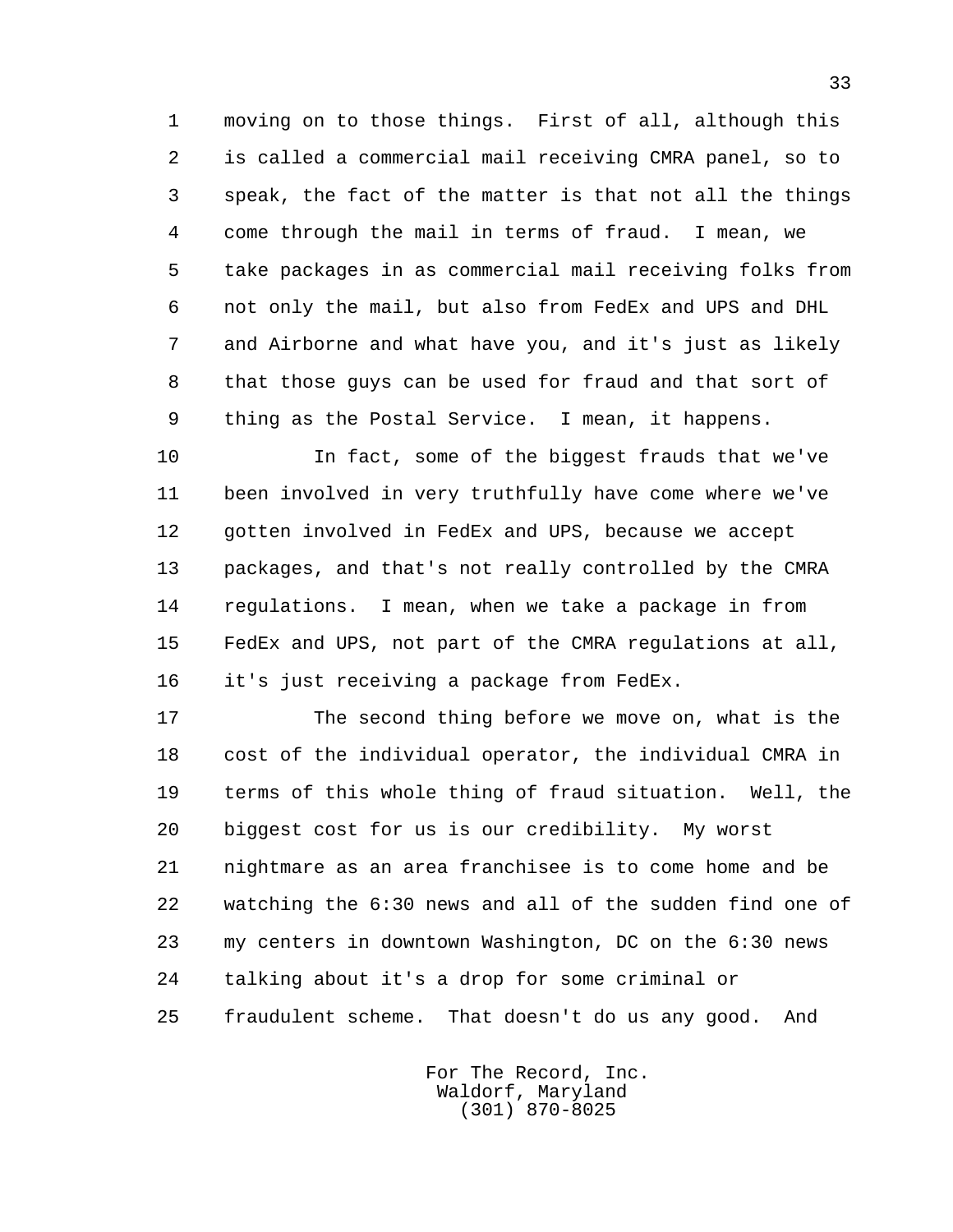1 that is just disastrous to us.

 2 And it happens. And it happens across the 3 United States. So, we're very concerned about this from 4 a credibility perspective. That's critical to us, 5 because it strikes to the heart of our brand and our 6 operation. I wanted to get those two things out and I 7 think it's critical, you know, very important, those two 8 things.

 9 Now, moving on to how we work with these folks, 10 most of our relationships right now have been pretty 11 informal. I can say this, and my colleague here from 12 the Postal Service might not even be aware of it, but we 13 have developed a pretty good relationship with one of 14 his colleagues out on the west coast at the national 15 level, and he funnels our folks at our corporate level 16 all kinds of information about what's going on in the 17 Postal Service, both through the scams and abuse that we 18 then download to our franchisees through internal 19 communications tools. And that's a very good way to do 20 it.

 21 I mean, we did something about once a week from 22 our corporate headquarters talking about what's going 23 on, newsy sorts of things in our business. And it's 24 probably at least every -- out of every two or three of 25 those, there's something we receive in the Postal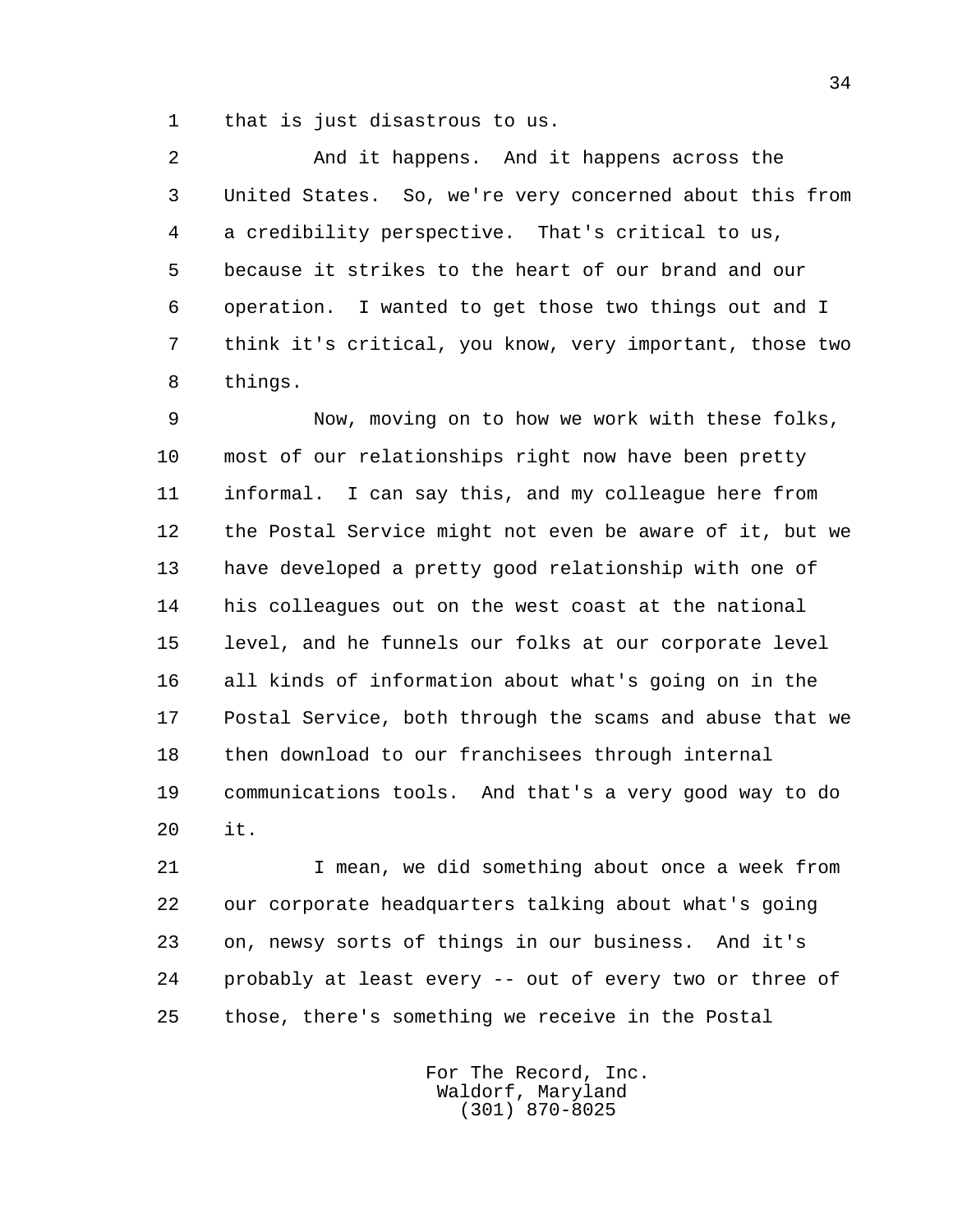1 Service saying watch out for this, watch out for this 2 name, watch out for this scheme that's going on. And I 3 think that's done unofficially, Larry, I don't think 4 there's anything official related to that. But it's an 5 excellent tool, by the way.

 6 MS. FEUER: So, using your internal corporate 7 communications and having the Post Office provide that 8 information?

 9 MR. MAXWELL: Yeah, what you said is totally 10 accurate. When we did the regulatory changes, one of 11 the understandings we had with the different 12 organizations, Charmaine as well, it would be nice if 13 she could address this with us, we agreed that we would 14 enhance our communications in terms of training and 15 sharing of information. We shared email addresses from 16 inspectors, that was done on a national level. I think 17 it's been better served at the local level up until this 18 time.

 19 There's another group that's in charge of 20 identity theft in my organization that has 21 responsibility for that, and they're working now towards 22 organizing something a little bit more formal from the 23 national level. I think there's a lot of opportunity 24 there, but I'm glad to hear that they kept it rolling 25 from the time we had the original discussions, because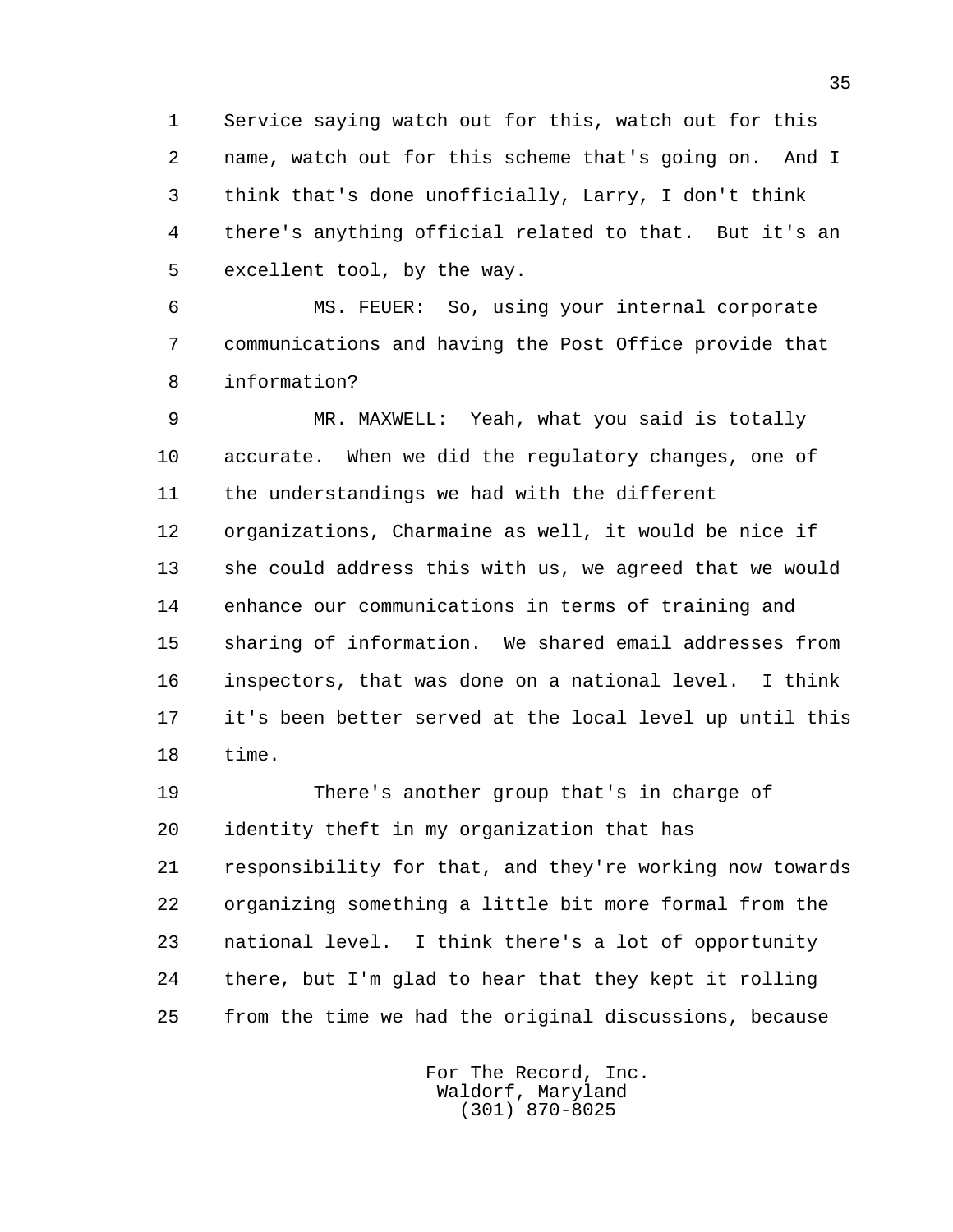1 that was good.

 2 MR. ARMSTRONG: I mean, I think the whole 3 relationship has been pretty informal, very quasi 4 official, so to speak. And I think it's funny in 5 talking about that, to make it more formal would be 6 very, very useful. Particularly at the top levels. I 7 mean, at the lower levels this sort of back and forth is 8 going to happen. Talking about not only from the Postal 9 Service, but the FTC and the Secret Service and anybody 10 else. We have a tremendous internal capability to get 11 the word out to our guys, and I don't think it's being 12 fully utilized by the rest of you all.

 13 MS. FEUER: And we at the FTC would be very 14 happy about that. I mean, one of the things we talked 15 about a lot yesterday in our panel, since we obviously 16 have a lot of representatives of other law enforcement 17 agencies here, is how we can make sure that our efforts 18 are coordinated and that, you know, Larry, we work with 19 a lot, so he is aware of the scams that we're 20 investigating, but I think there is an opportunity, it 21 seems like, both with a corporation like MBE and FedEx, 22 to partner using the corporate communications systems 23 and that we in the government need to be feeding the 24 data and the trends we're seeing in a perhaps more 25 unified way.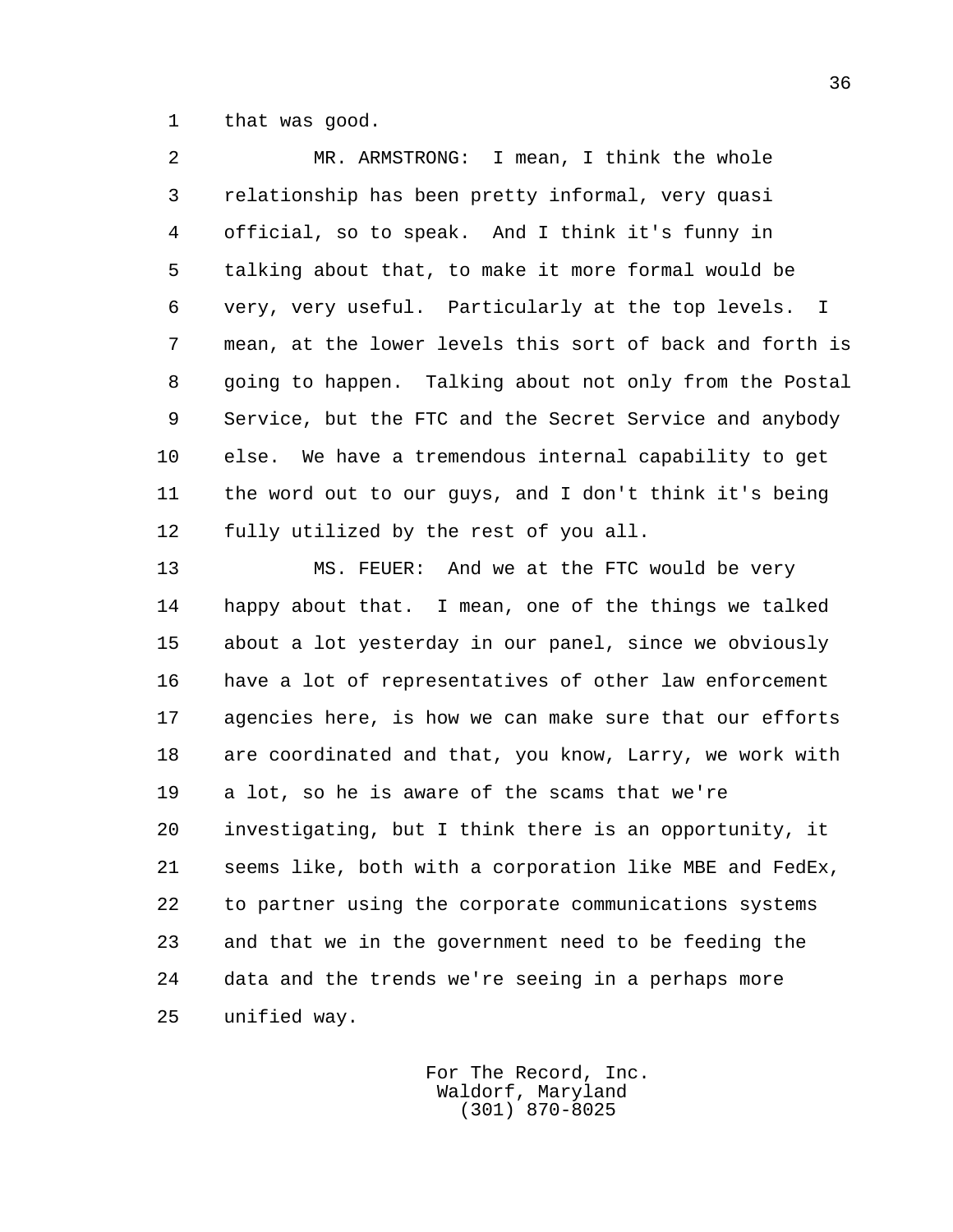1 MR. LYNN: Stacy, I think there are probably 2 opportunities to leverage communications networks that 3 we have. FedEx, you know, we've got an internal 4 television network and we do ongoing training and 5 safety, security, fraud detection, it gets right in 6 there along with how to be safe in bad weather and not 7 having vehicle accidents, but we would be very happy to 8 talk to you about featuring you folks on some of our 9 shows to say, here are some of the examples of things to 10 be looking for, and more importantly, here's what to do.

 11 What we would probably do is feature the law 12 enforcement representative along with one of our 13 security folks, which gets back to your point on the 14 hypothetical about comparing a list of addresses and 15 seeing what can be done to sort of see what's happening 16 there. And what I would tell you is our informal 17 cooperative system would already facilitate that. I 18 would tell you to call me, call our security group, we 19 would sit down with the law enforcement officer and 20 evaluate the information and to the maximum extent 21 possible we're able to cooperate to get the bad guys.

 22 As far as suspension of service, there are some 23 times when we need to suspend service to customers for 24 non-fraud-related matters. So, we have ways to do that. 25 Again, it would just involve our sitting down and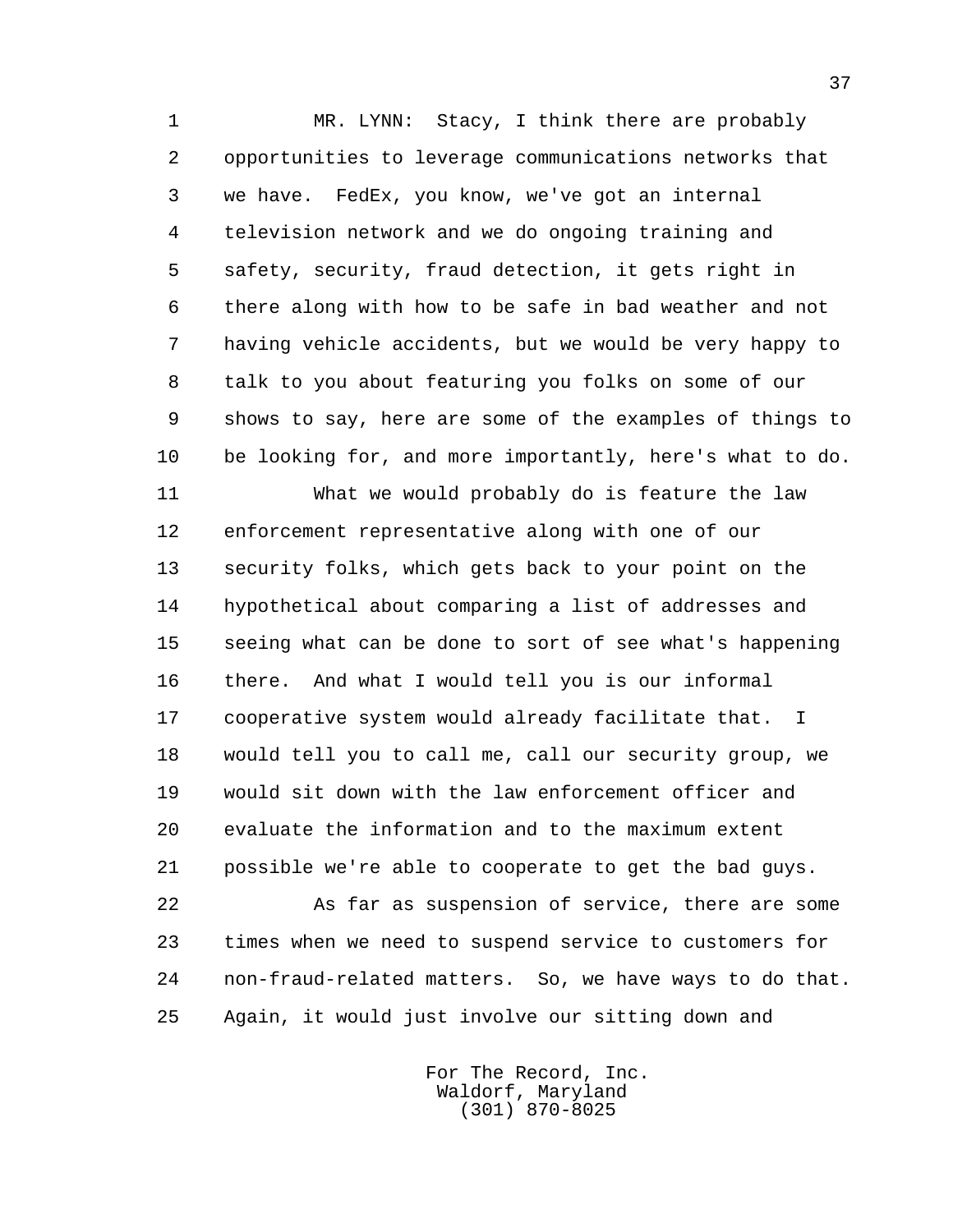1 looking at what is the nature of the information and not 2 turning off any people that were actually not bad guys. 3 That's kind of a problem.

 4 MS. FEUER: Right. And let me ask Larry or 5 Robin or both of you, in terms of some of these ideas of 6 continuing obviously the informal cooperation but doing 7 some more systemic things, you know, either on the 8 training end or the information sharing end, what do you 9 see as things that would be useful for you?

 10 MR. MAXWELL: Well, I think we heard from John 11 Sullivan yesterday with the mail industry, and we've 12 done a lot of things there where we have joint meetings 13 and we share best practices. We have inspectors, some 14 of my counterparts work with FedEx, and they've come 15 back with glowing reports of your security network and 16 we've learned a lot from them and we've shared 17 information.

 18 I think we can do a lot more from a systemic end 19 with the commercial mail-receiving agencies, which 20 frankly we probably let the ball drop. We could have 21 pursued it at an even greater rate to keep that rolling, 22 but I think our main focus was getting on the 23 registration and identification first and also the 24 database, but I think this next phase, there was talk of 25 having agents at training academies for new franchise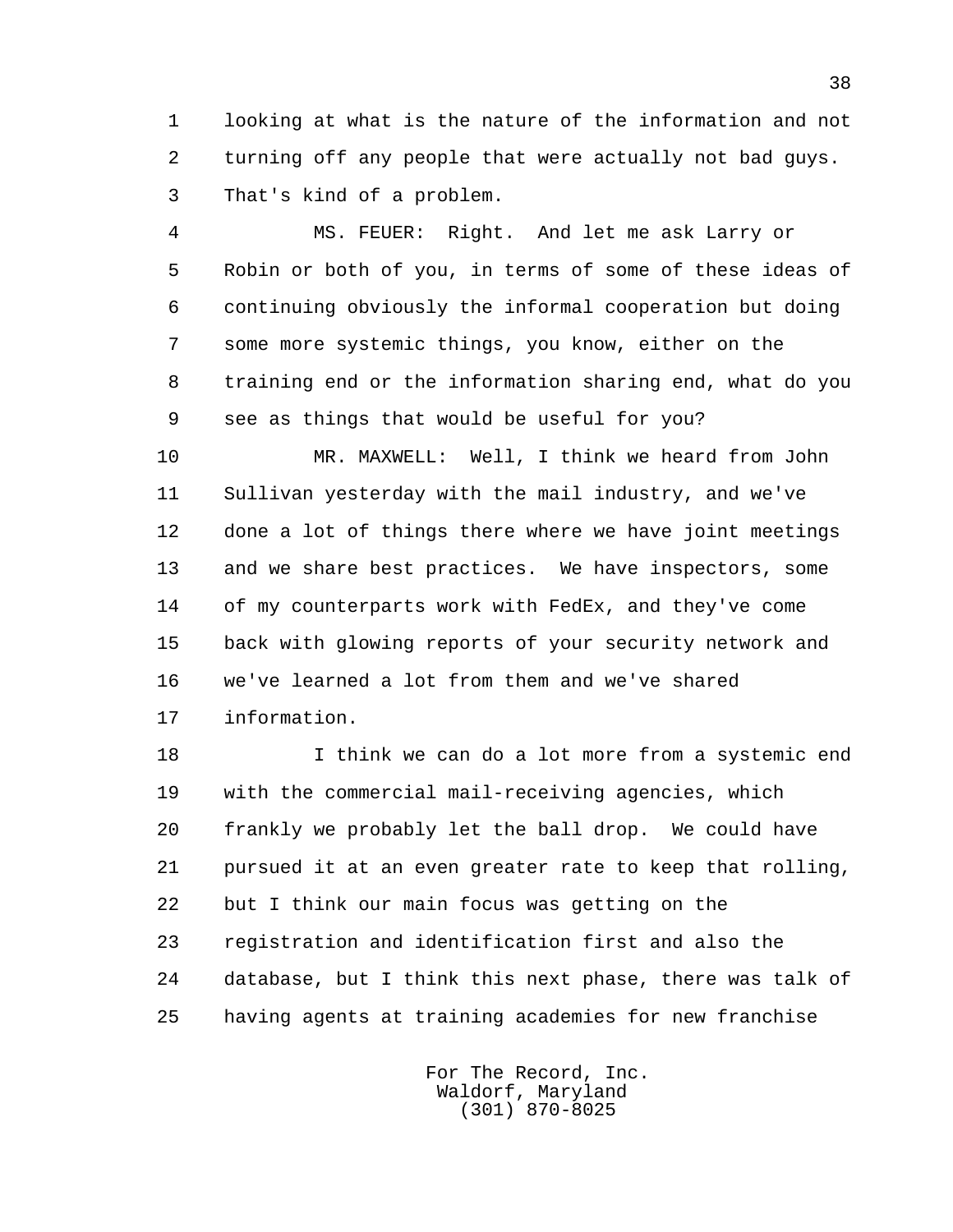1 operators. Again, we've talked about uses of the 2 satellite networks, and I know there are some other 3 forms we could probably use for that.

 4 The prevention area, of course, is always the 5 one we wanted to push and we try to share that. Any 6 time we do stand-up talks to Postal Service, to the 7 carriers, any time you have a false address, or in the 8 commercial agencies, you have issues which bring it up 9 to the supervisor and they'll talk to the operator of 10 the commercial mail receiving agency.

 11 So, there are a lot of opportunities there, I 12 think we've kind of just scratched the surface a little 13 bit, and that's why this is a good dialogue, because 14 there's a lot more things we can do.

 15 MR. LANDIS: I totally agree, because most of 16 the dealings are with the security office, the banks or 17 FedEx or the money transmitters, and we like to get the 18 message out to the actual worker bees at the street 19 level out there looking. They have more eyes out there 20 that can tell us a lot more of what's going on.

 21 And I'll just give you a real fast story that we 22 discovered up in Montreal is that these people are very 23 well organized. They'll do surveillances at locations 24 for drop sites. They'll pick Stacy, they'll look at 25 your house, they'll see when you're home and when you're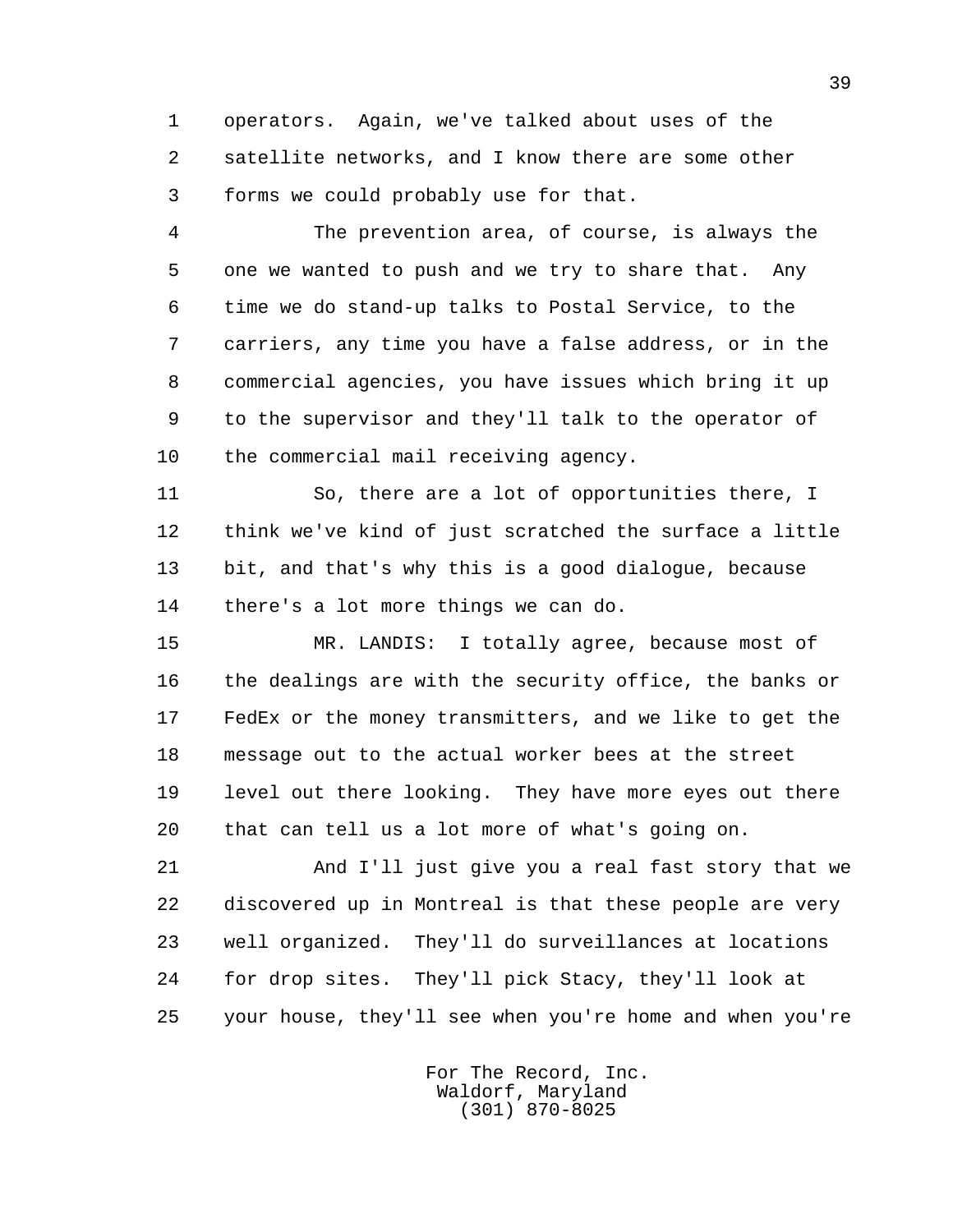1 not home. If you're not there between the hours of 8:00 2 and 5:00 and there's nobody else there, they will use 3 your name and your address and receive, and they will 4 have somebody sitting out in your driveway until that 5 package shows up. And they say, oh, I'm Stacy, I'm just 6 getting ready to go to work, I'll take the package. And 7 then when law enforcement comes knocking at the door, 8 they're looking for Stacy for receiving the money.

 9 I mean, these guys are very well organized. And 10 when you have more eyes out there like the drivers, 11 saying, hey, this doesn't look right. Or if we have the 12 drop sites, where mail is being forwarded in large 13 quantities for a foreign country, if they have a box 14 with a return address that's different than where 15 they're located, and sweeps. Sweepstakes, entries, and 16 this I would like to stress this to everybody, any time 17 a sweepstakes asks for your private home phone number, 18 you're asking for trouble. That's what we find at 90 19 percent of the telemarketers, the fraudulent 20 telemarketers are people that put their phone numbers on 21 sweepstakes. And that's what we're finding.

 22 MS. FEUER: Let me just ask Lee, before we move 23 to some questions from the audience, you said that you 24 had generally very good levels of cooperation, and I'm 25 wondering if there was a particular example of something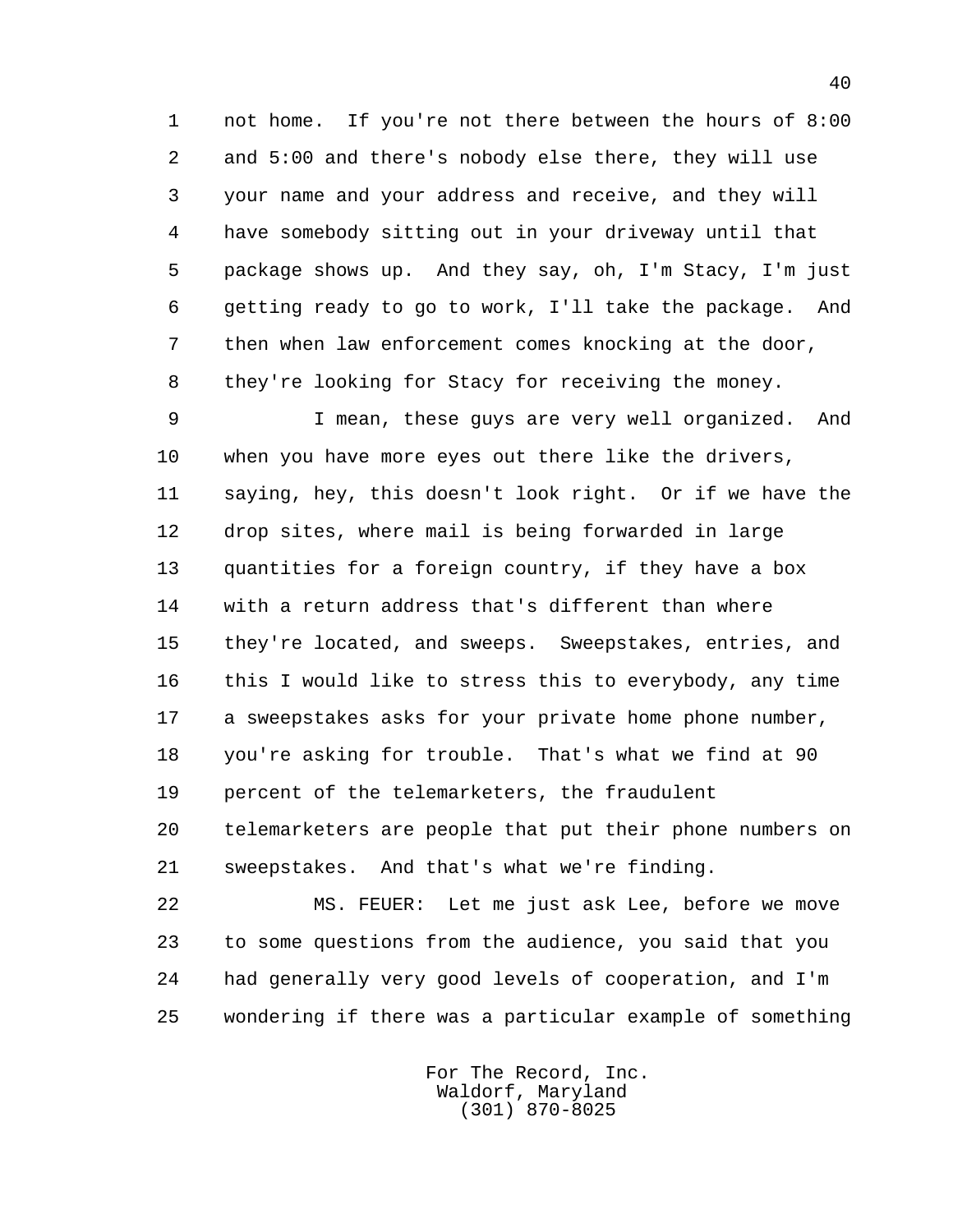1 systemic you do or something informal that has been done 2 that might serve as a model for us here?

 3 MS. HOLLIS: Well, I would refer to the general 4 situation where we have good liaison and relations with 5 The Directing Marketing Association in Australia, and 6 the members include frank companies, and through that 7 forum, it's a very good way to liaise on a regular 8 basis, and find out how industry is viewing the world 9 and what's going on. And particular areas or hot areas 10 that might be developing and emerging, and also a chance 11 for us to give something back to industry through that 12 forum.

 13 MS. FEUER: And that's great and that will 14 actually lead us into our next panel this morning. I want 15 to just leave it open for any final 16 comments from the panelists, and also turn to the 17 audience and if anybody has a question to raise their

18 hand and we'll bring the wireless mic over.

 19 Elliot, if you could identify yourself for the 20 record.

 21 MR. BURG: Elliot Burg from the Vermont Attorney 22 General's Office. I had a question for Andy. I take it 23 from what Robin has had to say is that there's still a 24 problem with courier services picking up checks from 25 consumers' homes. If that's the way physical checks are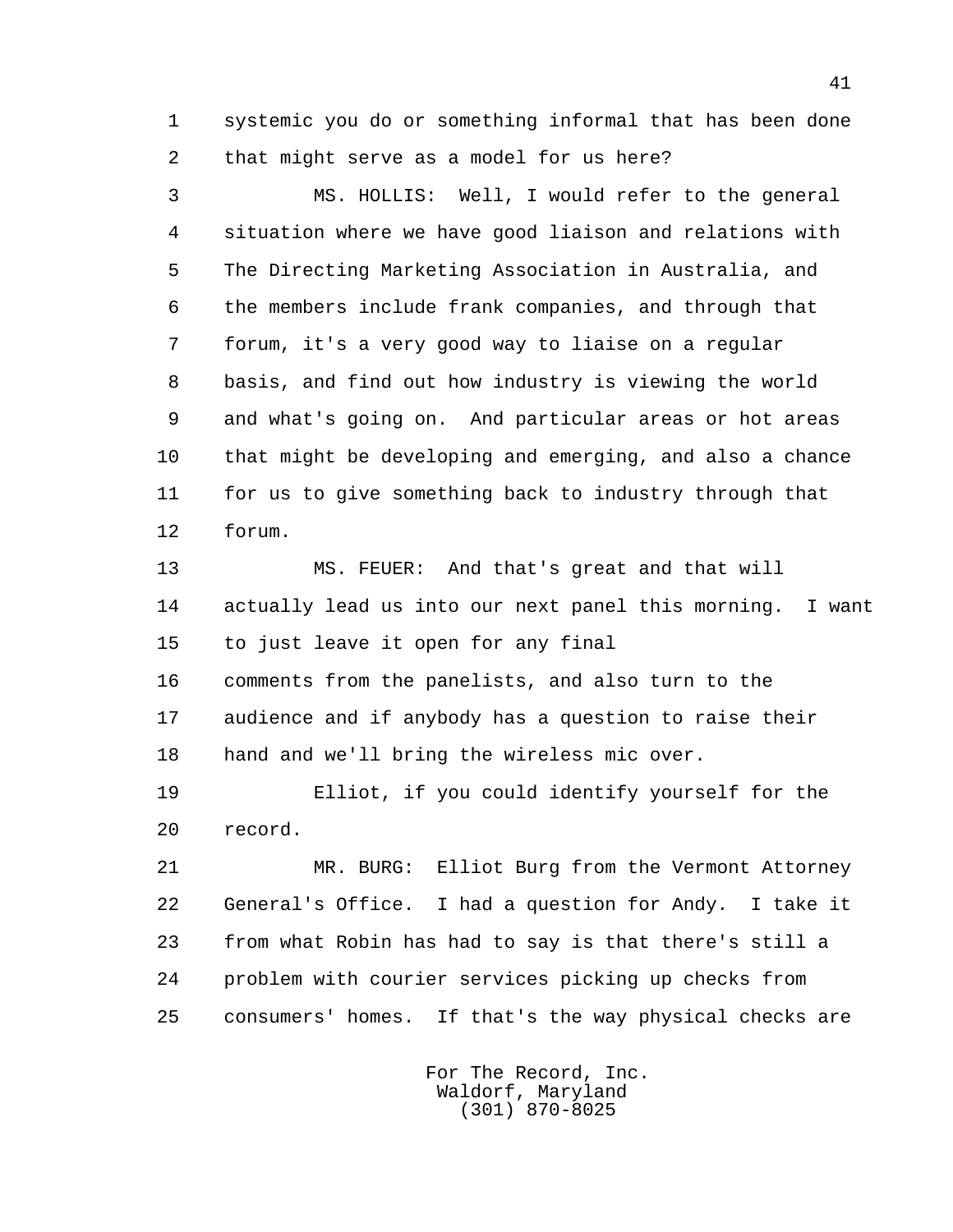1 making their way to Canada.

 2 If that's true, or to the extent that it's true, 3 does FedEx have procedures in place for its delivery 4 people, procedures and training that would allow those 5 people to sort of -- I want to use this in a benign way, 6 but profile the people that they're picking up mail from 7 to determine if they've got a potential victim. Maybe 8 it's not an elderly person, but some situation where 9 they can spot a victim of fraud and then try to educate 10 the person or persuade them not to go forward with the 11 delivery?

 12 MR. LYNN: I think, again, you've touched on a 13 very good example of that balancing act that we have to 14 perform every day. I mean, the truth is, our couriers 15 tend to know the people, and we're really talking here a 16 residential situation, and probably the most effective 17 deterrent that we have is just sort of the gut feel of 18 our people. And there are certainly anecdotes where 19 I've been involved where we get this call and someone 20 just says, you know, this just doesn't feel right.

 21 So, we've got 45, 50,000 couriers on the 22 streets, and they're mainly nice people and they mainly 23 like their customers, but if you take your question kind 24 of just a half step further, there's really not going to 25 be a way for FedEx or any other entity to sort of be the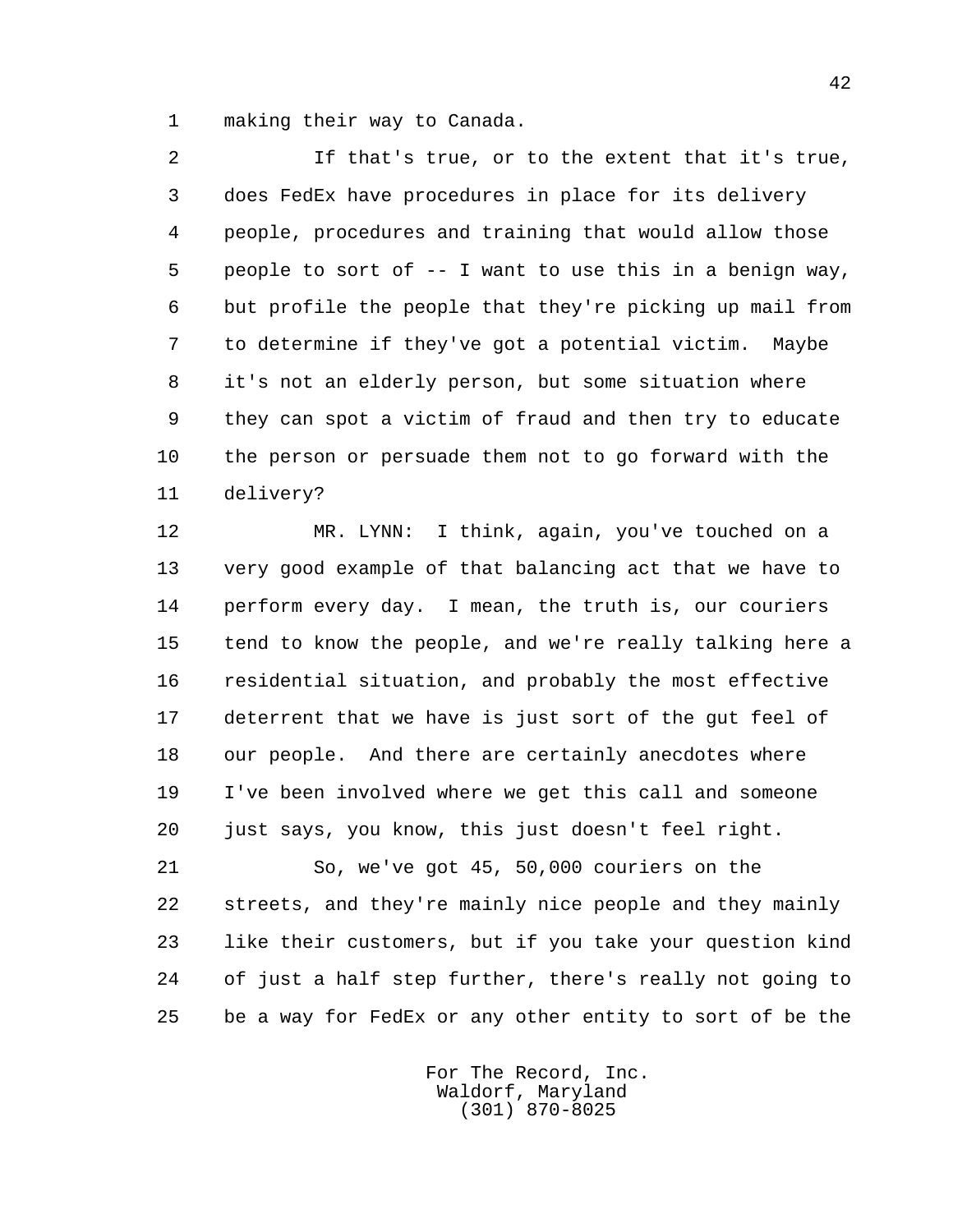1 guarantor of the integrity of the transaction that 2 they're a part of.

 3 You know, just as the mail, you know, the Postal 4 Service, we do what we can to keep the bad guys at bay, 5 we really want to do that, but we're not going to be 6 able to get to the point, I don't think, of asking 20 7 questions about all right, Mrs. Johnson, why exactly are 8 you sending this check to ABC company, have you thought 9 it through. There's a point at which nobody can 10 completely protect people from fraud, but we certainly 11 are interested in doing it, and our people, our couriers 12 especially, use their judgment very well in that regard. 13 MS. FEUER: And if I'm correct, you did tell me,

 14 though, that from time to time FedEx will open packages 15 under your conditions of carriage.

 16 MR. LYNN: We certainly have the ability to do 17 that. You know, the conditions of carriage, and it has 18 always been that way, but if in the example we're 19 discussing, we would open a package to see who the check 20 was made out to, I mean that doesn't exactly fit the 21 normal profile, but again, Robin and his band of 22 characters, of course, can open any international-bound 23 package that they want to.

24 MS. FEUER: And they do.

25 MR. LYNN: And they certainly do, and they have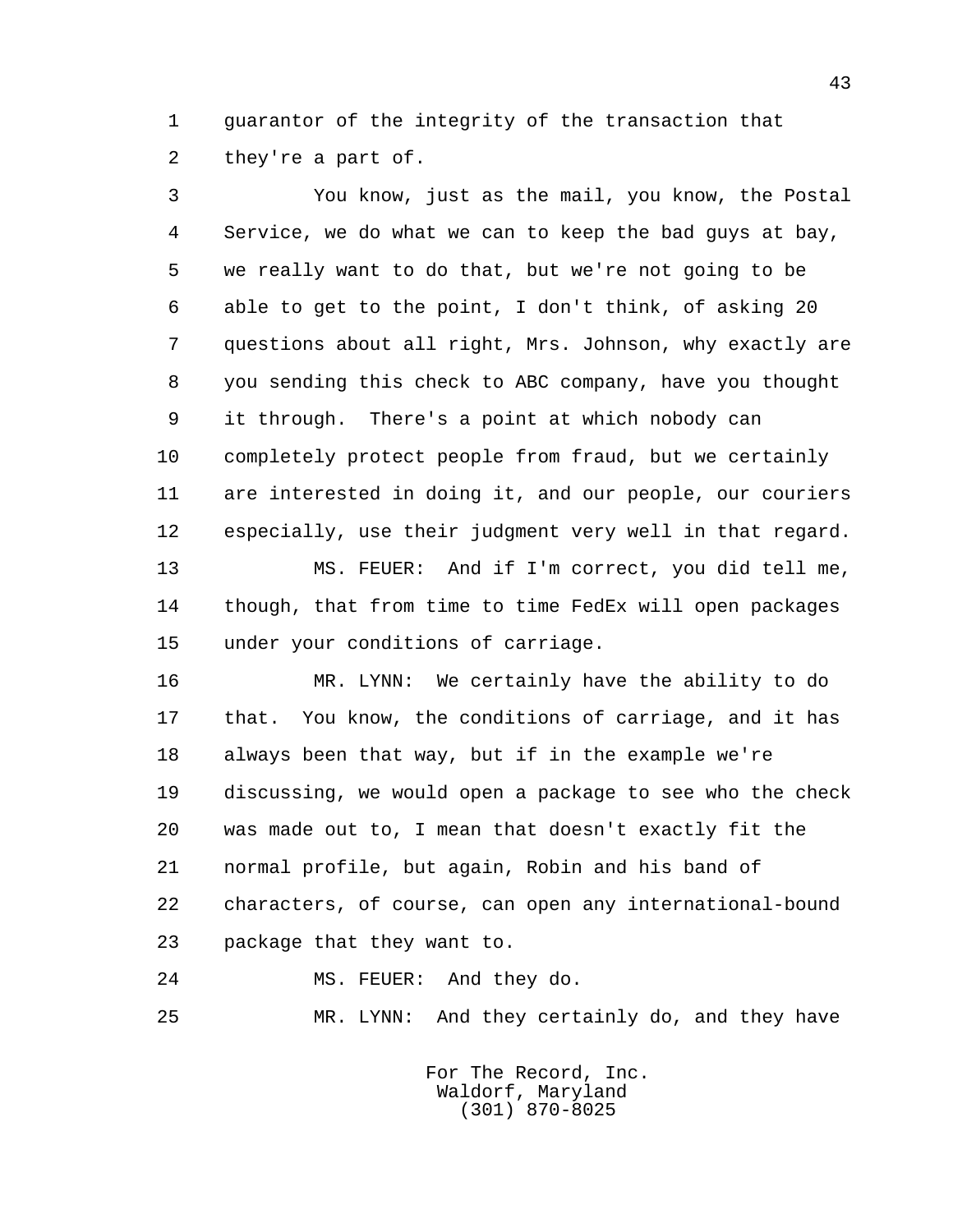1 data systems to, again, officially profile the packages, 2 and we do a lot of package opening.

 3 MS. GRANT: Hi, Susan Grant from the National 4 Consumers League. Two things, one for Andy and one for 5 Larry. As an example of a proactive measure, Western 6 Union, when you call its quick pay service, actually has 7 a recording that says that if you're trying to send 8 money for a sweepstakes or to make a charitable donation 9 to firefighter or law enforcement organization, press 1, 10 and then when you do that, you get a message saying 11 essentially that it's a scam.

 12 That's a good model that could be used whenever 13 consumers are making arrangements by phone, and also if 14 somebody is going to a house to pick up a check, perhaps 15 there could be some written information that is given to 16 them about scams and how they work and how to recognize 17 the danger signs that might forewarn the consumer that 18 maybe they're about to do something about.

19 So, that would be interesting to consider.

 20 An issue for Larry, as you know, we were really 21 unhappy with the alternative in the CMRA rules for the 22 hatchmark number in the address, because there's no way 23 that consumers can tell from that that they're not 24 sending a payment to a suite in an office building, 25 whereas PMB is much more obvious. It would have been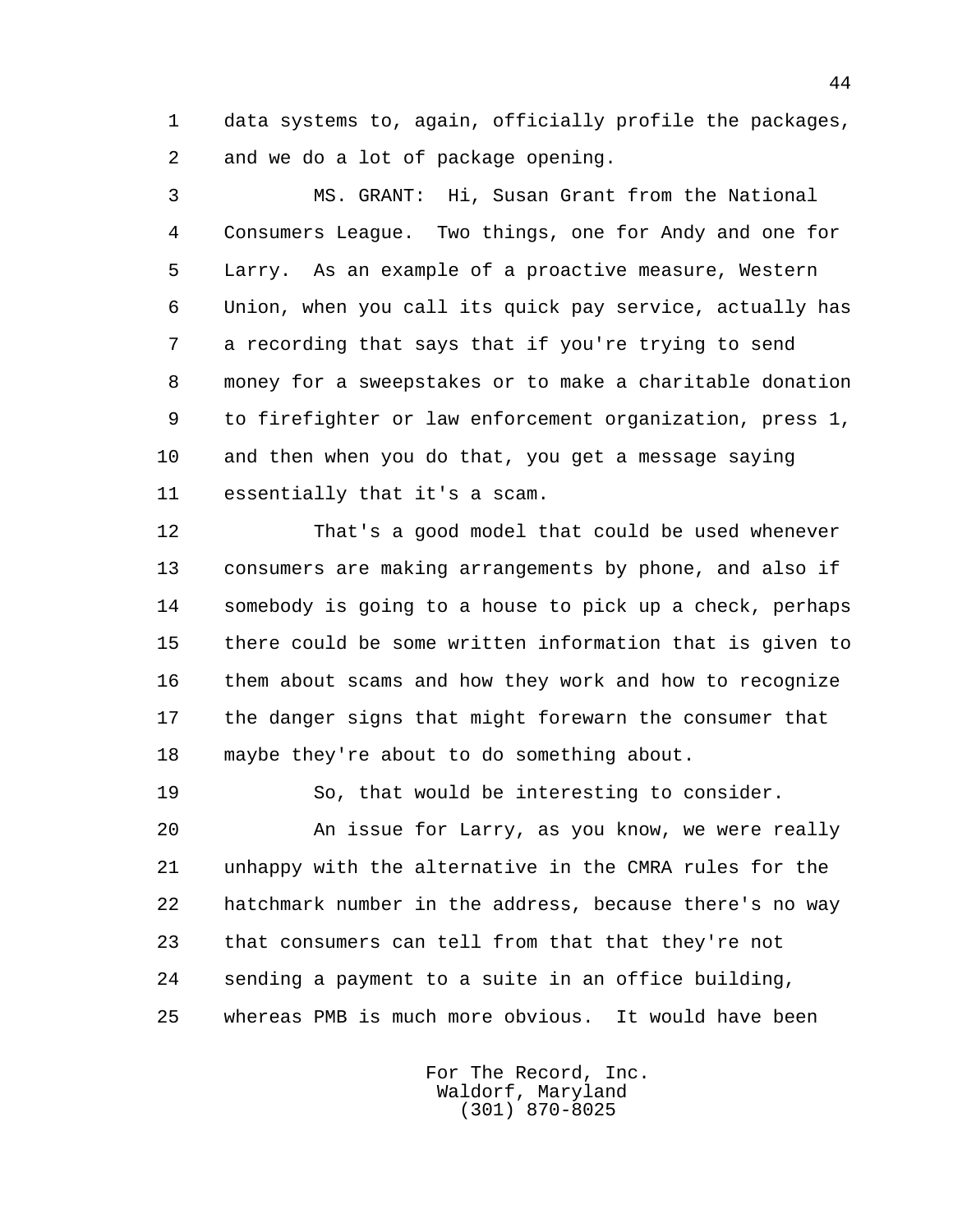1 much easier to train consumers that when you see PMB, 2 what that means.

 3 We're not finding that anybody is using PMB. 4 So, I've got a couple of questions for you. One is, are 5 you finding that anybody is using PMB, and are you 6 finding that the cross or pound sign number is being 7 abused? And also, will the Post Office deliver the mail 8 to the commercial mail receiving agency if it doesn't 9 have either PMB or the hatchmark?

 10 MS. FEUER: Why don't we have Larry answer and 11 then I don't know if Andy wants to comment on Susan's 12 question.

13 MR. LYNN: Go ahead.

 14 MR. MAXWELL: Susan, with the pound sign, I 15 haven't seen any -- I've seen both used, I've seen PMB 16 and pound sign used. Pound sign is a little harder to 17 distinguish, because it can get merged in with some of 18 the other address aspects, and that is one of the things 19 that did concern us. But the PMB I have seen used, and 20 if they're not using either, the Post Office is under 21 the directions to discuss the matter with the CMRA 22 operator.

 23 Stacy raised the issue of what alternative means 24 we have as far as shutting down and so forth. That's an 25 extreme measure. The Postal Service has that ability,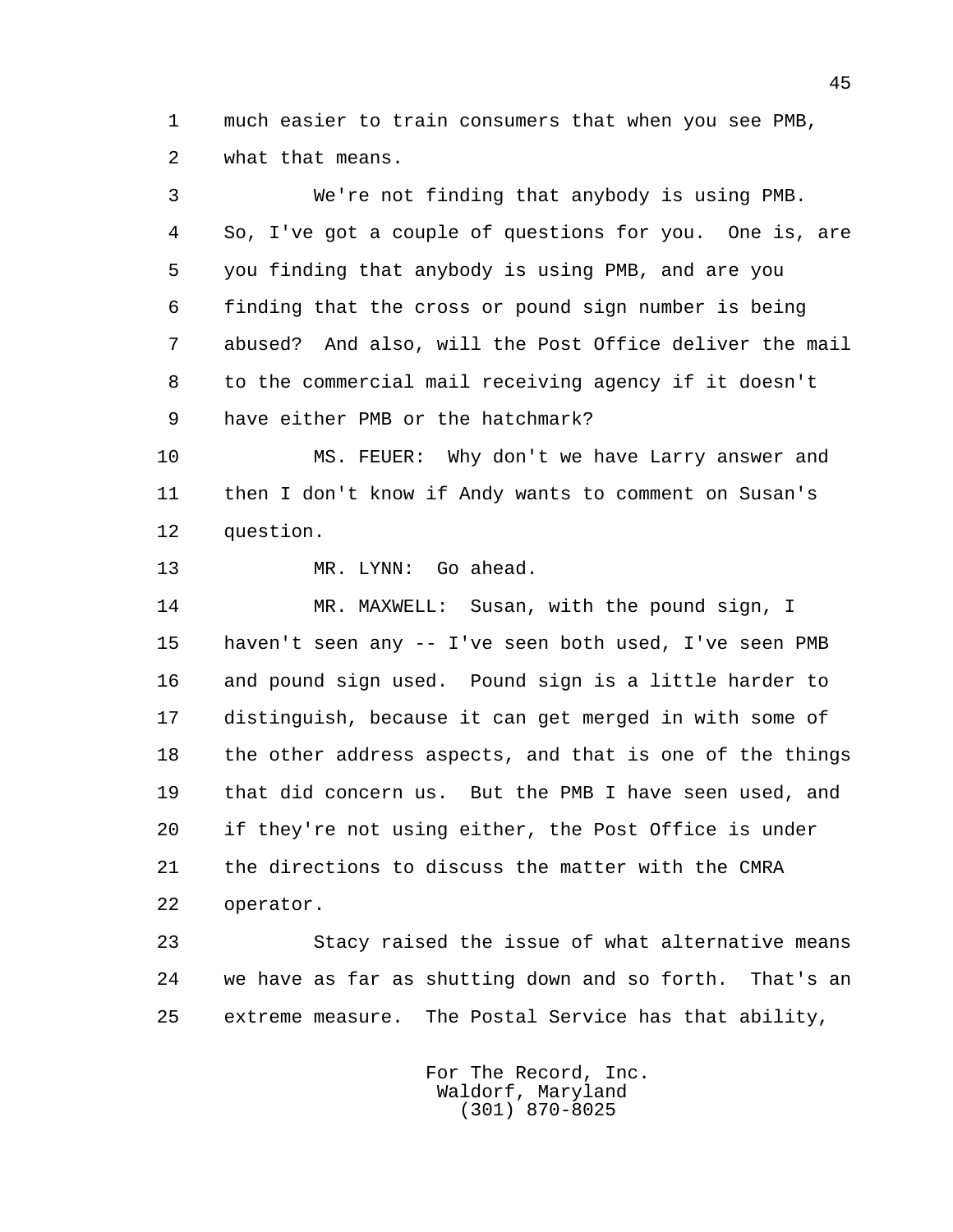1 the district manager can shut down a CMRA franchise if 2 they're not in compliance, if they're found not to be in 3 compliance. And naturally nobody wants to do that, and 4 so far we haven't had to do that. And they've been in 5 compliance. And if there is a customer, one customer, 6 that's out of compliance, they're not going to risk 7 having -- and that's the whole theory behind that.

 8 What I am doing as we speak, in fact, we're 9 looking at a means to take the 1583-As, which is the 10 CMRA operator, their application, that's not automated 11 nationally. We would like to automate that nationally 12 for our purposes just to help address the issue of this 13 is a CMRA, this is a listing, and at least make that 14 available so if you're mailing to it. Because right now 15 it doesn't exist with us. It exists with the industry, 16 separately. It's not all pulled together. And I think 17 that most people have been asking for that and it's just 18 never -- there was never a need before and you can 19 imagine, with 40,000 post offices, and a lot of them 20 aren't regulated. A lot of them don't even register 21 that are in the legitimate side of the industry.

 22 If you go into the Bronx or Queens or even areas 23 of DC, you're going to find a lot of what we call 24 mom-and-pop stores where they will take mail in for 25 people. And, again, that's a postal delivery issue, we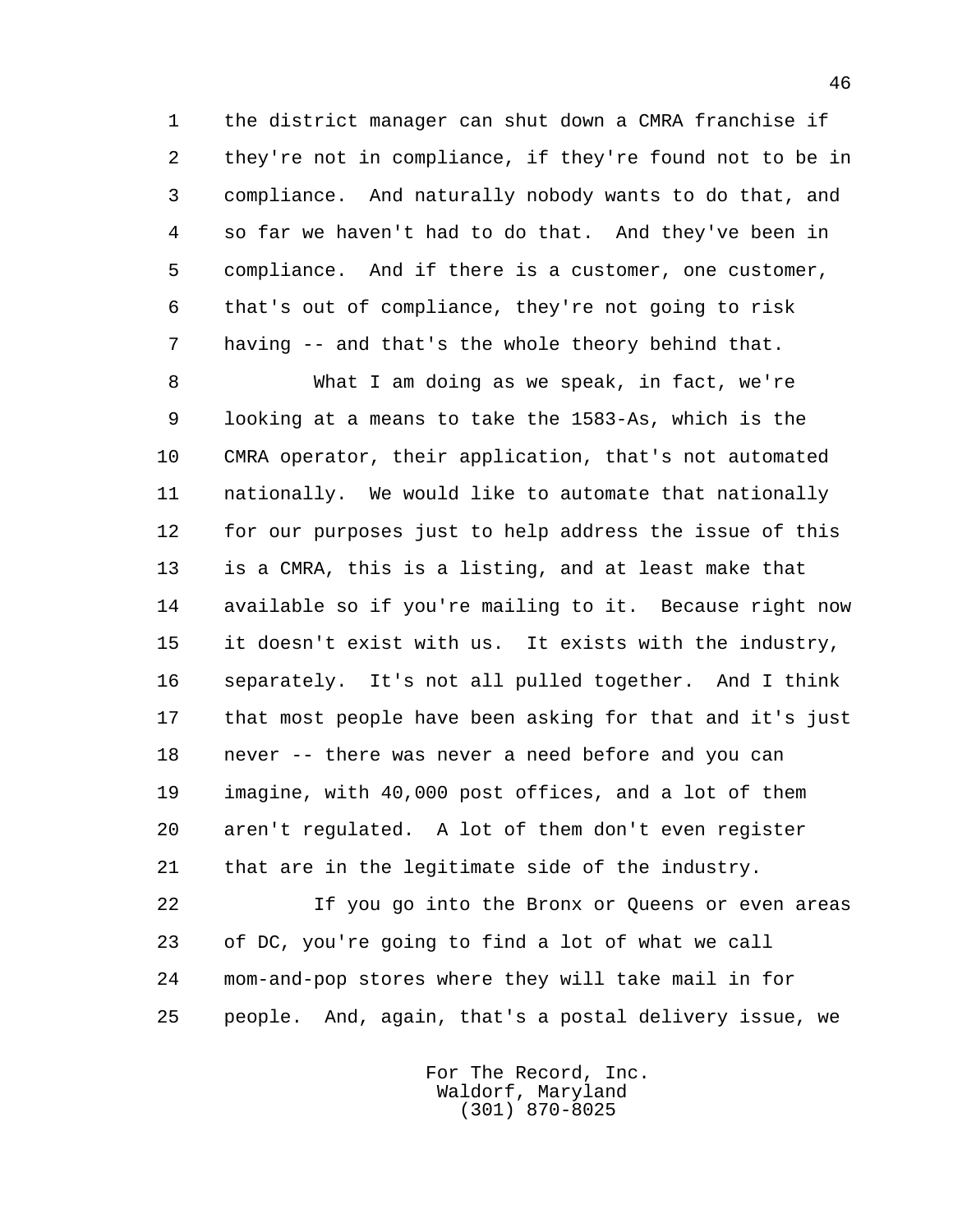1 shouldn't be delivering mail if we don't know who that 2 is, but it does happen.

 3 MR. ARMSTRONG: Stacy, can I kind of follow up 4 on that? As it relates to the PMB, it is being used. 5 What we do with new potential customers who rent 6 mailboxes is explain to them how they should have their 7 mail sent to us and what have you. But in a very 8 practical sense, we in the CMRA industry can do our job 9 by informing customers this is how you mail things or 10 have things mailed to you. But when they go out and 11 communicate and portray their address on the one hand, 12 and how the people who send things to them use their 13 address is impossible to regulate. I mean it's just 14 impossible.

 15 You know, if somebody decides to send me a card 16 and how they put the address and how they lay it out, 17 regardless of what the regulations have, you know, 18 what's the practical answer to that? I don't know the 19 practical answer to it. It's very, very difficult, 20 though. But we can and we do do everything we can, and 21 you say there's been no CMRA so far that you're aware of 22 that you guys have had to put the hammer on?

 23 MR. MAXWELL: No, there was one, there was a 24 little discussion over some issues with one customer, 25 but we talked about that and calmed that down.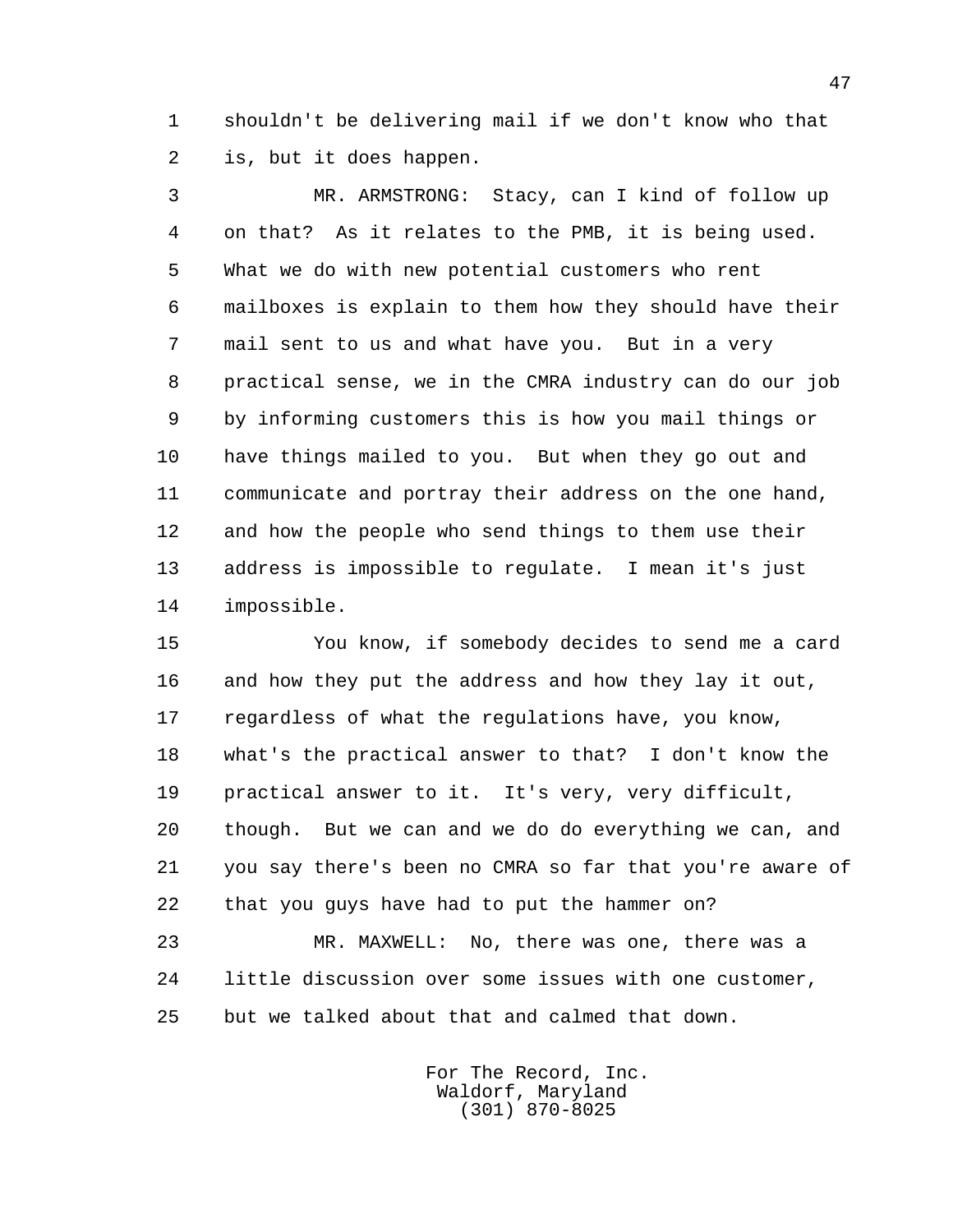1 MS. FEUER: Andy, did you have any response to 2 that?

 3 MR. LYNN: On your issue, number one, it would 4 be very interesting to hear any specific anecdotes that 5 you've got about somebody having to go out and pick up a 6 check. I am going to tell you, I don't think we're too 7 out of school to say that in the type of scam that 8 you're describing where you have the boiler room 9 operator saying, all right, I'm going to have a courier 10 come out to your location and pick up a check, the good 11 news about those is that those are typically, they're 12 going to need to be billed to an account number, and it 13 is easy once we are able to identify these as bad 14 actors, you know, in our systems, you know, to kind of 15 make that stop.

 16 You know, the bad guys are agile and move 17 around, but it would be a bit of an atypical situation 18 for someone who doesn't have an account number with us 19 already shipping FedEx Express, for example, to call out 20 and have a courier come to pick up a check.

 21 I've taken a long time to say, we're always open 22 to other suggestions on how to improve our 23 communications and our screening, but what I would tell 24 you is that I think our current mechanisms are fairly 25 good in that regard and there usually has to be one or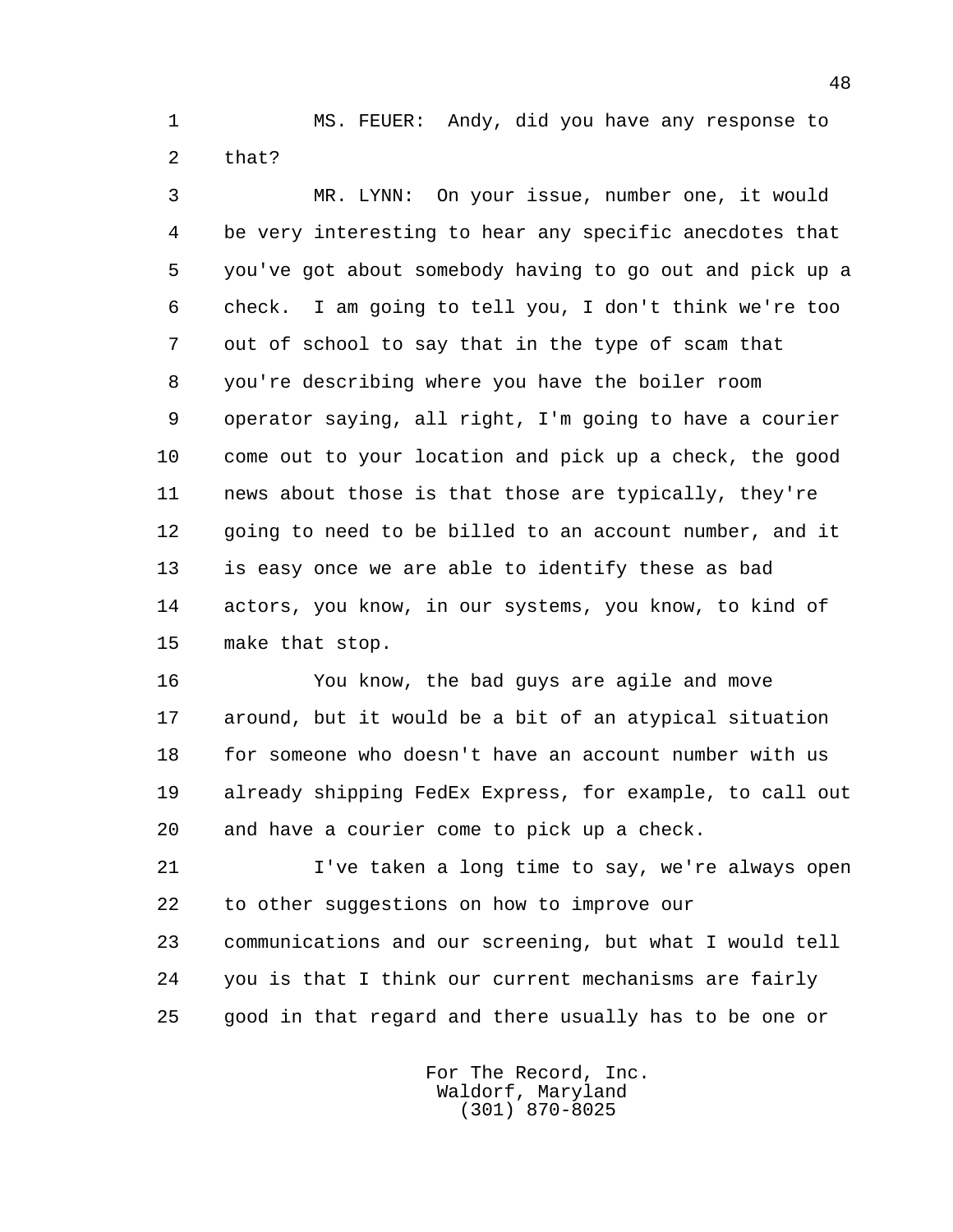1 two victims before we catch the bad guys, but we can get 2 them pretty quick.

 3 MS. FEUER: Great. I think what we'll do now is 4 move on to the next panel, so I want to thank all the 5 panelists here for participating. It is a shame 6 that Charmaine Fennie wasn't able to join us, although 7 she got a lot of references, and we've heard a lot of 8 positive things about what's going on now and perhaps 9 ways to build on that with both the CMRA industry and 10 with courier services like FedEx. So, thanks a lot, and 11 we will move right along to the next panel on the role 12 of self-regulatory organizations and industry 13 associations.

14 (Applause.)

 15 MR. STEVENSON: All right, well, why don't we 16 move on to our next panel, which is the role of industry 17 associations and self regulatory organizations and the 18 role that they might play. And we have -- I think the 19 panelists' bios are in the material, so I just propose 20 to jump right into the discussion, and I think that the 21 question to start with is what role is it realistic to 22 expect that industry associations might play in 23 partnering with law enforcement? Obviously there are 24 roles that they have, legitimate roles in advancing the 25 industry's other interests with law enforcement, but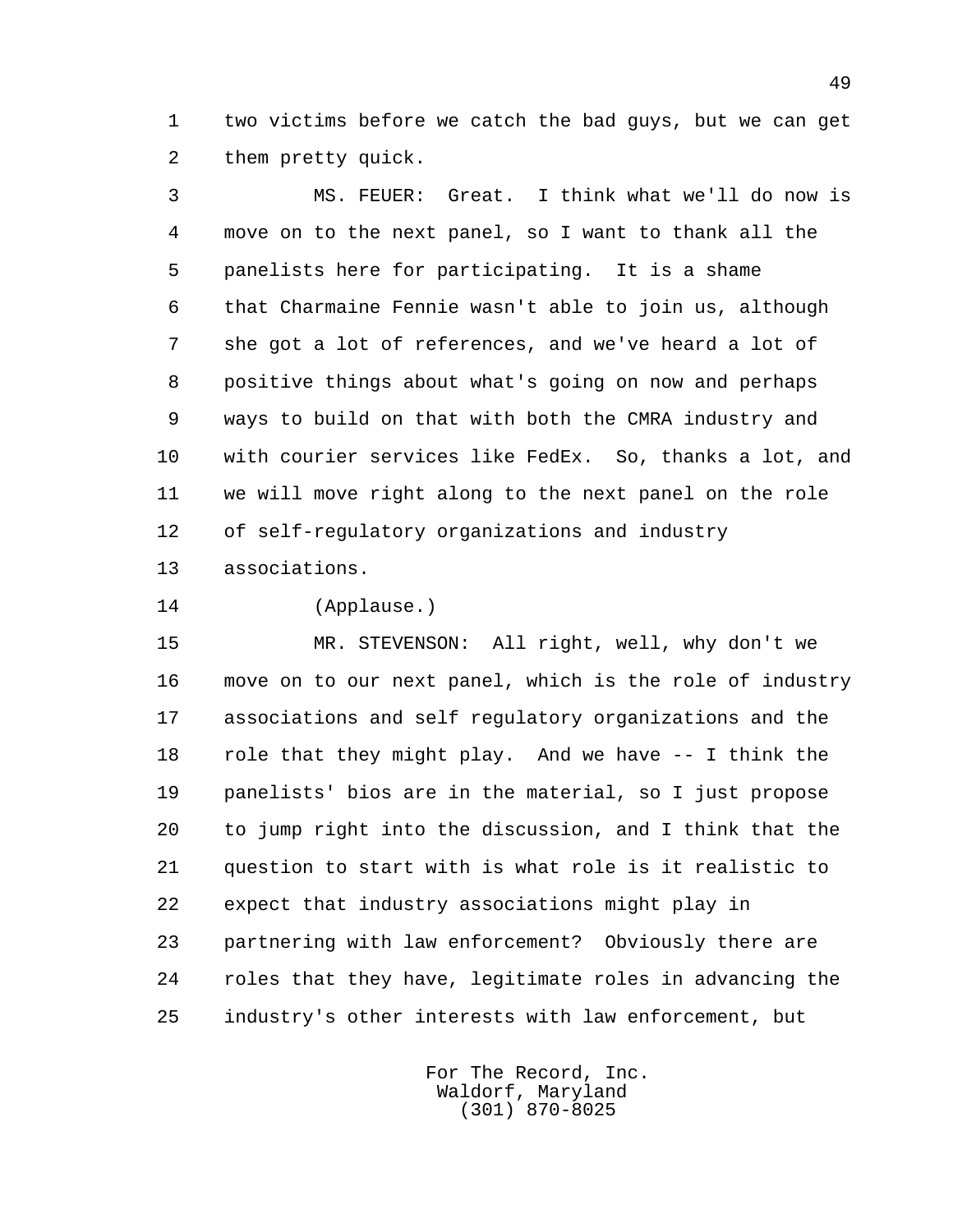1 what kinds of roles is it really realistic to expect 2 that industry associations can play in partnership, and 3 how might we see them, what kinds of examples do we 4 have?

 5 And I'm going to actually look for a volunteer 6 to answer that question, if somebody wants to put a tent 7 up and venture a thought on how they might see that 8 question. We will have a volunteer, even if no one puts 9 their tent up, but --

10 MR. WHITELAW: All right, all right.

11 MR. STEVENSON: Bob Whitelaw?

 12 MR. WHITELAW: Yes, I think number one in terms 13 of the Better Business Bureau system, there is no 14 border, no cross-border matter, and that with our 15 counsel in Arlington and the counsel in Canada, we share 16 a lot of information. And on the positive point, we're 17 not bounded by a lot of regulatory requirements.

 18 The best way of the partnership and idea is Ken 19 Hunter, former Chief Postal Inspector of the United 20 States, has sort of put our mandate up, and that is when 21 a consumer, a business, or an organization is about to 22 spend money or donate money, we want to be there to 23 reduce their risk.

 24 Now, we, in terms of receiving information, have 25 the opportunity to deal with awareness, accessibility to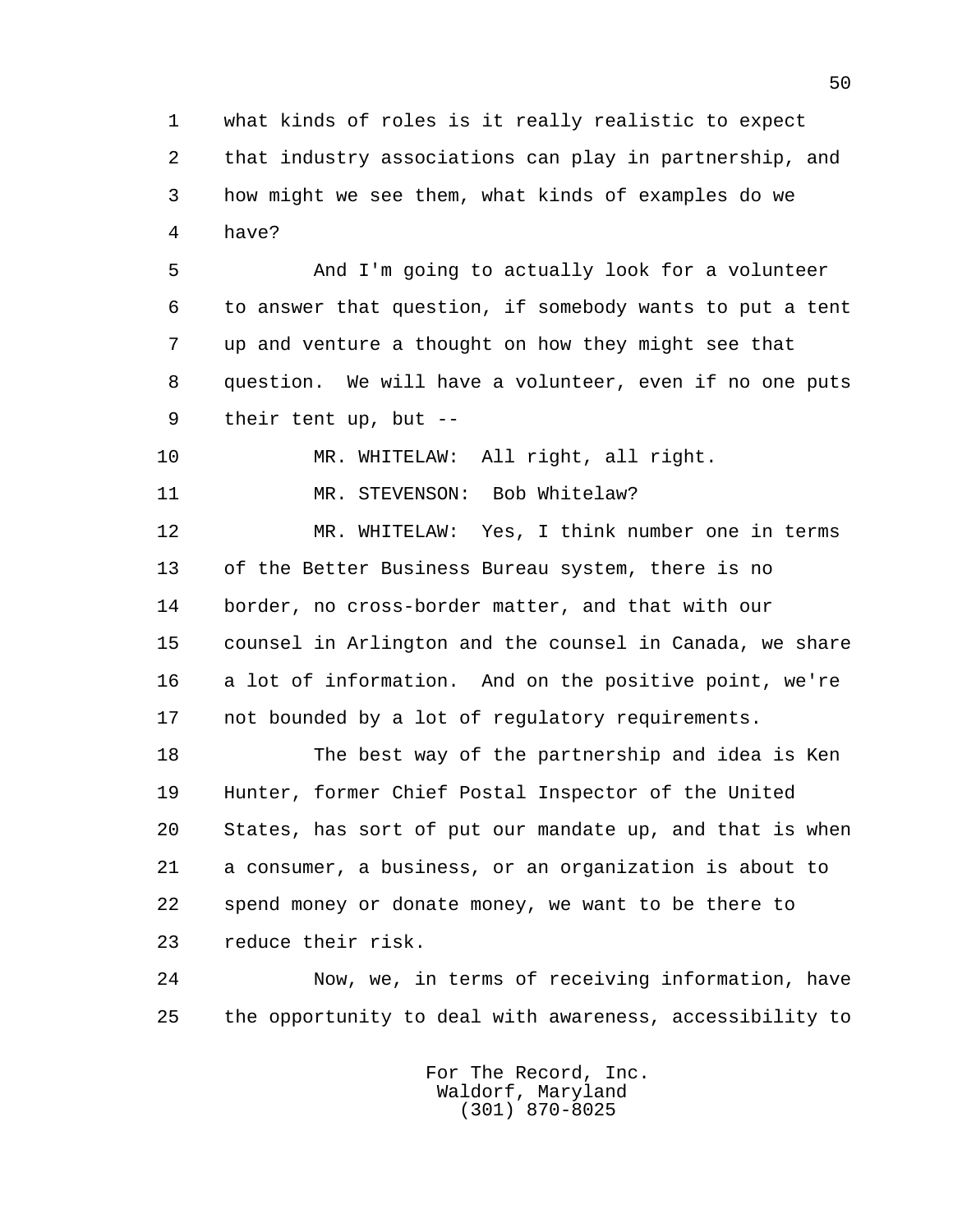1 just-in-time information, responsiveness, and 2 redirection, and without too many seconds passing, we 3 can get information out to the bureaus, the 140 4 throughout North America instantaneously. At the same 5 time, move information to the media, and more 6 importantly, to governments, whether it's the 7 Competition Bureau in Canada, the Federal Trade 8 Commission, the Office of Fair Trading, move that out, 9 get it out to the business community.

 10 Almost in an, as I say, within seconds of 11 information, that's one of the main tools of this 12 regulatory or nonregulatory work that we do without 13 having the checks and balances. We can name names. We 14 can name issues. We can name addresses. And that is 15 helpful to consumers, businesses, organizations, and 16 government groups.

 17 MR. STEVENSON: Let me ask, maybe Mark Bohannon, 18 we were talking earlier about this issue and the kind of 19 role that the industry associations might play, and it 20 may be also obviously that industry association may mean 21 something slightly different from the role that the BBB 22 can play, but, Mark, I think you had a few thoughts on 23 that.

 24 MR. BOHANNON: Yeah, sure. I appreciate your 25 comment, Hugh. We are not a Better Business Bureau,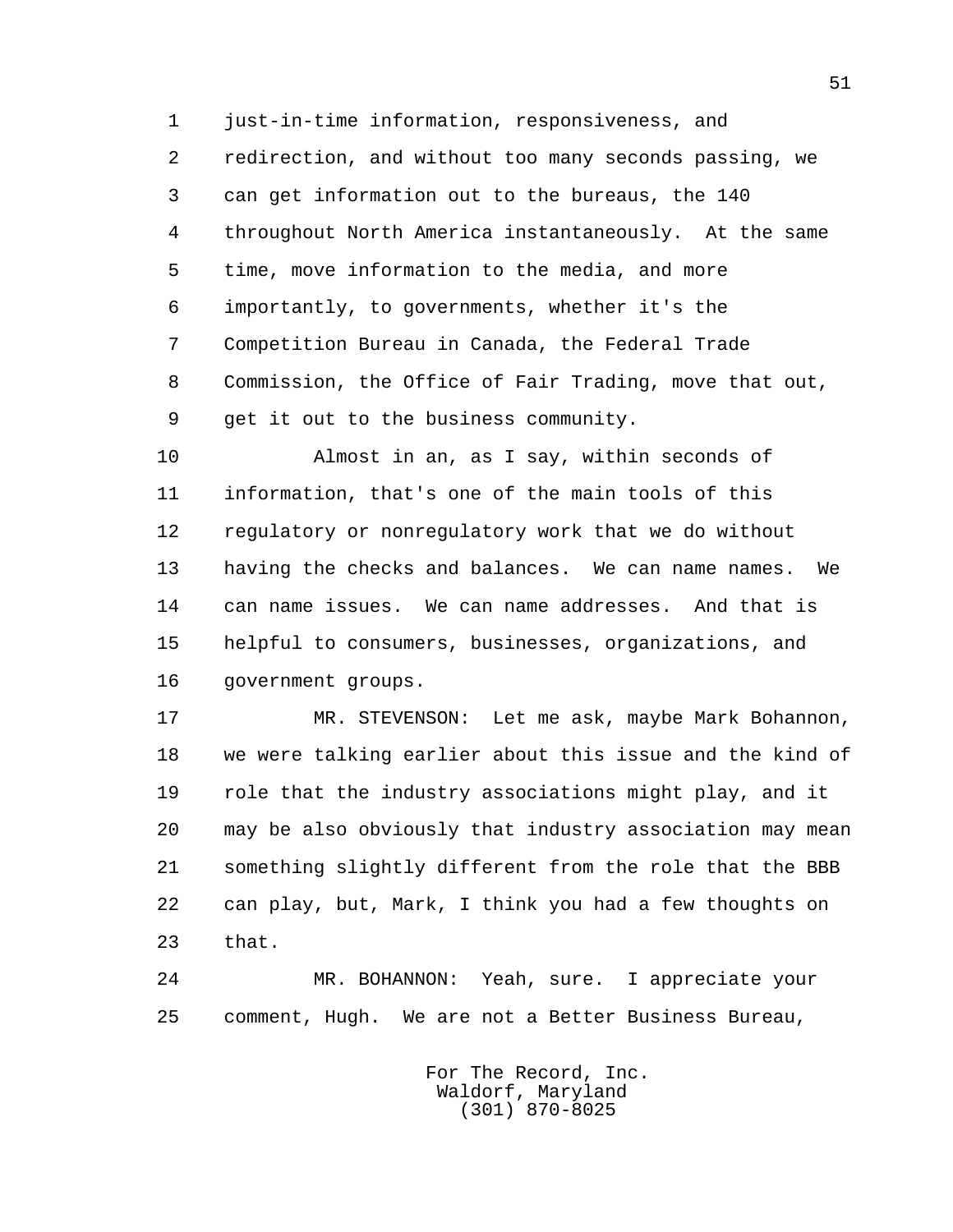1 though we have tremendous respect for what the Better 2 Business Bureau does. We are an association that has 3 companies as members. Those companies range from some 4 of the smallest in the technology area to some of the 5 largest, and even, you know, along that range, they face 6 a variety of fraudulent acts, both here in the United 7 States and abroad.

 8 So, that is an area particularly in what I would 9 call and what you probably understand as the 10 counterfeiting areas, a place where we do a great deal 11 of work with a variety of law enforcement authorities 12 here in the U.S., and as appropriate and others, 13 particularly Canada, Mexico, and to some degree the 14 United Kingdom.

 15 We see and are asked by our members to play a 16 variety of roles in working with law enforcement. They 17 range from being a source of information and helping to 18 keep government enforcement authorities up to date on 19 new models of what we see as fraud and counterfeiting, 20 in a world that advances as technologically quickly as 21 our world does, it is a challenge for everyone to keep 22 up with what is going on in the new models and 23 approaches to fraud, and certainly we see our role as 24 being both a formal and informal source of helping to 25 understand what those new models are.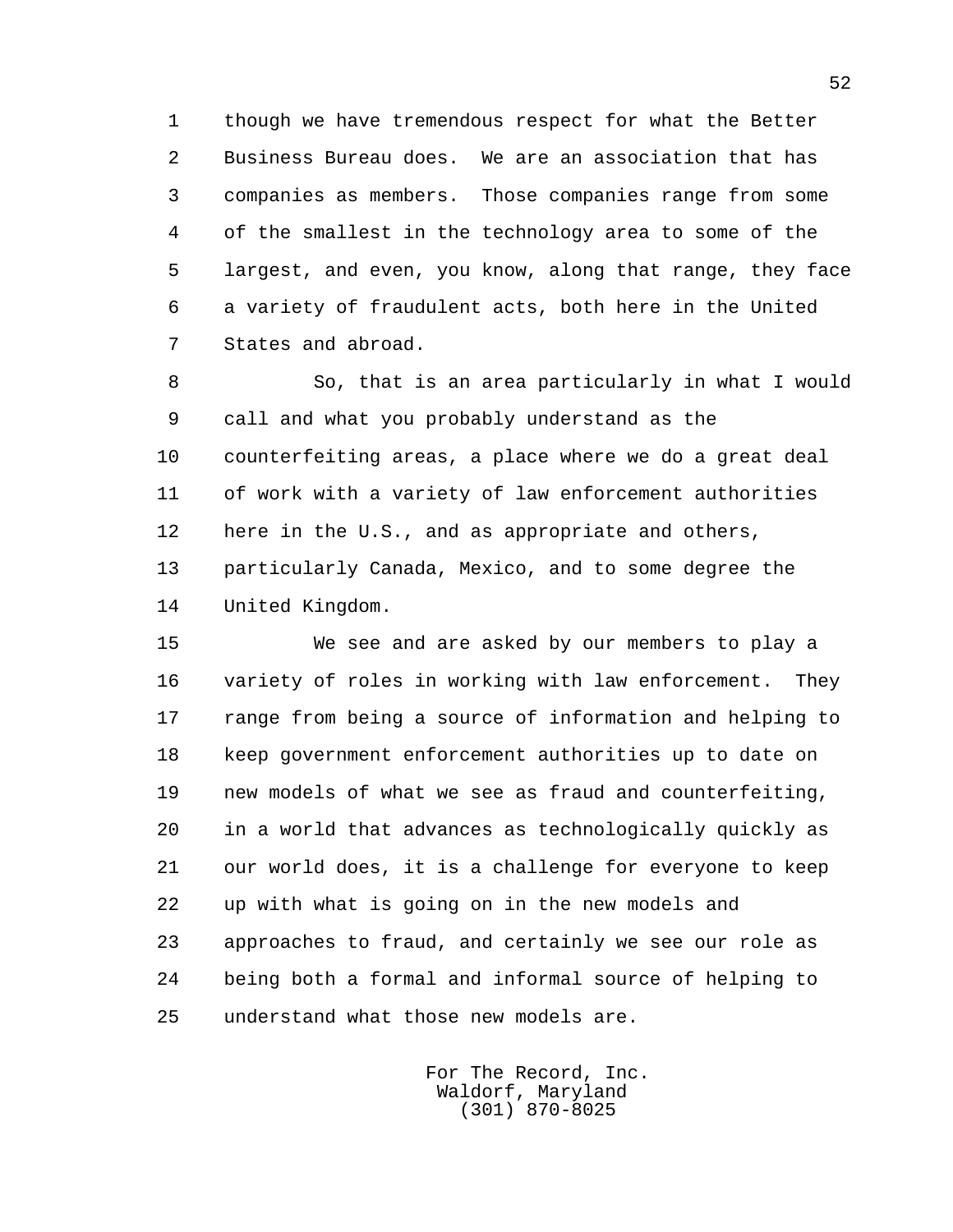1 And we do that through white papers, which you 2 will find on our website, we do it through informal 3 dialogue, we go to meetings, and quite frankly 4 responding to calls as appropriate.

 5 The second role that we often and significantly 6 play is being an interface between our member companies 7 and law enforcement in situations where either there may 8 be criminal or civil action brought against someone, and 9 where the company either does not have the bandwidth or 10 is not comfortable with being a direct interface as 11 well. That often involves in our case being a hotline 12 for tips for those who pirate or counterfeit our company 13 products. We have a very sophisticated operation that 14 goes back at least 15 years working in this area. We 15 have clear issues and policies about the anonymity of 16 that data, and at the same time, over the years, we have 17 developed a solid reputation with law enforcement that 18 what information you get from us is going to be very 19 real and very serious.

 20 And I think the third area, as appropriate, is 21 coordinating on appropriate enforcement actions when 22 fraud is actually found. The reality is that both in 23 the public and private sectors, there are not all the 24 resources to go around. In some cases, it is 25 appropriate to bring criminal action, some cases it's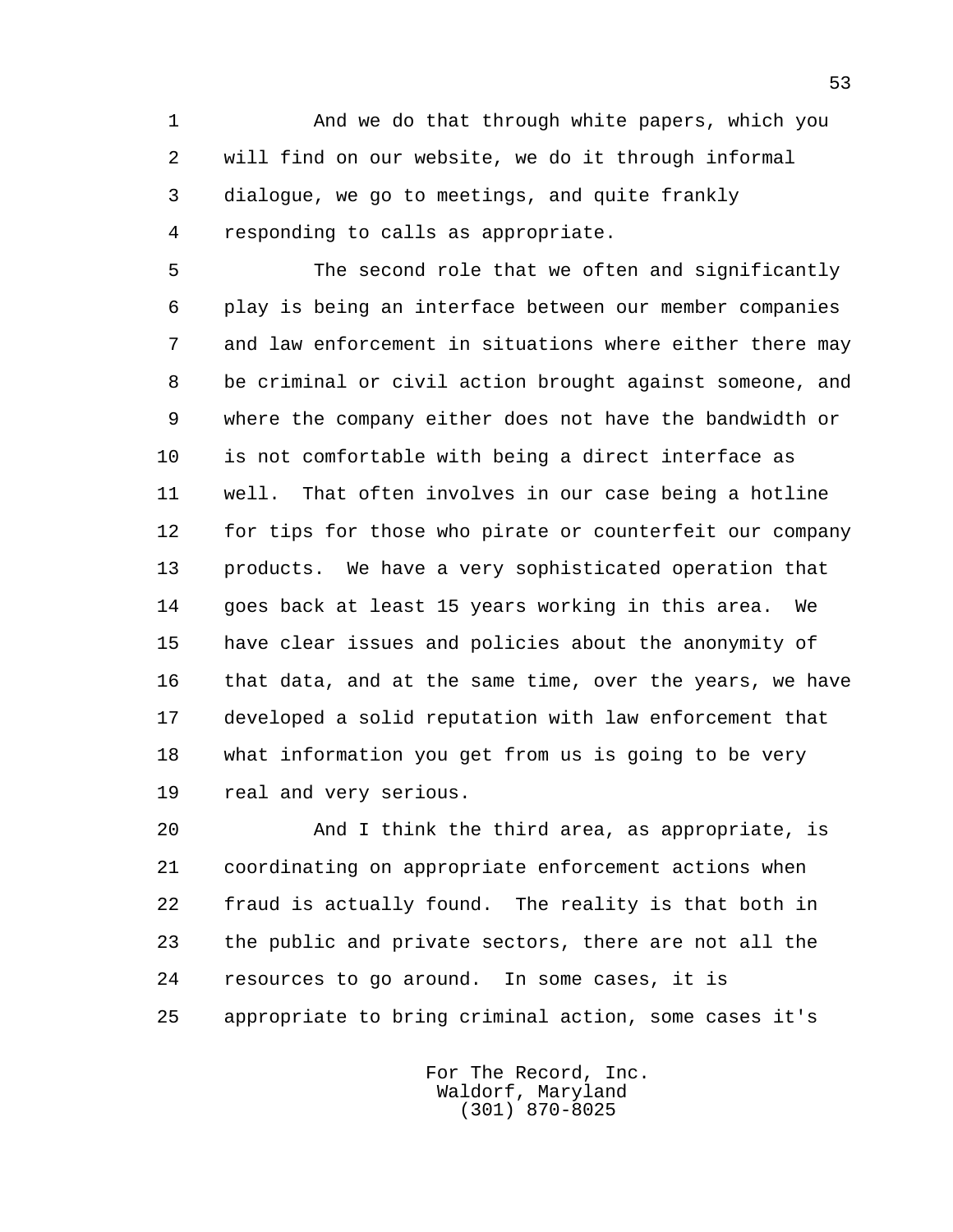1 not, and so as appropriate, and within appropriate 2 boundaries, those are areas where we interface as well.

 3 So, Hugh, those are some of the examples. I 4 would be glad to explain more, if you want me to go into 5 more detail.

 6 MR. STEVENSON: Thank you. Maybe I would ask 7 next Jerry Cerasale how the experience with the 8 Directing Marketing Association compares with the 9 experience that Mark just described for the Software 10 Information Industry Association.

 11 MR. CERASALE: Thanks. The Directing Marketing 12 Association has its own internal guidelines for its 13 members and an ethics procedure dealing with and split 14 up in two with telemarketing and then all other ethics 15 procedures.

 16 The goal of that kind of self-regulation is to 17 try and get things corrected, but if we find in the 18 course of this investigation, which is done by peers of 19 the member companies, and we have no individual members, 20 but 5,000 corporate members, we will then transmit the 21 information we find to the appropriate legal 22 authorities. If we find, in fact, there appears to be a 23 violation of law, be it the state AG, be it the Federal 24 Communications Commission, the Federal Trade Commission, 25 et cetera.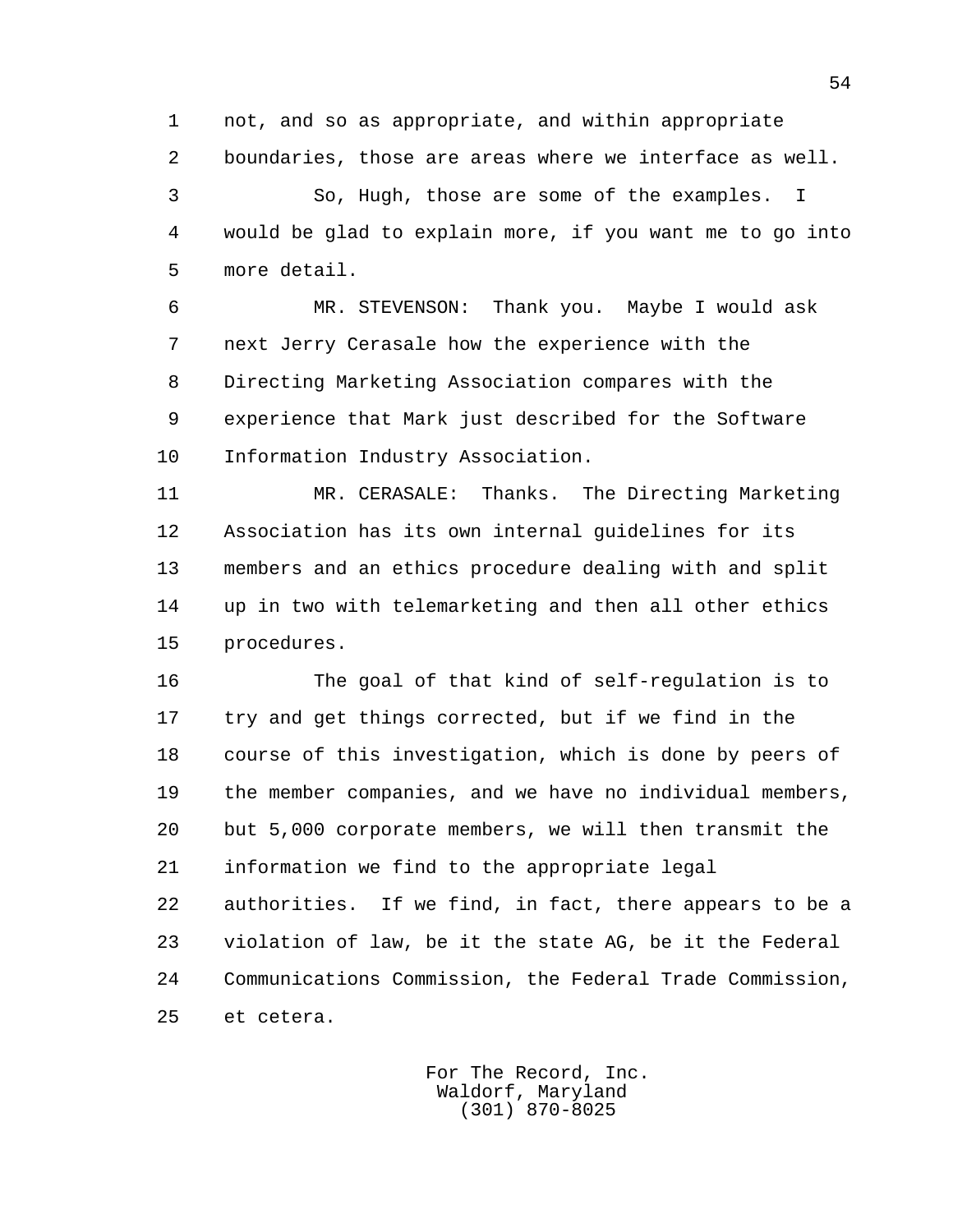1 One of the things that where we really work well 2 with the Postal Inspection Service, and I think you had 3 a member of the panel yesterday discuss it, bad 4 addresses, identity theft kind of things where an 5 identity theft is a crime against me, the individual, 6 it's also a crime against me, the company, if you're 7 going to try and purchase something and end up not 8 paying for it.

 9 So, there are a lot of addresses that where that 10 happens, and that information gets out and you know that 11 123 Main Street of this town is generally an address to 12 be leery of, and we work with that with the law 13 enforcement community and spread that word around, 14 because that can help prevent a continuation of the 15 fraud and try and find someone.

 16 A lot of times the cross-border fraud, 17 unfortunately, except for the lottery issue that was 18 raised, I mean that's illegal on its face, and members 19 should know that, they're required to know what kind of 20 pieces go out and how lists and so forth are being used. 21 But many times, the fraudsters break up their 22 activities. They may control the telemarketer located 23 in Canada, we're dumping on our poor neighbor in the 24 north, but located in India, located in Bangladesh, 25 anyplace where they think that they can go into the U.S.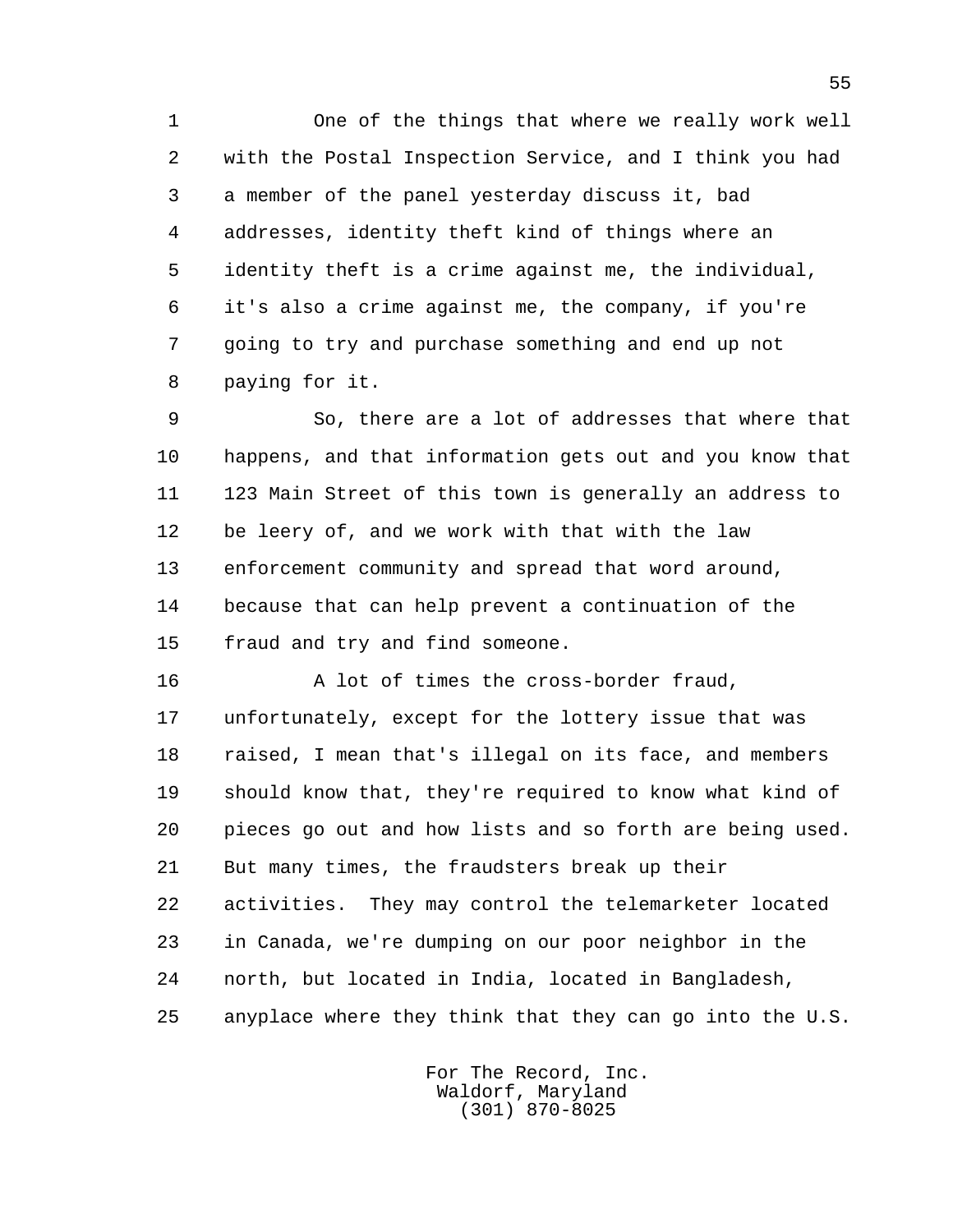1 where there's a different English, or even a Spanish 2 country if they want to come into Spanish-speaking 3 Americans and so forth, they can control them.

 4 But they get a list from somewhere and the list 5 provider takes a look at the script and the script looks 6 fine, because the fraud happens with, I send the money 7 in and I don't receive what I paid for. And they could 8 use a printer, the printer, the printing looks fine, it 9 could be a very legitimate offer, if, in fact, they do 10 that, and so you don't know.

 11 And so that's part of the problem that we face 12 from the point of view of this type of fraud, which we 13 all want to try and get ahold of, even information, if 14 it's not obvious on the face of the piece of the 15 campaign that you're dealing with, you're not going to 16 catch it. It's a requirement of our members to take a 17 look at what your piece is, what the piece of this 18 campaign is. If you're sending a list, what's the 19 providing list being used for? Well, it's being used to 20 sell such and such. And you send the money in and you 21 don't get it back.

 22 Well, the list owner is not the fulfillment 23 agency, so they're not aware of it. They can even see 24 the list, so that you're going to call Jerry Cerasale's 25 home, even though I'm not on the -- normally on a list,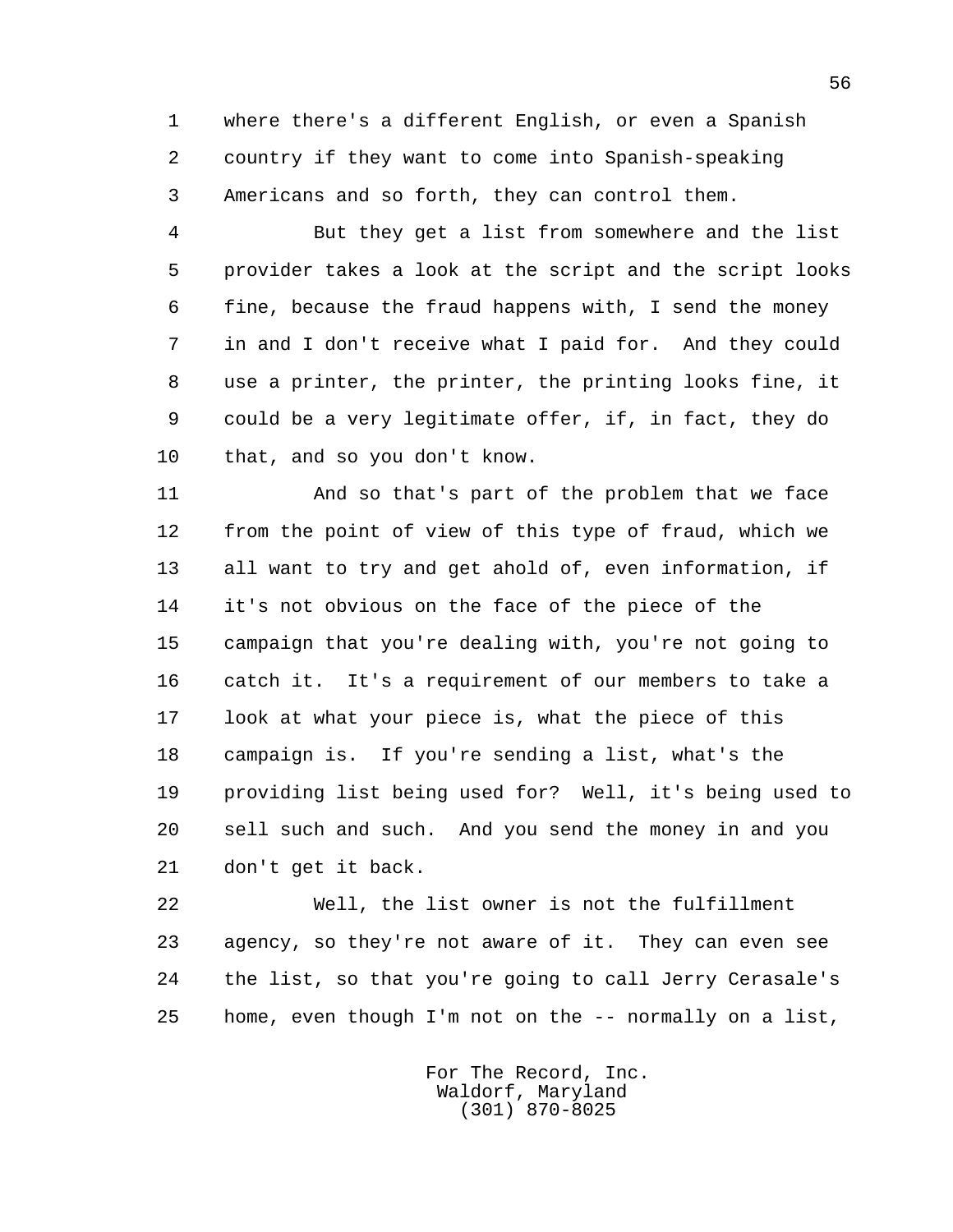1 I'm just going to see what's being said and I can listen 2 to the script, say, no, I'm not interested, because I'm 3 not going to spend \$1,000 or the \$100 or whatever it is, 4 but the script sounds legitimate. And that's part of 5 the problem that we face.

 6 So, I think that if we find information we have 7 to get it to you. And we have to work, I think, within 8 our DMAs throughout the country. You heard about 9 Australia working with their authorities, and Alistair 10 is here, as direct marketing associations have to work 11 together to try to spread information. I think that's 12 the biggest key. The problem that we all face, though, 13 the one fear, and I'll just say it, is spreading the 14 information, does it make you automatically 15 knowledgeable and liable for it, and therefore our 16 members will then not become volunteer members of the 17 association any longer. So, we have to worry about that 18 kind of thing.

 19 MR. STEVENSON: Okay. And that's an interesting 20 point. And maybe, as I understand it, just by way of 21 background, a lot of your members are indeed suppliers 22 or the service bureaus who are involved who might be the 23 entities who were seeing these various pieces that you 24 describe, and so one of the challenges is the role that 25 they're playing, and you're talking about their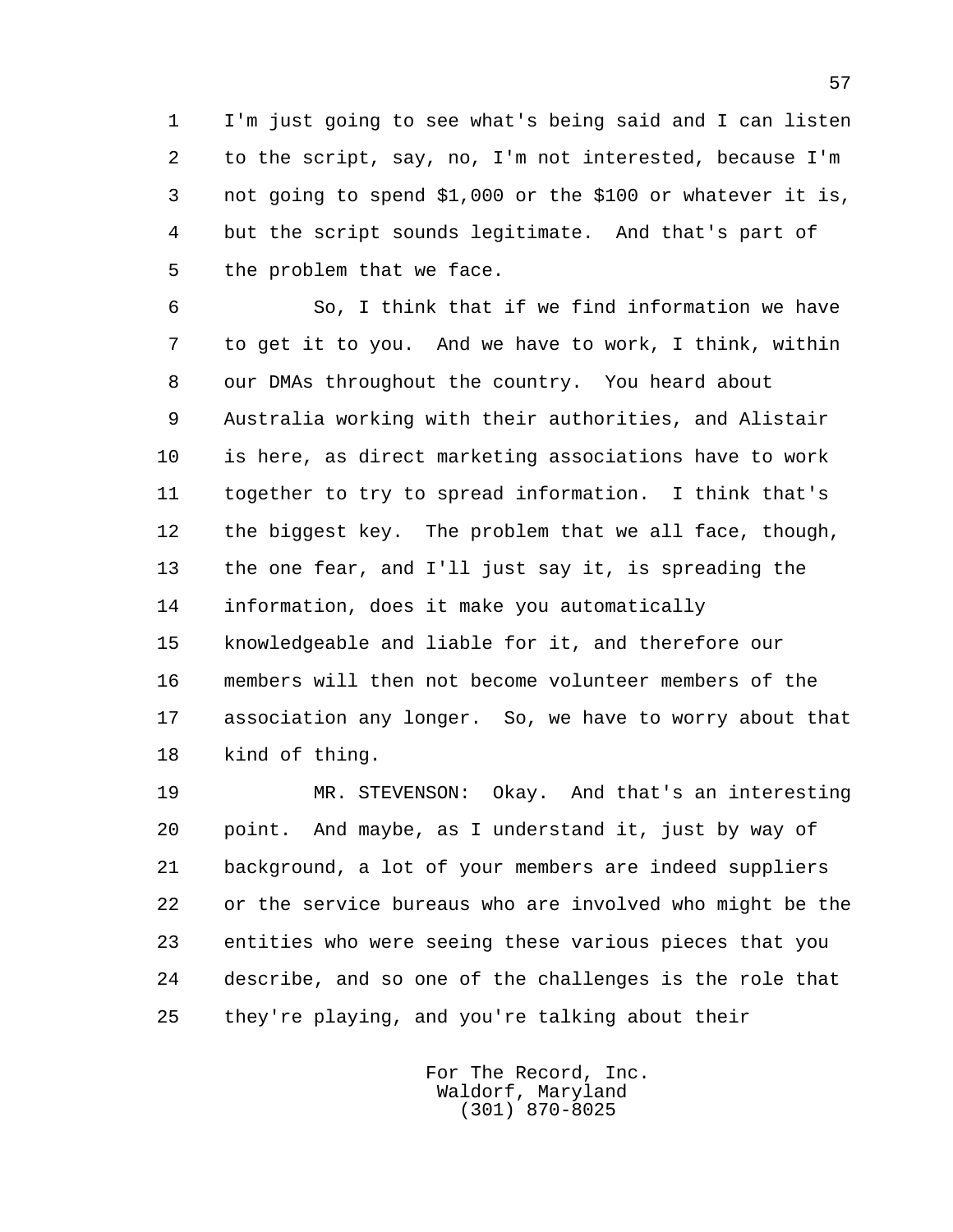1 incentives to be a member of your organization.

 2 MR. CERASALE: Right. And, I mean, it is -- 3 they don't want to -- as they said in an earlier panel, 4 you know, having a fraud model is not a good business 5 model generally for a legitimate business player, but 6 how do they know? Because in essence, there's the 7 fraudsters are putting a fraud upon the suppliers, some 8 of the suppliers, anyway, using their facilities to 9 perpetuate a fraud, but keeping that knowledge away from 10 the supplier. And we have a lot of suppliers.

 11 MR. STEVENSON: And, Jerry, I know the DMA has, 12 I think you referred to this briefly, a code of conduct 13 that applies to the various members, and I think there 14 are provisions on the supplier service bureaus. Is one 15 possibility, of course, there is the fear that you 16 mentioned, but is one possibility thinking about 17 adjusting that code in some way so that people are -- 18 have some role in trying to see the larger picture?

 19 MR. CERASALE: I think that we -- I think that's 20 worth a good series of discussions as we come out of 21 this and what the authorities do, what the Federal Trade 22 Commission wants to do, and try and get our -- not just 23 us, but the international brotherhood, and Alistair may 24 talk to that, of the DMAs, to take a look at what type 25 of thing we can do and how we can make an adjustment. I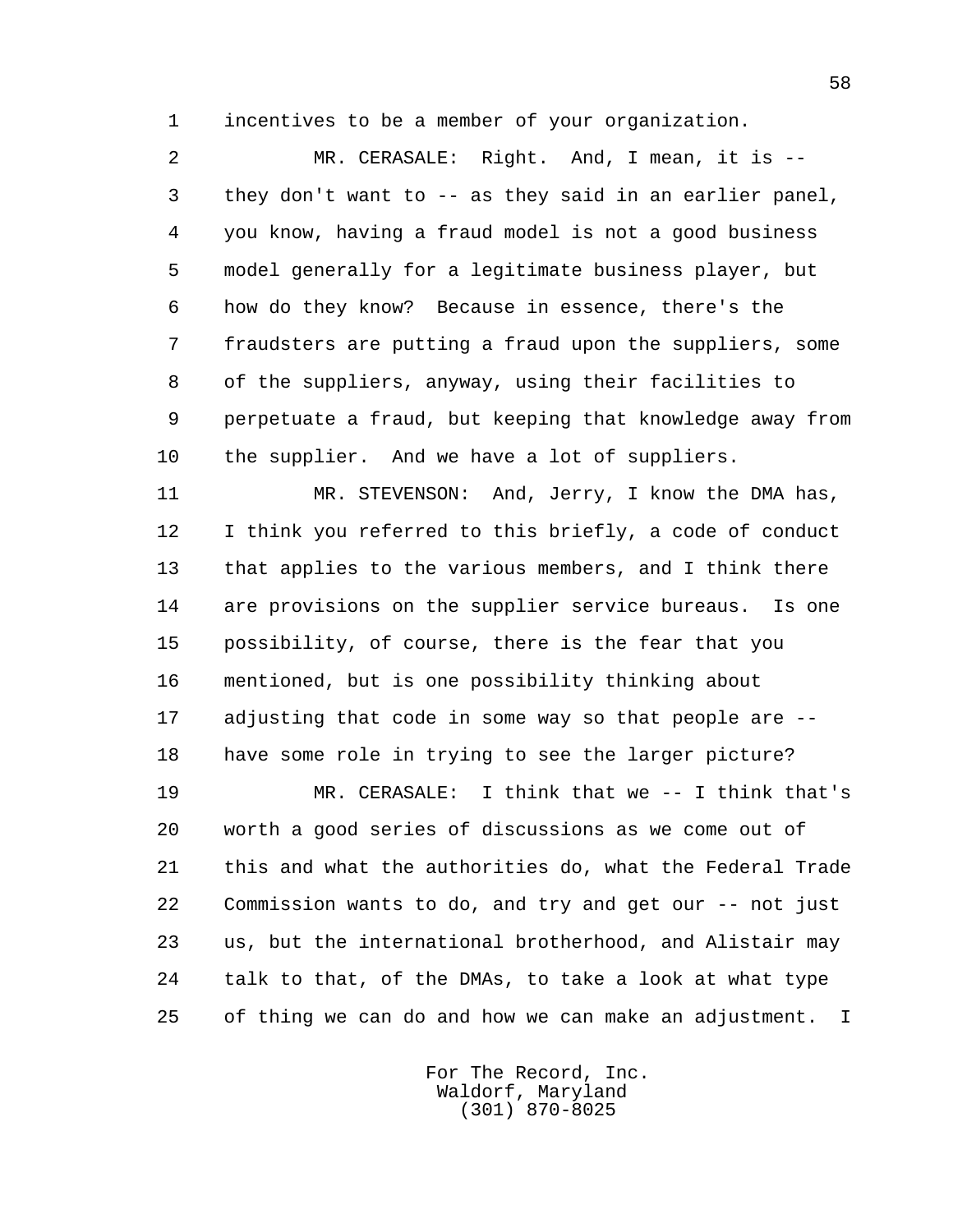1 think that that makes some sense, because, you know, 2 fraud hurts the entire business, so it hurts our 3 legitimate members to have cross-border fraud. So, you 4 want to try and end that.

 5 But working it that way, but not becoming the 6 police force on our own sense, because we can't, that's 7 not our role, and but to work in that way, I think, yes, 8 we can look at that, we can try and see what we can get 9 together, what law enforcement needs, what we're able to 10 provide and so forth.

 11 MR. STEVENSON: Can you say just a little bit 12 more about the fear issue, or the liability issue, maybe 13 just to spell it out, put that on the table. What, sort 14 of, are the bad things that could happen there?

 15 MR. CERASALE: Well, I think the bad thing that 16 can happen is that you suddenly don't have people being 17 members of the DMA if, in fact, we work with law 18 enforcement. And we get information that we distribute 19 to our members. And then that becomes, in legal terms, 20 actual knowledge, and therefore then the supplier would 21 then be held because the DMA put this information out, 22 to then become a knowing participant in the fraud.

 23 That's the kind of thing that we have to be 24 careful of, not to cross that line, because then that 25 becomes a disincentive for even legitimate companies who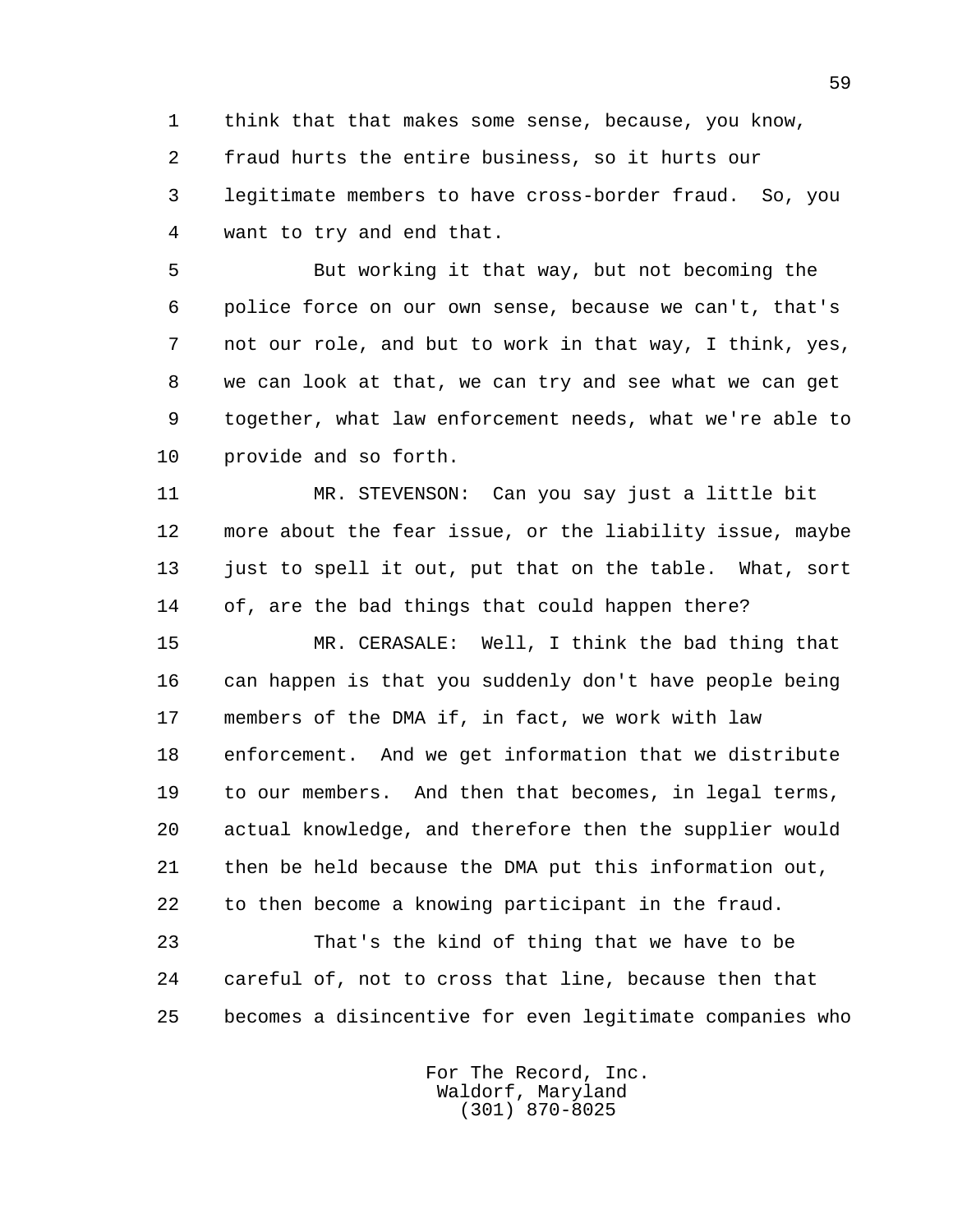1 could be caught up with a small piece of someone 2 purchasing something from someone to drop out of the 3 membership and then that would lose, it would hurt DMA 4 and it would hurt me, since it would be my salary, in 5 part, but it would also hurt the cooperation side, if 6 you have outliers.

 7 Now, some of the suppliers in these frauds are 8 clearly legitimate companies that are probably members 9 of many organizations and want to do well. Others 10 probably may not be, but at least you want to keep the 11 good guys that are there trying to work in that 12 direction and not give them a disincentive not to 13 cooperate, in that sense.

 14 MR. STEVENSON: Okay. Maybe we'll turn now to 15 Alistair Tempest, and your role that Jerry described as 16 the international brotherhood, or at least the 17 international aspects of direct marketing associations, 18 and how do some of these concerns that Jerry mentioned 19 play out internationally? I guess one thing I'll 20 mention to put this in context, and Jerry referred to 21 this briefly, but this issue which is the outsourcing of 22 various capacities.

 23 There was a cover story on a recent business 24 magazine about call centers being outsourced, and they 25 cited to the Philippines, to India, to Costa Rica, South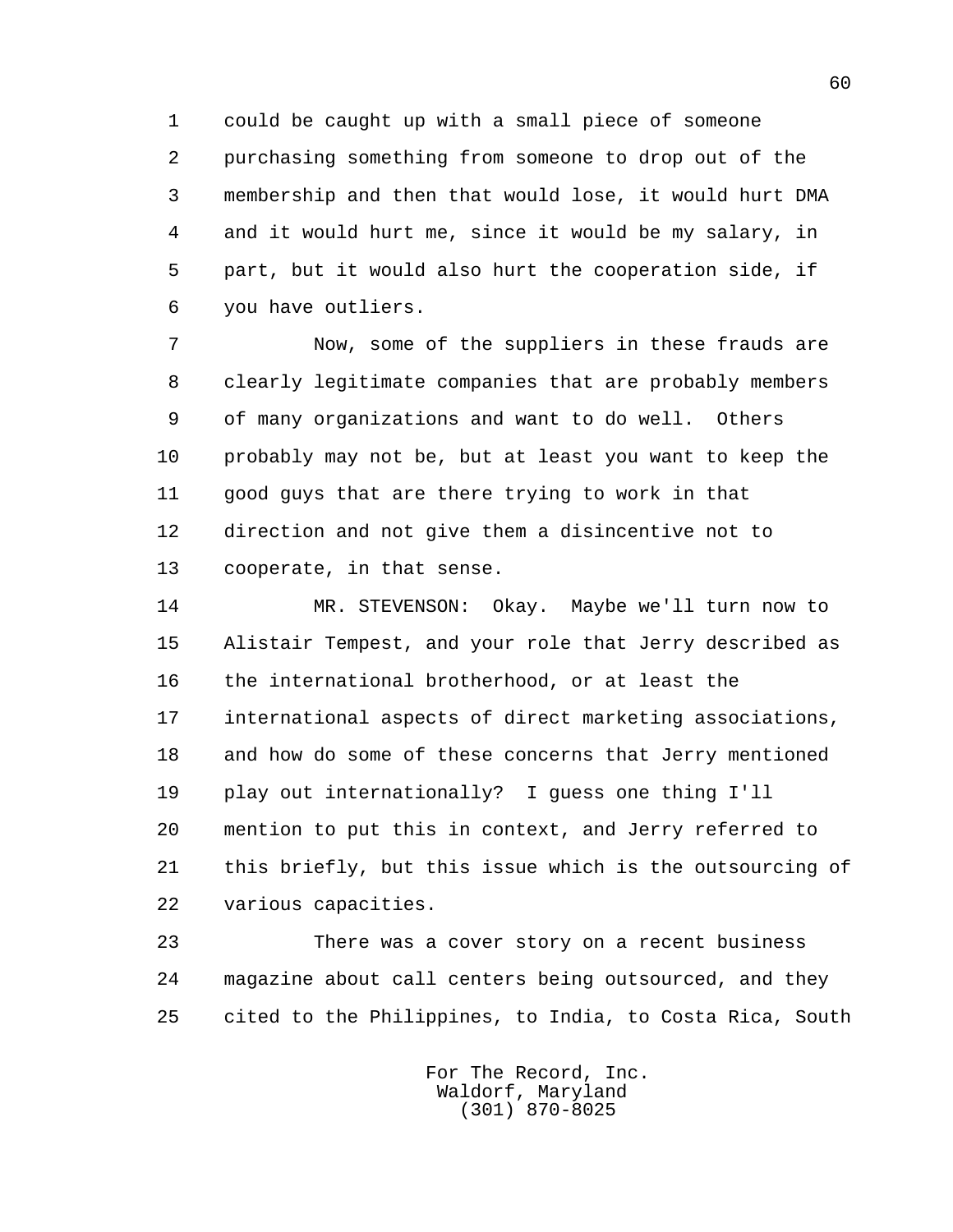1 Africa, Mauritius. I mean, this is a phenomenon in 2 terms of how the legitimate industry is going, I take it 3 that's fair to say, and so that raises the question of 4 what implications does that have for the illegitimate 5 part of the industry, and is there a role that the 6 related organizations can play in addressing those 7 problems?

 8 MR. TEMPEST: Thank you very much. Well, 9 firstly, I would just like to comment very quickly on a 10 point. You said the illegitimate part of the industry, 11 of course it's not part of the industry. We would get 12 rid of it if we could.

 13 Turning to what brother Jerry said, from the 14 brotherhood, we're faced -- perhaps I should say a 15 little bit quickly about Europe, because it is somewhat 16 more complex. In Europe, we're faced with a patchwork 17 of regulations, self-regulation, which makes things very 18 difficult. In some countries, self-regulation is very 19 well developed, particularly, for example, in the 20 country that I originally came from, the UK. In some 21 countries, for example Germany, the law is used.

 22 There were some lovely statistics some years ago 23 where the advertising standards authority of the UK were 24 looking at something like 2,000 cases, and about 25 something like 60 were going to the courts eventually.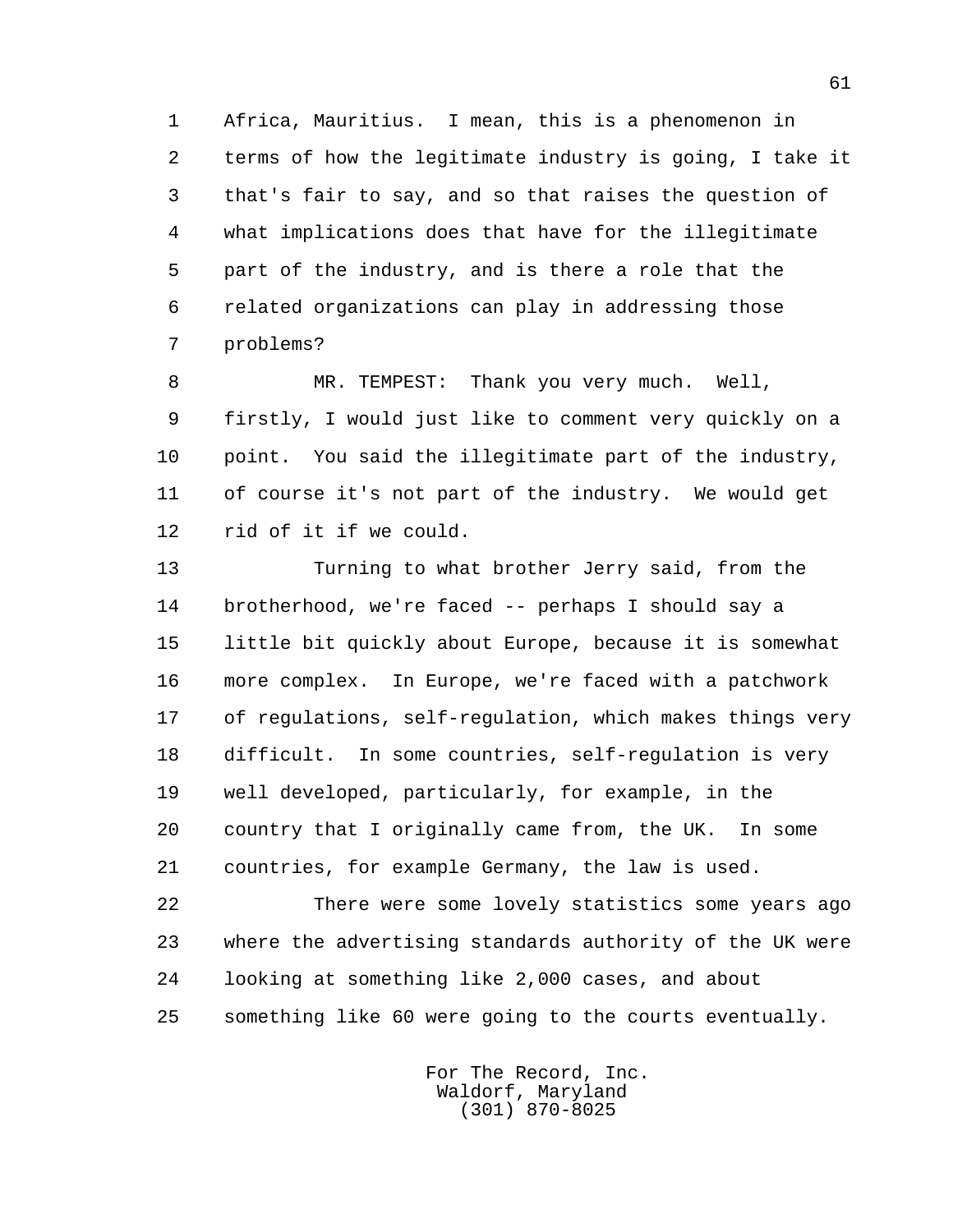1 Whereas in Germany, exactly the opposite, there were 2 about 2,000 court cases, and only about 60 cases going 3 to the self-regulatory body and there was that overlap. 4 So, you can see from that that there is a very big 5 difficulty in giving an easy answer to your questions in 6 Europe.

 7 What we clearly want, and I want to stress very 8 much what Jerry said, the issue of confidence in direct 9 marketing is very much at stake here. If there is more 10 fraud, then the more fraud there is. And I would 11 include within fraud harmful spamming. Then direct 12 marketing and the acceptance of direct marketing starts 13 to be very, very seriously undermined. I think that we 14 can see some rather nasty experiences in Central and 15 Eastern Europe where the people were much more naive 16 because they had never been approached before, and then 17 of course you've got the fraudsters going in doing all 18 sorts of perpetrating or all sorts of crimes against 19 humanity, imparting from the unfortunate consumers large 20 amounts of money, at least relatively large amounts of 21 money.

 22 Now, in some countries, for example in Poland 23 and the Czech Republic, there is a resistance building 24 up to buying at a distance, within their own country, 25 farther outside. So, one has this serious problem

> For The Record, Inc. Waldorf, Maryland (301) 870-8025

62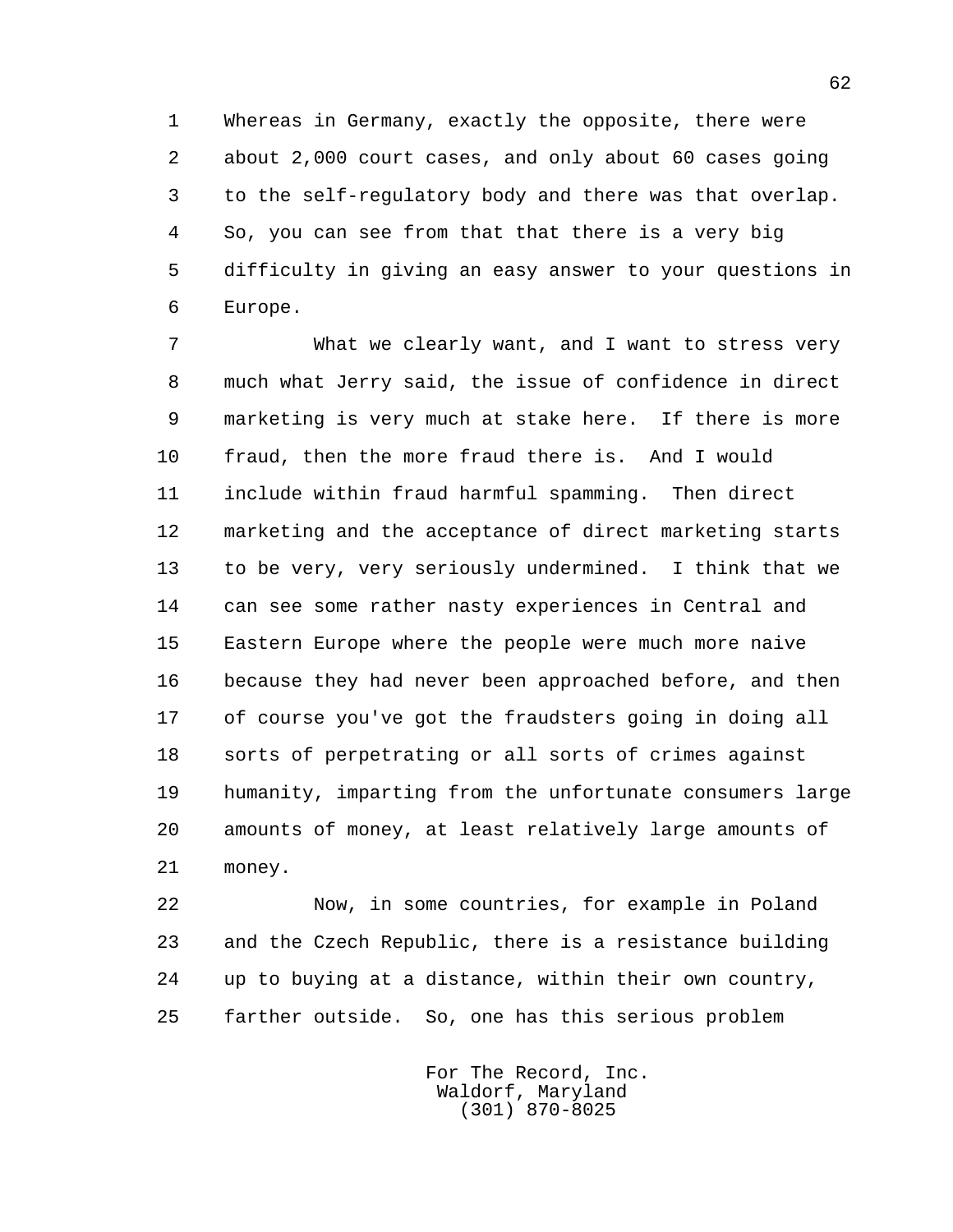1 starting in some of the new democracies. As I think 2 Donald Rumsfeld recently called it, the new Europe, the 3 new energetic Europe, not the old tired Europe.

 4 So, in terms of looking at the way in which 5 self-regulation is operated in Europe, we at FEDMA have 6 a number of codes, we have a code on e-commerce, we have 7 a code which is being negotiated with the regulators on 8 data protection or data privacy. We have codes on list 9 brokers, we have codes on telecommunications --

 10 teleservices, and we support the preference services or 11 Robinson lists at the national level.

 12 We can only do that through the national level, 13 and with the support, of course, of the national level, 14 and of the direct marketing associations at the national 15 level. Or if it isn't a direct marketing association, 16 sometimes it's a self-regulatory body. What we're also 17 doing, as Charlie Underhill mentioned yesterday, is 18 working with the Global Trust Alliance, very much, to 19 try and build that up on the global level.

 20 What we, I think, what I would like to say is 21 that I feel that there is a problem, a problem not only 22 in Europe, but also outside Europe as well, where 23 different authorities and different organizations and 24 different self-regulatory bodies are looking at 25 different means of communication, and that creates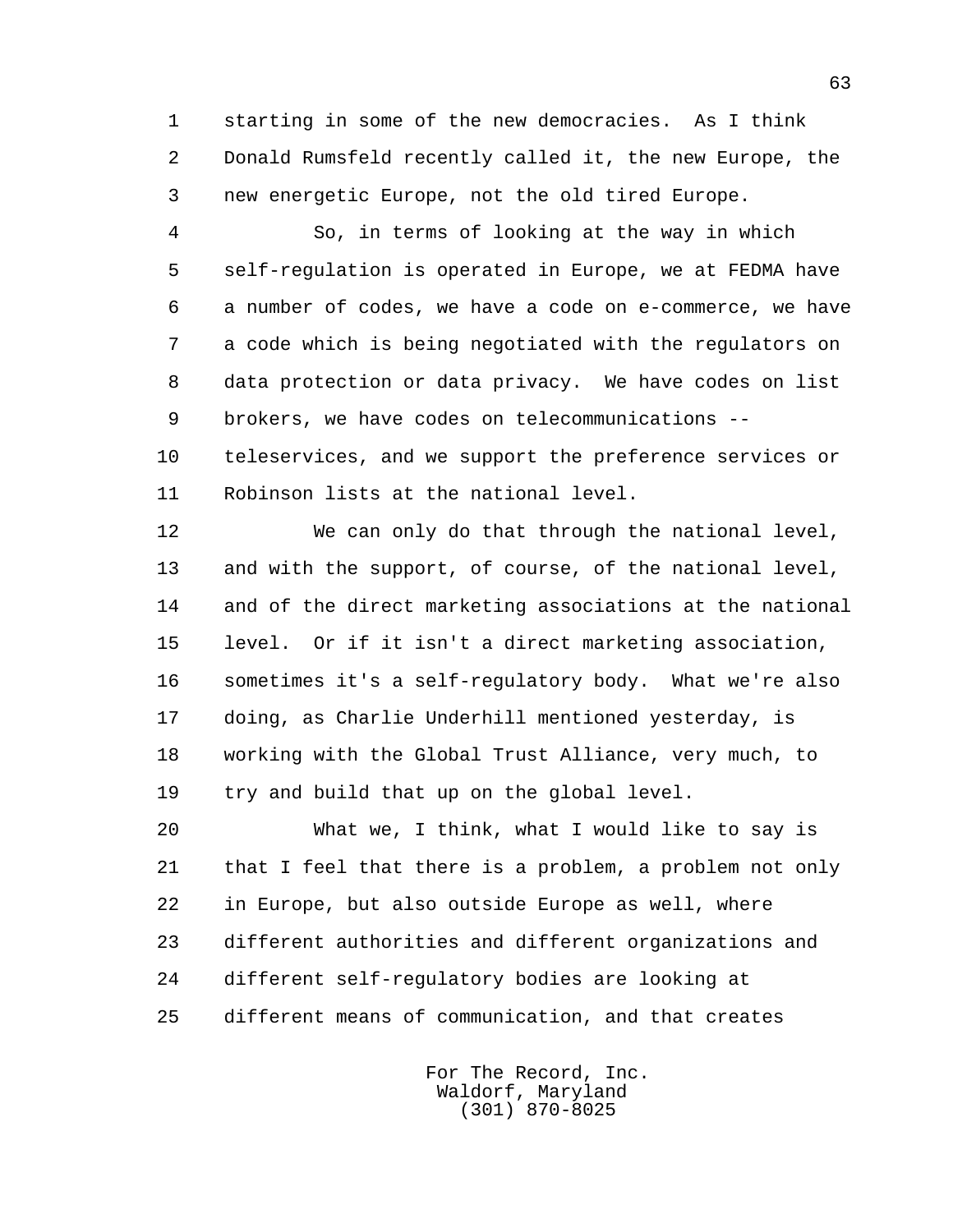1 artificial, particularly nowadays, artificial 2 differences in the way in which certain forms of 3 communication are dealt with. And that is a problem. 4 It creates a problem, because, for example, in 5 e-commerce, you may have one type of rules, created by 6 one authority, or one self-regulatory body, and in mail 7 we have something else. So, we have this unbalance.

 8 MR. STEVENSON: Since you're tired, I don't want 9 to overtax you, but just to follow up with one question. 10 Jerry mentioned the DMA codes which do have some 11 provisions on suppliers and service bureaus, in other 12 words I'm thinking of the ones that apply to just the 13 third parties if you will, as opposed to the marketers 14 themselves. Do you all or do your members have 15 provisions like that? Is there a common thread in terms 16 of what those provisions provide for? Could there be? 17 Would there be some value in doing that, and would your 18 membership have the same fear that Jerry mentioned?

 19 MR. TEMPEST: Hugh, thank you very much, indeed, 20 because this is a particular issue at the moment. 21 Firstly, again, I have to stress the difference from 22 country to country; however, having said that, some of 23 our members, for example, the one in Belgium, not only 24 has the right to fine its members, and indeed it's done 25 that if it can get at them, for providing services to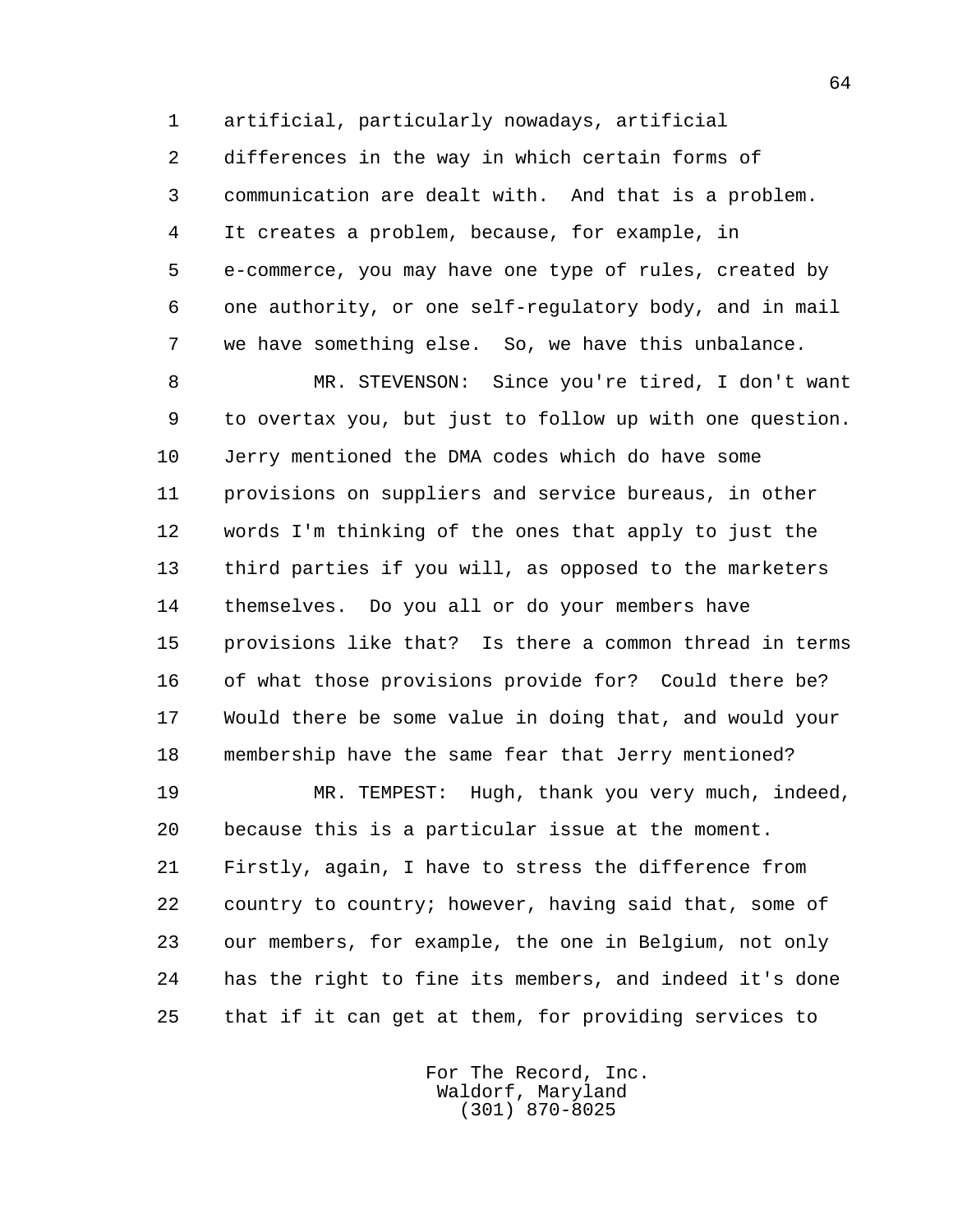1 known fraudsters, but also there is a case which just 2 came up this week in the UK, the vice chairman or one of 3 the vice chairmen of The Directing Marketing Association 4 UK has been nabbed, I don't know if that's the right 5 wording in American, but caught because consistently her 6 agency has been providing services to a couple of known 7 fraudsters.

 8 Particularly time share, time share is a big 9 thing in Europe, I don't know if it's so much here, but 10 this is one of the fashions now, so-called Spanish -- 11 the Spanish fraud. And she has been -- she's been put 12 under investigation and is very likely not only to be 13 thrown out of her vice chairmanship, but even to have 14 her agency banned from the DMA UK. So, I think a very 15 good example.

 16 Now, liability, we're not quite so litigious in 17 some respects in Europe. So, we don't have quite that 18 problem, except that I personally have that problem 19 being in Belgium, we send out alerts for our members 20 when we have well-known fraudsters wandering around. 21 Officially, I could be caught under Belgian law and 22 sued, because under Belgian law, I am not allowed to say 23 that. Under UK law, I could say that. So, it's a 24 problem.

25 MR. STEVENSON: Well, I would like to turn now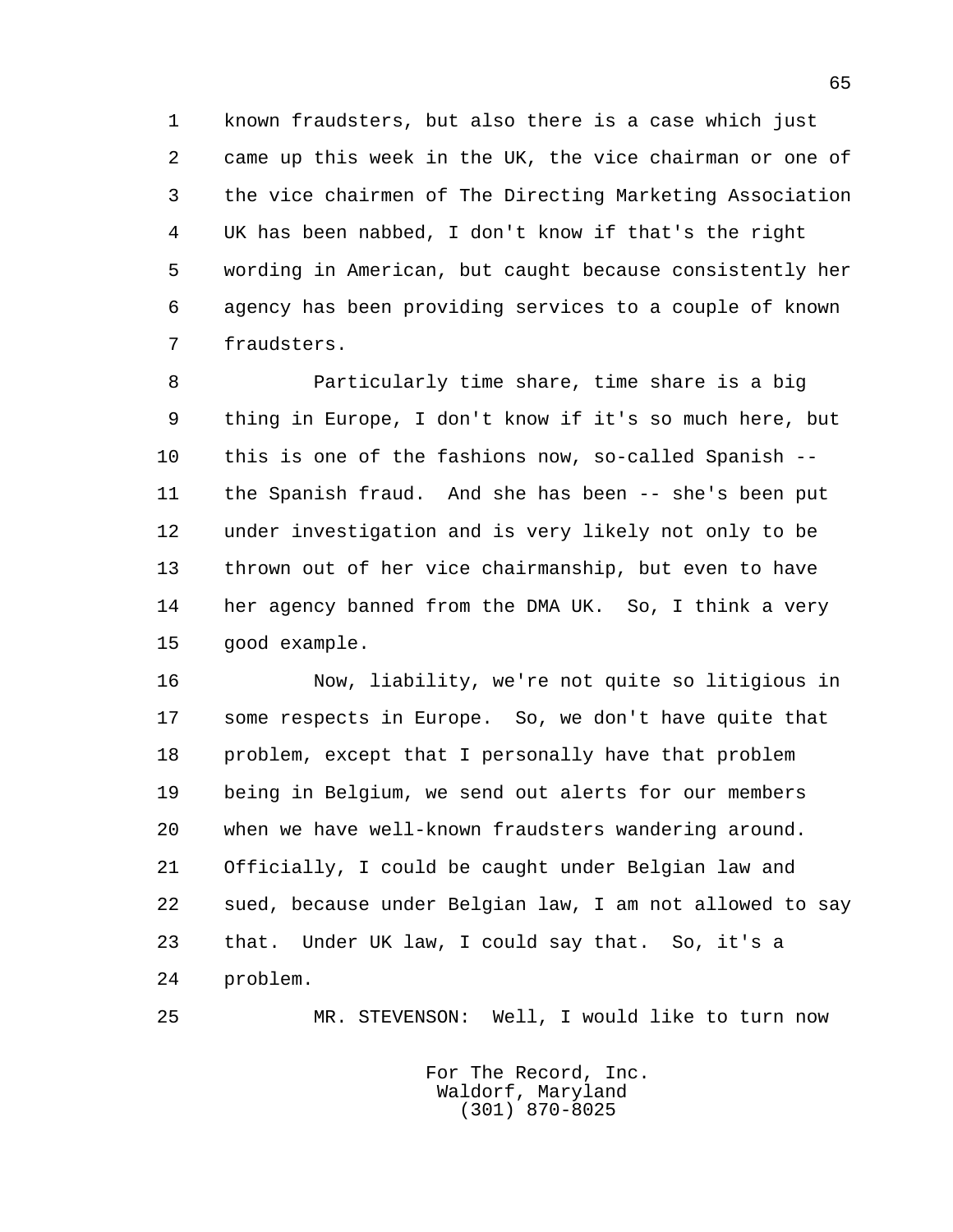1 to our two law enforcements on the panel to get their 2 reactions to some of the comments, and I guess 3 particularly maybe the issue that the tension have 4 raised on possible liability and what effect that might 5 have, and maybe start with you, John Mercer, from the 6 Competition Bureau in Canada.

 7 MR. MERCER: Thanks, Hugh, and I certainly 8 welcome the opportunity to be here in the last two days. 9 I found this an excellent dialogue.

 10 On liability, of course, there is a potential 11 antitrust liability in terms of cooperation, and that's 12 a cautionary note, but it's the issue whereby within 13 trade associations, within self-regulatory groups, 14 people cross the line and go from that which relates to, 15 for example, fraud, and start dealing with competitive 16 variables that are important to a viable competitive 17 market, so it's just getting into discussions of price, 18 market sharing and so forth, and of course I know that 19 no one in this room would be tempted to do that. That 20 crosses the line, and that would cause concern, and that 21 certainly creates a liability.

 22 I guess picking up on some of the other issues 23 that have been raised, I think it's very important to 24 know who your members are. I think that's another kind 25 of issue that has arisen, certainly within the Canadian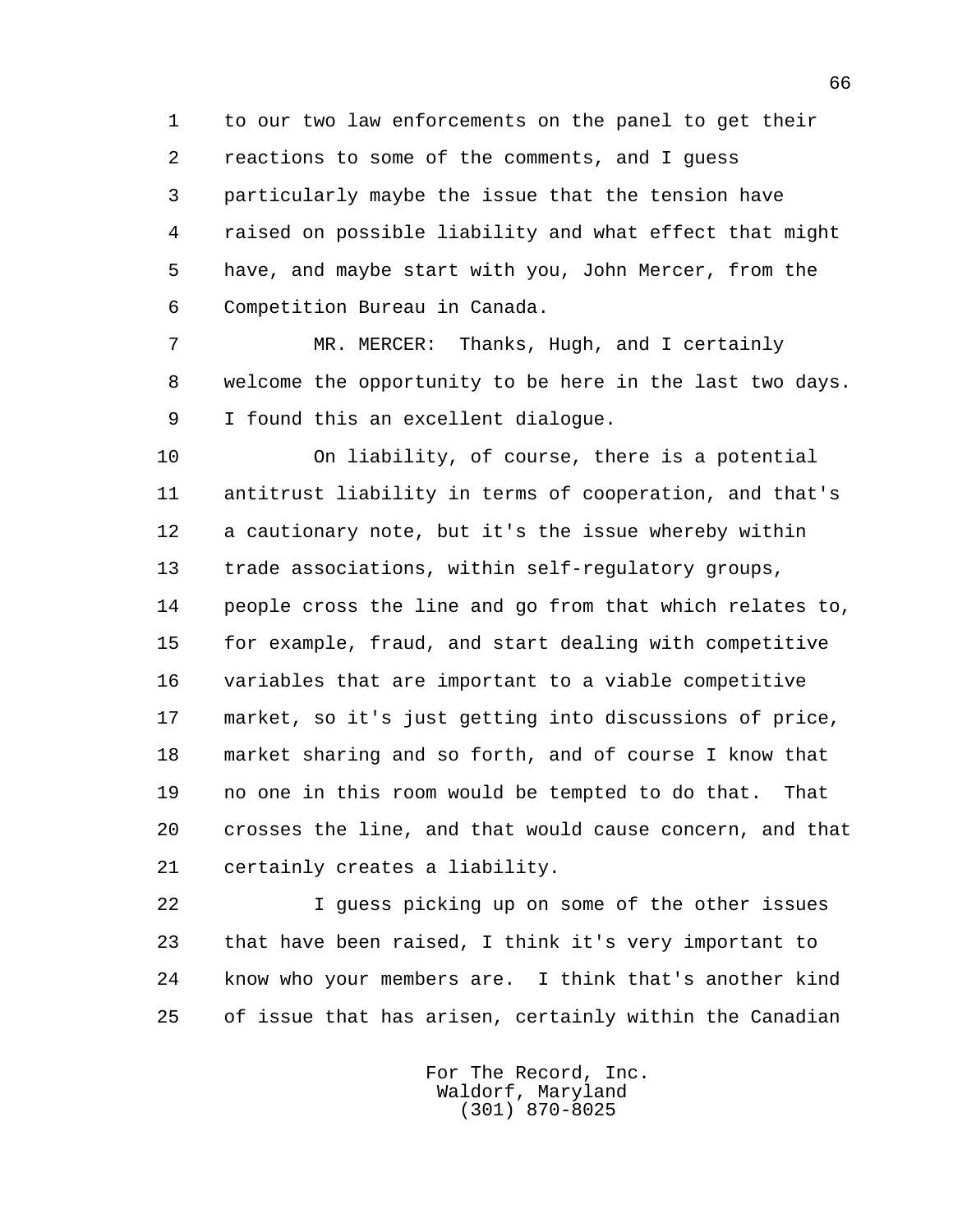1 context, and some cross-border contexts. We have 2 certainly been dealing with some respectable -- 3 apparently respectable marketers.

 4 I remember a couple of years ago I went to a 5 concert and I opened the program and much to my shock, 6 the sponsors of the concert turned out to be somebody 7 who we were investigating and who was, in fact, 8 subsequently, he and his colleagues, were arrested, and 9 I guess faced some considerable time, and I guess time, 10 first, before the courts. So, that kind of thing 11 becomes very important as well.

 12 Another thing is, know who you are supplying, if 13 you're a trade association, if your members are a trade 14 association. This is a good area in which there needs 15 to be dialogue. In Canada, we have under our 16 telemarketing law an injunctive proceeding against third 17 party suppliers, such as telephone companies and so 18 forth, who are supplying product to people who have been 19 across the line once in deceptive telemarketing.

 20 So, that becomes an important element on the 21 liability side.

 22 I guess the overall view, however, on the role 23 of the private sector is, first of all, we can't do it 24 alone. Law enforcement can't do it alone. We require 25 cooperation, we need cooperation, we need that informal

> For The Record, Inc. Waldorf, Maryland (301) 870-8025

67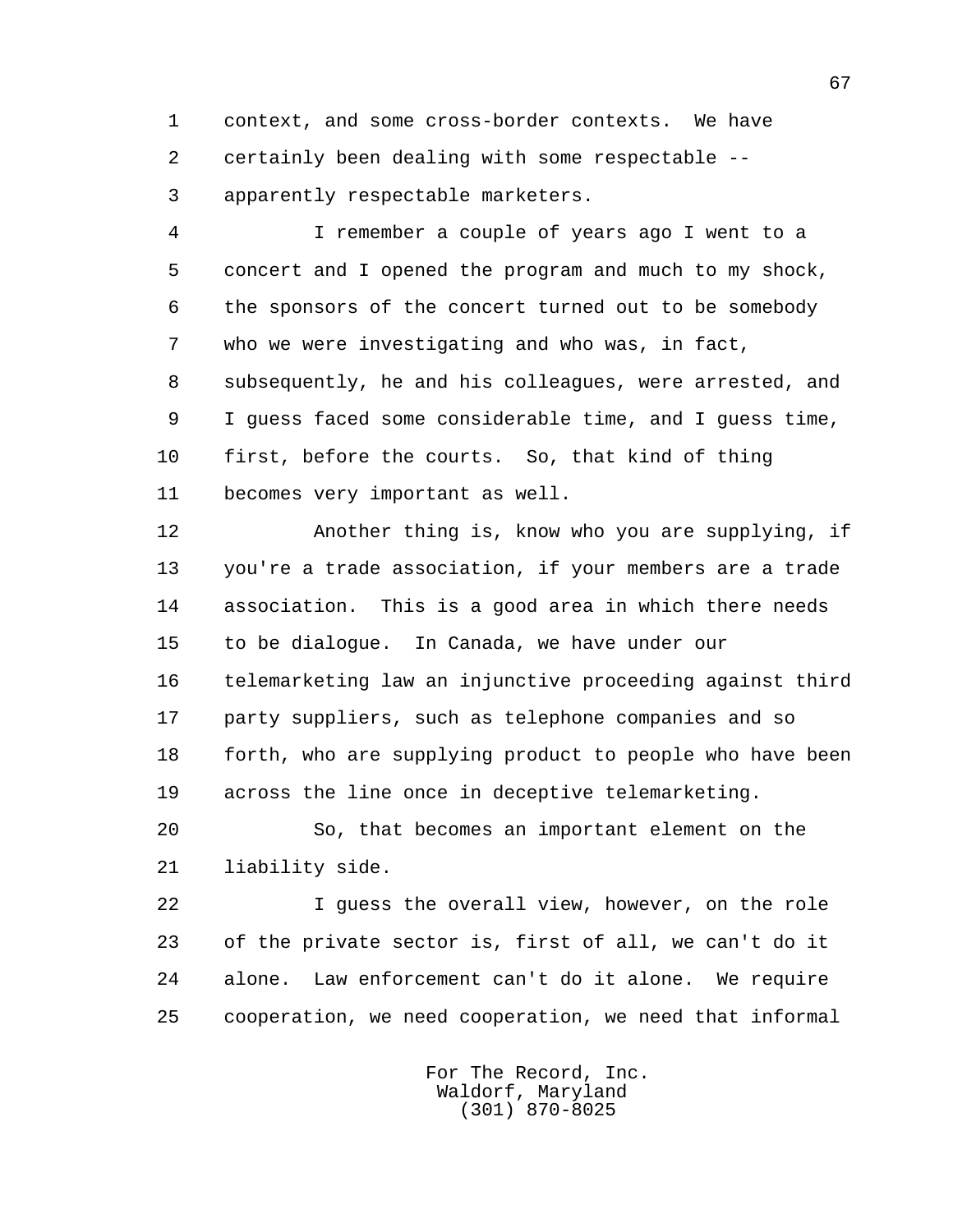1 network. But the other thing is, public education is an 2 important vehicle here, because we're never going to get 3 all these people, and I would hope that the private 4 sector would get involved in such organizations as 5 NWCCC, National White Collar Crimes Center, and the 6 National White Collar Crimes Center Canada, which has 7 been set up in order to have that dialogue. It's a good 8 place for dialogue on trends in law enforcement, but 9 it's also a good place for assistance and perhaps 10 funding public education.

 11 We have in Canada something called The Mass 12 Marketing Fraud Forum, in which we have involved a 13 dialogue with our partners in the United States, the 14 Federal Trade Commission, the U.S. Postal and the U.S. 15 Department of Justice, and what we need there, we have a 16 steering group which has private sector members, but we 17 also have a primary group that has private sector 18 members, and ultimately we will be looking to them as 19 well for funding out of their in kind, or through 20 dissemination. That also becomes important.

 21 It's a way to protect both your members against 22 fraud and also to assist in sensitizing the public to 23 these kinds of fraud arches that are around. So, that 24 would be certainly a strong recommendation. And I guess 25 finally, one could talk about the codes of behavior and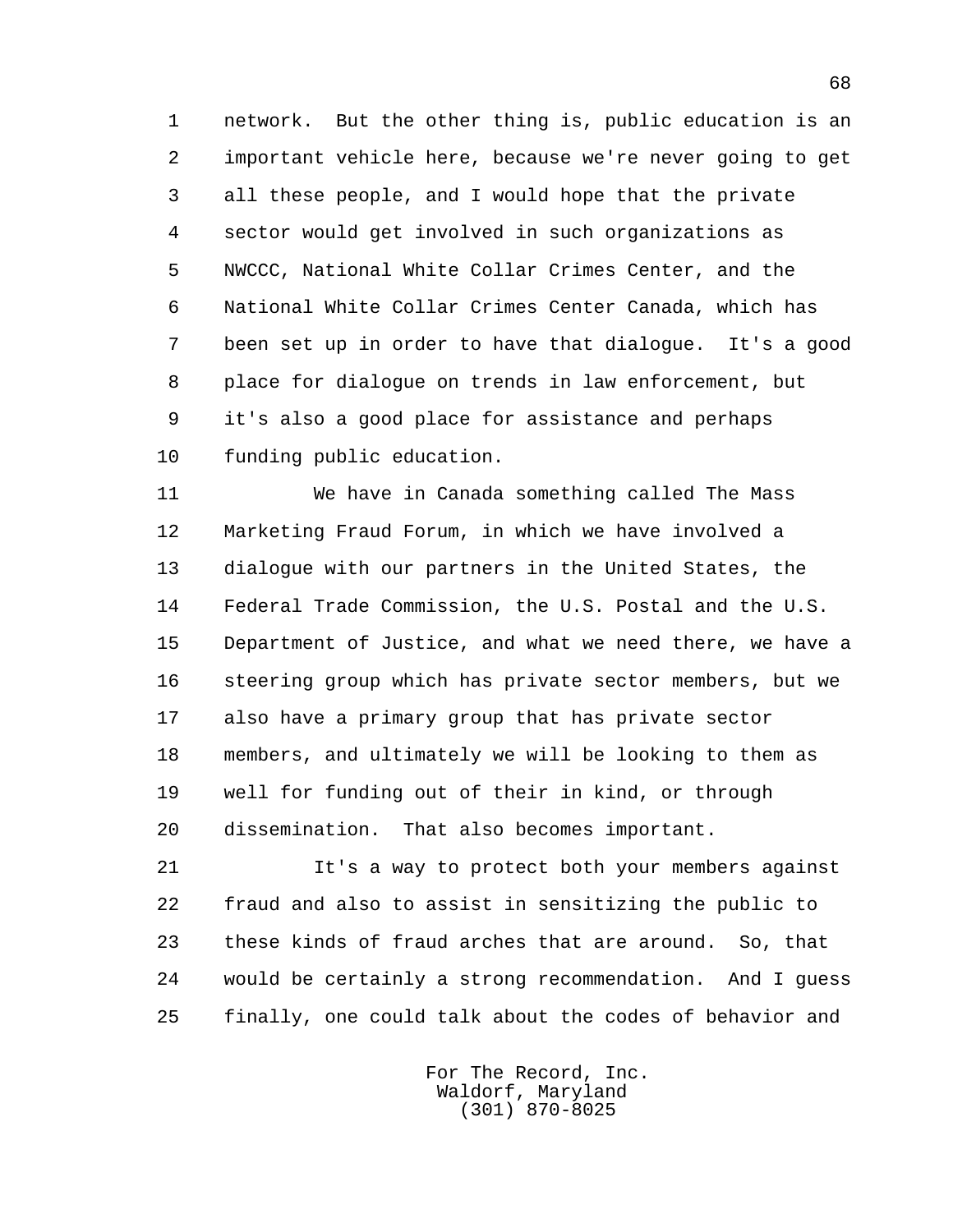1 enforcing those within the context of self-regulatory 2 groups or within certain trade association arrangements. 3 Thanks.

 4 MR. STEVENSON: Thanks, Don. And you were 5 mentioning in making the defendants face the music, 6 reminds me I should mention to people that there is 7 going to be a press conference today, in case you're not 8 aware, here at I think it's 1:00, is that right, on a 9 joint Canada/U.S./Mexican enforcement initiative. So, 10 very timely, given the subject of our workshop.

 11 Let me turn now to Dan Nathan who is with the 12 Commodity Futures Trading Commission in the United 13 States, but who is in a more specialized area but has 14 had some experience with dealing with the 15 self-regulation in that area, and Dan, maybe you can 16 react to some of the comments and particularly some of 17 the concerns that are raised here and how they play out 18 in your area.

 19 MR. NATHAN: Yeah, thanks. Actually the 20 comments here are helping me focus my remarks. I came 21 to the FTC with the idea of speaking about the National 22 Futures Association, which is the self-regulatory 23 organization that assists us in regulating the futures 24 and commodities industry. I'm with the Division of 25 Enforcement, and as was just said, the government has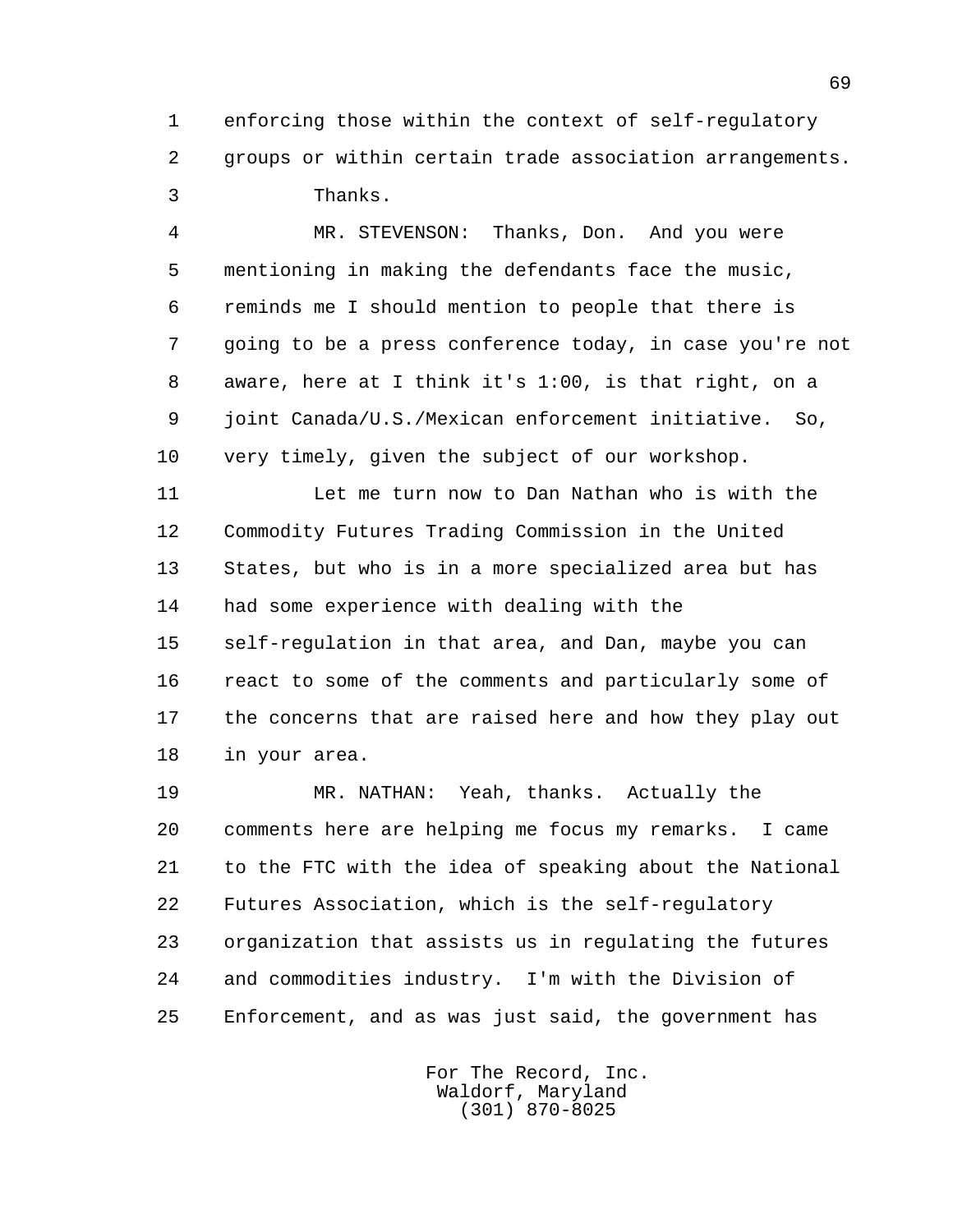1 limited resources and we rely heavily on the NFA and 2 other SROs to help us do the work that we have to do.

 3 When you talk about the liability issue, our 4 SROs may have an advantage over others, in that they are 5 protected and created under color of law. The NFA is a 6 registered futures association established under our act 7 and it is given certain powers and it has the ability to 8 take on more powers as they are delegated to them. Over 9 the years, the commission has made a habit, every so 10 often, of delegating more and more powers to the NFA to 11 help us in what we do.

 12 The implication of your question, Hugh, as to 13 what role is it reasonable to expect a professional 14 organization to play, I guess is that there are 15 limitations, possible limits on the aggressiveness or 16 effectiveness of professional organizations as to who 17 they represent, who pays their freight. They're 18 professional organizations and they have members, in 19 addition to maybe limits on their authority, and there 20 are also liability issues. Based on what I'm hearing 21 here, and based on what I have seen in my own 22 experience, I don't see a problem with the first prong. 23 The NFA specifically views it in their interest 24 as being in their interest to make sure that the futures 25 industry has kept clean, that those members who are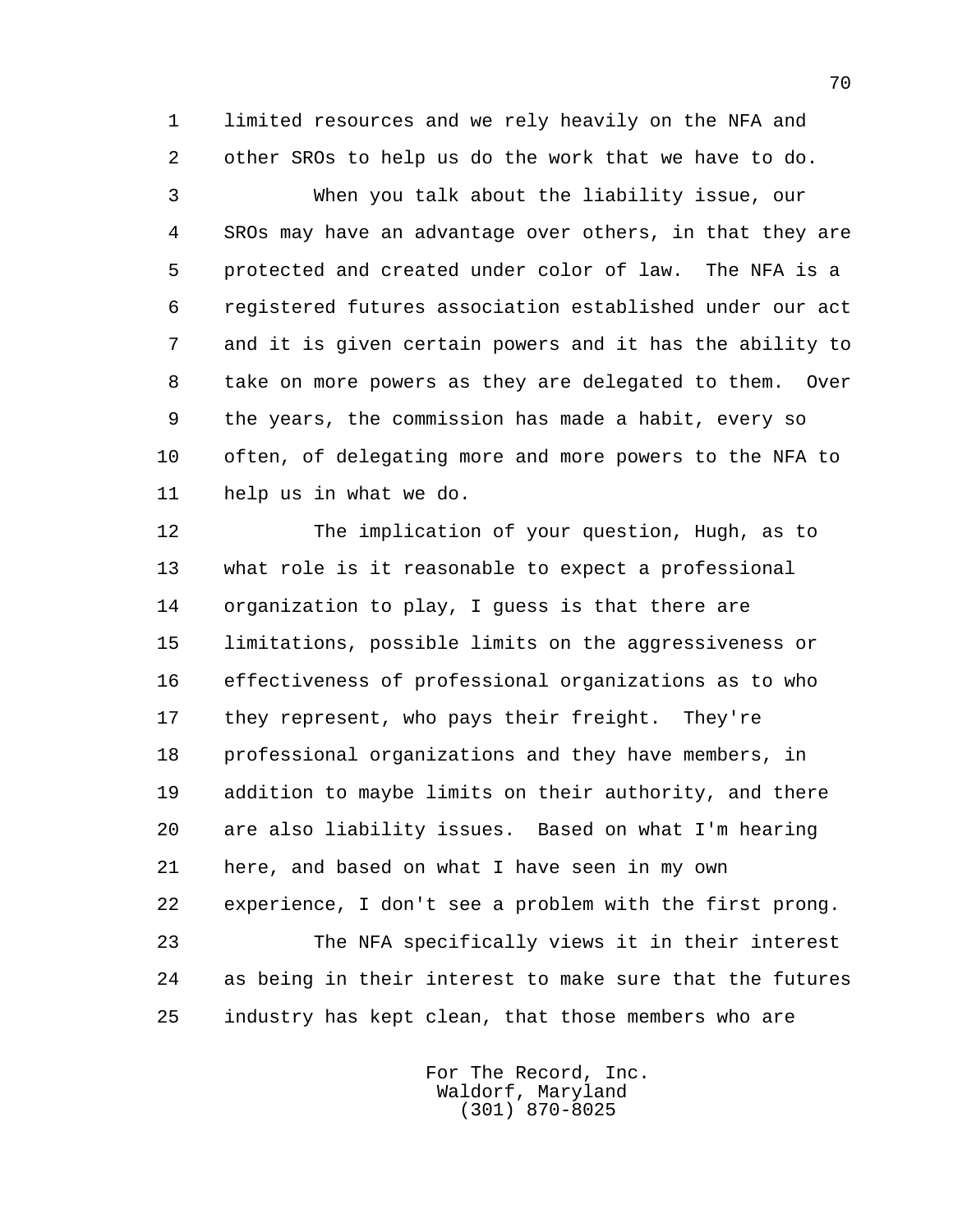1 above board and are not, you know, scamsters, are 2 thriving in an industry that is not dragged down by the 3 bottom dwellers. So, they're doing everything they can 4 to keep things clean there.

 5 On top of that, what I think I've noticed, and 6 they do an excellent job, and although I'm not typically 7 a believer in government competing with the private 8 sector in certain roles, for example school vouchers, in 9 this case, I see it as functioning very well. We have a 10 very aggressive enforcement division, and they have a 11 surveillance and enforcement group, which is similarly 12 very aggressive and we are always trying new things.

 13 We both have a fair amount of flexibility, 14 although I have to say, being nongovernmental, being 15 essentially a private sector organization, the NFA has a 16 great deal of flexibility in the ways that it can 17 investigate and the types of evidence that they can 18 gather and the uses to which they can put it. And 19 there's a sort of spur to friendly competition. We egg 20 each other on. And at the same time, we work and 21 coordinate very closely together.

 22 The second area in which the NFA and other 23 professional organizations or SROs might be limited is 24 simply limits on their authority. We as a governmental 25 entity have the ability to subpoena, we have extensive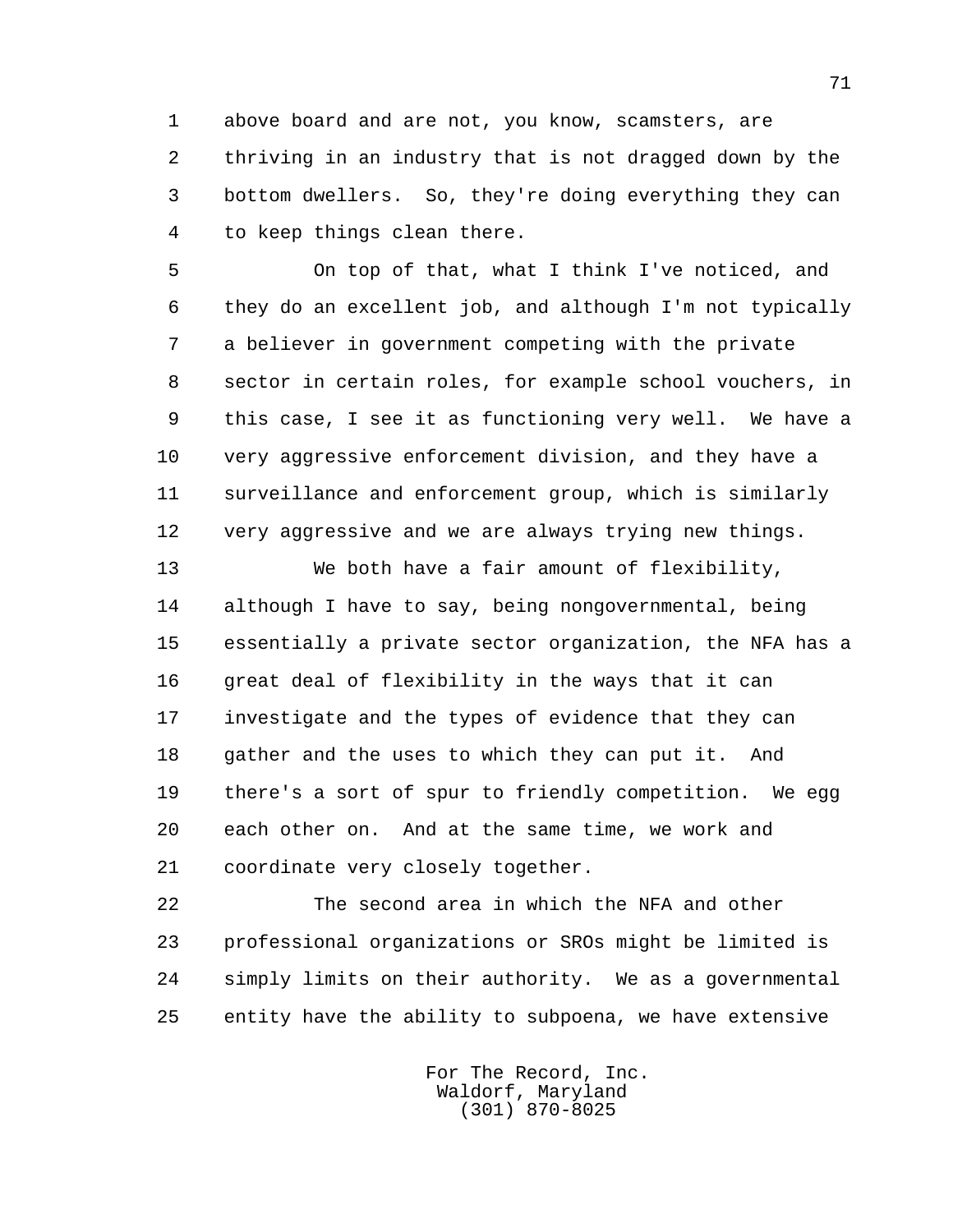1 information-sharing agreements with other nations, and 2 we can obtain a lot of information that they cannot 3 obtain. And that is where we come in. We carry a 4 badge. We have the ability to gather that information, 5 so when the NFA and we coordinate on what we're doing, 6 which we frequently do, we speak every month, we meet up 7 at a number of association meetings, we talk about what 8 we're doing and we divy up our work.

 9 All of the day-to-day, mainstream kind of 10 bread-and-butter customer fraud type cases, single 11 brokers ripping off single customers, the NFA generally 12 handles. They have a full docket of those cases, 13 they've become quite expert at doing them, and they 14 generally end up in finance that are sufficient to -- 15 and penalties sufficient to put people out of the 16 industry for some time and hopefully reform them or keep 17 them out forever.

 18 The larger matters, the more systemic matters, 19 the matters that cut across both the regulated and 20 unregulated industry are the ones that we take, and we 21 take them usually with some help from the NFA, in the 22 audit functions that they execute, in the document 23 review functions that they carry out, and we take those 24 and then finally we come to one reason why we're here 25 today, cross-border.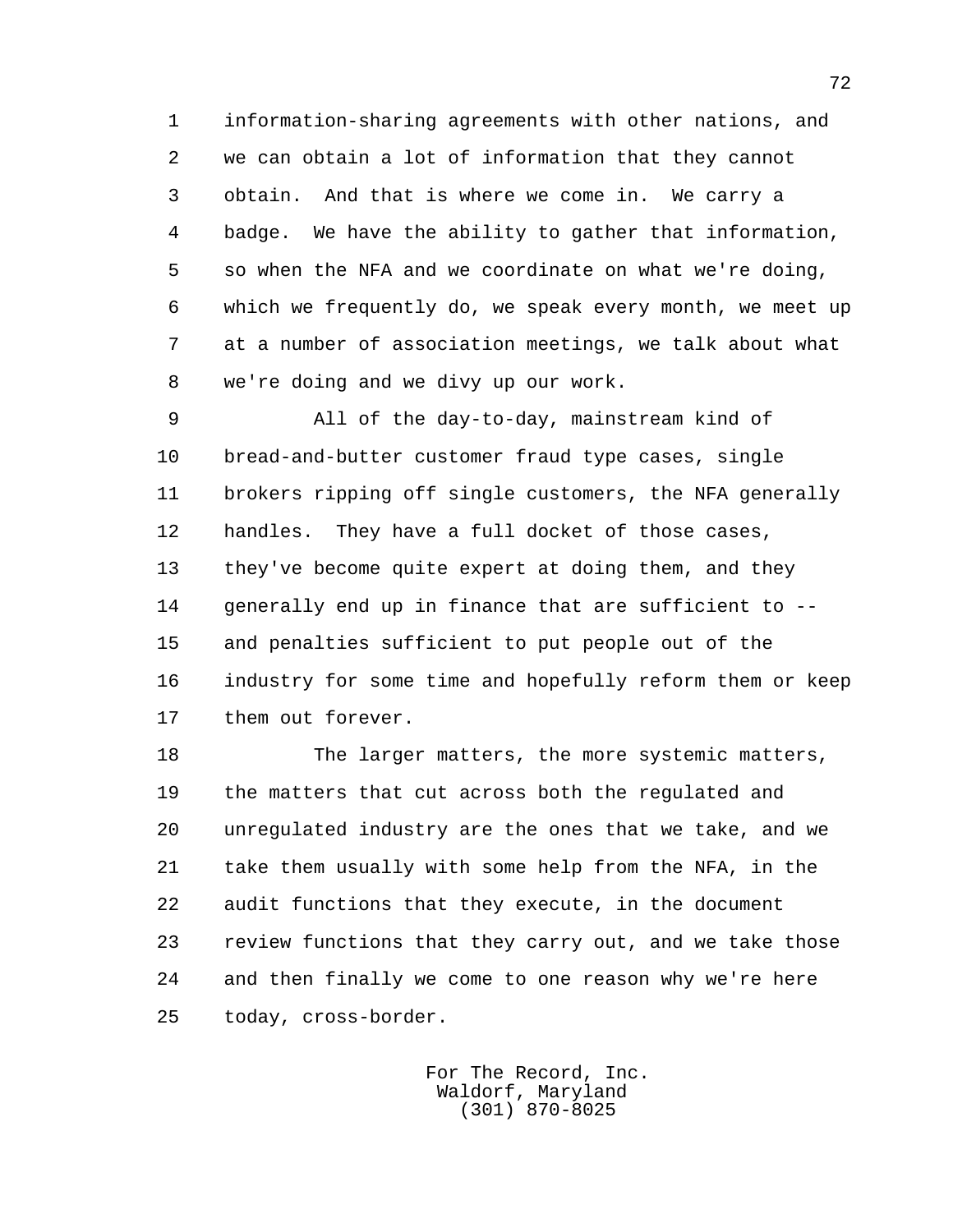1 NFA has the informal means and the contacts to 2 obtain information from other nationalities, but nothing 3 formal, and nothing enforceable. We, as I said, have 4 many formal MOUs, many informal information sharing 5 agreements, we're an active member of IOSR, which is the 6 International Organization of Securities Regulators. 7 When the NFA comes up against that border, we have been 8 able to obtain information, and here's the best part, 9 the treaties that we enter into with other nations for 10 information sharing allows us to provide the information 11 to our SROs for the performance of their routine 12 surveillance and enforcement duties.

 13 So, it comes full circle. We have powers that 14 they don't have, we can use our powers to assist them, 15 and at the same time, they have the ability to fill in 16 all the gaps to do the more day-to-day stuff, the less 17 systemic stuff, and together I think it's fair to say we 18 blanket the industry and hopefully do an effective job.

 19 MR. STEVENSON: Thank you, Dan. Before we go to 20 break, I would like to offer a chance if people have any 21 questions for our group of panelists here.

22 (No response.)

 23 MR. CERASALE: They need a break badly, I think. 24 MR. STEVENSON: Well, we're going to give the 25 last word to Bob Whitelaw, then, before we go to break.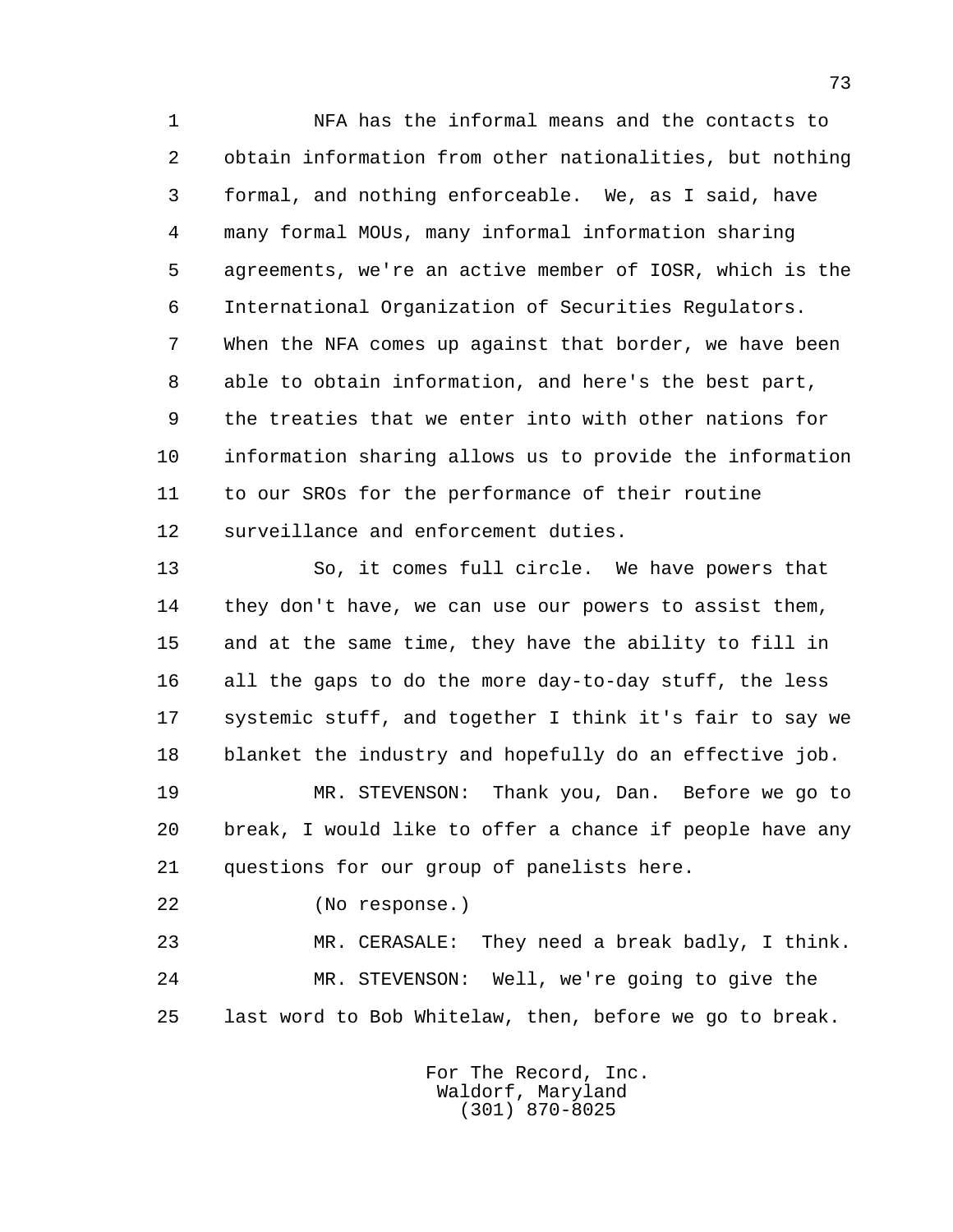1 MR. WHITELAW: Hugh, if it's possible to put the 2 map up for one minute, yesterday you saw a map of North 3 America, and I just would like to point out in our 4 findings, these are advanced loans targeted, we 5 push-pinned, it's on here. We've found one interesting 6 variable that we reported immediately to the FTC, in New 7 Orleans, and in Phoenix, very few advanced loan inquiry 8 victims, negligible compared to the rest of North 9 America, and the reasons are this, and we're looking at 10 this group as to action plans and how to get right back 11 to the initial potential victim and stop it there.

 12 The New Orleans paper has an advertisement every 13 day in "Money to loan, advanced fee loans or credit 14 offers, companies that do business and ask you for a fee 15 up front, that's illegal." This message brought to you 16 by the newspapers named and the FTC.

 17 And in Phoenix, "Notice: Under the advanced 18 loan section, advanced loan fee brokers need to register 19 with the Arizona State Licensing Commission." Those 20 appear in the papers daily.

 21 Thank you, Hugh, just for the extra moment to 22 butt in, because I'm not talking about BBB today, we're 23 talking about ways and means of awareness, and those two 24 little advertisements have probably saved a great deal 25 of heartache, heartbreak and identification theft from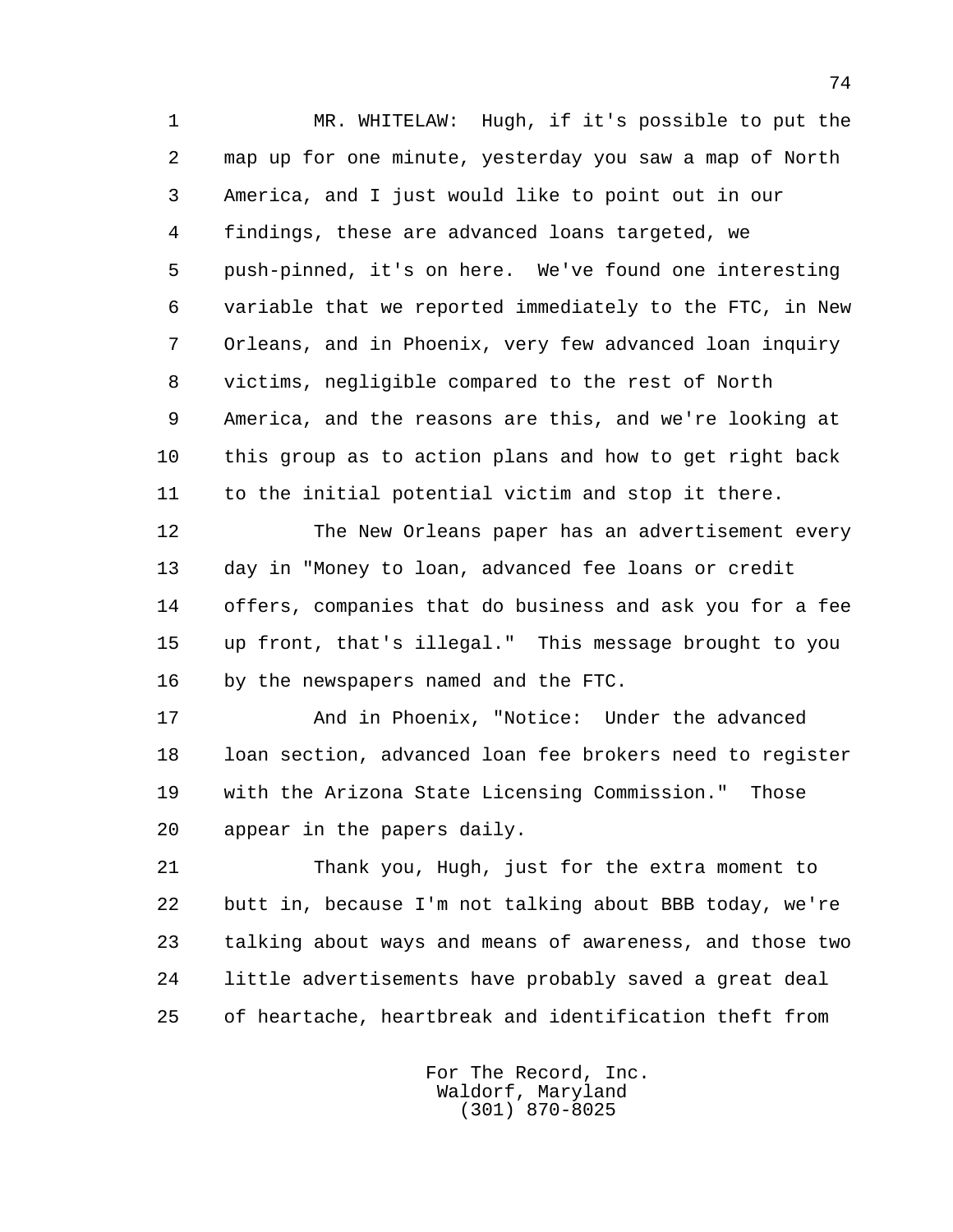1 individuals in the Phoenix and New Orleans area. And 2 the map shows why. Thank you.

 3 MR. STEVENSON: Thank you, Bob, for sharing 4 that. Oh, we do have a question in the back here. 5 MR. TORRES: Frank Torres with Microsoft. I 6 agree that education can play a great role in helping to 7 avoid some of the fraud, and certainly the 8 self-regulatory programs to the extent that you can have 9 something enforceable to get to the members, to get them 10 to comply, what about the outliers? What about the 11 people that aren't or the industry groups that aren't 12 part of a self-regulatory program?

 13 So, I guess my question is, how can we all who 14 are participating in the self-regulatory efforts help 15 the FTC kind of help enforce the outliers that are 16 outside of those bounds. Does that require additional 17 registration, more cooperation? I guess it's almost a 18 question for you, Hugh, is how can we be more helpful, 19 how can the DMA and others who participate in these 20 industry programs be more helpful to the FTC and other 21 enforcement?

 22 MR. STEVENSON: I would be glad to venture a 23 comment.

 24 MR. CERASALE: I'll take a stab at it. Frank, I 25 think one of the things that we have to do is whatever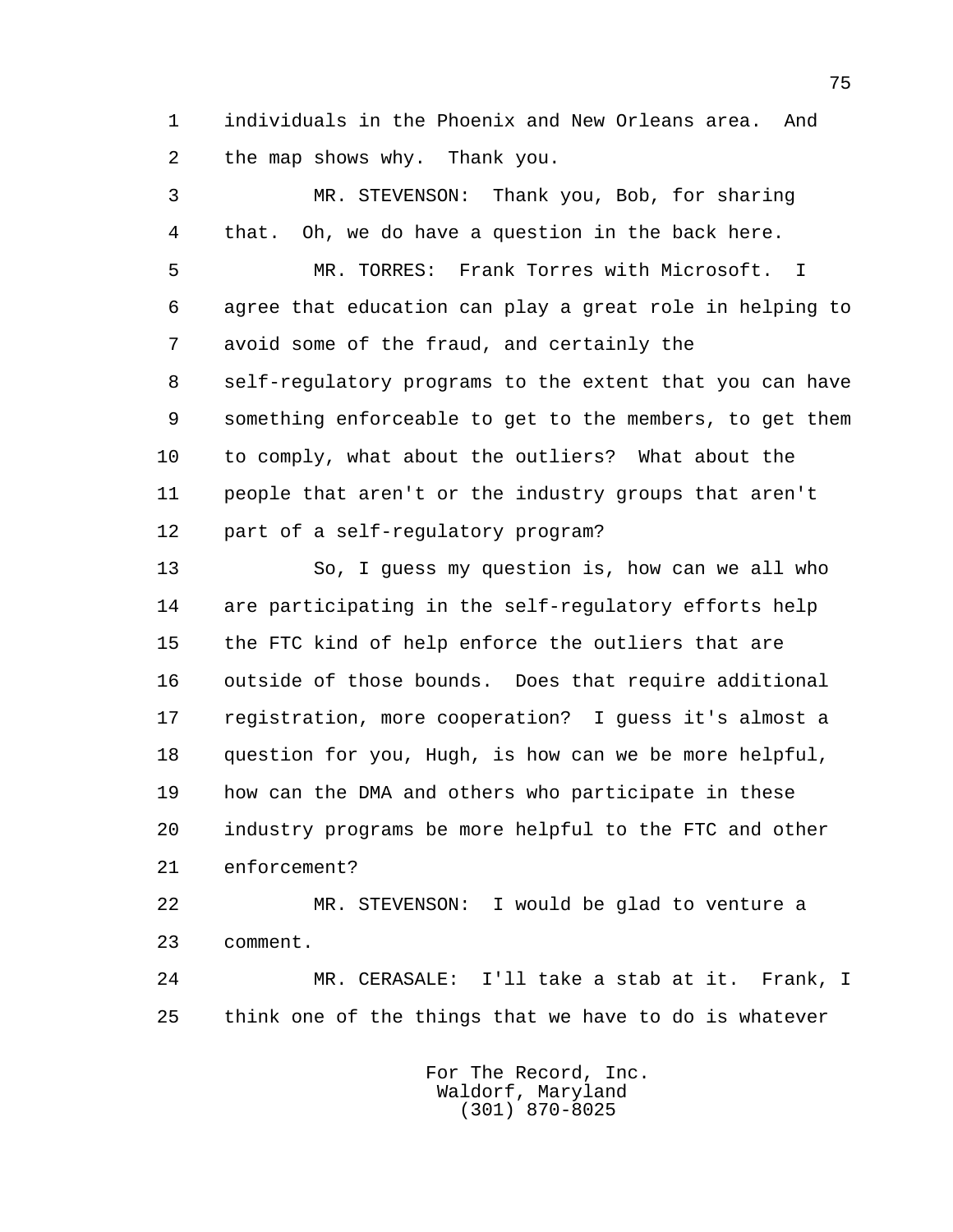1 group we are in self-regulation, we have a mechanism to 2 gather information. I mean, we have a complaint process 3 at DMA, others can have some other means. We don't 4 always get complaints on members, and I'm sure that 5 anyone else has that kind of a process gets some 6 outliers in a sense, and you have to try and deal with 7 them within -- we have a fairly formal process, so you 8 have kind of a due process, although we're not a 9 government entity situation, to try and get it 10 corrected.

11 11 If not, you then hand it over to the Federal 12 Trade Commission, or if you see that it's fraud on its 13 face, you hand it over there, or if they're in Arizona 14 and the Arizona AG or whatever. So, I think we already 15 do some of that. I think that one of the keys for us is 16 the education of people. If you have been defrauded, 17 you think somebody has, here's where you complain. And 18 they will, BBB gets information, or maybe we need 19 something, there's a whole list of places to complain 20 and try and get that going so we get more information 21 and work it through our own current processes.

22 MR. STEVENSON: Alistair?

 23 MR. TEMPEST: Yes, thank you very much. I think 24 it is a very important issue, I think that there must be 25 much more cooperation between not only within countries,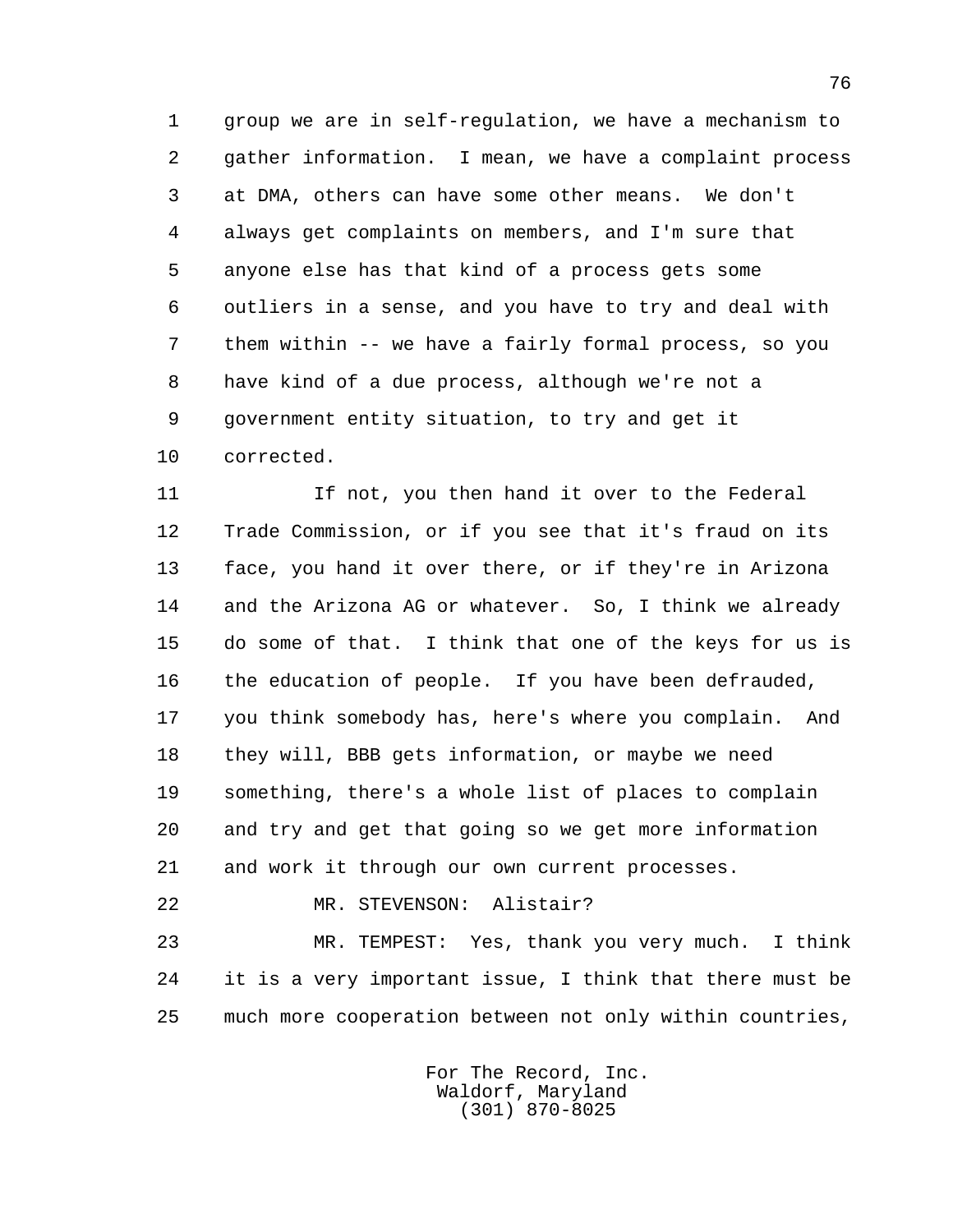1 but also between countries. And in particular, what 2 we're seeing in Europe, you've seen here, or vice versa. 3 We're going to experience things that you will find here 4 in later times.

 5 So, therefore, the sort of cooperation between 6 the FTC and, for example, the European union, are 7 extremely important. The European union has just done a 8 new or is just starting a new initiative, for example, a 9 system to -- what's it called now? It's called -- I 10 have it written down here but I can't find it. Oh, yes, 11 creation of a European Network and Information Security 12 Agency.

 13 Now, that's a very good idea, but obviously that 14 should work very closely with the FTC and with the 15 Canadian authorities, with the Australian authorities, 16 et cetera. We will still end up with some people 17 sitting on a Caribbean island somewhere, but then that's 18 a different question.

 19 MR. STEVENSON: We'll take perhaps one more 20 question from Susan Grant.

 21 MS. GRANT: Susan Grant, National Consumers 22 League. One reason why the National Futures Association 23 works so well is that membership is compulsory for 24 futures traders and it has that sort of quasi 25 governmental character. I know Canada has been or was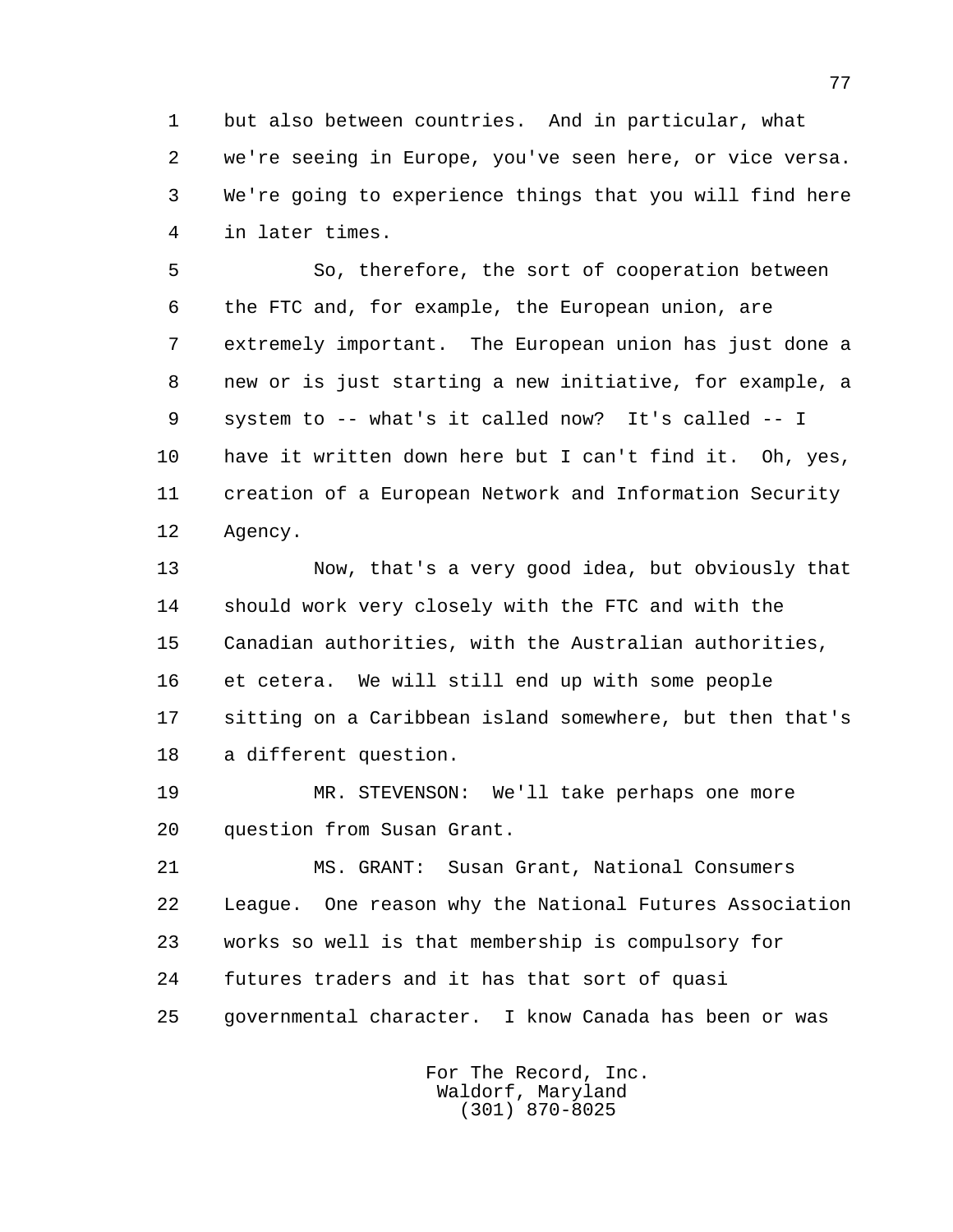1 planning to experiment with forms of co-regulation for 2 certain kinds of industries where membership and self- 3 regulatory organizations would be compulsory and they 4 would have certain powers to enforce against their 5 members, and I would like an update on that, whether or 6 not that's actually taken place or whether it's worked 7 and just a reaction about that model for this kind of 8 industry.

 9 MR. STEVENSON: Bob or Don, could you comment? 10 MR. WHITELAW: I can't comment on that. Don? 11 MR. MERCER: Well, certainly cooperation across 12 the border is very important. What we find in Canada on 13 the consumer's side, for example, is that we have a 14 number of organizations, a bit of fracturing in the 15 consumer organizations in Canada, which makes that a 16 little more difficult. They're more articulate and 17 correct than they are in the rest of Canada, but I don't 18 think I've really answered your question. Can you 19 elaborate?

20 MS. GRANT: I'm sorry.

 21 MR. MERCER: There is a mic coming behind you. 22 MR. STEVENSON: We can pursue, but I think the 23 question was was there some move in Canada towards a 24 more compulsory membership in organizations, and I think 25 Alistair mentioned that at least in certain European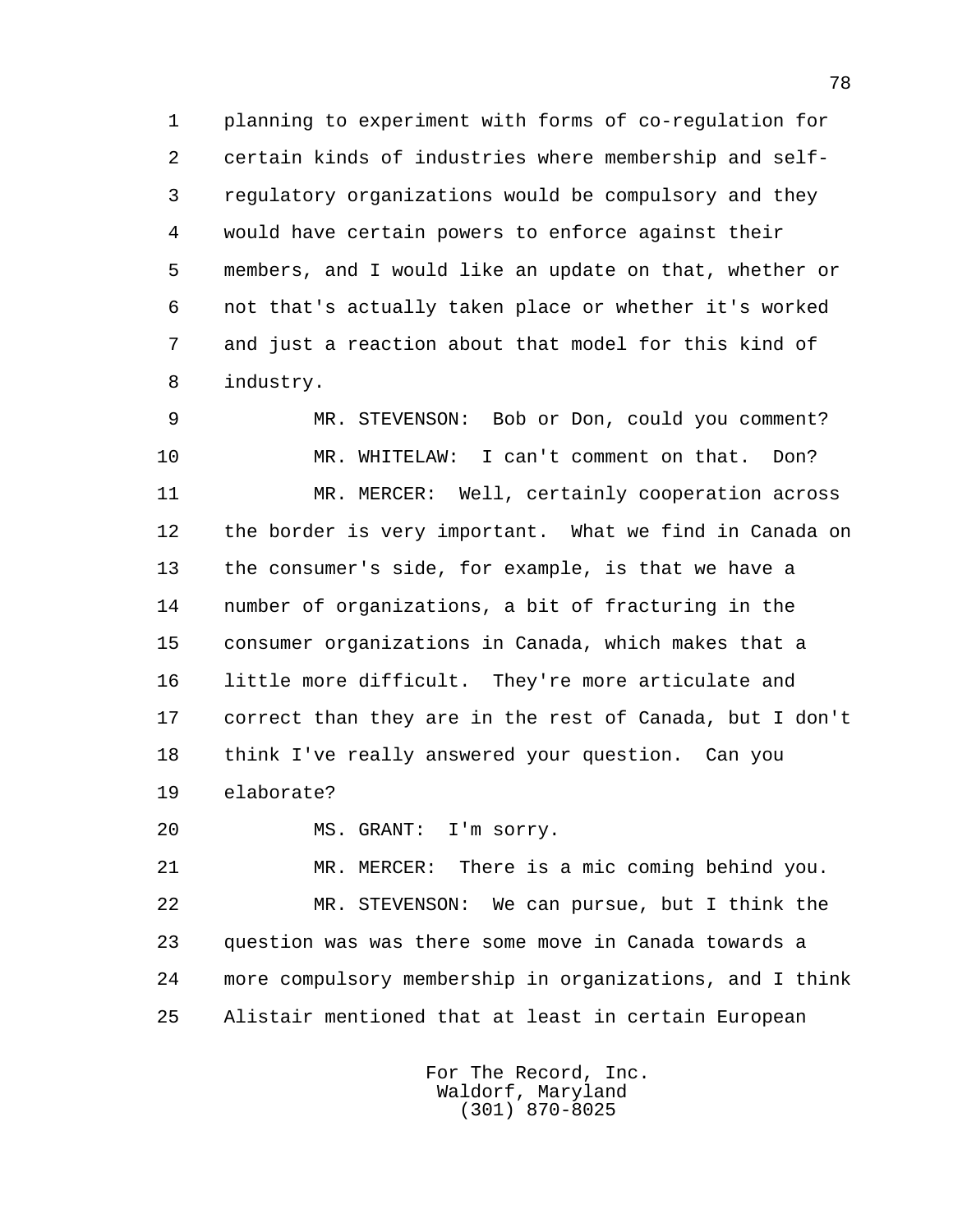1 countries that is the case, obviously in the United 2 States that is not the case, and so --

 3 MR. MERCER: I think in Canada we're not moving 4 towards compulsory membership in organizations; however, 5 when we get into the issue of voluntary codes is clearly 6 the idea that perhaps those organizations getting into 7 those codes might want to try and enlarge the number of 8 people within their tents, so to speak, to be effective, 9 and certainly that has been the case where that has 10 happened. On the other hand, enlarging membership is 11 not always a good idea, if you don't know who your 12 members are, and that has been proved in a couple of 13 cases.

 14 So, I don't know whether -- I guess in some 15 cases, the compulsory aspect of membership has worked, 16 it's not clear to me that it is always of net benefit to 17 have compulsory membership in organizations. It raises 18 other questions about freedom of association, and what 19 the objectives of those members are in -- within those 20 particular organizations. I don't think it's a model 21 that we would embrace.

 22 MR. STEVENSON: Thank you, Don. And I would 23 like to thank our panelists here. I think we do hear 24 some consensus on both that there is some role for 25 various kinds of industry associations, but also there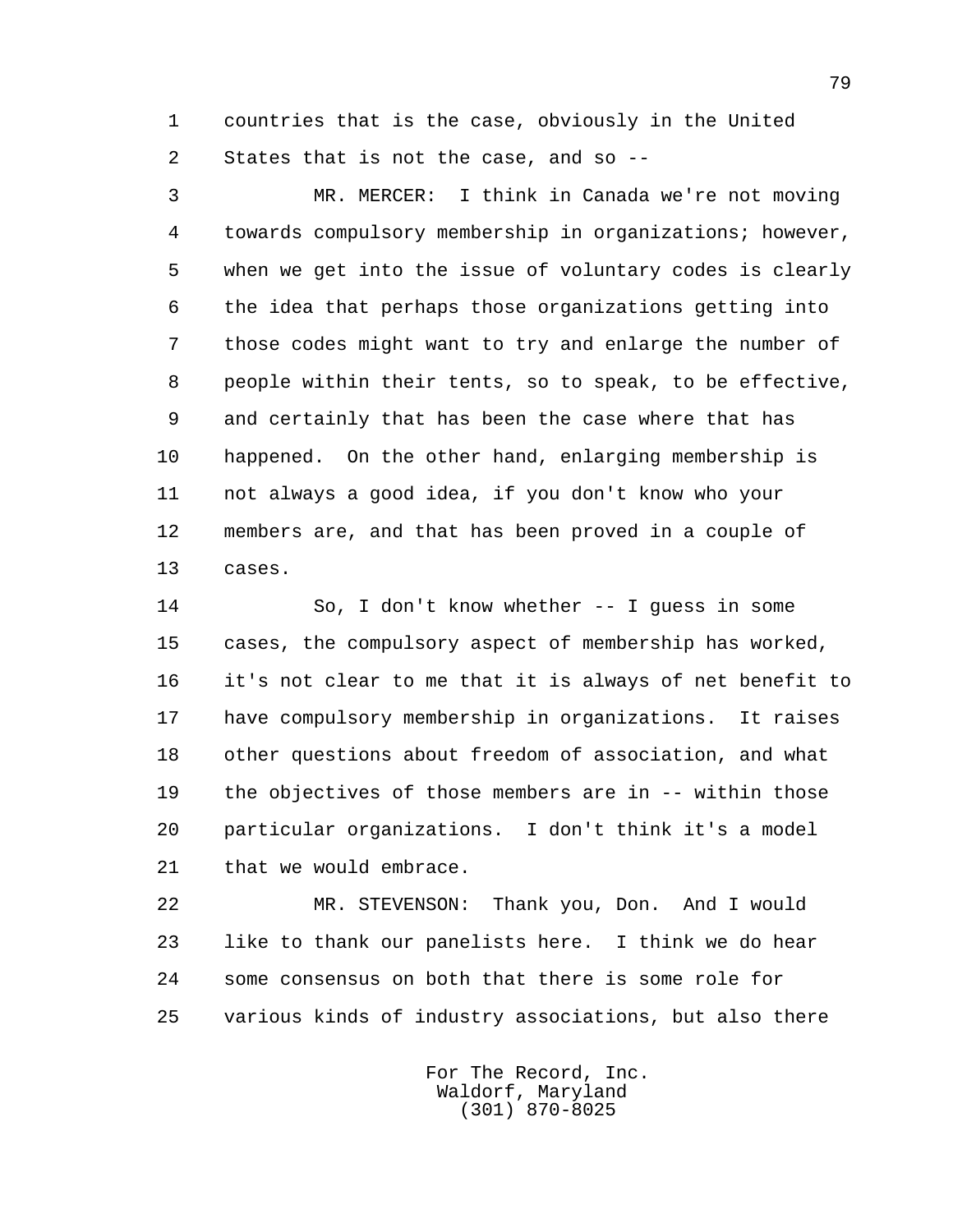1 are some limits to those roles, and we've heard some 2 variations on how those industry associations or self- 3 regulatory organizations are set up and also some of the 4 possibilities for working across borders and using them 5 across borders.

 6 So, I would like to end by thanking our panel 7 very much for participating and we will go now to a 8 short break. Thanks a lot.

9 (Applause.)

 10 (Whereupon, there was a brief recess in the 11 proceedings.)

 12 MR. STEVENSON: All right, I think we're ready 13 to start. For those of you tired of the old economy, 14 let's move on to the new economy. And we have to 15 introduce our Internet panelists. One of our 16 commissioners here at the Federal Trade Commission, 17 Commissioner Swindle, who has been involved in a number 18 of the international issues that we have encountered and 19 including playing a leading role in the development of 20 security guidelines at the OECD, and so Commissioner 21 Swindle has offered to make a few comments to kick off 22 our Internet discussions.

 23 COMMISSIONER SWINDLE: From stage right. Thank 24 you, Hugh.

25 This is like a group of Baptists, I see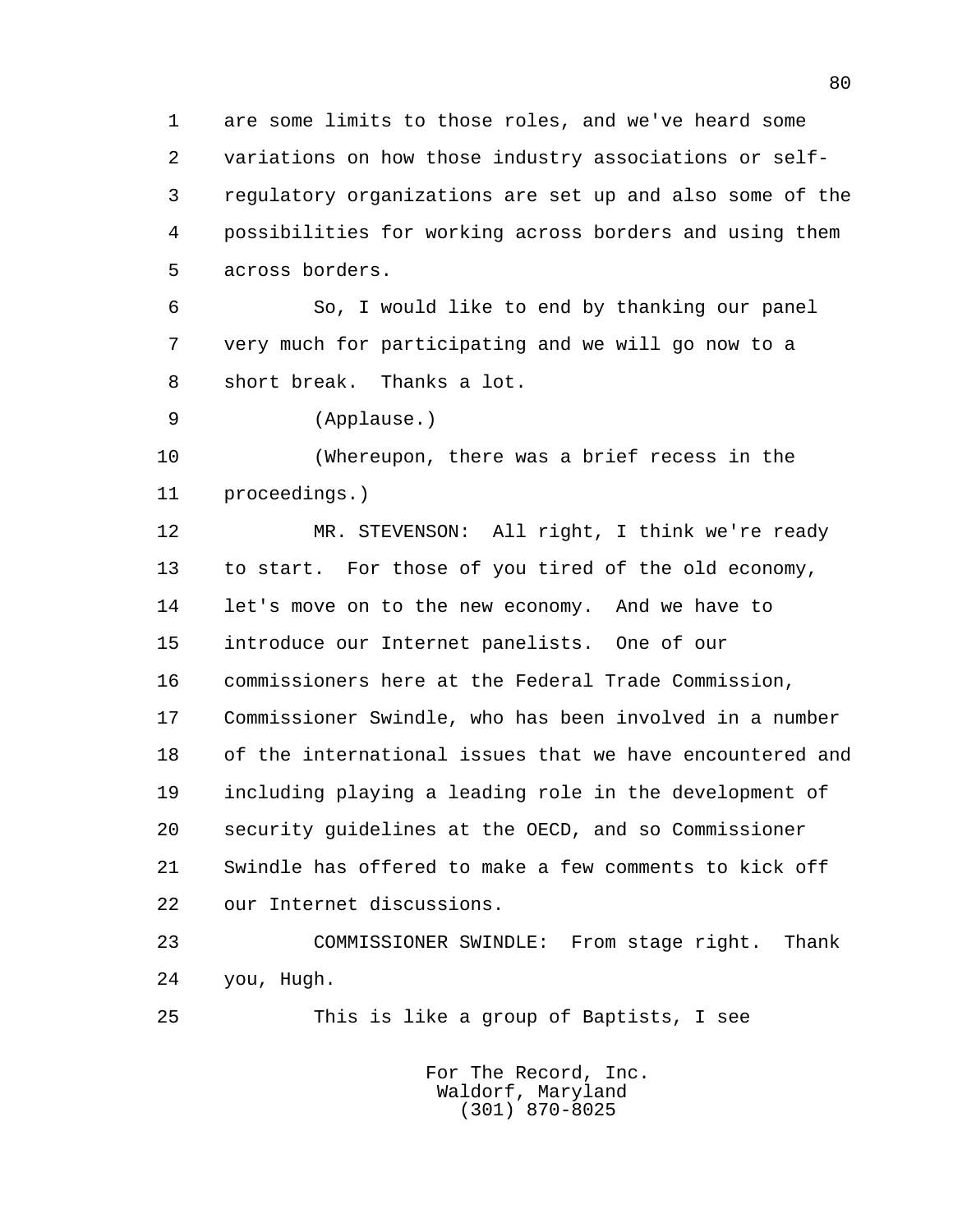1 everybody is on the outside talking politics or 2 something, but I would like to express a good morning to 3 you and thank you for coming on a cold wintery day, 4 although it's getting to be pretty nice out here now.

 5 I was in Hawaii over the weekend and could not 6 get home Monday afternoon because we couldn't land. I 7 got here on Tuesday afternoon, and got to my home, I 8 wasn't sure I would be able to do that. I got to my 9 home and had to literally dig into the house. The first 10 thing I did was plod through about three feet of snow, 11 go in and get a snow shovel, and come back out and dig 12 my way through to the house. There was a four-foot 13 drift up against the door. It was quite a shock.

 14 It's a pleasure to introduce these two panels 15 which are going to focus on the role that the private 16 sector entities involved in the operation of the 17 Internet can play in helping us combat fraud.

 18 Let me set the stage here by noting that global 19 electronic commerce benefits businesses and consumers 20 alike in many ways. It dramatically reduces the time 21 and cost between buyers and sellers, around the world, 22 it increases choice and convenience for consumers, and 23 at the same time it also creates new opportunities for 24 fraud. In fighter pilot lingo, this is a truly 25 target-rich environment.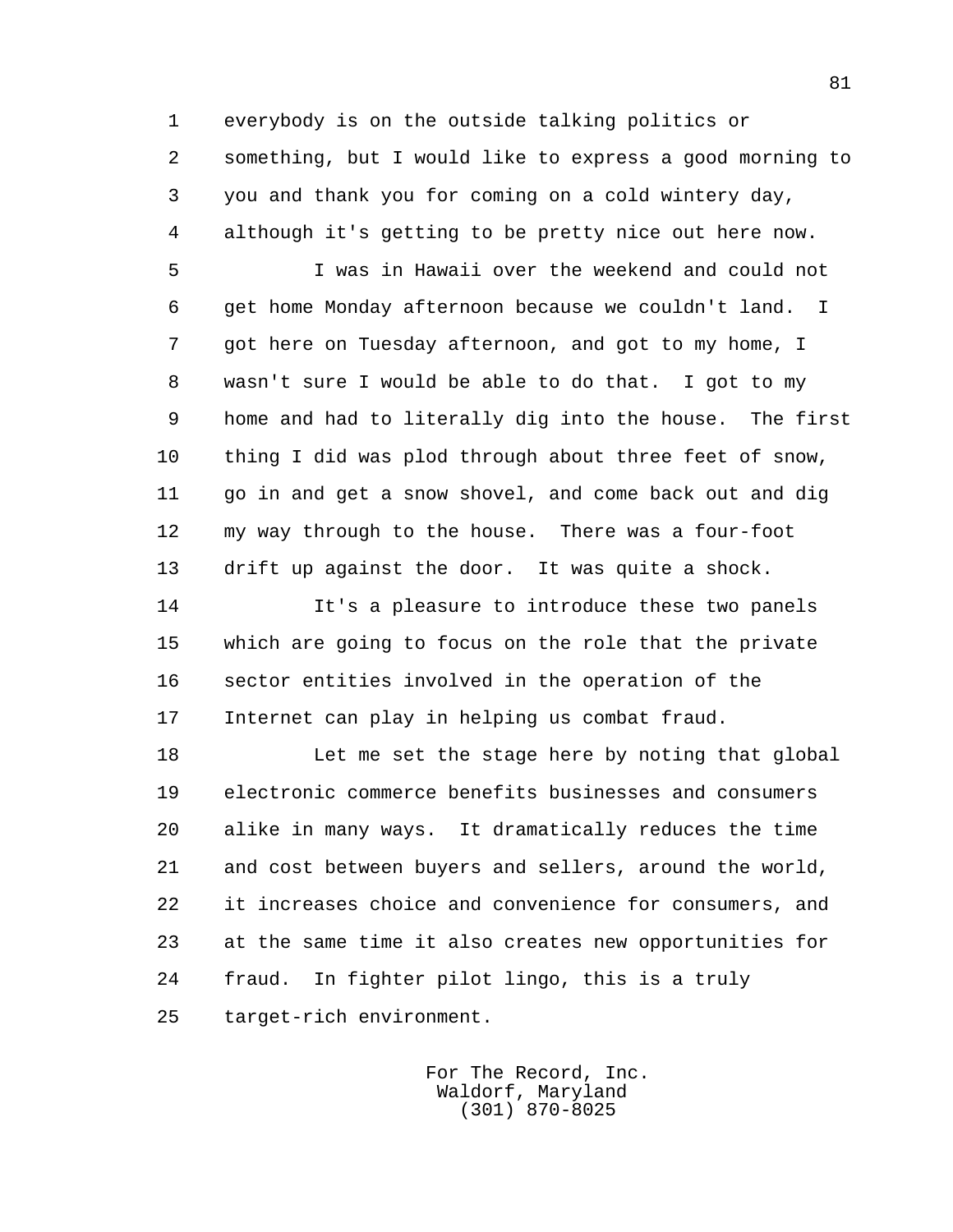1 The issue of Internet fraud is of particular 2 concern to us here at the FTC. We have used our civil 3 enforcement authority to bring over 250 law enforcement 4 actions and against some 785-plus defendants engaged in 5 Internet fraud. But the scam artists know that the FTC 6 and our foreign counterparts still face significant 7 obstacles when these scams cross borders.

 8 Internet scammers can register their domain 9 names with foreign domain registrars, they can use 10 foreign ISPs to set up websites and send spam email, 11 they can switch service providers and domain names to 12 help stay a step ahead of any law enforcement activity.

 13 As you heard yesterday and today, we and our 14 counterparts have been hard at work trying to implement 15 the very strategies to fight the problem of cross-border 16 fraud, including cross-border Internet fraud, but 17 governments alone cannot do this. Public/private 18 partnerships are essential in combatting fraud in 19 general and certainly cross-border fraud related to the 20 Internet from the very systems they're associated with.

 21 The recent OECD revision of the guidelines of 22 the security of information systems and networks is a 23 good example of public and private partnership working 24 well. We had representatives from industry and the 25 civil society working with and advising the U.S.

> For The Record, Inc. Waldorf, Maryland (301) 870-8025

82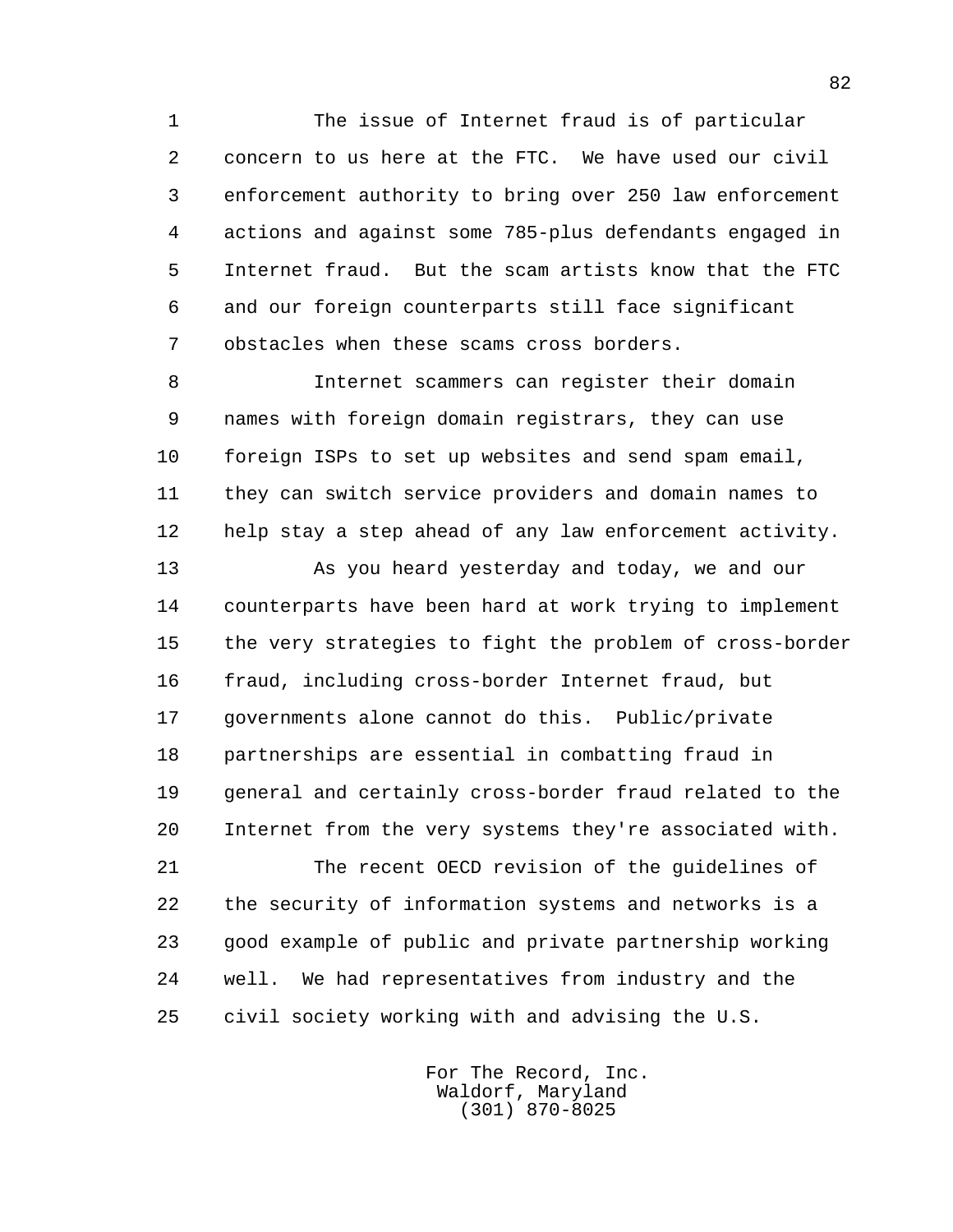1 delegation, which I had the honor of leading. We also 2 had representatives of both groups participating in the 3 OECD discussions. The private sector had considerable 4 influence on this effort and the final results. Because 5 of the broad public/private sector participation, I 6 believe the revised OECD security guidelines published 7 this past year are far more useful and relevant than 8 they would have been had government managed this project 9 alone.

 10 I have also called upon governments and consumer 11 groups and industry to work together to create a culture 12 of security, based on awareness, accountability for our 13 conduct and taking actions that we as individuals, 14 families, firms, workers, students, teachers and 15 organizations can take to foster safe computing. The 16 same principles apply when it comes to fraud.

 17 We are all involved in this, we are all in this 18 together, industry, government, civil society and the 19 public in general. We're all participants and we must 20 work together to minimize Internet fraud. This will 21 help us achieve our shared goal of a safe, competitive, 22 and a robust global electronic marketplace.

 23 With that brief introduction, let me get to the 24 Internet panels. The next panel will explore the 25 circumstances under which ISPs and web hosting companies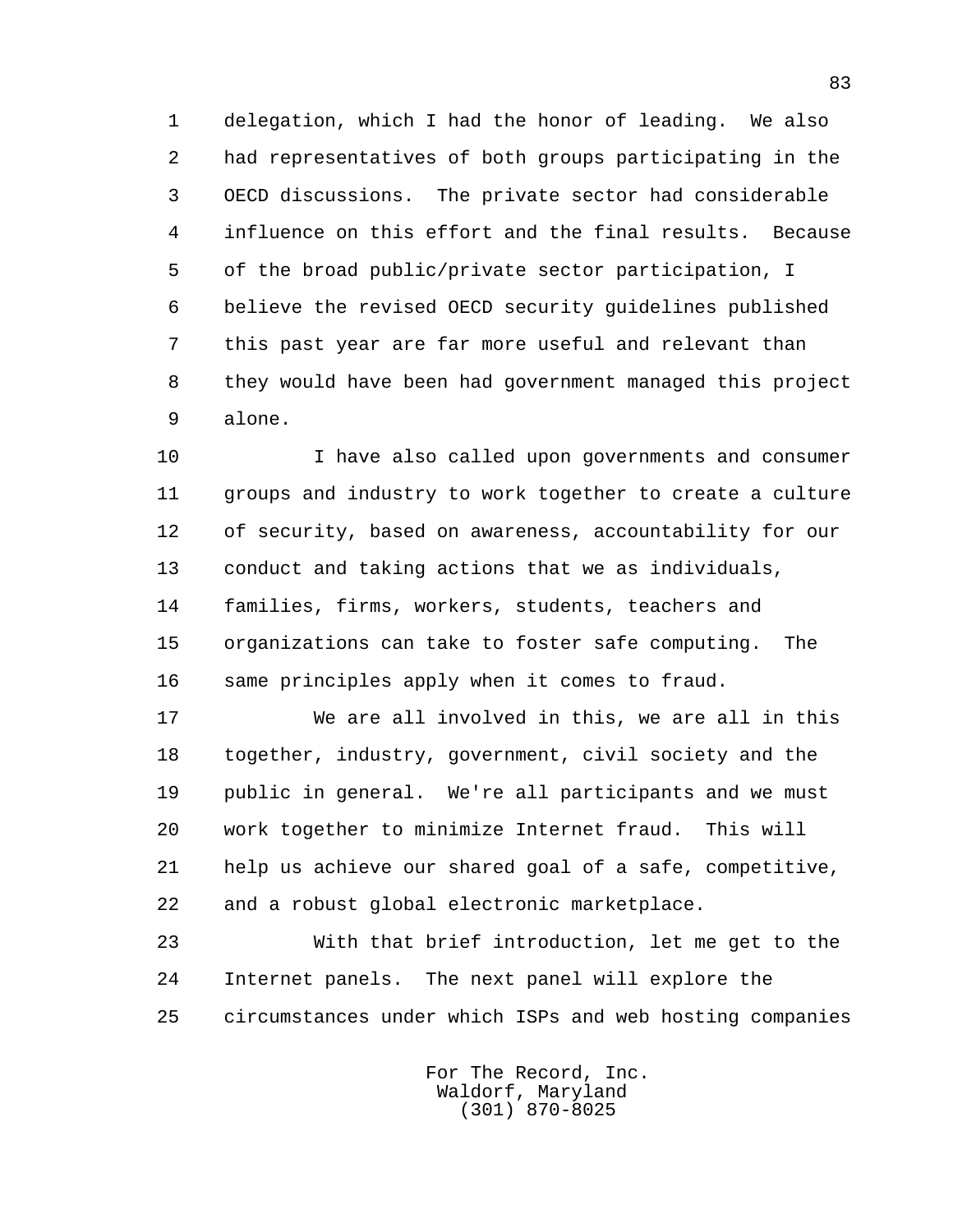1 can share information with law enforcement agencies and 2 help put a stop to fraudulent websites. After lunch, 3 there will be a panel on cooperation between law 4 enforcement agencies and domain registration 5 authorities. A key issue for this panel is the whois 6 database, the starting point for most Internet fraud 7 investigations.

 8 How do we ensure that law enforcement agencies 9 have access to this important information? How can we 10 best work together to make sure that the information 11 therein is accurate? I encourage the panelists to focus 12 on the positives. It's important for us to discuss 13 impediments to public/private sector cooperation in this 14 area, but I would also urge panelists to try to address 15 innovative approaches to creating partnerships to 16 further our shared goal of fighting cross-border 17 Internet fraud.

 18 I have never been one to readily accept why we 19 can't do something. I believe that most problems can be 20 solved, it's just a matter of focusing on it and getting 21 it done.

 22 Finally, I would like to thank all of our 23 panelists. The upcoming Internet panels have 24 particularly impressive international representation, 25 including participants from Canada, the United Kingdom,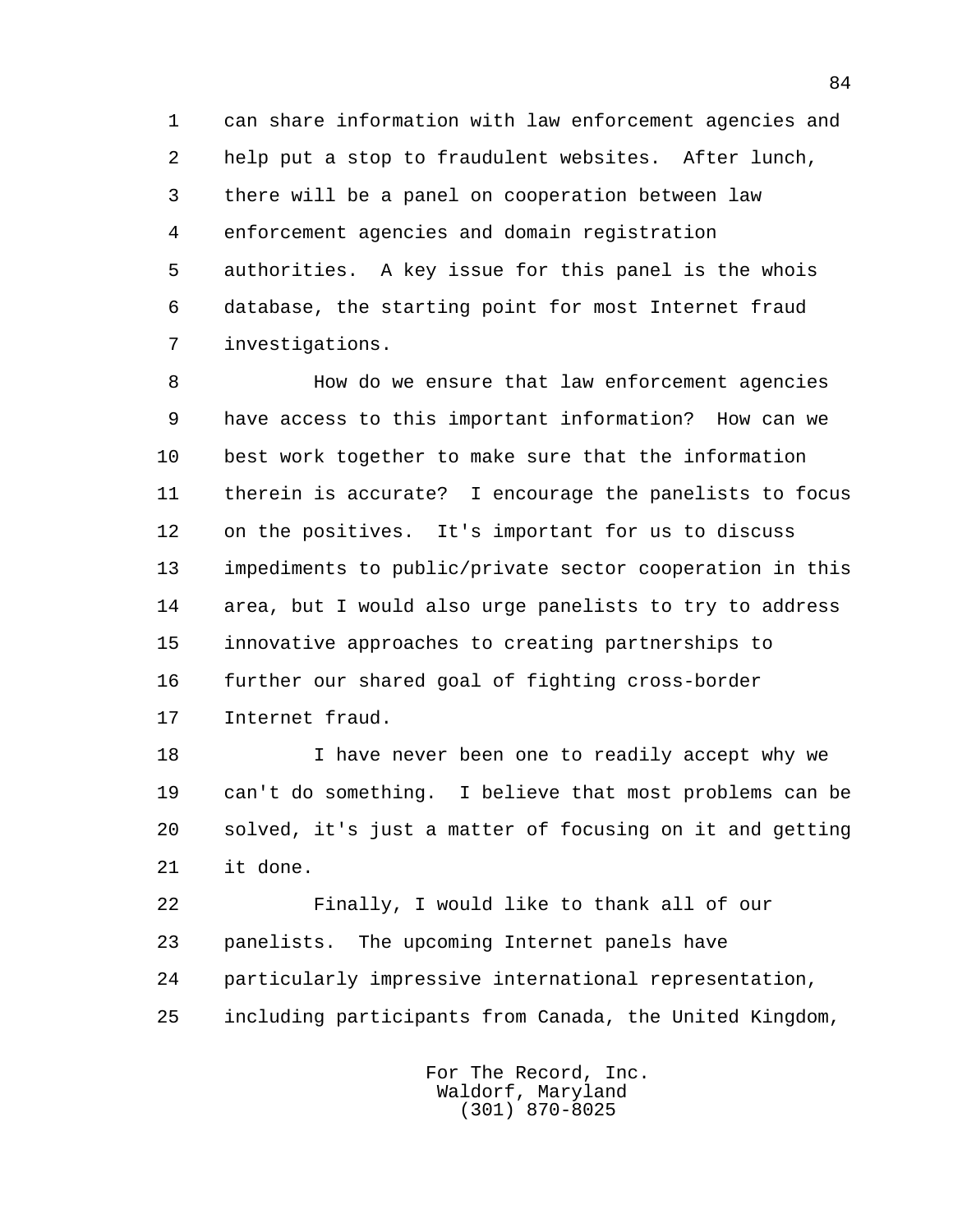1 Germany, the OECD and Australia. The civil society in 2 the presence of EPIC is on board, and it should make for 3 a very beneficial and lively discussion, and I thank you 4 all very much. And I'll be watching on TV from the 5 floor upstairs.

 6 MR. STEVENSON: Thank you very much, 7 Commissioner. I appreciate the remarks, and to pick up 8 on something that the Commissioner referred to and that 9 I know he has pressed in the security context is the 10 culture of security. In the sense here, we are trying 11 to press forward with a culture of consumer confidence 12 and to do that by developing adequate enforcement and 13 partnerships.

 14 We'll turn now to the ISP and web host panel. 15 This squarely poses some of the challenges that we face 16 in a lot of our Internet cases, and we've brought a lot 17 of Internet-related cases, a lot of these have a foreign 18 component, and one of the issues is, so, how do we get 19 the information we need to go from stop to go and 20 actually bring the case?

21 1 I thought what we would do here to start is have 22 Eric Wenger, who is from our Division of Marketing 23 Practices and has been involved in a number of the 24 important Internet cases that we've brought, describe 25 from the enforcer's perspective where we start. Say you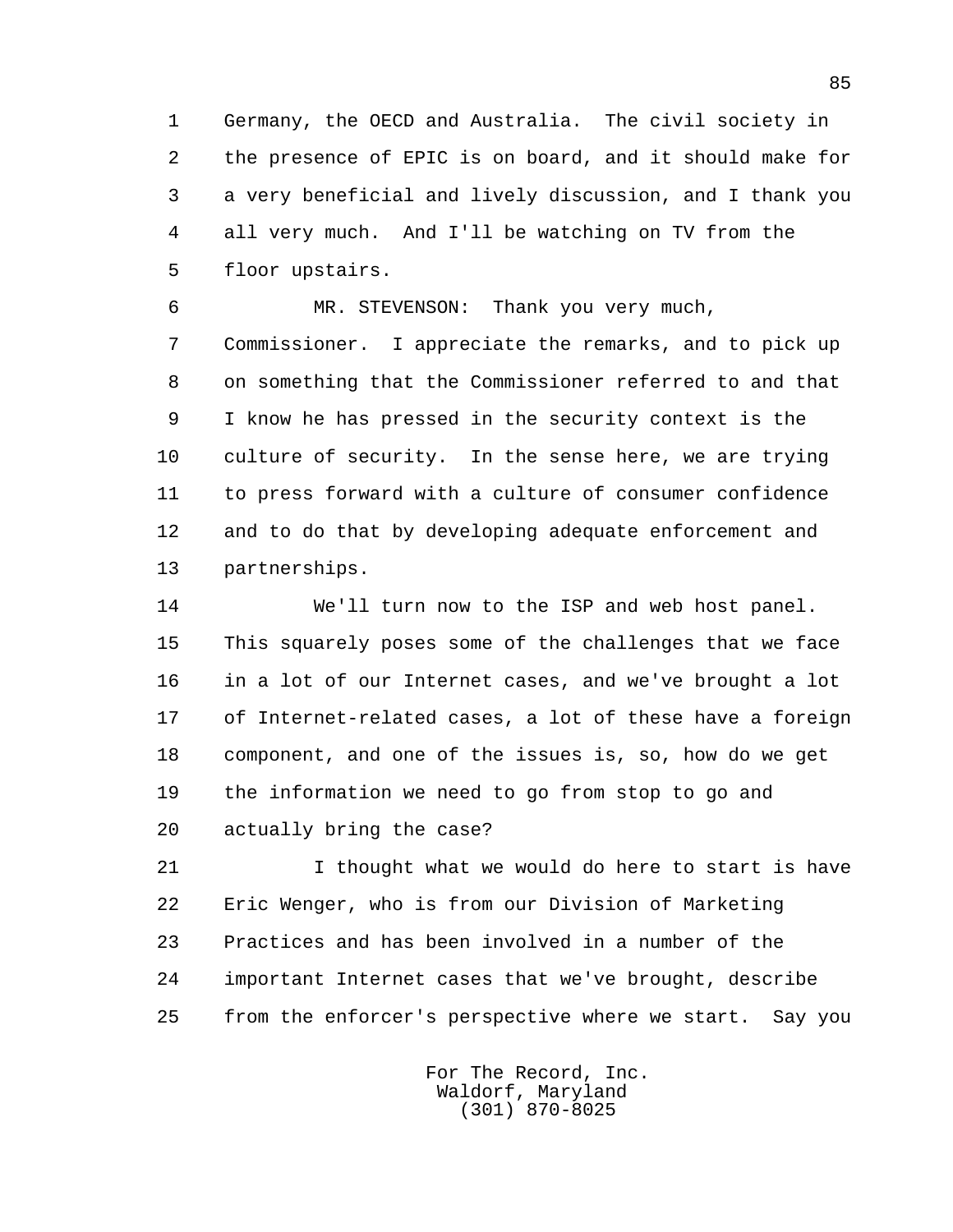1 know that there is a website or an email that's the 2 problem, well, where do you go from there? How do you 3 get the information, what issues do you encounter in 4 dealing with the Internet infrastructure and how do you 5 address that? So, we'll start by having Eric make a 6 couple of comments about that and then turn to our other 7 panelists.

 8 MR. WENGER: Thank you. Because of the 9 privatization of the Internet, it is vital for us to get 10 information from the private sector when we're 11 conducting law enforcement investigations. So, where we 12 start typically is with the website. Let's say, for 13 example, that it has some suspicious elements to us, and 14 we want to figure out who may be responsible for it, so 15 we can evaluate whether or not we want to take some sort 16 of law enforcement action.

 17 So, as Commissioner Swindle noted, the first 18 place we start, typically, is with the whois database. 19 And so, for example, I've put up on the top left screen 20 there, a screen shot from one of our cases that involved 21 a fake Yahoo page that was supposed to be a sweepstakes, 22 and it lured people into downloading software that 23 caused them to incur very high telephone charges, \$2.99 24 a minute over a 900 number line. Which they were told 25 was necessary in order to claim a prize that didn't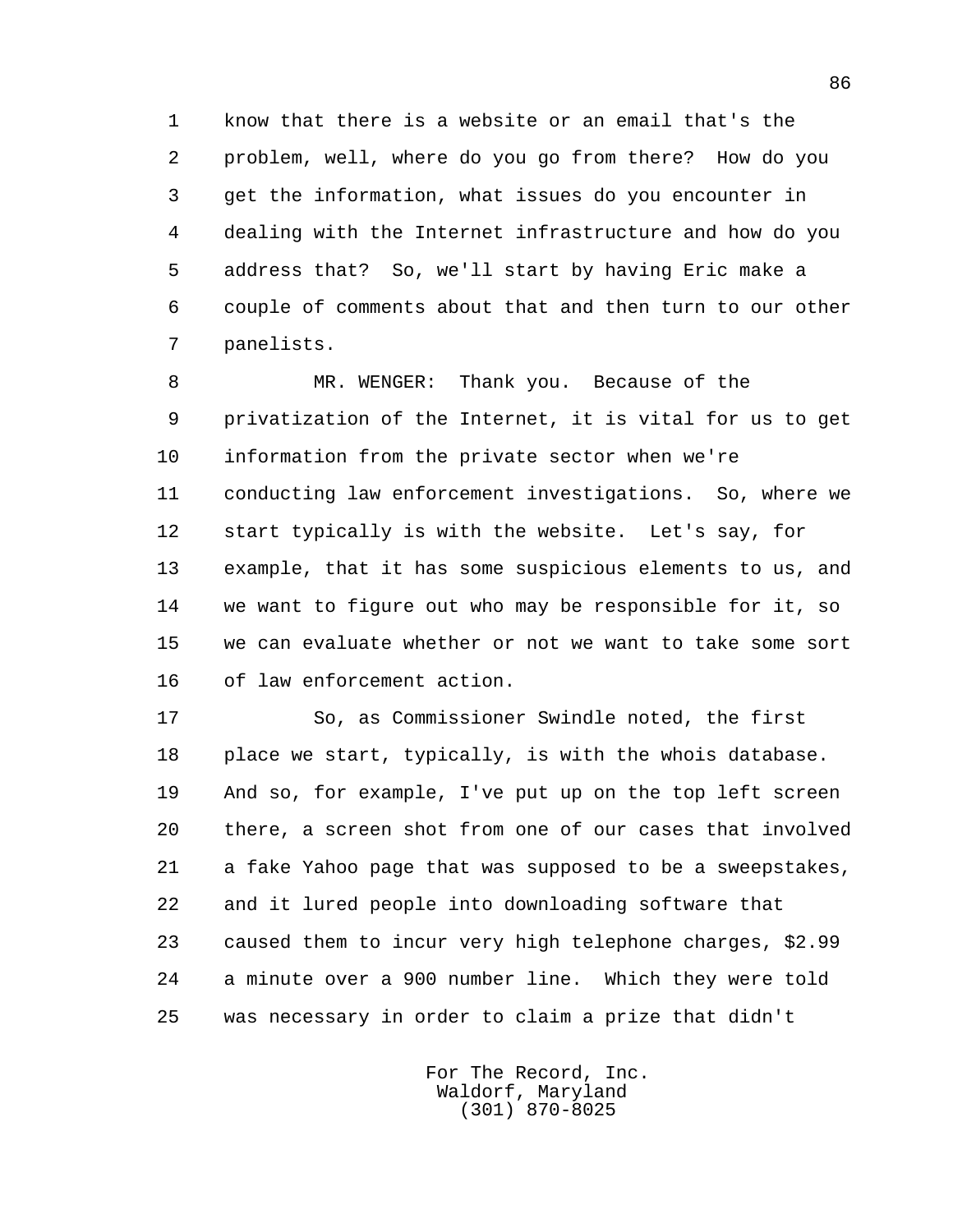1 actually exist.

 2 In any case, in this example, the first thing we 3 would do is to look up in the whois database to see who 4 is the registered owner of the website, and the subject 5 of the information that's in the whois database, which 6 I'm sure you all know is freely available, and how 7 accurate that information is, will be the subject of a 8 later panel, but suffice it to say, if that information 9 is accurate, it's very helpful to us, because it allows 10 us to identify who it is that is the registered owner of 11 the domain name for the website.

 12 And if we had the ability to search the 13 database, for common elements, like addresses or 14 telephone numbers, or email addresses, we would be more 15 likely to be able to locate common websites that are 16 registered to the same person. So, that's also an issue 17 for us is once we've identified who might be the 18 registered owner of a domain name, if we can identify 19 the scope of the problem, what other websites they may 20 have, it would help us to evaluate the strength of our 21 case.

 22 And then there are typically two pieces of 23 information that we would look for from other companies 24 that we know through the whois database. We typically 25 would be able to identify the registrar for the domain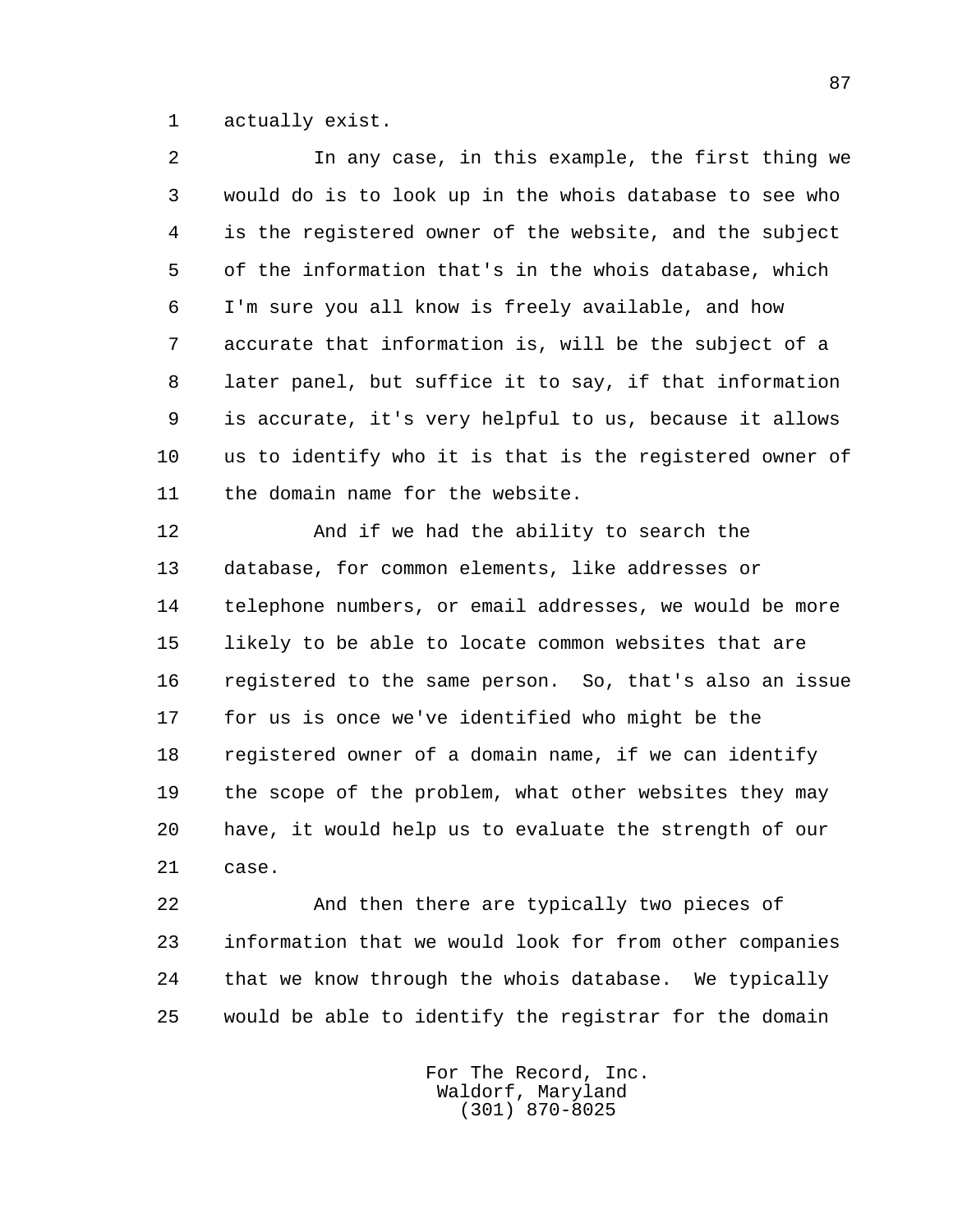1 name, and also a web hosting company. This particular 2 example, there was not a separate domain name that was 3 registered, but assuming that there was, we would turn 4 to the registrar and ask them if they had information 5 about the source of payment for the domain name, and 6 also if they had captured any electronic information at 7 the time of the set-up for the domain name, such as an 8 IP address.

 9 And the same would go for the web hosting 10 company, we would turn to them and ask them if they had 11 payment information that would give us a money trail and 12 also if they had collected some sort of Internet 13 protocol address that would hopefully get us back to the 14 person or persons or entity that set up the webpage.

 15 Of course, there is in these cases, we use 16 subpoenas, because the registrars would require them and 17 the web hosting companies or Internet service companies 18 were required to use them under the Electronic 19 Indications Privacy Act. But that's the basic structure 20 of what we're looking for. And that's probably it.

 21 MR. STEVENSON: Well, suppose the information in 22 the whois database may be inaccurate, you're relying on 23 the information from the web host in this case to track 24 who is behind the website. What happens if you can't 25 get that information? If you can't trace back through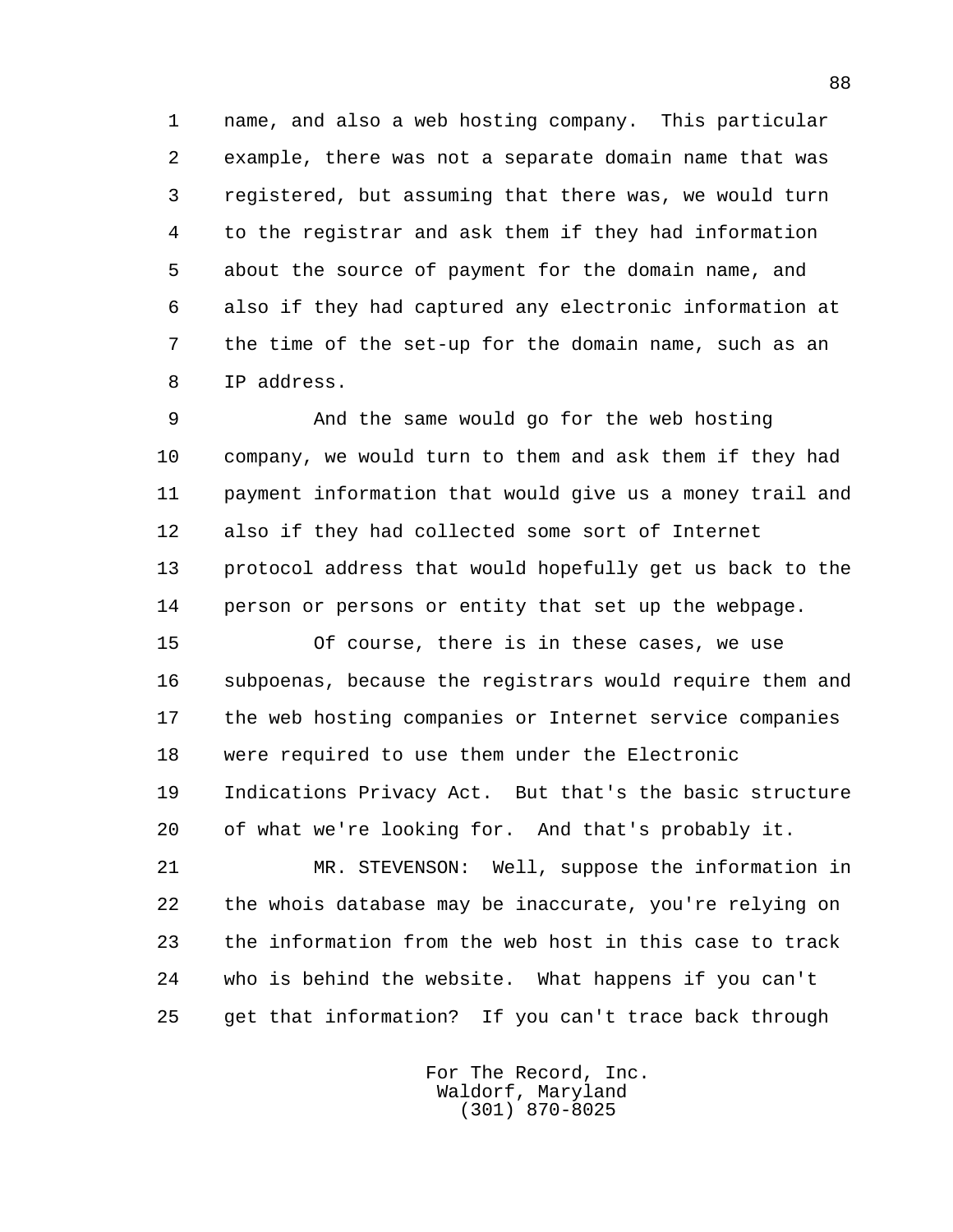1 that line?

 2 MR. WENGER: We do try to trace the sources of 3 payment as a mechanism. We try to deal with consumer 4 complaints to figure out if they have information about 5 who they may have paid, but the electronic information 6 is vital to us, and if we can't get it because the 7 information was never logged, or we can't get it because 8 the information was logged but was deleted before we 9 were able to get to it, or if we can't get to it because 10 the company that has the information will not abide by 11 our request for confidentiality, then that avenue of 12 investigation is dried up for us, and it becomes a major 13 problem.

 14 MR. STEVENSON: Okay, so speed is important in 15 response, and confidentiality is important, I take it, 16 maybe you could just say a few more words about that.

17 MR. WENGER: The investigations that are 18 conducted by the Federal Trade Commission are required 19 to be nonpublic, and so if I go to ask a web hosting 20 company or an Internet service provider for information 21 about a subscriber pursuant to a subpoena, and they say 22 to me, we'll give you this information, but we're going 23 to notify the subscriber, that might be an impediment 24 that would make it impossible for us to get the 25 information from that source, because it would disclose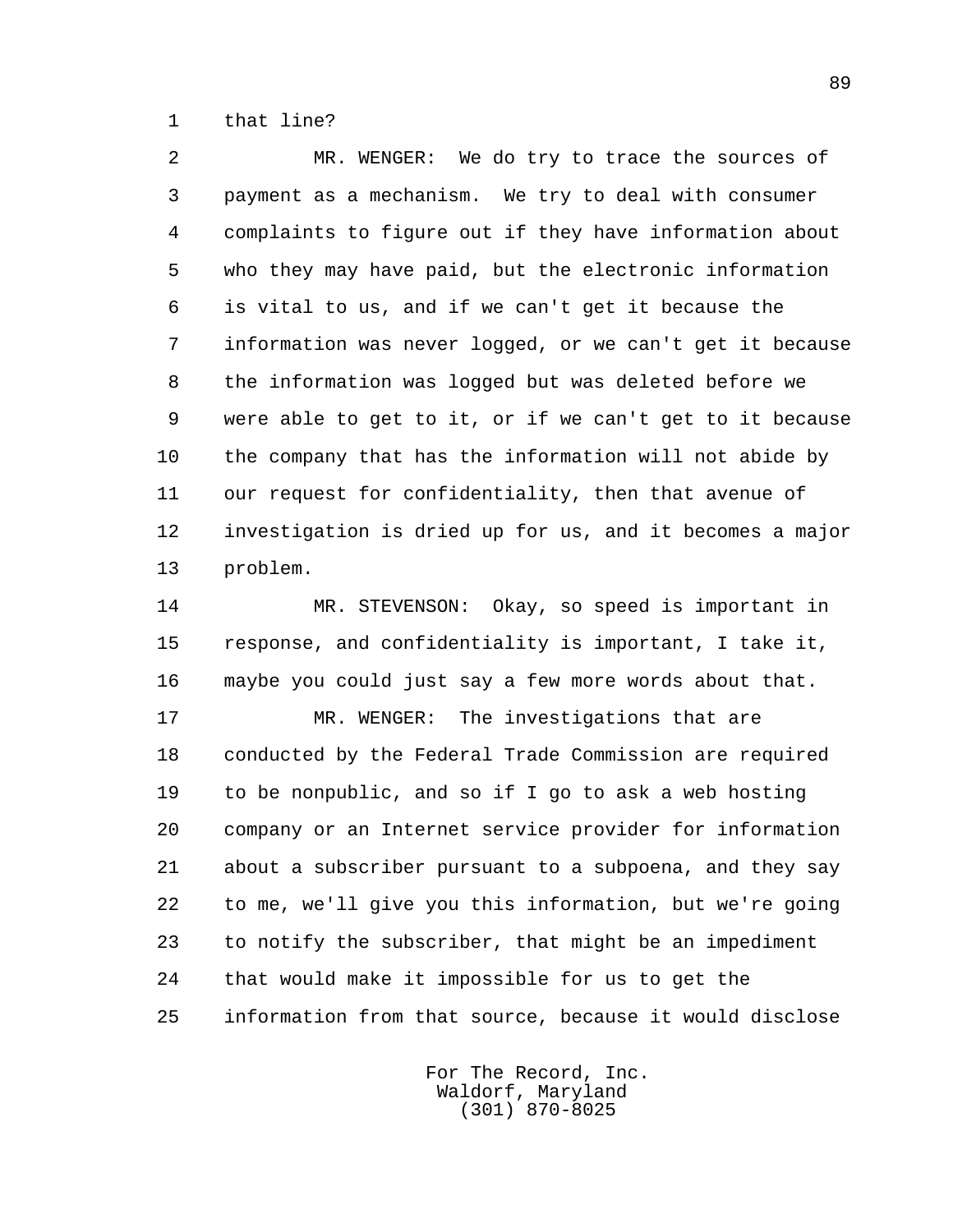1 the existence of the investigation, and that's something 2 that we're not permitted to do.

 3 And the timing issue is also very important. As 4 you mentioned, if I want to trace from a website to a 5 user, there are a number of different layers that I have 6 to go through.

 7 If I go to the web hosting company and they give 8 me an IP address that leads back to an Internet service 9 provider, then I need to tie that back to a user 10 account, and hopefully to the actual user's computer, 11 and that may require me to go first to the web hosting 12 company, then to the Internet service provider and then 13 possibly to the telephone company, and if each of those 14 steps takes too long, then the data, even if it was 15 recorded, might be gone. Or if somebody won't abide by 16 our confidentiality request, then I might not be able to 17 get to the level of information I need in order to trace 18 the activity back to the person who is perpetrating it.

19 MR. STEVENSON: Thanks, Eric.

 20 Let me now turn to a couple of our panelists. 21 Let me make sure they're here. Sarah Deutsch from 22 Verizon, sorry, and ask you just to maybe respond first 23 to the basic scenario that Eric has laid out here in 24 terms of responding to a domestic enforcer, say the FTC, 25 and then what additional complications there might be if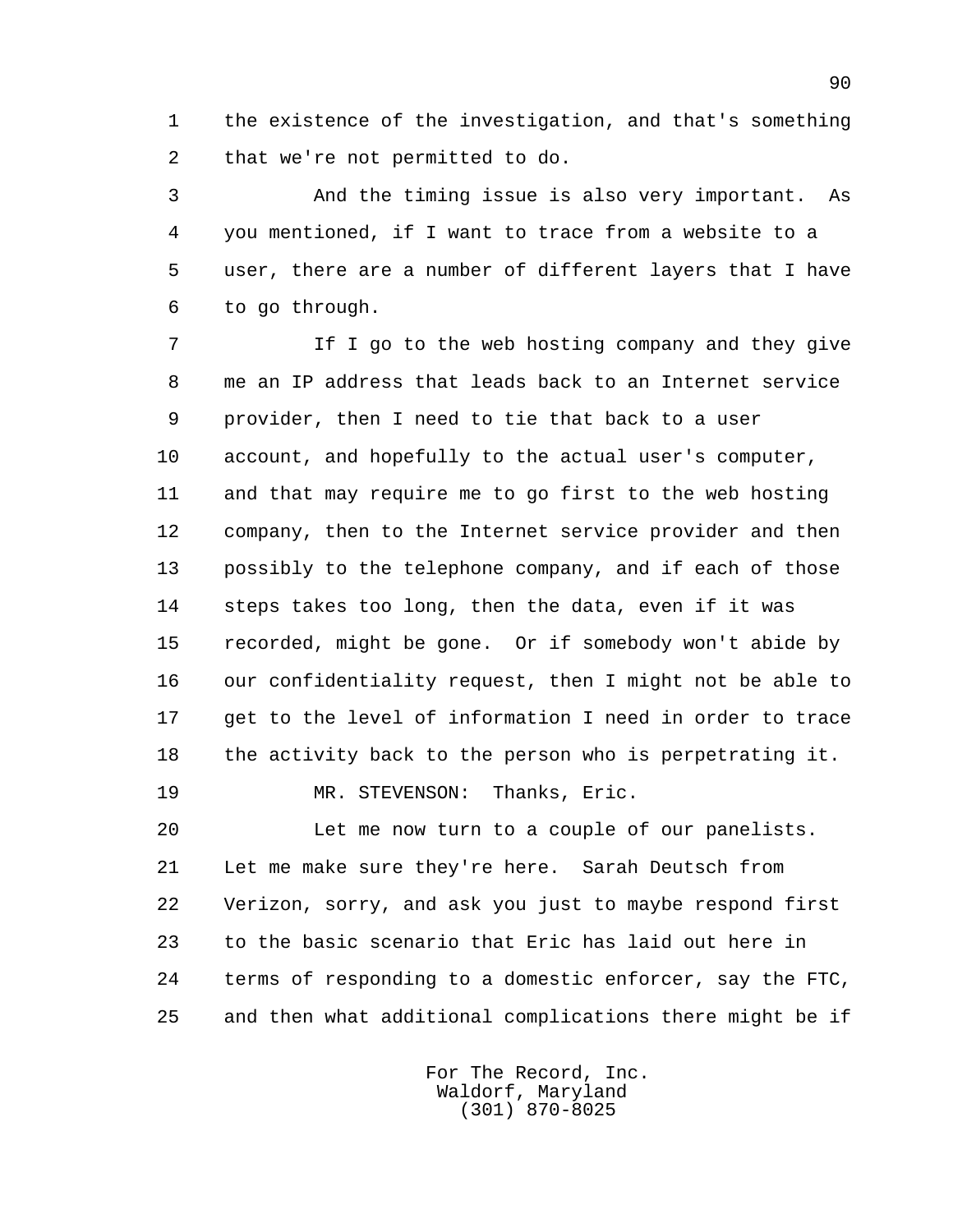1 it's, for example, the ACCC, the Australian Competition 2 and Consumer Commission.

 3 MS. DEUTSCH: Sure. I guess, you know, Verizon 4 cooperates daily with law enforcement on a whole variety 5 of matters, and we feel very strongly that we have to 6 work to eliminate Internet fraud, both to protect 7 innocent people, but also to bolster user's confidence 8 in the Internet. In this case, the FTC's power to go 9 after people flows from its police powers, and you do 10 have I guess an administrative subpoena that you get to 11 serve on service providers, and we're there to help you.

 12 One of the cases that you've probably heard 13 about that's garnered a lot of media attention, and that 14 would I think actually result in more consumer fraud, is 15 when that same police power to issue a subpoena comes 16 from a private party, and that's been the case when the 17 recording industry has sued Verizon, essentially that 18 case would grant any private person the right to fill 19 out a one-page form, send it to the service provider and 20 get someone's identity, again, based on the same IP 21 address that the FTC uses.

 22 We're very concerned that this would actually 23 result in more consumer fraud, because anyone will be 24 able to get your identity, and at that point, if they 25 want to perpetrate fraud on you, they have the key to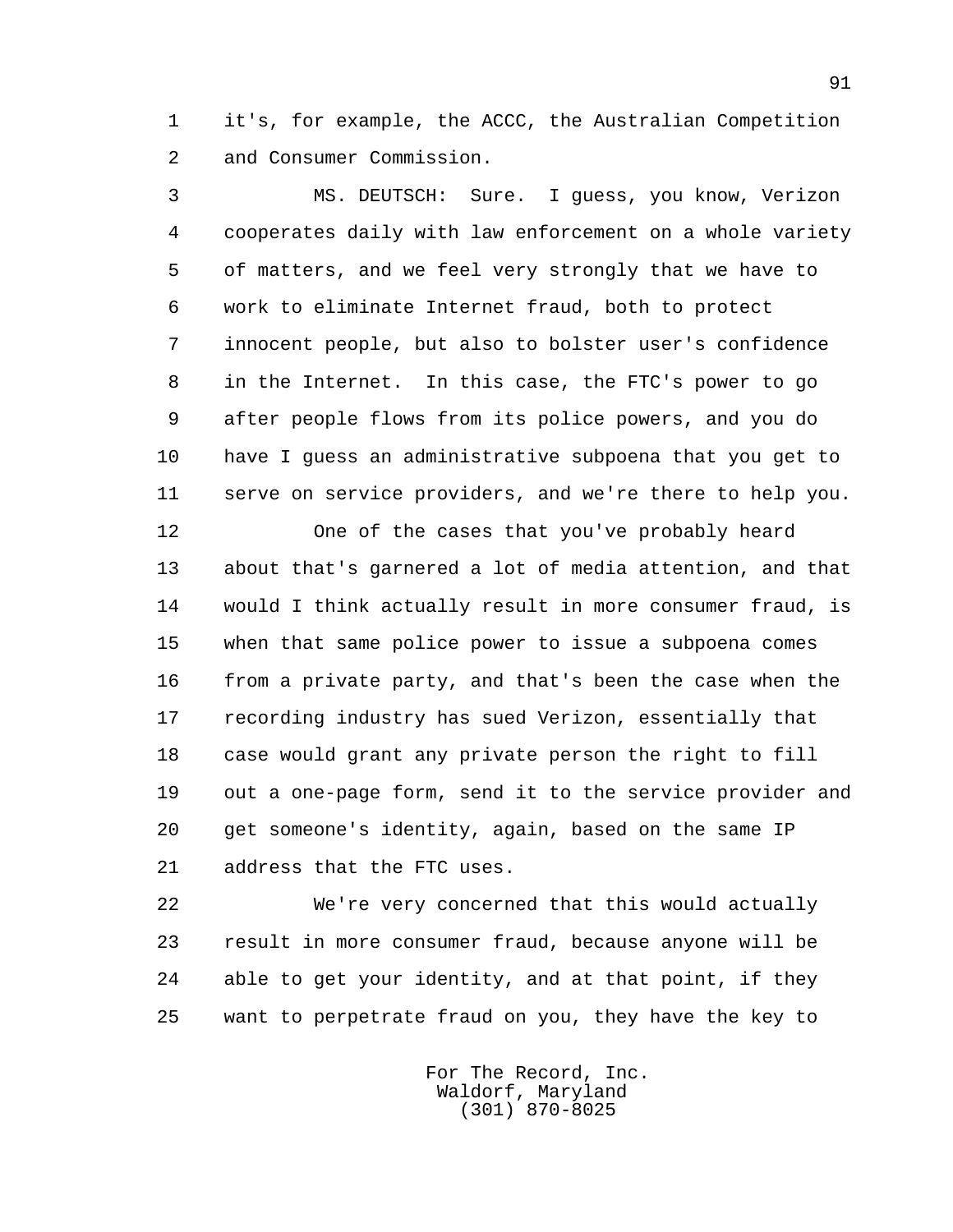1 unlock your identity. So, we're very concerned with 2 that issue.

 3 That being said, I think there are some 4 additional problems when the subpoena is coming from an 5 agency outside the U.S. 6 Hugh, is that also your question? 7 MR. STEVENSON: Yes, it is. 8 MS. DEUTSCH: Okay. 9 MR. STEVENSON: And I apologize, I did not 10 mention as a special guest star on the panel, we 11 actually have one of the commissioners from the ACCC, 12 Sitesh Bhojani, who also joined us yesterday, and maybe 13 he then could comment on your comment.

 14 MS. DEUTSCH: These are some of the problems 15 that we've identified. I guess first of all, it's not 16 clear that service providers have the authority to 17 respond to a request from a provider or an agency 18 outside the U.S. without some sort of mutual legal 19 assistance, treaty or some other statute that requires 20 that we comply.

21 I think right now in our own law, there's a 22 provision in 18 USC 1703 that allows us to provide 23 subscriber information in a law enforcement 24 investigation for telemarketing law, but we don't think 25 this extends to foreign law enforcement investigations,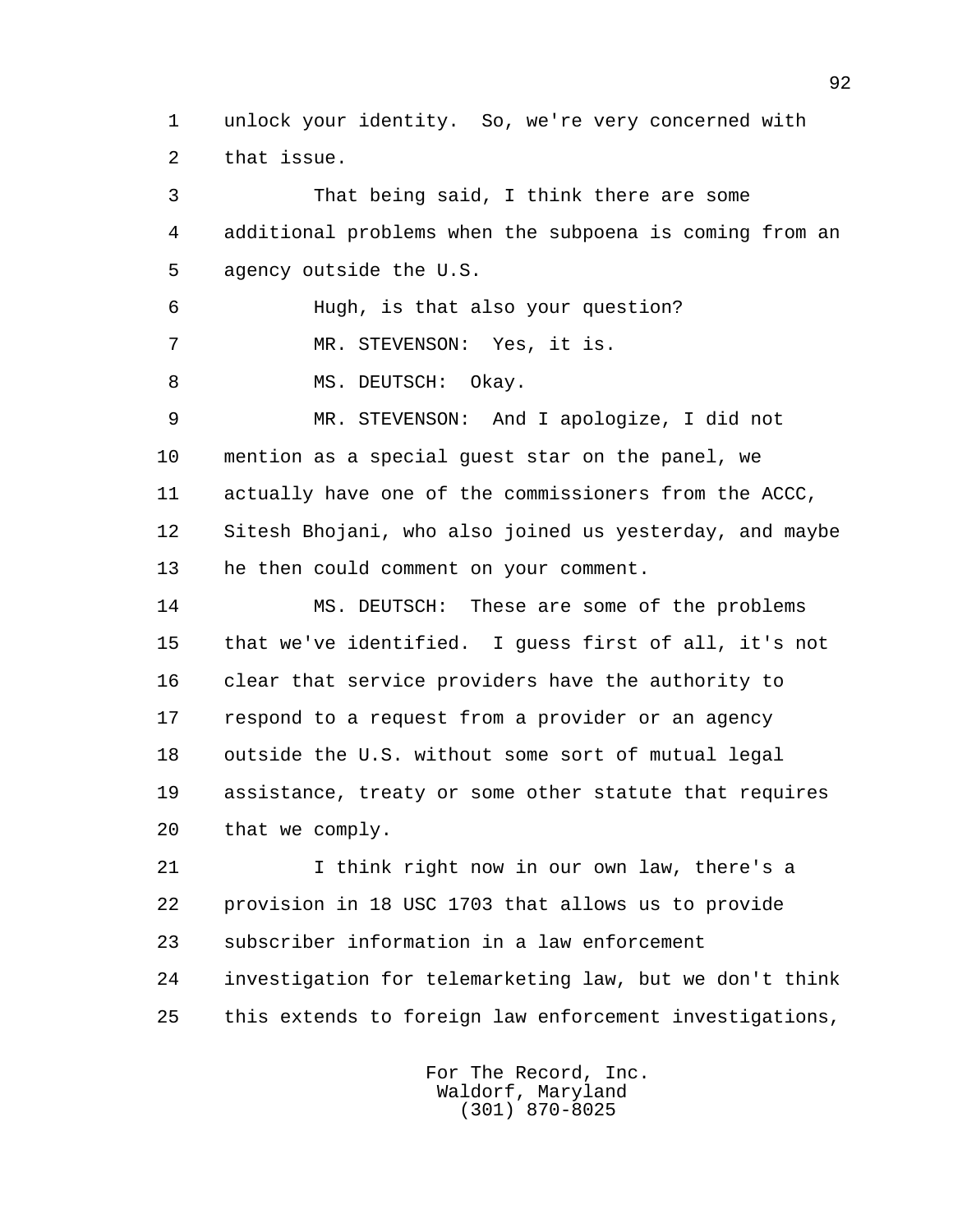1 because the way we see this defined in U.S. law is 2 applying to only domestic agencies.

 3 So, there's a question, I guess, as to whether 4 we need a treaty and/or a statute in order to be able to 5 comply more fully.

 6 I think there's also a question about what is a 7 fraud? We face this in the Council of Europe Cyber 8 Crime Treaty that there are acts here in the U.S. that 9 could be legal but are illegal overseas or vice versa.

 10 For example, in Germany, comparative advertising 11 is illegal, or Land's End offering a money-back 12 guarantee for merchandise was considered an unfair 13 marketing practice. So, you know, there needs to be 14 some discussion of what would be a fraud, and I guess 15 those are some of the main issues and we can get into 16 the details later.

 17 MR. STEVENSON: Okay. Commissioner Bhojani, 18 maybe we could ask you to comment. Say we have the 19 hypothetical of you needing to investigate a scam and 20 needing to track back who is behind the website.

 21 MR. BHOJANI: In an international context or in 22 a domestic context?

 23 MR. STEVENSON: I'm sorry, and let's assume that 24 the web host or ISP you're dealing with is in the United 25 States.

> For The Record, Inc. Waldorf, Maryland (301) 870-8025

93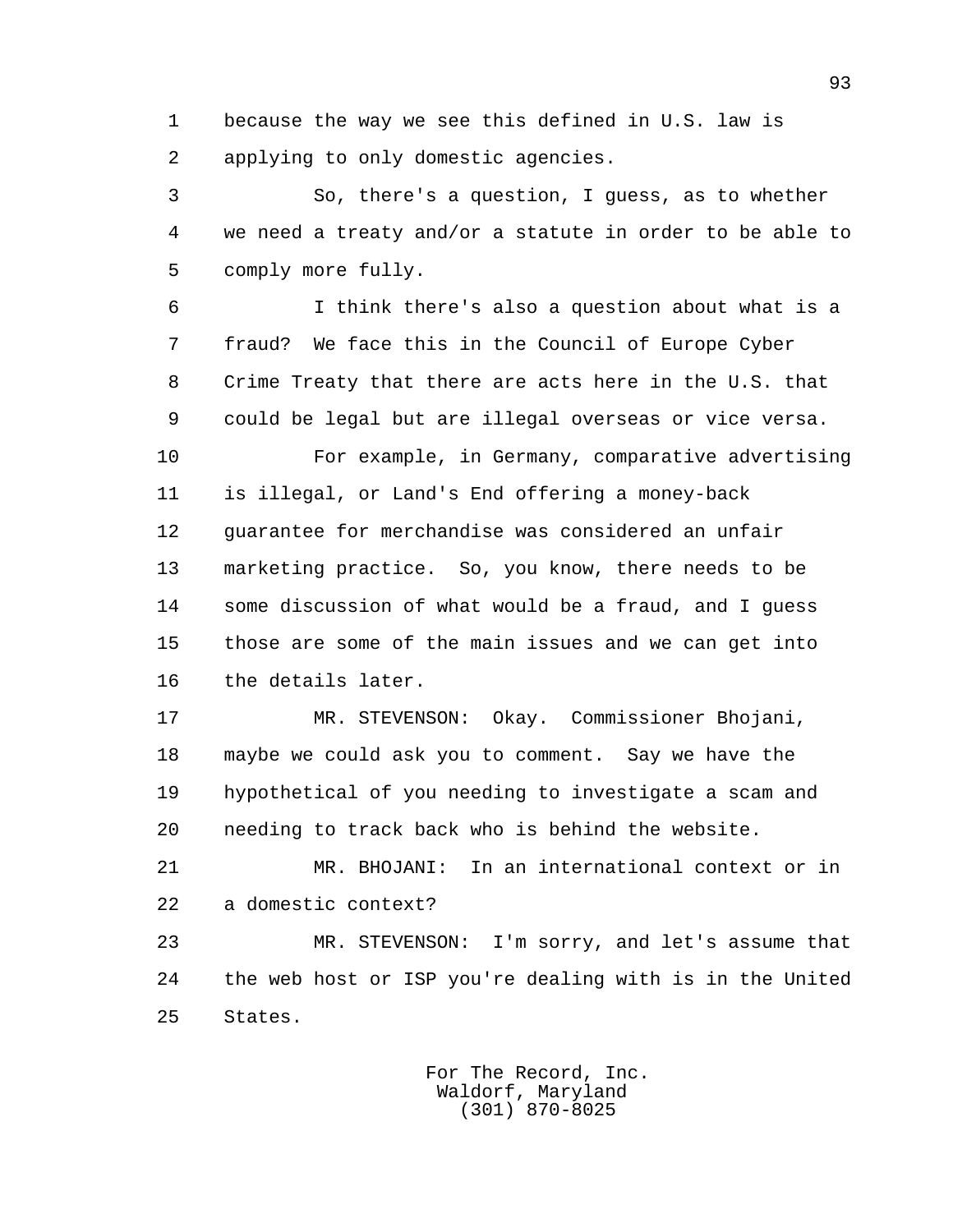1 MR. BHOJANI: Yeah, that really has been -- we 2 actually have experienced that sort of issue. It really 3 has been relying on voluntary cooperation, I don't know 4 that there is any power, I think what Sarah said is 5 probably right, that there isn't any legal authority on 6 which that sort of action can be undertaken. And so 7 there is a little bit of an impediment in that sense, 8 although we have had, as I say, some success just on a 9 voluntary basis with various ISPs willing to provide 10 that sort of information or whois database information 11 as well.

 12 What I'm curious to hear about is whether there 13 is any grounds that Sarah thinks perhaps the fact that 14 the commission, the ACCC may have instituted court 15 proceedings in Australia might give you sufficiently or 16 reasonable grounds to give us some of the information or 17 to suspend services or things of that kind.

 18 MR. STEVENSON: Sarah, do you want to respond? 19 MS. DEUTSCH: Yeah, I mean, I think we should 20 clarify that if we get any request or alerting us of any 21 fraud occurring somewhere on our system or network, we 22 take a look and if we see something is wrong we try to 23 do something about it, we'll either pull down the site 24 or notify law enforcement.

25 So, we do want to cooperate, but I was kind of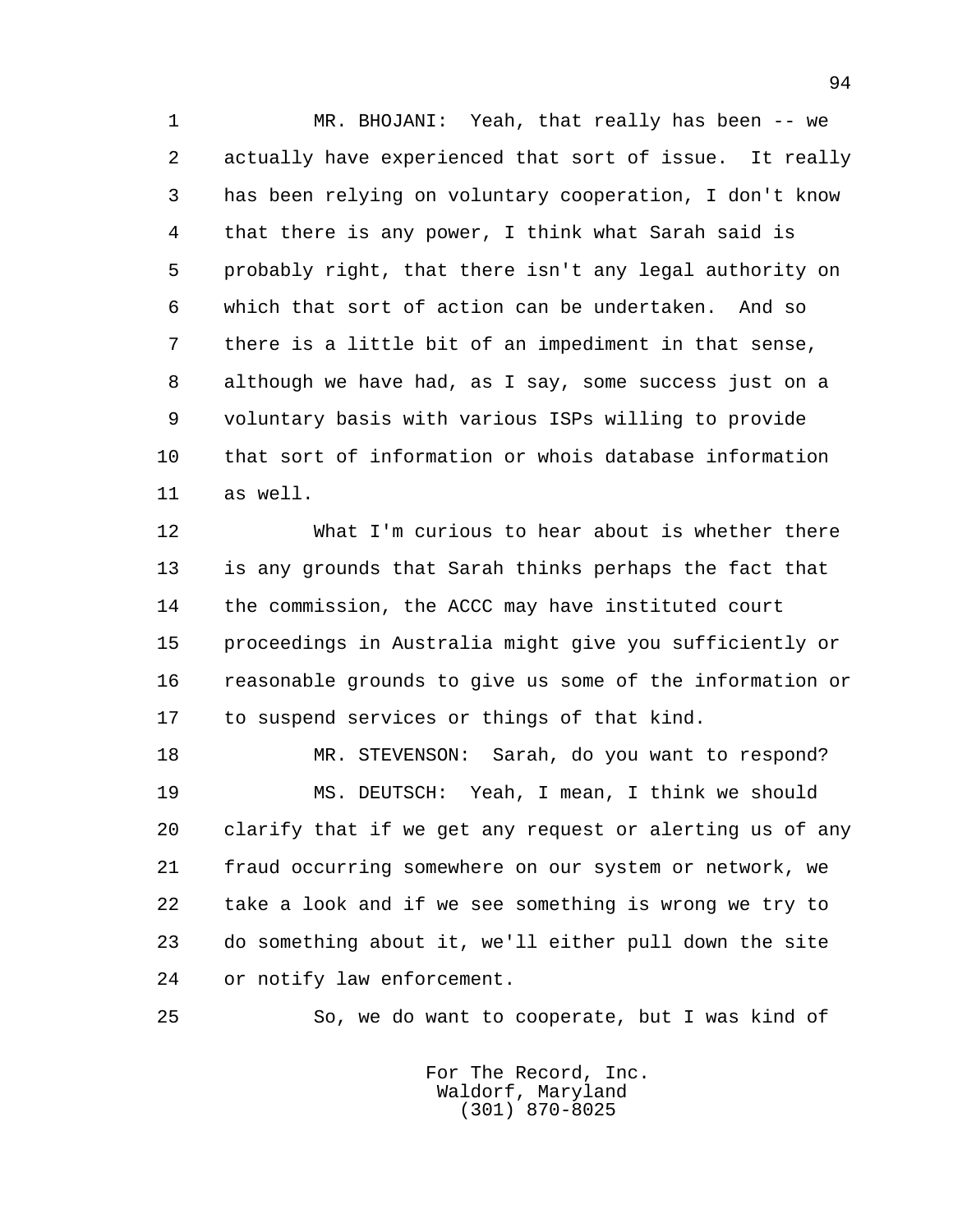1 looking at the bigger legal issues of what we would need 2 in order to kind of create a more efficient process for 3 dealing with some of these issues more globally.

 4 MR. STEVENSON: Chris Bubb from AOL, maybe I 5 could ask you for your sort of reaction to this, because 6 I know that you all have had a lot of occasion to deal 7 with requests from all over the world.

 8 MR. BUBB: Yeah, we deal with international 9 requests on a fairly irregular basis. Normally the 10 international requests are based on the Mutual Legal 11 Assistance Treaty process that's out there for criminal 12 investigations. I mean, the actual name is misleading, 13 it's not mutual legal assistance, it's mutual legal 14 assistance in criminal investigations. So, it's limited 15 to criminal context, but we do have a lot of 16 relationships with investigations from other countries.

 17 One of the things we've found is that it's often 18 useful to use the [FBI] LEGAT in the embassies in the country 19 that is requesting the information, where the FBI has 20 LEGATS and there are other LEGATS in various embassies 21 where they can act as an intermediary and get the 22 information and then pass it on to the law enforcement 23 or requesting agency and the requesting country.

 24 Because the Mutual Legal Assistance Treaty 25 process is a lot more efficient than it used to be, the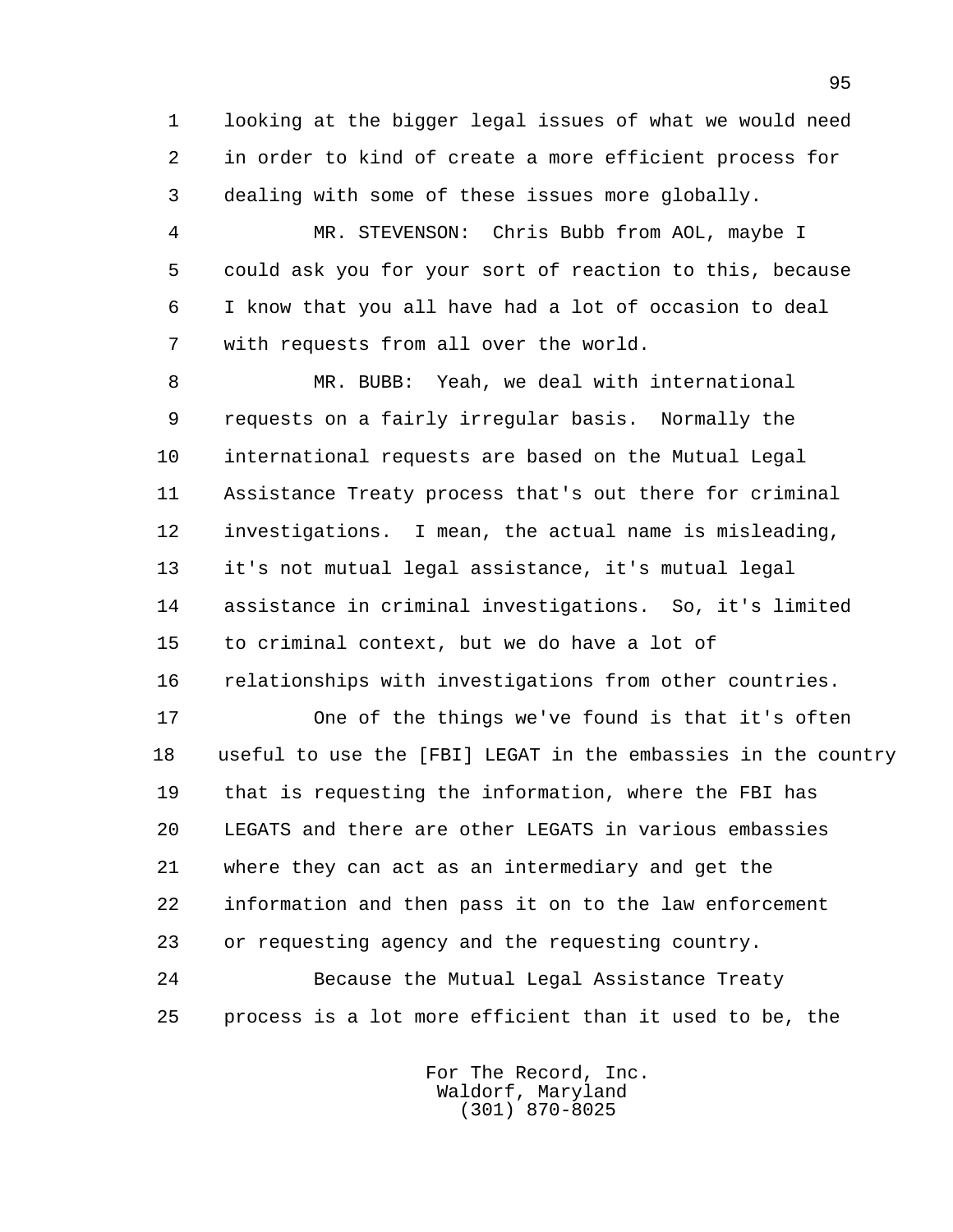1 letters rogatory and the other processes that you had to 2 go through were very cumbersome, but the MLAT is not 3 exactly a model of efficiency in terms of dealing across 4 borders, and countries are very jealous about their 5 sovereignty and their jurisdiction, and they're not 6 inclined to bend that at all, and that's why the mutual 7 legal assistance is required.

 8 I did some research in preparation for this and 9 I actually found out that there are some interesting 10 possibilities out there for action, I think the FTC has 11 been a ground breaker in the antitrust investigations 12 and have put together a regime called the International 13 Antitrust Enforcement Assistance Act, and then they 14 issue what they call antitrust mutual assistance 15 agreements, bilateral agreements, because of this, they 16 ran into the same problem, which was MLATs were 17 criminal, and in many countries, the antitrust issues 18 are civil and taken care of by civil authorities, and 19 they couldn't get around the MLAT issue.

 20 So, I think there may be a model there for 21 dealing in a fraud context, to establish bilateral 22 arrangements. It apparently has also happened in the 23 securities and exchange, where they have identified, for 24 instance a major fraud, and then they would engage in a 25 memorandum of understanding between two countries for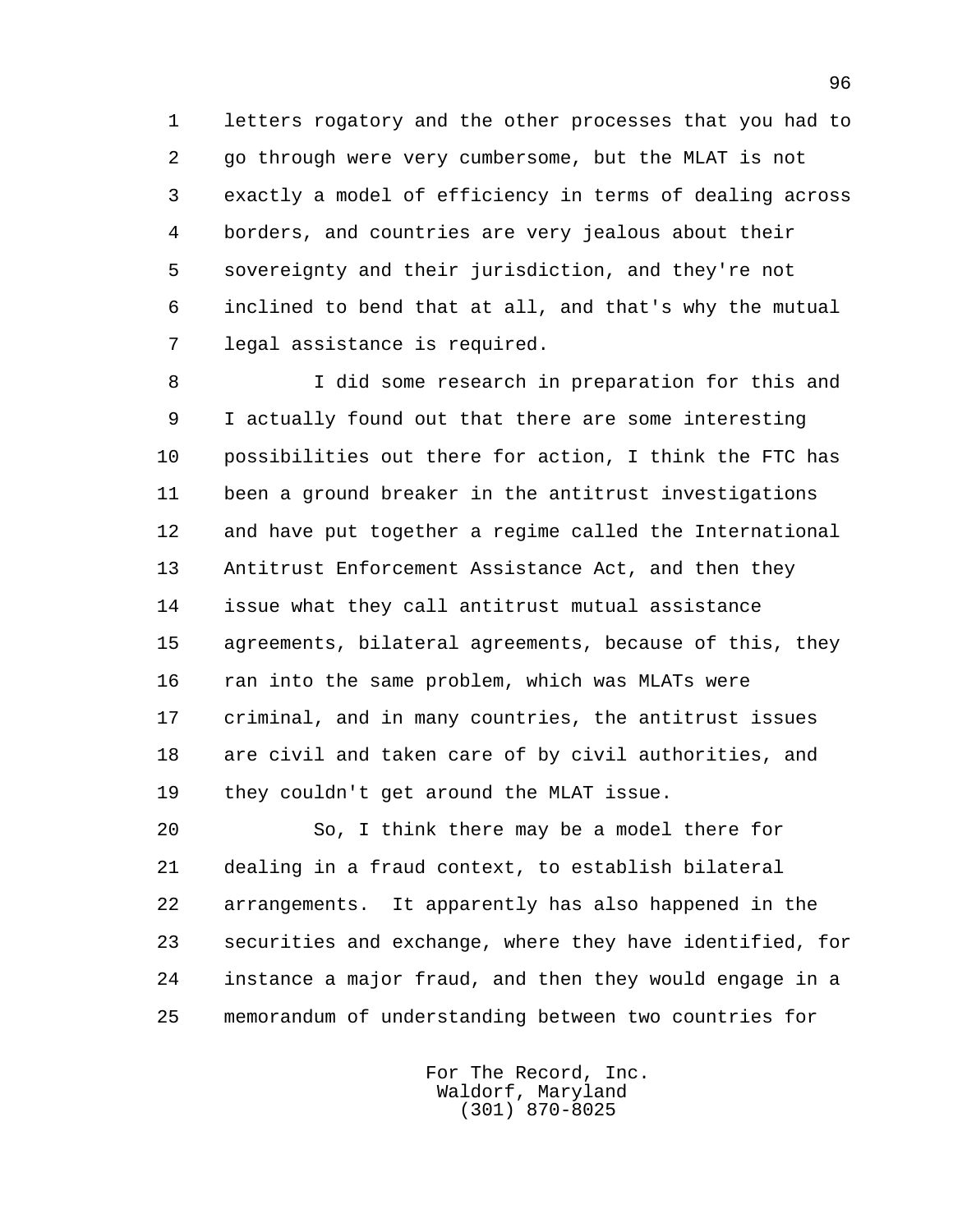1 the exchange of information under certain circumstances.

 2 And I think that would be useful as a framework, 3 or something like that might be useful as a framework 4 for dealing with the civil law enforcement issues in the 5 United States, and what we deal with mostly, which is I 6 guess the back door, but the Australian issue, which is 7 all of our information, or 99.9 percent of all the 8 information that AOL has is resident in the United 9 States, and all of our relationships with foreign law 10 enforcement have been requests to us for information for 11 a what we would call foreign or non-American request. 12 MR. STEVENSON: Chris, let me ask you a

 13 follow-up question on that, because I think the larger 14 point is a very interesting one to us in the interest of 15 looking in the securities and antitrust context for 16 mutual assistance agreements, but let me, and I think 17 Eric, maybe on your other slide, maybe this was clearer, 18 these sort of timing challenges here.

 20 MR. STEVENSON: And maybe if you could address 21 that, and I have a weak grasp on this, but my 22 understanding is the problem is that you got some of the 23 information that you need to track back to the machine 24 is just session IP address information, and so it's only 25 good for a short period of time, and so if you don't get

19 MR. BUBB: Oh, absolutely, right.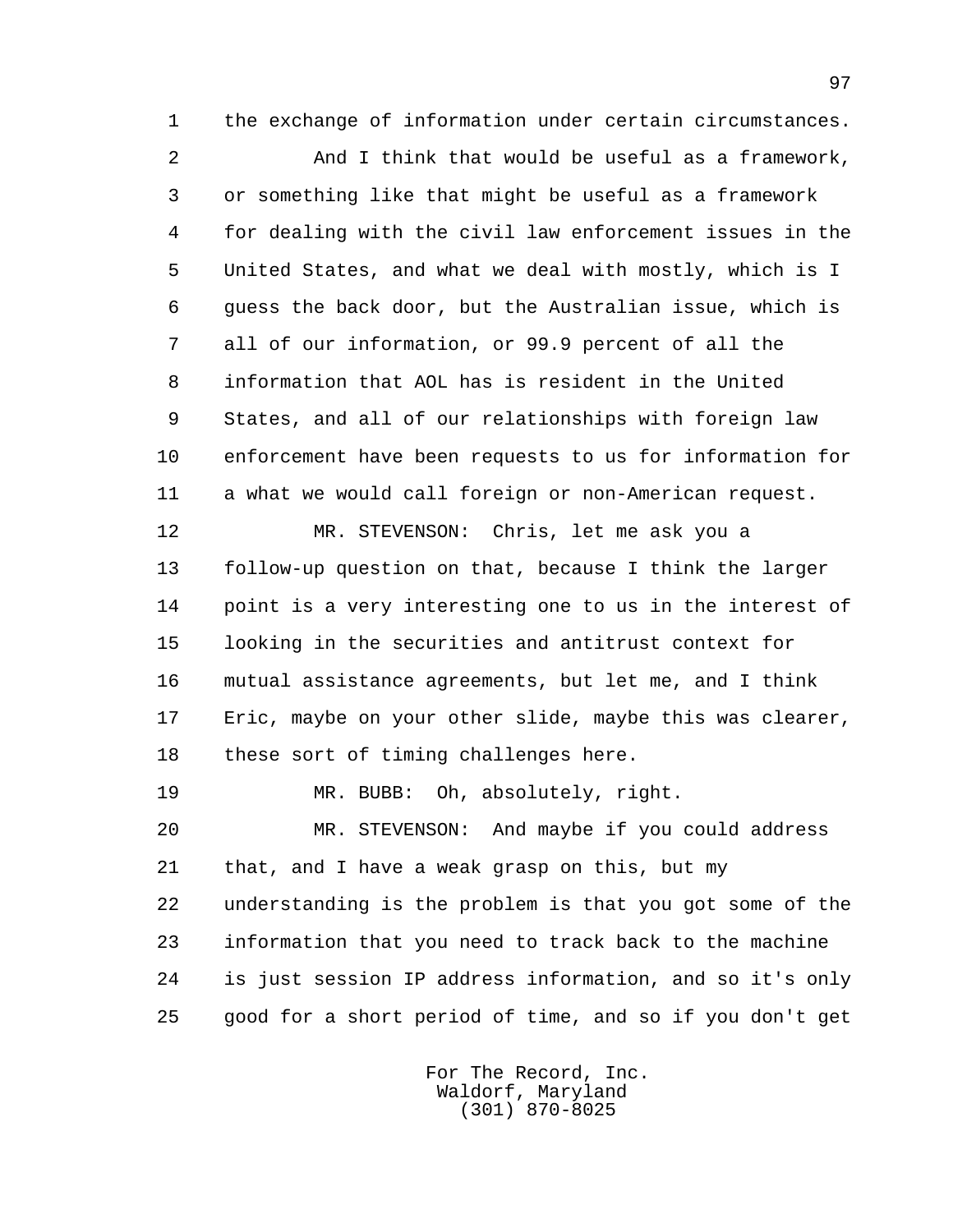1 it quickly, you sort of lose your chance to get the next 2 step back in the chain.

 3 MR. BUBB: Right. Absolutely. The issues are 4 all generated by the magnitudes of scale that we deal 5 with, at least in America Online. It's true of every 6 Internet service provider within limits, but America 7 Online is strictly based on a dynamic ISP. We assign an 8 ISP to a user per session, and when the user 9 relinquishes that IP, for whatever reason, whether he 10 signed off or whatever, if he relinquishes that Internet 11 protocol address that we have assigned him, that 12 protocol address is available again for assignment to 13 the next user.

 14 We have 35 million members and the ability to 15 have approximately three million simultaneous users. 16 So, that means only one in ten people would, you know, 17 at any given time be on, and so what we're talking about 18 is a dynamic system, so it's temporal, it's time-based.

 19 And we keep them for varying amounts of time, 20 the information for varying amounts of time. We have 21 emails, we deal with over a billion emails a day, over 22 13 million web hits a day. So, all of that information 23 is collected and kept for varying periods of time, 24 depending on the requirements of the company in terms of 25 recordkeeping.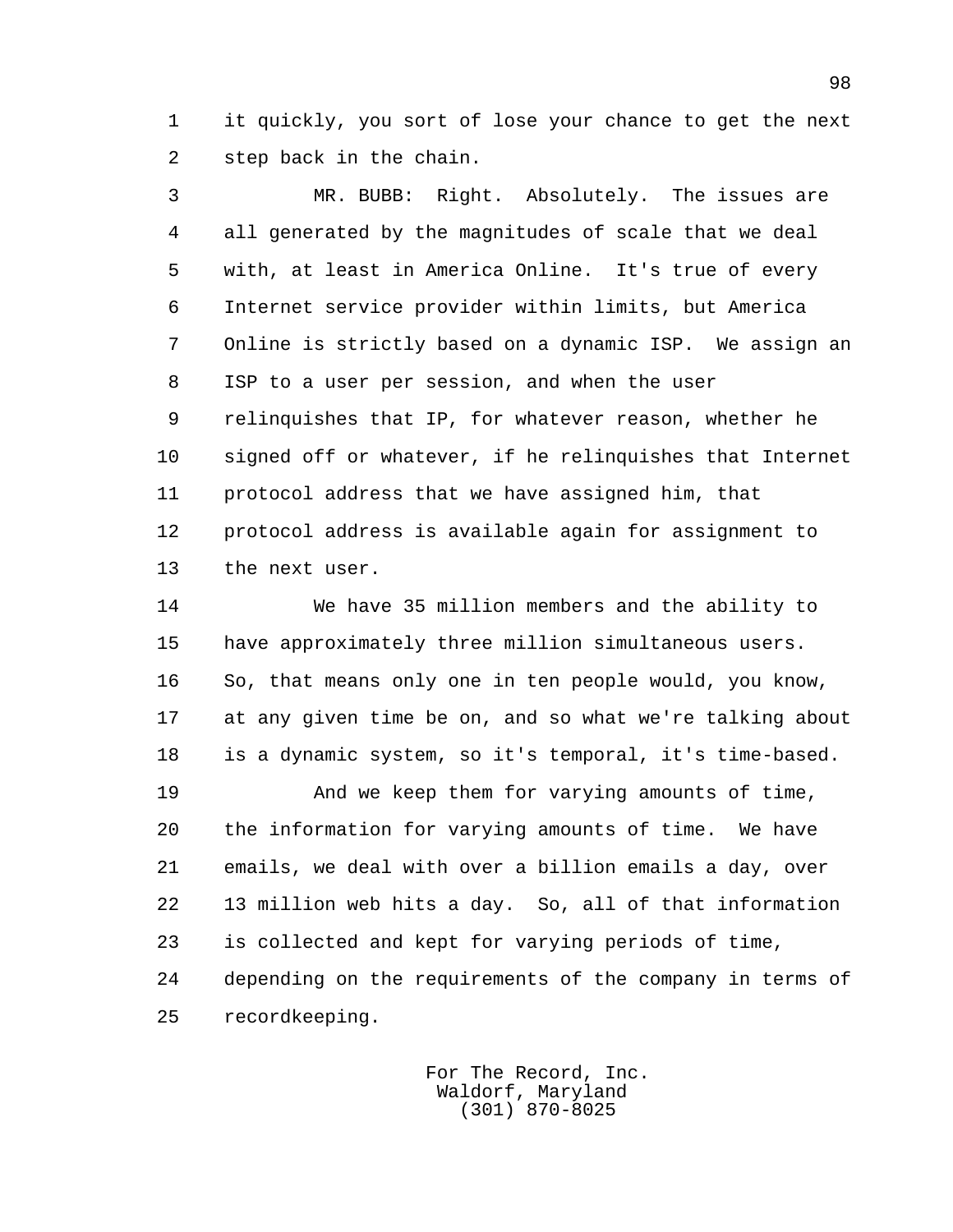1 And so, we have retention issues in terms of 2 that information. And it's extraordinarily important 3 for law enforcement of any kind to come to us in a 4 timely manner to get that, because it's sort of like 5 Lucille Ball with the cherries going down the conveyer 6 belt. You know it's going to fall off, it's going to 7 drop, and no matter how hard Lucy tried to collect all 8 the cherries, she couldn't do it, and nor can we.

 9 There are some mechanisms that are very useful. 10 There is a preservation request letter under 2703(f) 11 where we will freeze that information in time and put it 12 aside for law enforcement further requests, but even 13 that has to be done in a timely fashion.

 14 MR. STEVENSON: And let me follow up on that, 15 because I think Eric or Lucy or Ricky or whoever told me 16 that one of the challenges there is not the issue of 17 getting you to preserve it, it's sort of to get the 18 entity behind that to preserve it. And actually, Eric, 19 if you want to just mention what we had sort of 20 discussed about your concern there.

 21 MR. WENGER: Sometimes what happens is that 22 there's an Internet service provider and then they use 23 somebody else to provide telephone connectivity, and for 24 instance I think AOL has companies that provide the 25 modems in each of the cities, and so we need you to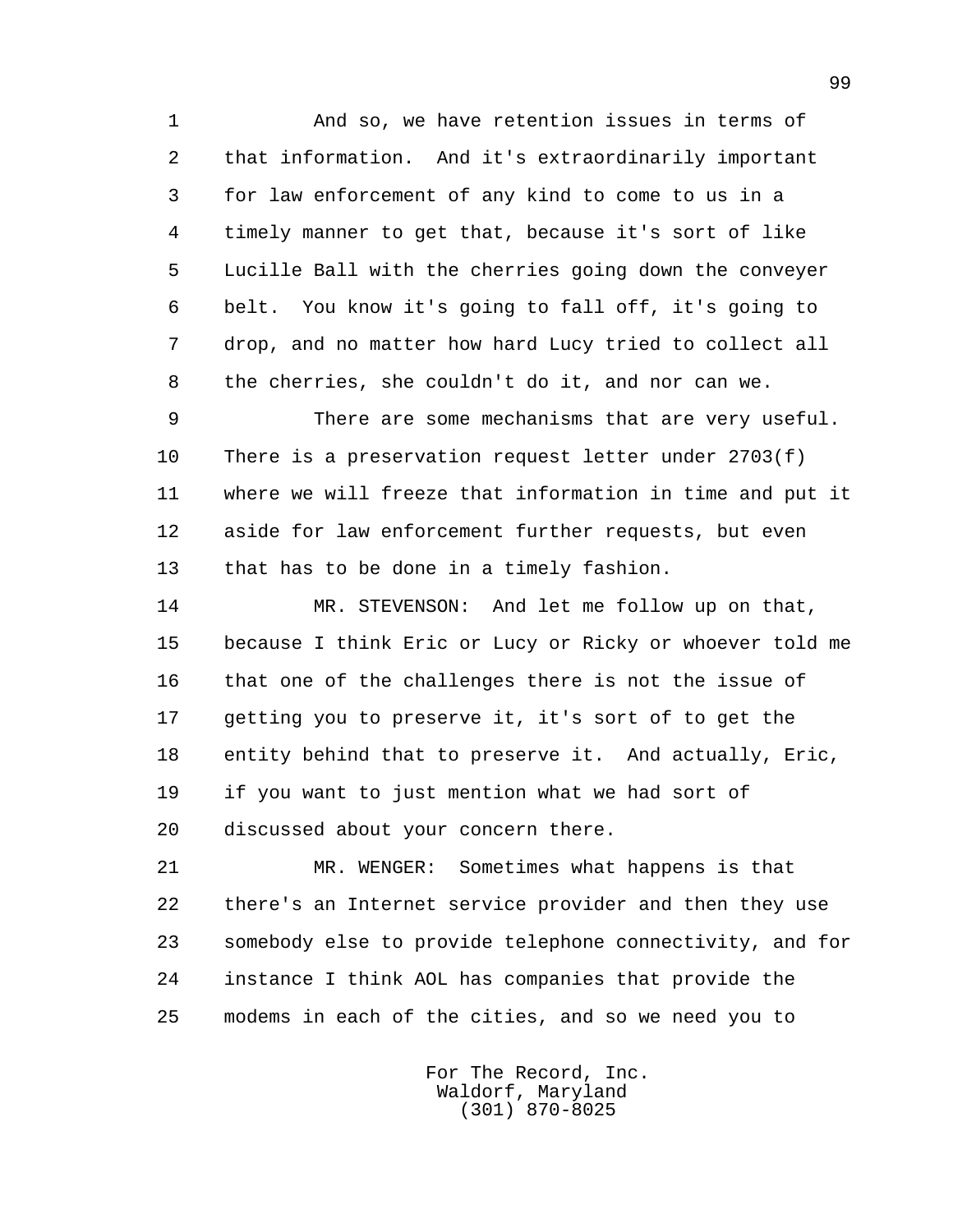1 preserve the information you have and then also there's 2 a challenge of getting it back quickly enough in order 3 to get a preservation request to whoever is providing 4 that actual modem.

 5 MR. BUBB: Right. All of AOL's dial-up 6 operations are contracted out to one of five or six 7 dial-up providers, including WorldCom, Sprint, companies 8 like that. And you're absolutely right, that the only 9 chance you have of getting to the actual, in your 10 scenario, the user location, the telephone or the home 11 that it's coming out of, would be a two-step process 12 with America Online, to get our information and then to 13 get the information that we have that leads back to the 14 dial-up provider.

 15 We do that, and as a matter of fact, 16 interestingly enough, when we do it, when we provide the 17 information back again, we give a cheat sheet along with 18 it, as well as the whois information for the dial-up 19 provider and the contact telephone number. So --

 20 MR. WENGER: I guess I'll put this out to any of 21 the Internet service providers. If there's a situation 22 where there may be somebody downstream from you that we 23 may need to get information from, would it be possible 24 for us to give you a preservation letter that would 25 cascade, in other words you would send it immediately to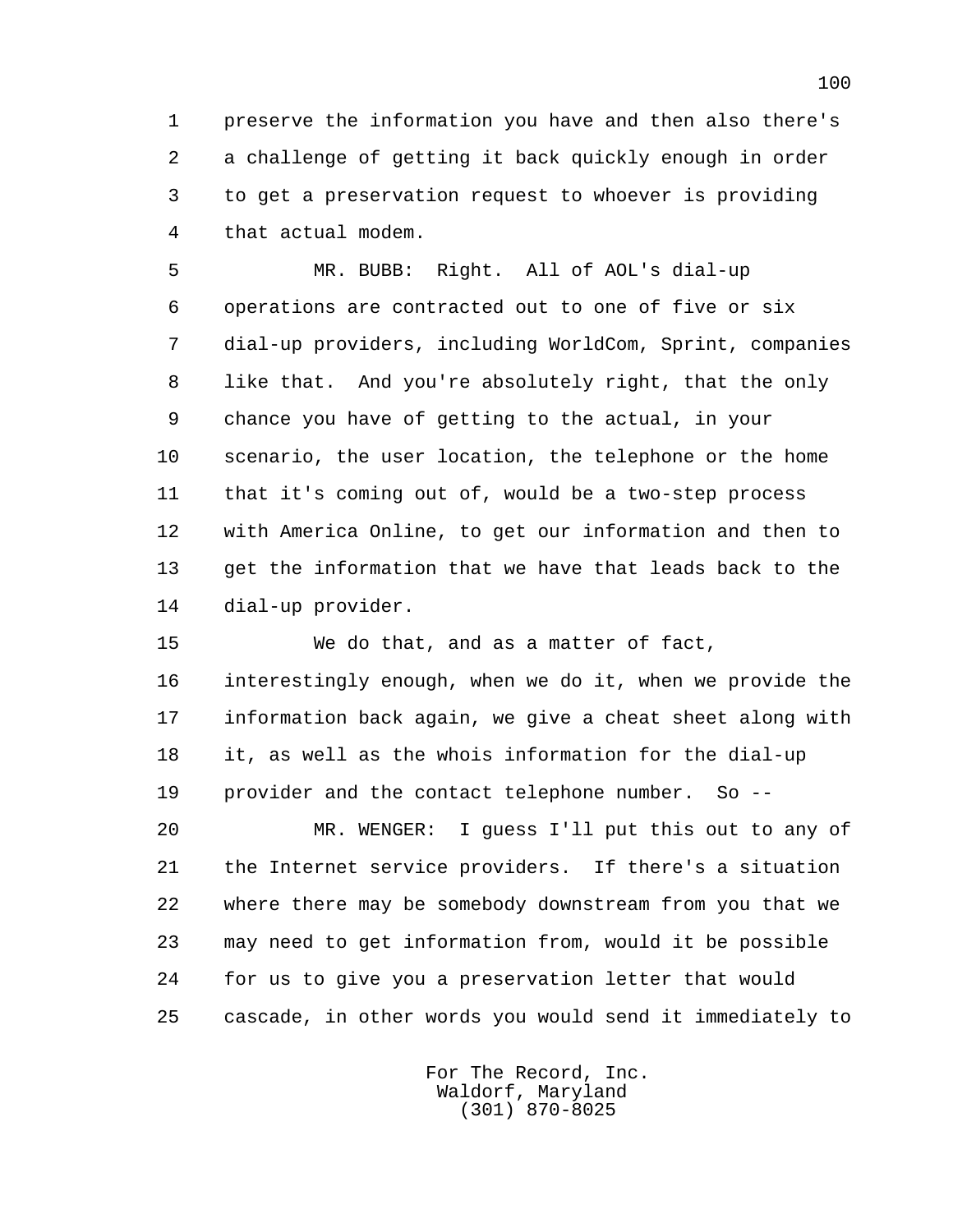1 the secondary preservation, in other words, we wouldn't 2 have to wait to get back your information and then get a 3 second subpoena.

 4 MR. STEVENSON: Another way of thinking that, on 5 a voluntary basis, is there a way to get at least so the 6 information is preserved immediately, even if it can't 7 be obtained immediately?

 8 MR. WENGER: We would of course have to issue 9 the subpoenas to both companies to get the information. 10 But if it would turn out by the process of issuing the 11 subpoena and getting a response from the first company 12 would take so long that the second company would no 13 longer have the data, the question is exactly as you put 14 it, is there a way to preserve everything downstream, 15 just preserve the status quo in a way that allows us to 16 in the course of time issue the subpoenas and get the 17 information.

 18 MR. BUBB: Well, I guess it wouldn't be a 19 problem, the only practical observation I make about 20 that is that when we process the information, that's 21 when we know who the downstream provider is. So, we 22 wouldn't know it until we process it. So, we wouldn't 23 be able to say that it was UUNet or Sprint or Genuity. 24 So, it adds a complication to it. I hadn't 25 thought about it, I don't imagine there's a huge issue.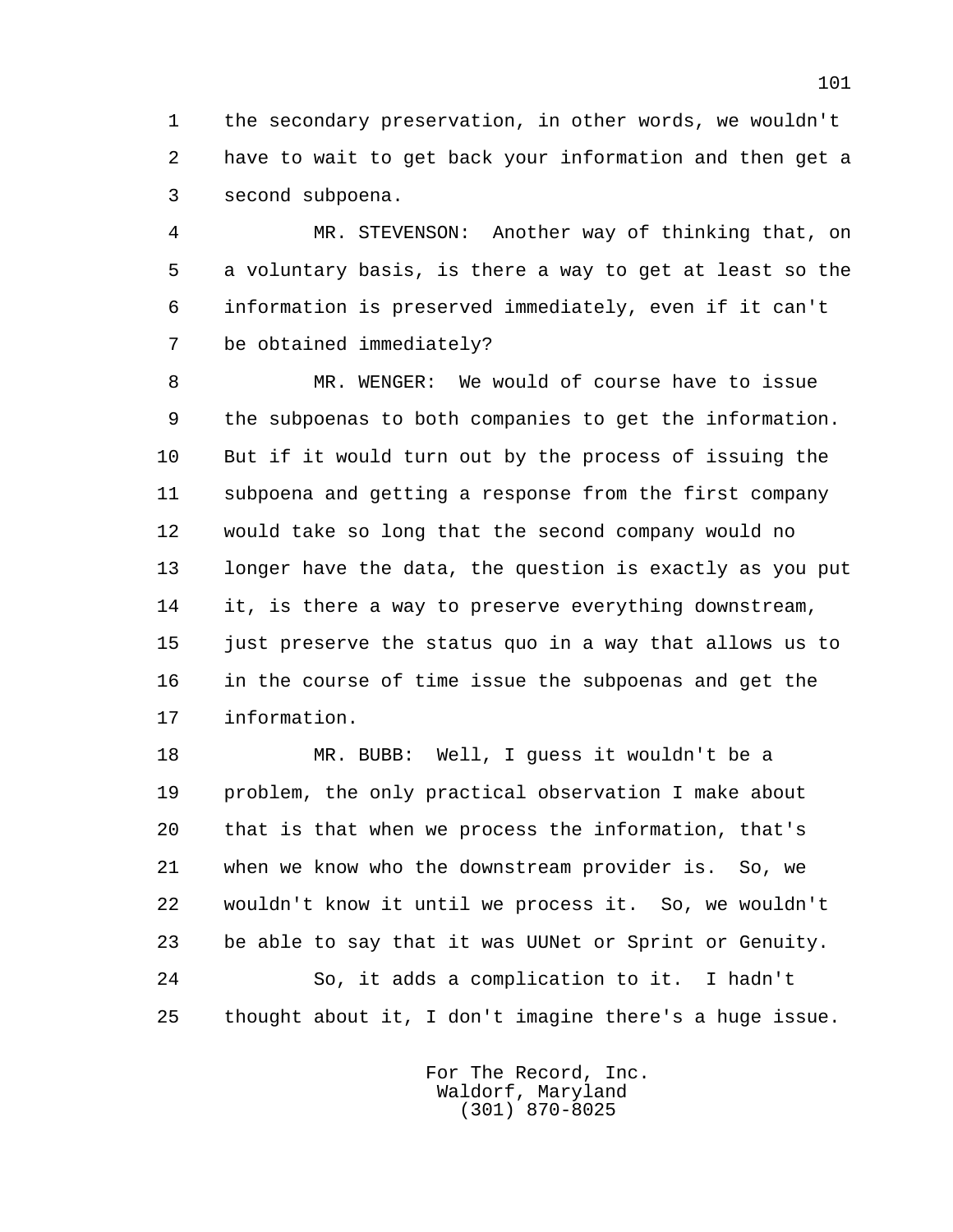1 What we could do informally is to notify the downstream 2 provider that we had gotten the request, and ask them to 3 take the steps they need to take relative to it on an 4 informal basis. I don't think we would do it formally. 5 I mean, we would ask for it, because I don't think we 6 would be, I don't know, I guess I don't know what the 7 legal term would be, but really in a position to demand 8 that they do it, but I don't have a problem with an 9 informal request saying that we had gotten this, it's 10 connected to you, would you look to preserve.

 11 Or the other thing would be as soon as you get 12 the information, I mean you would get it roughly about 13 the time that we got it, immediately issue a request for 14 preservation to them. Our dial-up information, I guess 15 on the other side of it, is among the more durable 16 records that we have. It's the longest one, amongst the 17 longest retention tables that we have. But that's a 18 side issue.

 19 MR. STEVENSON: I don't know whether Sarah or 20 Kristen wanted to reply to that particular point.

 21 MS. DEUTSCH: I mean, for us it's a very 22 relatively small ISP compared to America Online. We're 23 also not a backbone provider. I think the issue will 24 come mostly for the backbone providers and the key here 25 would be getting you enough information as quickly as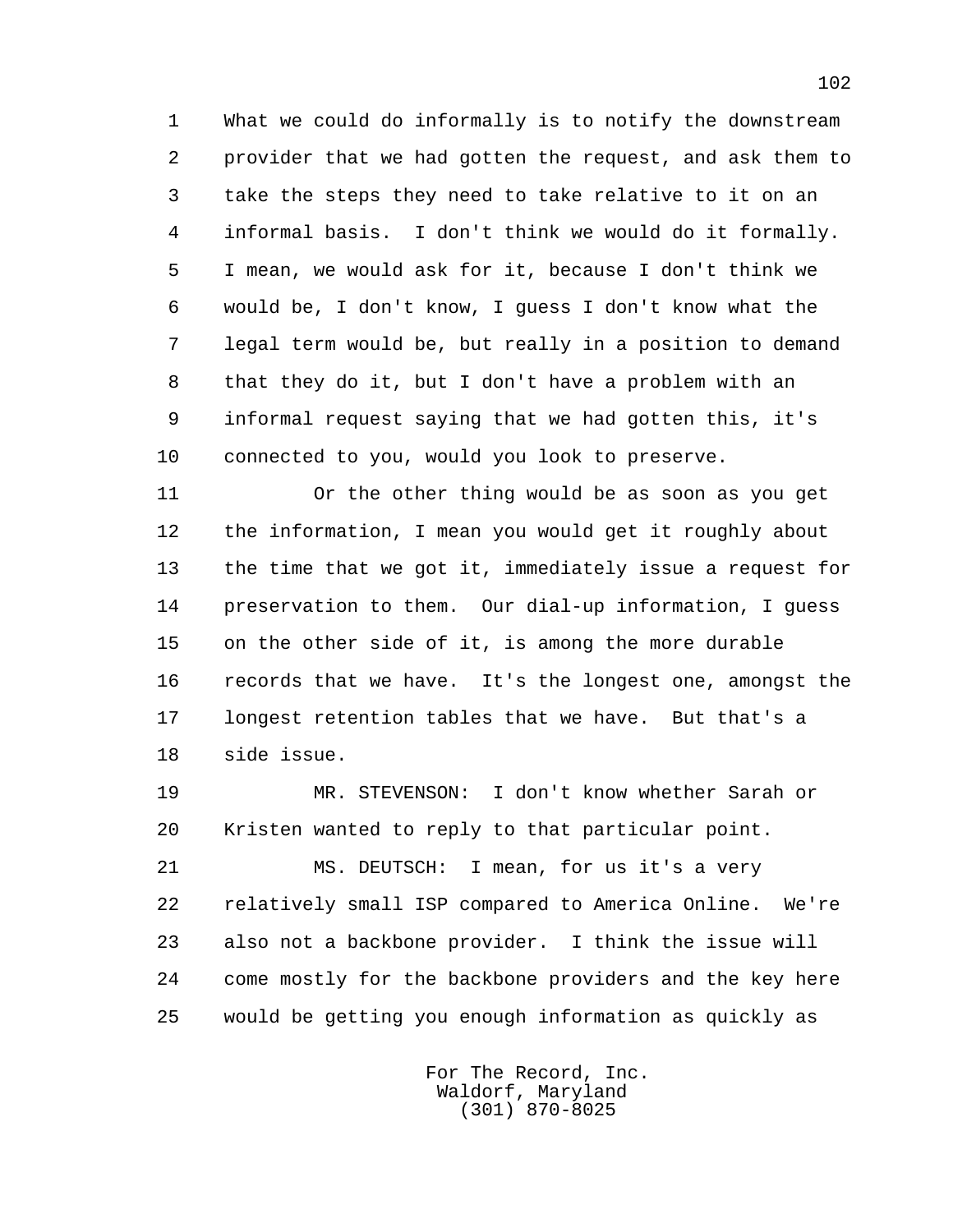1 possible so you know who this downstream provider is and 2 you can get this request to them as soon as possible.

 3 MS. VERDERAME: If I answer this question, it 4 opens a whole host of other issues that I am not going 5 to get into at the moment. In the European system, it's 6 quite different from over here in many respects. One of 7 the issues is that privacy over there is actually a 8 human right, so it's very highly protected. The data 9 regime over there is very severe and very strict. So, 10 any kind of disclosure, whether it's to law enforcement 11 or anyone, is severely limited.

 12 The European data protection directive under 13 which we have to work also requires mandatory 14 destruction of data. So, if you're talking about going 15 in and wanting to find certain information that's there, 16 if it's already been destroyed, there's an issue.

 17 In direct answer to your question, what I would 18 say is that we have very good relationships with the 19 ISPs that we serve through our content hosting business, 20 and also as an ISP with our customers. We have 21 contracts that cover this exact type of situation, if an 22 issue arises, we can terminate service immediately, with 23 no notice. We work very closely with law enforcement 24 and are happy to work, even on an informal basis, 25 contacting the ISP with whom we're serving through our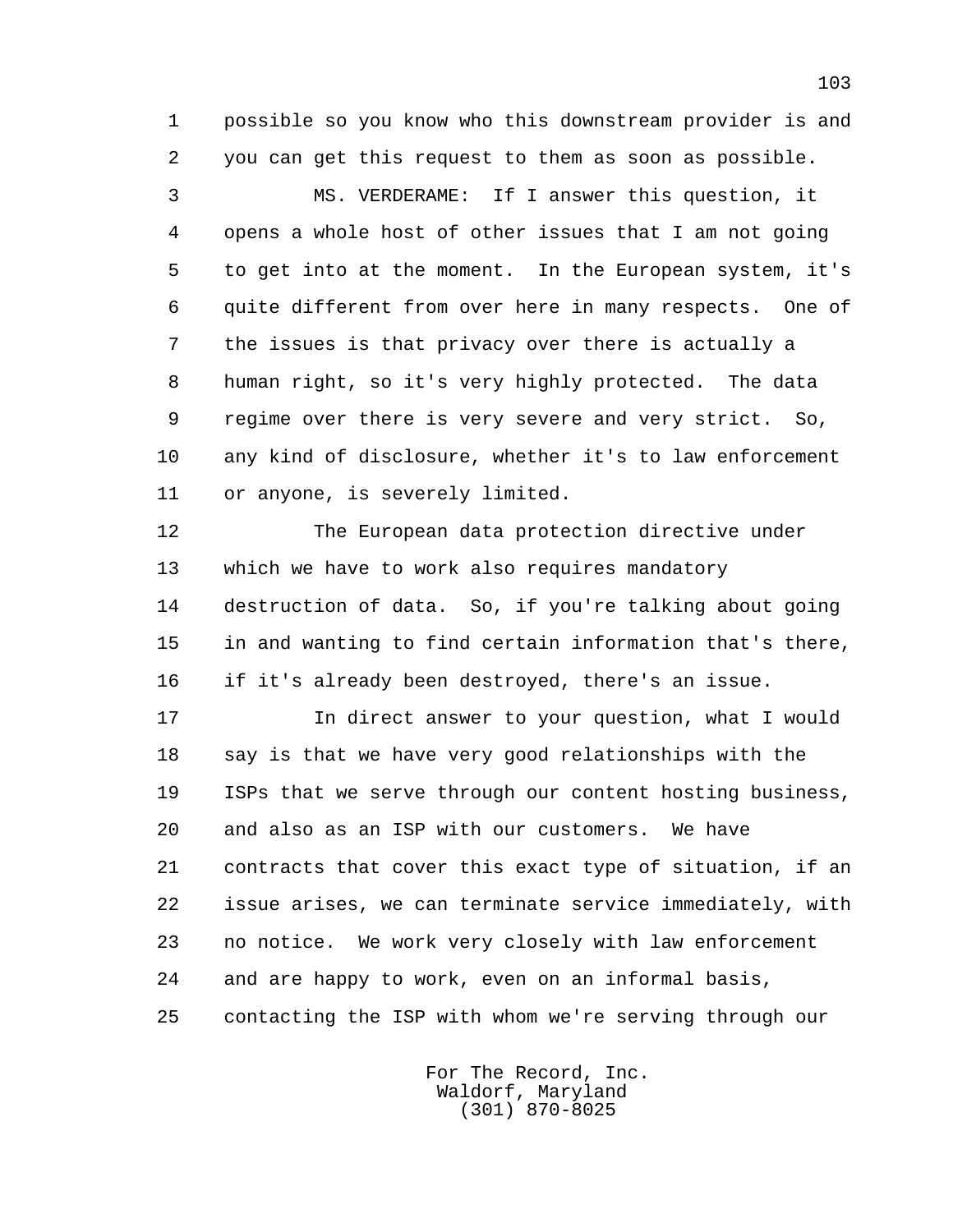1 content hosting business, or the customer directly or 2 whoever it might be, downstream, to try to preserve 3 information.

 4 If there's no legal requirement to do so, we 5 can't force their hand, but we have been known in the 6 past to do that, to work cooperatively with folks to try 7 and preserve what law enforcement is interested in 8 seeing.

 9 MR. STEVENSON: Kristen, let me just pose the 10 scenario, maybe this is the reverse of the one we were 11 talking about earlier where the -- say the Australian 12 consumer protection folks are trying to get information 13 from an American web hoster ISP, and so the sort of 14 different scenario is say where the FTC or the ACCC is 15 trying to get information from a European-based ISP. I 16 mean, how does that look in terms of your ability to 17 respond? Is your answer different from Chris', or how 18 is it different? Obviously you've suggested already 19 it's different.

 20 MS. VERDERAME: It's not different as far as 21 legal procedure goes. We have the same concerns as far 22 as desiring some sort of international treaty to give 23 the entity the authority to come in and get that 24 information from us, but we also have to overcome the 25 data protection restrictions and requirements that we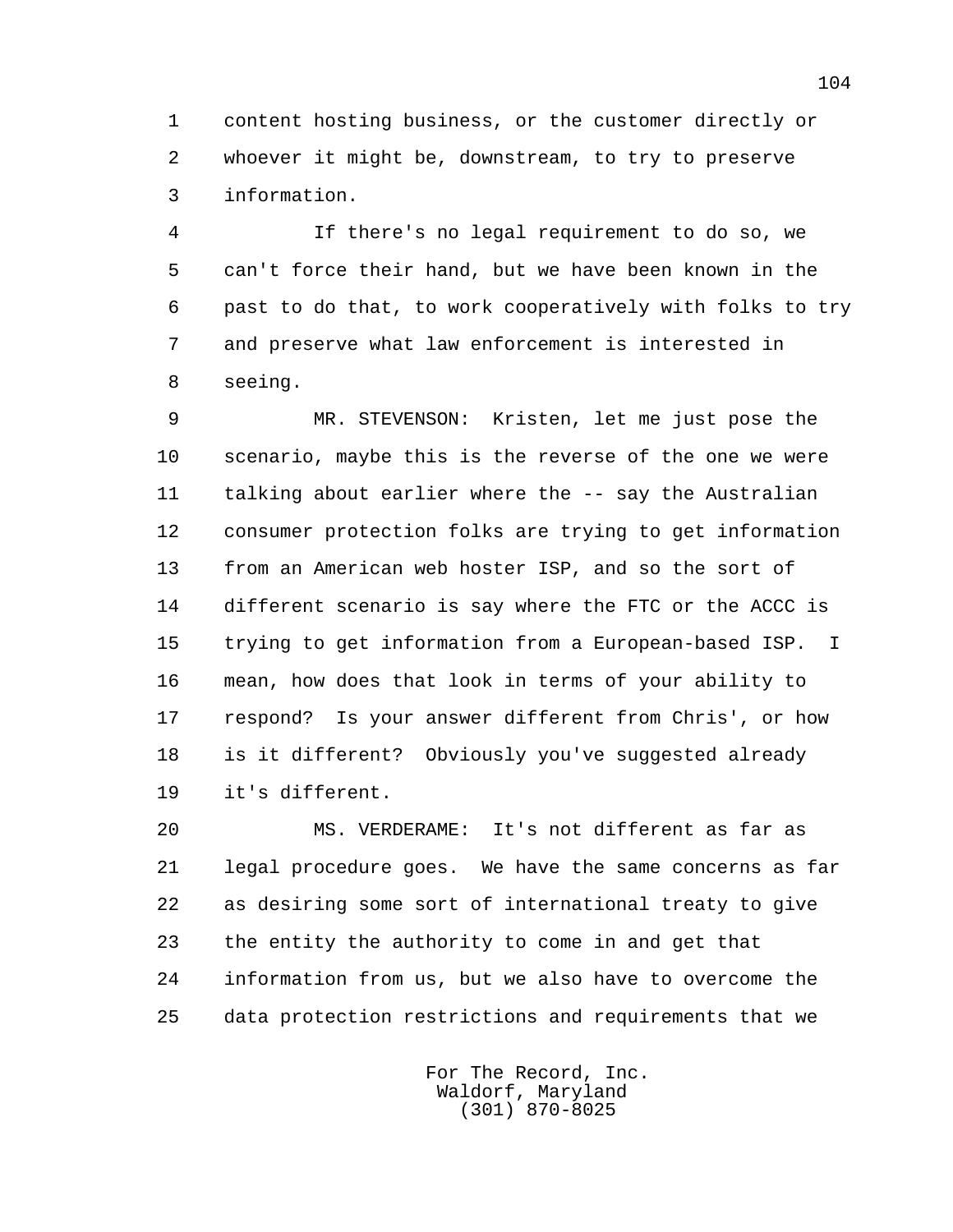1 have to fulfill there. We certainly have an expert on 2 the panel who can speak to that more than I, but that is 3 a definite hurdle that we have to overcome is the data 4 protection regime.

 5 MR. STEVENSON: Eric, I think you had a comment 6 following up on that.

 7 MR. WENGER: The flip side to the scenario that 8 I proposed before is where, for instance, there's a web 9 hosting company that gives me back and I give him a 10 subpoena and they have an IP address that comes back to 11 one of the ISPs on the panel here. Would they be 12 willing to accept a confidentiality request that comes 13 upstream from you, absent -- in order to avoid the 14 situation where I have to, again, wait for the response 15 to come back from that other company, and then issue a 16 preservation letter to you during which time the data 17 that I'm looking for might evaporate?

 18 MR. STEVENSON: And Eric, maybe it's helpful for 19 you to talk about the time frames that you've 20 encountered in terms of how fast you need the 21 information.

 22 MR. WENGER: For example, in something that I'm 23 currently working on, there was a web hosting company 24 that gave me -- I issued a subpoena, it takes about two 25 weeks from the date that we have a subpoena issued for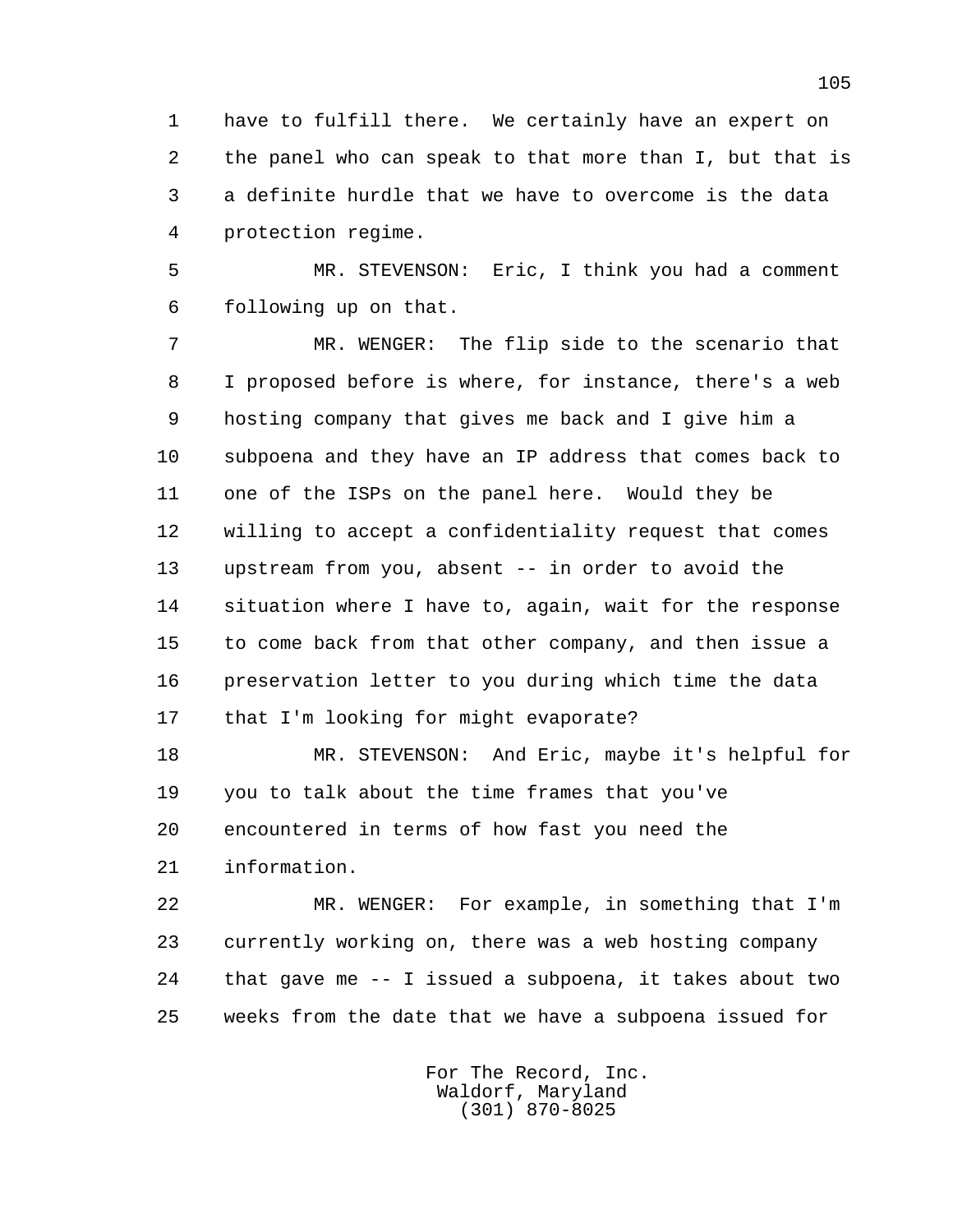1 the responses to come back, and then I get back an IP 2 address from them that comes back to a particular 3 Internet service provider. And I say to them, I want to 4 know which of your users was assigned to this IP address 5 at this date and time. And they tell me that their 6 record retention is only for about seven days.

 7 So, the process of just the response time for my 8 subpoena exceeds the length of time that the data is 9 retained for. And I understand the sensitivity, I think 10 we all do at the FTC, about just having data retained 11 forever, because there are cost concerns and there are 12 privacy concerns, but our concern is that where we have 13 narrowly targeted requests for information, that it be 14 retained and disclosed, are there ways to make sure that 15 the information is there when we need it?

 16 MS. DEUTSCH: Well, I think you've got a very 17 legitimate concern. I mean, Verizon keeps the session 18 logs for a very long time. I mean, months, you know, in 19 some cases years later you can get from us, you know, 20 the user ID, their phone number, address, the date and 21 time stamp that this was happening. I think we need to 22 push for some best practices so that these kinds of 23 records can be kept in a manner in accordance with the 24 usual business practices that also, you know, serves the 25 needs of the law enforcement community, but that's that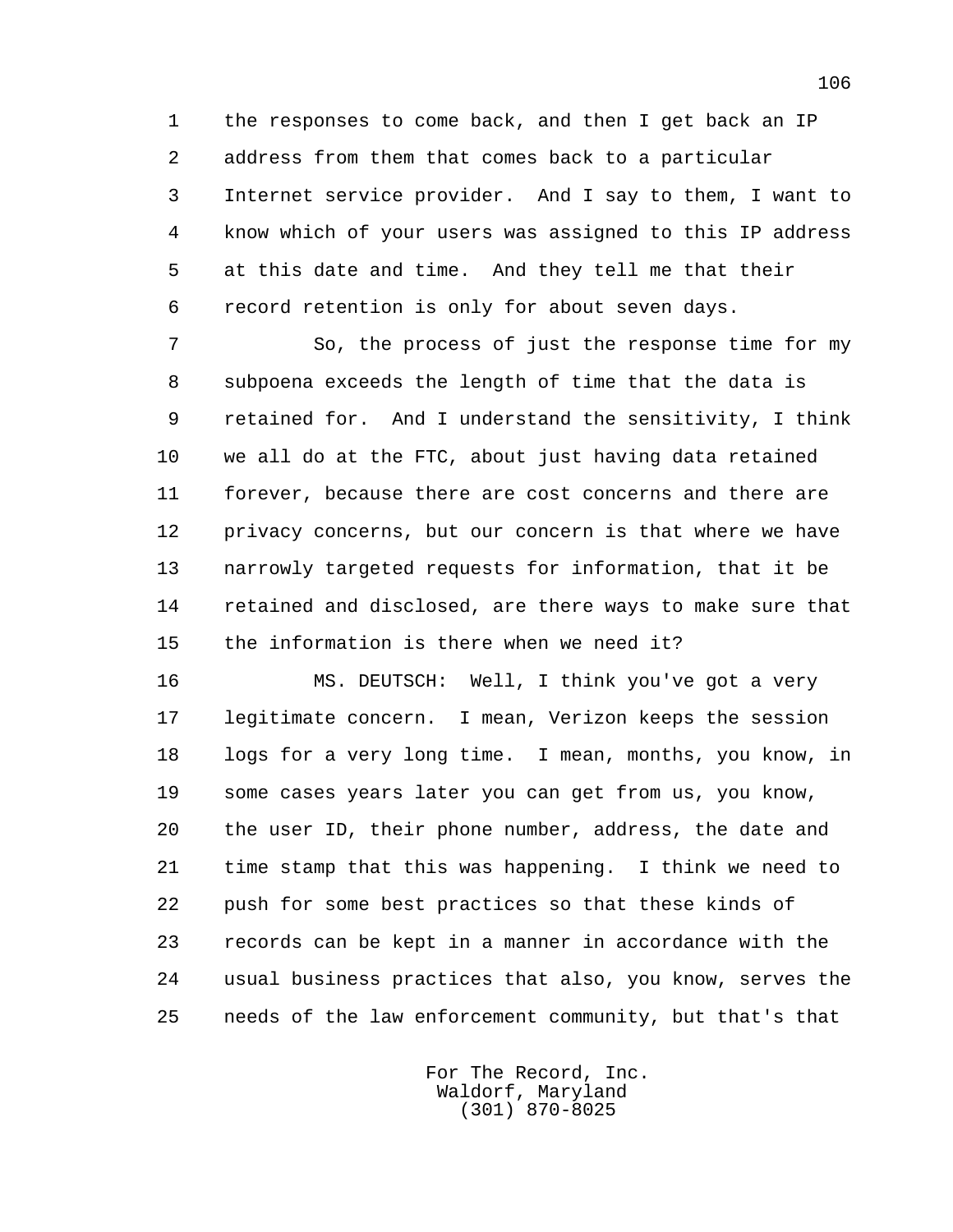1 we feel strongly that it's still preserved.

 2 We would prefer a data preservation model versus 3 a retention model, but for these types of business 4 records, I think we should, you know, try to work toward 5 better practices so that you can get the information you 6 need.

 7 MR. STEVENSON: Is it fair to say that the -- 8 because one issue we've heard raised in many larger 9 contexts of obviously it's a burden of retaining just 10 this information in general for a long time. Is it fair 11 to say that to the extent there could be developed a 12 mechanism for targeting smaller amounts of information 13 to be preserved, that that is maybe a useful direction 14 to go in terms of our ability to investigate these 15 cases?

 16 MR. BUBB: I think that's exactly the model 17 that's preferred. Just again, I always like to view 18 these things in context, and one of the contexts is in 19 some of the dynamic IP addresses that we deal with, and 20 I won't go into the technical ones, but one set of 21 servers at America Online generates between seven and 22 nine tarabytes a day of information relative to certain 23 IP addresses. I mean, that's just an enormous amount of 24 information to preserve to hold onto. And it starts 25 to -- the answers to the questions that are posed start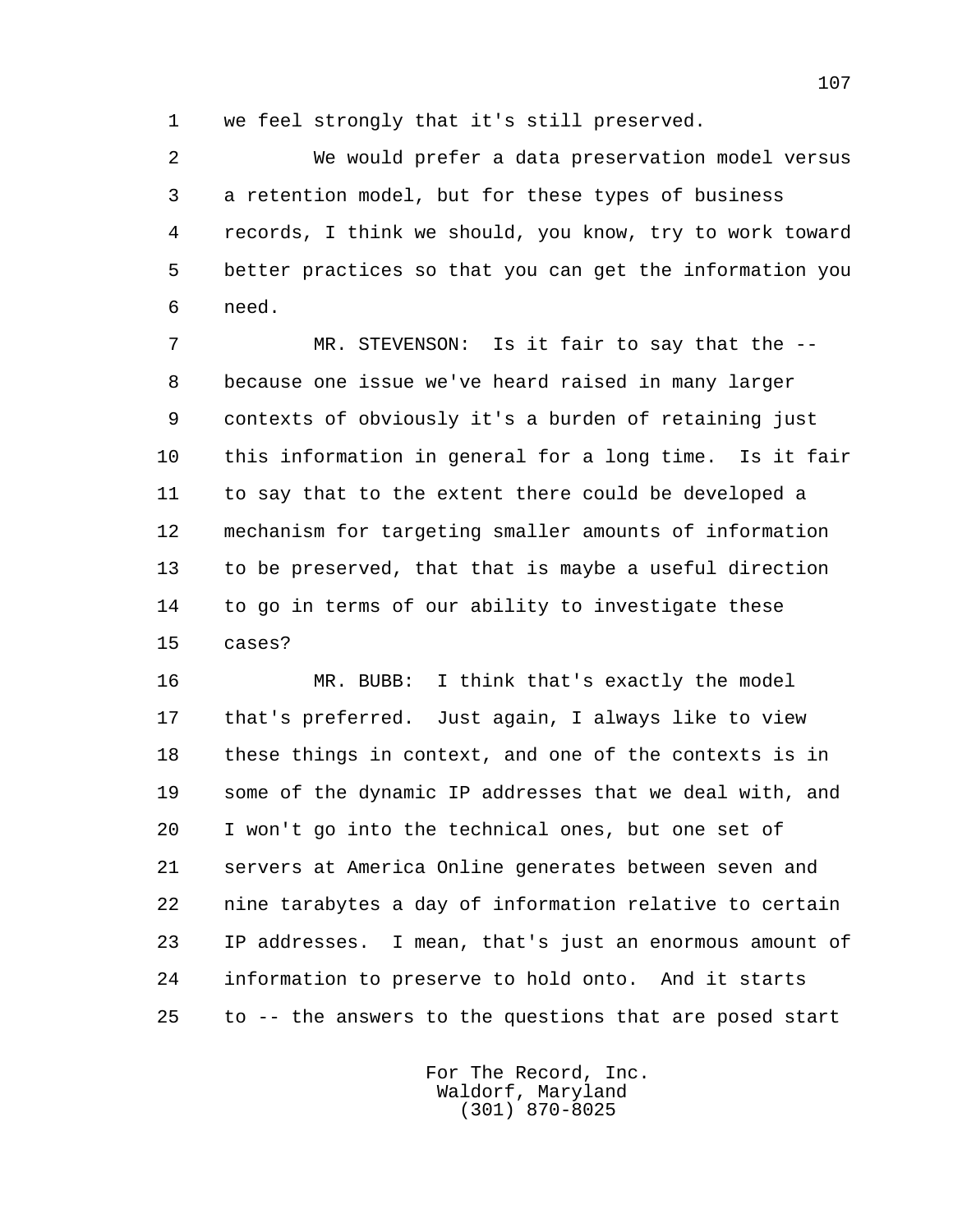1 to be practical answers rather than, you know, sort of 2 theoretical answers.

 3 The practical answer is there's only a certain 4 amount of space that you have to store between seven and 5 nine tarabytes, you know, we're having to learn whole 6 new vocabularies of the next thing up from a tarabyte. 7 So you're really starting to look at massive amounts of 8 information. And we preserve actually a lot of it.

 9 I think the second thing that needs to be 10 observed is that there are two things. One is the 11 information, the second one is the ability to resolve 12 that information down to an individual user. And a lot 13 of times, at AOL, we go out of our way, and it's a part 14 of our own business, not in order to assist anybody, but 15 we retain the ability to resolve it down to individual 16 users over time. A lot of times, there are vast amounts 17 of information that are kept and logged, but they are 18 not able to be useful to any law enforcement agency that 19 would come to you, because they're just a mass table of 20 IP addresses.

 21 So, that's a secondary thing that one has to 22 keep in mind with web hosting or anything else is 23 whether that information that is kept is capable of 24 being tied to anybody, to being resolved back to or 25 pointing to anybody.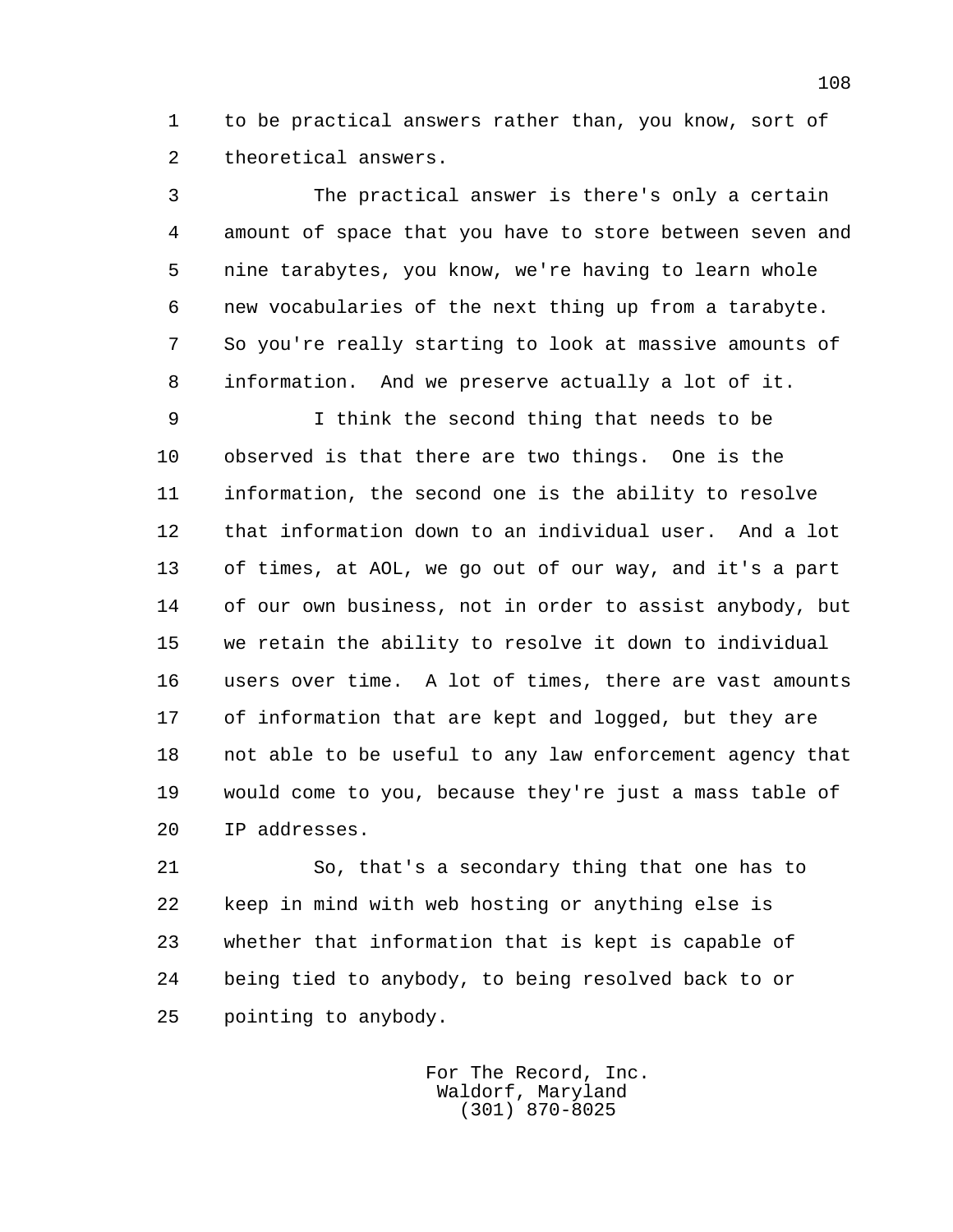1 So, that's just a secondary issue.

2 MR. STEVENSON: Okay. Thank you.

 3 Well, and so both the challenge is to tie it to 4 someone, but then that also raises some of the privacy 5 concerns that Kristen raised. I guess I would turn next 6 to Jonathan Bamford and ask is Kristen's assessment 7 basically correct, then, and how should one look at 8 this? How can one get this done consistent with privacy 9 concerns?

 10 MR. BAMFORD: Well, Kristen is not far off the 11 mark in terms of the fact that you do need to be 12 concerned about data collection legislation, and perhaps 13 because perhaps we are two nations divided by a common 14 line, I ought to actually explain what data protection 15 legislation is, because it's not some overarching 16 absolute right of privacy.

 17 It is based on, to a certain extent, the 18 European Convention of Human Rights and individual 19 rights to a private life, but even that is not an 20 absolute right and that can be interfered with certain 21 circumstances in accordance with the law and in a 22 proportionate manner to the evil you're trying to 23 address there.

 24 So, clearly, there's a balanced approach in a 25 sense of respecting people's private lives, and actually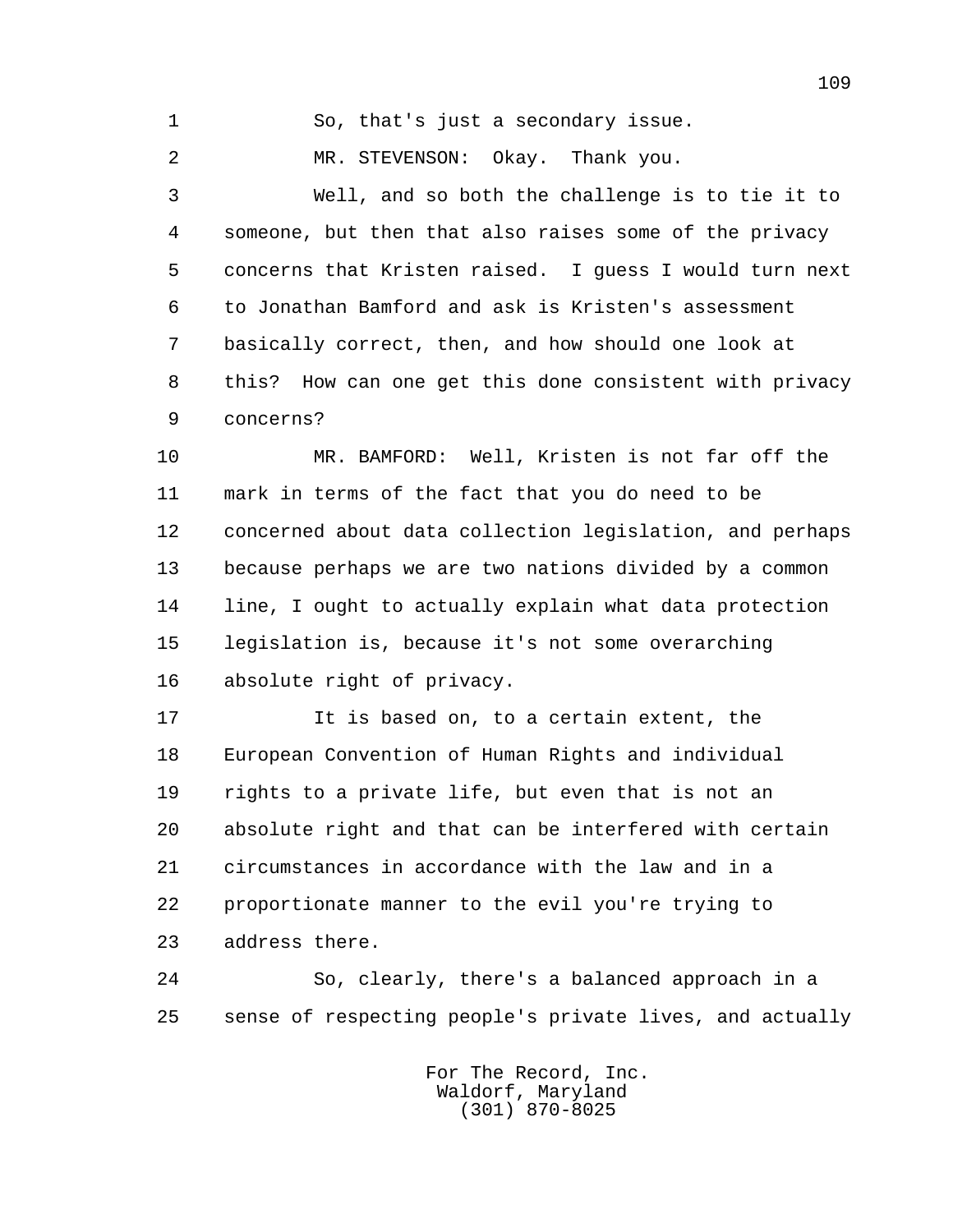1 protecting the States against criminality over 2 individuals against criminality against them. Or of the 3 fraudulent activities. So, it isn't an absolute right.

 4 I mean, in common with many, many other 5 countries around the world, not just European Union 6 countries, but Canada and Australia also have data 7 protection legislation that sets down some legally 8 enforceable standards in terms of the collection of the 9 information. Most individuals understand when they're 10 providing information, how it's used, how it's 11 disclosed, data quality standards regarding accuracy and 12 the things that have been searched done elsewhere and 13 searches as far as the accuracy of data and also 14 security.

 15 The thing I would stress to you is that data 16 protection legislation only actually relates to 17 identifiable living individuals. There's no protection 18 for companies or anything like that. Or aggregated data 19 or anything along those lines, it's only where it 20 actually points to an identifiable living individual.

 21 And I think it's important to understand as well 22 that it does apply to both public and private sectors in 23 most jurisdictions as well. It also provides some 24 protection for individuals as well in terms of rights to 25 access and things like that, which perhaps we don't need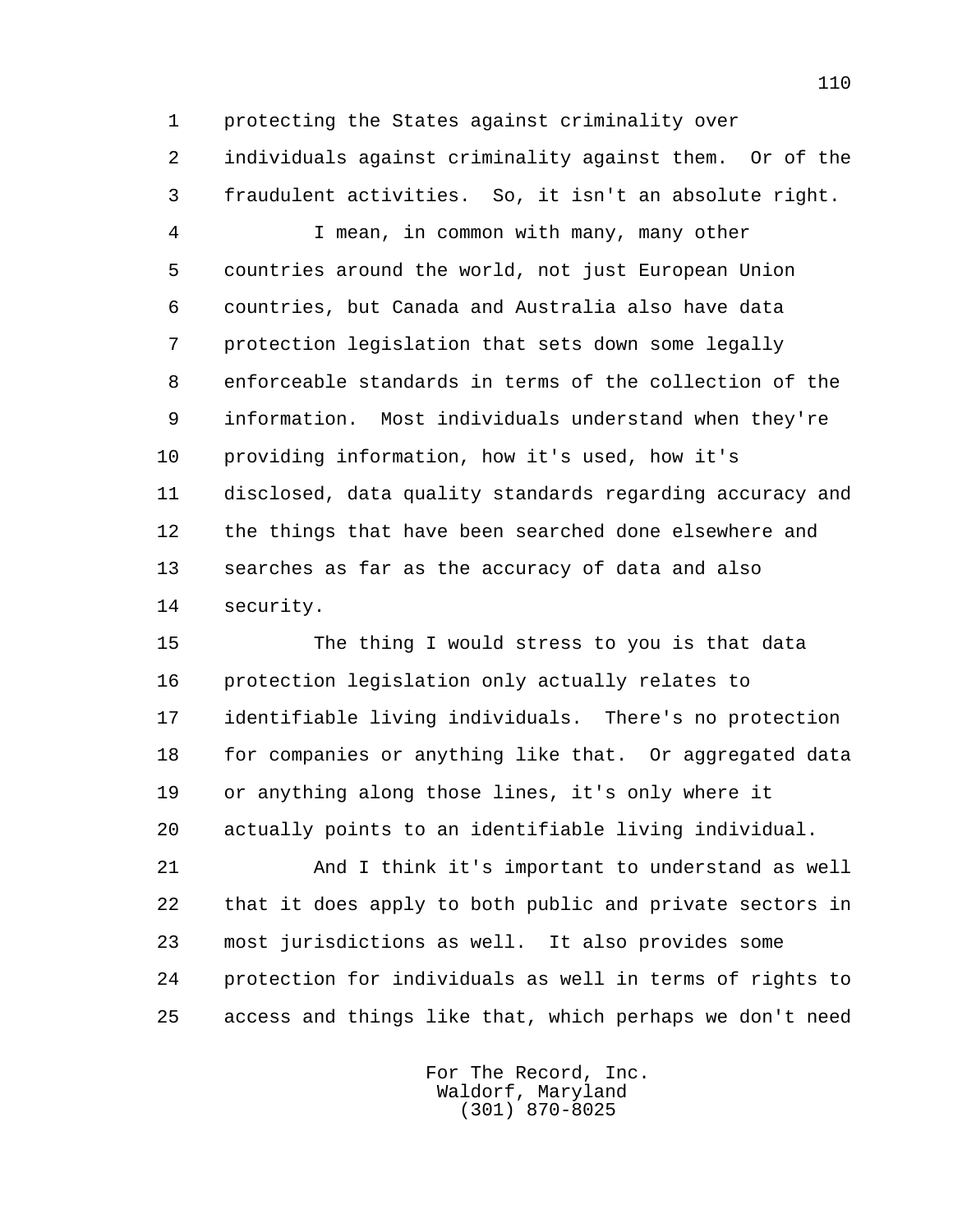1 to go into today. And also one key feature of the data 2 protection legislation is that you have to have an 3 independent supervisory authority, and that's the 4 Information Commission of the United Kingdom and all 5 jurisdictions have their own supervisory authorities.

 6 And we try and work in a constructive way to 7 deal with the very issues that you're raising there, 8 Hugh, in terms of providing people with the appropriate 9 advice in terms of how data protection legislation 10 applies. And sometimes there is the immediate reaction 11 that, hah, data protection legislation applies to some 12 information about some individual that's being sought 13 here, therefore you can't have it. That would be a 14 wrong approach to adopt.

 15 Data protection legislation usually has certain 16 balancing features in it. Indeed, sometimes you can 17 disclose information just because you've made people 18 aware at the time that they signed up to be your 19 customer, how you are going to use and disclose their 20 information. Not particularly relevant when we talk 21 about whois databases in certain instances and 22 relationships with ISPs in terms of how widely that may 23 be made available, indeed to the law enforcement 24 community, in its wider sense.

25 But a lot of the questions that you've got to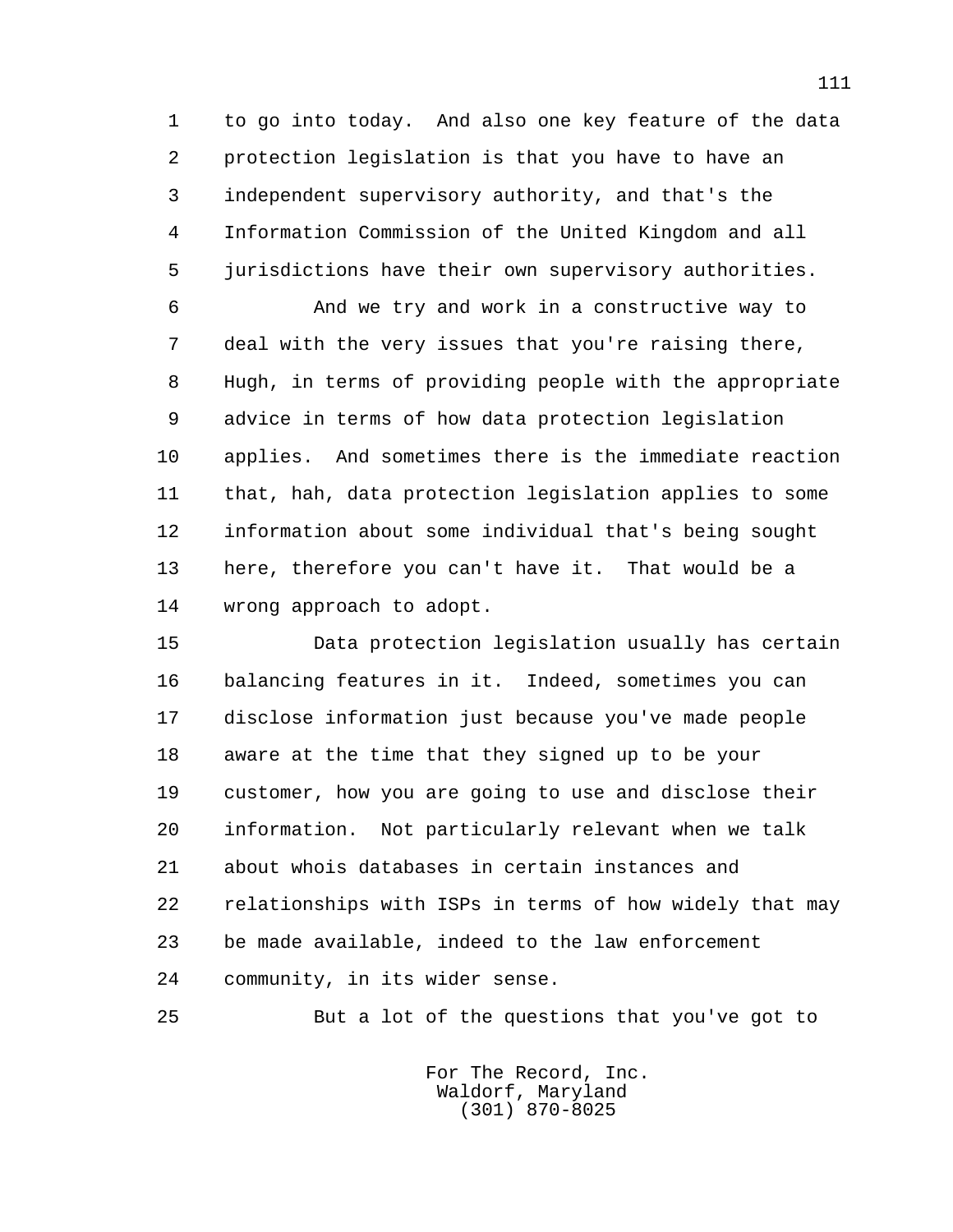1 ask in data protection terms is centered on the nature 2 of the data being sought. I think there were some 3 relevant questions starting to be posed yesterday that 4 were described as meta data, but what actually we are 5 talking about sharing here, although I have to say I'm 6 not quite certain it's alway sharing as a disclosure of 7 information, it's giving information. Sort of my kids' 8 definition of sharing I think is probably used, 9 actually. But they get everything and never share it 10 with their sisters.

 11 But, basically, you know, it's a question of 12 what's being sought. And there's clearly differences 13 there between an actual investigation into somebody who 14 is a suspected perpetrator of a crime and perhaps other 15 information which is generally about customers to help 16 identify crimes, trends or other things which may 17 suggest they have been subjects of the crime where 18 actually they haven't done anything wrong and there's 19 different responsibilities there.

 20 Within our data protection laws, we often have 21 exemptions from what we call our nondisclosure 22 provisions, which restrict disclosure, where failure to 23 disclose would be likely to prejudice the prevention or 24 detection of crime or the apprehension or prosecution of 25 offenders. There are some issues on the merging of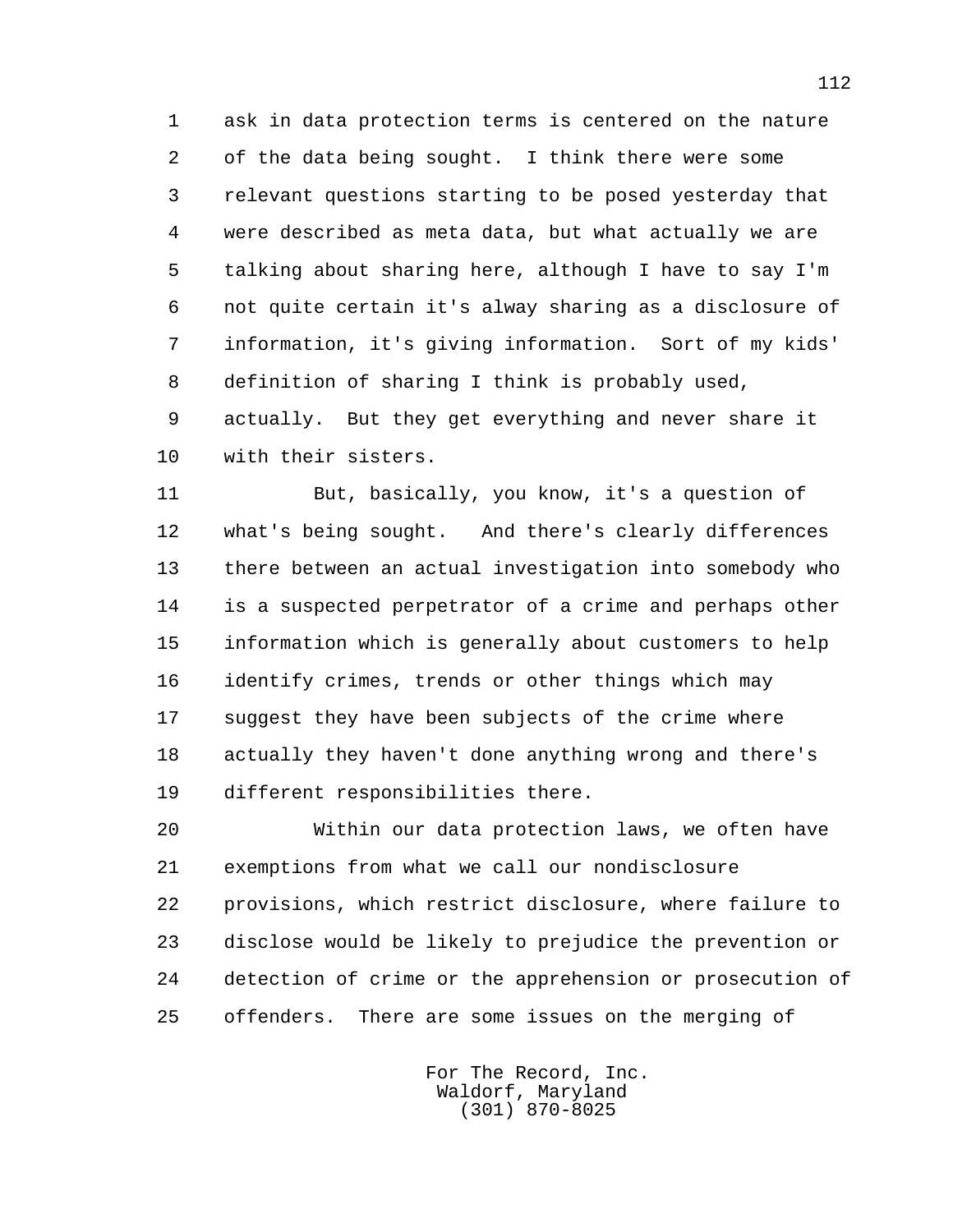1 what's an offense and what's not an offense, but there's 2 a mechanism there, our policing in the UK hasn't simply 3 grounded to a halt since we've had data protection 4 legislation since 1984.

 5 They can find out information about people 6 because they request it on the basis of its likely to 7 prejudice the prevention or detection of crime, and 8 people then faced with that request, whether it be my 9 Internet service provider, who happens to be BT Internet 10 by some chance there, and but, you know, they would 11 weigh a question in terms of would it be -- do they have 12 reasonable grounds for believing it likely to prejudice 13 crime prevention purposes.

 14 Similarly, if they're under a legal compulsion 15 to provide legal information as a result of a court 16 order or some direct legal power, they can do that 17 without violating data protection laws. There's wider 18 issues we're touching on here about the applicability 19 and the legally binding nature of a court's orders from 20 other jurisdictions or other powers of body there, which 21 maybe we'll come back to, but there are mechanisms in 22 legislation which permits disclosure in certain 23 circumstances.

 24 MR. STEVENSON: Let me ask you in terms of the 25 scenario of one issue in response to a legal process,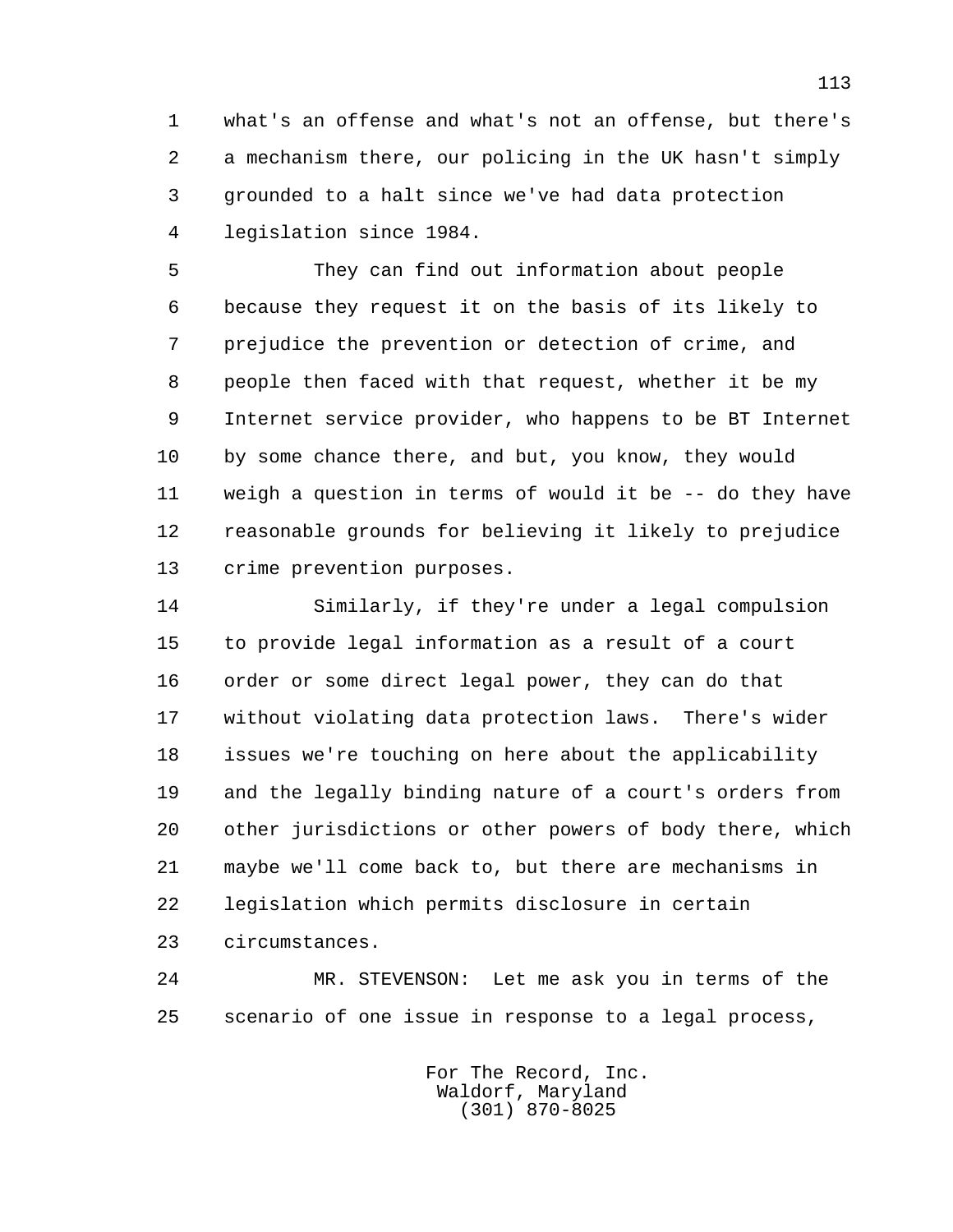1 but for example, take my scenario where the ACCC is 2 investigating somebody who needs to go to British 3 Telecom to get information. Does that pose a problem?

 4 MR. BAMFORD: Well, the first instance, if I was 5 in British Telecom's shoes, I would be asking who the 6 heck are the ACCC, which might not be actually be known 7 to many people. No disrespect there. And perhaps other 8 people in the UK that would ask that of the FTC as well 9 because they wouldn't know. I'm sure you're very, very 10 well known over here, but we don't know who we're 11 dealing with in many instances. If you're in that 12 position.

 13 So, how do you know that it's a legitimate 14 request from a law enforcement agency? And that's the 15 real difficulty. I don't know how somebody would react 16 if they got a request from the Hazzard County Police 17 Department, I don't know whether that's a legitimate 18 police force or not.

 19 It's difficult. And I would actually say a 20 better model, and we're here talking about partnerships 21 in the title of this conference, is to have a designated 22 contact point within that jurisdiction with the 23 appropriate powers. It's the conduit of finding the 24 information, because the people locally are used to 25 dealing with those, they know them as a law enforcement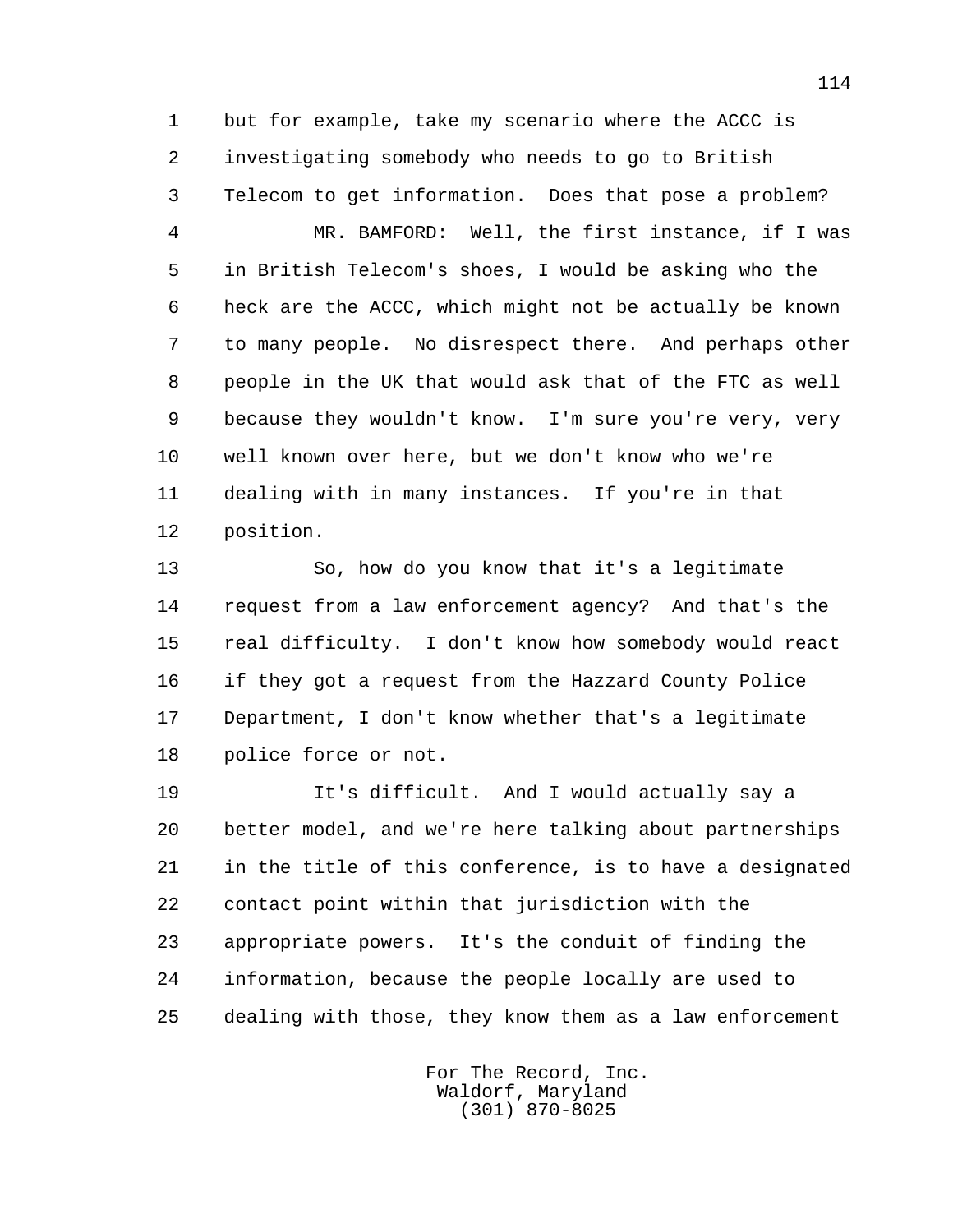1 agency, and they can be the appropriate conduit back.

 2 Within the UK, we're doing things to try, it 3 tends to be in the criminal law areas, but we have a 4 bill going through Parliament at the moment which is 5 essentially a crime international cooperation bill, 6 which is all about one serving process, clearly people's 7 responsibilities in terms of obeying, that's a rather 8 difference in a jurisdiction where you can't enforce it, 9 but two, assist in investigations to provide the 10 necessary information.

 11 So, we're trying to bring about a system of 12 greater cooperation. That brought to bear in the data 13 protection context, if a local law enforcement agency 14 perhaps has requirements for somebody to provide 15 something, such as our Office of Fair Trading, then that 16 would be the conduit back.

 17 And I would make the point as well, that 18 presumably because we're talking about the Internet 19 here, and therefore the crime can be committed against 20 consumers anywhere in the world, there may be well some 21 local jurisdictional issues as well, if the suspects are 22 operating in the UK, that they are actually committing 23 crimes against UK consumers and they have a legitimate 24 law enforcement interest of their own, which again gives 25 greater weight to a disclosure by an ISP based in the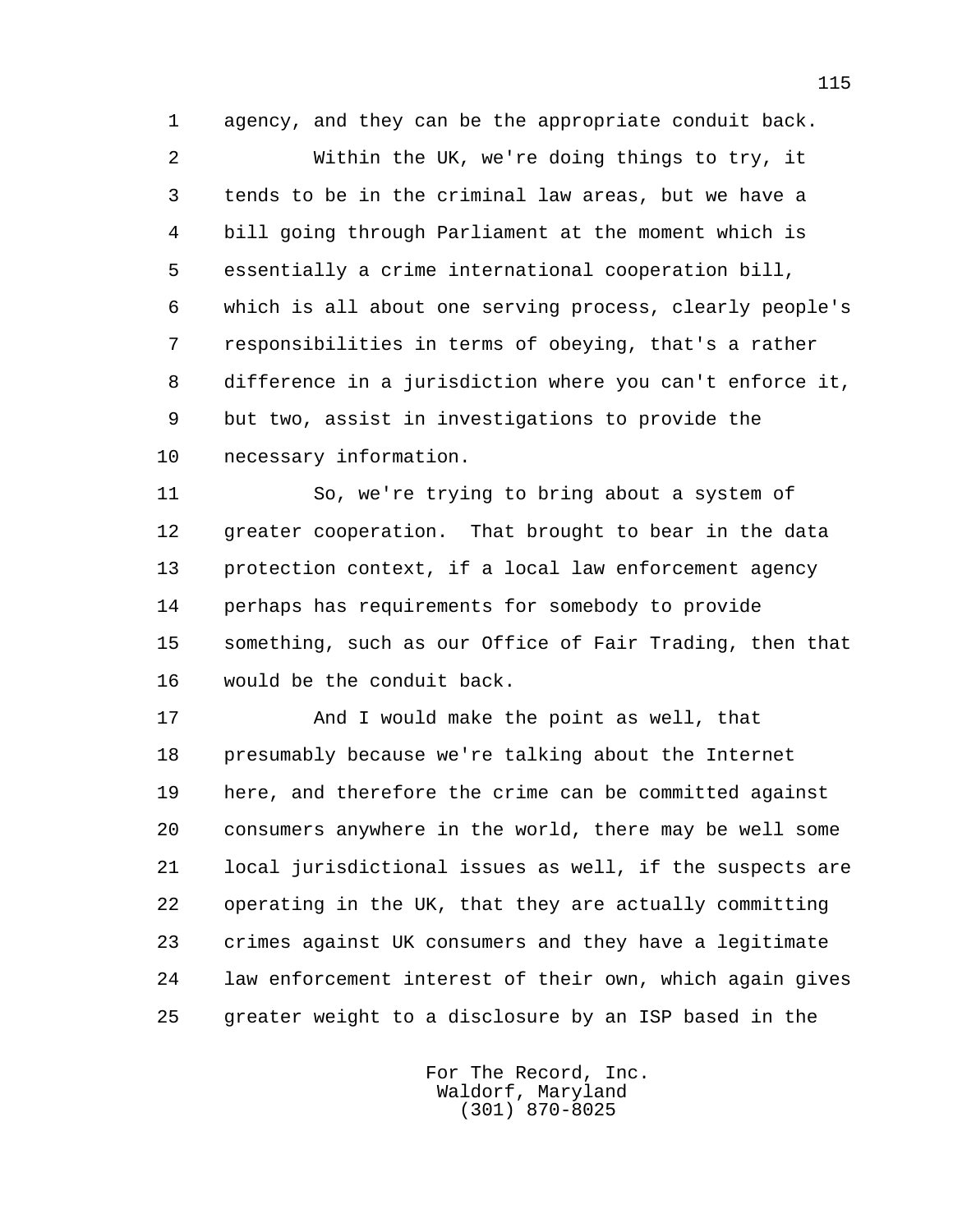1 UK. It's a local law enforcement concern.

 2 MR. STEVENSON: Let me follow up on two things 3 there. One, I wanted to see if I understood correctly 4 one of your suggestions, which is that the ISPs may be 5 able to address some of the privacy concerns in terms of 6 service, in terms of disclosure of what might be done 7 with the information? Was that one?

 8 MR. BAMFORD: It's a possibility of doing that. 9 I mean, I think it would depend on the nature of the 10 data and whether there would be some unfairness to 11 individuals. Clearly when there's a situation where 12 there's a complete legitimate concern about somebody, 13 you know, and there's real issues about their compliance 14 with the law, you perhaps are less dutious to them in 15 terms of fairness and how you process their information, 16 than you would about people who are potentially 17 completely blameless.

 18 And so it would depend upon the nature of the 19 data that's being sought, the extent to which you could 20 rely on a contractual term, but it's not so unusual as 21 you will see when we talk about whois, to see in 22 contractual terms the fact that this information will be 23 disclosed to bona fide law enforcement agencies.

 24 And I think you'll all find as well as a result 25 of an agreement between the EU and American authorities,

> For The Record, Inc. Waldorf, Maryland (301) 870-8025

116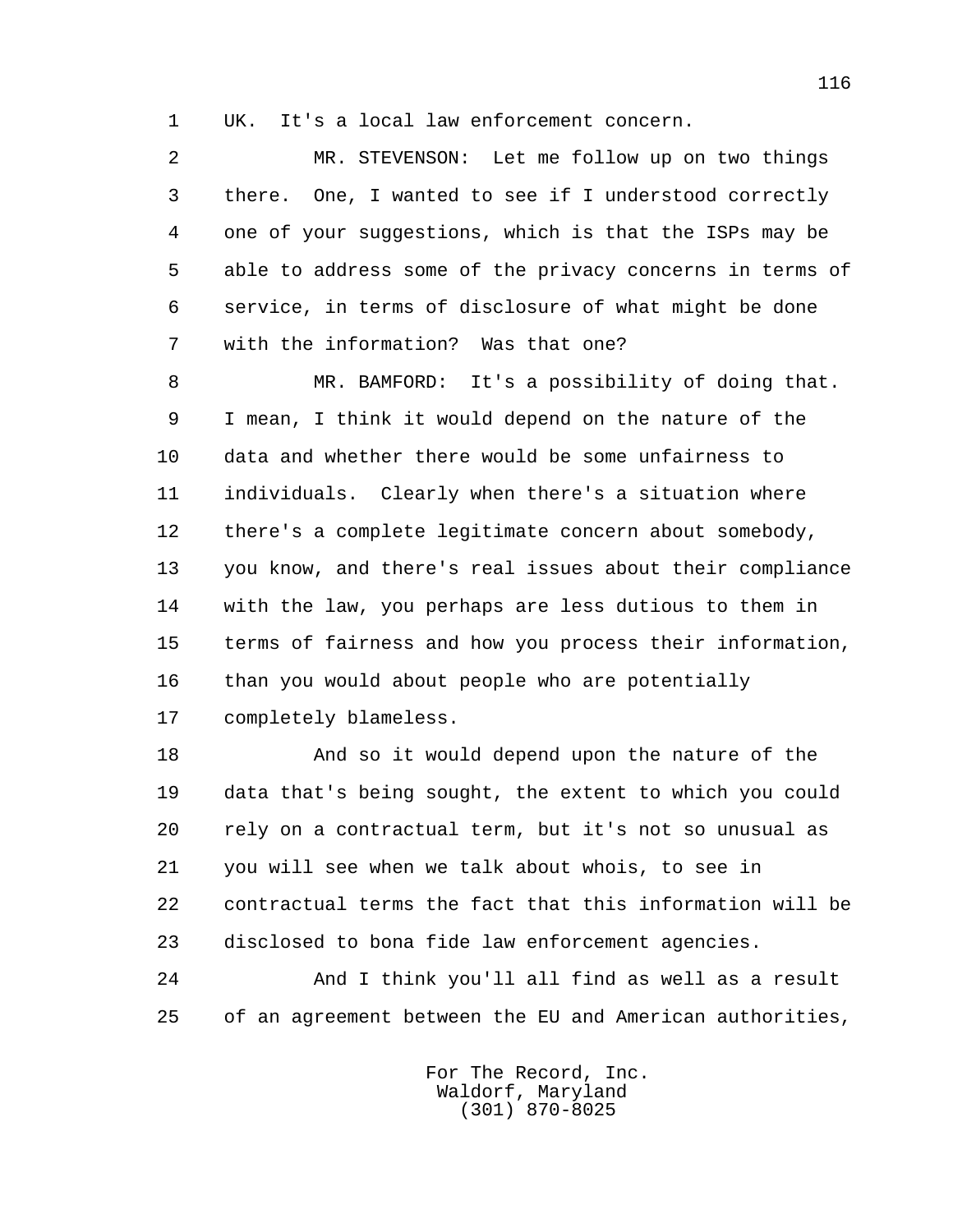1 airline passengers are being told how their information 2 will be available to U.S. authorities, and now if you 3 read USA Today on that particular agreement.

 4 MR. STEVENSON: I think that's an interesting 5 point to think about. The other issue that you raised, 6 Jonathan, was the issue of working through the local 7 authority, the local enforcement authorities, local from 8 the point of view from I guess the ISP or the web 9 hosting company, and I'm wondering whether anyone had 10 any reaction to that. Does that make sense to -- maybe 11 the better way is to say, that makes sense, doesn't it? 12 Or is there a particular reaction? Or is there a 13 different model?

 14 MS. VERDERAME: Well, I would add that that is 15 correct, and that's the method that BT certainly uses. 16 That's sort of our first port of call.

17 17 If I could just make a couple of comments. 18 First of all, I would say that earlier my intention in 19 stating or raising the data protection regime was not to 20 say that it prevents us from disclosing information to 21 law enforcement and that sort of thing, just to strike 22 the difference between the U.S. and the UK. We don't 23 have that over here, we do have that to think about that 24 over there. In fact, when I surveyed a lot of our folks 25 with questions for this panel, one of the first things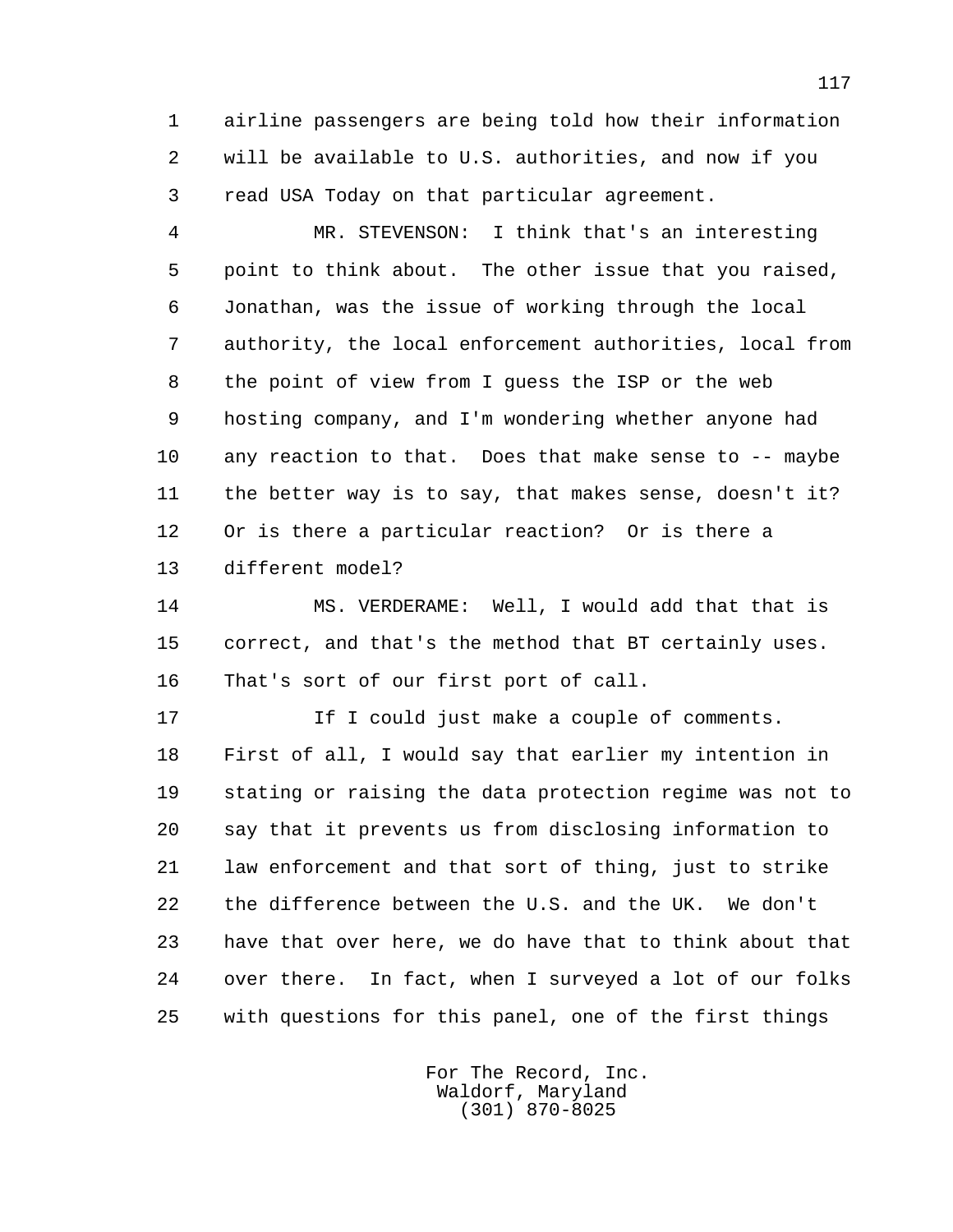1 out of their mouth was data protection, we have to think 2 about that first.

 3 So, we're actually grateful to have the 4 information commissioner's office to go to when there is 5 an ambiguous area. Certainly we have a process in 6 place, when things come in the door, we have people 7 dedicated to look at the subpoenas or whatever they 8 might be, they're familiar with the ACCC and other 9 authorities around the world, so we have a process in 10 place and it does include, in fact, law enforcement on 11 that.

 12 MR. STEVENSON: Thank you. I would like to turn 13 now to Cedric and ask for his reaction as someone who 14 focuses on privacy issues and I'm wondering whether the 15 scenarios that we've described and that Eric described, 16 what kinds of issues that raises from your point of 17 view, what concerns, what ways are there of addressing 18 them?

 19 MR. LAURANT: I would like first to re-focus the 20 debate a little bit, because so far, we've talked about 21 how data protection, how privacy laws may be hurdled to 22 law enforcement work, and especially the law enforcement 23 work of the FTC. But I would like to remind you that 24 the FTC is, first and foremost, a consumer protection 25 organization whose main task is to protect consumers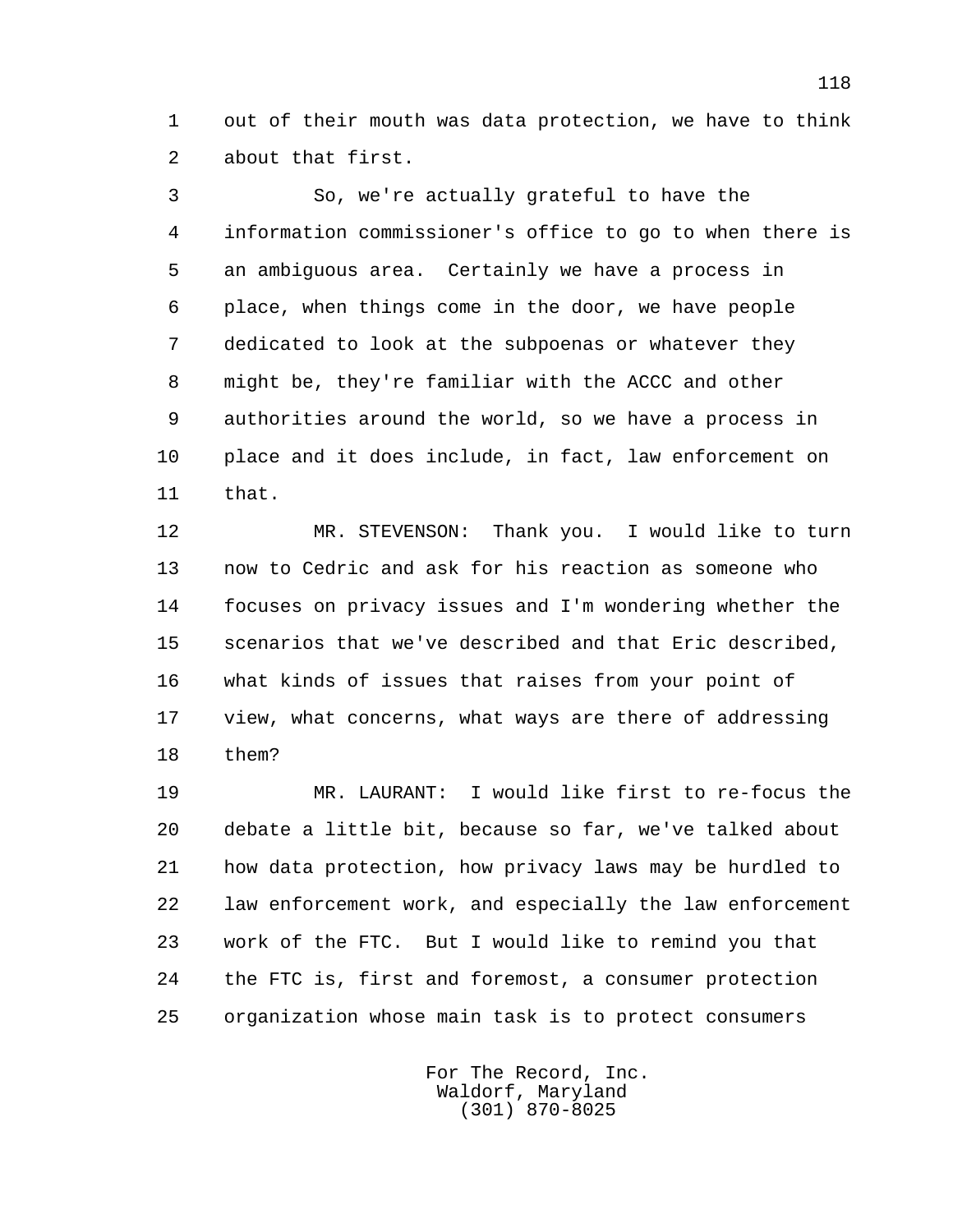1 from fraud, from identity theft, et cetera.

 2 The second point I would like to make is that 3 law enforcement has its own interest in, for example, 4 suing criminals, suing identity thieves, et cetera, and 5 then consumers have privacy interests. So, you have to 6 take into account on the one side, law enforcement 7 interests, and on the other side, privacy interests.

 8 We at EPIC, Electronic Privacy Information 9 Center, of course are more focused on privacy issues and 10 on protecting, on raising labor issues and price issues 11 and trying to understand how consumers can get their 12 privacy better protected. And I think that the role of 13 the FTC as a consumer protection agency is to take into 14 account in balancing the interests of, on one side, law 15 enforcement interests, and on the other side, privacy 16 interests. And having this framework in mind, I think 17 we should think about, because we are on a panel trying 18 to understand how law enforcement and private sector 19 could better cooperate among each other, with each 20 other.

21 I think we should try to understand why there 22 may be impediments to the sharing of information. Those 23 impediments probably exist between, for example, the 24 United States and the European Union, because the 25 European Union promotes data protection as a human right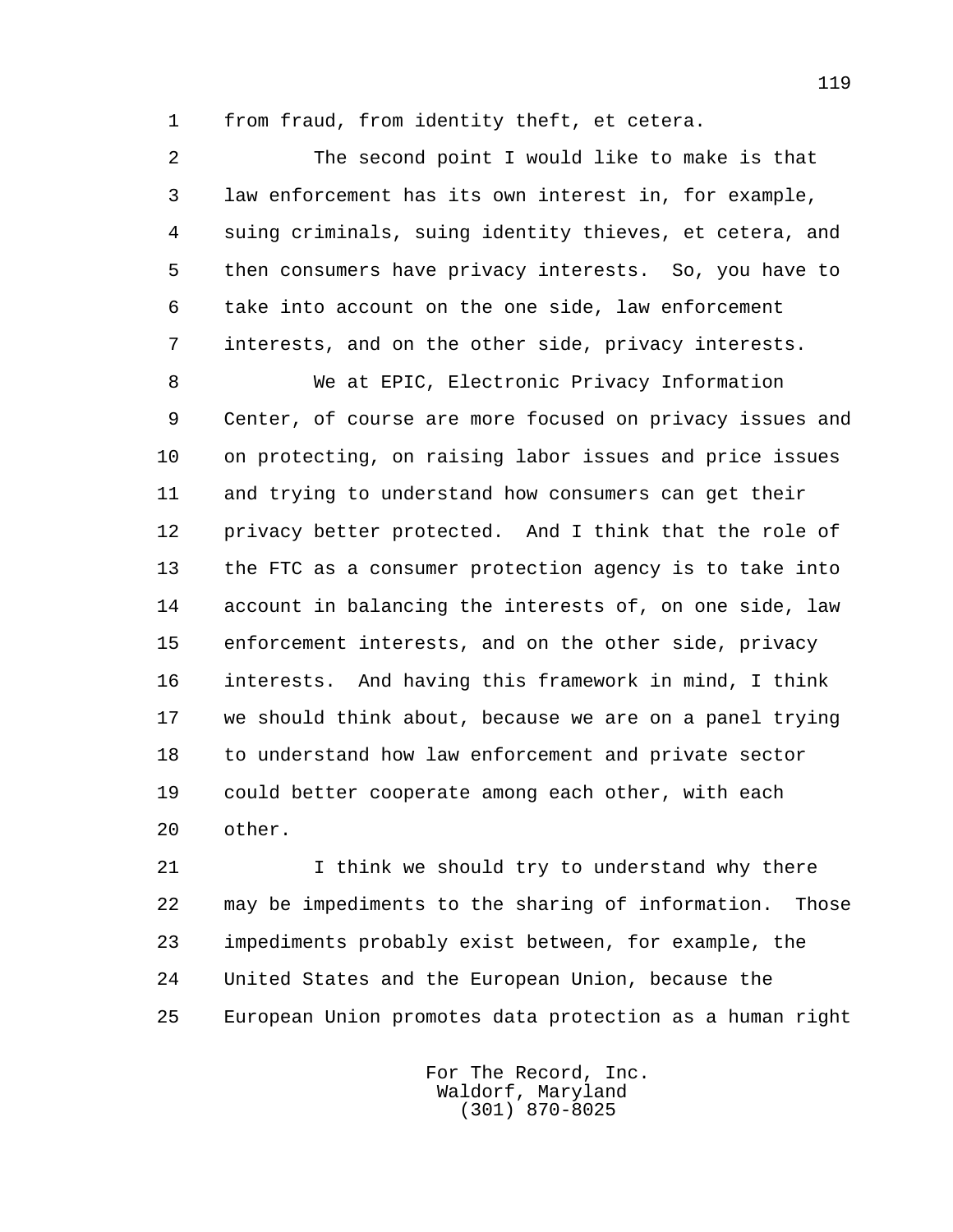1 that is protected by the European -- mainly by the 2 European Convention on Human Rights, in its article 8.

 3 And taking this into account, a way to have 4 better partnership between a private and law enforcement 5 and public agencies would be to have kind of general 6 framework, general data protection framework that could 7 be incorporated into the various memoranda of 8 understanding or intellectual agreements that are now 9 being signed between countries like Australia and the 10 U.S., United Kingdom and the U.S., and Great Britain and 11 the U.S., and such a framework could actually be the 12 OECD privacy guidelines, so the Organization for 13 Economic Corporation and Development privacy guidelines.

14 Let me remind you that the FTC has always been 15 very active, first of all, in drafting these guidelines, 16 and then in recognizing them as a good model to protect 17 consumers, especially through the fair information 18 practices.

 19 So, we at EPIC would view the OECD privacy 20 guidelines as a good supernatural framework to protect 21 consumers' privacy, and we think that it should be 22 incorporated into the various international agreements 23 that would promote better cooperation between law 24 enforcement authorities and private companies, and 25 consumer agencies.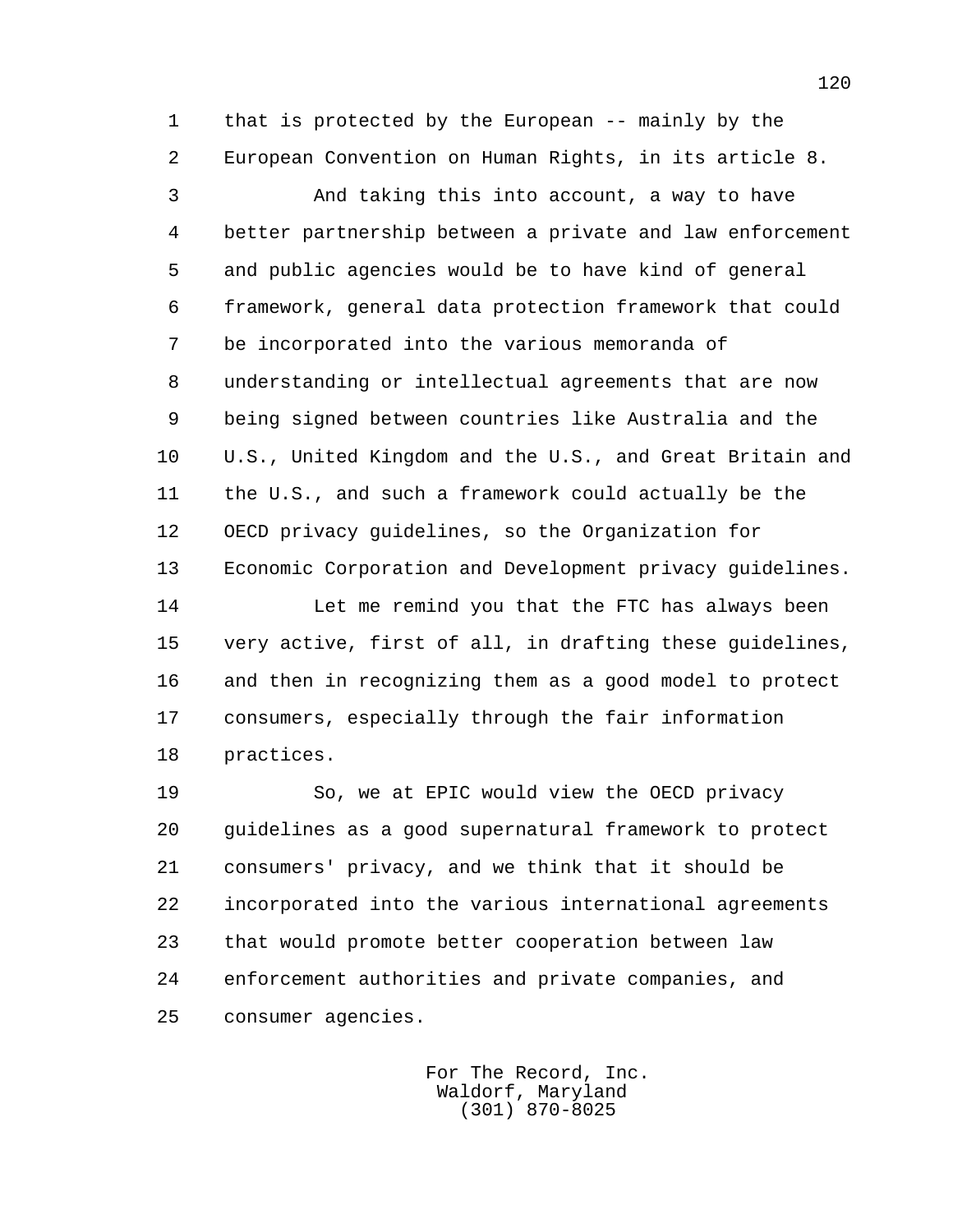1 MR. STEVENSON: Thank you.

 2 Let me follow up on part of that comment. 3 Obviously one of the things that needs to be addressed 4 is some understanding across borders of how these things 5 might work. There is an Australian example, and maybe I 6 could ask Mr. Bhojani to address, but I think it's 7 particularly the ASIC, sort of the Australian version of 8 the SEC, has been involved with in terms of voluntary 9 codes with the ISPs. It's just sort of an interesting 10 project that perhaps if I could ask you to just describe 11 that briefly and ask whether that has the potential of 12 broader applicability.

13 MR. BHOJANI: Thank you, Hugh.

 14 Yes, if I could put the issue in a bit of a 15 context, most of you, I think, have probably had a 16 handout given to you about the sort of Australian 17 Communications Authority, which is not us, obviously, 18 but one of our sister agencies who's responsible in this 19 area, have put out on Internet service providers and law 20 enforcement in national security.

 21 That sets out the sort of legislative basis, and 22 actually has an obligation. If you happen to look at 23 the first page on ISPs, to actually give officers and 24 authorities of the commonwealth assistance in relation 25 to enforcement of criminal laws, laws imposing pecuniary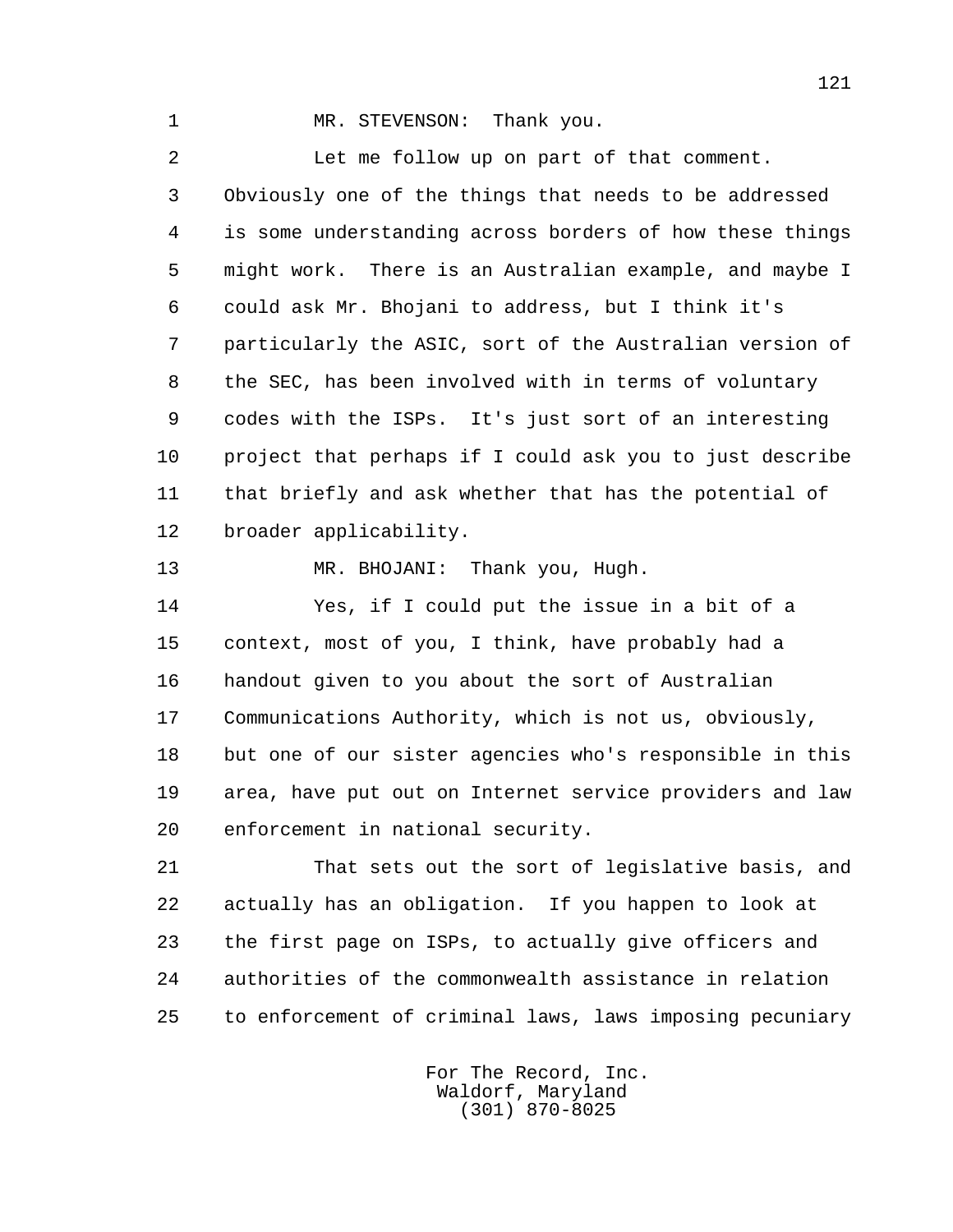1 penalties, protecting public revenue and safeguarding 2 national security, and to do their best to prevent their 3 networks and facilities being used against the 4 commission of offenses against the commonwealth and the 5 states and territories in Australia.

 6 A couple of other interesting aspects of that, 7 because I think somebody in this panel or the last panel 8 was also concerned about the risks of being sued for 9 inappropriate disclosure. And under section 313 of the 10 Telecommunications Act of Australia, it provides that a 11 carrier is not liable for damages for an act done or 12 omitted in good faith to give reasonably necessary 13 assistance to officers or authorities of the 14 commonwealth states and territories.

 15 So, there's an expression provision that 16 absolves the ISP from liability for the things done in 17 good faith to assist law enforcement agencies. But 18 that's the statutory context. And what Hugh's question 19 was really directed to was the voluntary process beyond 20 that, and in Australia, we have the Internet industry, 21 which has got together with a number of law enforcement 22 agencies to create what's now known as the Internet 23 Industry and Law Enforcement Agencies Cyber Crime Code 24 of Practice.

25 It's available for those of you that want to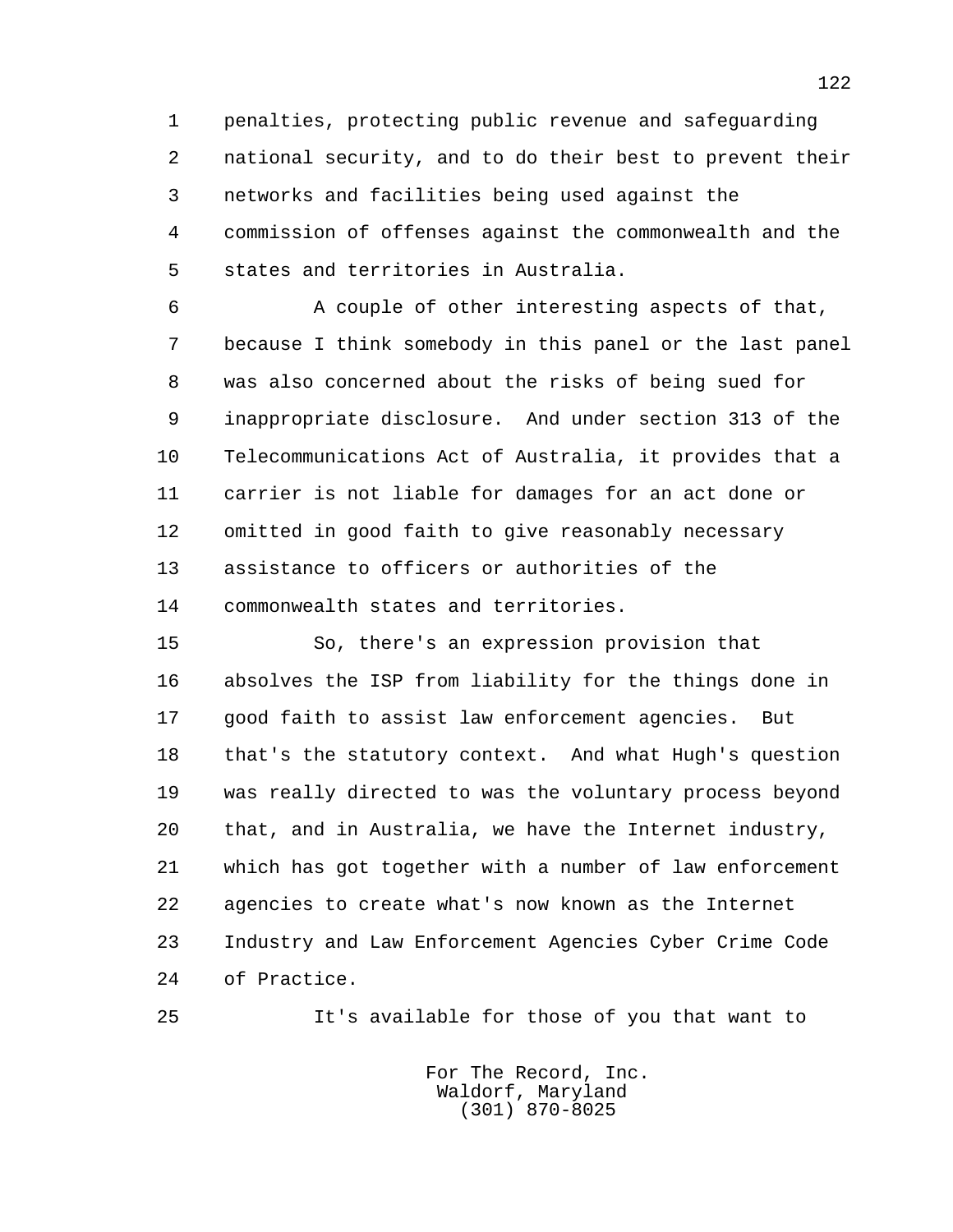1 have a look at this, in terms of the details of it, at 2 www.iia, the Internet Industry Association, so 3 iia.net.au. The code recognizes a common interest 4 between the industry and government in prevention, 5 detection and investigation of online fraud to foster 6 user confidence. It confines itself to the cooperation 7 between ISPs and law enforcement agencies, but does 8 allow for future extension to hosting and e-commerce.

 9 Under the code, ISPs are required to keep, this 10 is a voluntary code, not a mandatory code, but a 11 voluntary code, and under that code, ISPs are required 12 to keep the name, address, phone numbers, credit card 13 details and billing info of customers personal data, for 14 at least six months after a person ceases being a 15 customer, and dynamic IP allocation records and customer 16 log-out times and dates, what they refer to as 17 operational data, for at least one year after the date 18 of creation of the data.

 19 Now, that code, it remains to be seen how 20 workable it is and how it's used in the future, but one 21 aspect of it that does potentially cause some problems 22 is the concept of interception. ISPs, many of the law 23 enforcement agencies don't have interception warrant 24 powers. There's no ability, for example, for the ACCC 25 in Australia to be able to get a warrant to intercept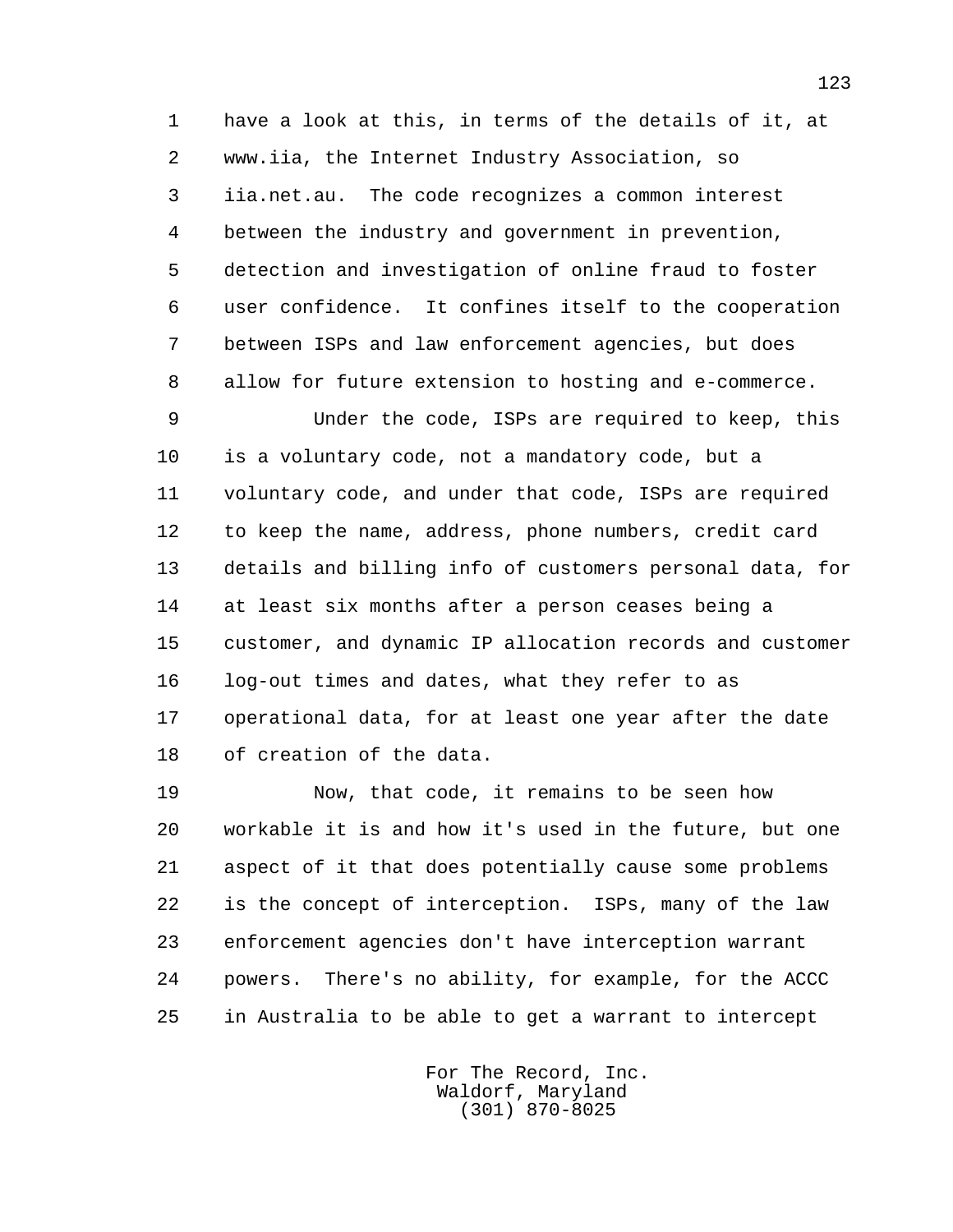1 telecommunications services or Internet services.

 2 Interception in Australia has caused a little 3 bit of a problem, because recent legislative amendments 4 to obtaining information were proposed as part of the 5 anti-terrorism practice by the Australian Attorney 6 General's Office, and those amendments sought to 7 redefine, to an extent, when an email had been received.

 8 So, when is something actually received, as 9 meaning when the addressee opened it on their PC, rather 10 than when it was received by the sender's server or the 11 service provider or other intermediaries, or the 12 recipient's service provider or the recipient's server 13 or the recipient's PC. It was being redefined to when 14 the recipient actually opened the email.

 15 Now, although there were differing opinions in 16 Australia about the effect of that, there was a real 17 concern by law enforcement agencies that it had the 18 potential to stop them from obtaining any unopened 19 emails from suspect PCs without a specific type of 20 telecommunications interception warrant, like a wire tap 21 provision.

 22 And the ACCC and other agencies, as I say, do 23 not have that ability, due to the concerns that we have 24 raised, that aspect of the package, the anti-terrorism 25 package, has been shelved, and it's been ordered to have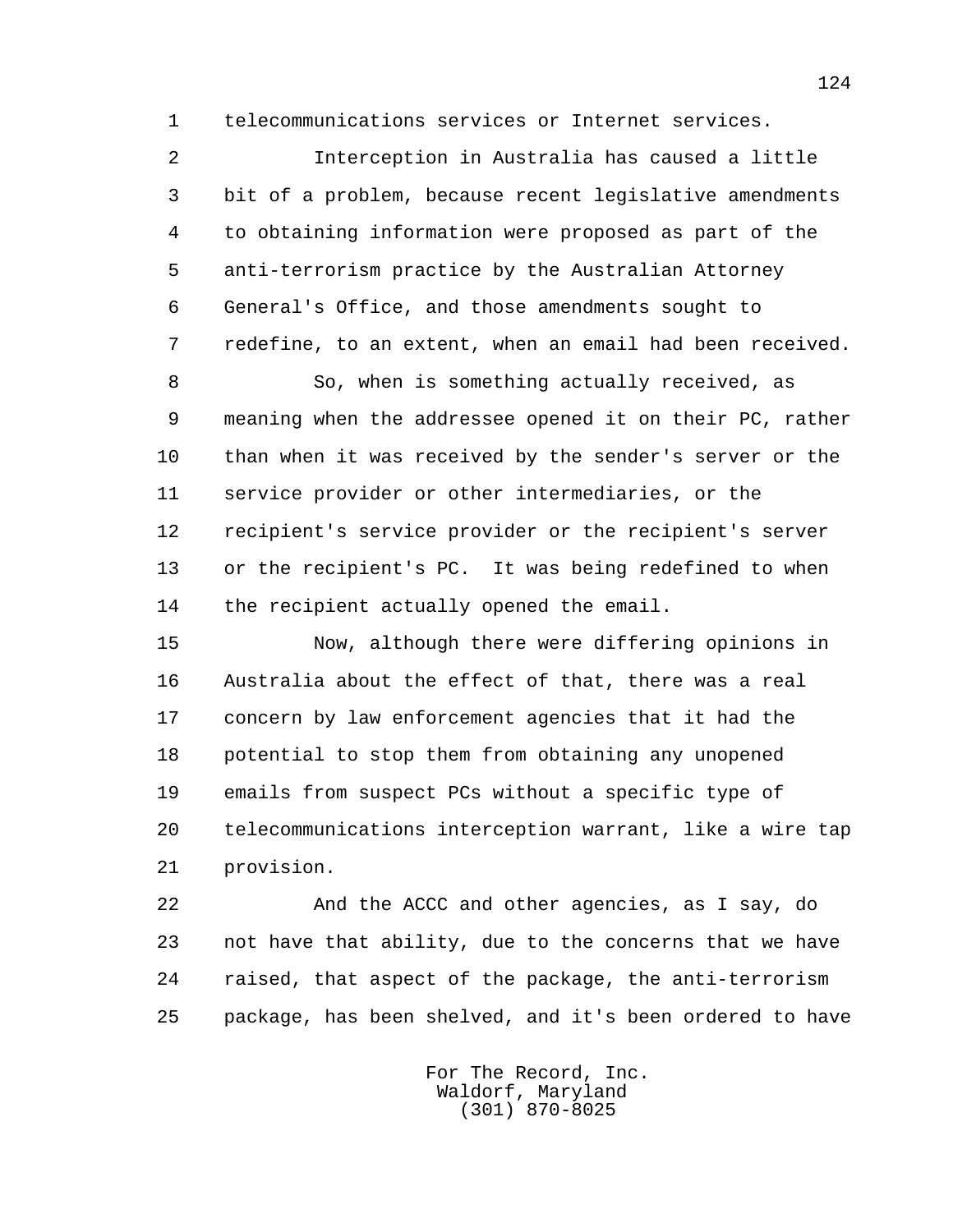1 a further review in terms of our interception act 2 provisions. But they're the sort of technical issues 3 that are going to arise in some of this sort of 4 information in terms of interception, but I think that 5 code certainly does have the potential to provide a 6 global sort of informal process, voluntary process, but 7 I would be very interested to hear from some of the 8 firms here as to whether it's sort of achievable in the 9 volumes that we're dealing with that we were hearing 10 about earlier. Those sort of time frames, whether 11 they're realistic or not.

 12 MR. BAMFORD: Just a few words following up on 13 that in terms of mandatory retention periods. In the 14 UK, we've recently introduced an antiterrorism crime and 15 security act. One of the elements in that deals with 16 the retention of communications data which will cover 17 traffic through an ISP, and the mechanism there is to 18 put in place some requirements to retain data for longer 19 than would be necessary for the ordinary business 20 purposes of the communications services provider in 21 question.

 22 To say from a data protection point of view, our 23 laws, which I touched on earlier, do require that 24 personal data is held no longer than necessary for 25 the purpose, and if your purpose is various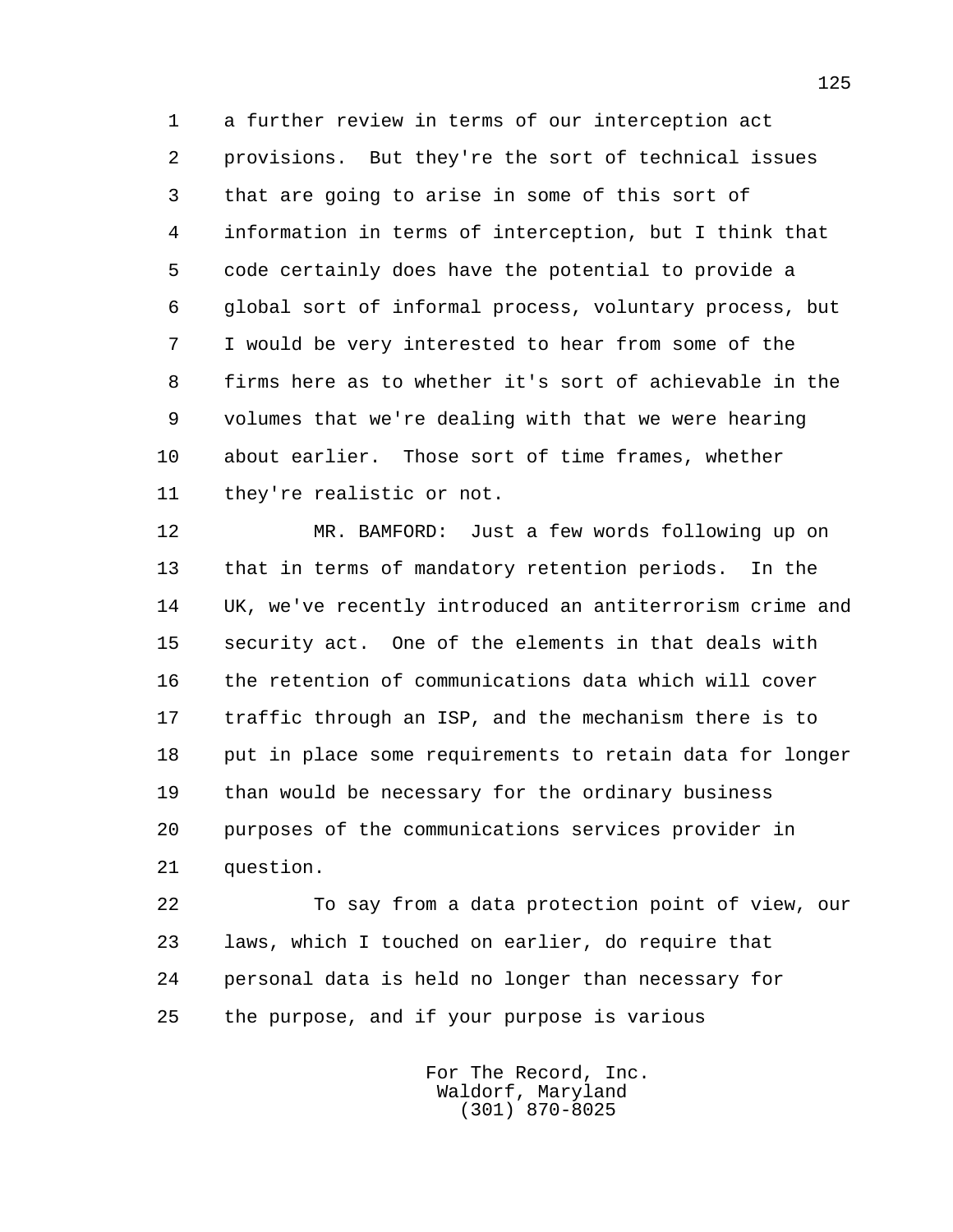1 communications over the Internet, so your business 2 purpose then is the retention period that's set. This 3 is a way of preserving it for longer.

 4 In the UK when these provisions went into 5 Parliament as a bill and the provisions to retain the 6 data was expressed in ways that it could be retained for 7 a period of time for any criminal matter, but actually 8 as a result of scrutiny going through Parliament and 9 general concern, that actually changed to say that the 10 data that's retained can only be used for national 11 security purposes, i.e. to deal with things that do 12 touch on terrorism and not things that might be of a 13 serious nature in other ways, but not actually of that 14 serious nature, and we have a strange concept of a code 15 of practices part of this as well, but it shows that we 16 adopt a much more measured approach to the idea of 17 retention of that sort of data linked to a real pressing 18 need and harm, which in that case is terrorism.

 19 MR. STEVENSON: I take it there you're focusing 20 on the provisions that are more system-wide as opposed 21 to the scenario, for example, that Eric proposed of it 22 given that you have a given case and a given 23 investigation and preserving information in relation to 24 that given matter.

25 MR. BAMFORD: Well, there's no actual mechanism

 For The Record, Inc. Waldorf, Maryland (301) 870-8025

126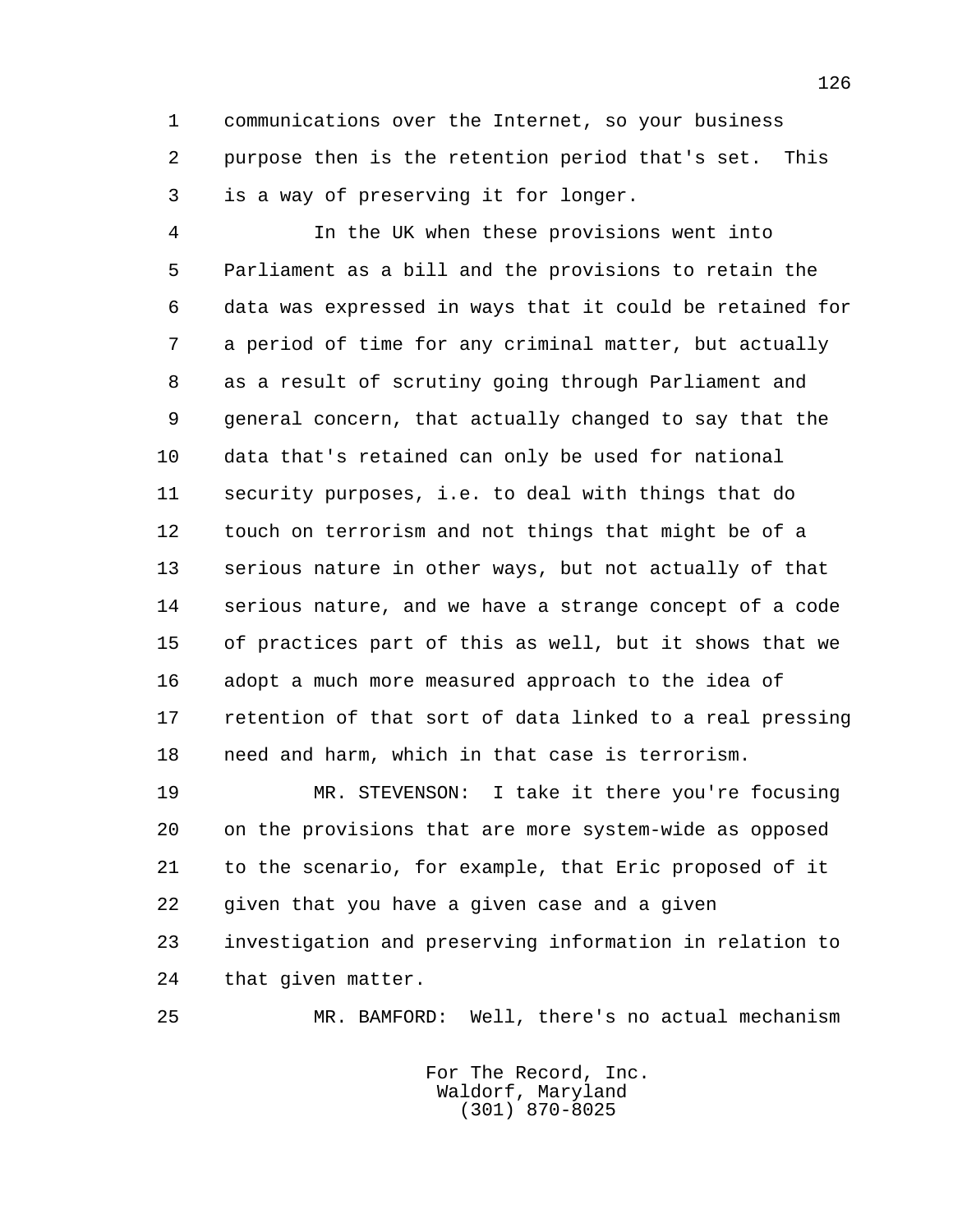1 for any preservation as such in the UK context. In some 2 ways, that would be more privacy friendly. The general 3 retention of records for a period of, say, up to a year 4 with respect to any pressing need, so in some ways, 5 preservation of an actual problem is a better solution 6 in privacy terms than one which is a blanket retention 7 of data of all of a particular period in time. We don't 8 really have that provision.

 9 MR. STEVENSON: Would you agree with that, 10 Cedric?

 11 MR. LAURANT: Actually let me quote a recent 12 report that was released about one month ago, I think, 13 by a British Parliamentary company. This report shows 14 that a one-year data retention scheme if implemented 15 would be impractical, the costs have been 16 underestimated, and the Internet service provider and 17 the data communications industry have had so far few 18 incentives to implement any technical changes, not to 19 mention the fact, also, that the retention scheme 20 appears to be in breach of the United Kingdom human 21 rights legislation, which implements the European 22 Convention on Human Rights.

 23 MR. STEVENSON: Thank you. 24 The other issue I would like to turn to, 25 quickly, and then if there's some questions I would like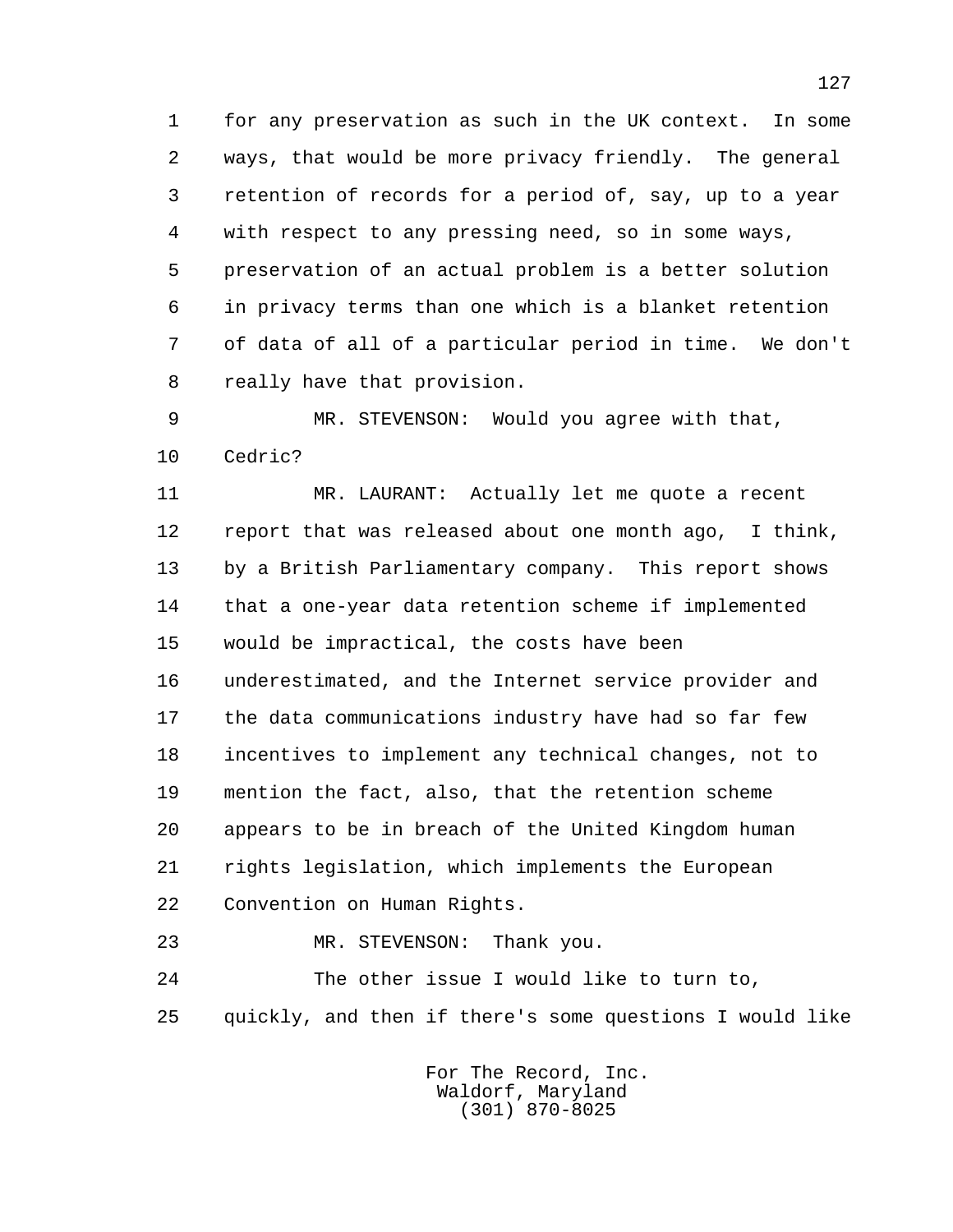1 to take those, is the scenario of suppose we've done the 2 investigation that Eric was able to get the information, 3 and the commission has pursued an action, then what 4 happens then?

 5 MR. WENGER: Well, what happens then is we 6 typically will, for instance, if we're dealing with 7 somebody who we don't think will respect an order that 8 we serve upon them to stop, we will get a court order 9 that we serve upon registrars or web hosting companies 10 asking them to take down the content that we feel is 11 violative of the Federal Trade Commission Act.

 12 And we've had, especially in the international 13 context, difficulty in doing that. And so I wanted to 14 raise for you that issue about whether or not you would 15 respect orders that are coming from foreign courts, are 16 there voluntary mechanisms for notifying you about fraud 17 that you would respond to, those sorts of questions.

 18 MR. STEVENSON: Maybe if I could ask Chris and 19 then Kristen, do you have any response on that?

 20 MR. BUBB: Well, we've had a lot of requests in 21 dealing with requests for taking down information on the 22 basis of violations of our terms of service. If you 23 come to us with an order that reflects a behavior that 24 is violative of our terms of service, we'll take them -- 25 we'll take them off the service, and that has as much to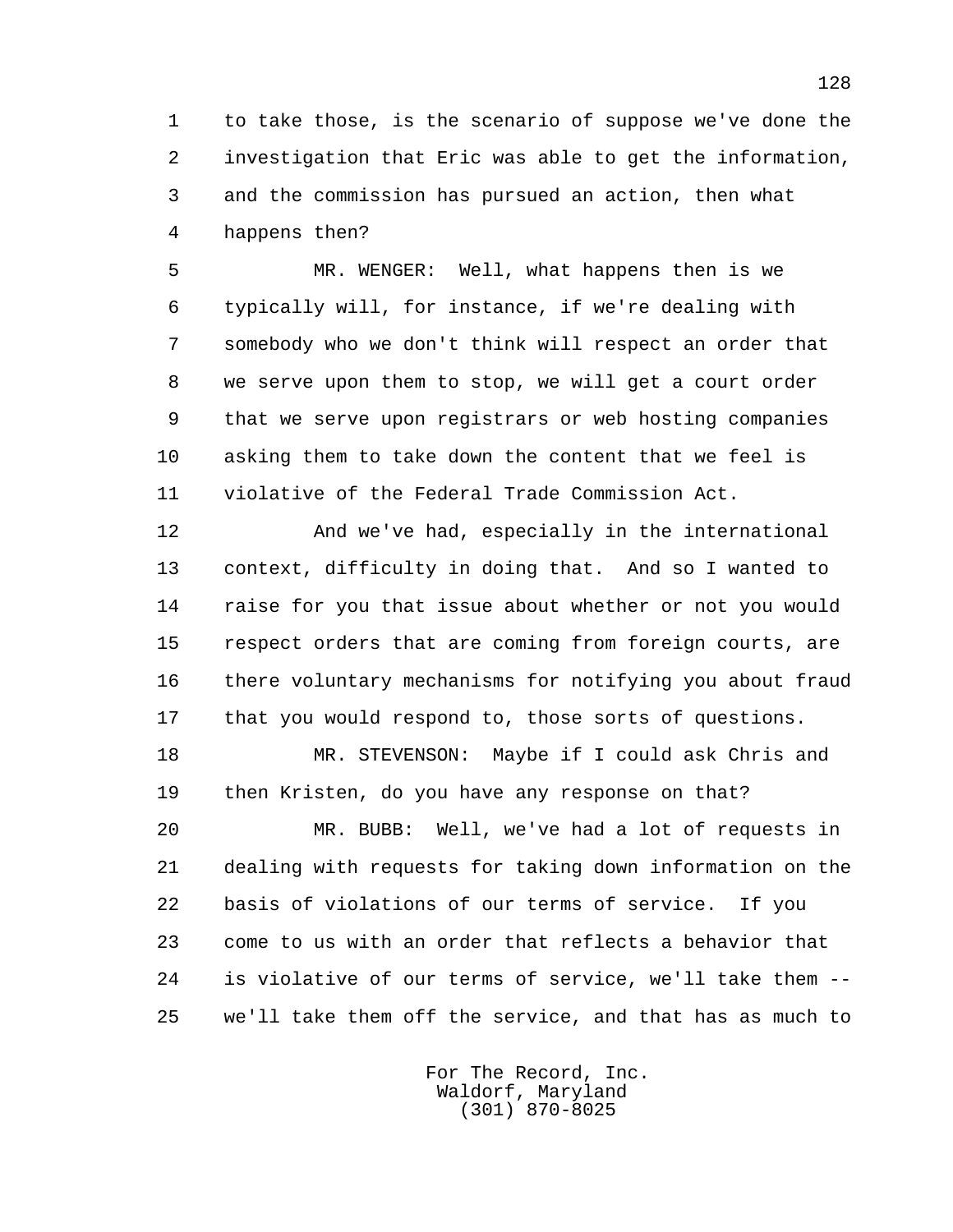1 do with the fact that I think our terms of service are 2 at least as restrictive and I guess the short version is 3 we don't want this stuff on our service.

 4 If somebody is being defrauded or somebody is 5 being injured in some way or if somebody is using a name 6 that is deceptive or using a practice that is deceptive, 7 we don't want them on our service. We're not a big web 8 hosting service, but if they certainly impact AOL we'll 9 take them down. And it's not so much in terms of the 10 fine points of jurisdiction or sovereignty, it has more 11 to do with the fact that we look at it on our service, 12 we don't want it there. So, it's consistent with that.

 13 MS. VERDERAME: Yeah, I would agree with that. 14 We have pretty much the same procedure. And building on 15 a point that was made earlier with regard to consent, 16 that is one of the exceptions for data protection rules. 17 So, we have, in fact, built into all of our contracts in 18 contract hosting limitations on use. If we find out 19 that a user or customer is using web hosting services in 20 any way that is fraudulent or unlawful, we word that 21 extremely broadly on purpose, we have the right to 22 immediately terminate the service, and we, in fact, do 23 that, if we receive a request or a complaint that's 24 substantiated.

25 We also build it into contracts that we have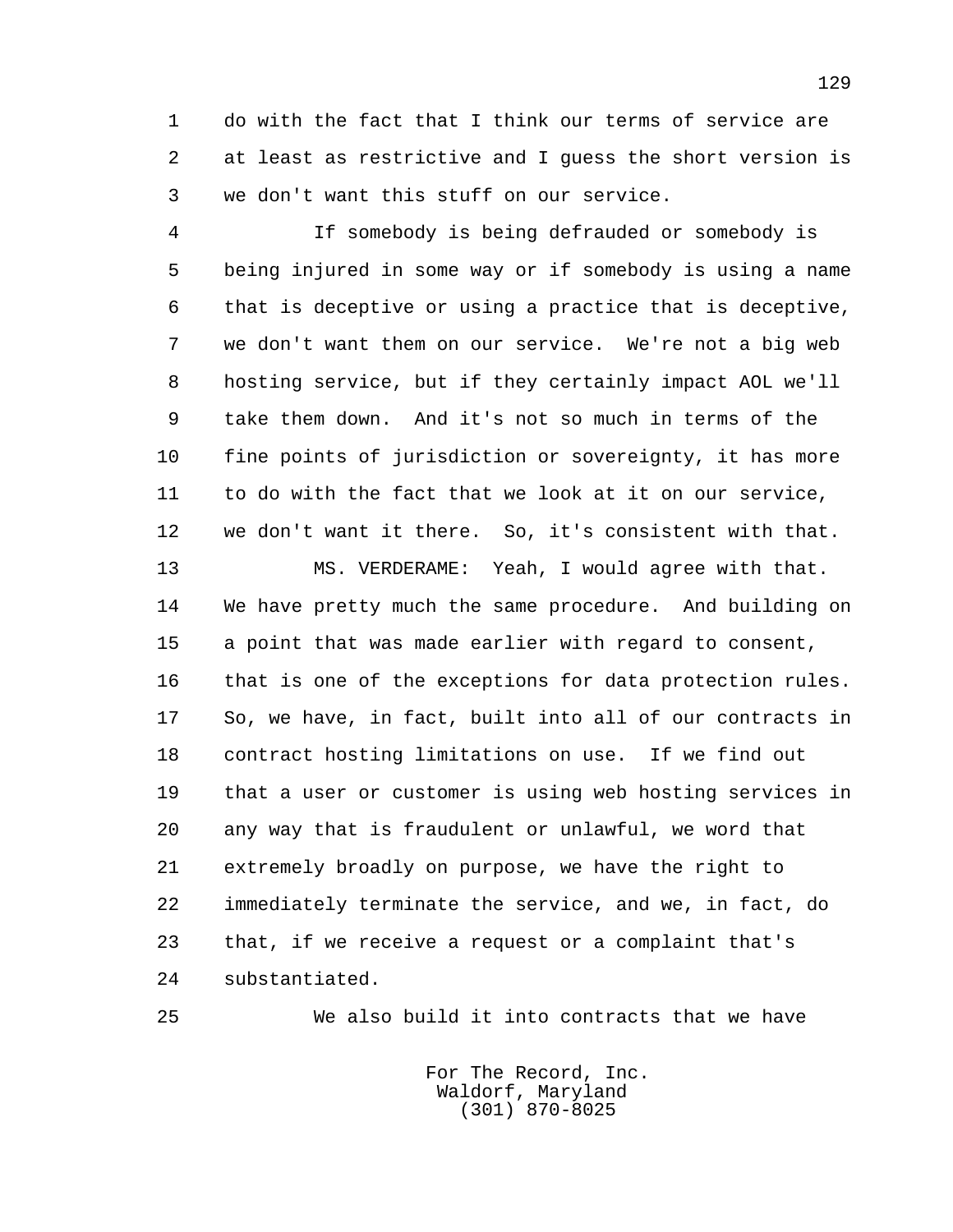1 with our ISP business. We notify customers in our 2 privacy policies all over the company, whether it's 3 retail customers, whether it's content hosting, whether 4 it's business service customers, we specifically say in 5 our privacy policy, if you break the law, if you use our 6 services to break the law or do anything fraudulent, we 7 will give your information over to law enforcement if 8 it's legitimately requested.

 9 So, we do install that into our practices and 10 procedures based in part on the data protection regime 11 that we have to work with. But I think it's the same 12 procedure that AOL follows as well.

 13 MR. STEVENSON: Thank you. We have time for a 14 couple of questions, if there are some. If people have 15 questions or comments that they want to address to the 16 panel. We have one here.

 17 MS. KLEIMAN: Kathryn Kleiman for the 18 Association of Computing Machineries Internet Governance 19 Project. A question for Mr. Bhojani, I hope I 20 pronounced that correctly. The law that you cited in 21 Australia, that enables cooperation between say the ISPs 22 and registrars and law enforcement. What does that do 23 in the situation where ISPs and registrars are contacted 24 directly by foreign law enforcement? Let me give you 25 two scenarios, please.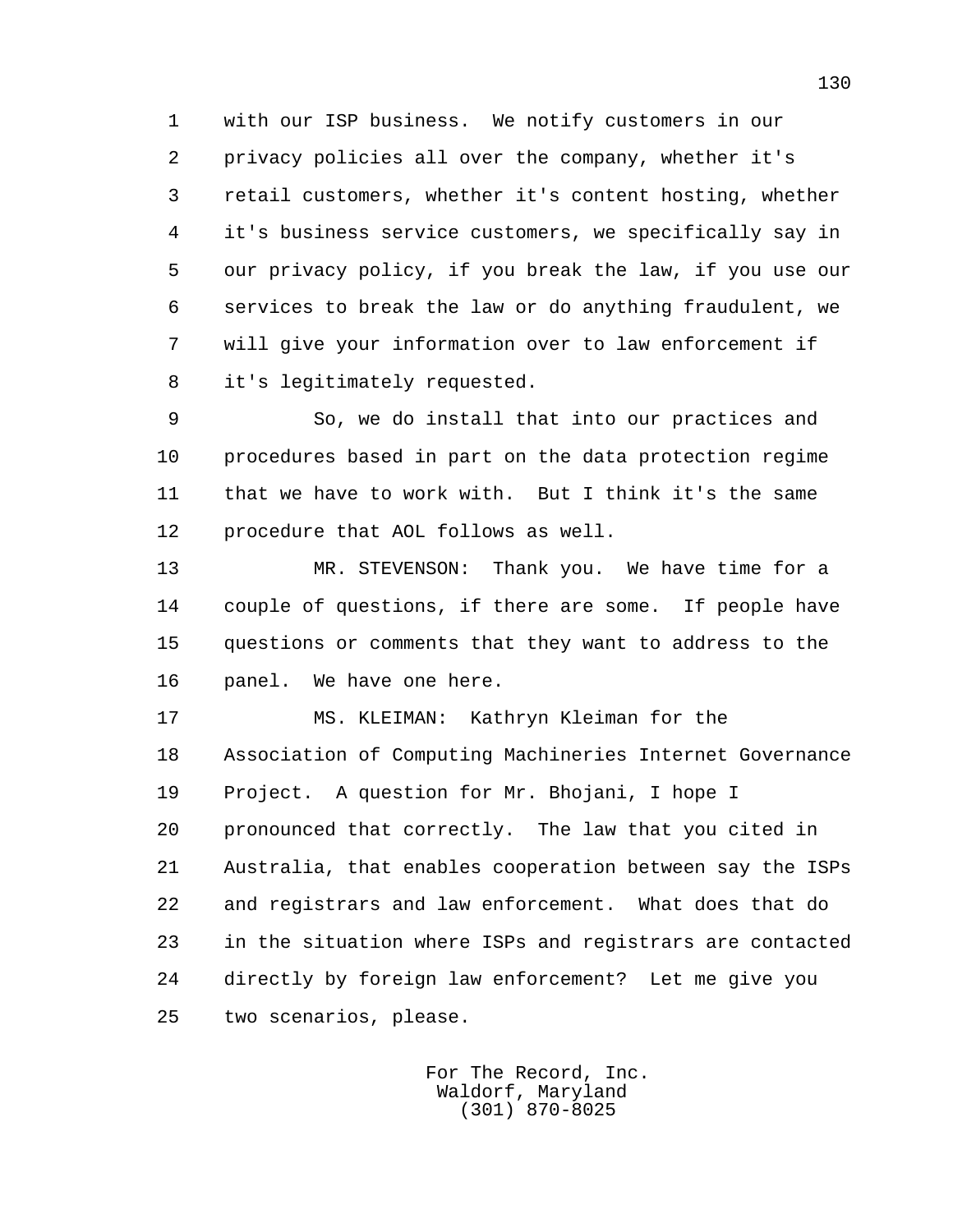1 One scenario would be being contacted by the 2 Federal Trade Commission of the United States, regarding 3 a fraud investigation. Are the registrars and ISPs free 4 to cooperate and are they free of liability if they do?

 5 The second question is what if they're contacted 6 by the Chinese government regarding a domain name that's 7 being used for pro democracy, anti-Chinese information? 8 Same thing, do they hand the information over? Do they 9 notify the registrant? Do they cooperate? Are they 10 free of liability, if they do?

 11 MR. BHOJANI: Thank you. Unfortunately, the 12 laws that we're talking about really are focused on laws 13 of the commonwealth of Australia. So, really it's 14 protecting the ISPs insofar as they're assisting law 15 enforcement agencies at a domestic level, rather than on 16 the international level.

 17 It would still be a requirement, I suspect, in 18 terms of the dialogue we've been having here, that most 19 of the ISPs would want to see a court order before they 20 would touch anything in an international context.

 21 MS. KLEIMAN: An Australian court order? 22 MR. BHOJANI: Well, a foreign court order that 23 they would be willing to recognize that they are somehow 24 absolved of liability. The liability provision that I 25 was referring to was, again, protecting them from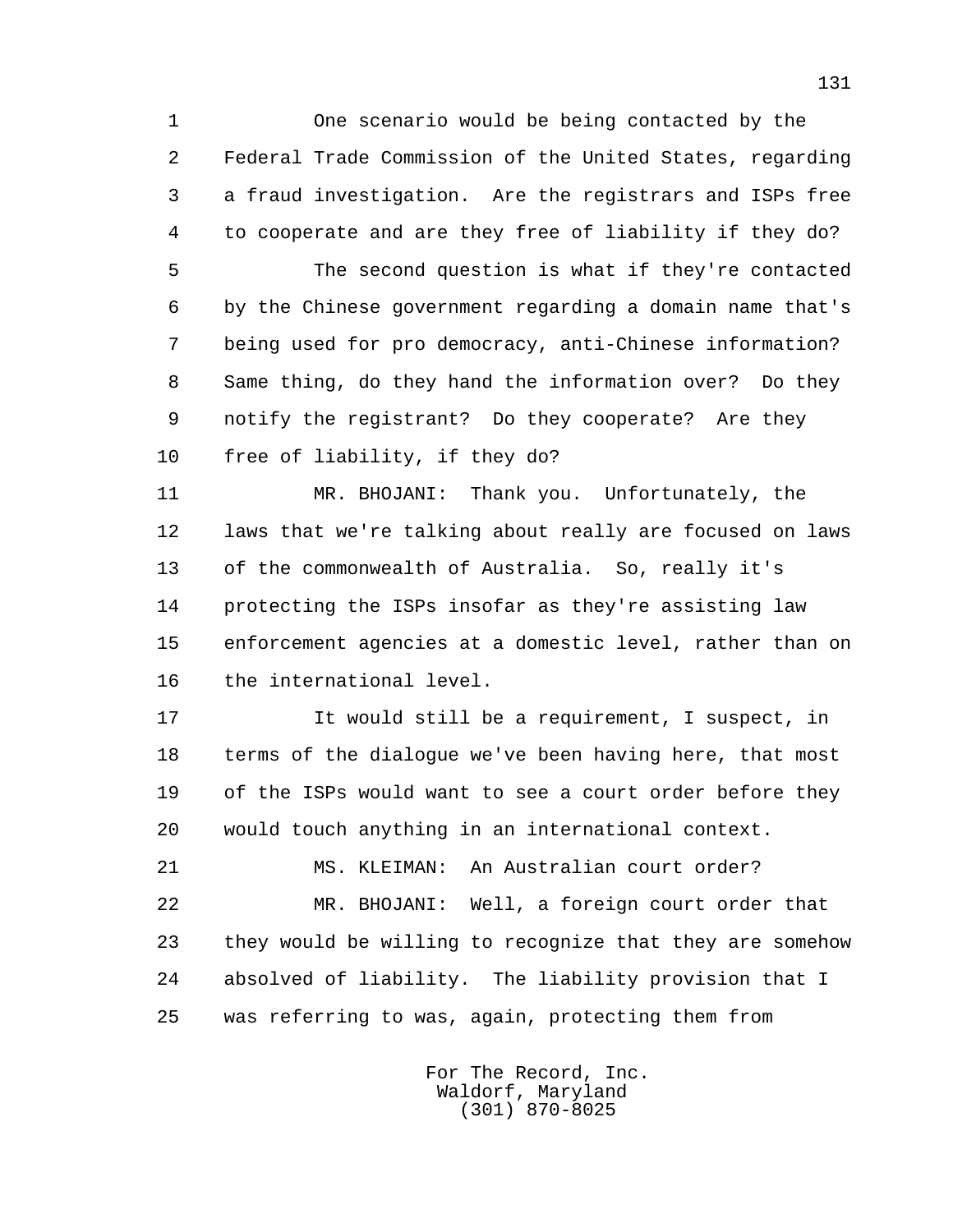1 liability where they act in good faith to assist 2 Australian law enforcement agencies, rather than 3 international law enforcement agencies.

 4 The point that Kristen made and others have made 5 as well, the ability to work through local agencies in 6 that context, it might be that the FTC would come to the 7 ACCC to try to get assistance from us, or the Chinese 8 government would do likewise. And we might be able to 9 see whether there's something that breaches our law that 10 we might be able to go to the ISP with as well. And 11 that combined might be able to achieve an outcome that a 12 direct approach may not be able to achieve.

 13 MS. DEUTSCH: Kathy, I just wanted to give you a 14 real example from Australia that I just read about two 15 days ago. The members of the recording industry have 16 demanded from the universities, who are also ISPs, that 17 they turn over essentially all of their traffic data on 18 their networks to the recording industry companies so 19 that they can scan this information for their own 20 purposes.

 21 MS. KLEIMAN: Has there been any response? 22 MS. DEUTSCH: I think that the universities have 23 the data but they haven't yet said what they are going 24 to do.

25 MR. STEVENSON: Alistair, did you have a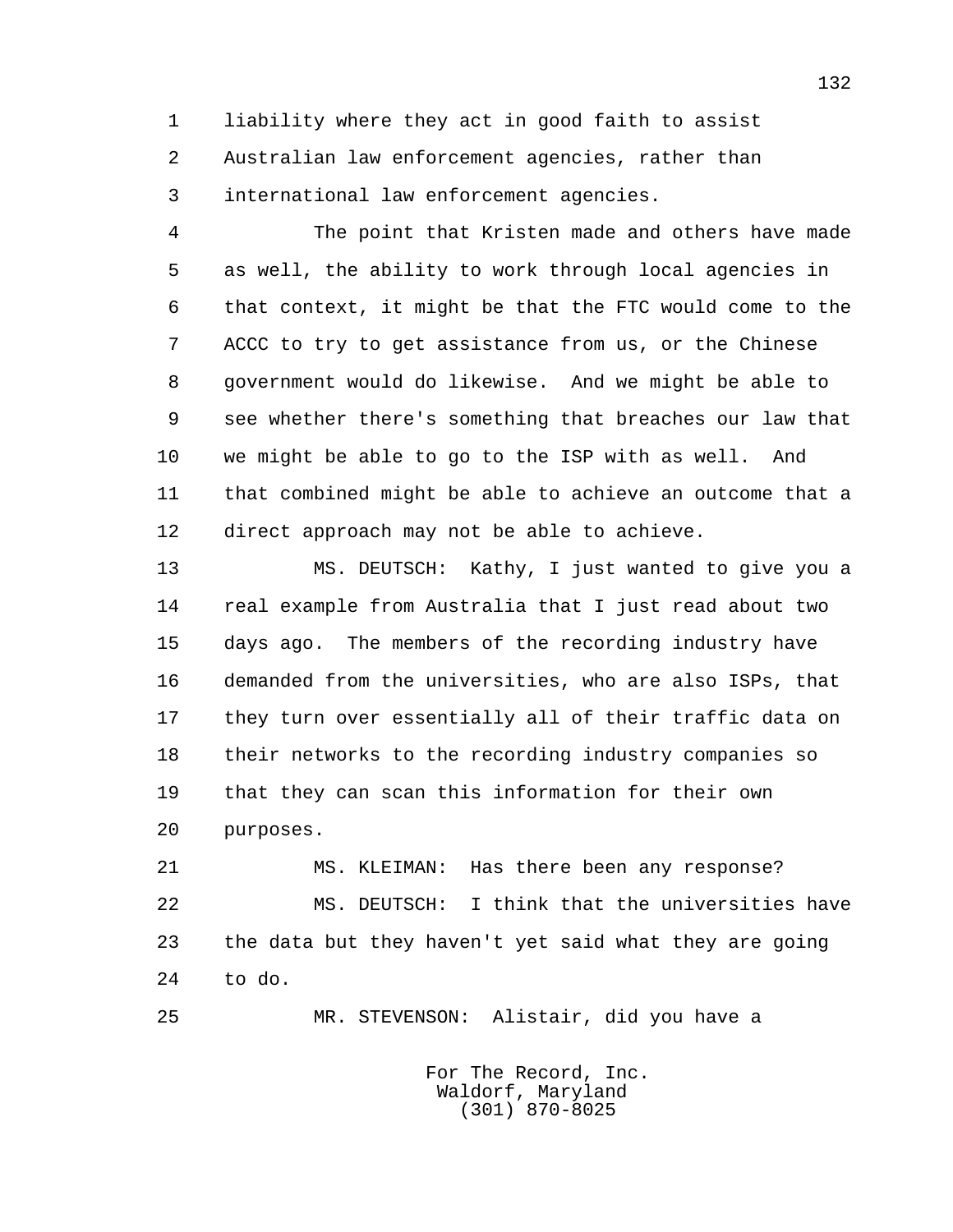1 question?

 2 MR. TEMPEST: Thank you very much. Excuse me, 3 because I missed yesterday for various snowy reasons, 4 and it may well have come up yesterday, but I thought it 5 was a point which has been raised just now and which 6 Sarah raised right at the beginning of this panel, which 7 I think is very important. That is, the application of 8 national laws as compared to the application of actions 9 against criminals. I think there is actually a very big 10 difference.

 11 When, for example, someone breaks a law which 12 creates fraud, that is something which I think nearly 13 everyone can accept across the world. Because there is 14 a damage to an individual or whatever it happens to be. 15 The issues that we start to look into here, particularly 16 on things like data protection or the issue which was 17 just raised where someone has broken the law in China, 18 and someone is being asked in Australia to apply that 19 Chinese law is something a lot different and creates a 20 major problem.

 21 There is, of course, the Hague Convention which 22 is going on at the moment. In Europe we have an issue, 23 and a very live debate about three conventions on 24 jurisdiction, and where that jurisdiction should be 25 applied, should it be applied in the country of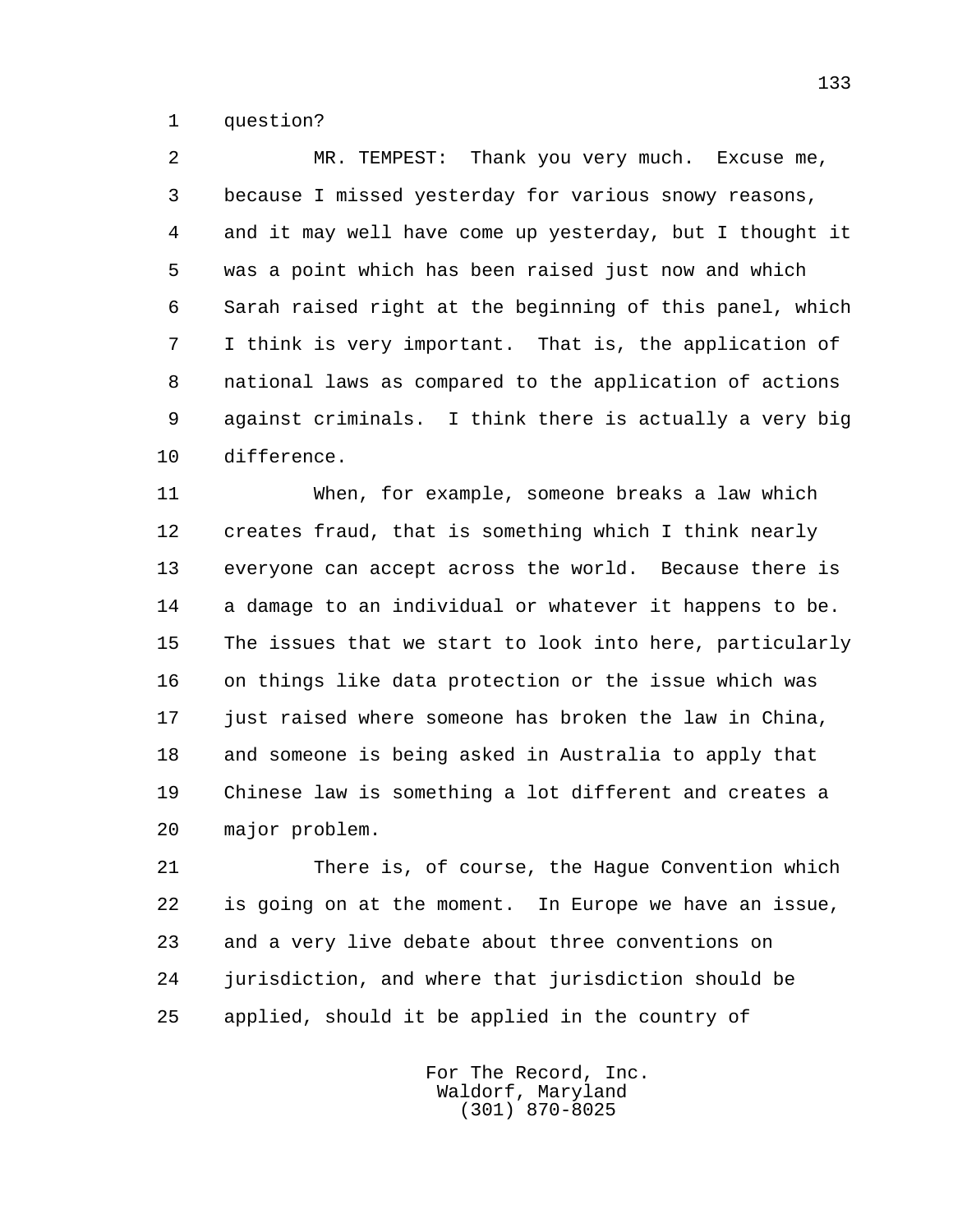1 destination, or the country of origin. And I think that 2 is an area which, perhaps, there will not be such an 3 easy international agreement as some of the other 4 discussions we've had today, but I don't know what the 5 other panelists feel.

 6 MR. BAMFORD: It's partially touching on the 7 point that you raise in there, Alistair, which I mean, 8 some of those are bigger issues than anyone in this room 9 can decide, I suspect. But if we come down to sort of 10 practicality in terms of the information and sharing end 11 of things and the information disclosure end of things, 12 I think when you're actually talking about what's the 13 appropriate data to share, you know, we do need to 14 manifest this in some sort of memorandum of 15 understanding, information sharing protocol between 16 appropriate agencies to give people confidence that 17 actually the information that's being shared is for 18 things which would be legitimate concerns in both 19 countries in terms of it being related to the loss and 20 not the Chinese example or Iraqi example or anything 21 else you might want to bring forward which might not be 22 absolutely coterminous with an offense in any of our 23 particular countries, but I think as well it's an 24 opportunity, and I think Cedric was touching on this as 25 well, to put in place something which sets the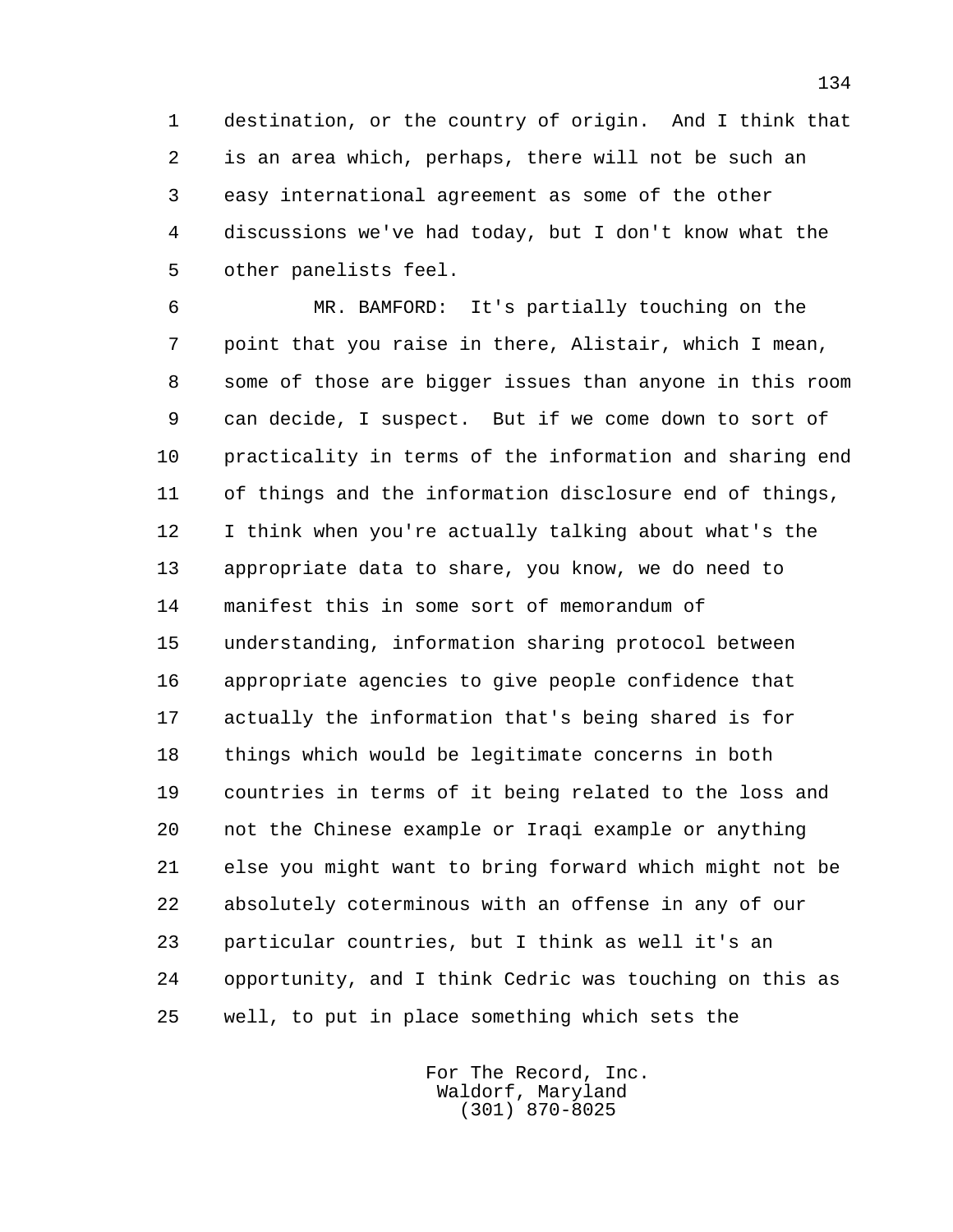1 boundaries then in terms of what can happen with the 2 information.

 3 Because I know from a data protection point of 4 view, one of the things that does worry us is that when 5 somebody provides information initially for bona fide 6 reasons, once that's gone to somebody else, what's the 7 ring fence that's being applied on it being used in any 8 other ways? And we've had this with disclosures to U.S. 9 authorities in the past, well, I shouldn't say European 10 police office, Europol, for terrorism. When we looked 11 at essentially the number of people who could have 12 access to this, it was 20 some thousand U.S. enforcement 13 authorities.

 14 We sort of a differ a little bit at that point 15 from a European perspective, there is a very, very wide 16 disclosure that's going to take place, information 17 sharing agreements, protocols, perhaps can start to set 18 some of the boundaries of reassurance there, how long 19 the data is held for, those sorts of reassuring points 20 there, and indeed mechanisms, and this came up 21 yesterday, to make sure that if the data changes and the 22 finger of suspicion has been lifted from somebody, then 23 that information gets passed on as well to make sure 24 that records are kept up to date.

25 And we have plenty of experience in the UK of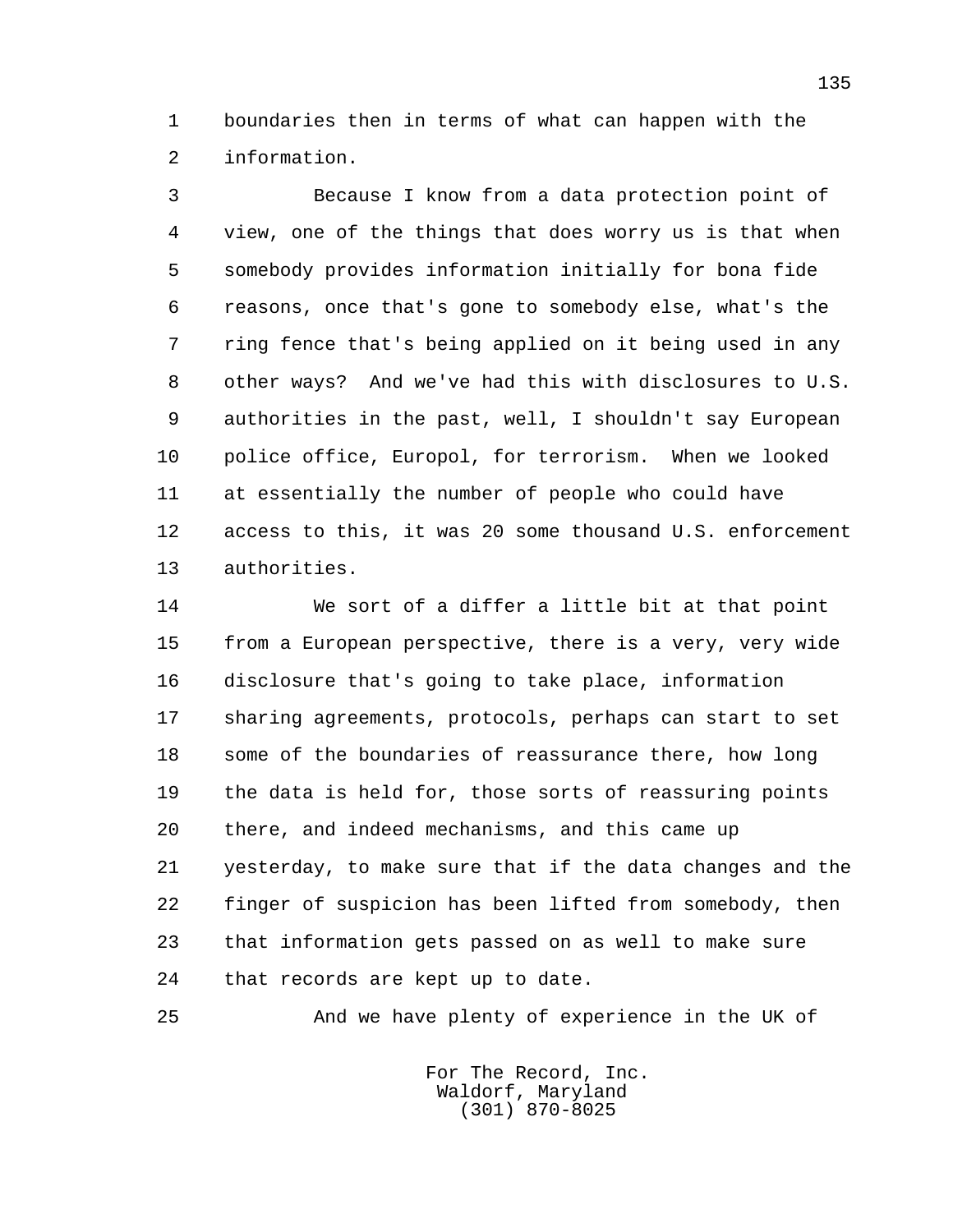1 multi-agency approaches to information sharing where 2 people don't really deal with it in a very professional 3 way and there's all sorts of impacts on people's private 4 lives as a result of that. I would worry about that in 5 the international context.

 6 MR. STEVENSON: Any other questions? Eric? 7 MR. WENGER: Two things I wanted to point out. 8 With reference to the point that Cedric made about the 9 need for information, I think it's an excellent point. 10 And I think at the FTC we're especially cognizant of the 11 balance between privacy and law enforcement. And the 12 scenario that I posed was actually assuming that we 13 found something that was fraudulent that we believed 14 needed to be investigated, but I think particularly here 15 where we are a regulator that enforces laws that relate 16 to privacy and also have worked hard to promote privacy 17 in the private industry, that that is a point that we're 18 very aware of and cognizant of.

 19 Also, I think we're also very cognizant of the 20 costs that are associated with preserving data for 21 open-ended periods of time. And so we do understand 22 those concerns. And finally, I wanted to take up the 23 challenge that was raised by Commissioner Swindle in the 24 first place about talking about the good as well as the 25 bad.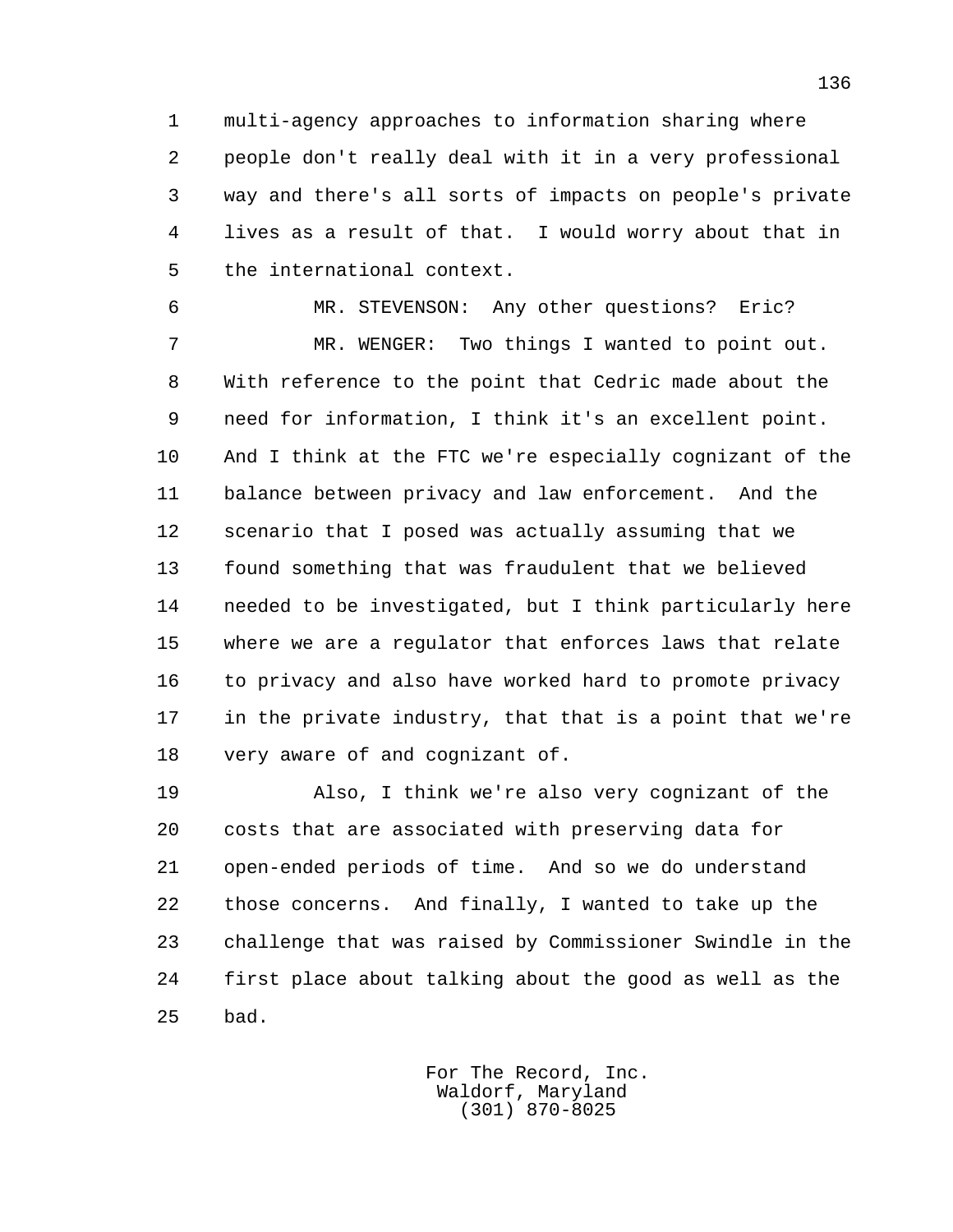1 And I think that I wanted to make sure that 2 everybody understands that we actually have had very 3 positive experiences dealing with Internet companies 4 that have set up special contacts for us when we're 5 conducting investigations that we can reach out to, that 6 have allowed us to use fax or email ways to communicate 7 with them to speed up the time frames and get 8 information back in response to our subpoenas quickly, 9 and who have preserved data upon request and in response 10 to our subpoenas, turned that data over to us in timely 11 ways. And the ability for us to get that information 12 has been vital to our success in fighting Internet 13 fraud.

 14 MR. STEVENSON: Thank you. Eric, and I wanted 15 to adjust one point in response to the issue that 16 Alistair raised about the jurisdiction and conflicts of 17 law. I think there are obviously very great 18 difficulties that go on in a lot of those issues, and it 19 is a challenge, and I think one of the reasons that we 20 in the OECD, Commissioner Thompson is describing, our 21 joint work there on cooperation to address cross-border 22 fraud and deception, and one of the challenges there is 23 we were picking an area where, as Alistair suggested, 24 there is some common understanding of an area where the 25 conduct is problematic, no matter where it's occurring,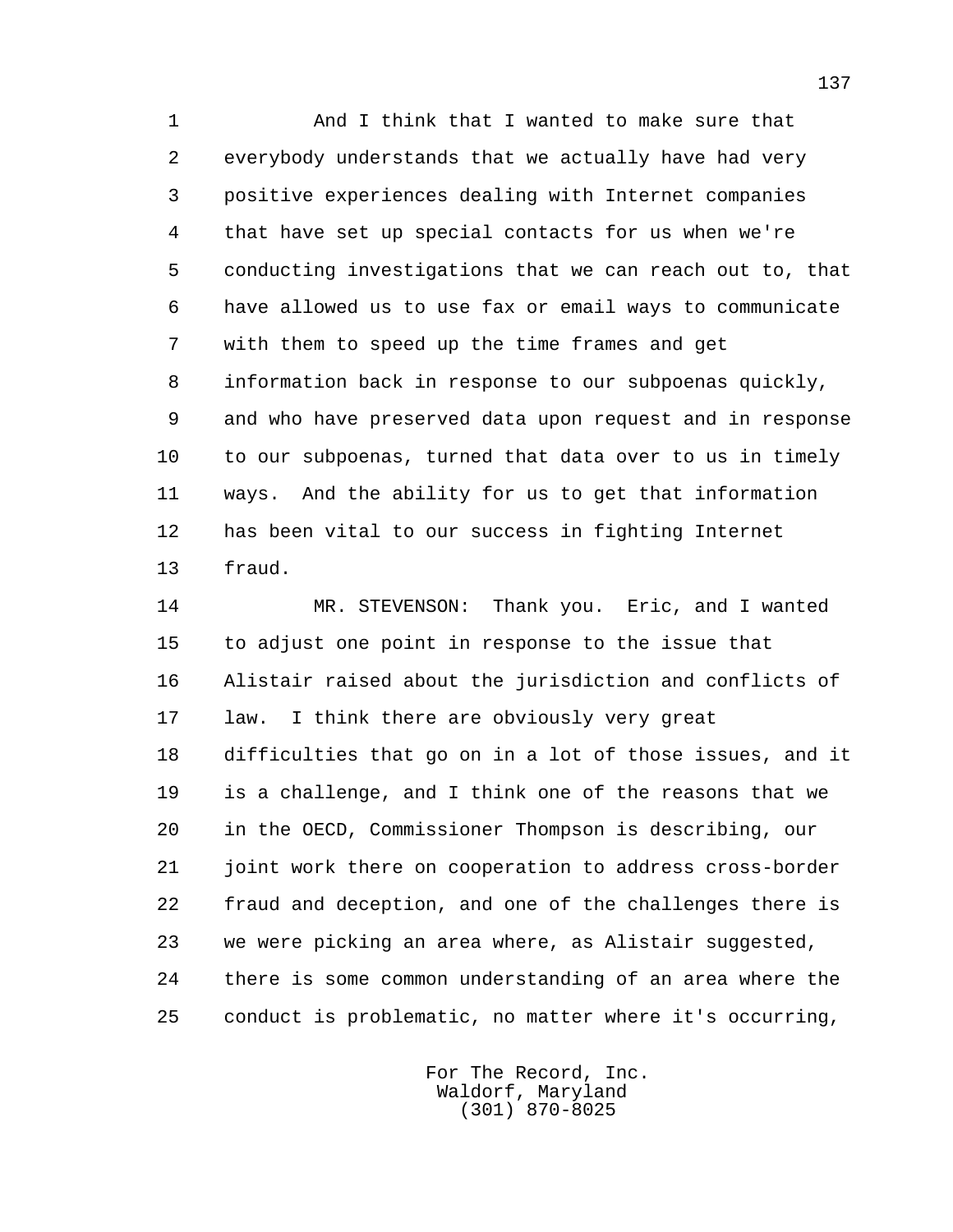1 and frankly even then, we have a lot of challenges as we 2 hear and how do we best cooperate, but the idea is to 3 focus on precisely that kind of conduct and develop 4 these connections so that we can make progress forward. 5 We have run out of time, and the press 6 conference will be here in just a few minutes, then we 7 will start back up at 2:15 sharp with our panel on 8 domain name registrars, so I will end by thanking our 9 panelists for what I thought was an excellent 10 discussion. Thank you very much. 11 (Applause.) 12 (Whereupon, at 12:45 p.m., a lunch recess was 13 taken.) 14 15 16 17 18 19 20 21 22 23 24 25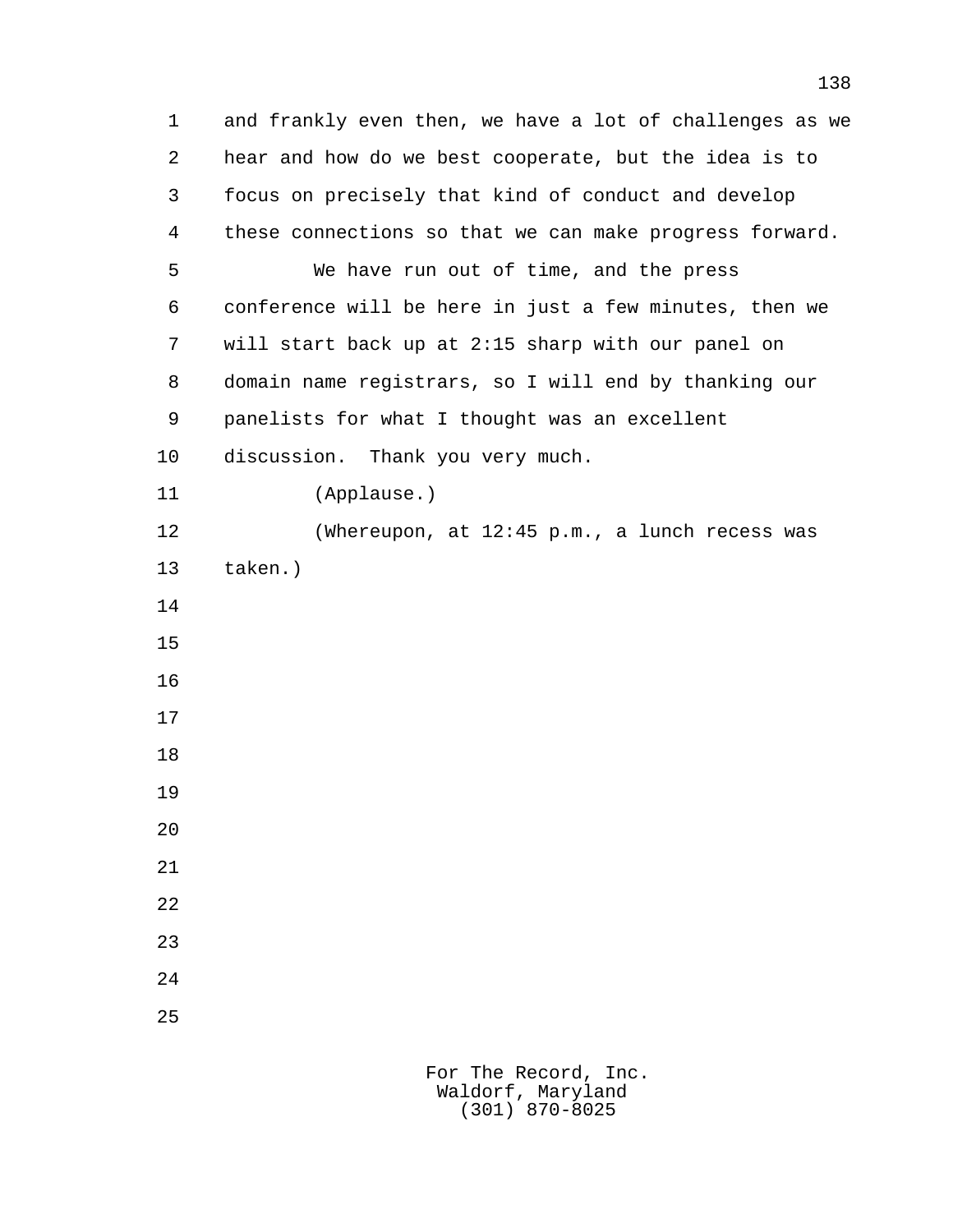1 AFTERNOON SESSION 2 (2:15 p.m.) 3 MS. MITHAL: Okay, why don't we get started. 4 My name is Maneesha Mithal and I am the 5 Assistant Director for International Consumer Protection 6 here at the Federal Trade Commission and I would like to 7 welcome all of you to this panel on cooperation between 8 consumer protection enforcement agencies and domain 9 registrars and registries. 10 As you can see, we have a very large panel 11 today, and it's actually a fairly long panel and we're 12 hoping to cover many issues, but I thought it might be 13 useful to start by just setting some ground rules so 14 that we can streamline the discussion. 15 The format of this will be moderated discussion, 16 so I will just throw out issues and questions. When you 17 would like to respond or if you would like to respond to 18 another panelist, just please raise your tent and wait 19 to be called on by me. This part is very important, I 20 would just ask that all of the panelists keep their 21 remarks as short and succinct as possible, and as to the 22 point as possible. 23 I promise you that if we all adhere to that 24 rule, everyone will have multiple opportunities to 25 speak. And I just want to give you fair warning that,

> For The Record, Inc. Waldorf, Maryland (301) 870-8025

139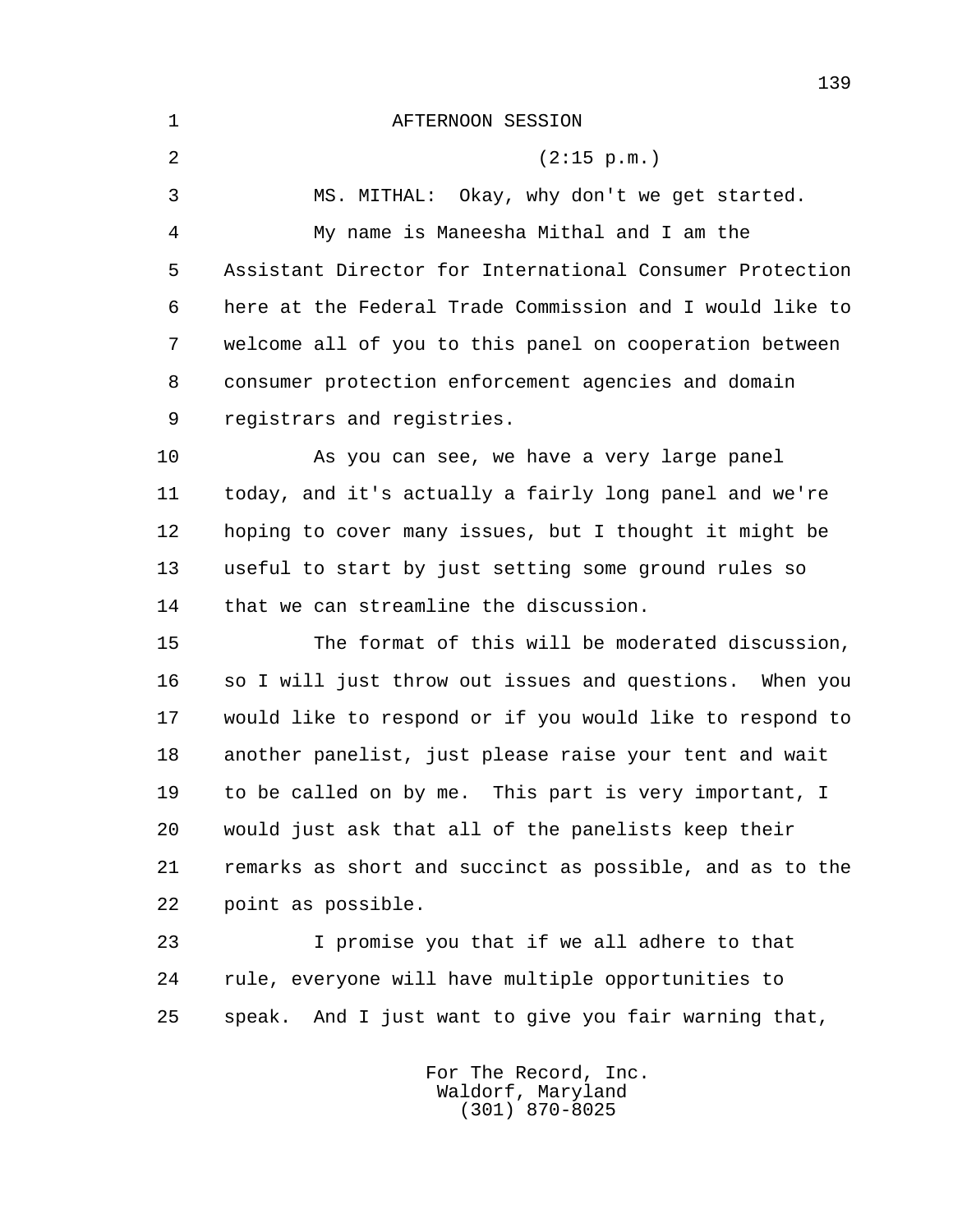1 you know, we do have a lot of issues to cover, and 2 please don't be offended if I ask you to move along or 3 finish your points.

 4 So, to that end, I thought it would also be 5 helpful if we divided up the panel into segments. I 6 thought we would spend the first half hour or so talking 7 about whois data in the generic, top-level domains. I 8 thought we would spend the second half hour or so 9 talking about whois data in the counsel domains, and 10 then we can take a short break and talk about 11 information sharing generally between consumer 12 protection enforcement agencies and domain registrars 13 and registries.

 14 And then finally spending about a half hour or 15 so talking about how we can suspend fraudulent websites 16 and how we can work together on that. And this panel 17 should wrap up right around 4:30 or so and we should 18 have an opportunity for people from the audience to ask 19 questions.

 20 So, let me also just start by defining some 21 terms here. I think most of you are familiar with them, 22 but for the benefit of those of you who haven't, we'll 23 be using the term "whois" a lot. Whois refers to a set 24 of databases where domain registrants' contact 25 information can be found.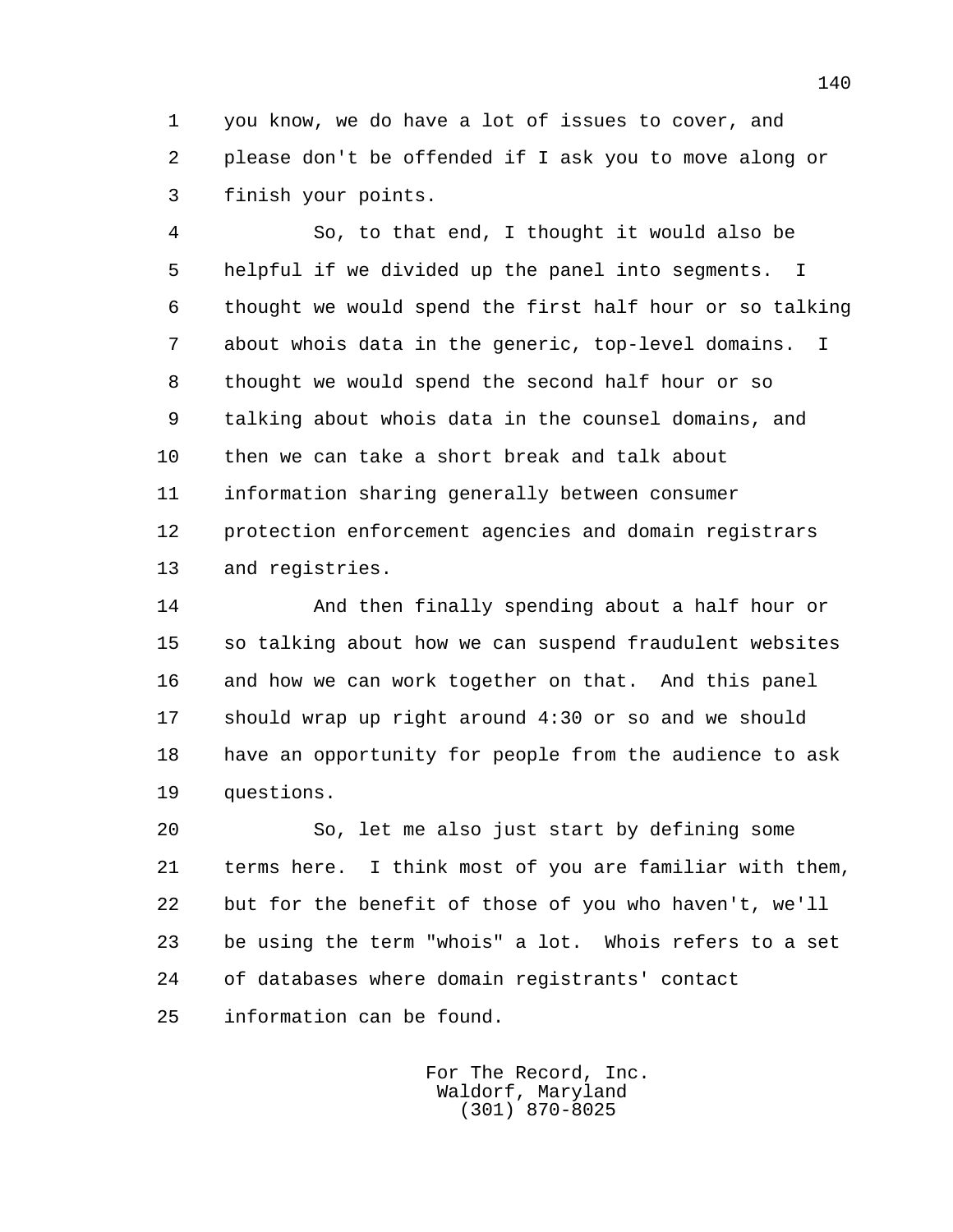1 We'll be saying the word GTLDs quite a bit. 2 GTLDs refers to generic top level domains, those are 3 domain names ending in .com, .org, .net, .info, .bus and 4 some others. And those domains are generally regulated 5 under contracts ICANN or the Internet Contact for 6 Assigned Names and Numbers.

 7 And then we'll be talking to you about CCTLDs 8 quite a bit and those are country code top-level domains 9 and those are domain names ending in two letter country 10 codes, like .UK or .GE for Germany.

 11 So, with that, why don't we jump right into it. 12 I thought it might be useful to set the stage a little 13 bit, and so I want to ask Dan Salsburg from the FTC to 14 talk a little bit about how we use the whois database in 15 our investigations.

 16 MR. SALSBURG: The whois database or databases 17 really are the first steps we take in most of our 18 Internet fraud investigations using these databases. We 19 routinely go to the databases to find out who is 20 responsible for the given website, the name of the 21 registrant. We try to find out from whois databases the 22 identity of the registrar who can be served with process 23 and we can make requests upon for additional 24 information.

25 We look at the address information that shows up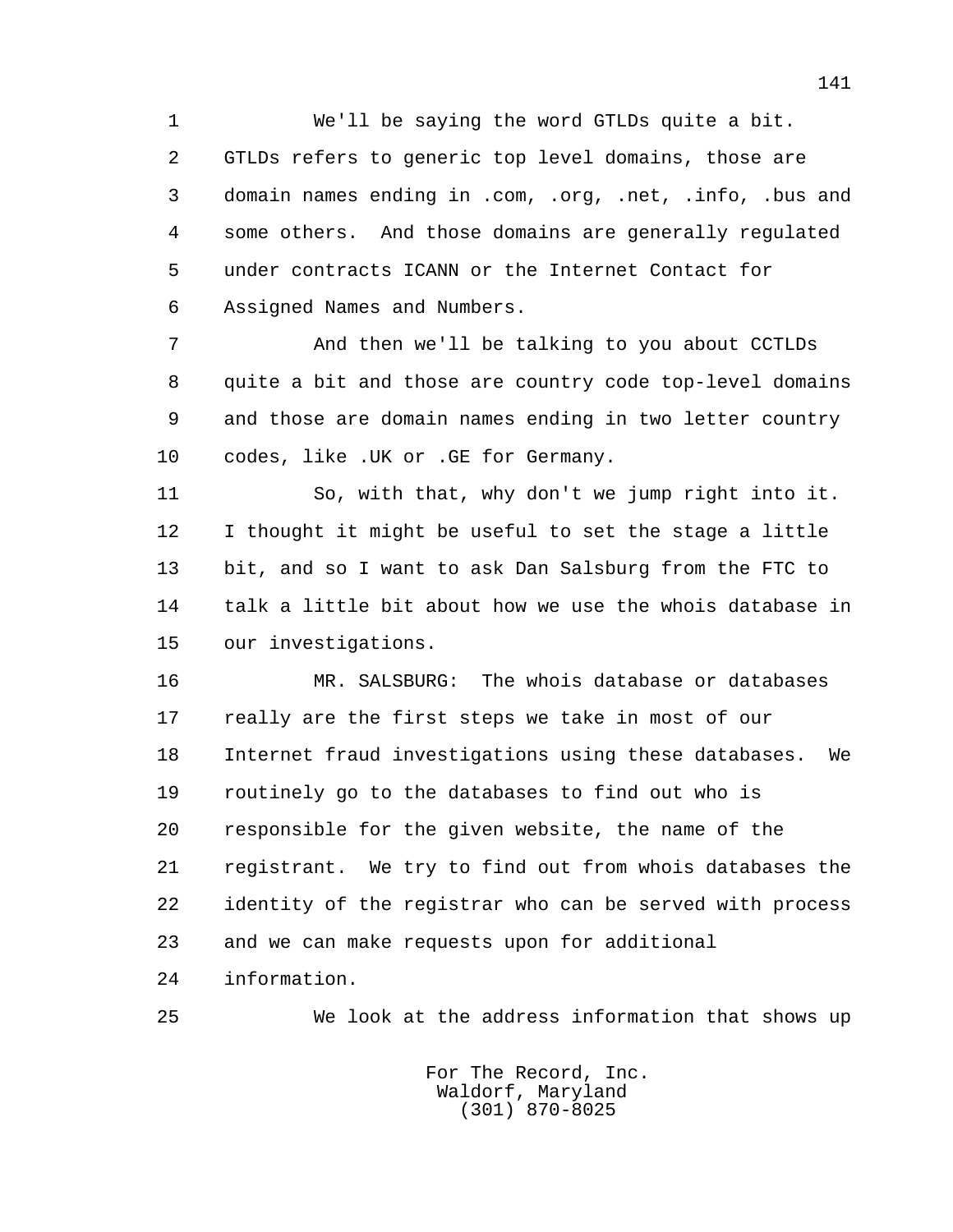1 in whois listings to determine where is this business 2 located. We look at the host information to find out 3 where the servers are located. In short, without whois, 4 we have a very difficult time finding out who has 5 responsibility for a website that may have some 6 fraudulent claims on it.

 7 We also use the whois database in another area, 8 and that is oftentimes, in addition to the work we do 9 stopping frauds, we engage in what are called surf days, 10 which are designed to identify the prevalence of fraud 11 or activities that appear that they may have fraudulent 12 components, and inform the purveyors of those websites 13 of the problems with their websites and ask them to 14 respond.

 15 For instance, often we will get together with 16 state attorneys general or with our counterpart consumer 17 protection agencies with other countries and we will 18 review numerous websites, if we find problems with 19 websites we will send emails to the people or the email 20 addresses that show up in the whois database under the 21 contact information and try to inform them of the 22 problems that we saw with the website.

 23 MS. MITHAL: Dan, can I just follow up. Could 24 you lay out some of the -- do we face any concerns with 25 the whois database right now?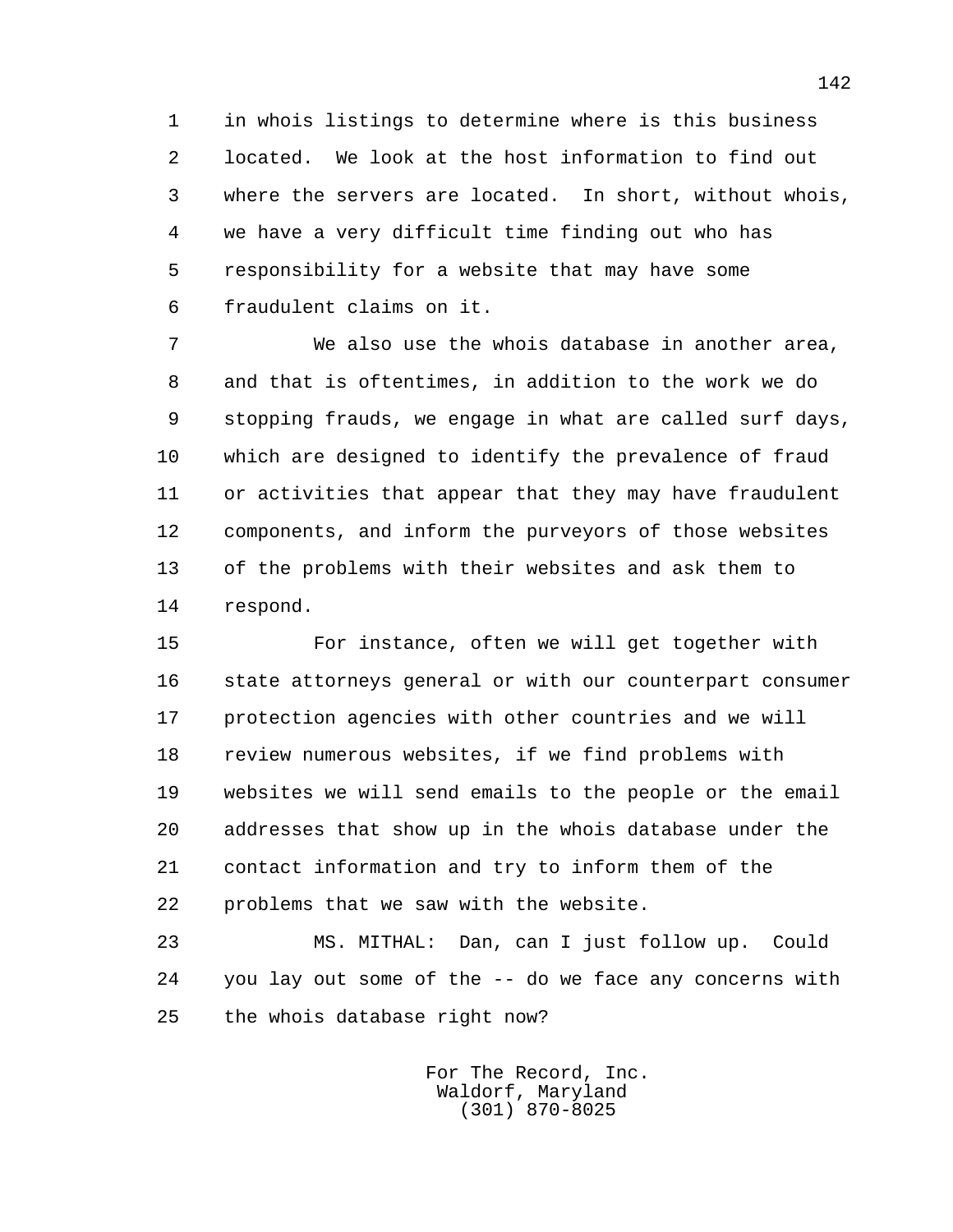1 MR. SALSBURG: Yeah, there are a number of 2 problems, but the two principal ones are first of all 3 the accuracy of the data in the whois database. We have 4 seen in one case we had there was a registrant that was 5 engaged in some pornographic commerce, and it happened 6 to be listed in his whois entry as being located on 7 Foreskin Street in Amsterdam with Amanda Huginkiss as 8 the administrative contact. Clearly we had a difficult 9 time figuring out who was responsible for that website 10 based on the whois data.

 11 In a similar instance, there was a case that 12 didn't have as interesting a false entry, but there was 13 a case we had where the address was Herehere, 14 California. We have also found websites registered to 15 Mickey Mouse, to God, to Hacker, Bill Clinton, FBI, you 16 name it. And the inaccurate information is really a 17 serious problem.

 18 The second major problem that we have with the 19 database is the searchability. We can go back a few 20 years ago, and the .com registry, there was only 21 Verisign, or Network Solutions at the time, that was the 22 sole registrar for .coms. And at that time, when it was 23 all centralized, it was much easier to conduct our 24 investigations.

25 With the advent of competition amongst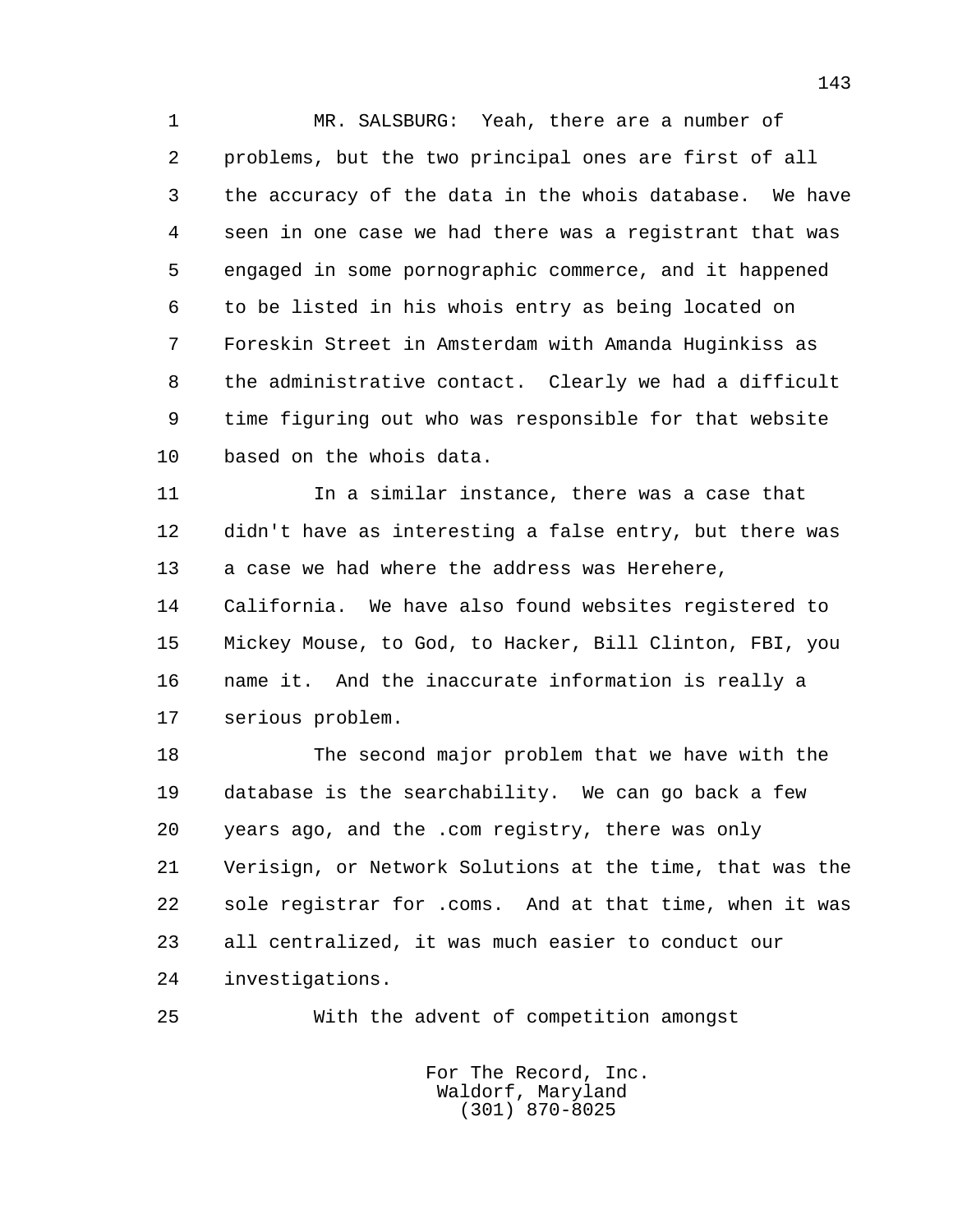1 registrars, what we have found is we are having a more 2 difficult time in finding out additional information 3 about websites through usage of the whois database. And 4 principally, up until about a year ago, you can go to 5 the Verisign whois database and you could search on 6 multiple fields.

 7 So, you could search under the name of a 8 registrant and you could find out a listing of 9 several -- there was a time-out on it, but substantially 10 all the websites registered to a given person. Which 11 helped us considerably, because what we find in case 12 after case after case is the perpetrators of a fraud 13 often have multiple websites that they use, and if we 14 can't search across multiple fields, such as an address 15 field or a name field for the registrant, we are only 16 going to see one part of a fraud and we are going to 17 miss all of the other tentacles that emanate from it.

 18 MS. MITHAL: Thanks, Dan. Dan, you mentioned 19 two issues, the first is I guess accuracy and the second 20 is searchability and I thought we could use that as a 21 framework in our discussions for this issue.

 22 So, first about accuracy, I know that the OECD 23 has done some work on this topic and I thought I would 24 ask Michael Donohue to describe some of that for us. 25 MR. DONOHUE: Thank you, Maneesha.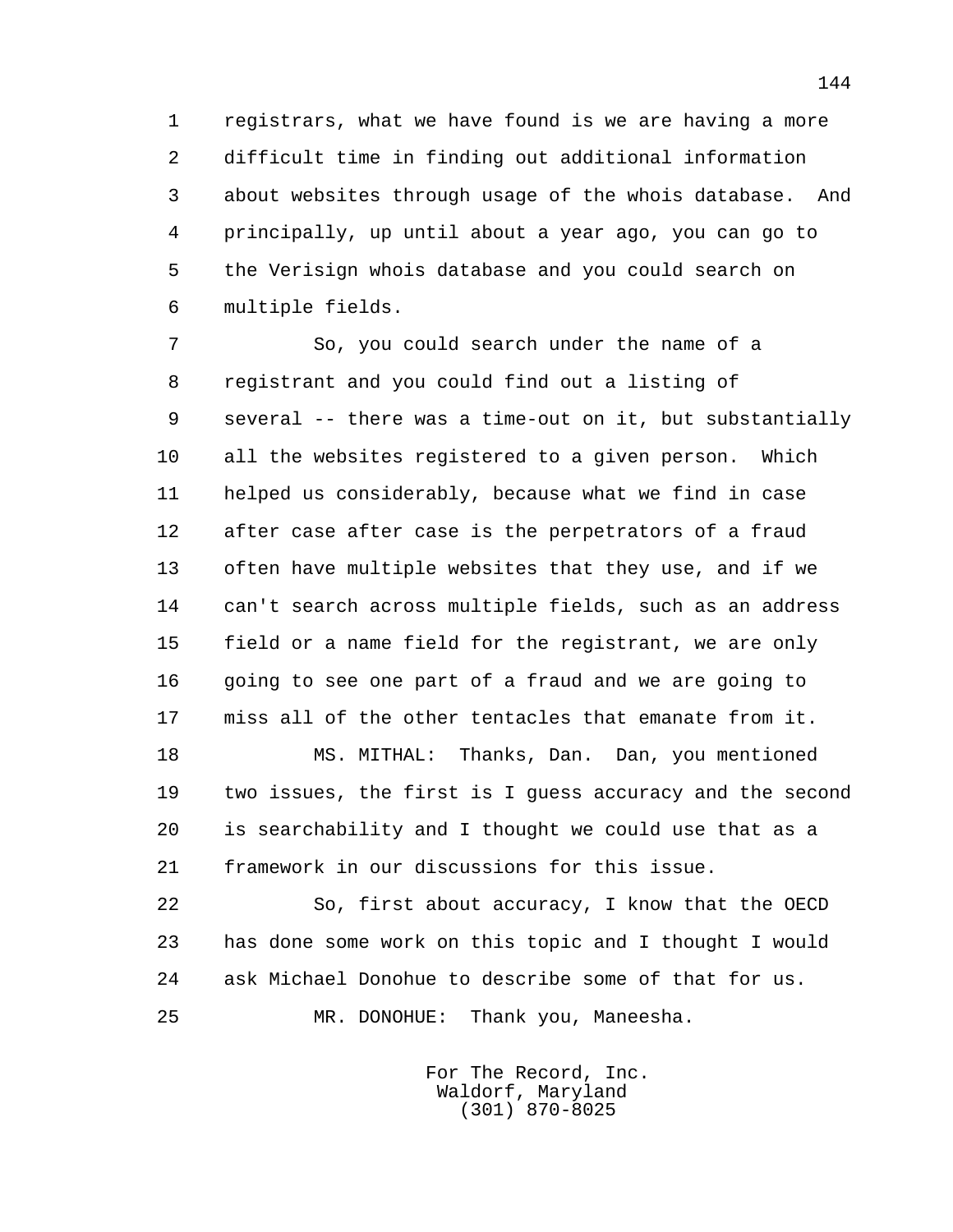1 I would like to be able to talk about the kind 2 of work that we have done at the OECD, but it's really 3 work worth doing and we haven't quite finished it, so I 4 can't say where exactly it will end up, but it's been 5 going on for some time. It involves primarily the 6 consumer policy committee at the moment, but tax revenue 7 experts as well have been looking at the issue, and even 8 going further back, some of the Telecom policy folks. 9 We also have privacy and security experts, so we're 10 trying to all talk to each other to come up with some 11 common themes.

 12 In the consumer area, we're looking at it from 13 the perspective, two perspectives, really, one is with a 14 view towards increasing transparency integrity of domain 15 names for consumers themselves, and this comes out of 16 the OECD guidelines, the 1999 guidelines on consumer 17 protection in the electronic commerce, which called for 18 businesses to identify themselves for the benefit of 19 building consumer trust.

 20 The other primary and really in a sense more 21 critical uses for that are consumer protection law 22 enforcement, working so that Dan and his counterparts 23 around the OECD countries can do a good job protecting 24 consumers by identifying websites that are committing 25 fraud.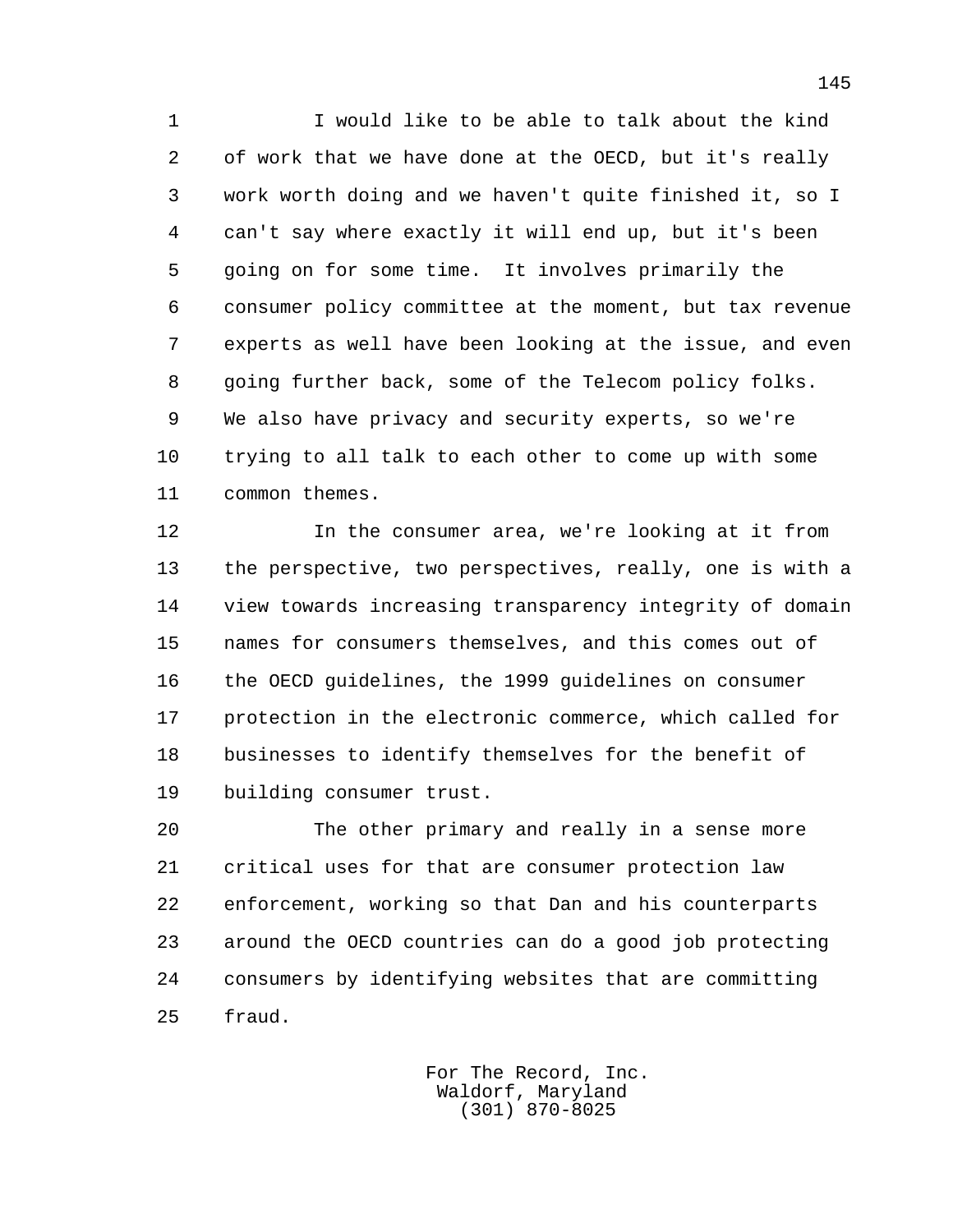1 And, again, this is work that flows out of the 2 guidelines to some degree, again, one principle calls 3 for businesses to identify themselves, not just for 4 consumers, but also for law enforcement. The focus here 5 is on commercial usage of the Internet, of course.

 6 MS. MITHAL: I'm just curious, does anybody have 7 any statistics on accuracy of whois data, anything that 8 people know about the ICANN complaint form where people 9 can file complaints about accuracy?

10 Mike?

 11 MR. PALAGE: I was talking to Dan Halloran, and 12 I believe that the Internet GOTNET website has been up 13 now for about six months, I believe, and I believe that 14 they have received approximately 4,500 complaints to 15 date. Now that would just be in the .com, .organize and 16 .net space. The most interesting statistic that Dan has 17 relayed to me has been in connection with most of the 18 complaints are related to spam.

 19 So, the majority of the complaints, people 20 submitting, if they do state a reason why they believe 21 it's inaccurate, has generally been in connection with 22 spam that they've received.

 23 MS. CADE: If I can just add to that. 24 MS. MITHAL: Would you identify yourself. 25 MS. CADE: I'm Marilyn Cade with AT&T and I am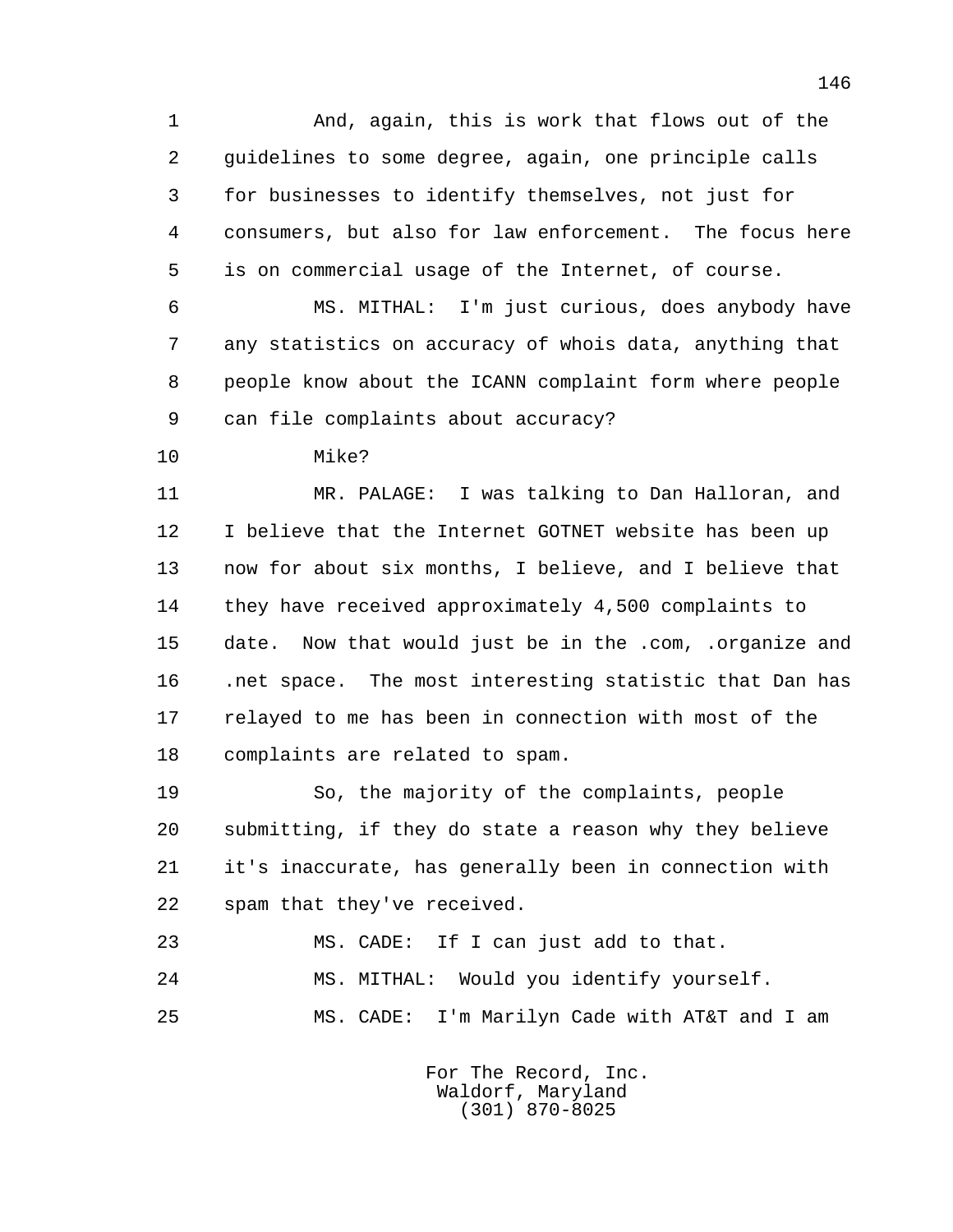1 the cochair of the Whois Task Force. Just to follow on 2 what Michael said, they actually today have received 3 over 6,000 complaints. So, the number of complaints and 4 the usage of the centralized form is really working 5 quite well, and there's been apparently significant 6 increase using the complaints as people have become 7 aware of the availability of the Internet form.

8 MS. MITHAL: Dan?

 9 MR. SALSBURG: Sure. We recently engaged in a 10 search with fellow law enforcement of based on spam that 11 had remove me or unsubscribe lines, and then we went to 12 the whois databases and we got the email addresses for 13 the websites and sent out emails asking to be 14 unsubscribed or removed, and I believe 21 percent of 15 those email addresses that appeared in the whois 16 database were false, they were inaccurate.

 17 So, I imagine it's impossible to extrapolate 18 from that that 21 percent of all entries in the whois 19 database are inaccurate, but certainly in websites that 20 have claims that appear to be deceptive, inaccuracy is a 21 serious problem, and those are the types of websites 22 that we really care about.

 23 MS. MITHAL: Marilyn, I know you mentioned you 24 cochair the Whois Task Force and I was wondering if you 25 could summarize some of the recommendations of that task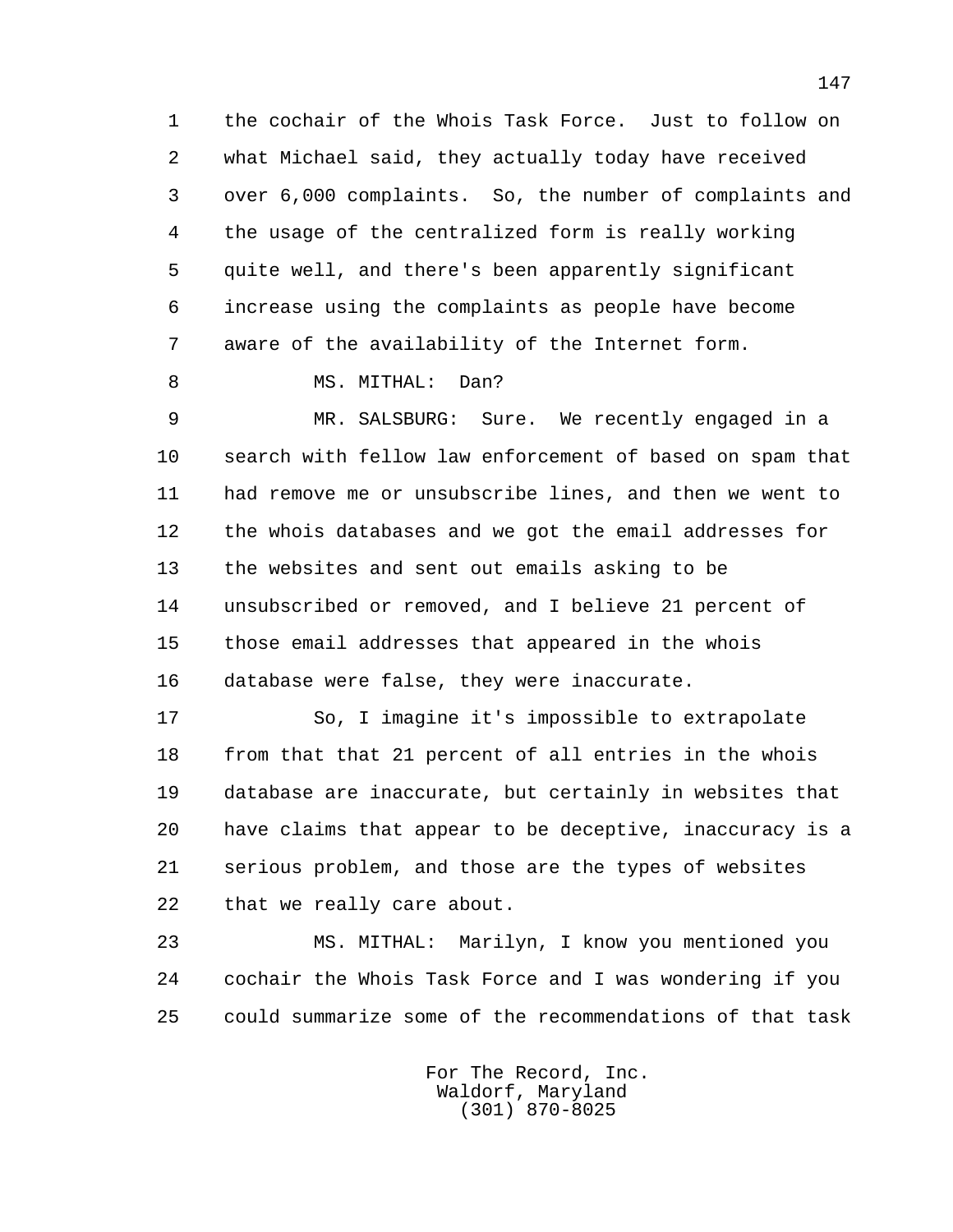1 force with respect to accuracy of whois data.

 2 MS. CADE: Sure. I would love to do that, 3 particularly since some of the other panelists here 4 either helped to launch the task force, Paul Kane, or 5 are on it now, Phillip Grabansee, we've all worked very 6 hard to try to reach a set of recommendations. When the 7 task force began with a survey and some of the findings 8 of the survey, I will just very quickly mention, because 9 I think they may be of relevance to this.

 10 We did ask people in the survey how they use the 11 whois database, and the uses of the database are the 12 kinds of things that one would expect, people use them 13 in order to find out who is behind or operating a 14 website. They use it in order to solve technical 15 problems, they use it in order to find out whether or 16 not a domain name is available to register, and of 17 course law enforcement uses it. Sort of the typical 18 things that one expects.

 19 But the things that might be kind of 20 interesting. We asked the question of what best 21 describes your attitude toward access to the data in the 22 whois service, and the findings are as follows: And, 23 again, this is a survey that was done more than a year 24 ago, we don't consider it statistically valid, but think 25 of it as a snapshot of what people have responded from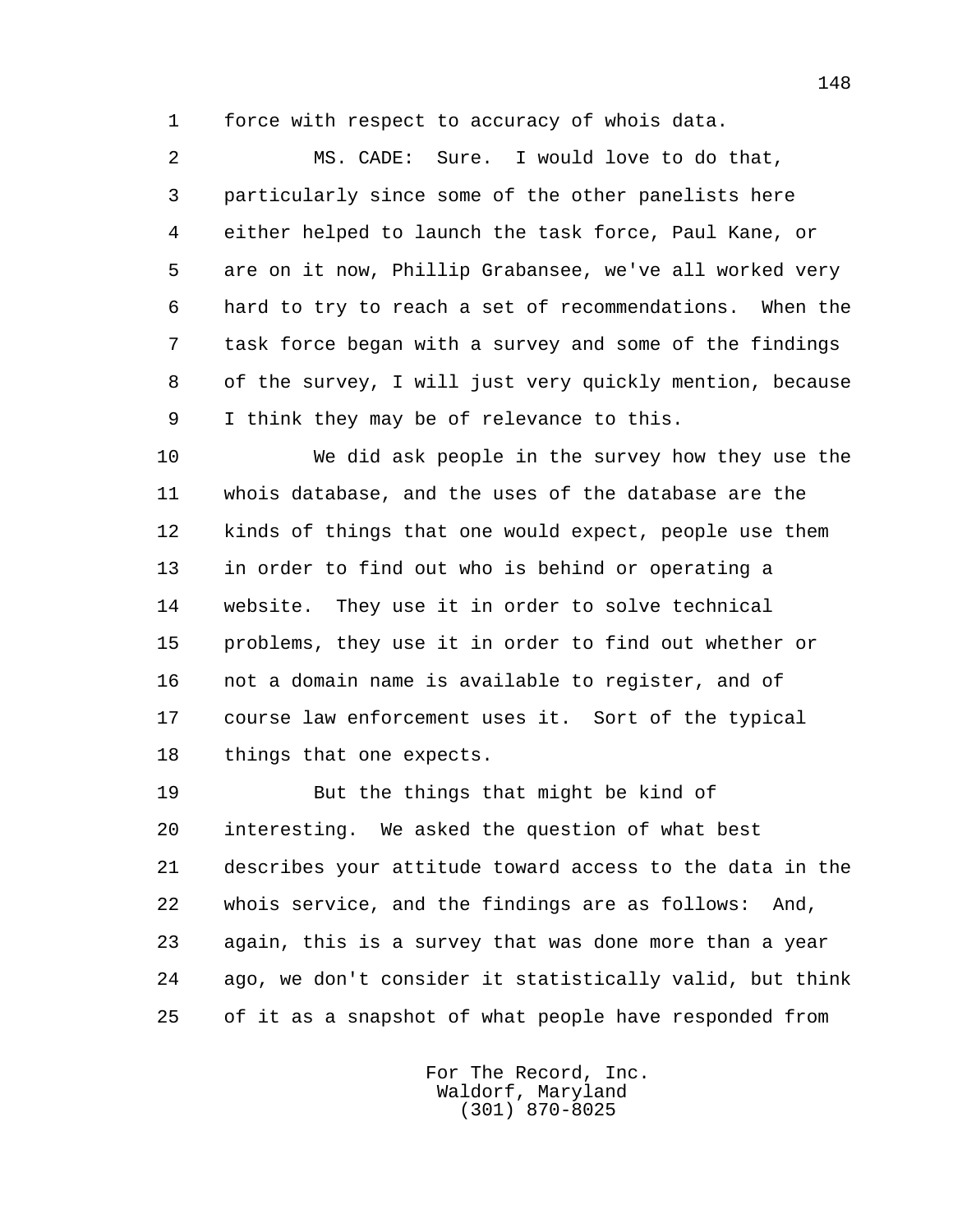1 their own personal views.

 2 Forty-two percent use whois as effective 3 identification of who is behind a specific domain for 4 consumer protection or intellectual property protection 5 purposes. Another 27 percent think that it should be 6 available and accessible because it supports the 7 resolution of technical problems on the Internet. And 8 another important point that is important to make is 9 that 20 percent of the respondents did identify an 10 interest in protecting the privacy of individual domain 11 named holders.

 12 So, when people responded to how they used it 13 and what they thought about access, the primary 14 responses were in those three areas. We found that 42 15 percent of the respondents said they had been harmed or 16 inconvenienced, and that of that, close to 40 percent 17 said that the data of the whois records they relied on 18 were inaccurate, incomplete or out of date. So, roughly 19 40 percent said that the whois records that they're 20 accessing, not all just because of fraud, were

21 inaccurate or out of date.

 22 The task force has recommended an initial short 23 set of recommendations. Data is not always inaccurate 24 on purpose. We tend to think as law enforcement or as 25 companies who are dealing with enforcement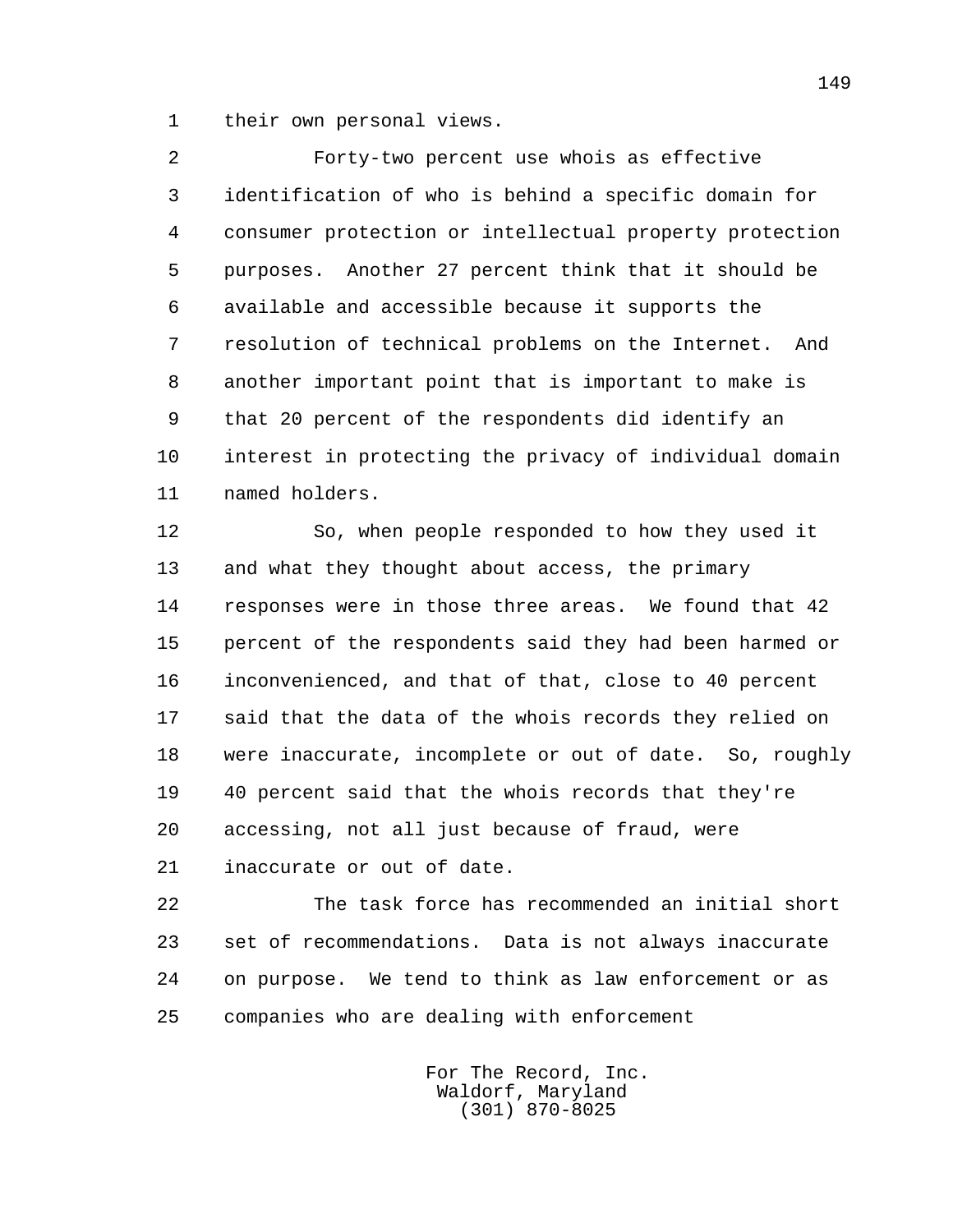1 responsibilities, which we may have in dealing with 2 fraud, we're mostly looking at the data that is someone 3 who may have purposely put in wrong data, but a lot of 4 the data is aged, and so you can't be contacted because 5 your contact information is just too old, it's gone old.

 6 So, one of the recommendations is that once a 7 year, the registrars contact the registrant, present 8 their registration information details to them, and ask 9 them to correct it. And then it is the responsibility 10 of the registrant to do that.

 11 The other recommendation that we made in the 12 area of accuracy is that we provide that I can provide a 13 what we would call a safe harbor. If someone has lost 14 their name, because of providing inaccurate data, that 15 they would go into a redemption grace period of 30 days, 16 and if during that period they presented correct contact 17 information, they would be able to recover the name. 18 It's out of the zone, but they haven't lost it.

 19 The second area of recommendations address the 20 use of bulk access of the whois data, and the task force 21 broadly, and supported by the community, expressed 22 strong concern about marketing uses of whois data. The 23 survey itself expressed strong concern about marketing 24 uses of whois data. Think of it as using the data for a 25 purpose other than that for which it is collected. I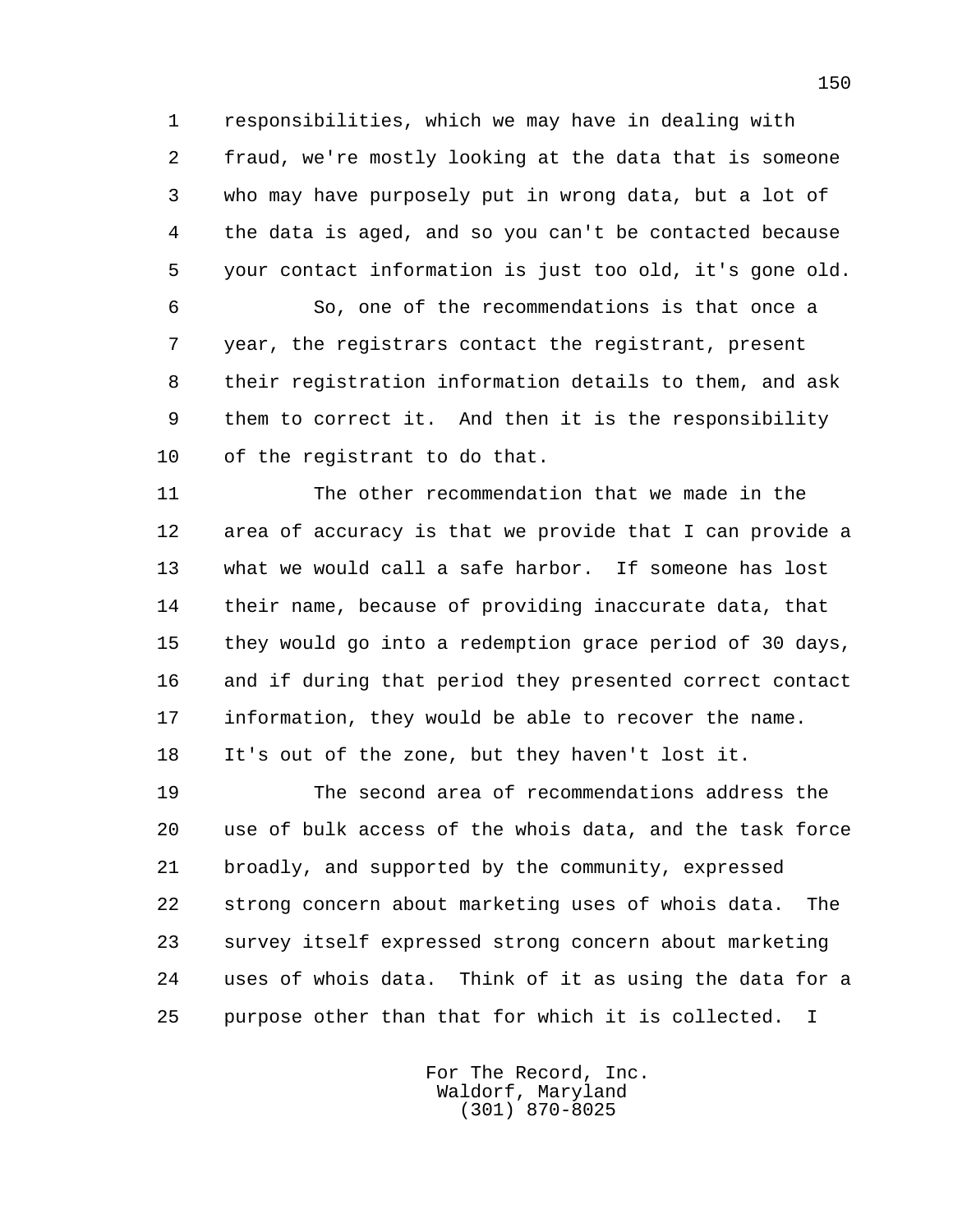1 suspect that's a phrase that rings to some of my 2 colleagues's ears, and that was strongly supported by 3 the task force.

 4 So, our first recommendation was to limit all 5 marketing uses of bulk access to the data. Those are 6 the primary consensus policy recommendations. We've 7 made other recommendations that I can maintain the 8 centralized report process for reporting, other things 9 of that nature.

 10 MS. MITHAL: Well, why don't we just focus on 11 the accuracy part of the report and I want to 12 throw open the floor and see if anybody has anything to 13 add or if anybody has any concerns about the task force 14 report.

15 Ruchika Agrawal?

 16 MS. AGRAWAL: Part of the Whois Task Force's 17 report is to report accuracy, and to me that's like 18 putting the cart before the horse, because surveys have 19 consistently showed that one of the reasons users 20 provide inaccurate information is because there are no 21 privacy safeguards in place.

 22 So, one way to improve accuracy within the 23 question that you've posed, Maneesha, I think is to 24 provide and implement privacy standards.

25 MS. MITHAL: I saw Phillip first and then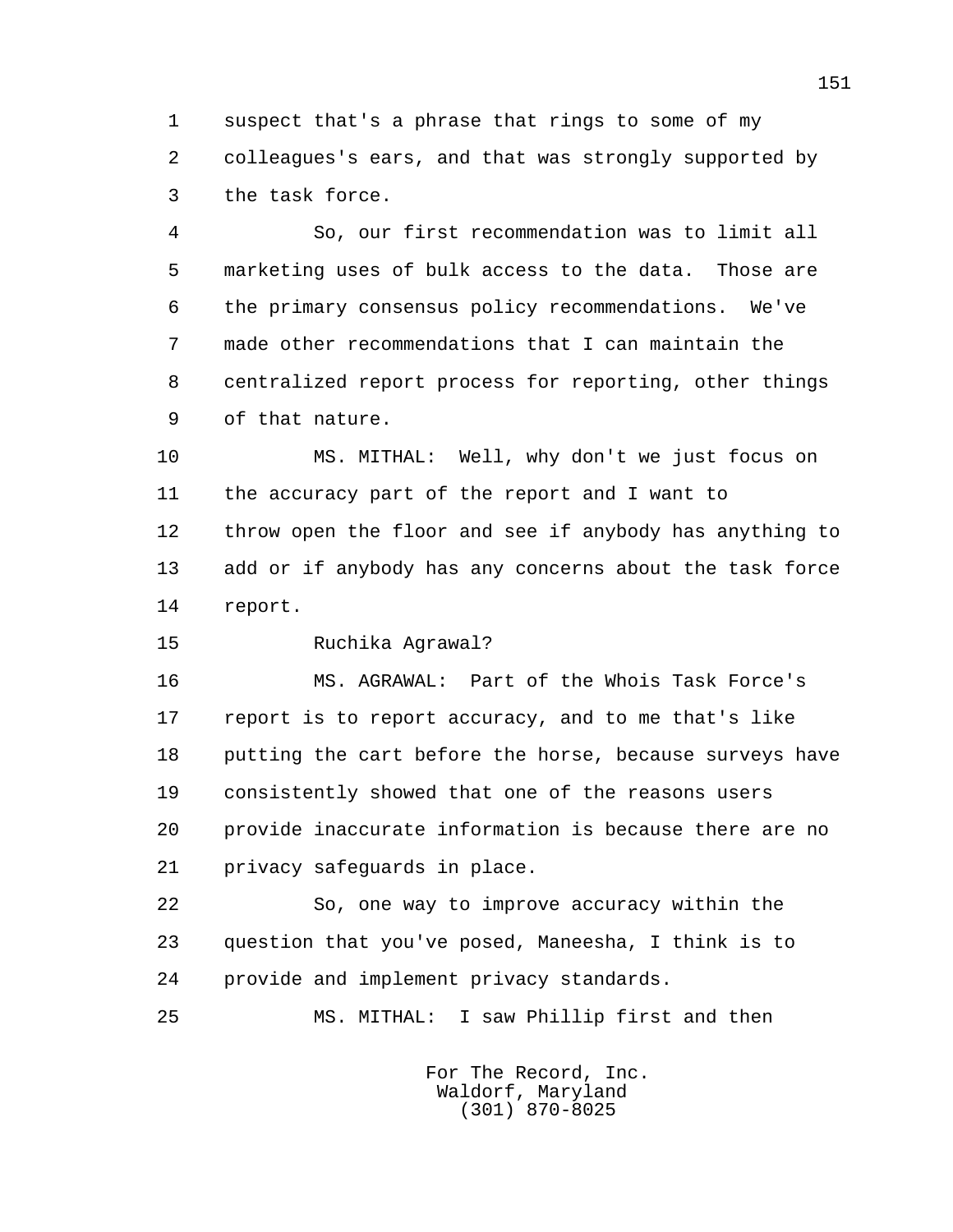1 Henning and then Kathryn.

 2 MR. GRABANSEE: A concern with the report, which 3 was participated by myself on the task force, but just a 4 point that I would like to add from a registrar point of 5 view, just something, I don't have a solution to that 6 problem, but just something to keep in mind. It's an 7 economic problem for the registrars, you know, they are 8 operating in an environment with selling domain names 9 with very small margins, and the more burden you put on 10 the registrars, checking the accuracy of whois 11 information, which we all want to be accurate, of 12 course, but it makes it more difficult for the 13 registrars who are already operating in such a difficult 14 economic environment, and it might lead, you know, I'm 15 not sure, but it might lead to a point where we have 16 only, you know, very few registrars who can survive in 17 that environment, and that's something that was 18 certainly not desired when the whole Internet and the 19 whole domain market was demonopolized.

 20 So, I just want everyone to keep in mind that 21 the more burden you take to the registrars, which of 22 course is necessary, because they have to participate, 23 but it has strong economic implications, especially for 24 the smaller and medium-sized registrars and will change 25 the market as we see it right now.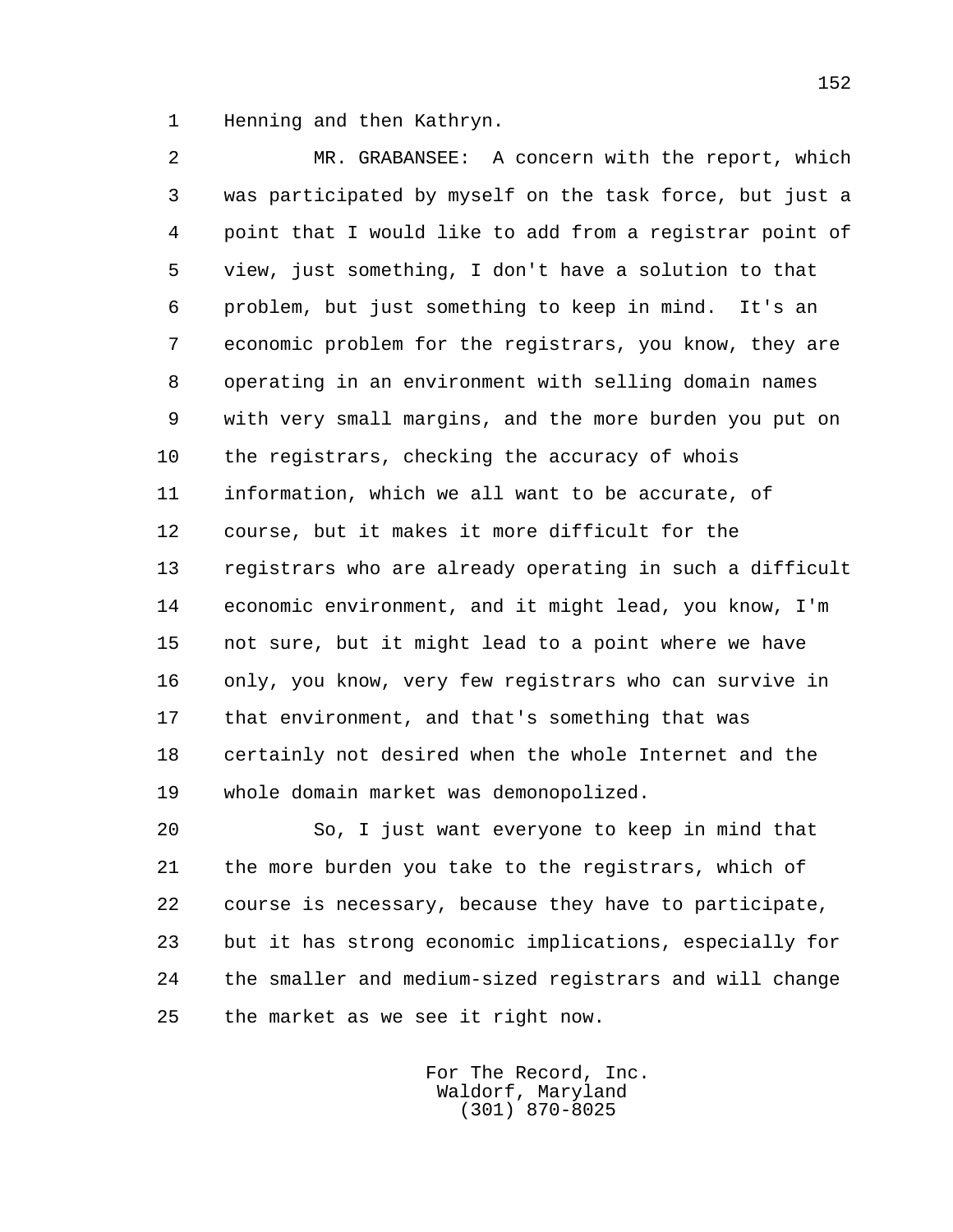1 MS. MITHAL: Actually, just before we go to the 2 next comment, I think those two comments provide a good 3 framework for discussion, and I would urge other people 4 to comment on those two comments. Ruchika raised the 5 concern of privacy concerns and putting the cart before 6 the horse and that the privacy concern should be 7 addressed first and then Phillip raised the point about 8 costs imposed on registrars. So, in particular, I would 9 like to hear from people about those two points and what 10 they think of those.

 11 MR. GROTE: My name is Henning Grote, I am with 12 Deutsche Telecom of Germany. Just adding to Marilyn's 13 data from the whois report, we found that due to the 14 fact that most of our DNS customers, our registrar 15 customers, are business users, I would say the aging of 16 the data is about relevant for 20 to 30 percent of the 17 data of the whois per year. This is the kind of rate 18 that gives you an approximate idea of the aging of the 19 data.

 20 The other thing, adding to that what Phillip 21 just pointed out, indeed, it's a big problem to have the 22 costs within a framework that's somehow -- makes it 23 somehow possible to handle in the economic model. But 24 on the other hand, on another technical field, we just 25 started the ENUM trial in Germany, the electronic number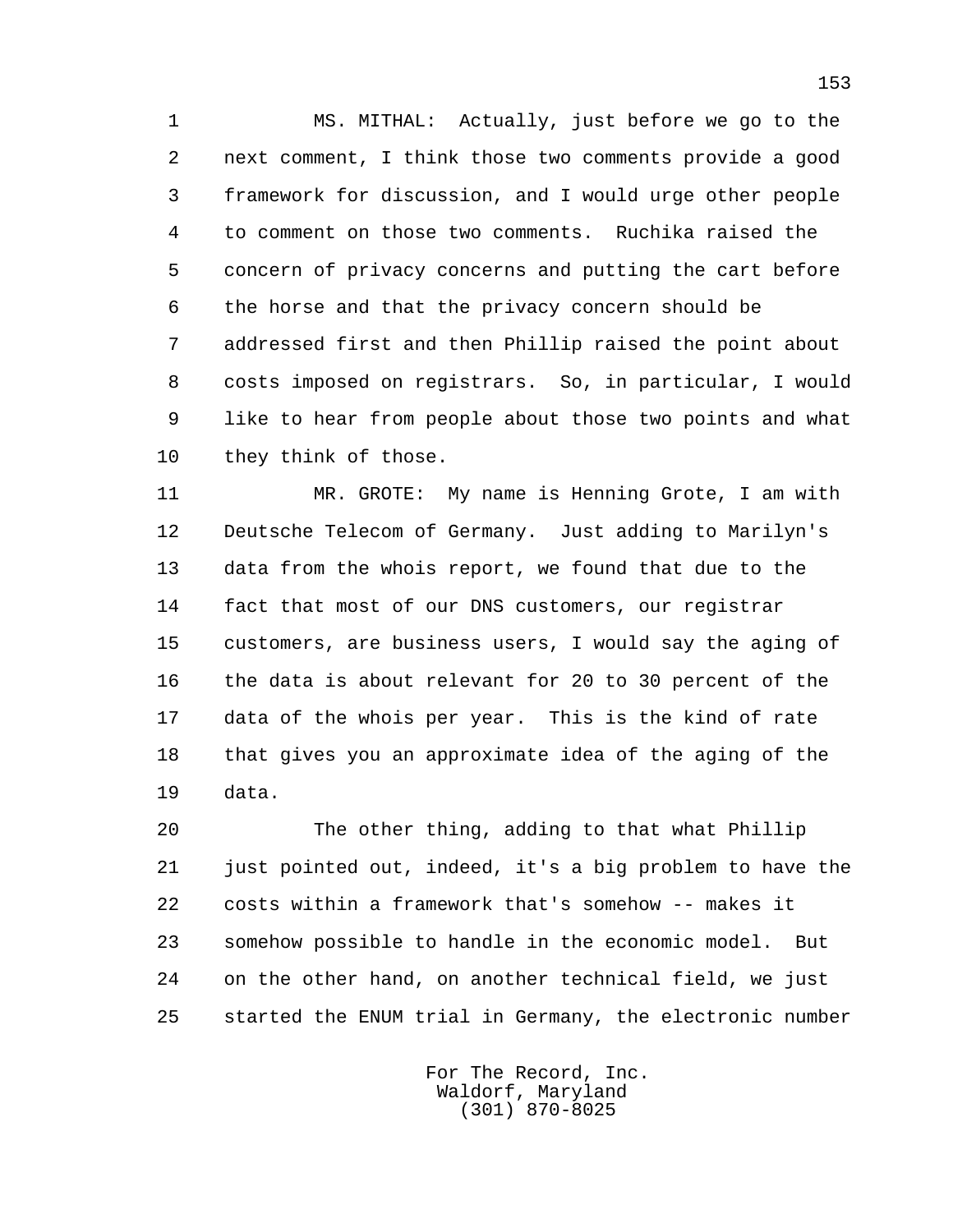1 mapping trial where the telephone numbering system is 2 mapped on the -- on a DNS basis.

 3 So, within this trial, for example, we have 4 installed the -- as mandatory -- the policy to validate 5 and verify the registrant. Validate the number that is 6 sent in that should be transferred onto the email name, 7 and verify the registrant, the person, the individual 8 who is seeking after having this number registered.

 9 So, we have now the challenge to put those two 10 worlds together, because one thing is sure, when ENUM 11 indeed goes into reality, and indeed becomes a stand-out 12 technology, we do have to handle this issue of 13 verification and validation of data, at least in Germany 14 as opposed to in most other countries using ENUM, there 15 will be a similar policy.

 16 On the other hand, the issue of costs and the 17 very small margin product DNS. So, this is quite a 18 challenge.

 19 MS. MITHAL: Actually, let me just ask a 20 follow-up question to both Henning and Phillip. You 21 both mentioned the cost issues. Do you have concerns 22 about the costs that the specific recommendations of the 23 Whois Task Force report would impose on registrars? 24 MR. GRABANSEE: It will certainly be a concern 25 and problem for the -- it will certainly raise some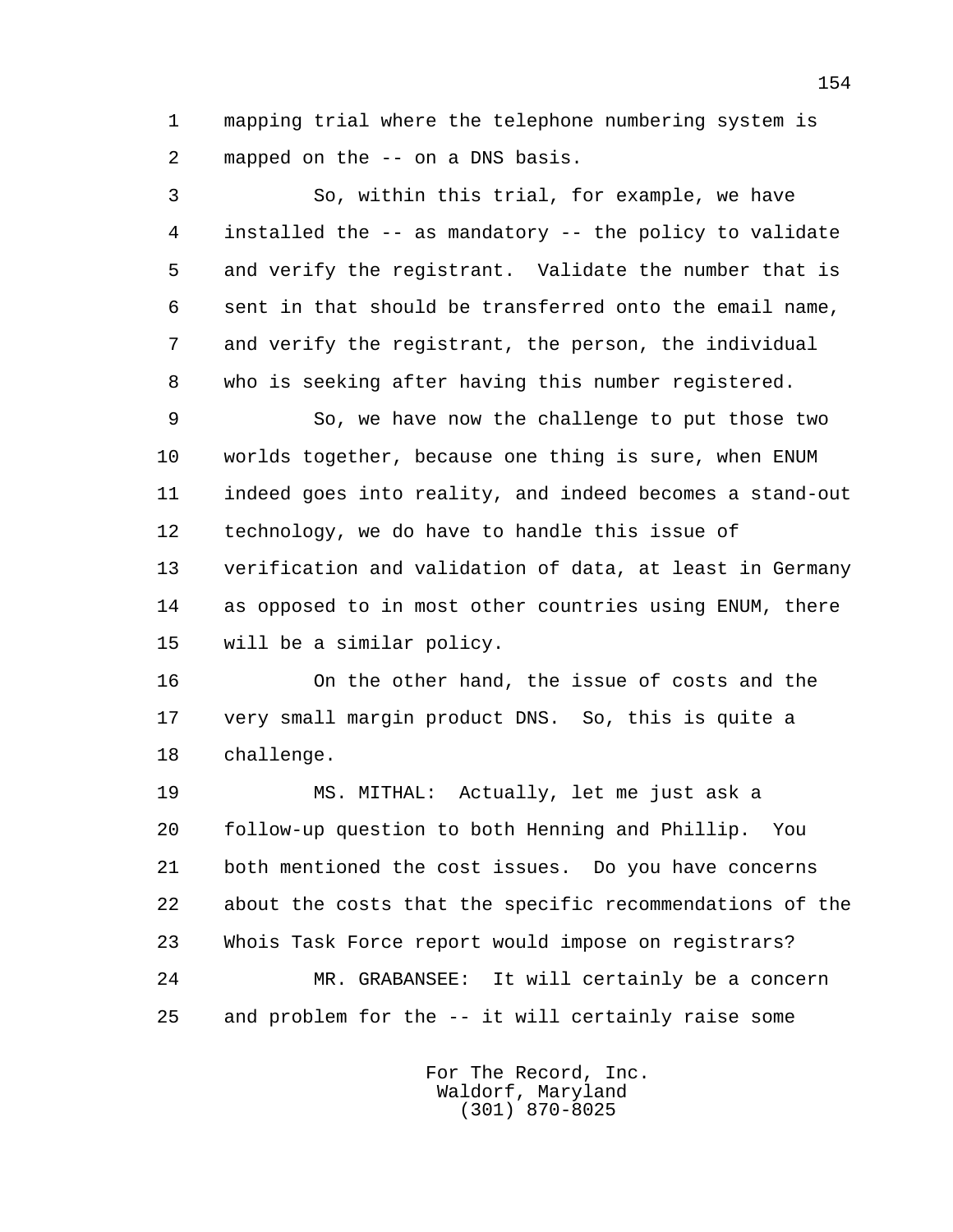1 problems for the registrars. I mean, if you believe in 2 a free market model, you can always argue easily, okay, 3 finally the market has to show that the prices for 4 domain names, I mean the prices registrars take for 5 domain names, they are not regulated.

 6 So, I mean, registrars theoretically are always 7 free, if they can make it or produce it or cannot show a 8 business model to increase the prices, but this will 9 take a long time and this whole procedure will probably 10 put a lot of smaller registrars out of business. And 11 the question is if that is desired, or the other 12 question, you can say that free market interest is just 13 like it is, but I don't have a clear answer to that 14 question. I just see the problem.

 15 MR. GROTE: Just to follow up on that. The 16 question I'm just asking myself is whether the small 17 margin, very low quality product DNS, in some cases, 18 will have a future under these circumstances. The 19 question might be whether other business models should 20 arise, or might arise. Well, I don't have an answer to 21 Phillip's concerns, neither do I have an answer to my 22 own concerns, when it comes to elaborating on a new 23 business model.

 24 I don't know a lot about that, but one thing is 25 for sure, when the -- let's say the quality aspects of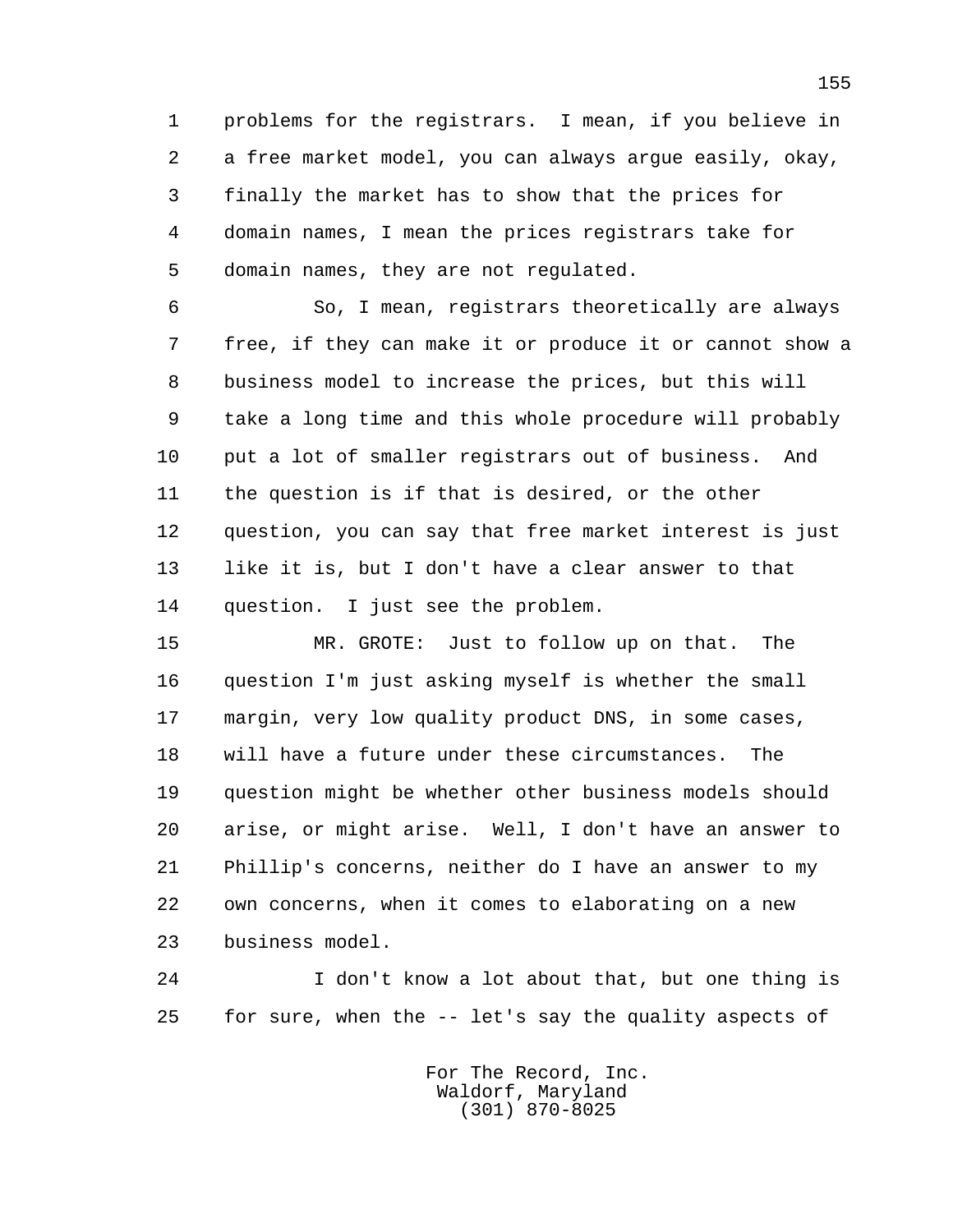1 the DNS services, like a curacy, and let's say like a 2 data handling where the customers can rely on, when 3 these are aspects that count, that also means that 4 the -- that our customers have to be educated. 5 That's on our side. And that's quite an issue. 6 It still has lots of costs, but I would like also to ask 7 the question when we don't do that, how might the market 8 go, and into what direction? Would it go totally down 9 because of the total distrust on the consumer side? I 10 don't know. Just a question. Just a thought.

11 MS. MITHAL: Okay, Kathryn?

 12 MS. KLEIMAN: I wanted to shed a little light on 13 the privacy issue. And just for whoever hasn't used the 14 whois database, it's a globally available database. 15 When you go to it and you put in information, you get it 16 with the click of a button. For those of us who 17 register domain names for our personal hobbies, to 18 express personal concerns that we have, say, racism or 19 antisemitism, to criticize large corporations for 20 adopting intellectual property policies that we think 21 are too broad, or for political speech, such as human 22 rights or corruption in countries, we don't want our 23 telephone numbers and home addresses available at the 24 click of a button.

25 The first question that we were asked in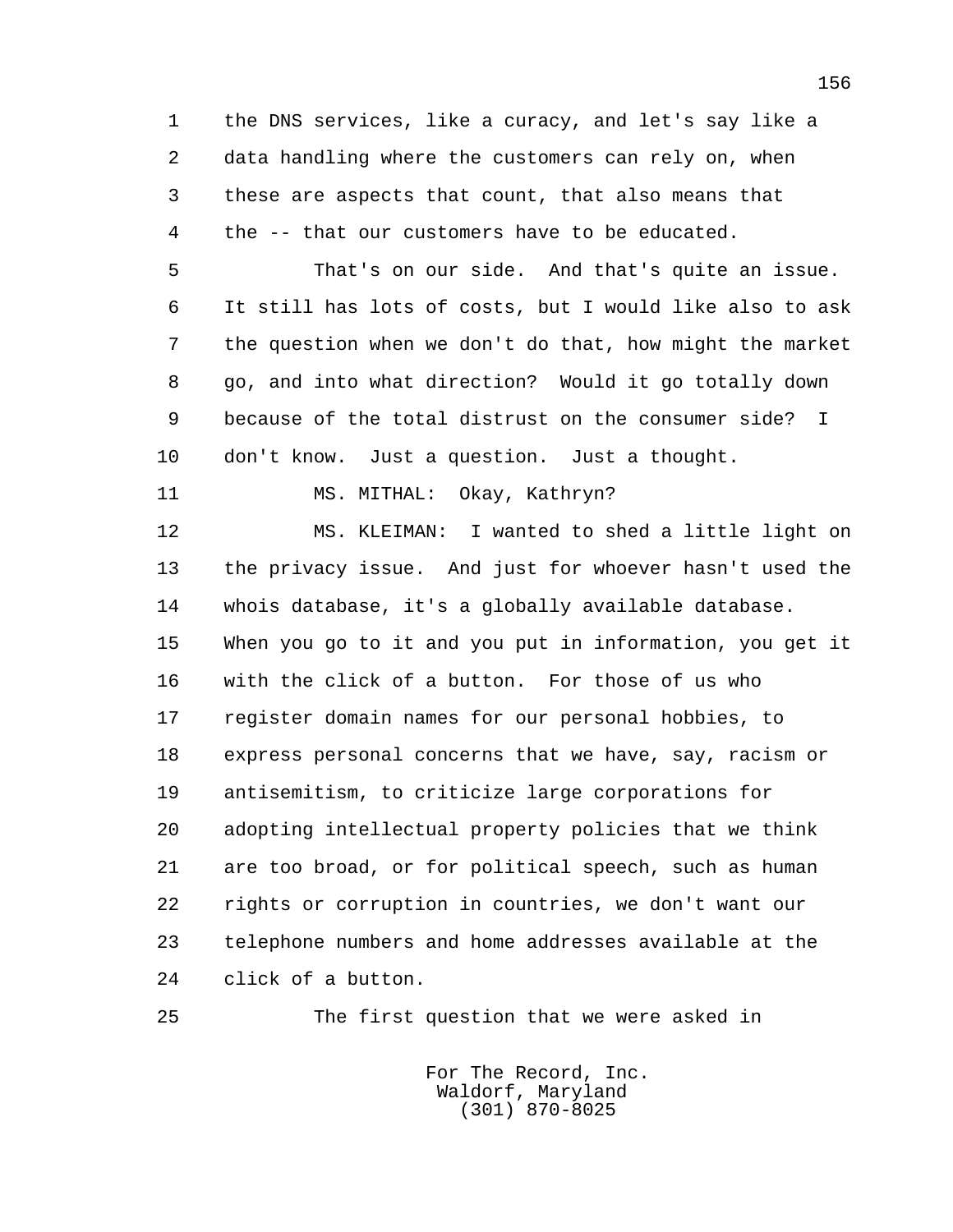1 preparation for the panel was how can domain registrars 2 and registries improve the accuracy of whois data and 3 the generic top level domains? There's one easy answer, 4 and that's called tiered access, effectively create the 5 option of an unlisted telephone number or home address.

 6 I come from a technical organization, the 7 Association for Computing Machinery, we've been around 8 since 1947, many of our members were original Internet 9 pioneers. When you go back to them and you ask them 10 what the purpose of the whois data was, they said it was 11 for technical contact. It's to reach someone if your 12 website was sending out, you know, unheard of amounts of 13 crap on the 'net and you needed to shut it down. It 14 wasn't for the purpose which it's increasingly being 15 used for, which is content policing.

 16 So, of course law enforcement needs to reach 17 people, as do others who are suing based on content, but 18 the whois database as it exists is inaccurate because 19 people are trying to protect themselves. Very much in 20 the way, frankly, that the Federal Trade Commission has 21 advised people to do in their consumer identity theft 22 publications, where they say, don't give out personal 23 information on the 'net. That's very good advice. 24 Don't give it out.

25 So, my best recommendation as we go into this

 For The Record, Inc. Waldorf, Maryland (301) 870-8025

157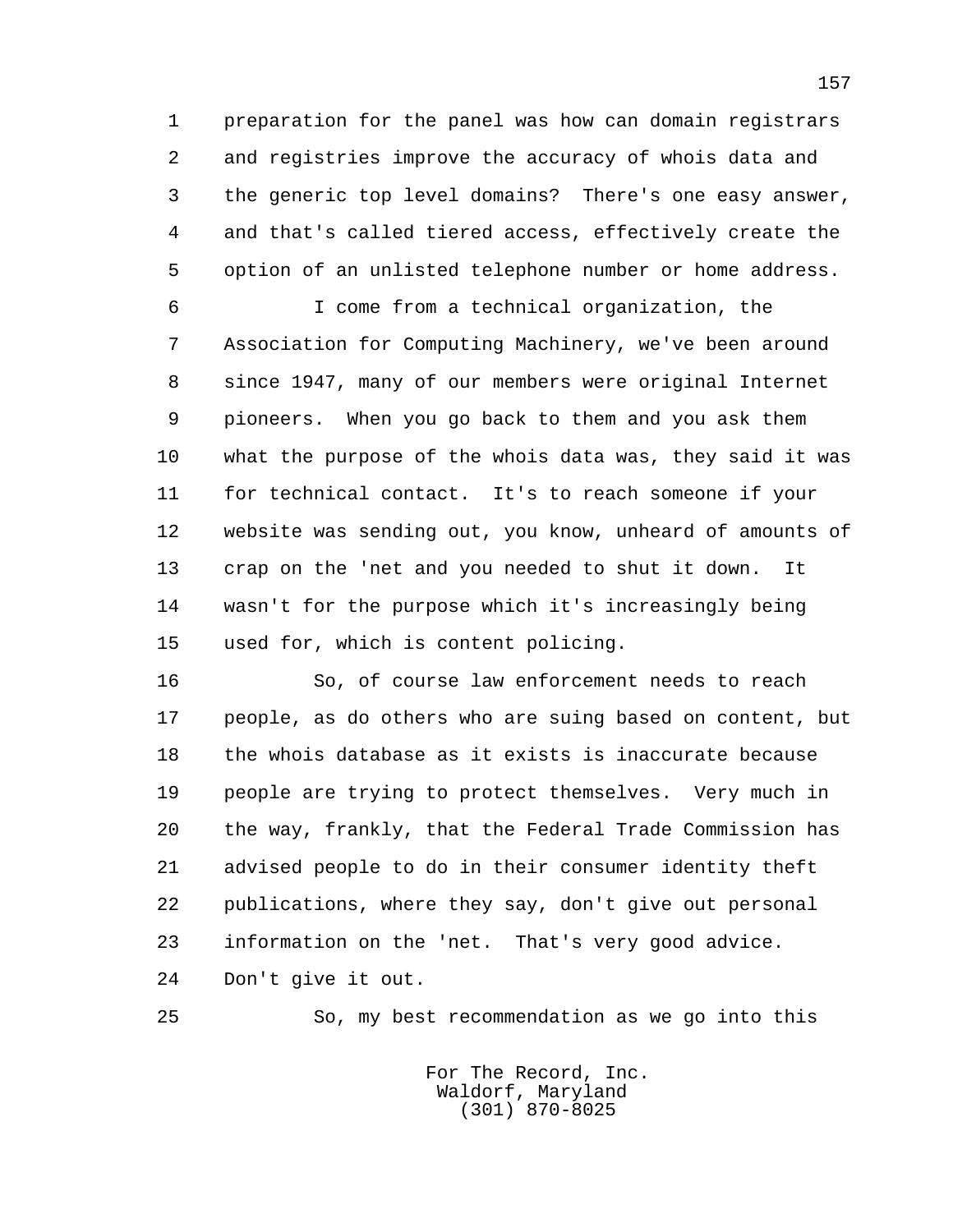1 is, let's draw a very clear distinction, and it hasn't 2 been drawn, in the Whois Task Force report, let's draw a 3 very clear distinction between commercial use of domain 4 names and noncommercial use of domain names.

 5 The second thing I would raise as domain 6 registrars pose the issues of cost is the issue of 7 liability. This is not my organization, but it has been 8 xeroxed and distributed, the Electronic Privacy 9 Information Organization, bullet point number two, 10 yesterday, "The New Hampshire Supreme Court has held 11 that information brokers and private investigators can 12 be liable for the harms caused by selling personal 13 information. In that case, a young woman was murdered 14 by a stalker who obtained her personal information from 15 information brokers and private investigators."

 16 To the registrars, I would say, we are your 17 subscribers. You know, there are people out there, 18 there are disgruntled spouses, there are stalkers, there 19 are governments who want to criticize people for taking 20 democratic, pro-democratic positions, protect your 21 subscribers. Let's figure out a balance, but the single 22 best answer to protecting accuracy, to getting accuracy 23 to whois is giving people the right to create an opt-out 24 where the information is there, it's available to law 25 enforcement and others under the appropriate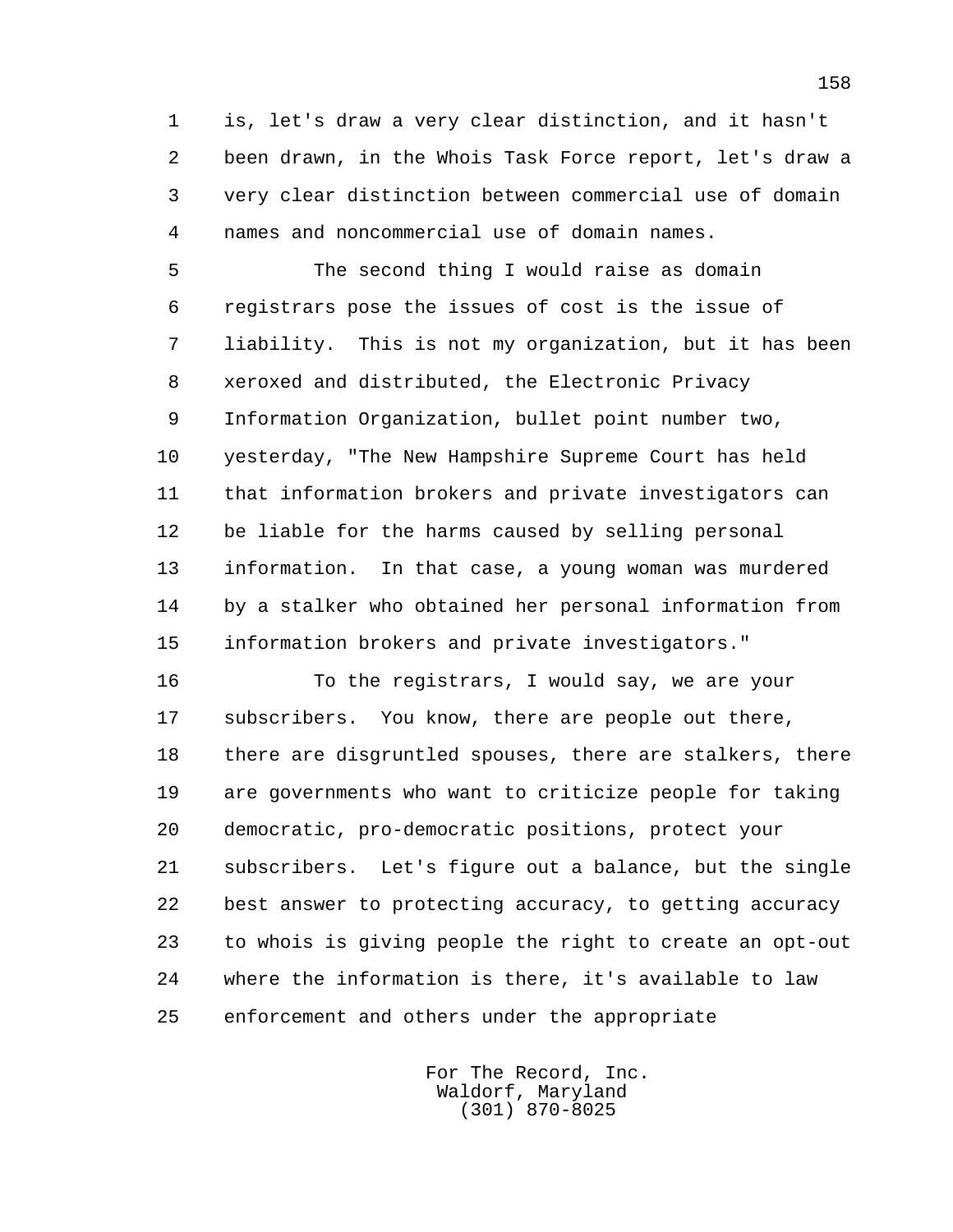1 circumstances, but not to the whole world all at once.

 2 MS. MITHAL: Before we move further, let me just 3 talk about some of the scope of the discussion we're 4 having here. I think the scope of this workshop is 5 about cooperation between law enforcement and domain 6 registrars and registries in combatting fraud, and I 7 think the points Kathy just made are extremely important 8 points, and I think, you know, those issues definitely 9 need to be discussed further, but I'm wondering for the 10 purposes of this discussion, if we could simply talk 11 about whois data for commercial registrations, the types 12 of investigations that we do generally involve 13 commercial targets.

 14 So, if we just limit it to that for the purposes 15 of this discussion, as people are talking further, I 16 just ask you to do that.

 17 So, Paul and then I saw Willie, and then Dan. 18 MR. KANE: Thank you, Maneesha.

 19 My name is Paul Kane, ICB from the UK. We are a 20 software house, and we've built a number of systems for 21 quite a few registrars. Just to bring this to 22 perspective, there are 160 ICANN accredited registrars, 23 of which 118, I believe, are currently active. I think 24 it's fair to say that every registrar that is active 25 really would like to provide to the community accurate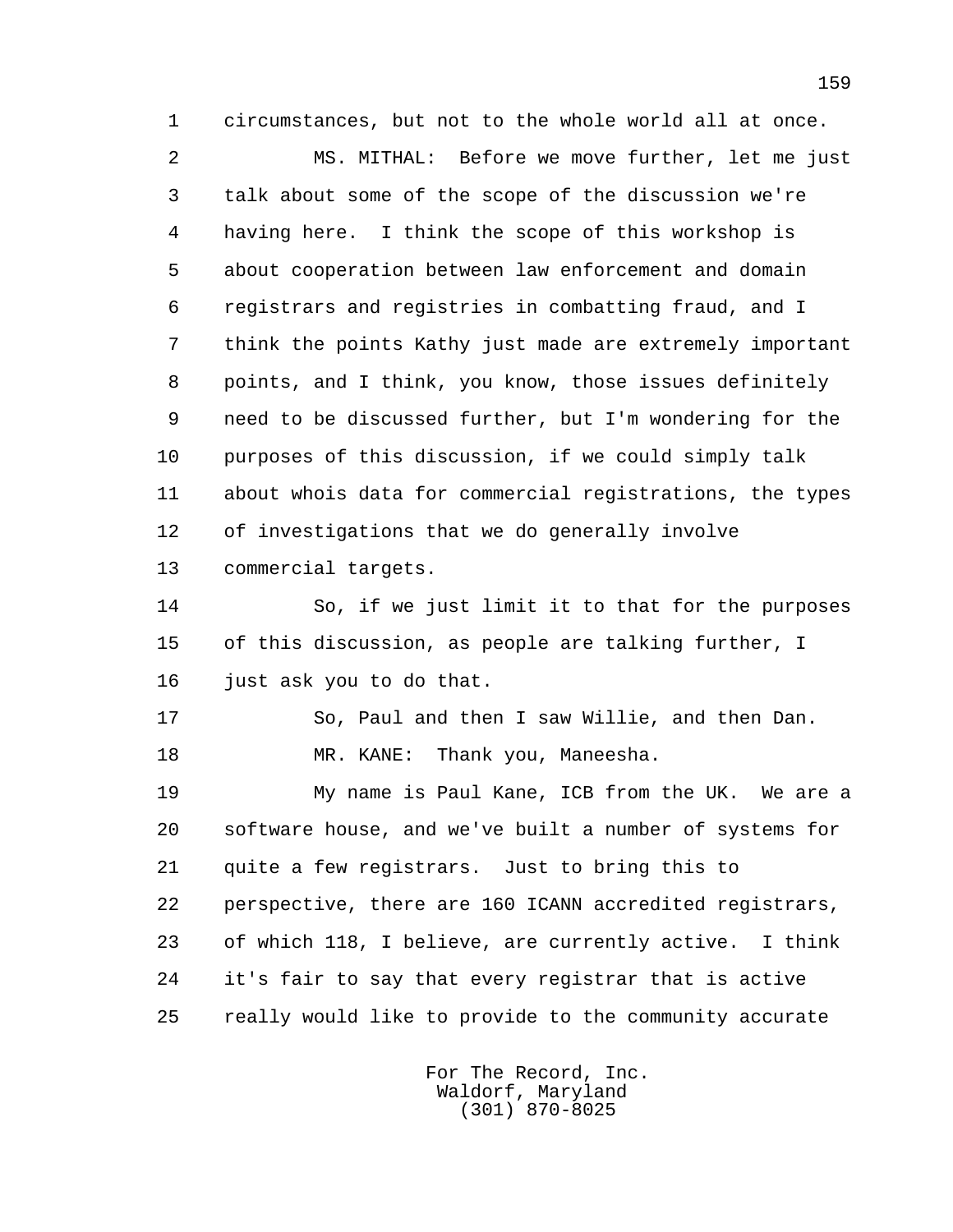1 information. They don't go out purposely to allow 2 Donald Duck, as the gentleman referred to.

 3 One of the things, I think registrars will be 4 very concerned about, is where the duty of care to check 5 the accuracy actually rests. And that, as Kathy was 6 implying, has costs, and there are some significant 7 issues. And obviously at what point is the data 8 accurate?

 9 At the time of registration, the applicant may 10 have submitted accurate information, and then the day 11 after registration, the person may have moved, there 12 could be a change in circumstance. So, if one 13 delineates between commercial registration and living, 14 breathing individuals, who may require a degree of 15 privacy, because it seems the privacy issue is the one 16 of concern, and in fact the lady at the end there 17 mentioned it, I think it's fair to say within the ICANN 18 accreditation agreement, that registrars sign in order 19 to be able to register in the gTLD lease space, there is 20 already provision for registrants to use the contact 21 information of a third party, where they feel that 22 personal freedom, personal liberties may be infringed. 23 And so, the mechanism already has that in place. 24 So, the registrar can accurately record the information 25 of a third party. Now, there may be a cost associated

> For The Record, Inc. Waldorf, Maryland (301) 870-8025

160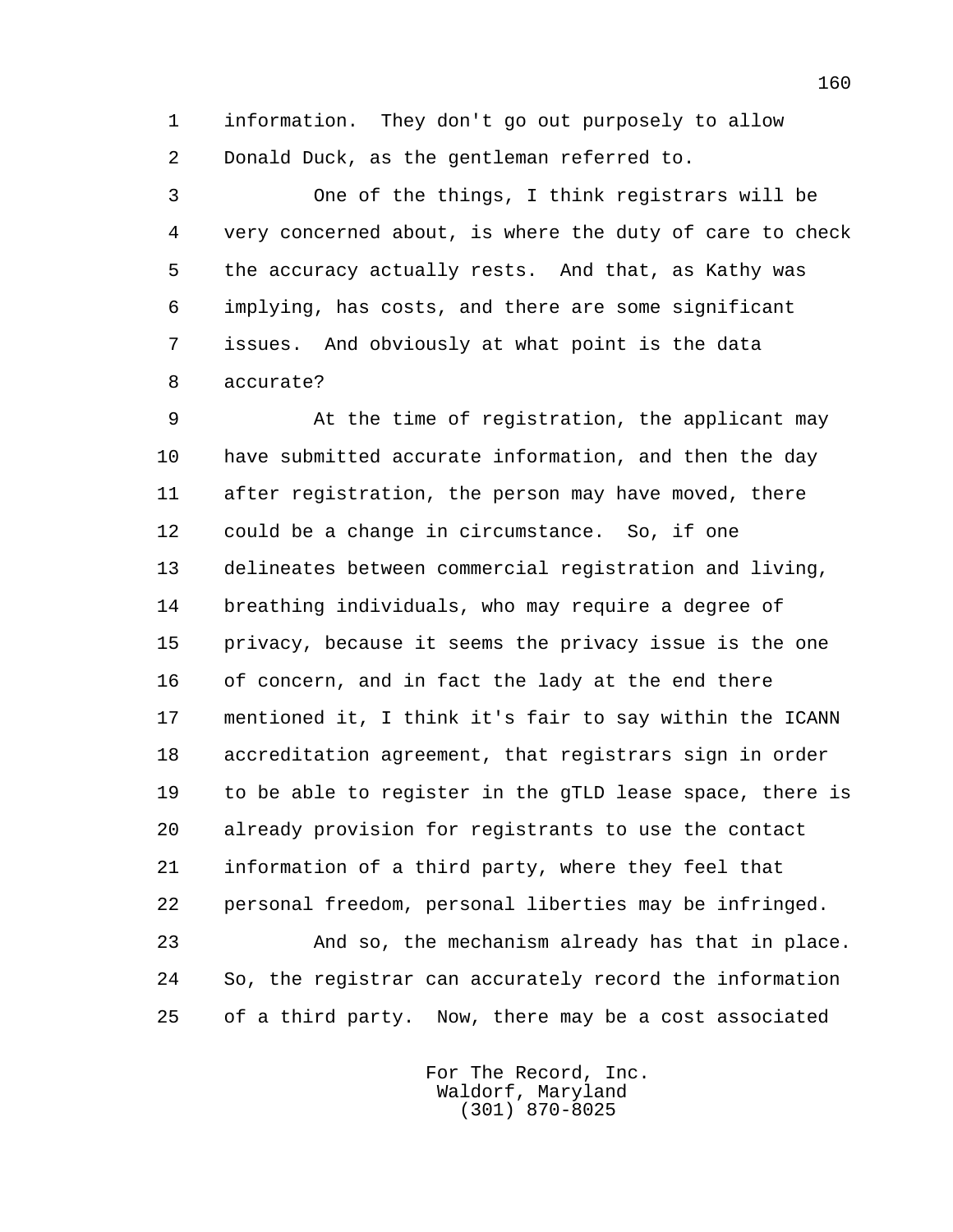1 with the provision of accurate information of a third 2 party, but obviously that is the choice of the 3 registrant in exercising that right, if they wish to do 4 so.

 5 We have the pleasure of having Jonathan Bamford 6 here from the UK Information Commissioner's Office, and 7 obviously being from the UK, one of the things is 8 explicit consent, one has to give consent to information 9 being publicly disclosed. And similarly, provided that 10 information, the registrant at the time of registration 11 is aware the information will be publicly disclosed, I 12 think it's fair to say that the registrars will be 13 covered, provided it's made very clear to the registrant 14 at the time of registration it will be available on the 15 Worldwide Web.

 16 And then Henning raised a pretty good point 17 about ENUM. My company, Nominet, are actually involved 18 in the UK in the trial, we're going to be running the 19 tier one where the .44 is going to reside. And one of 20 the big costs that the domain has in the ENUM is not 21 register the domain, it's matching a particular 22 telephone number with a subscriber with an entry.

 23 And so, in the domain name market, which is 24 global by its very nature, one has to be very careful 25 insofar as the duty to supply the registration rests on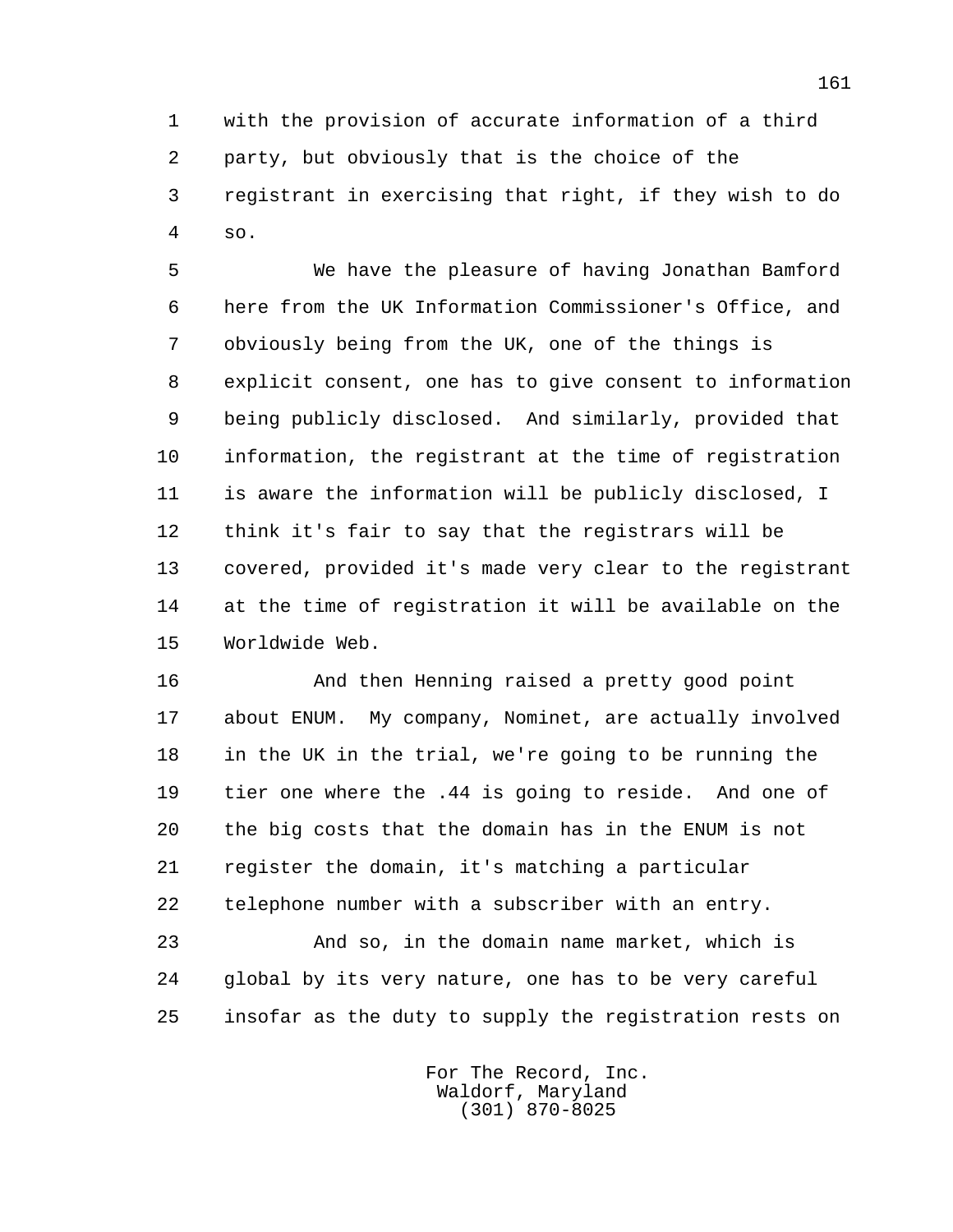1 the registrant, not any other party. In the case of 2 ENUM, it is the person requiring a number that will need 3 to come with their telephone bill that identifies them, 4 the address, and the phone number. There will be a duty 5 on the registrant. Similarly, within current contracts, 6 I think it's fair to say that registrants place that 7 duty on -- sorry, registrars place the duty on their 8 registrants to provide accurate information.

 9 And the whois report is really trying to make 10 sure that the information that is held on the central 11 database is accurate, subject to these conditions. It's 12 in the registrars' interest to make sure they're 13 accurate, because they want to be able to contact their 14 customers. As I say, there is already provisions to 15 protect living, breathing people.

 16 Another angle, just to complicate matters, is in 17 Austria, the rules are such that companies, corporate 18 entities, not living, breathing individuals, corporate 19 entities can similarly claim a degree of protection 20 under data protection. So, it's very difficult to draw 21 a line because commercial entities and living, breathing 22 people. But it's not in the registrars' interest to 23 gather up bogus information.

 24 MS. MITHAL: And just a follow-up question. You 25 mentioned that individuals have a protection that they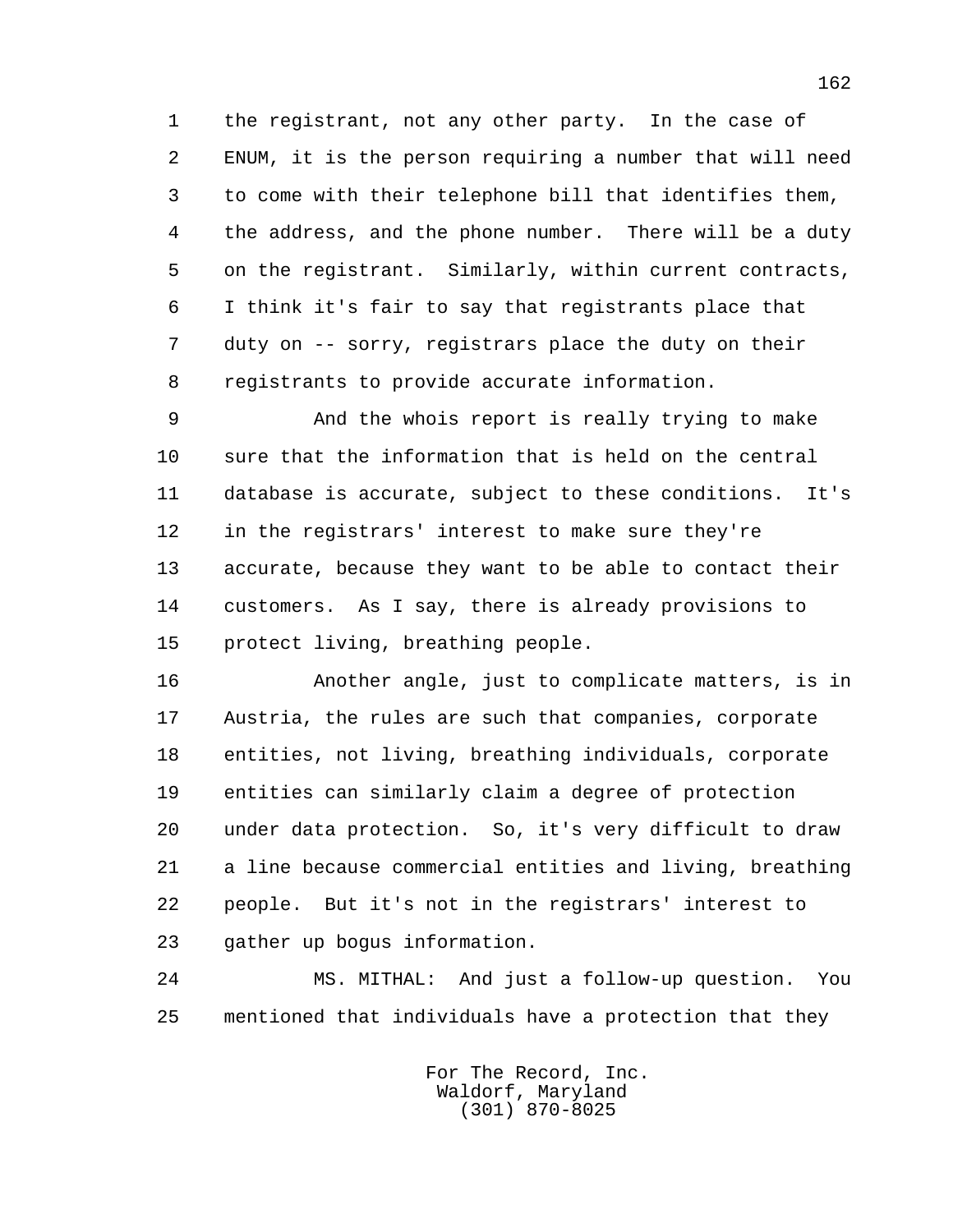1 can register through a third party. If I'm a company 2 that's selling, you know, fraudulent goods to consumers, 3 could I hide behind that as well?

 4 MR. KANE: The duty, again, is to the 5 registrant. There is a relationship, a legal 6 relationship between the third party agent and the 7 registrant. Assuming because the third party agent 8 would not want to be liable for any of its customers. 9 So, from a law enforcement perspective, it is quick and 10 easy to identify the third party, and having done so, 11 they can get a direct relationship to the registrant.

 12 So, it's all there, it just needs to be applied. 13 MS. MITHAL: Willie?

 14 MR. BLACK: Thanks. I'm Willie Black, chairman 15 of Nominet UK who manages about four million domains in 16 the .UK top level.

 17 I'll try and be quite brief. I think I'm 18 complementing what other people say. It's important to 19 us to know who the other party to our contract of 20 registration is. After all, it is a contract, and you 21 don't want to contract with somebody that you can't 22 chase out for money. But it's very human intensive, 23 what we're talking about here.

 24 In the UK, we have money laundering things, and 25 if you try and open a bank account, you've got to send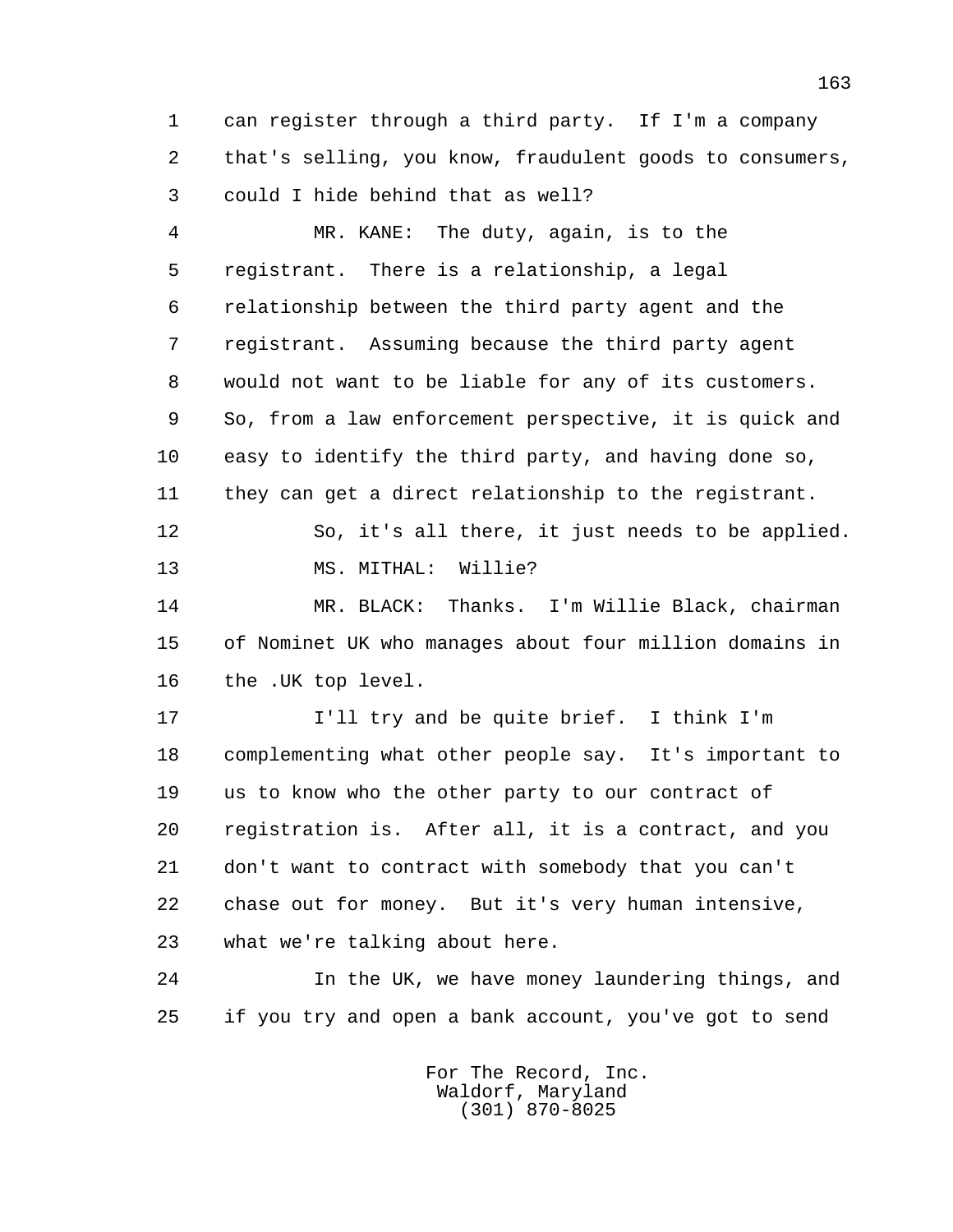1 in a copy of a utility statement or a copy of your 2 passport or something like that, and this has to be 3 verified. It's very human intensive. And in Nominet, 4 we've just realized that we cannot keep affording to do 5 too much intensive human checking. Which is a pity 6 really, but if it has to be done, of course we will be 7 happy to try and do it as sufficiently as we can.

 8 But even in spite of the cost, you see, good 9 people do want their data to be correct, and I'm here 10 talking about trading, not the personal one, and we do 11 give an opt-out in .UK to people to register an agent if 12 they want to hide, because of personal threats.

 13 But talking about businesses, good people do 14 usually want their database to be correct, and so 15 they -- the whois is useful for them to check that it's 16 correct, but the lot of them are very lazy and they move 17 premises and they just forget to change things.

 18 So, again, a renewal period of two years that we 19 do is actually quite a good time to be catching up with 20 people. Although you might just find that you send the 21 invoice out and you never get any money back. And then 22 there's a lot of problems.

 23 But the real point of my intervention is, is the 24 crooks actually are quite clever. They don't go around 25 with a bag marked swag, you know, or a striped jumper,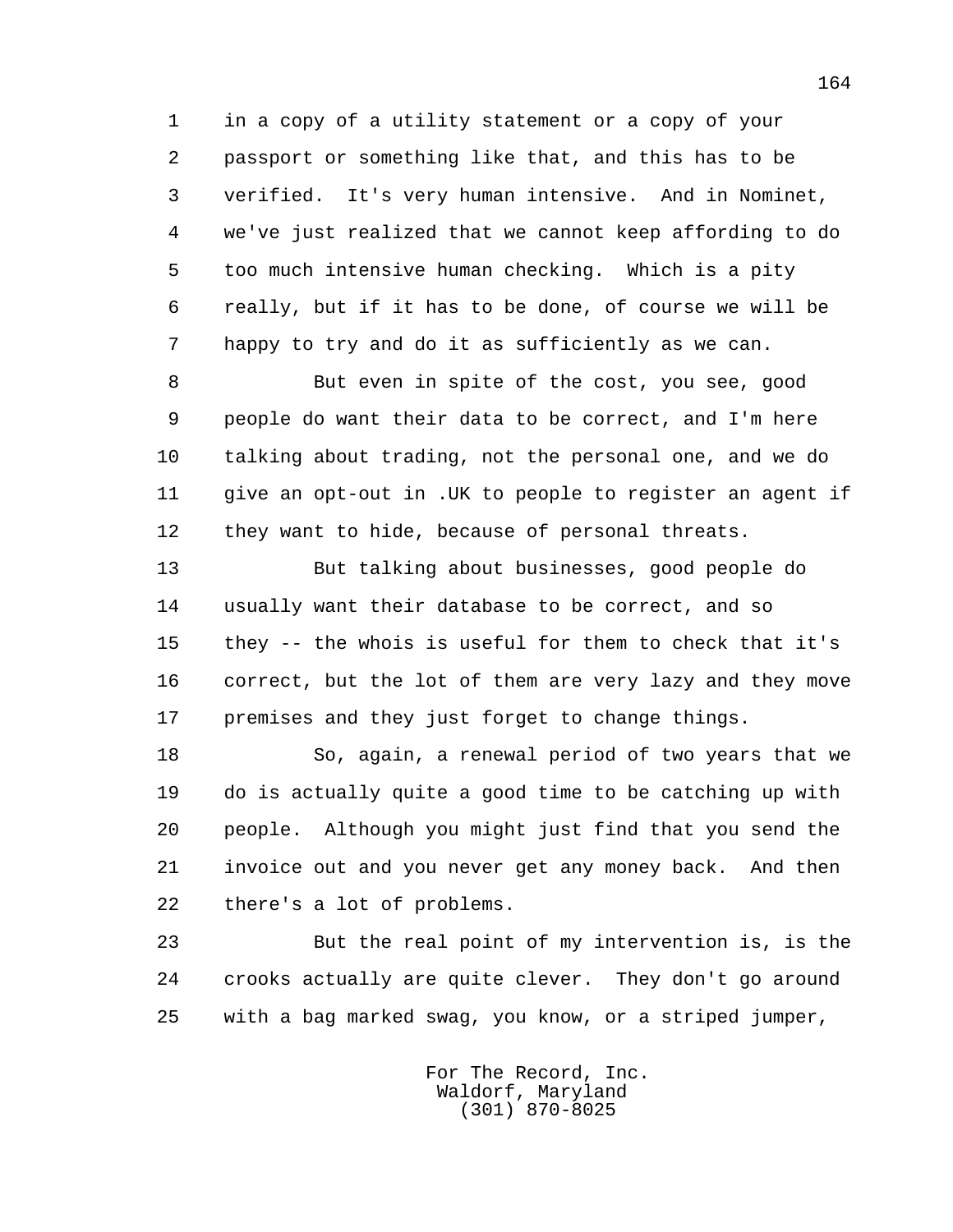1 and they're not going to write Mickey Mouse down when 2 they're perpetrating 100 million pounds in fraud, huh? 3 They're going to put a perfectly reasonable business 4 name that you just can't trace very easily.

 5 And of course before there's an issue arises, 6 nobody can tell that it's wrong, without you going and 7 checking that such and such a street number at such and 8 such a place actually exists is going to look perfectly 9 reasonable. And so you can only react once it's been 10 discovered. And of course the registries would be very 11 happy to try and chase down the issue at that point and 12 see if there's any forensic evidence that it would be, 13 you know, that it was some real business or a fraudulent 14 business.

 15 One thing that we do suffer from in the domain 16 name business is that we are private entities. We don't 17 have the power to fine. If you declare the wrong thing 18 on your vehicle license in the UK, I think it's a 19 thousand pounds, you can be fined. Because there are 20 statutory bodies and they can fine you for making a 21 misdeclaration. I don't know how often it happens in 22 the UK when people forget to change their address when 23 they move house, and they don't reregister their car, 24 but we cannot fine. And that is an issue. All we can 25 do is really cut people off and they lose the domain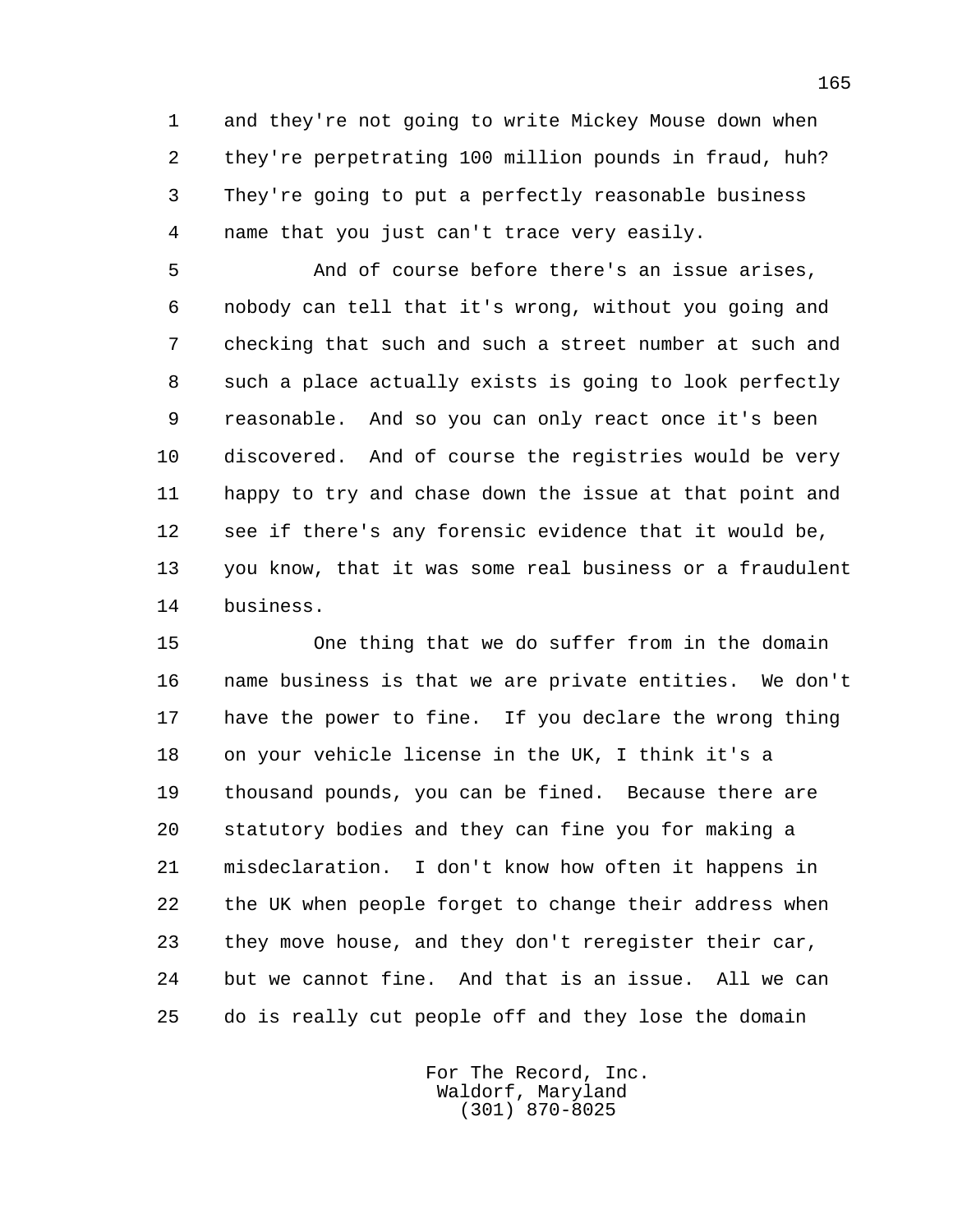1 name, and if they're really crooks, they just go and 2 relaunch with a different domain name.

 3 So, that was just some thoughts that came from 4 the other speakers.

 5 MS. MITHAL: Thanks. Other remaining people who 6 have tents up, I would like to ask people to focus on 7 the question of if, say, law enforcement said, look, you 8 know, we want to improve the accuracy of the whois 9 database, as registrars and registries, you know, what 10 can you do to help us? Can you implement the 11 recommendations in the Whois Task Force report, is there 12 anything you can do above and beyond that to ensure the 13 accuracy of data. I would like people to address that 14 point if they could.

 15 So, let's have Dan and then Mike and then is 16 that Wayne?

17 MR. MacLAURIN: Sure.

 18 MS. MITHAL: Wayne and then Jonathan. Why don't 19 we stop at Wayne and then we can go forward.

 20 MR. SALSBURG: I think Willie raised a very good 21 point, and that's that the registrars do have an 22 economic incentive to ensure the accuracy of the data. 23 Otherwise, how are you going to know who to send the 24 renewal to, how are you going to know who to bill again? 25 And the question is that how do you ensure that this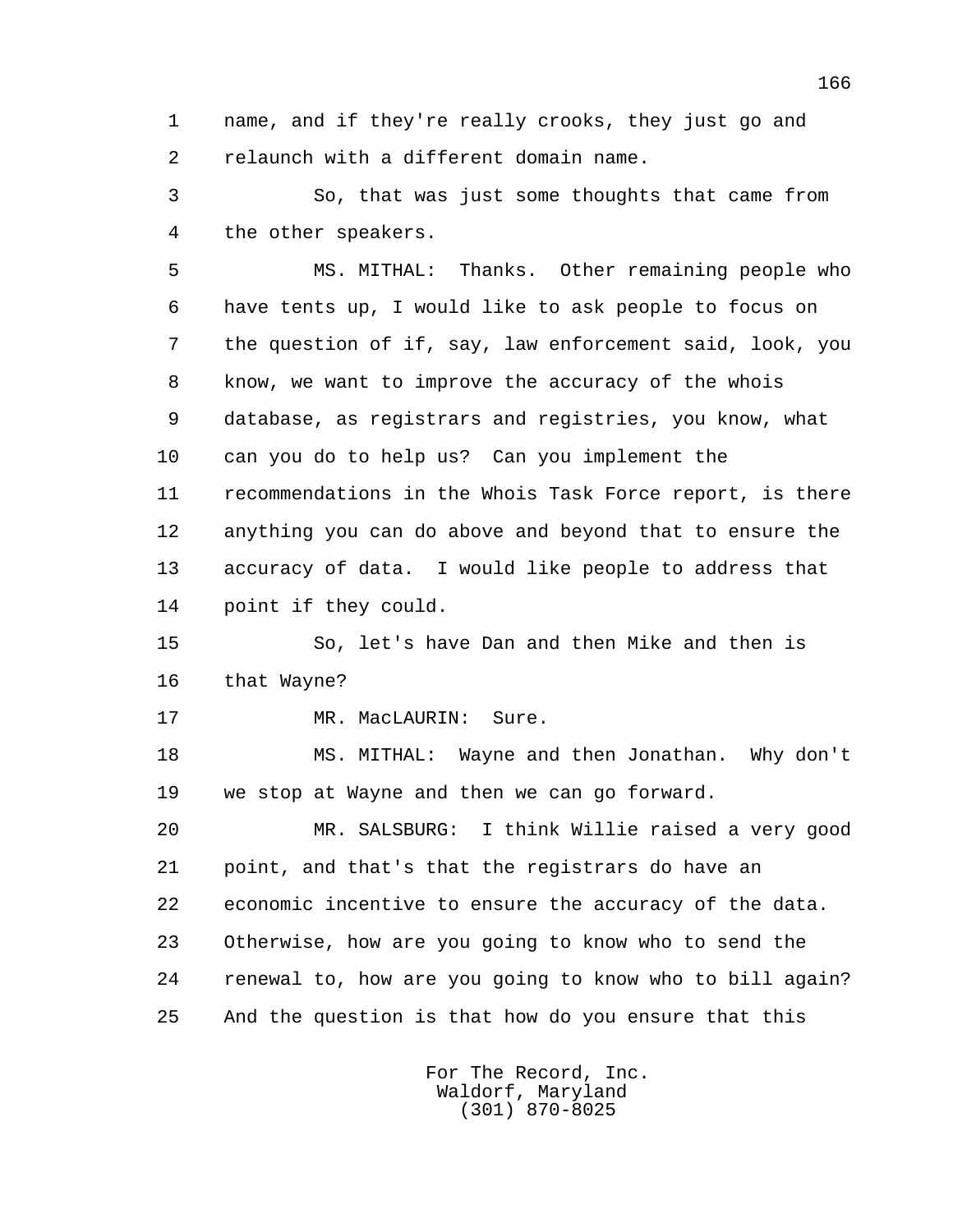1 accurate information that you may have in internal 2 databases, because you have that incentive, getting in 3 the external database that is viewable by others. And 4 do you collect this and keep it in essentially two sets 5 of books, or do you cross check it and try to ensure 6 based on the information you're collecting for billing 7 purposes that your whois data is accurate?

 8 And, in addition, there are proactive steps that 9 it sounds like some of you already take in trying to 10 ensure that the whois data isn't just garbage. Do any 11 of you also do things like ensuring that zip codes match 12 addresses, those kind of basic things that at the very 13 least it will cure the honest person making an error. 14 It may not stop the actual person engaged in fraud, but 15 still, the person engaged in fraud from your own 16 economic incentive, they're not the ones that you want 17 to ensure that you can renew their registration, it's 18 the people who mistakenly missed a digit.

 19 So, those are two questions for you. And I 20 guess I'll stop there.

21 MS. MITHAL: Okay, Mike?

 22 MR. PALAGE: Yeah, just a couple of quick points 23 here. Within the past week, I've talked to three 24 registrars that have voluntarily began to implement CVV2 25 and address verification, not because of what the Whois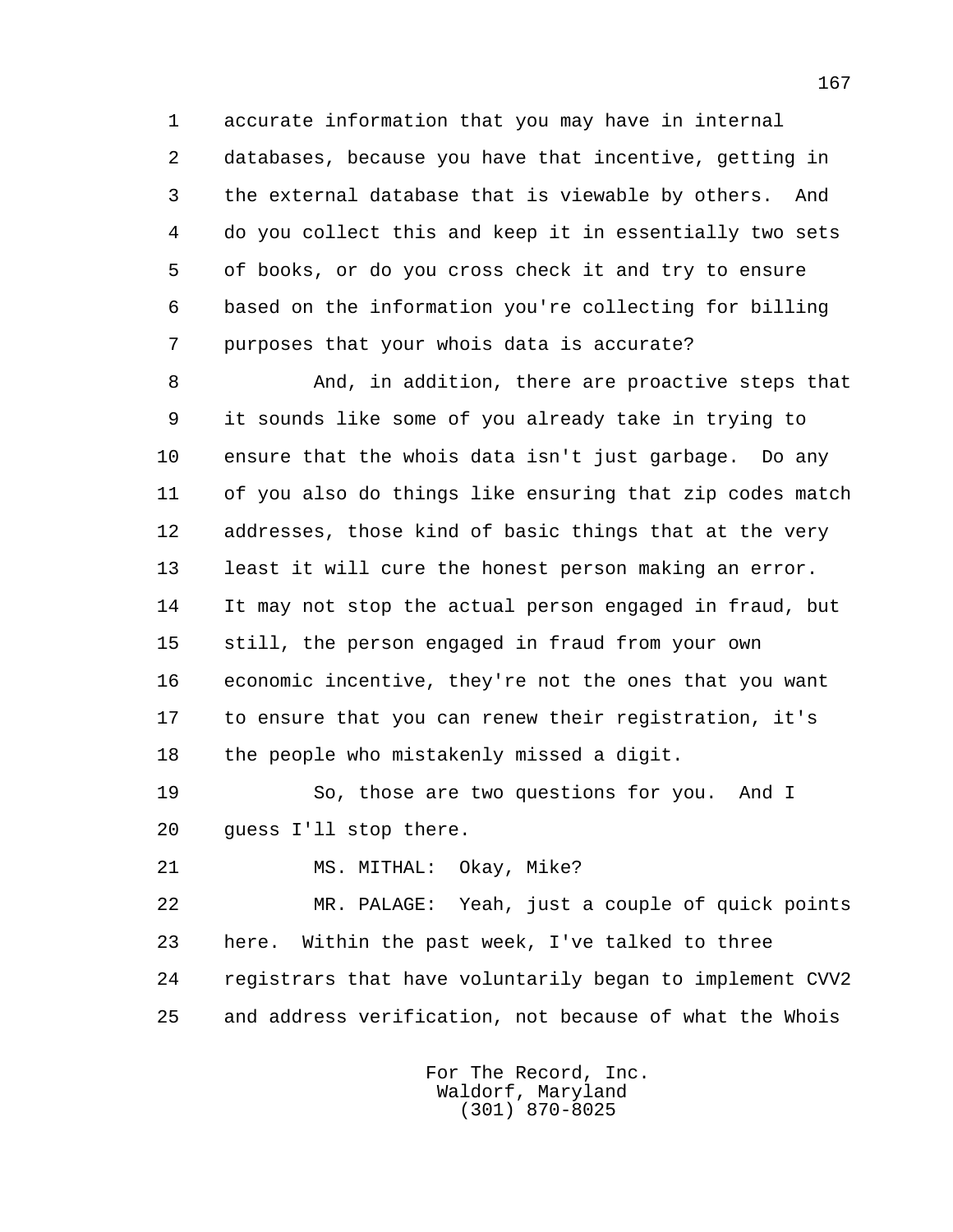1 Task Force recommended, not because law enforcement had 2 asked, but because of a business decision, they were hit 3 with tens of thousands of dollars in credit card 4 chargebacks.

 5 So, as I said, I think Phillip here hit on a 6 good point, registrars, most registrars are as Paul 7 said, 160 registrars, each with its own unique business 8 model, but most of them are legitimate businesses trying 9 to provide a service and they are trying to have the 10 valid data to get renewals and stuff like that. And 11 some of the steps that they are taking to identify 12 inaccurate data I view as a positive step in the right 13 direction.

 14 One of the things I think most registrars are at 15 times concerned with are unfunded mandates by third 16 parties, without a proper cost benefit analysis. And, 17 again, just an example to sort of follow up on what 18 Willie had mentioned earlier, good people wanting to 19 have accurate data, it took me last year and a half ago, 20 it took me three months of faxes and emails to get my 21 particular registrar to update the data. The data 22 wasn't updated, and my name was deleted -- well, it was 23 expired, I had -- it was quite difficult. And I 24 consider myself a good person who has accurate data. 25 And the change there was because of an email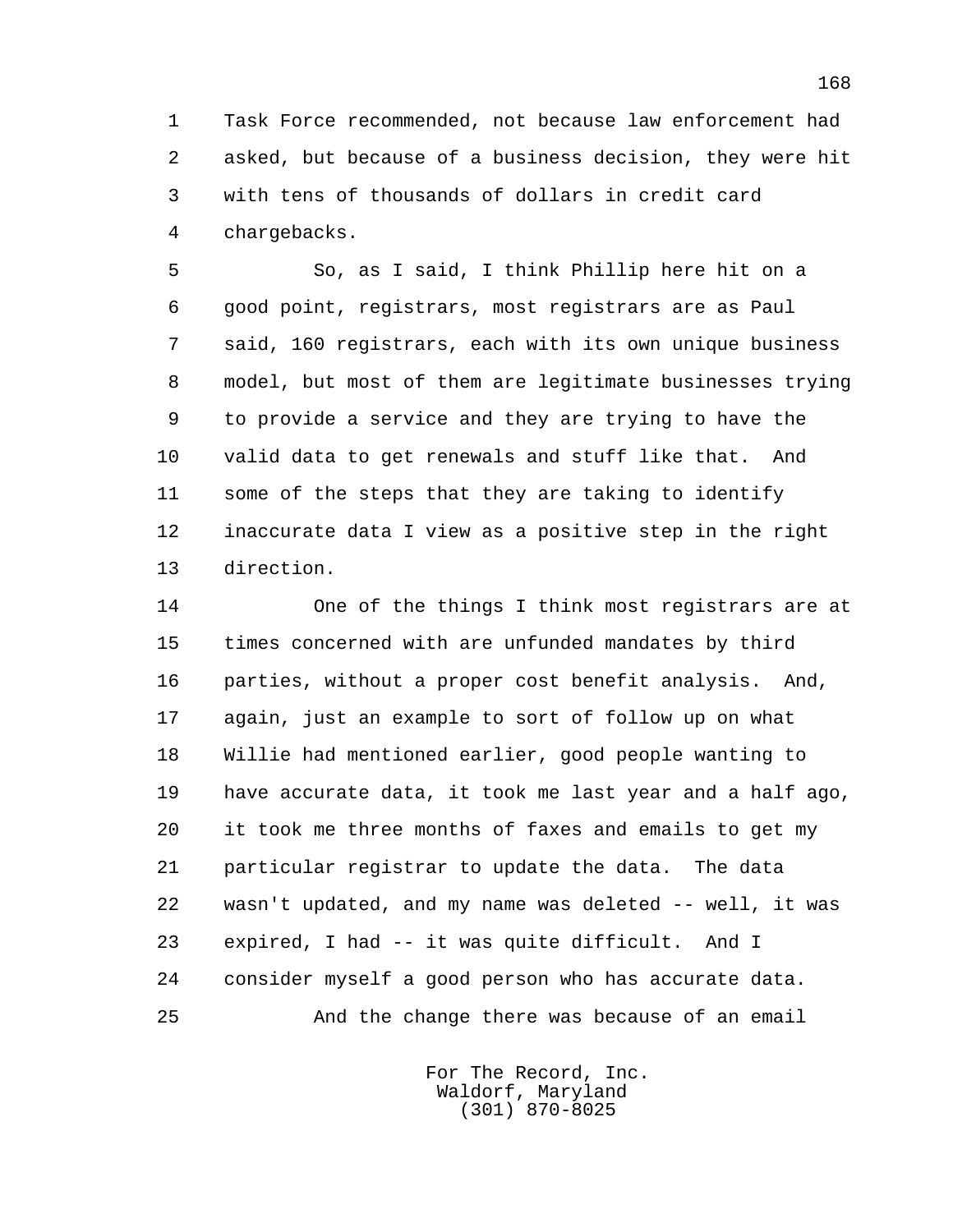1 change, which as Marilyn can say from her company, who 2 has had different carriers, there's been a lot of users 3 that have had numerous email changes. So, again, when 4 Willie was saying good people wanting to have accurate 5 data is true.

 6 The one other thing about bad people being very 7 smart, and I think I had raised this with you was, I 8 recently was involved in working with a large 9 corporation that what happened was a certain 10 environmental group had an issue with a particular 11 chemical company, and they registered a protest site in 12 the name of the son of the president of the company. 13 They had his address, they had everything right. So, 14 again, you know, this was some place where the smart 15 people or the bad people are quite smart and sometimes 16 they could actually be quite ironic and devious all 17 wrapped up at the same time.

 18 So, again, when you look at this, registrars, I 19 think, overall, want to have accurate data because it's 20 a business decision for them, they are just at times 21 concerned with unfunded mandate without the proper cost 22 benefit analysis. So --

23 MS. MITHAL: Wayne?

 24 MR. MacLAURIN: To give you an idea of what this 25 actually costs us. The ICANN, Internet.Net mandate to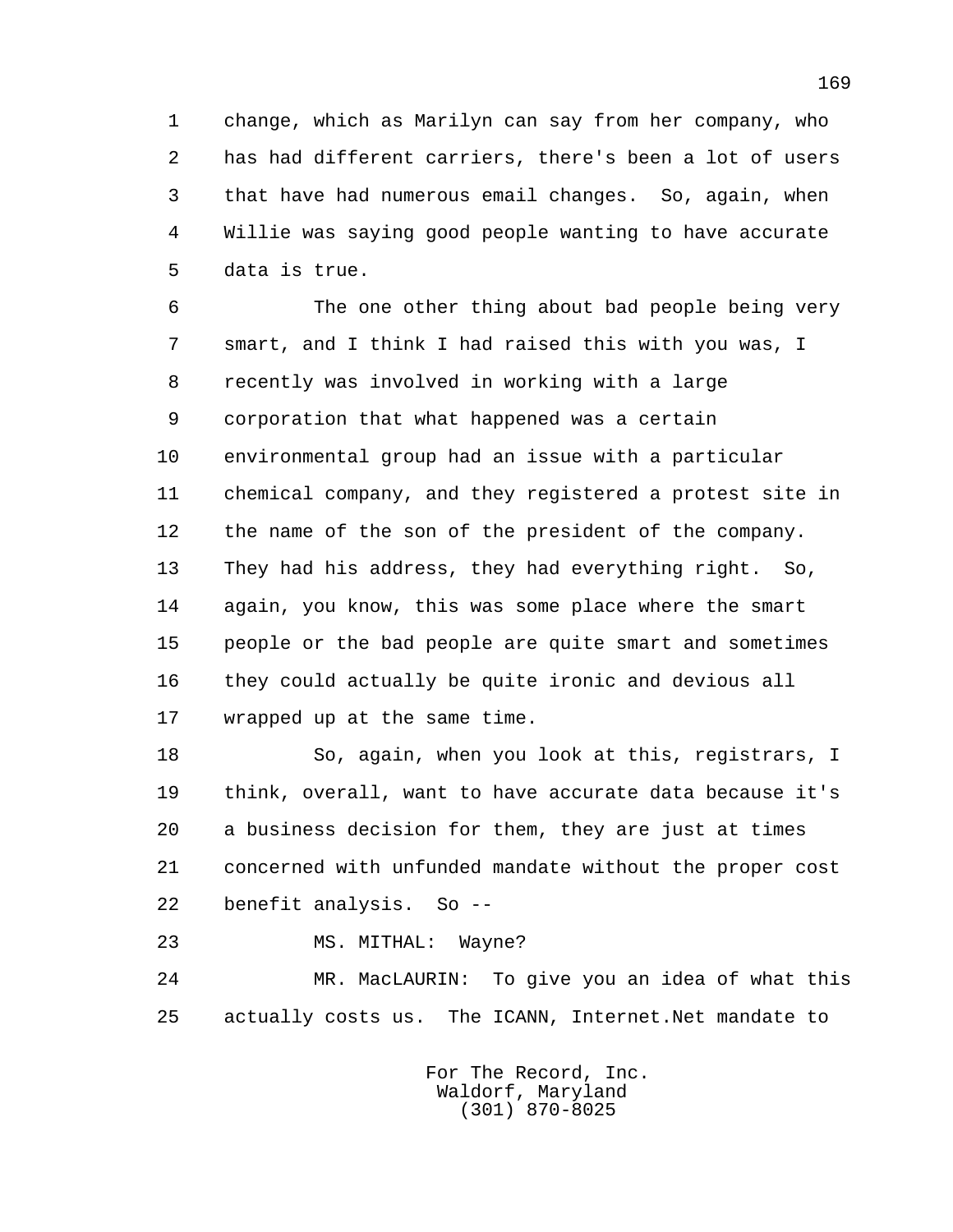1 check whois, probably take us two to three hours per 2 incident to actually track down and verify from the time 3 we get the initial complaint and closing it on the 4 Internet. So, that's a pretty high cost for us to 5 assume, right? And we're happy to do it, because, as 6 you said, we want the information correct.

 7 But it's not easy for us to verify that info. 8 Either manually or automated. Yes, it would be nice if 9 we checked zip codes, but that's easy, because the U.S. 10 has zip codes and a fairly well published database. 11 It's a little bit harder in Botswana, and much, much 12 harder in parts of the old Soviet union, where the 13 naming conventions are all over the place.

 14 Even in the States, we can get a perfectly good 15 address in New York, and a phone number from Jersey. Is 16 that accurate or not? The fact is that the guy has a 17 cell phone that's been issued from New Jersey and it 18 works quite happily. So, this is not an easy thing for 19 us to fix or track or find. And I think you need to be 20 aware of that. There is no easy fix.

 21 I know somebody who spent a great deal of time 22 and built a very big database trying to figure this out, 23 and it's on the order of gigs of data that they have to 24 mine to try to make a guess at a match. That's a 25 nontrivial exercise.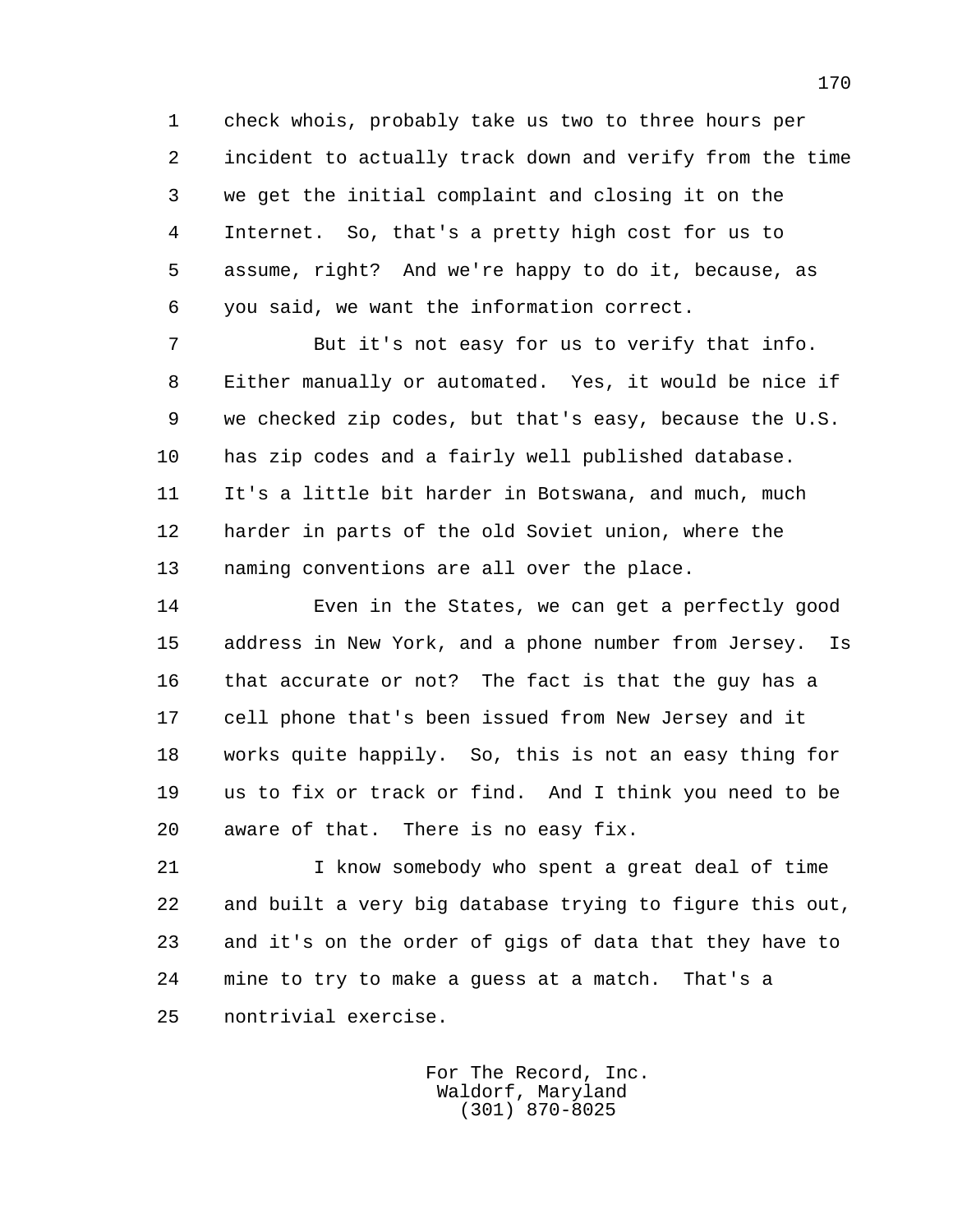1 MS. MITHAL: Let me just follow up with a 2 question. You mentioned the cost for following up on 3 ICANN complaints that they refer. From a cost 4 perspective, are there any kind of up-front verification 5 methods that could save those post hoc costs down the 6 road?

 7 MR. MacLAURIN: Well, certainly there are a few 8 ways to validate some of the information, right, and 9 there are some third party options you can do. There's 10 certainly some stuff you could do internally. One we 11 would love to do is to have the credit card companies 12 actually provide us a uniform method of checking 13 information. Visa is quite happy in the States to 14 verify card, address and zip code, I believe, that 15 doesn't exist anywhere else. Canada, it's card number 16 and expiration date.

 17 So, there's no way for us to check to see 18 whether or not it's a fraudulent charge, even the fact 19 that it's the right information, the right card number, 20 we can't validate that. And so it -- there are some 21 solutions, but none that are particularly broad.

 22 MS. MITHAL: I want to wrap up this discussion 23 on accuracy. So, the people who have tents are Kathy, 24 Ruchika, Chris and Jonathan. So, we can go in that 25 order.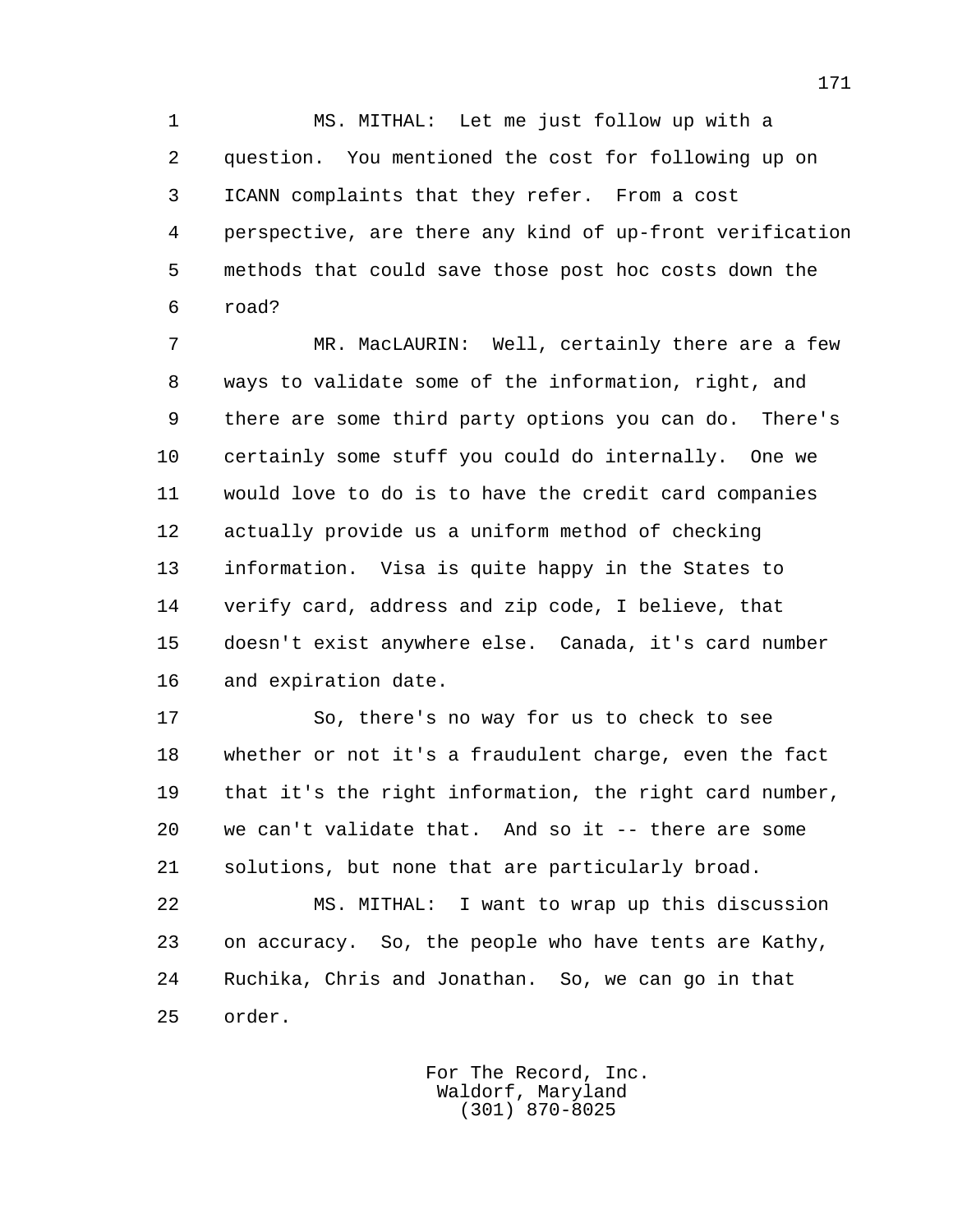1 MS. KLEIMAN: I know, Maneesha, that you have 2 drawn the distinction between commercial and 3 noncommercial, but the registrars at the table represent 4 both and my concern is always that the policies we adopt 5 for one should be clear as to who they apply to, 6 particularly if the intent is only to make them apply to 7 commercial, what is it going to do for those who are 8 using domain names for noncommercial.

 9 Paul Kane has mentioned a solution that they've 10 come up with in the UK that doesn't really work 11 internationally, that if you want to protect -- that 12 domain name holders using their domain names for 13 noncommercial purposes have to go to a third party in 14 order to have any privacy. That third party will have 15 the liability probably for whatever speech they put on.

 16 So, that's the last place that you want to go if 17 you're talking about human rights abuses, torture, 18 corruption, no third party is probably going to want to 19 take on the liability of hosting, or being the name of 20 representing that speech or being held out to represent 21 that speech.

 22 I mean, people use the Internet to communicate 23 their own speech, they want to communicate directly. 24 So, accuracy and privacy go hand in hand really to me 25 and the idea of creating tiered access, and I was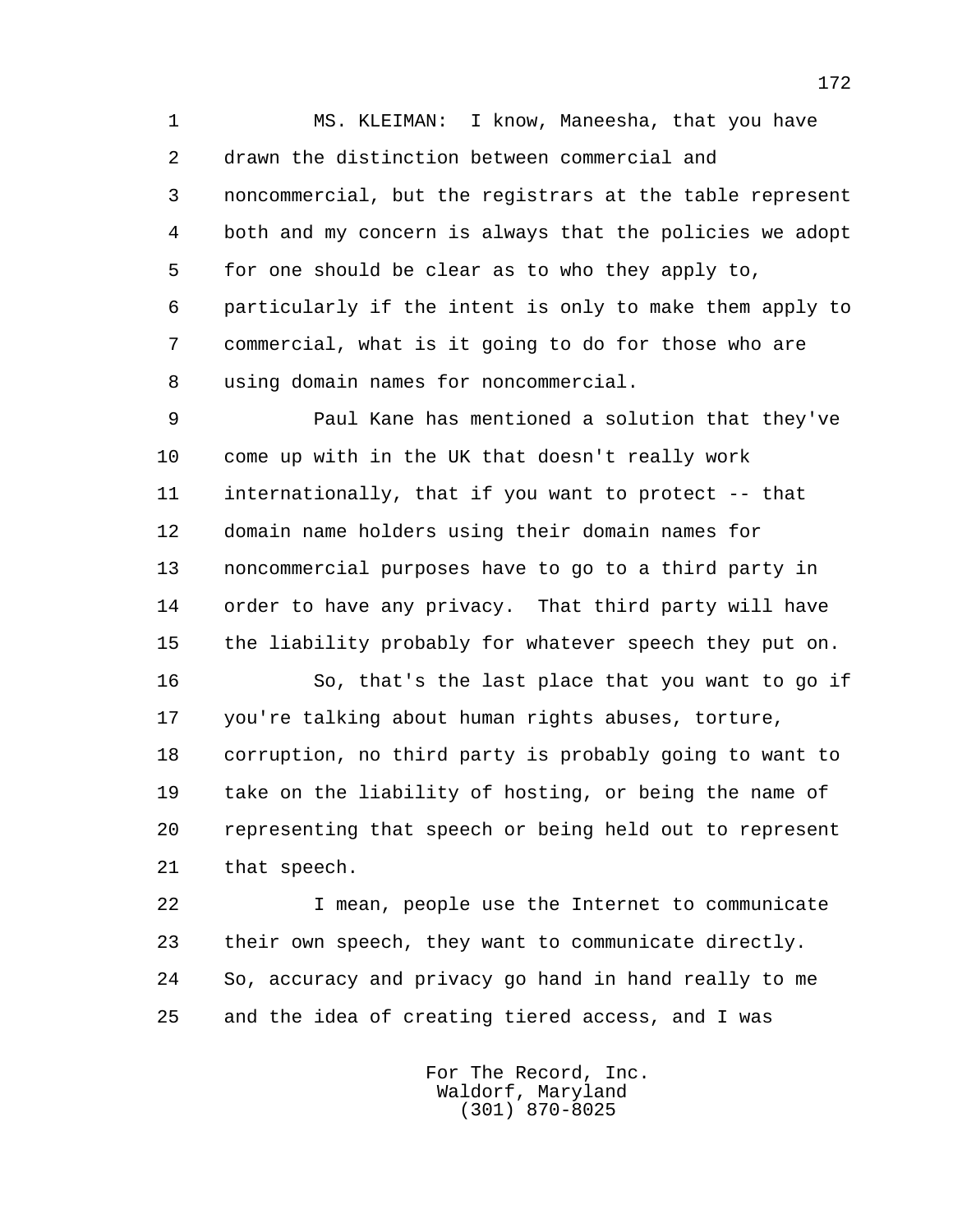1 wondering if anyone -- can I pose a question, because 2 there are technologies out there that are being 3 developed, including one by the IATF called CRISP, I 4 understand, that would allow kind of a tiered access and 5 allow people to obtain and opt out opt in and opt out. 6 So, the data could be accurate, but just not all 7 globally available at the same time.

 8 MS. MITHAL: Does anybody want to respond to 9 that? People who have tents up. If you would like to, 10 you can. If not, that's okay.

 11 MS. AGRAWAL: I was going to -- that's a good 12 question to pursue. I was going to ask two different 13 questions. I think the FTC should consider how the 14 global public sensibility of whois information actually 15 contributes to fraud, to identity theft, to spam, and to 16 some of the issues that were mentioned before. I think 17 that's an important study, and the FTC should see how 18 that impacts them from that sense.

 19 The second question I want to read is if we were 20 to draw an analogy with the abstaining subscriber 21 information, law enforcement has to get a subpoena or 22 court order or search warrant to get subscriber 23 information. Why not apply that to domain name 24 registrants?

25 MS. MITHAL: Chris and John?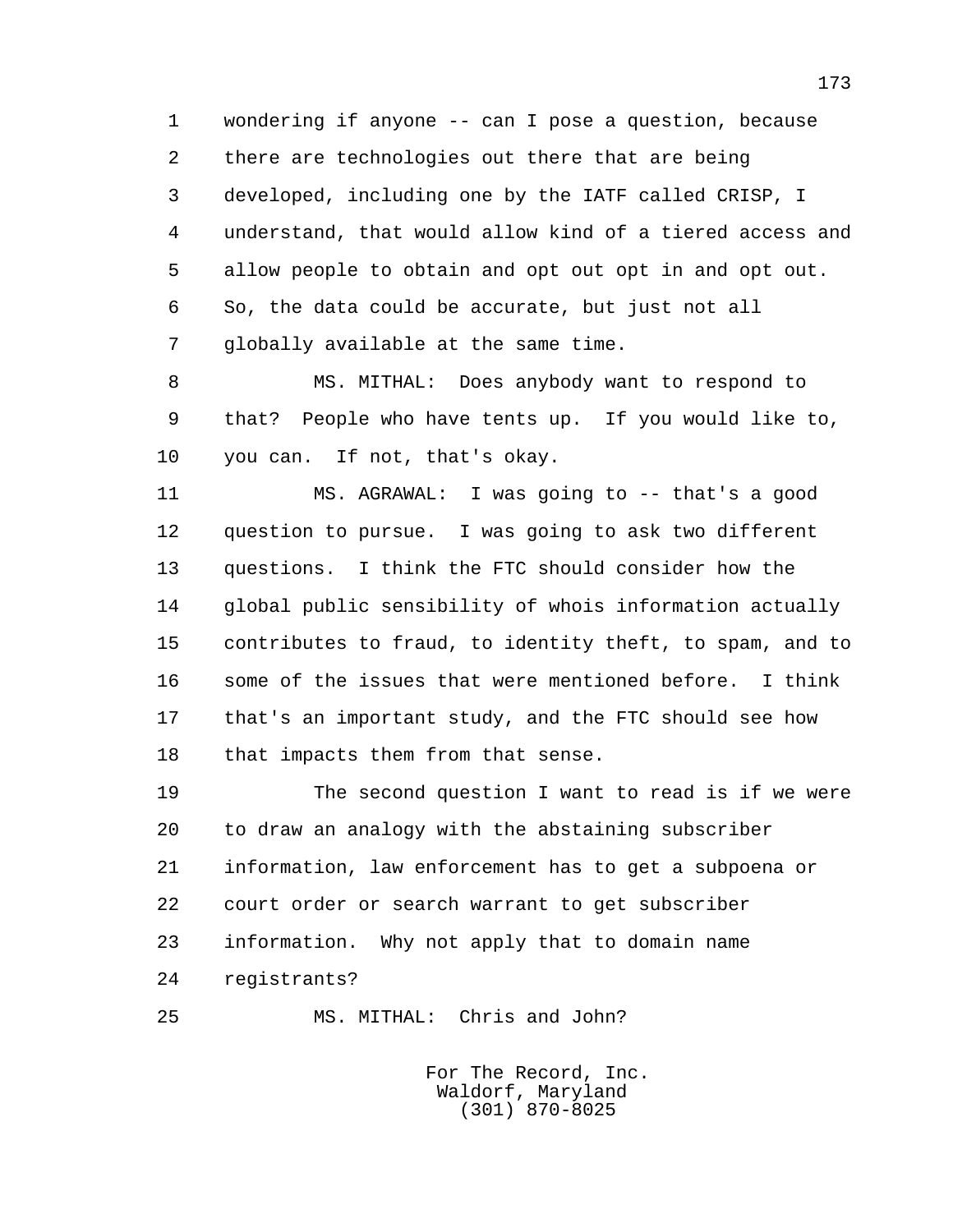1 MR. DISSPAIN: Yeah, Chris Disspain from 2 Australia. I just wanted to -- the topic for discussion 3 is accuracy of the data, as I understand it at the 4 moment, not necessarily its availability, just the 5 accuracy. In Australia, we do much the same as the task 6 force has recommended, in that we insist that our 7 registrars contact registrants to check their data on a 8 relatively regular basis. And in any event, presumably, 9 even in the GTLD space, registrars contact registrants 10 when their domain name is up for renewal.

 11 If you take Willie's point that the crooks are 12 going to lie anyway, and the good people want their data 13 to be accurate, is it not sufficient to have a situation 14 where if when you come to renew your name, you're 15 effectively warranting that your data is accurate, and 16 the registrars are simply checking to make sure that 17 they can contact you. If you can't -- if you can't 18 contact, you can't renew. If you can contact, then 19 surely that's sufficient. I don't see that there's 20 actually -- I think that solves the accuracy problem. 21 MR. BLACK: The crooks don't care. 22 MR. DISSPAIN: They don't care, exactly. 23 MR. BLACK: They'll make a warrant. I mean, if 24 they're going to steal money from people, they don't

25 mind warranting to you that it's accurate.

 For The Record, Inc. Waldorf, Maryland (301) 870-8025

174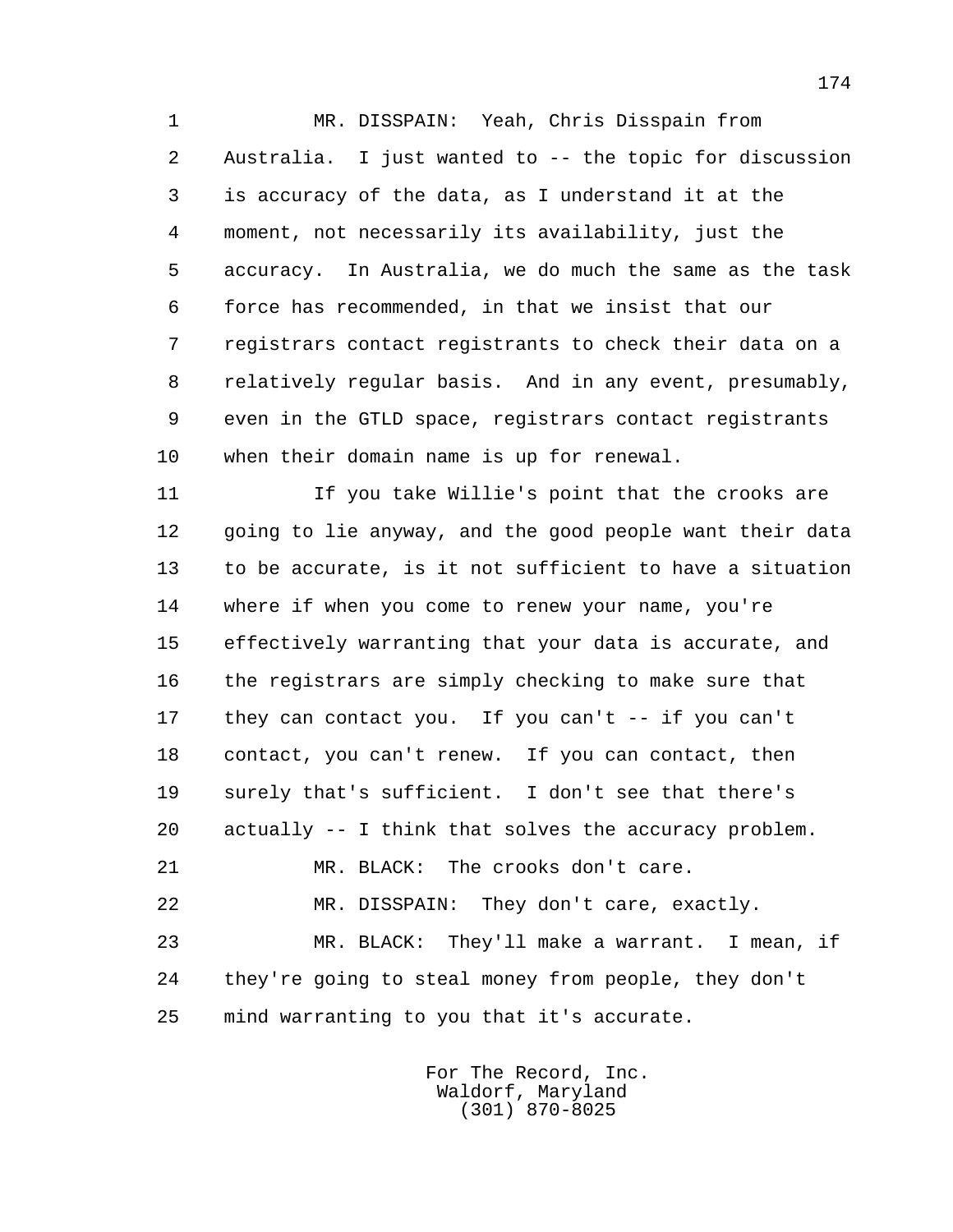1 MR. DISSPAIN: The question is if we're talking 2 about accuracy of data, then as you say, Willie, good 3 people want their data to be accurate. People do not 4 walk down the street every day thinking of their domain 5 name, although it may sound, but they do think about it 6 when it's time to renew it, and at that point, you can 7 check the data. If what we're talking about here is 8 actually accuracy of data of crooks, that's actually 9 something slightly different, and that's much more 10 complicated to get to the bottom of.

11 MS. MITHAL: Jonathan?

 12 MR. BAMFORD: Just to deal with a couple of 13 points as a co-op, and I know you don't want to deal 14 with a whole raft of privacy issues, but I'm not quite 15 certain that it's so easy to side step what falls into 16 data protection areas and what does not. Because I get 17 the impression that somebody operating on a domestic 18 basis is covered by a data protection and somebody who 19 operates on a commercial basis isn't. This isn't 20 actually true. If you're a living individual and you're 21 operating in a business context, data protection law 22 still applies to you.

 23 So, anybody who operates as a data protection 24 consultant, Jonathan Bamford, data protection 25 consultant, there will be personal data about me, even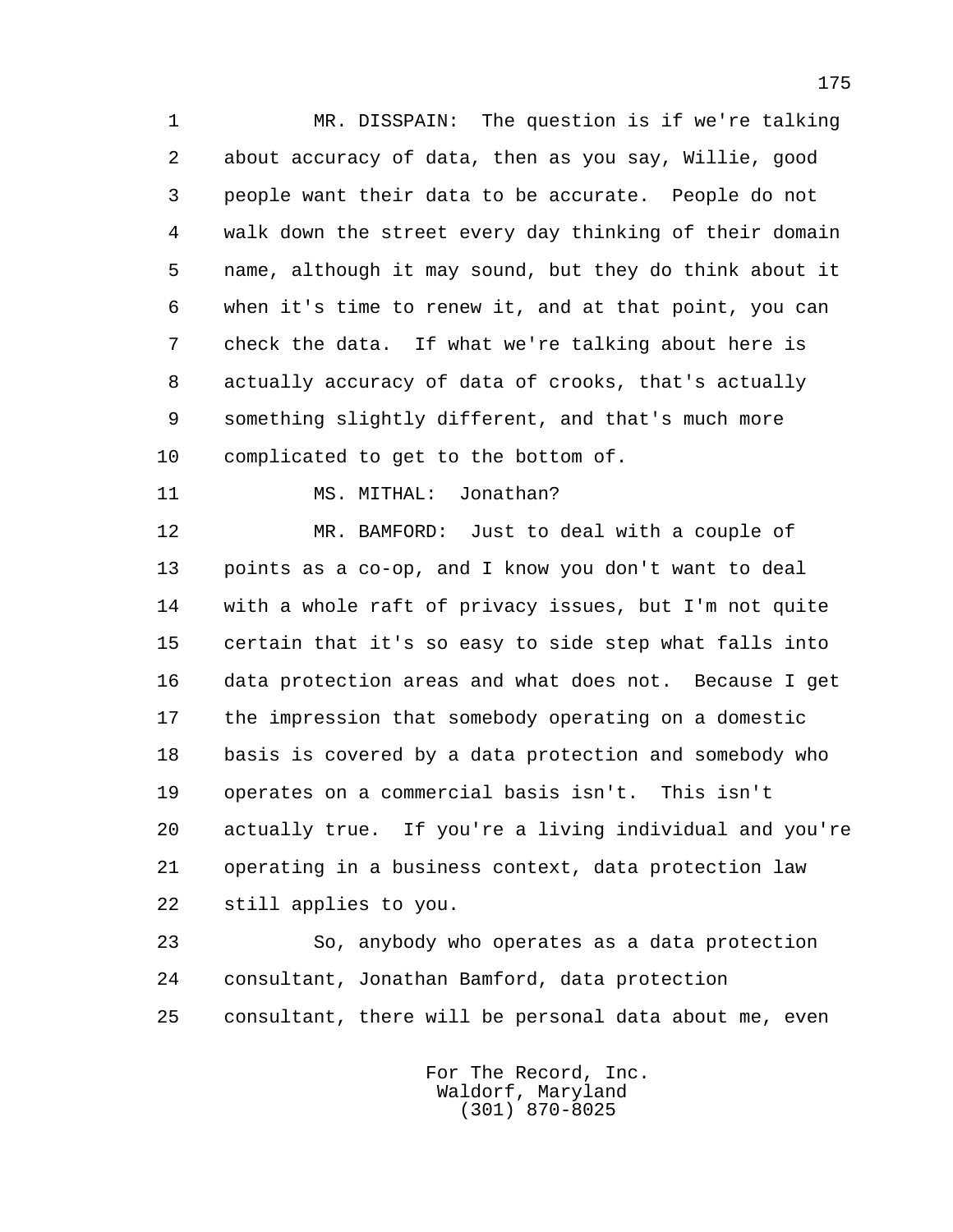1 though I'm operating in a business context. So, it's 2 hard to park the sort of privacy issues to one side 3 there.

 4 And the second point I would just make is that 5 in those instances where data protection law does apply, 6 and then one of the requirements is that personal 7 information is accurate and kept up to date. And so 8 it's not just a question of people being virtuous in 9 terms of keeping information accurate, there is actually 10 a legal requirement when it's personal data to keep it 11 accurate and up to date.

 12 Reasonable measures to do that and extracts may 13 be some of the things that have been suggested there in 14 terms of updating it at a reasonable frequency, and 15 asking people may well be the reasonable measures, given 16 the nature of the information.

 17 MS. MITHAL: Okay. I'll give Dan the last word 18 on the subject.

 19 MR. SALSBURG: Thank you. One of the themes 20 I've heard from Willie and from others is that if the 21 data that crooks submit is going to be inaccurate 22 anyway, why even have this conversation, why do we care? 23 I think that there are two issues there. One is that 24 vastly overestimates the intelligence of the majority of 25 crooks. We have been highly successful in the cases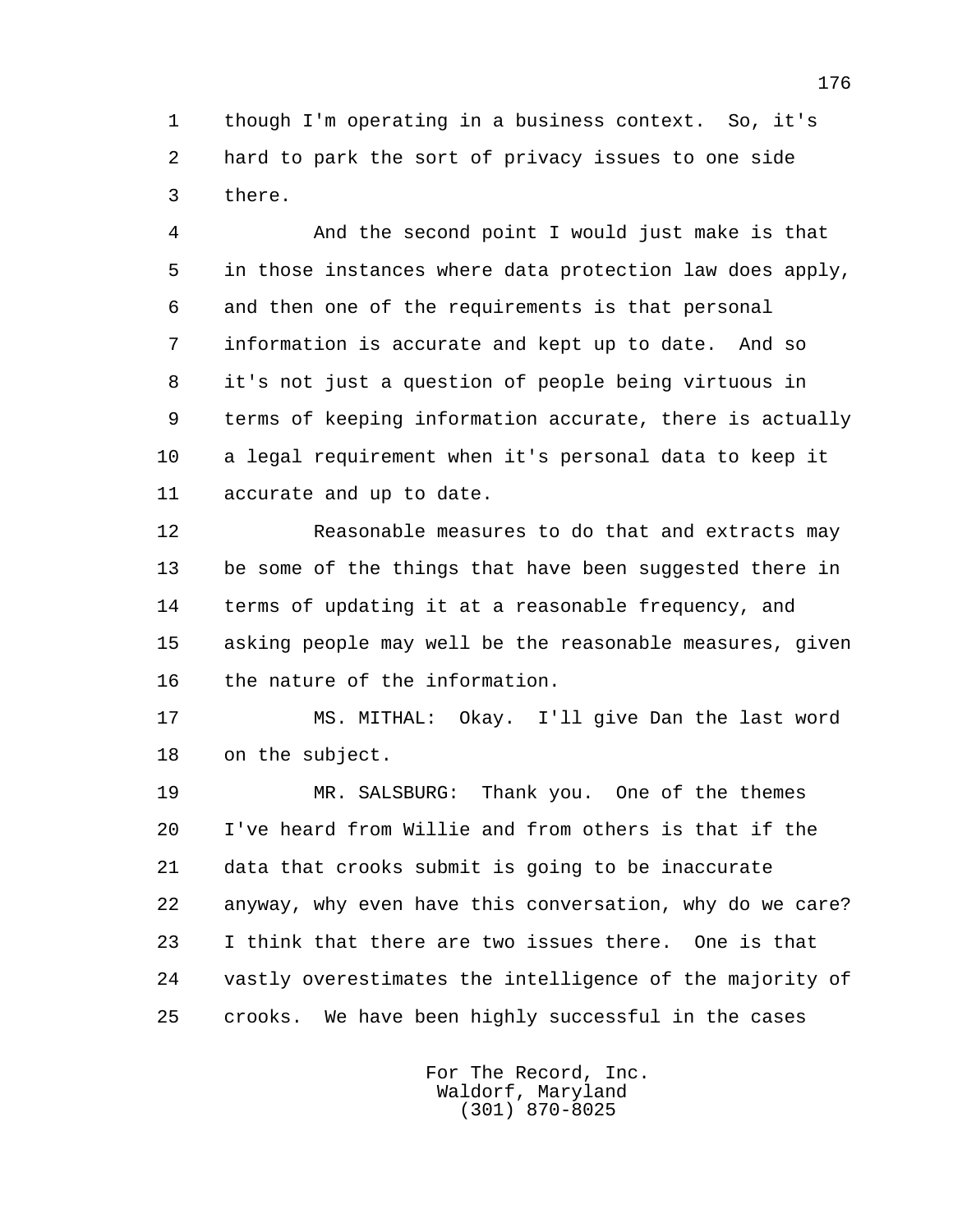1 that we bring, using whois data as the building blocks 2 for our cases. That's the first point.

 3 And the second one is that even in those 4 instances where we have found inaccurate data, when we 5 have been able to search along other fields, we have 6 been able to find patterns that have been able to tie 7 numerous websites together as being -- pointing to the 8 same culprit. For instance, same address, where there's 9 a same contact name, or even if it's a same false 10 registrant. The fact that there was a same registrant 11 and same false information has enabled us to put cases 12 together pretty quickly.

 13 MR. DISSPAIN: It's about access to the data, 14 not the accuracy of it.

15 MR. SALSBURG: Well, it's both, clearly.

16 MS. MITHAL: Okay, thanks, Dan.

 17 Actually we started getting into the CCTLDs and 18 what some of the policies are in the CCTLDs. So, I 19 thought we could start by just asking Michael Donohue, I 20 know the OECD is working on a report assessing some of 21 the policies of the CCTLD. So, Michael, can you 22 summarize or tell us anything about that report? 23 MR. DONOHUE: Again, not as much as I would

 24 like, hopefully the report will be finalized in the next 25 few weeks and will be available on the website for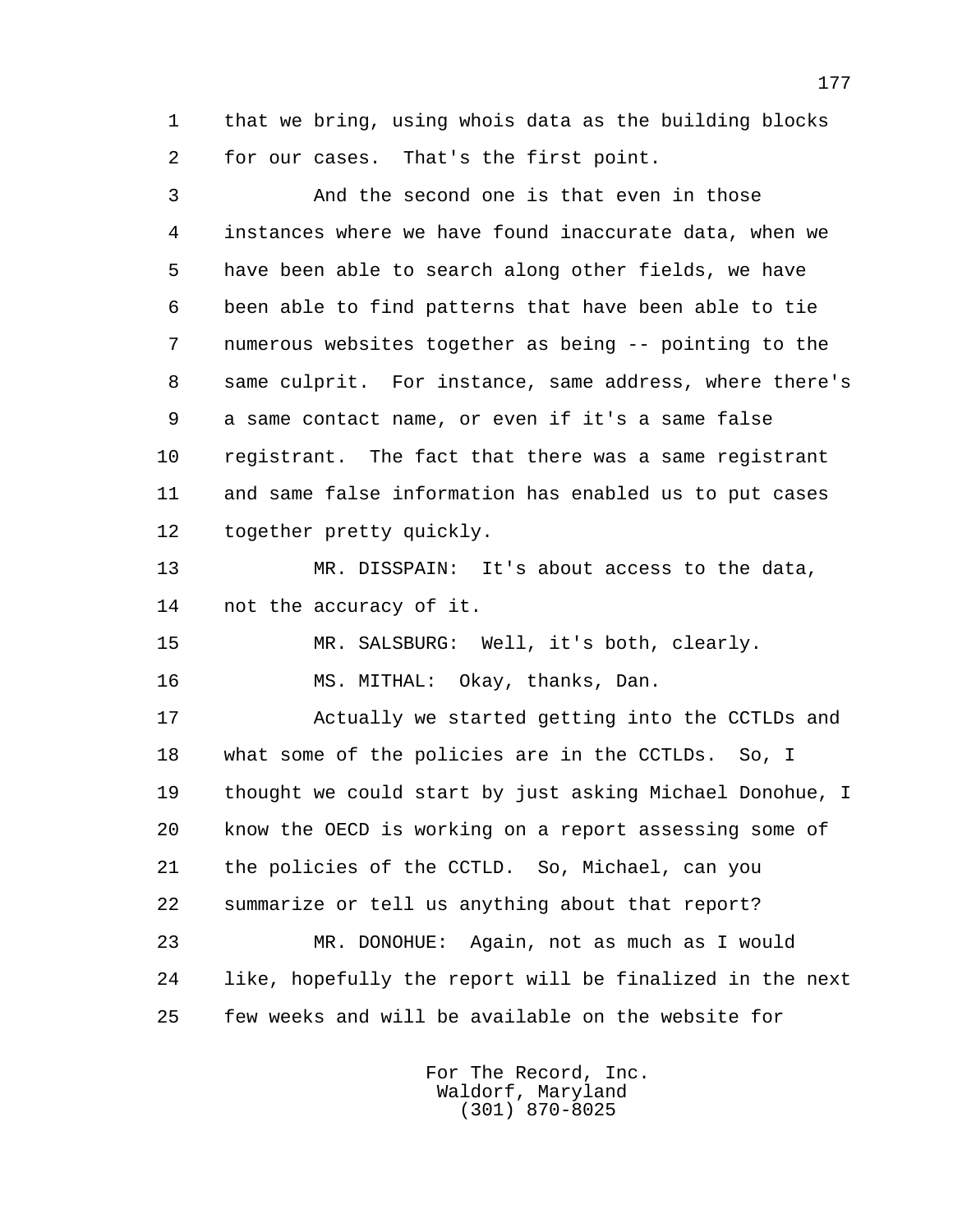1 anybody who is interested.

 2 UNIDENTIFIED SPEAKER: Excuse me, could you 3 speak into the mic, please.

 4 MR. DONOHUE: Sorry about that. Is that better? 5 It's just a study of CCTLDs, the administration 6 of CCTLDs, and it's limited to the OECD countries, so 7 it's far from a survey of the whole world, but it does 8 show that there is an increasing -- registrations in 9 CCTLDs are growing at a faster rate than they are in the 10 GTLDs. They have doubled between July of 2000 and July 11 of 2002.

 12 The rules and policies used to administer CCTLDs 13 vary quite considerably within the OECD. Although most 14 all of them have a whois function, the information 15 that's available in the whois function varies quite 16 considerably, particularly with respect to the contact 17 information that we've primarily been focused on, I 18 think, today.

 19 Around 70 percent of CCTLD domain names in OECD 20 make the contact details available via whois according 21 to our preliminary information. So, there will be a lot 22 more in this paper, but I'm sorry, I don't have it yet 23 for you.

 24 MS. MITHAL: Willie or Chris, do you want to add 25 anything to that specifically about .AU and .UK?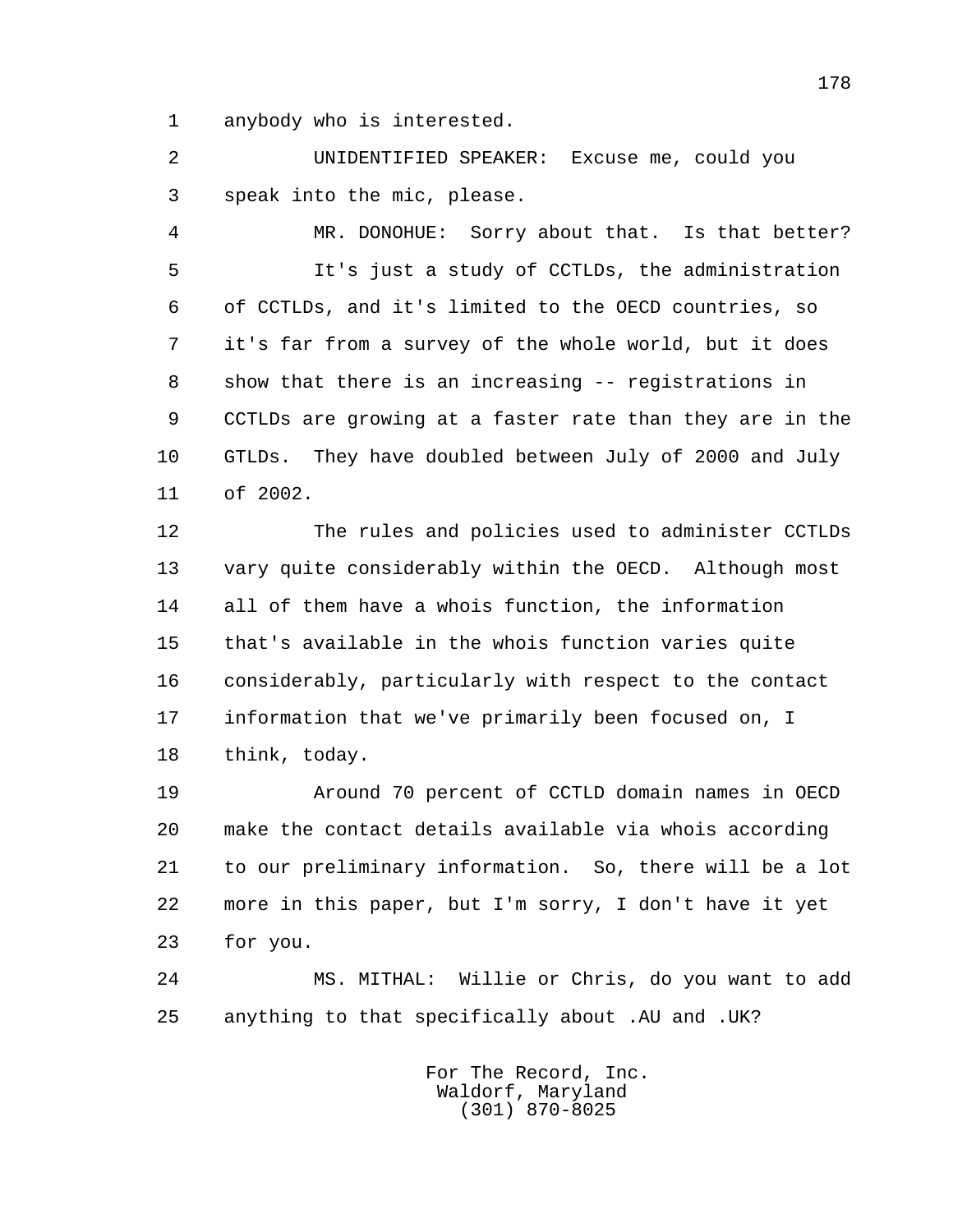1 MR. DISSPAIN: Can I go first, Willie?

2 MR. BLACK: Yes, thank you.

 3 MR. DISSPAIN: It may just help to give you a 4 very brief outline of what we do in Australia. We 5 introduced a new regime on the 1st of July last year and 6 that, in fact, led to a significant reduction of the 7 amount of data we make available in the whois. Our data 8 is relatively accurate on the basis that there are 9 significant policy hoops that people have to jump 10 through in Australia in order to get a domain name.

 11 .AU is only used for companies, for example, for 12 people in business and so on, and it has to be a 13 connection between the registrant and the name. So, 14 from an accuracy point of view, because of the fact that 15 we have policy, unlike the GTLD space, which doesn't 16 have any, our data is actually accurate. Most of the 17 data that is inaccurate is inaccurate because, as I 18 said, people don't spend their time thinking about their 19 domain names until it comes time for renewal.

 20 We actually have a redemption period if the 21 registrar tries to get in touch with you and your domain 22 name expires, you've got basically 14 days to renew it 23 before you lose it. You would be amazed at the number 24 of people who don't realize that their domain name is 25 not working for months.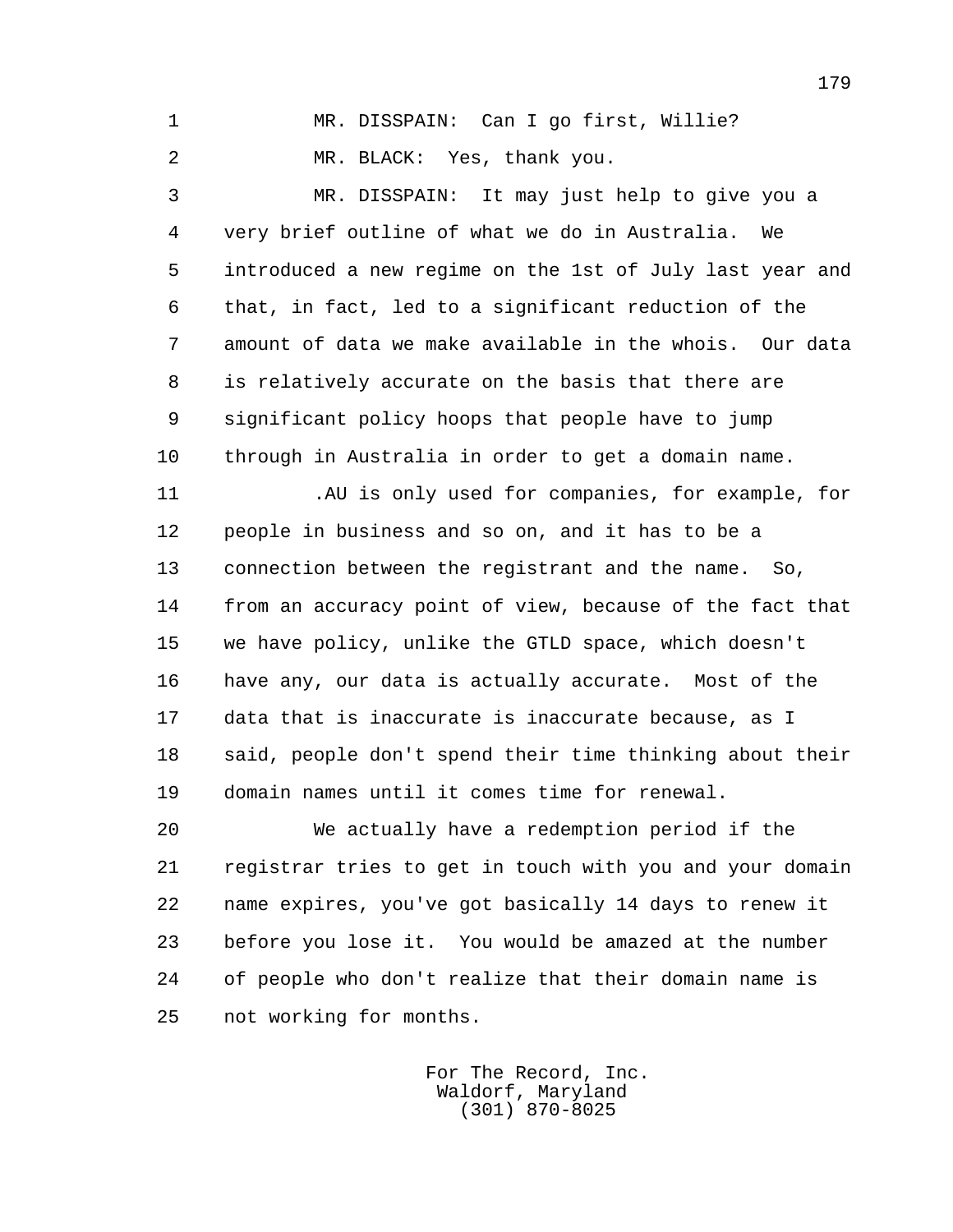1 But particularly, the availability of the data 2 is what I wanted to briefly address with respect to 3 Australia, and that is that we now simply say, show the 4 name of the registrar, the name of the registrant, and 5 an email address for the registrant to contact, and the 6 same for the technical contact. We do not provide an 7 address, we do not provide a telephone number, we don't 8 provide any other data. We have that information, but 9 we don't make it public.

 10 Now, what we have, our equivalent of this body 11 is the ACCC, and we have an agreement with the ACCC that 12 they will send us a simple form if they want to find out 13 the information and we will give them the information, 14 to a degree. But we believe that to publish the 15 information so that literally anybody can look it up is 16 a recipe for disaster and has, in fact, been that in 17 Australia where the database has been misused, abused, 18 and people basically just got to the point where they 19 said we're not prepared to put up with it anymore, and 20 there is no circumstance here which I can see Australia 21 going back to a situation where full data is published. 22 It just isn't going to happen.

23 MS. MITHAL: Okay, thank you.

24 Willie?

25 MR. BLACK: Fairly recently, the UK is one of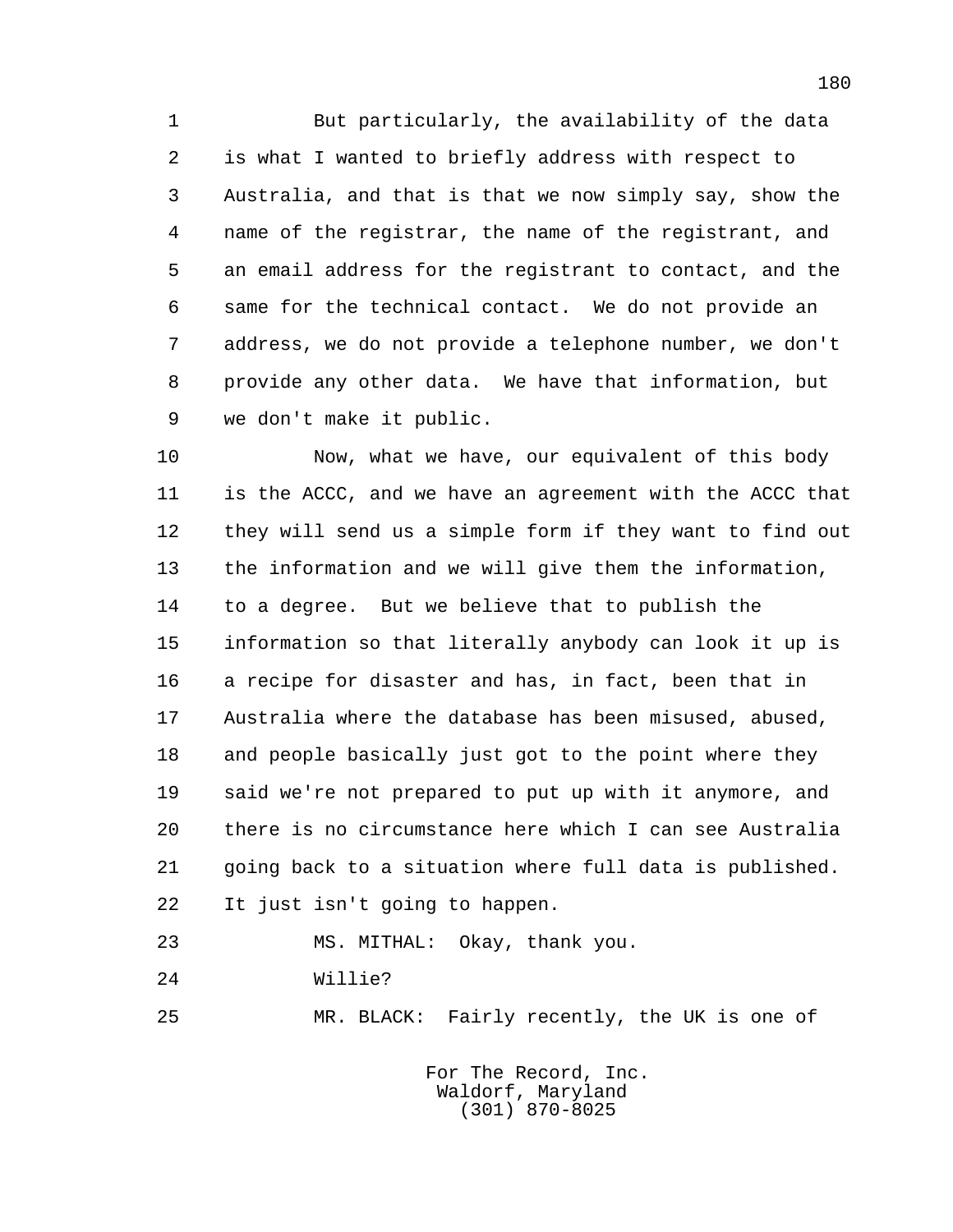1 the older top-level domain country codes. We've 2 probably been talking registration since the late 3 eighties, I guess. And some of the information was 4 fairly crude. And, in fact, up until very recently, we 5 just basically announced to the registrant laws, but 6 listening to other people around the world and in the 7 ICANN framework, and indeed folk who wanted to know a 8 little bit more information than intellectual property 9 consistencies, we decided that we would extend it.

 10 Now, our first point is that we are trying to 11 get away from the old concepts of admin and technical 12 contacts. We believe that the technical contact is 13 associated with the service, and so that's one thing. 14 And the contact, the admin contacts, basically our prime 15 concern is who the registrant is, because that's who 16 we've got the contract with. And that can be a company, 17 it could be a partnership, it can be a sole trader. 18 There are many types of legal entities that can trade. 19 Or not. Or indeed contract, I think that's the word I 20 want to say.

 21 So, we decided that we would publish the name of 22 the registrant and an address. We declined to publish 23 telephone numbers, fax numbers, or email addresses for 24 the obvious reasons that we don't want people being 25 phoned up and we don't want people being spammed with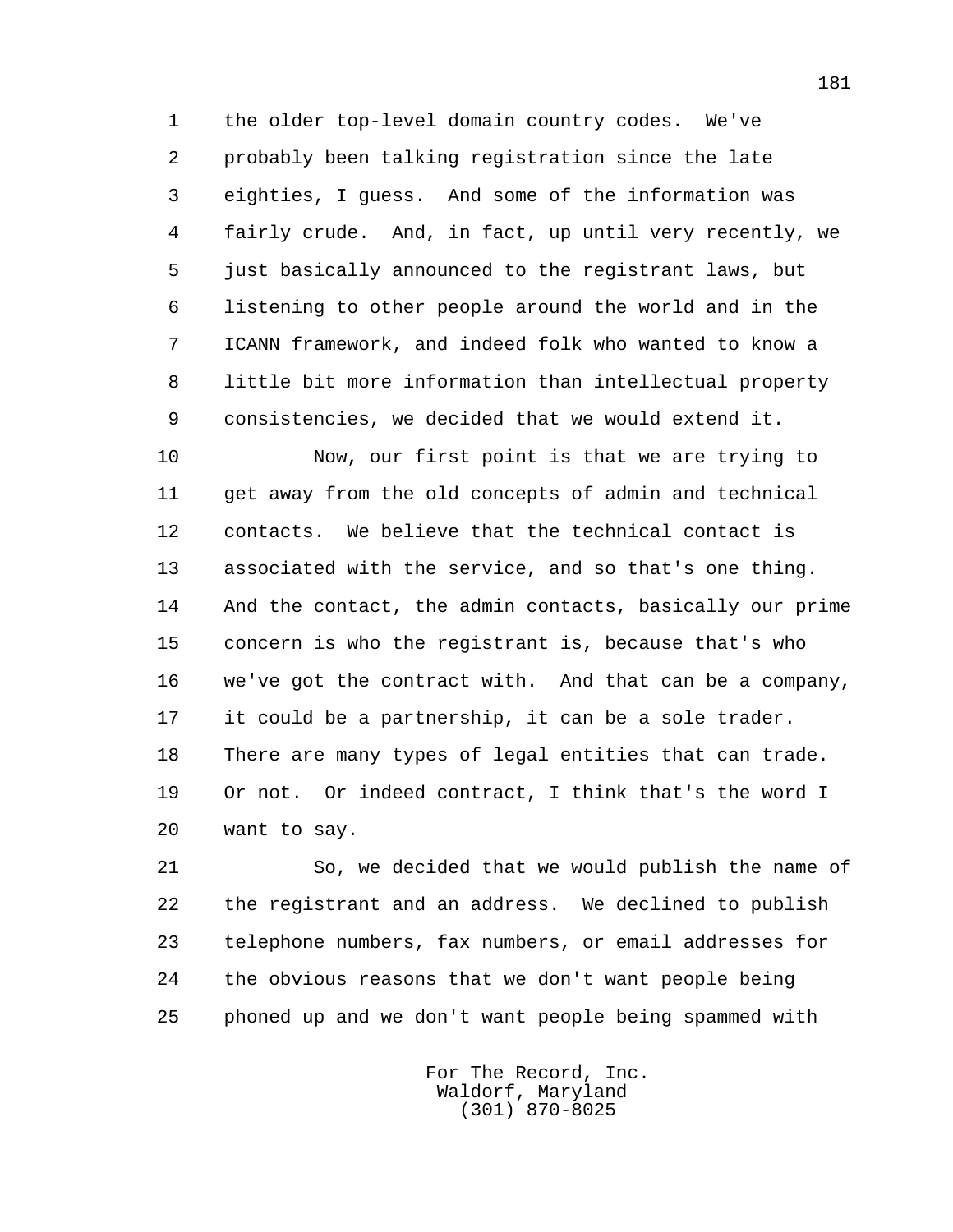1 their email addresses. We do have such information for 2 the registrant, but we keep that in our private 3 database. So, we have a database of all our registrants 4 with this extended information and we simply feed the 5 whois with the name of the registrant, and an address.

 6 Now, in order to do this, we went through our 7 policy-making process in the UK, we have a policy making 8 board that contains both our registration agents, we've 9 got about 3,000 of them who are almost equivalent to 10 registrars, but there is a fine distinction, and they 11 elect certain people. We also have a consumers person, 12 we have a government department of trade and industry 13 person. We've got another eight stakeholder groups 14 involved in the policy board.

 15 And the policy board discussed this, and we 16 actually went to wide consultation with the public, and 17 said, guys, we're going to public addresses, and of 18 course we had quite a few people saying, no, my teenage 19 daughter's address isn't going to be put up there. And 20 the stuff that Kathy was quite reasonably mentioning. 21 And so we did give them an opt-out, and the opt-out is 22 that they can use their agent, which is basically the 23 equivalent of the registrar, but only if it's a person 24 and they're not trading.

25 You see, in Europe we have another directive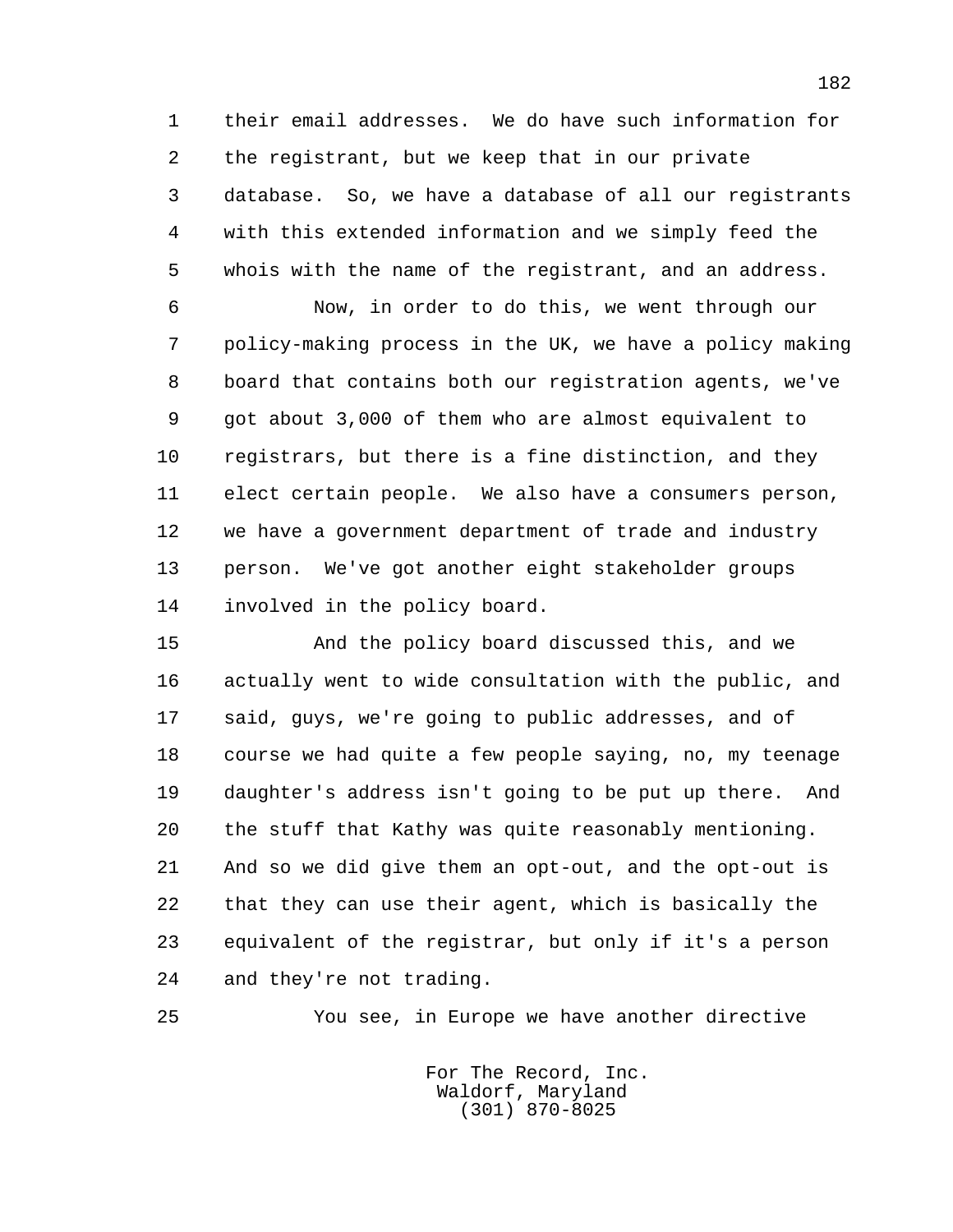1 called the distant selling directive, and that compels 2 somebody who is trading over the net to actually reveal 3 where they're trading from. And so even a sole trader 4 who is trading must declare where their address is on 5 their website, so therefore there is no down side to 6 them declaring it and us having it available in the 7 whois.

 8 So, with all that, we made the change and we're 9 gradually rolling this out so that there will be an 10 address there.

 11 With respect to revealing the extra information, 12 our data protection contractual terms allow us to give 13 it away to the authorities that would be making an 14 investigation, how formal that needs to be may depend on 15 where the request is coming from, because obviously we 16 don't want to be giving away the information to somebody 17 pretending to be doing an investigation who really 18 isn't.

 19 And so there is an issue there, I'm sure we'll 20 get around to things like that later. But just before I 21 stop, I want to point out that I'm also chairman of 22 CENTA, which has got 30-odd other CCTLDs there, and I 23 notice this whole meeting has been rather Anglo-Saxon 24 oriented, if you don't mind me saying, we've got some 25 German colleagues here, but for the most part, it's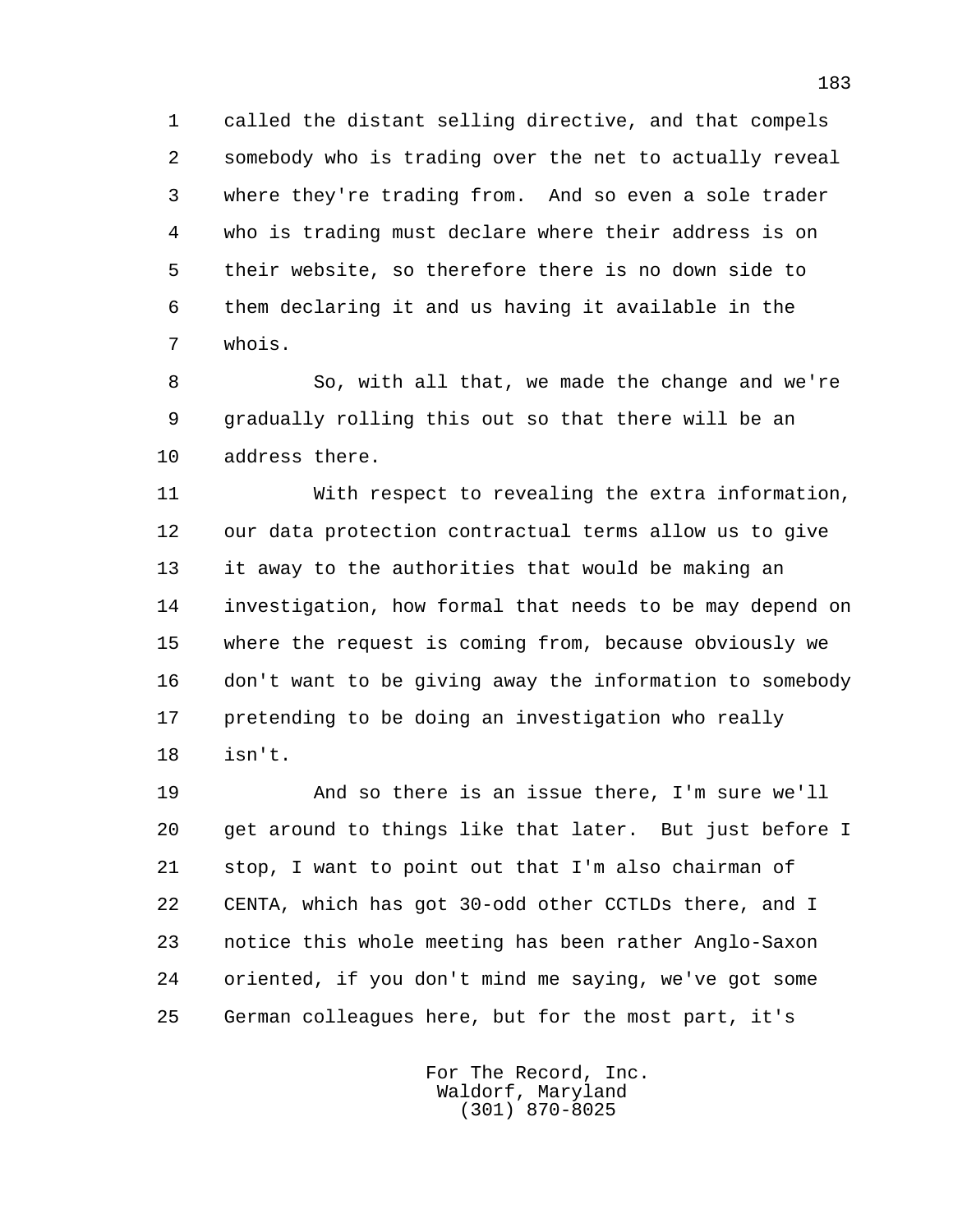1 been, if you like, the common law countries, Australia, 2 Canada, the U.S., the UK. And, in fact, within CENTA, 3 we have, of course, other EU members, but we've also got 4 the former Eastern Block, you know, the Polands, the new 5 Europe, that's right. To make a topical diversion, 6 thanks, Chris.

 7 And, actually, we have even a member from Iran. 8 Now, you've got surreal countries and you've also got 9 many other countries in the whole panoply of the CCTLD 10 world that don't actually quite have the same 11 contractual view of life, and that don't have quite the 12 same views of privacy, and some of the issues that 13 western democracies may value.

 14 So, we've got to remember that even within the 15 Channel Islands, they have quite a distinct kind of 16 thing that they're near France but yet they're part of 17 the British Isles, but they're not part of the United 18 Kingdom and they're not part of the EU, but they copy a 19 lot of our internal stuff from both the EU and they've 20 got some of their own.

 21 So, do remember that although we're talking here 22 basically about common law countries and the general 23 contractual framework that we live in, the world of 24 CCTLDs is quite diverse. So, that was just a little 25 point I thought I better make.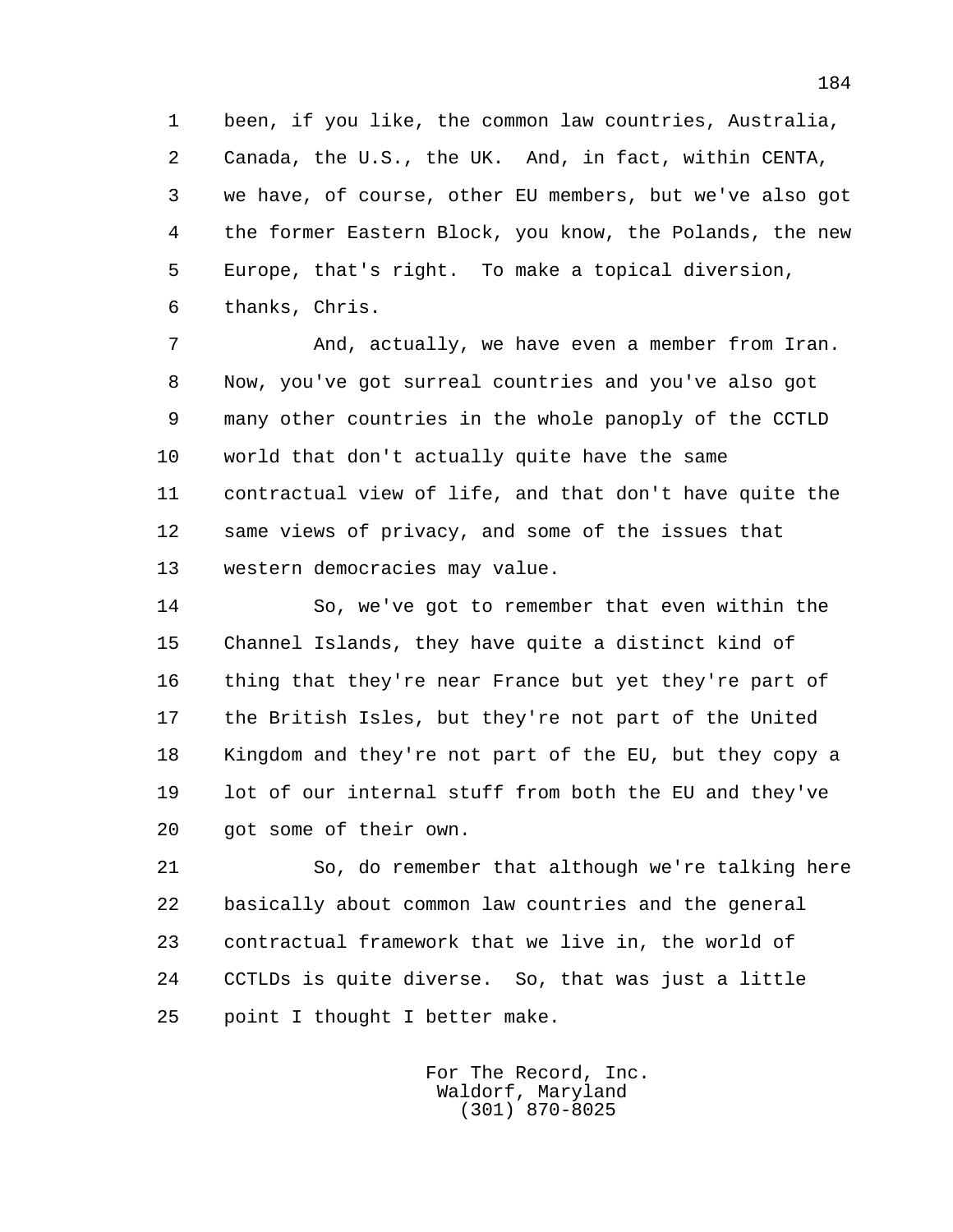1 MS. MITHAL: Thank you, Willie.

 2 I would also like to ask if Wayne or Henning, 3 you have any comments to add about .DE or .CA.

 4 MR. MacLAURIN: Sure, the CA world has actually 5 sort of gone back and forth. Back in the good old days, 6 pre-competition, pre-anything else, it was actually 7 pretty hard to get a CA domain. First of all, you had 8 to figure out who was selling them, which was a 9 nontrivial task. And then they had the rules where if 10 you were a corporation, you could have -- if you were a 11 Canadian corporation, you could have .CA; if you were a 12 provincial corporation, you got sort of a geographical, 13 just .ON.CA; you know, Ottawa.ON.CA, if you happened to 14 be personal.

 15 So, all this was a little bit easier, because if 16 you were a Canadian corporation, you showed up in the 17 Canadian corporation database and it was kind of easy to 18 validate that that's who you were.

 19 They've gone kind of the other direction since 20 then and although they still require you to define what 21 you are, if you're a Canadian corporation or anything 22 else, the domain itself is relatively open. So, we can 23 still validate some of the information in terms of if 24 somebody claims to be a Canadian corporation, we can 25 validate that, but it still leaves it wide open if you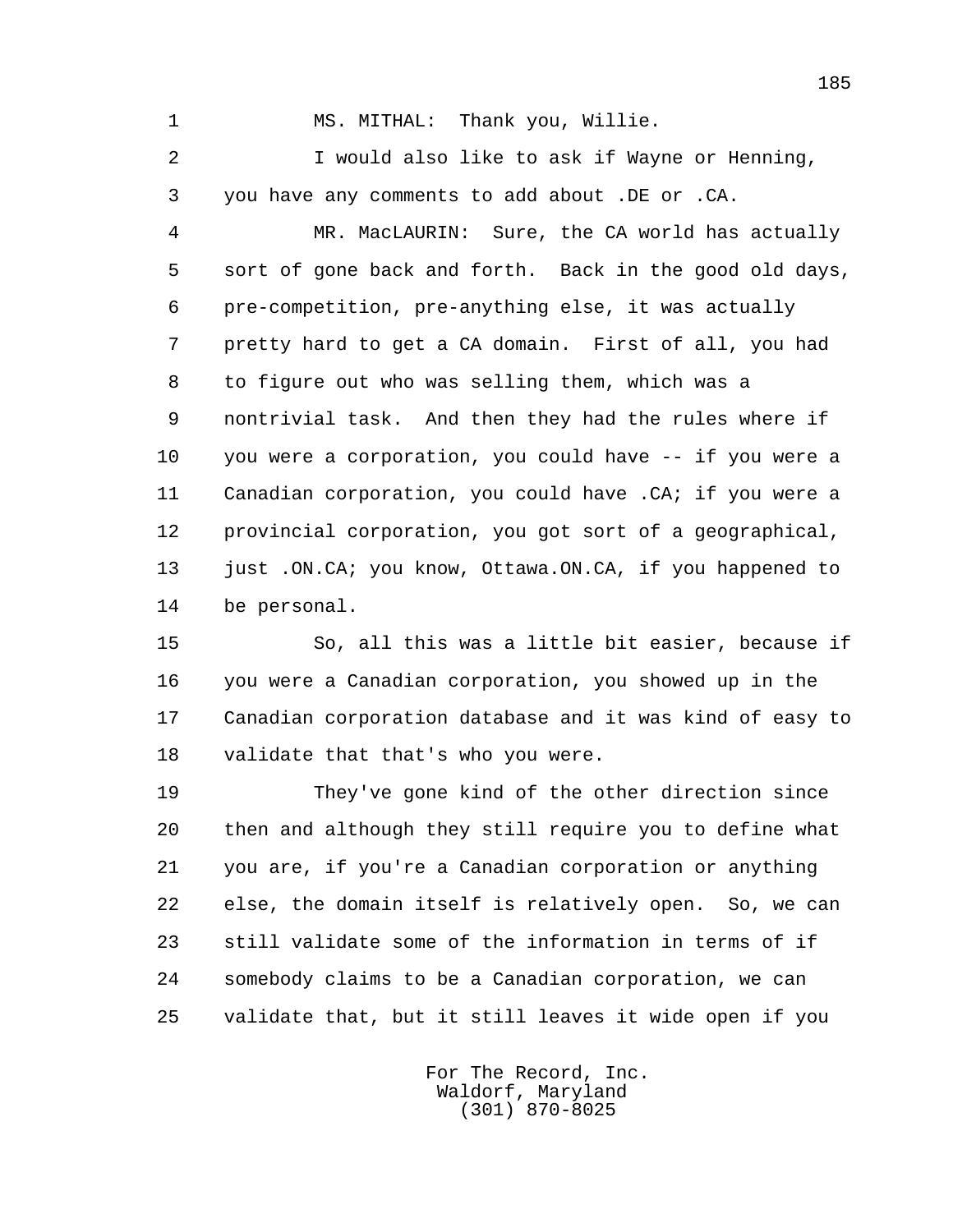1 came to an individual, for example.

 2 Our CERA, who is our overseeing body, does check 3 the information and they do submit requests for 4 validation on a regular basis as part of their ongoing 5 registration process. Fairly like Australia does as 6 well. 7 MS. MITHAL: And what fields of data are 8 available? 9 MR. MacLAURIN: It's a lot like whois, although 10 it is a fat whois, in terms of it's controlled by CERA. 11 They do show the registrant, the new contact and old 12 contact information, address phone numbers and email. 13 MS. MITHAL: Thank you. 14 Henning? 15 MR. GROTE: In the ENUM space, it's a bit 16 different, it's quite -- it's been changing now. The 17 data that is available is restricted, not when it comes 18 to access, but to the number of different date fields 19 that are shown. And right now I just received the 20 actual -- I don't know the exact English expression, but 21 the -- when it comes to privacy, the data protection 22 commissioner of the federal state where the DE Nic, the 23 top authority for the DE name space is situated, is 24 located. This chief commissioner just issued his report 25 about a privacy data protection in the DE name space,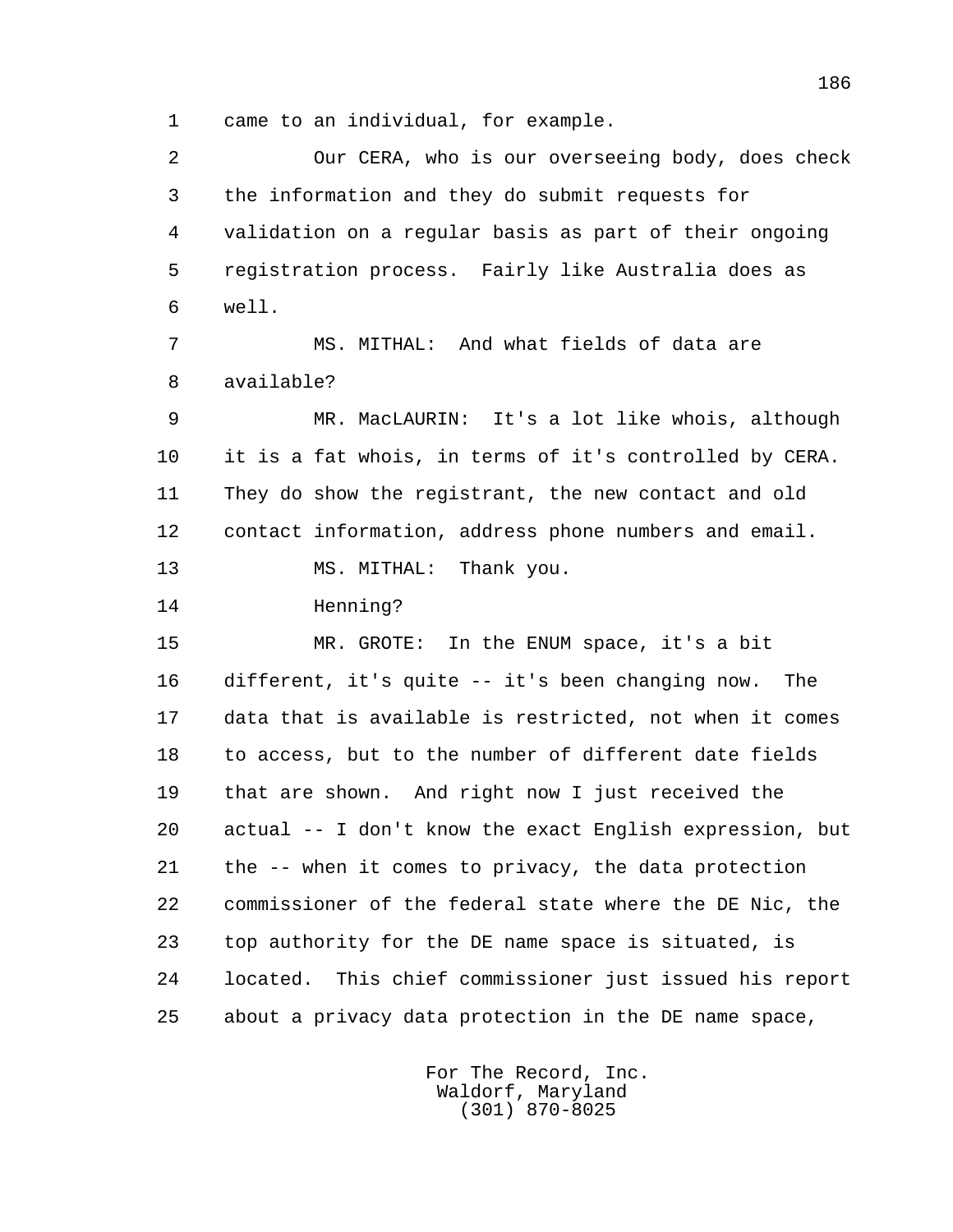1 and there the opt-in is asked for.

 2 So, that means for living, breathing 3 individuals, I like that expression for private persons, 4 there should be provisions for an opt-in in the whois 5 database. That means if they don't use the opt-in 6 option, there won't be any further information than just 7 the name of the registrant, as I interpret it. But we 8 have to go deeper into that issue, it's not implemented 9 yet. It's still on.

 10 I think hearing these comments from some of the 11 CCTLD representatives, it seems clear that the policies 12 vary pretty widely among CCTLDs, and I know, Marilyn, 13 that the Whois Task Force was looking into this 14 uniformity issue, and I'm wondering if you could just 15 tell us what happened on that.

 16 MS. CADE: In relation to -- let me -- one of 17 the questions we ask, several questions we asked had to 18 do with uniformity and consistency of data elements, and 19 then separately, we asked questions about searchability.

 20 The task force was very much taking the point of 21 view that accuracy can be separated from access, and I 22 think we're hearing some examples of, in fact, where 23 accuracy and access are related to each other, but not 24 necessarily a one-to-one match.

25 In the consistency of data elements, we will be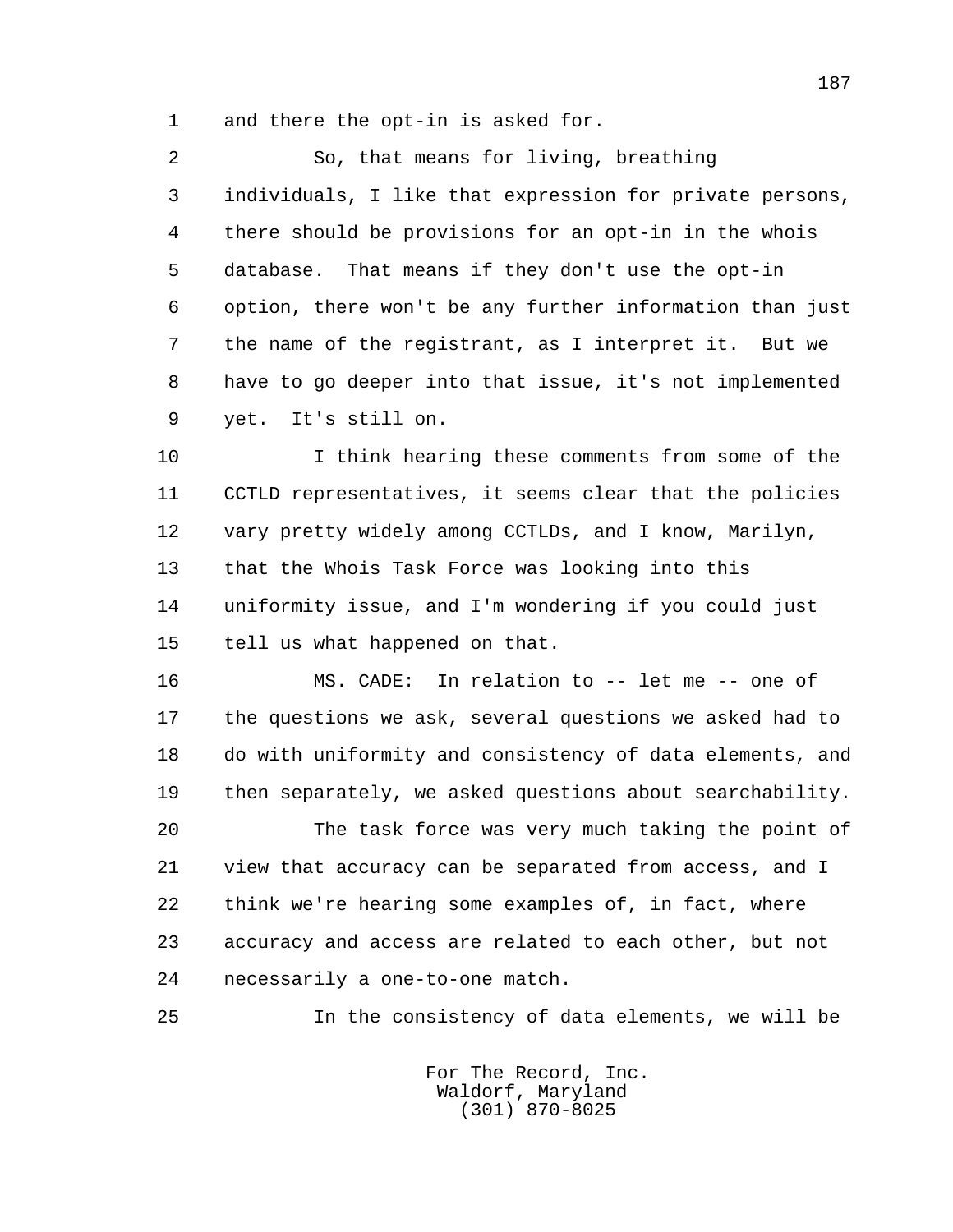1 putting forward an issues report which is likely to say 2 that uniformity and consistency of data elements needs a 3 sort of wait and see approach before implementation.

 4 Certainly there's standards work that is going 5 on that needs to -- would call it ripen further, and 6 anybody in this room who has been involved in standards 7 knows that there's the development of the standards and 8 then there's the publication of the standards, and then, 9 oh, there's the adoption stage of the standard. So, 10 just because we're making progress on getting standards 11 matured, I would say in the development process, we've 12 still got a ways to go.

 13 So, the issues report will recommend that people 14 work more actively within the standards process. In the 15 issues of searchability, the issues report is likely to 16 say that in the implementation of consistency and 17 uniformity of data elements, and in searchability, that 18 there can be increased challenges with possible 19 profiling if there are not protections implemented at 20 the same time.

 21 So, that is sort of on hold. We did -- or will 22 be, I think, recommended to be on hold. We did look at 23 and asked the question of do you expect uniformity and 24 consistency of data elements in CCTLDs and in GTLDs, and 25 there's strong support for uniformity and consistency of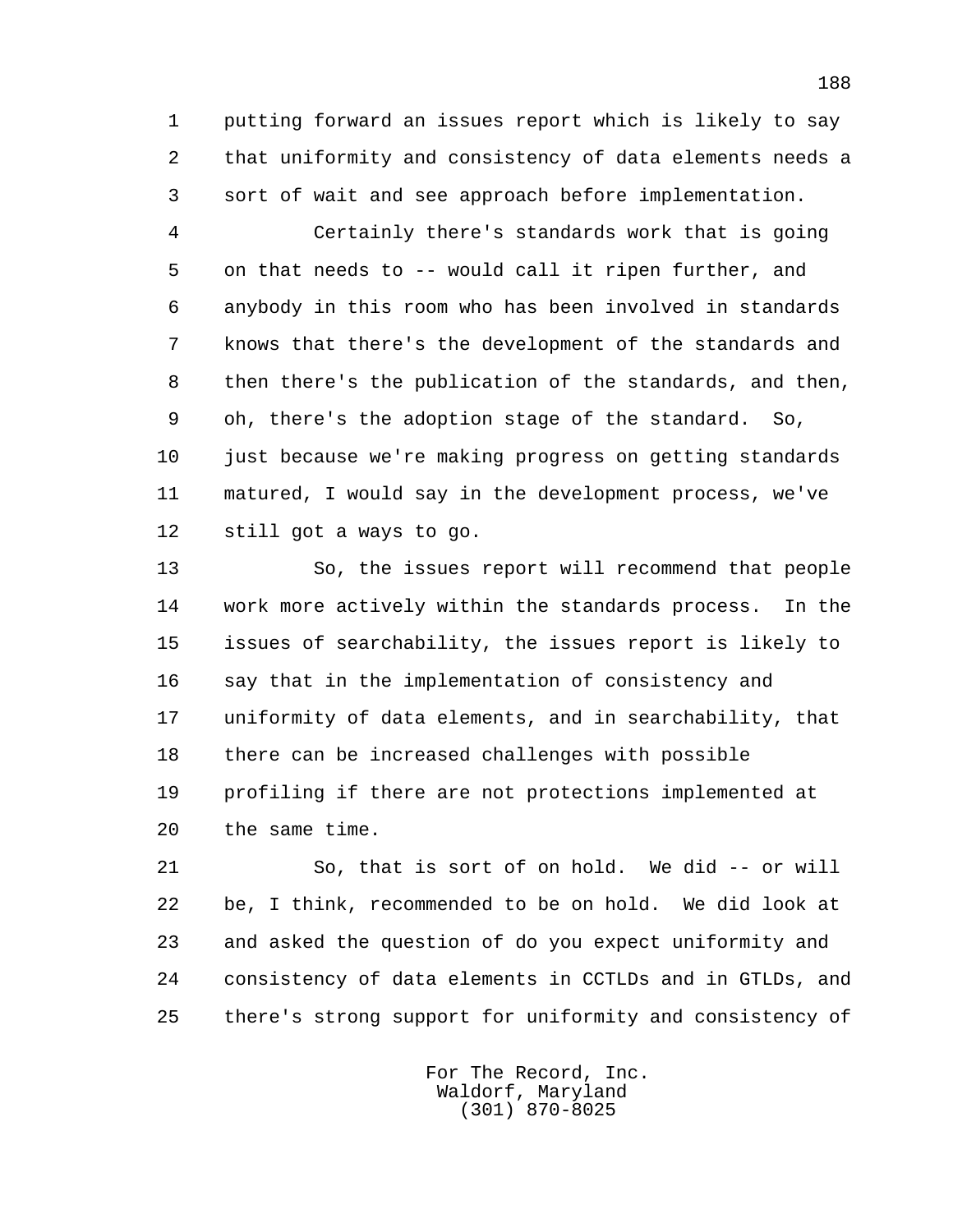1 data elements across the GTLDs and also in the CCTLDs.

 2 In our conversation with CCTLDs, I think what we 3 were hearing, and we did talk to some, we talked to 4 Canada, we talked to Mexico, we talked to a couple of 5 others, there are CCTLDs who actively do data checking 6 before they enter data. Most of the CCTLDs, and maybe 7 Paul might want to comment on this, are really looking 8 for effective software applications, and so the feedback 9 we got was we'll be waiting, like everyone else, to see 10 if there's a useful standard, and when the standard is 11 available, then we'll be interested in considering 12 deploying it, but it doesn't seem to be something we 13 would leap into right now until the standard is 14 available.

15 MS. MITHAL: Thank you, Marilyn.

 16 I'll call on the two of you next, but I just 17 wanted to ask Chris Disspain a follow-up question, and I 18 should mention that Chris came in from Australia last 19 night, he is leaving at 4:00 today to go back to 20 Australia. In fact he has to leave at quarter to 4:00, 21 and so I want to make sure to get in all my questions to 22 him. I think he wins the prize for dedication to this 23 workshop.

 24 MR. DISSPAIN: Actually I didn't come in last 25 night, I did stop in LA. I was forced to stop in LA.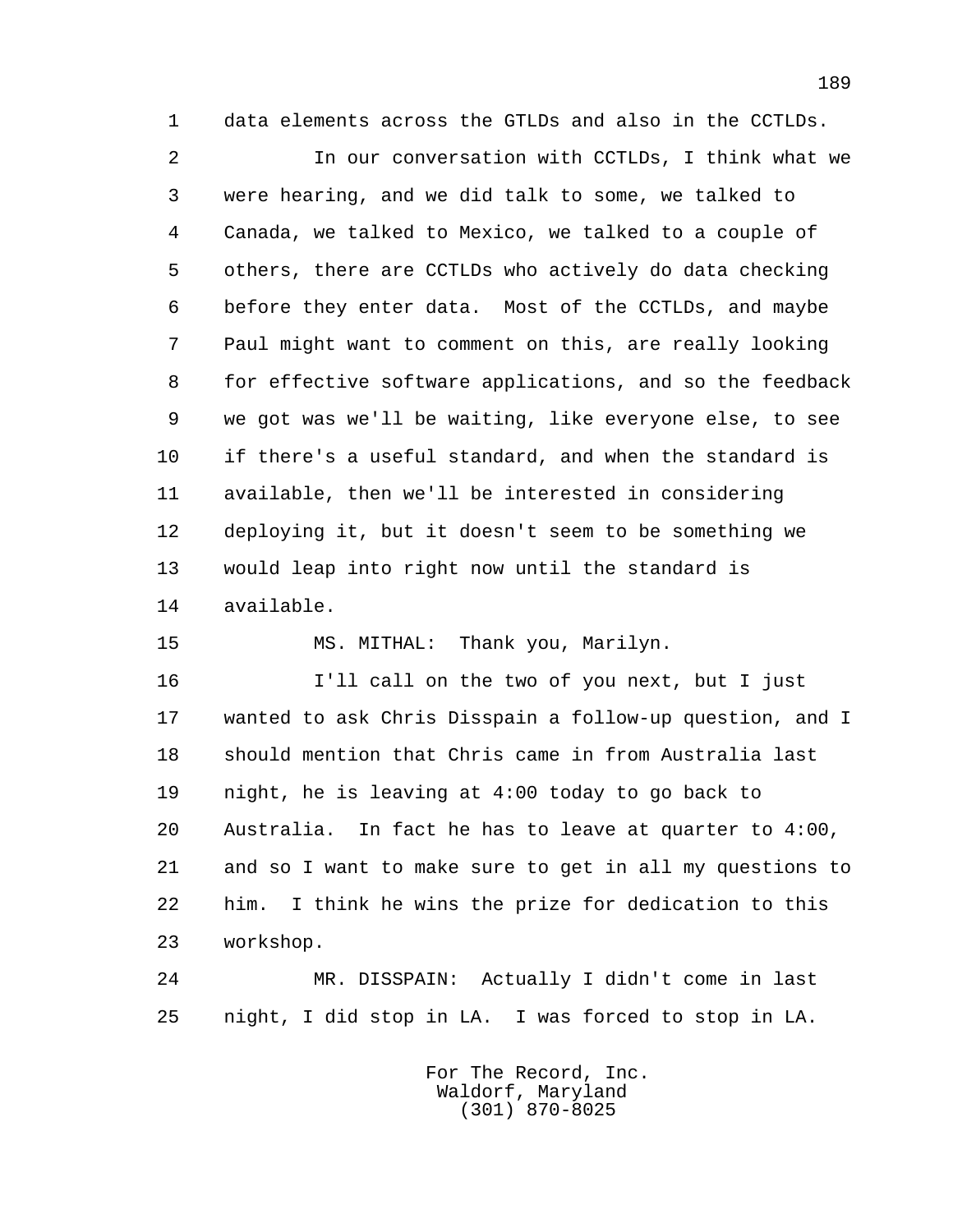1 due to snow.

2 MS. MITHAL: Thank you for coming.

3 MR. DISSPAIN: My pleasure.

 4 MS. MITHAL: To follow up on something, you said 5 there were not publicly available information in the 6 data fields to the public, and I guess my question is 7 let's say the FTC, for example, were investigating an 8 Australian website that was targeting U.S. consumers 9 that ended in .AU, we didn't see that information in the 10 whois database. Is there any way we could access that 11 information?

 12 MR. DISSPAIN: Well, I guess there's several 13 ways that you could access that information. I imagine 14 that you have some kind of arrangements or consult 15 talking to your equivalent in Australia about all sorts 16 of things, and I have no doubt if you ask them if they 17 would ask us, then they probably would. If you asked us 18 yourself, I don't actually -- it hasn't happened.

 19 I guess the answer would be that -- see, it's 20 complicated by this particular point: If we were 21 investigating -- if the Australian authorities were 22 investigating something in the States that was illegal 23 in Australia but legal in America, how would that pan 24 out for you, and the same way that if we -- if what you 25 were concerned about wasn't actually a problem for us,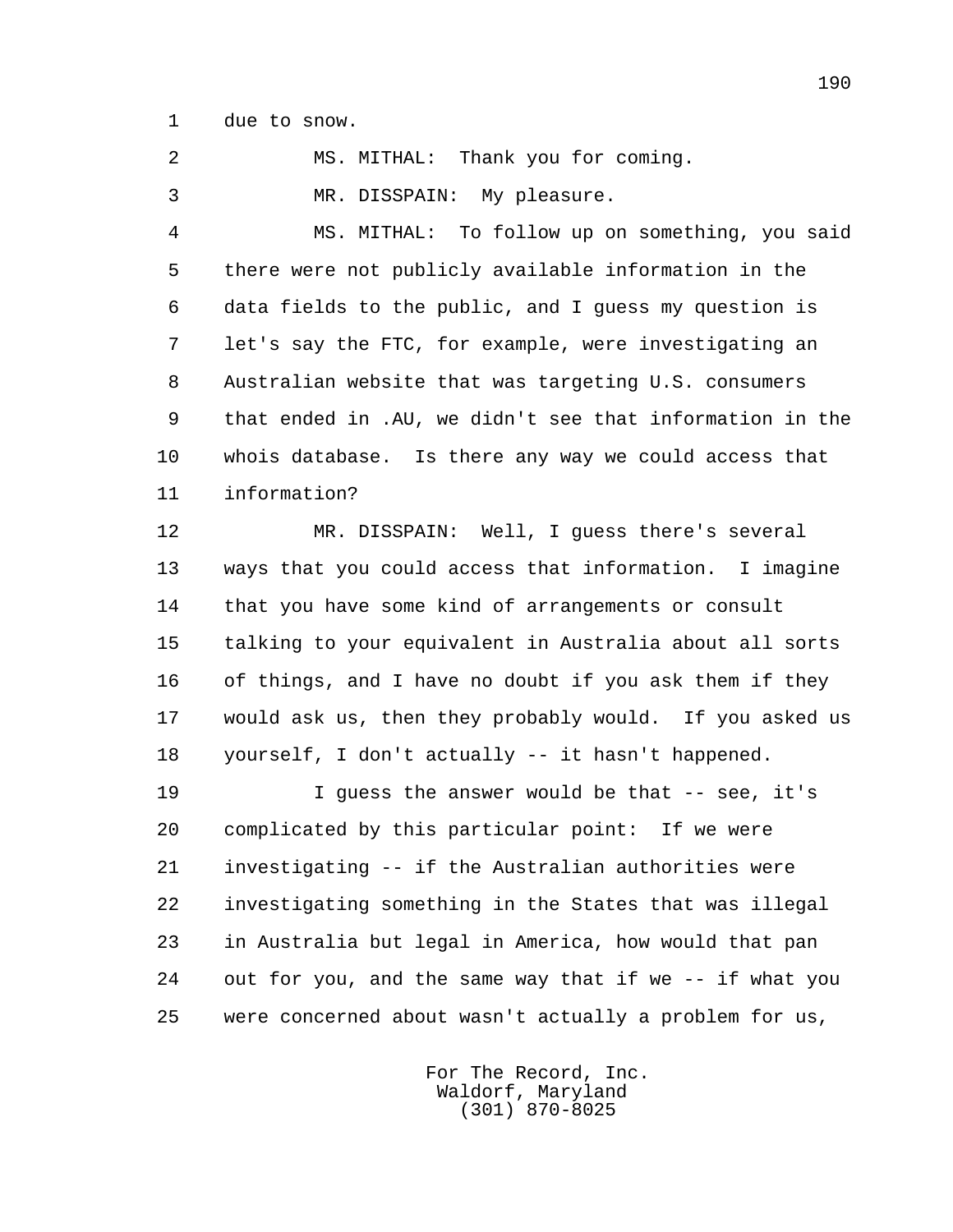1 I'm thinking, for example, about pornography, as an 2 example.

 3 I mean, we have what our government likes to 4 refer to as content legislation, where most of us refer 5 to as a complete and utter waste of time, but 6 nonetheless, they seem to think it's important. And if 7 we were trying to get hold of some information about 8 U.S. people who were doing things that weren't 9 necessarily illegal here, how would that work, from your 10 point of view?

 11 So, it's a very complicated question to which 12 there is not a simple answer. If we get a request from 13 our authorities, then we will obviously provide that 14 information to them.

 15 MS. MITHAL: I think we're going to follow up on 16 some of these issues a little more after the break, but 17 I just wanted to get Chris' perspective before he had to 18 take off. So, let's have Paul and then Mike and then 19 Ruchika, and then that will be the last word on this 20 issue.

21 MR. KANE: Thank you, Maneesha.

 22 Just again a few more statistics. There are 244 23 country code top-level domains, of which 118 have online 24 whois databases of one sort or another. We have learned 25 that various registries, CCTLD registries, publish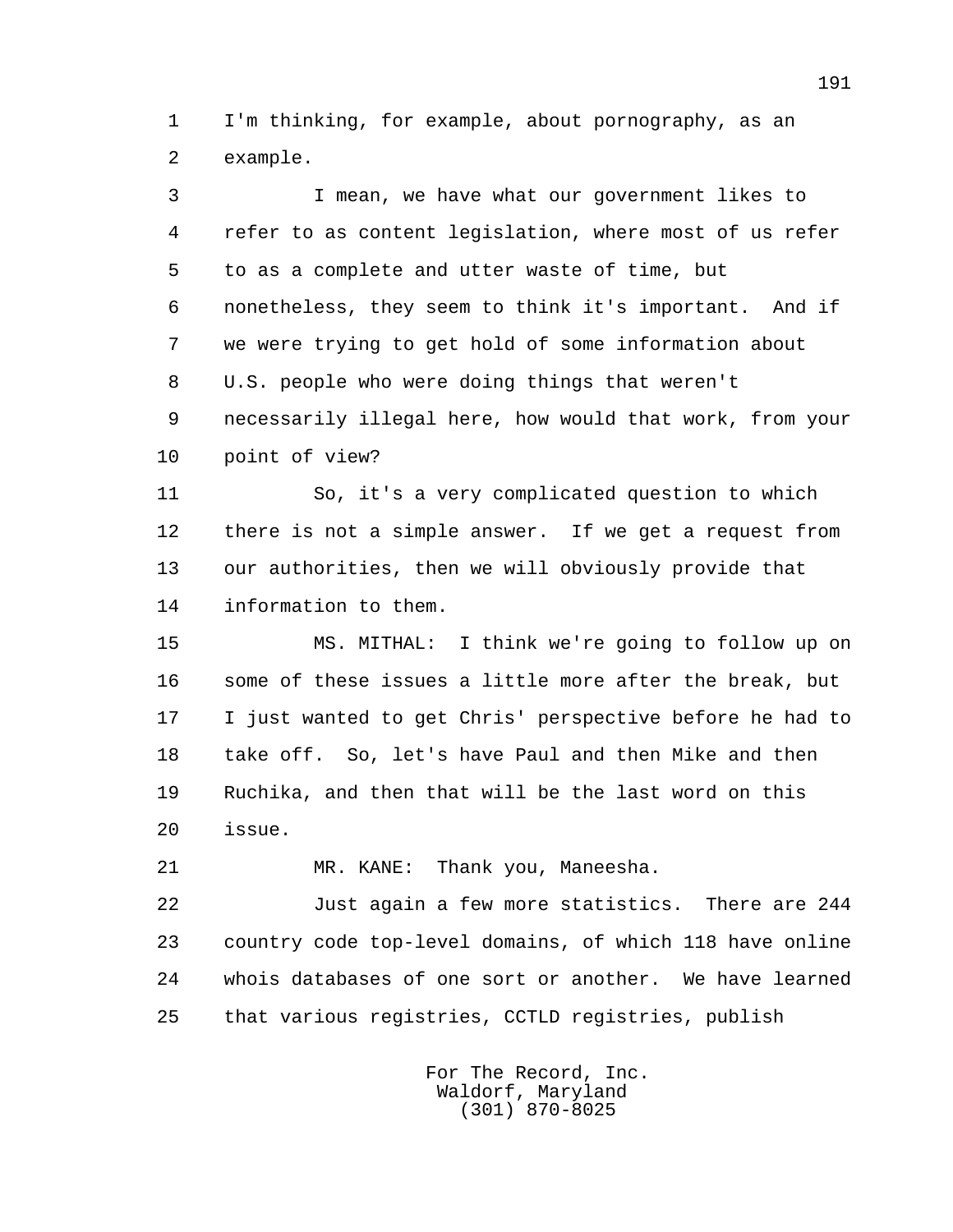1 various data elements, and we've also just learned, and 2 it's very obvious that the registries have to abide by 3 the law of the country in which the registry is based.

 4 And so, whereas there is no get-out for criminal 5 activity, there is, I think it's fair to say, within all 6 data protection legislation, if law enforcement asked 7 for information and provided the appropriate 8 documentation, then whoever holds the information must 9 provide it to the respective party. But it means in the 10 international context, probably, and I'm guessing, as 11 Chris was referring to, that one had to go to the ACCC 12 and ask them to get the information rather than anyone 13 else.

 14 But the point I really wanted to make was to 15 highlight, as Willie alluded to earlier, the different 16 relationships between CCTLDs, the registrars and the 17 registrants. Willie is able, in the UK, Nominet, the 18 relationship is with the registrant. The registry has a 19 direct contract with the registrant. In GTLDs -- and 20 therefore Nominet, let's say, owns in the broader sense, 21 the data.

 22 In the GTLD space, there's a difference, insofar 23 that the registrar may, in certain circumstances, own 24 the data. And so, and we have an agency relationship 25 where the registrar may be an agent of the registrant,

> For The Record, Inc. Waldorf, Maryland (301) 870-8025

192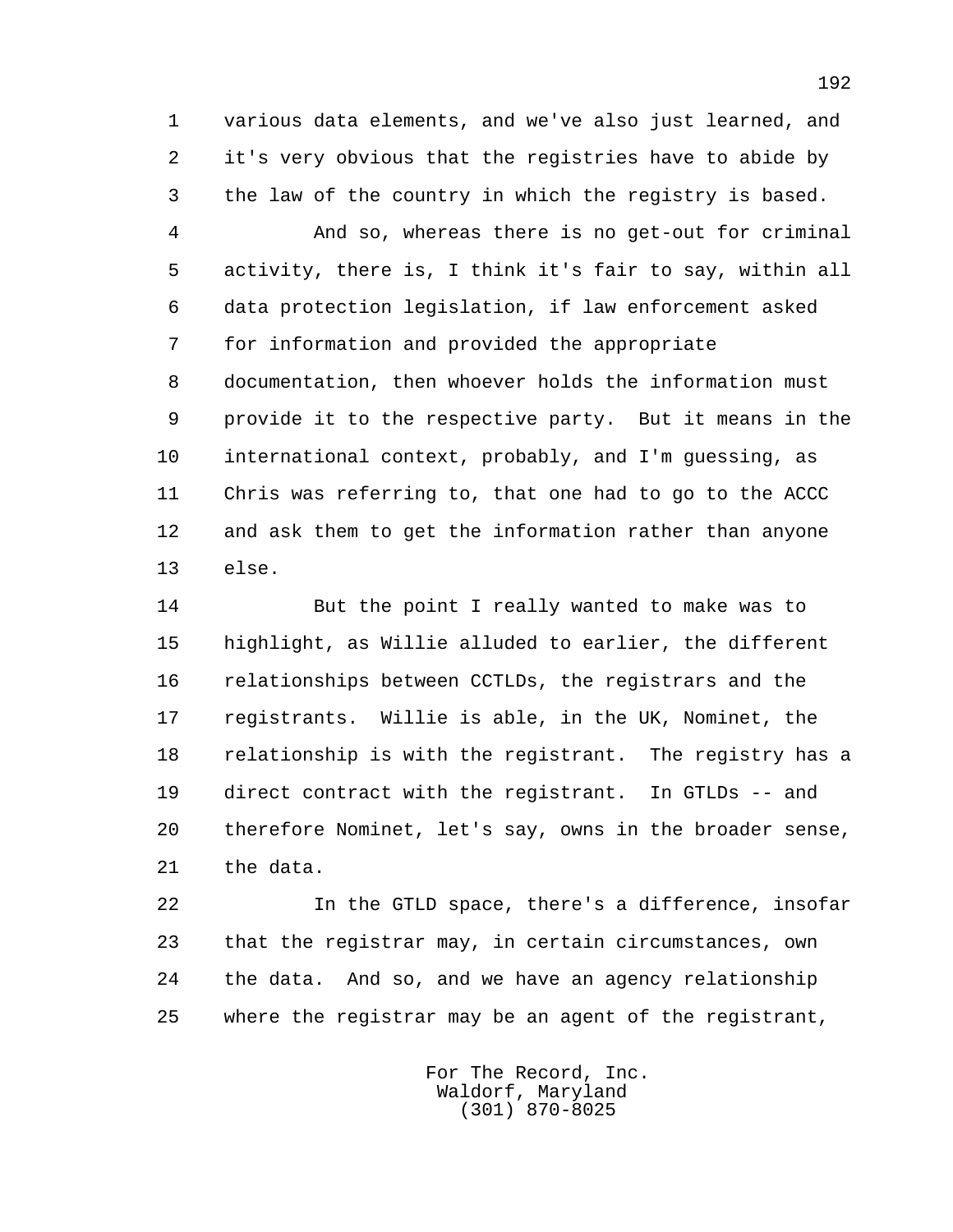1 in some jurisdiction, or the registrar may be an agent 2 of the registry.

 3 So, there are a whole range of different areas. 4 In terms of searchability and having some uniform 5 format, a few years ago I was the European 6 representative of the registrars when in Germany, the 7 Federal Data Protection Office wanted to jump on all 8 German registrars because they considered the provision 9 of bulk whois information, which accords with the 10 registrar/registry agreement, was in violation of German 11 data protection law.

 12 And that would obviously have created a bit of a 13 political situation. And fortunately, we were able to 14 smooth the waters. Subsequently, there are other 15 restrictions in Europe and elsewhere which are trying 16 not to go down a uniform approach, which I find a great 17 shame. It would be great to have a uniform manner, but 18 one of the issues is if this is pushed rather hard, and 19 reference was made to searchability, one of the fears 20 would be that enabling data to pass across national 21 frontiers, in a searchable format, could present 22 significant challenges within the European Union area, 23 within Argentina, within Israel, within Japan, and cause 24 a fragmentation of this thing that we are trying to keep 25 united, the whois.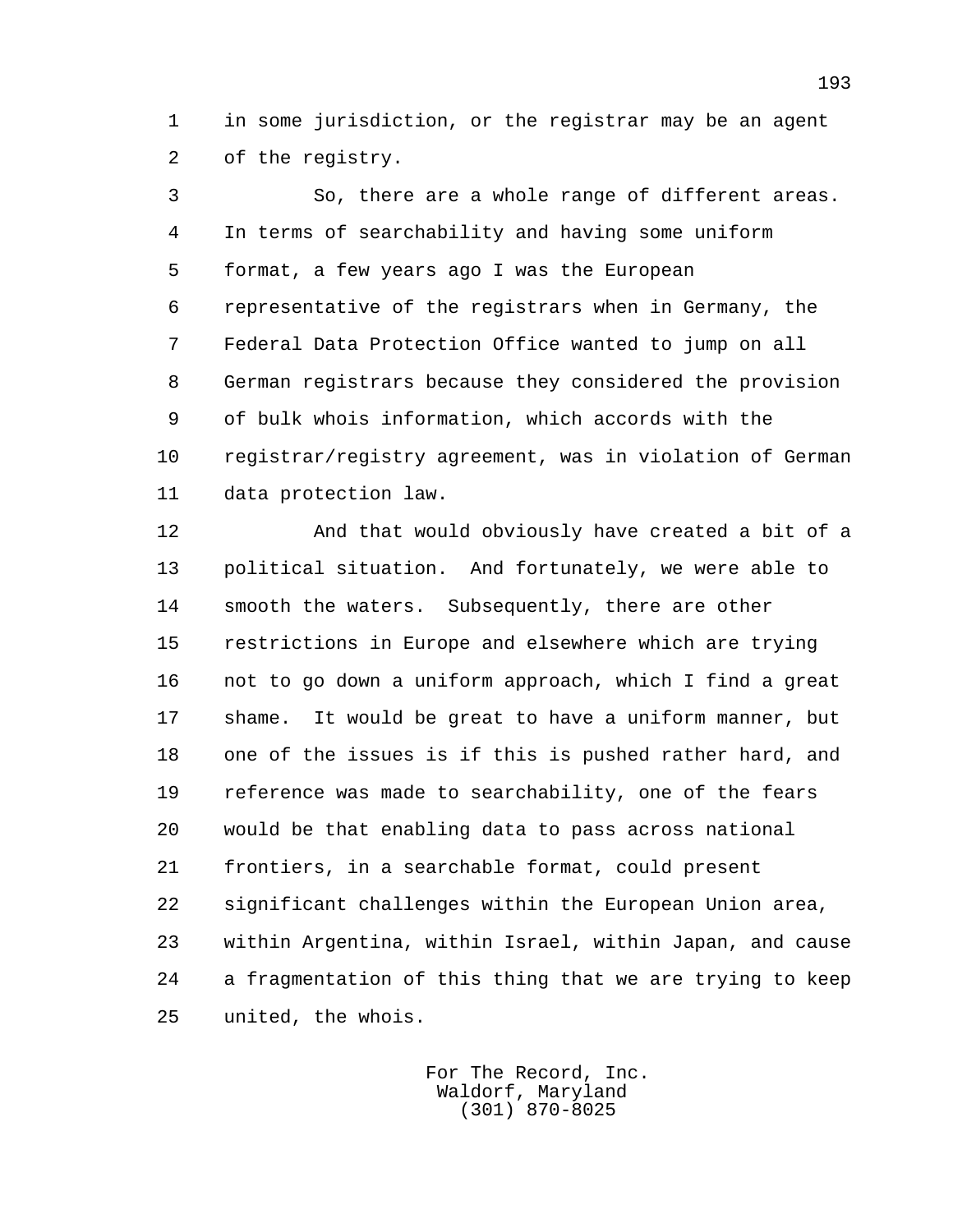1 And so in CCTLD land, where registries must 2 abide by national law, one needs to be very sensitive to 3 the fact that registries' first duty is one accord to 4 national law, but also to try to have this uniform 5 framework. If one tries to have lots of searchability 6 that the gentleman is referring to, yes, it was great in 7 GTLD land, but one needs to be very, very sensitive to 8 the various requirements within CCs, because otherwise 9 people will start shutting down, as Austria -- I'm 10 sorry, Australia has done, and I really want there to 11 be, as I was discussing with you yesterday, the concept 12 of having differential access for different parties 13 brings a whole rash of problems.

 14 One, you have to identify who the owner of the 15 data is, and two, you have to identify if it's an 16 appropriate agency that's making contact. And so if 17 anything, it will frustrate law enforcement, who are 18 actually trying to help and trying to get the bad guys. 19 MS. MITHAL: Thanks.

20 Mike?

 21 MR. PALAGE: Actually, that was actually an 22 excellent segue. Going back to what Commissioner 23 Swindle said earlier today about I don't want to hear 24 about the problems, I want to hear about solutions to 25 solving the problems. Following up on what Paul just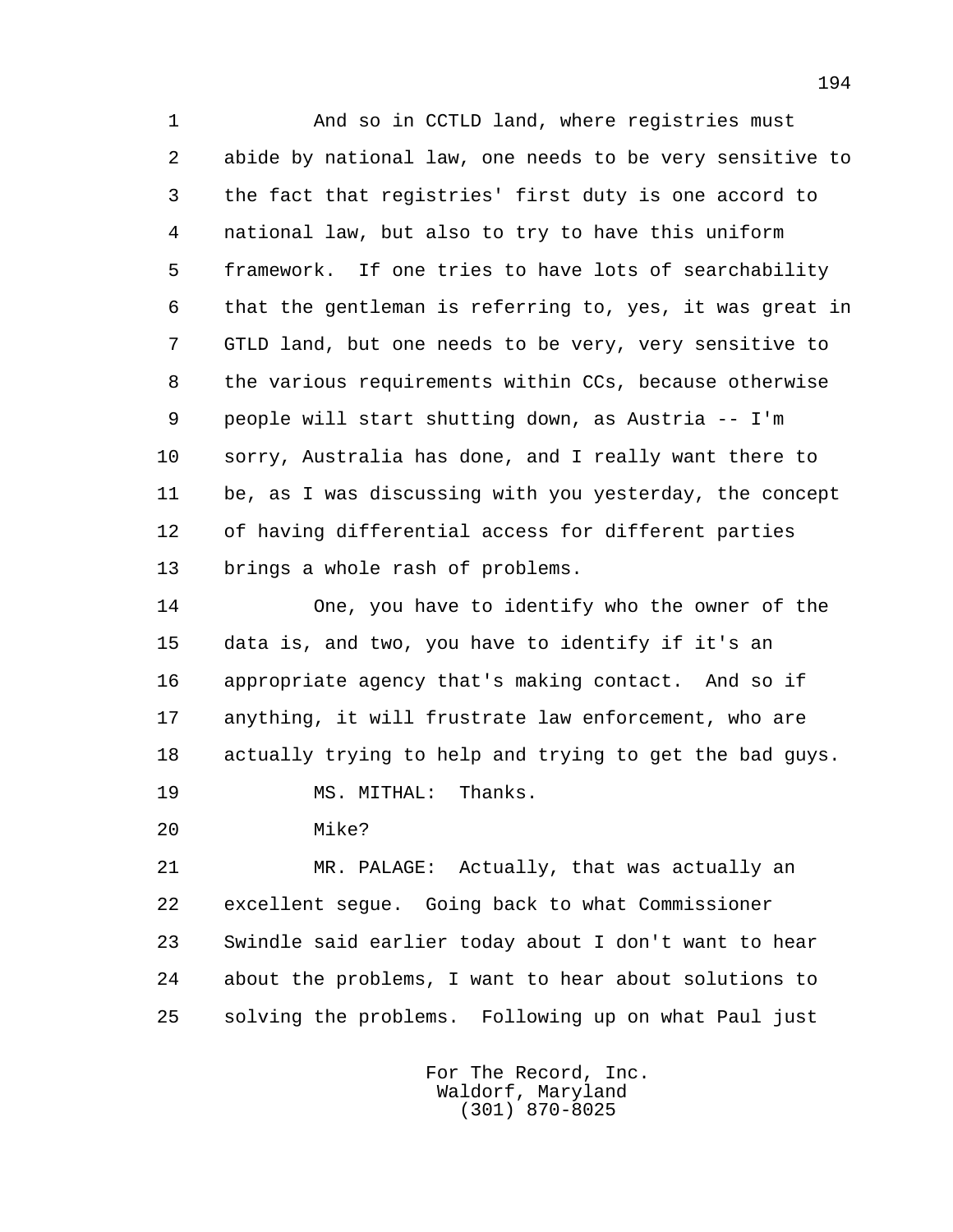1 said, there's 160 registrars in a number of

 2 jurisdictions. It is very difficult for them if they 3 were to receive something from the ACCC from Australia, 4 they would say, who is this.

 5 It really represents an alphabet soup of 6 agencies which makes it rather difficult for registrars, 7 and as Phillip said, there is a lot of small, mid-sized 8 registrars that think this is very complicated. One of 9 the ideas that I would like to throw out, and maybe this 10 is something the FTC could bring up with their GAC 11 representative within ICANN, is that, what is it, about 12 a year and a half ago, ICANN passed board resolution 13 0192, which dealt with the country names on the ISO 3166 14 list in the .info space. And what happened there was 15 the ICANN board basically said take these country names 16 and make sure that the appropriate government agency can 17 register it.

 18 Now, that sounds real easy, but one of the 19 things in ICANN is when something sounds easy, actually 20 implementing it becomes quite difficult. And one of the 21 things that I have been working with is a consultant 22 with Afilias who is trying to identify who can speak on 23 behalf of Germany.info.

 24 And, again, to use the example, there were 25 actually two names on the list, Germany and Deutschland.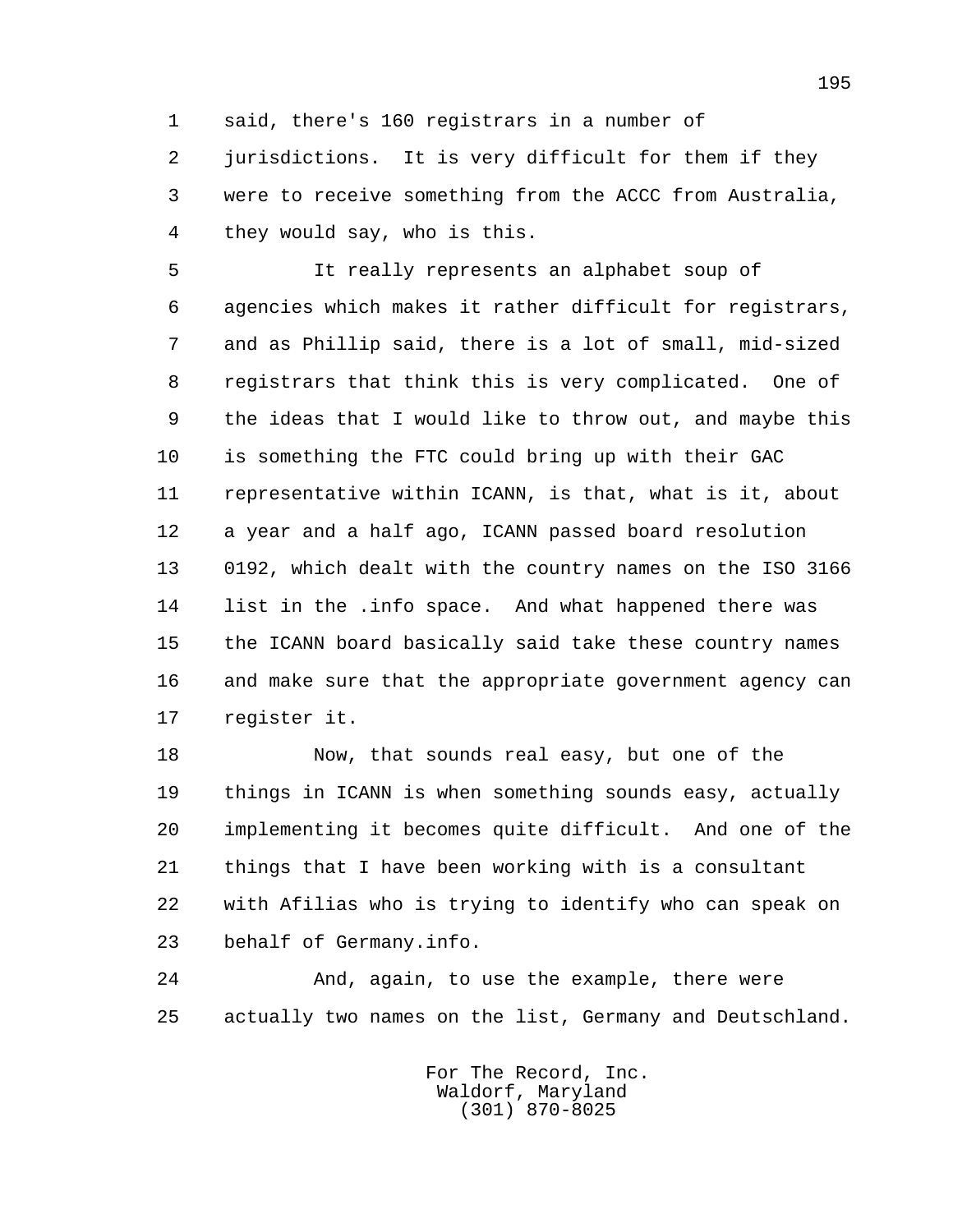1 And the system that was put in place was that if there 2 was a request from a government saying I want this name, 3 what Afilias or what ICANN did was they would contact 4 the GAC representative -- they would contact the GAC 5 secretariat and then ask the secretariat to go to the 6 appropriate government and say, who within your 7 government can speak for this domain name? Who would be 8 eligible to register it?

 9 So, that actually from Afilias' standpoint 10 provided somewhat of a uniform standpoint to make sure 11 that the right person got it.

 12 And I guess this is what Paul was saying, is if 13 maybe the governments were to work to identify who is an 14 appropriate law enforcement agency, because again, you 15 wouldn't want some potential sheriff in Podunk, USA 16 trying to have access to, you know, data. Again, you 17 need to have sort of a tiered access approach.

 18 And I think that's one of the ideas you may want 19 to consider of how to use the GAC in a constructive 20 manner to make it simpler for registrars to work with 21 law enforcement in addressing these situations, while 22 simultaneously going towards what I propose, which is 23 sort of a tiered access to the whois, where you have law 24 enforcement, the intellectual property or business 25 community, and then individual registrants. I think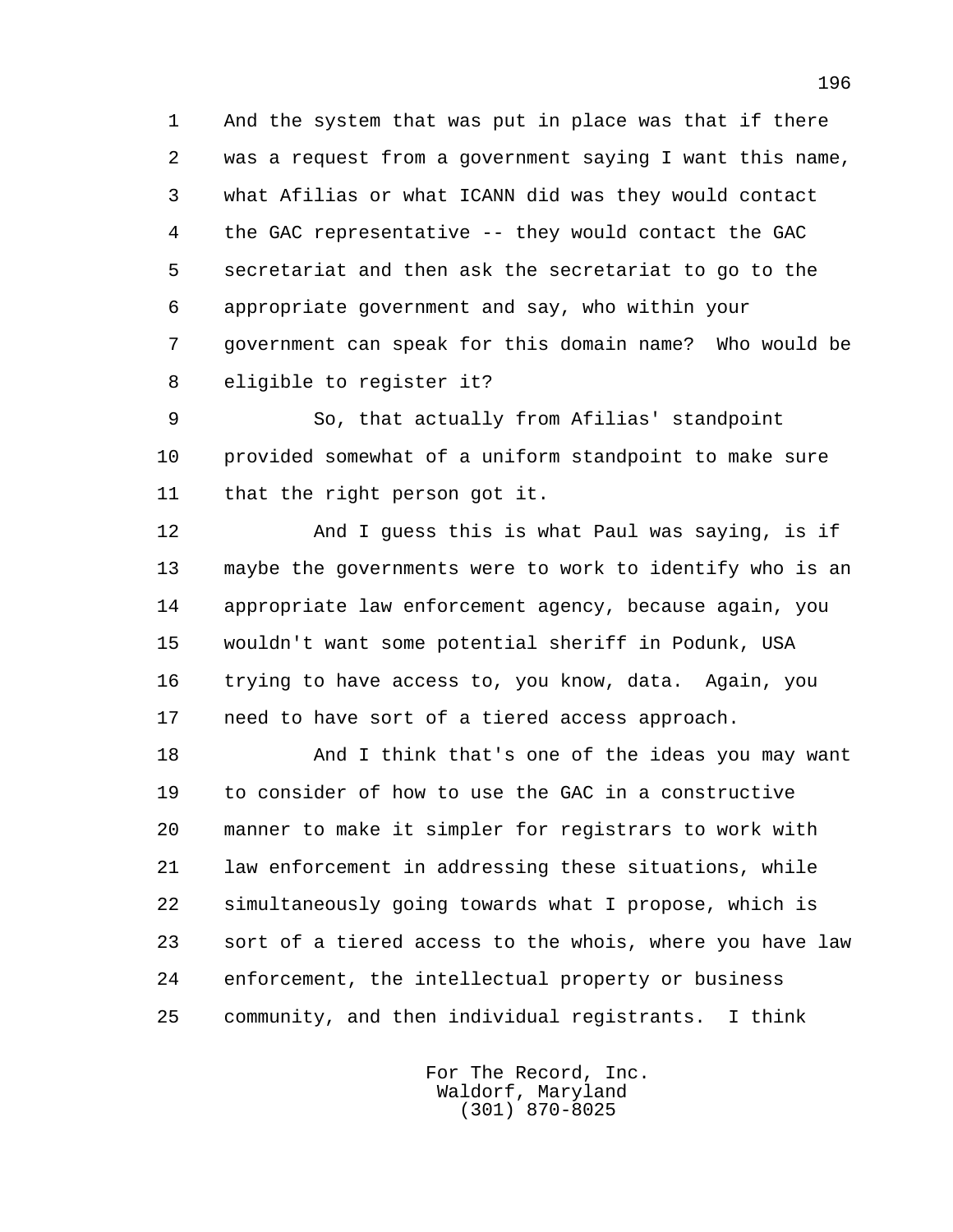1 that that tiered approach is part of what a long-term 2 solution is.

 3 MS. MITHAL: Thanks, Mike, and I think I would 4 really take both of your points about, you know, how to 5 know whether a law enforcement agency is who they say 6 they are, and I would like to kind of save that 7 discussion for after the break.

 8 Ruchika had her tent up and if we could just 9 close the discussion on accuracy and searchability of 10 whois data.

 11 MS. AGRAWAL: Well, I am on the Whois Task Force 12 as a noncommercial constituency representative and I 13 work for the Electronic Privacy Information Center. I 14 am going to put on my techy hat for the moment and I am 15 going to talk about a new protocol that's being 16 discussed by the Internet Engineering Task Force and 17 that's called the EPP, and basically it's going to 18 standardize whois data and it seems to speak to 19 uniformity. I think it seems to me that many of us at 20 this table should probably think about the issues and 21 the questions that's going to raise for many of us, and 22 I'm not sure if Marilyn wants to address the uniformity 23 issues report, if we're talking about the EPP protocol 24 and how that may impact our issues report.

25 MS. MITHAL: Do you want to respond?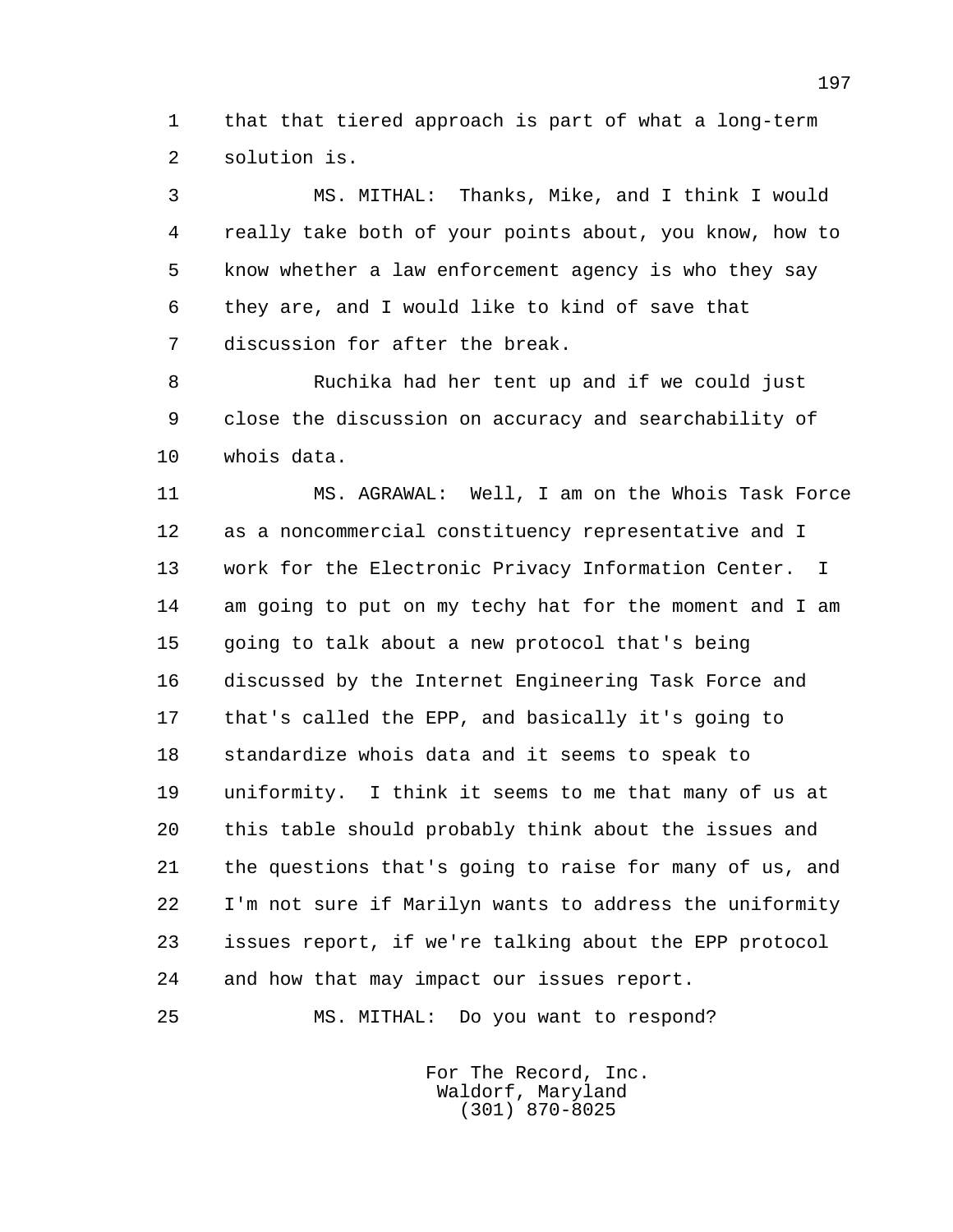1 MS. CADE: It's CRISP. We should just clarify 2 the EPP protocol is a registry protocol, and there's a 3 discussion within the IETF Task Force about whether or 4 not to add either extensions or tagging to each of the 5 elements, but CRISP I think is the protocol that we've 6 been talking about the IETF developing, which could lead 7 to uniformity for whois.

 8 Both of those would clearly have -- but again, 9 it comes down to how is it implemented, because you 10 could certainly have a standard which has capability, 11 but not turn certain features on in the implementation. 12 And as we heard in the Whois Task Force, and everybody 13 here who works on the IETF is probably tired of hearing, 14 there's technical standards and then there's all this 15 policy stuff. And the policy stuff seems to always 16 impose into the technical standards.

 17 Again, I think in our report, what you are going 18 to mostly see us say is there are a lot of questions, 19 and they need to be really thought about, because 20 implementation would be done in one way and might lead 21 to the ability to have easier data profiling, and 22 implementation could be done in another way and 23 searchability would be there, but it would not be a 24 feature that was turned on unless it was authorized 25 access.

> For The Record, Inc. Waldorf, Maryland (301) 870-8025

198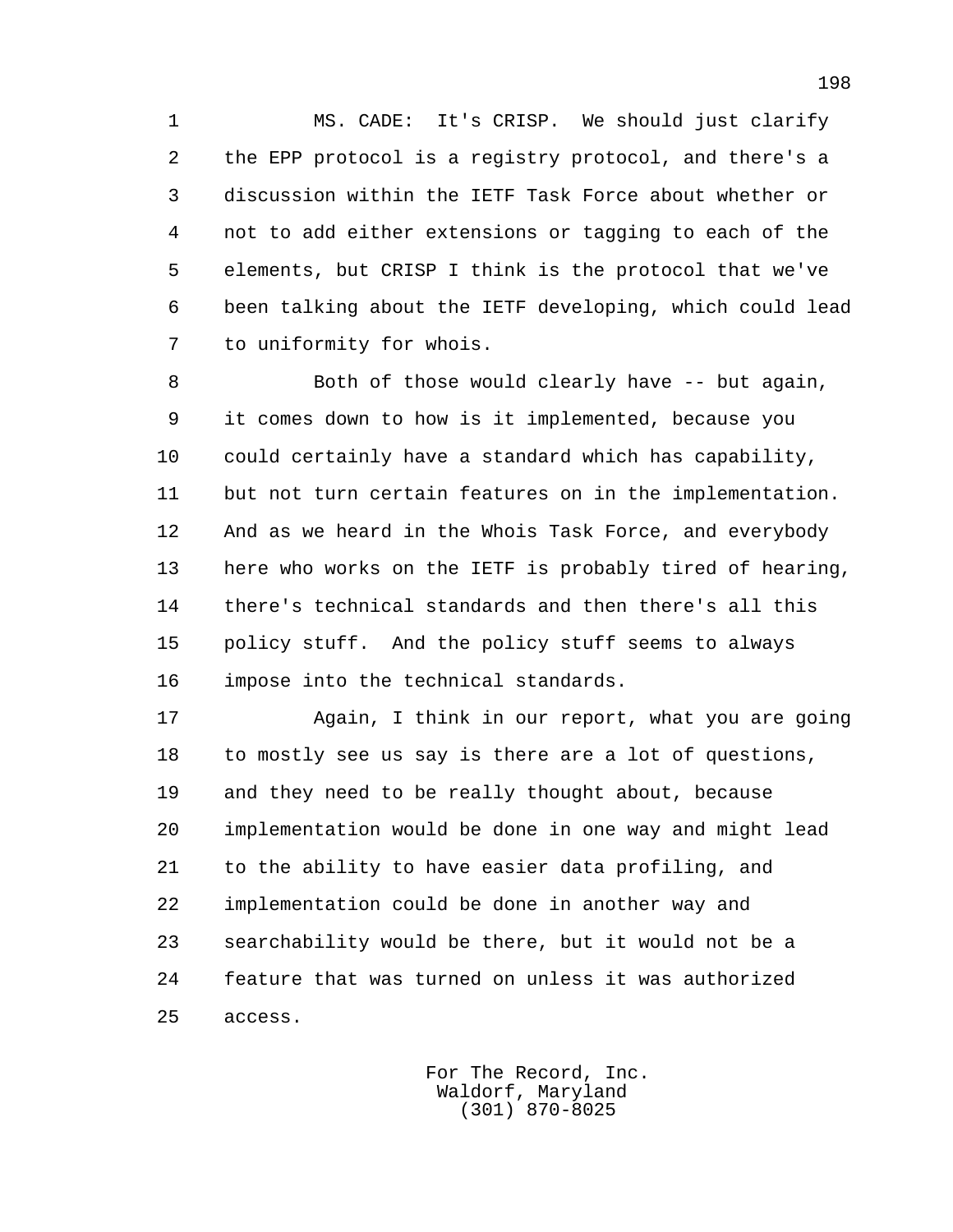1 MS. MITHAL: Thanks, Marilyn.

 2 Okay, well, let me just summarize this 3 discussion, and I just think that I've taken maybe three 4 points out of this, three main points. One is that 5 there are privacy issues, and we need to continue to 6 work together to figure out how to deal with those 7 issues, and so we should have continued dialogue there. 8 I think there's general agreement at the table that law 9 enforcement, bona fide law enforcement, should have 10 access to accurate whois data, but we need to keep in 11 mind costs on registrars that, you know, that we might 12 impose if we require them to do too much in the way of 13 checking accuracy.

 14 So, with that, why don't we take a ten-minute 15 break, and I would ask everybody to come back at ten to 16 4:00 for the remainder of the discussion. Thanks.

 17 (Whereupon, there was a recess in the 18 proceedings.)

 19 MS. MITHAL: Okay, welcome back. As I mentioned 20 before, we'll spend probably until about 4:45 or so 21 talking about cooperation, and why don't we spend the 22 first half or so talking about cooperation and 23 information sharing and then we can talk about 24 cooperation in suspending fraudulent activity on 25 websites.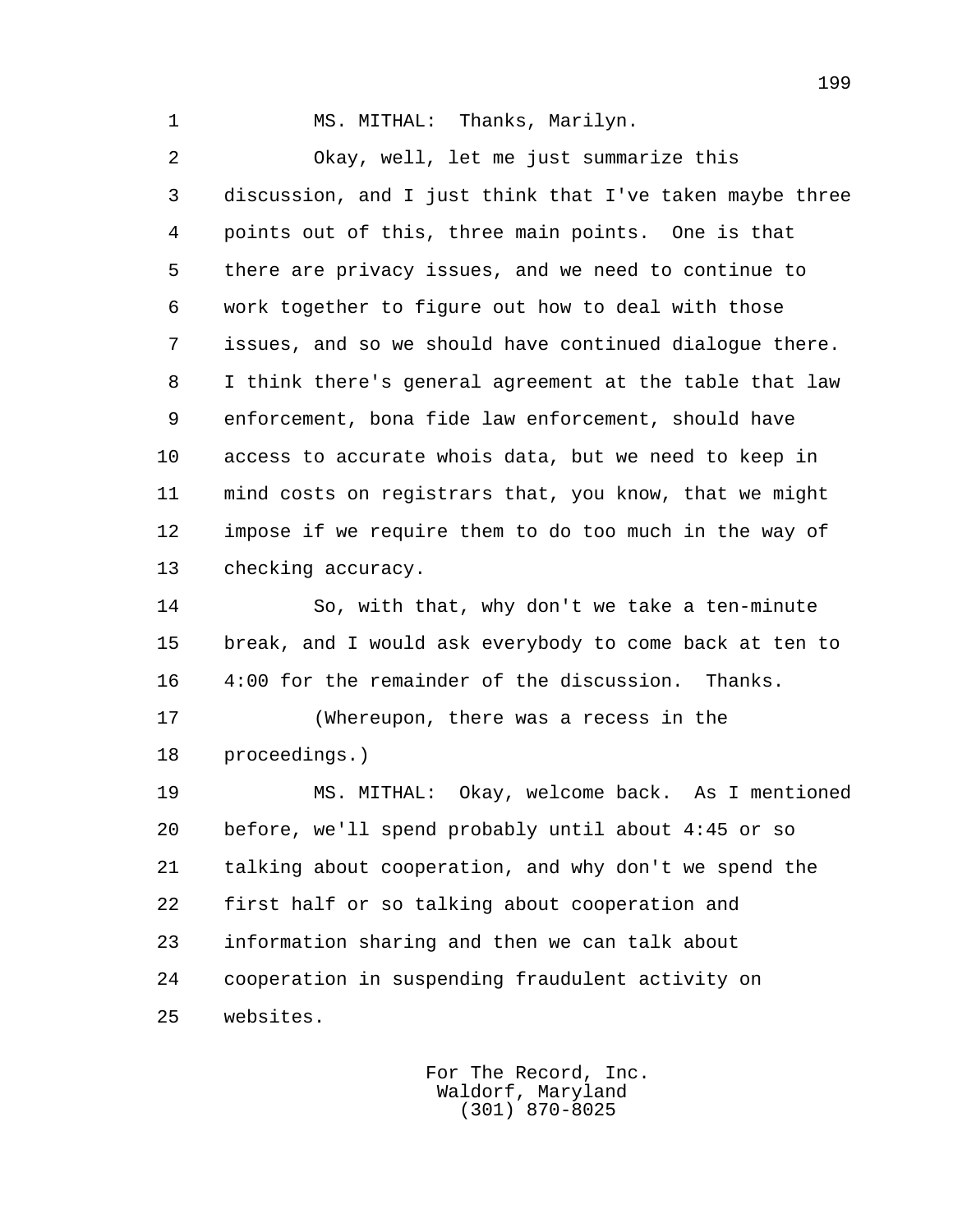1 So, I thought it might be useful again to hear 2 from Dan to set the stage a little bit about the types 3 of information that we would be asking registrars and 4 registries for.

 5 MR. SALSBURG: Let me start off by saying that 6 the frauds that we see often involve multiple websites. 7 So, what you will frequently see are a number of teaser 8 sites that have some sort of claim that feed into some 9 central sites that may be the sites for their billing, 10 the credit card information is collected, or there's a 11 fulfillment page where additional information would be 12 taken for sending out the materials or for just 13 collecting personal information that will then be 14 traded, without the consumer's knowledge.

 15 So, keeping that in the back of your mind, the 16 types of frauds that we're looking at. The types of 17 information that we see from the whois database is 18 pretty varied. We're not just looking for the name of a 19 registrant. We are looking at any ways that we can put 20 together all the different elements of a scam. And that 21 means that we frequently are trying to find websites 22 that are registered to the same address, the same 23 registrant, obviously, the same contacts, administrative 24 or technical contacts, street addresses.

25 I alluded to before that up until several months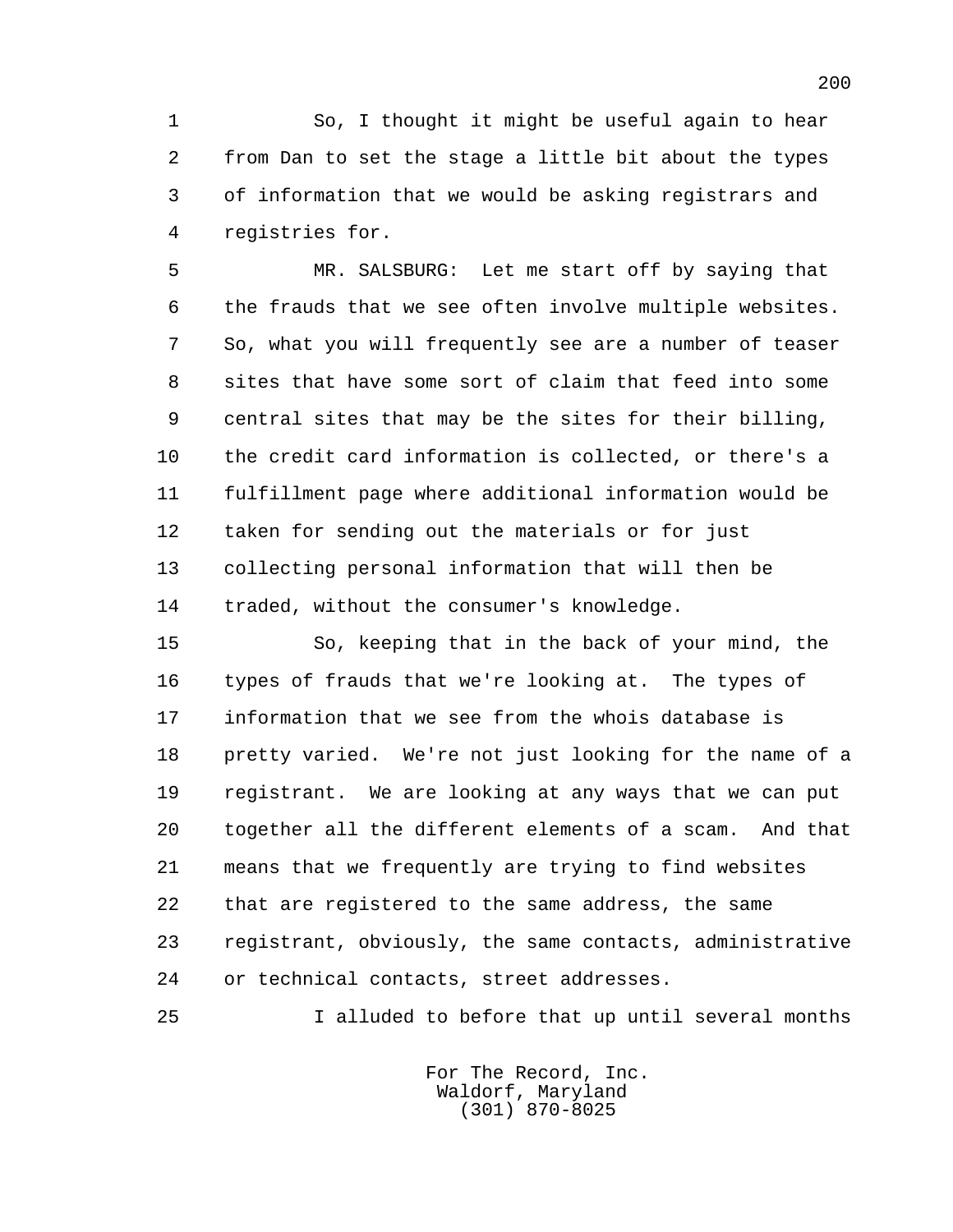1 ago, at least with Verisign, we could search across the 2 registrant's name field, which was a very helpful 3 investigative tool. That unfortunately has changed, we 4 can no longer do that. We are left right now with 5 issuing civil investigative demands or CIDs, which are 6 our version of administrative subpoenas, to registrars 7 for getting information across these multiple fields.

 8 Unfortunately, we all know, or I guess 9 importantly, the beauty of the Internet is the speed of 10 it. It's the ability to engage in commerce 11 instantaneously. The downside of this is that frauds 12 can operate instantaneously as well, and when we send 13 out a civil investigative demand, and we get back a 14 result four weeks later, which gives us some useful 15 information that we can then use to send out additional 16 civil investigative demands to other parties that might 17 need that information, we are so way behind the 18 fraudsters that it's getting very difficult to have in 19 many of our cases any chance of meaningful success in 20 Internet fraud investigations.

21 MS. MITHAL: Thanks, Dan.

 22 And I think just to add to that, I think I have 23 discussed with a lot of you in prior conversations that 24 we often serve these civil investigative demands on 25 domestic registrars and we get cooperation from them,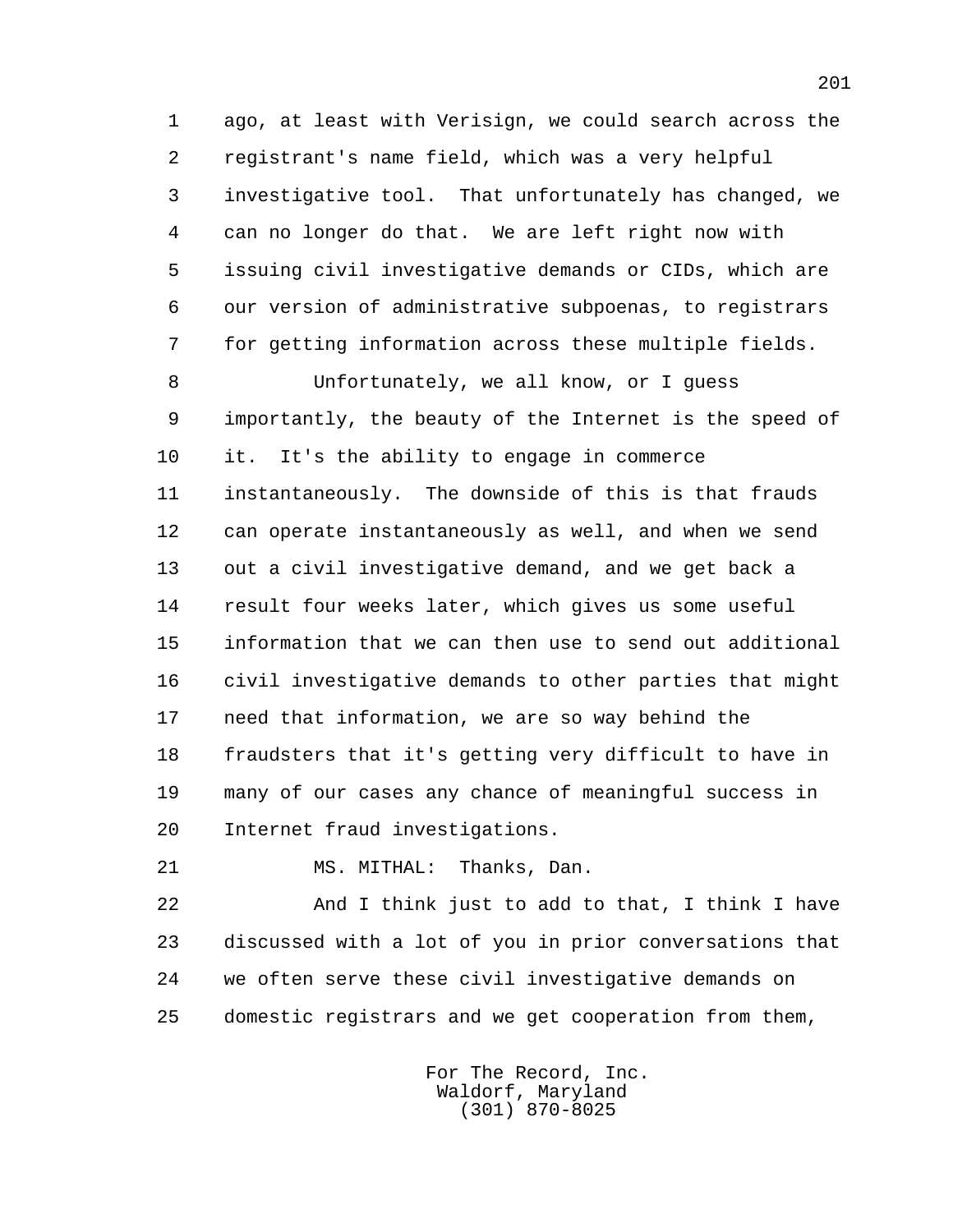1 but then we have the added complication of when a 2 registrar is located in another country, how can we get 3 cooperation.

 4 And I think before the break, two ideas were 5 mentioned, Chris mentioned the idea of organizations 6 like the FTC going through their counterparts in the 7 other country, such as the ACCC in Australia, and then 8 Mike Palage mentioned the idea of having a government 9 contact list so that registrars could know who law 10 enforcement agencies are.

 11 I think the one issue that Dan mentions that I 12 would like to ask everybody to think about is the need 13 for speed in this area. And I think it's a very good 14 point that we should strengthen our relationships with 15 governments across borders, but sometimes we just need 16 to move so fast. So, I'm wondering if we were to call 17 you, one of you who represents a foreign registrar, and 18 say, look, we really need this information very quickly, 19 is there any way you could voluntarily respond and what 20 are the constraints to responding voluntarily to that?

21 Phillip?

 22 MR. GRABANSEE: I think one has to differentiate 23 between the practical and theoretical side here. 24 Certainly you can respond in an informal way and solve 25 the problem. Especially, you know, from a Continental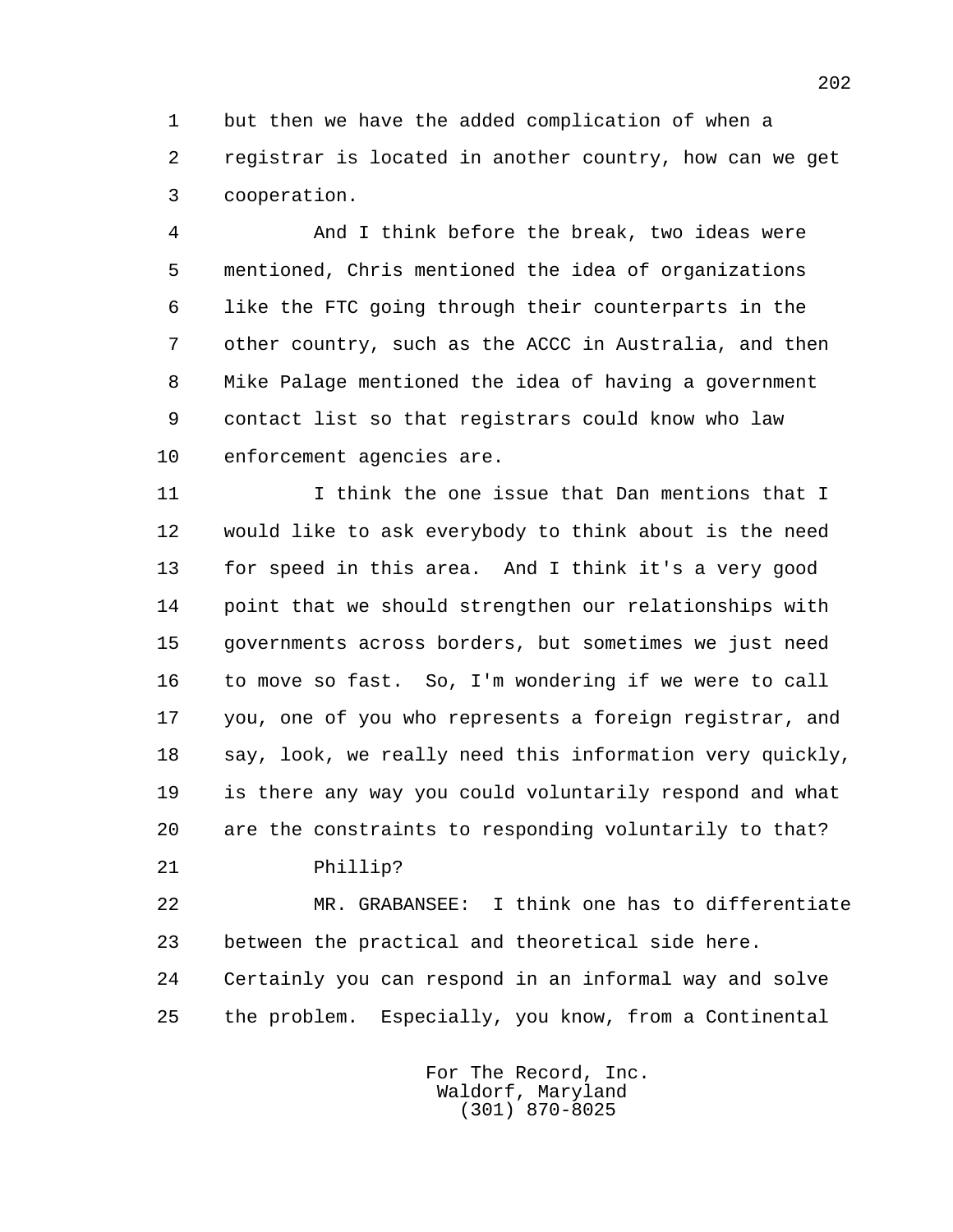1 European or maybe from a German legal background, was a 2 legal system which doesn't have the threat of punitive 3 damages, and all those things involved, the legal fees 4 that are not as high, the losing party has to bear the 5 expenses, it has to pay the expense of the winning 6 party.

 7 So, if you just give some information in an 8 informal way, as a lawyer, consulting registrars, if 9 they get a call from you, I would say just take a look 10 at the site and is there some truth to what the FTC is 11 saying, take the site away and probably nothing happens 12 and then you can say, okay, they're never going to sue 13 you anyway. So, it's a very practical solution.

 14 But if you look at it from a theoretic 15 perspective, then it gets extremely difficult. And I 16 think that goes in the direction of the second question 17 part of the discussion, but other agencies or agencies 18 or courts outside Germany or outside from a different 19 country, it is very -- there is a recognition of foreign 20 rulings from courts or from agencies, this is a very 21 difficult question. You know, legally you don't have a 22 very strong meaning in the other jurisdiction.

 23 So, if you take away a domain or give 24 information just on a court order from a foreign country 25 or just a request from a foreign agency, you have no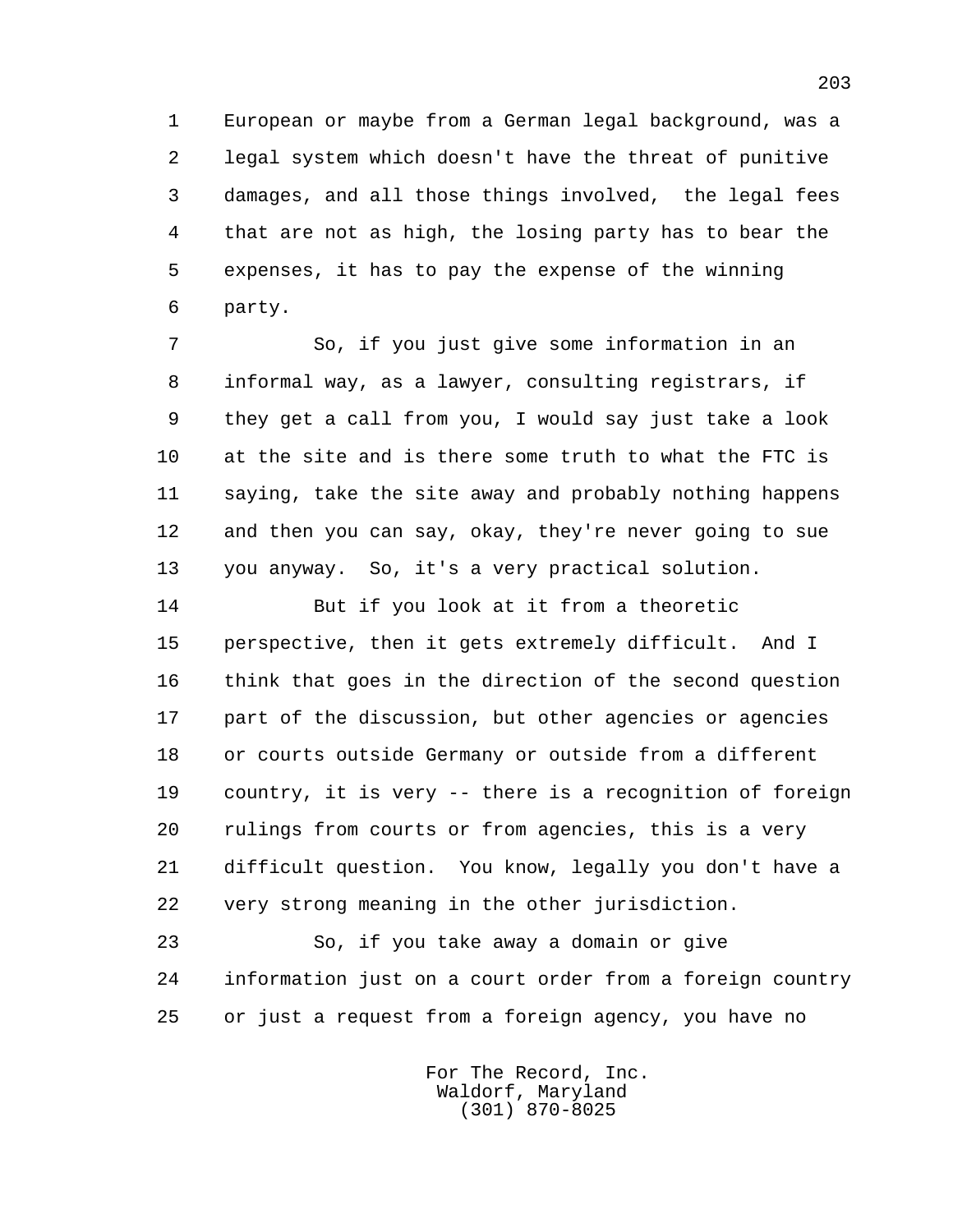1 legal justification to do that. And of course you can 2 implement that maybe in the agreement that you had with 3 the registrant between the registrant saying we do give 4 -- we'll provide information if we've been requested or 5 we will cancel domain names, but then you face another 6 problem that I think that's a point that Paul Kane just 7 mentioned, the description of the legal relationship 8 between the registrar and the registrant, because if you 9 put this in the agreement as the registrant and have the 10 justification to give out the information, you have to 11 establish some kind of legal relationship between the 12 registrar and the registrant, and practically, that 13 doesn't work very often, because in between you have the 14 registrar and then you have the reseller and then an ISP 15 and then you have the registrant.

 16 So, not very often do you really have a valid 17 contractual relationship between the registrar and 18 registrant, and for example German law, if the judge 19 would look at this relationship he would say it's 20 probably not valid to give justification to give the 21 domain names away.

 22 So, on a theoretic way, it's very difficult and 23 probably only mutual legal aids or legal help agreements 24 can solve this problem. But I think a practical way is 25 if the FTC works together with consumer protection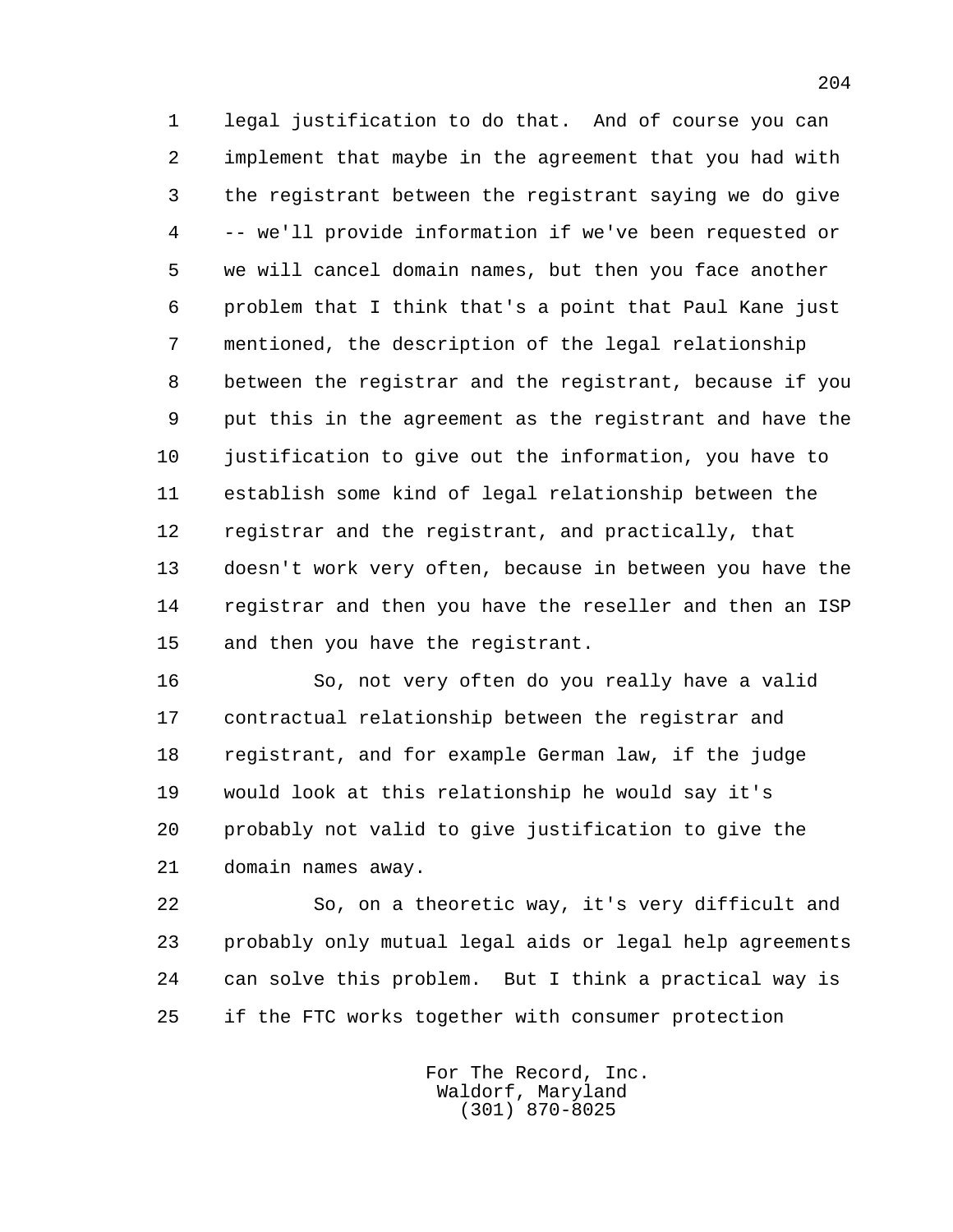1 agencies or what we have in Germany, half private, half 2 public consumer associations, as we call them, who has 3 the right of action, have the right to go to the United 4 States and as an entity to go to courts.

 5 So, if the FTC works together with those on an 6 informal basis, works together with those entities and 7 those groups, this is a much more effective way, because 8 as we all know, to have mutual treaties to take care of 9 the problem, we probably will not have before we have 10 this established, we won't have the Internet in the way 11 it exists now for probably only another 10 or 15 years. 12 But working together on this in an informal way,

 13 I think it will help and probably will be the best for 14 the consumers.

 15 MS. MITHAL: So, what do people think of this 16 idea of informal cooperation?

17 **Henning and then Willie?** 

 18 MR. GROTE: Well, I have to totally agree with 19 Phillip, because well, of course, we are of the same 20 German experience and background. Just adding a few 21 things to what Phillip just said. In the practical life 22 goes with the informal way, no doubt. There still is 23 kind of this uncomfortable feeling because while you 24 have to know Deutsche Telekom is the world's largest 25 teleco, we are regulated in Germany, and very strict,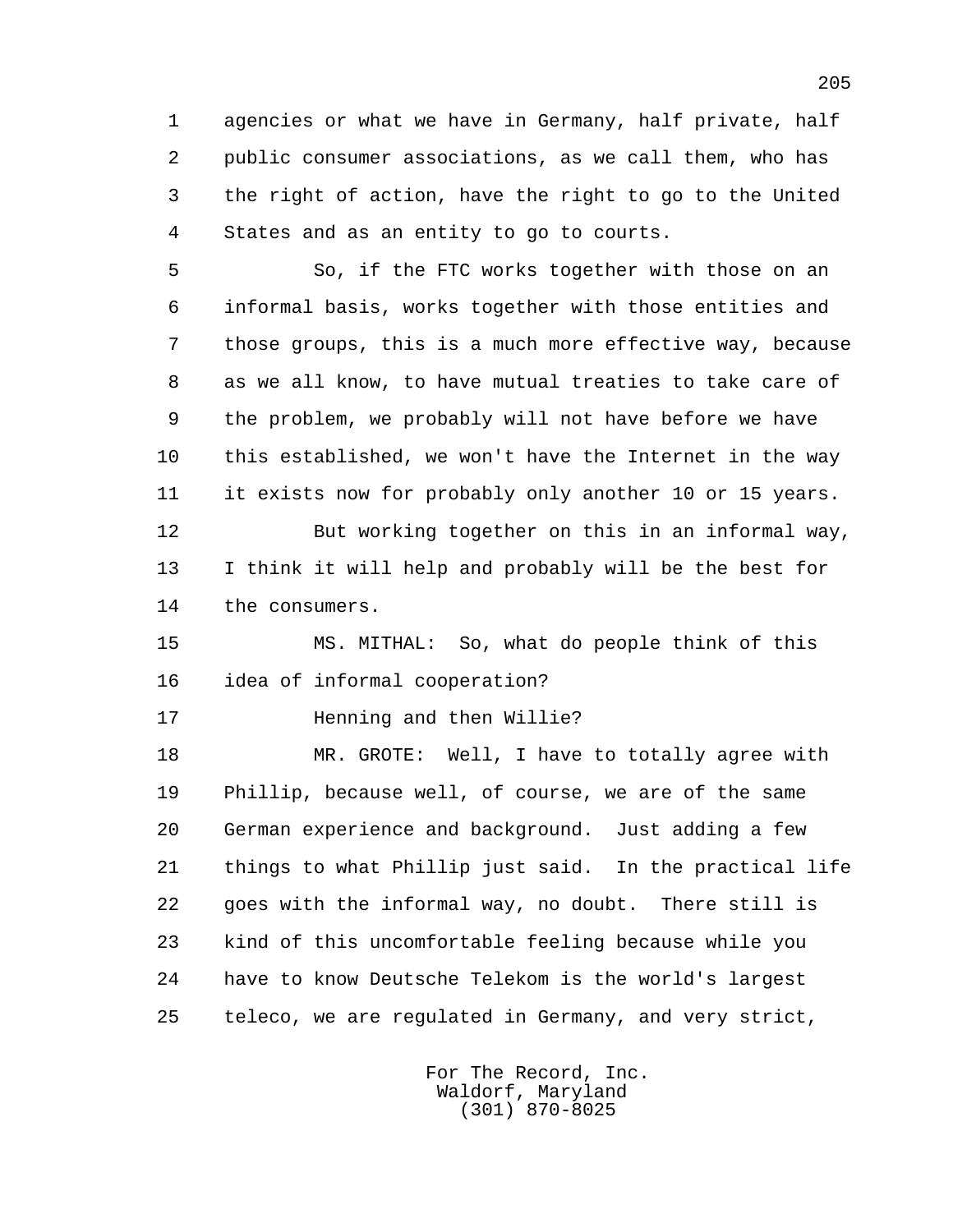1 and so we're always under scrutiny.

 2 As one registrant, it might be different. It 3 might be a different experience than that. But 4 nonetheless, to take on the broader picture, we rely 5 totally on consumer confidence. On that -- on the one 6 side, it's the privacy, the data protection, of course, 7 but the other side is a functioning law enforcement in 8 case, just in case.

 9 So, we, like I say, for our company, we are 10 very, very happy to cooperate with the law enforcement 11 agencies, and even we have installed, of course, a 12 24-hour hotline for all law enforcement in Germany. So, 13 we are back now at the challenge. The whole thing, the 14 whole issue would be much more easier and much more 15 comfortable for everybody if we had a much more 16 formalized cooperation. Should it be worth the example 17 Phillip just mentioned, the kind of public/private 18 association, whether it's a mutual treaty between the 19 FTC or somebody else, or a multinational agreement, 20 multinational treaty when it comes to e-commerce. There 21 are lots of different initiatives going on on the 22 political stage.

 23 So, it might very well be that one of these 24 building blocks can be used for that. So, we would be 25 too happy to assist on that issue.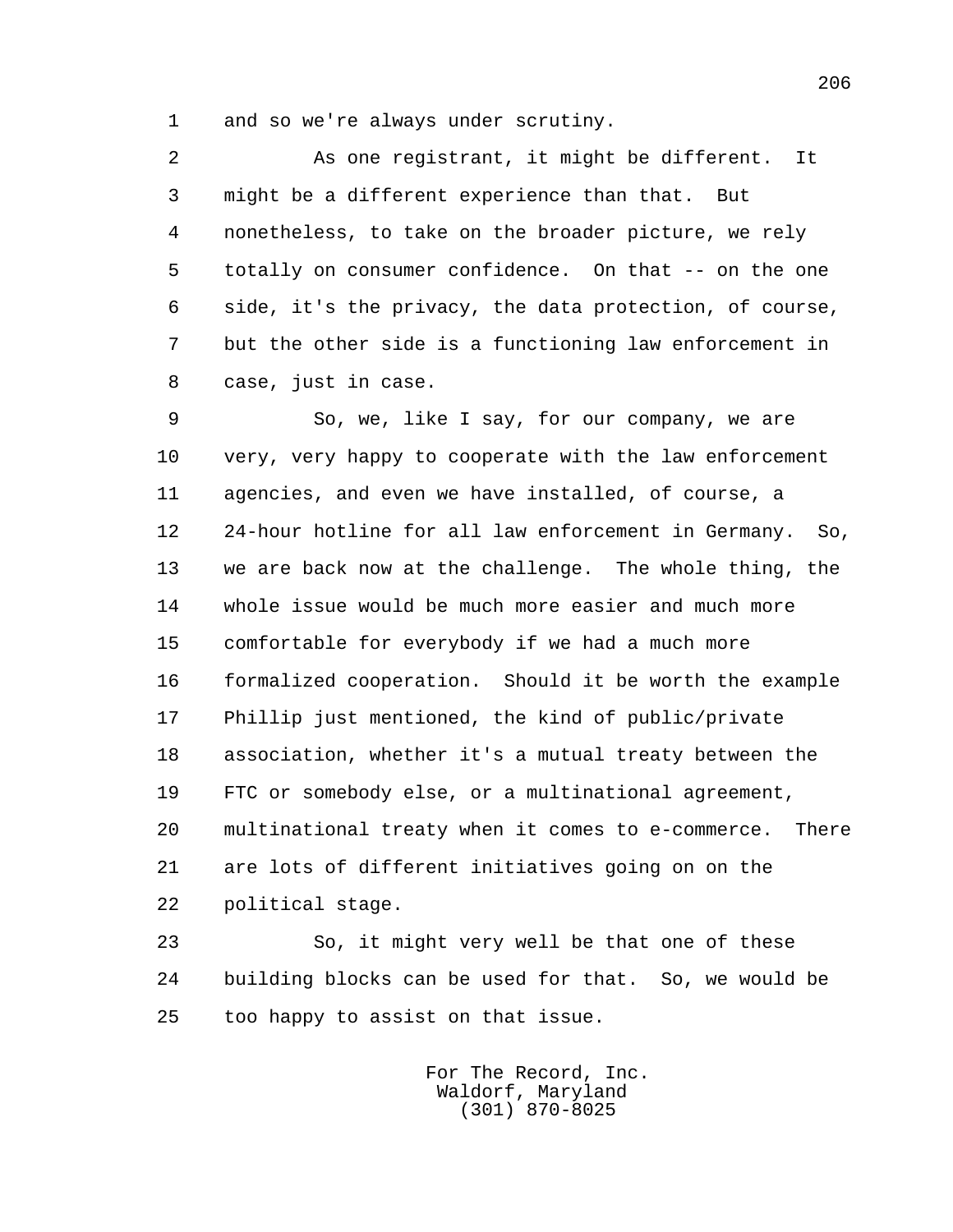1 For an example, from the practical side, right 2 now, when it goes to the usual way of legal -- mutual 3 legal assistance, I was told by our lawyers and the data 4 protection professionals at our headquarters that these 5 cases usually take weeks and months to complete. And 6 they were very, very happy that in the aftermath of 7 9/11, chasing an individual, everybody, the American 8 official sides and the German ministries and all that, 9 they were very proud that they managed the issue in a 10 few days.

 11 So, this is not speed. So, we would like to 12 welcome the law enforcers. We have provided processes 13 within our cooperation. We do have law enforcement 14 hotlines, the only thing we need is a more formal 15 framework. We will work informal, of course, but we 16 need a formal framework for that.

17 MS. MITHAL: Willie?

 18 MR. BLACK: Yeah, as my company lawyer would 19 say, but as a director of the company, I would be 20 concerned a little bit about informally giving it away. 21 Reminding people, again, of our data protection is 22 actually criminal. This is not just a civil -- my 23 protection expert here might correct me, but if somebody 24 were to challenge us, having given away their data 25 wantonly, without doing due diligence perhaps on who was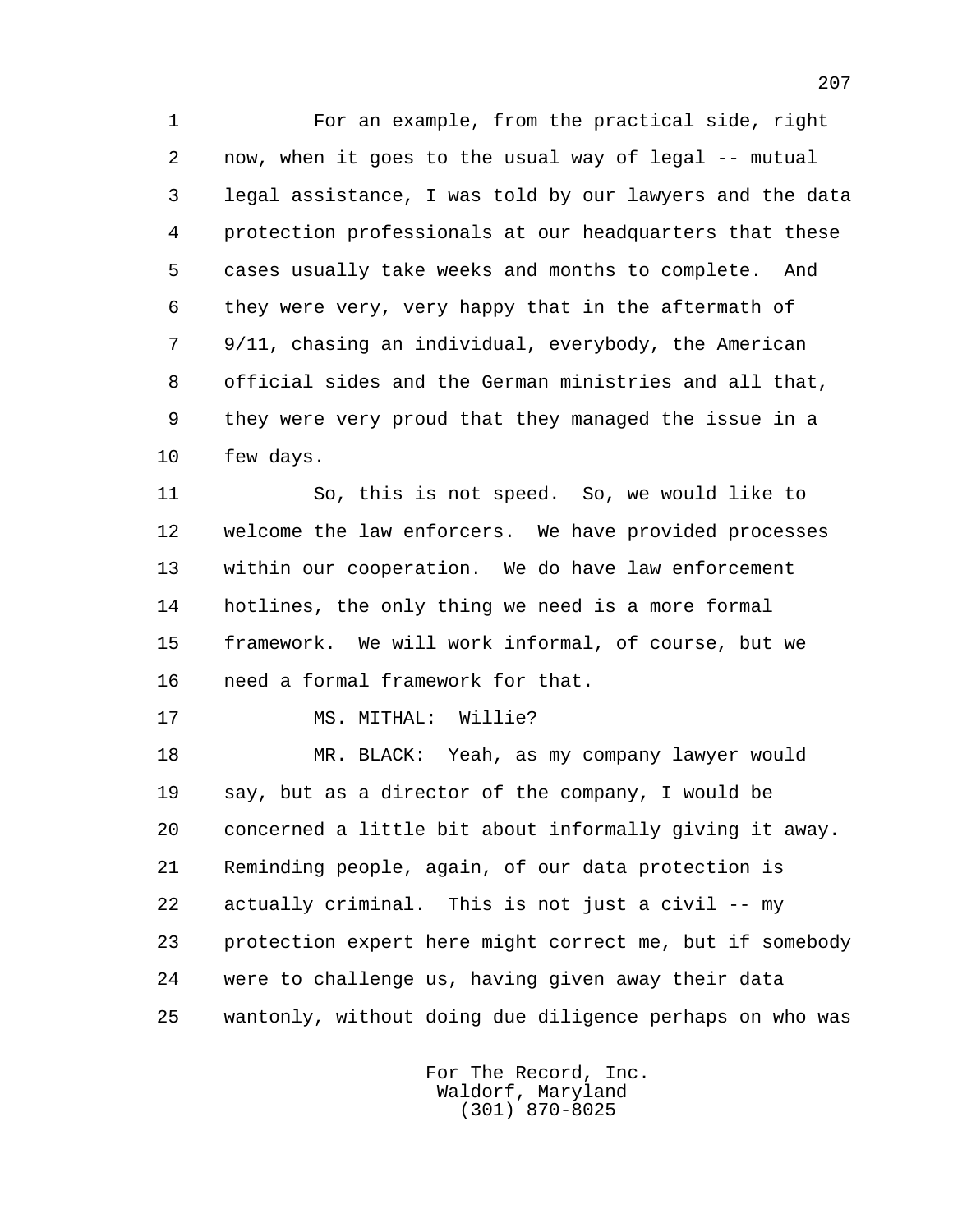1 sending in the request, then it would possibly fall as a 2 criminal charge against the directors of the company. 3 And I certainly don't particularly want to be taken 4 along that route.

 5 So, informally, I don't think it will work. I 6 think if there was an emergency and we had some 7 knowledge that it was a competent body that was 8 requesting it, we might be okay. I mean, our terms and 9 conditions say very clearly that we may provide your 10 personal data to governmental or law enforcement 11 agencies at their written request in connection with the 12 conducting of any investigation.

 13 And that's what would govern it. Of course, 14 what is a legitimate reason? What is an investigation? 15 We've talked about this earlier. But for sure, if you 16 were to issue an administrative subpoena, I wouldn't 17 know it from an ice cream wrapper, to be frank, and I 18 don't think my lawyer would, from what she said here, 19 because she doesn't know what a U.S. administrative 20 subpoena is.

 21 On the other hand, we know what something would 22 be in the UK, and I think if you're trying to get speed 23 here, that the best thing we could do is have a network 24 of cooperating agencies in each country whereby the 25 person requesting the information with some urgency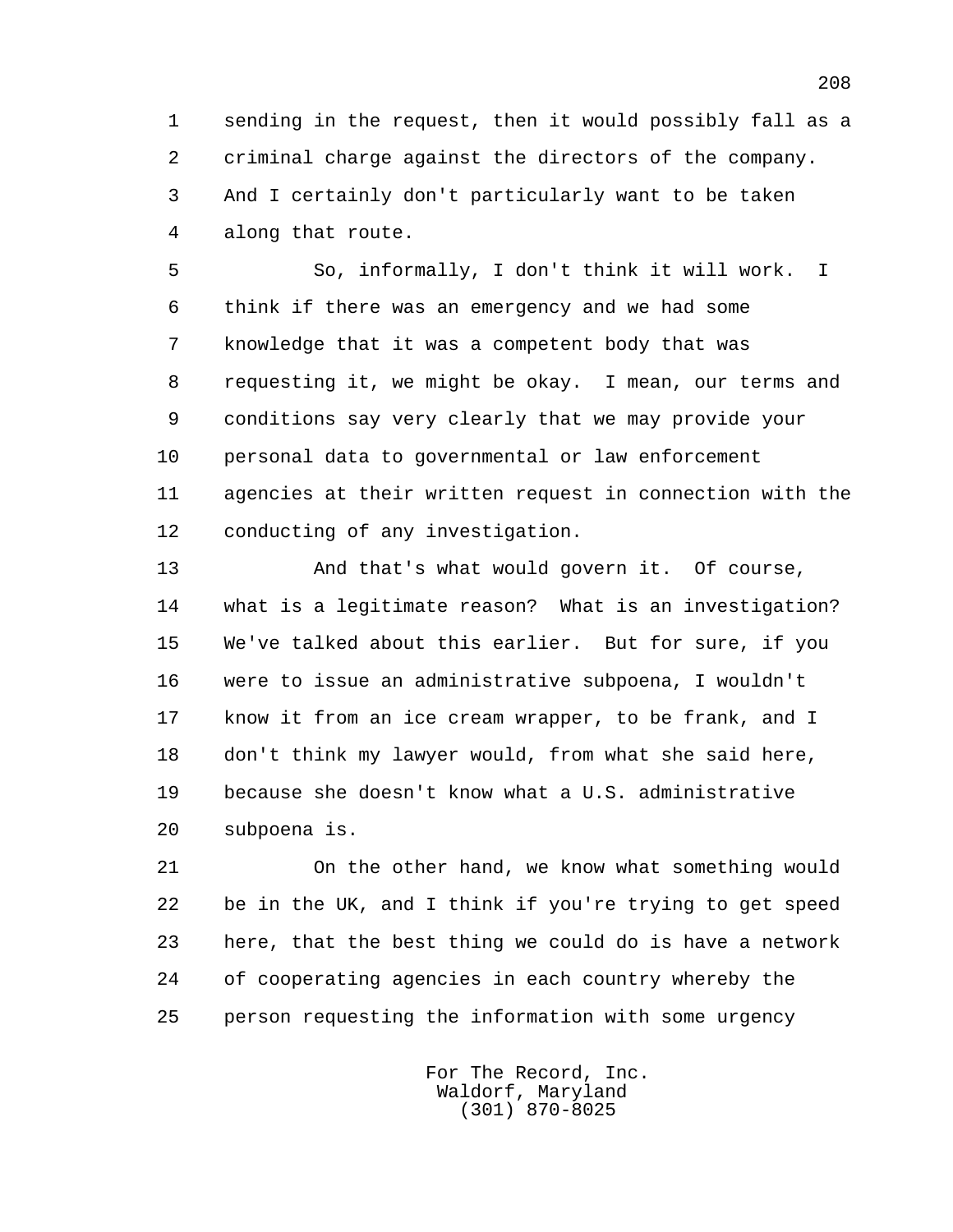1 would, let's say, go to the FTC in the U.S., the FTC 2 would correspond rapidly with the Office of Fair Trading 3 in the UK, the Office of Fair Trading would have some 4 means of informing us and we would know who they were. 5 And that would mean that there would be a fairly quick 6 path through, and you can do this by authenticated 7 emails using digital signatures or something, and I 8 think this might just be possible to speed up things.

 9 MS. MITHAL: Willie, I was going to follow up 10 with a question. I take it your point about not knowing 11 an administrative subpoena from what?

 12 MR. BLACK: Oh, whatever. An ice cream wrapper. 13 I'm sure it's got a nice crust on it.

 14 MS. MITHAL: Ice cream wrapper. I guess my 15 follow-up question would be, let's say you know Dan 16 Salsburg now and Dan picks up the phone and says Willie, 17 we really need some information here, can you give it to 18 us, and your privacy policy says we do share information 19 with law enforcement and investigators, what would be 20 the concern there?

 21 MR. BLACK: If I thought it was Dan, then fine, 22 but I don't know that it's somebody pretending to be 23 Dan.

 24 MR. SALSBURG: What if it was Maneesha? 25 MR. BLACK: Yeah, it can work, but you can set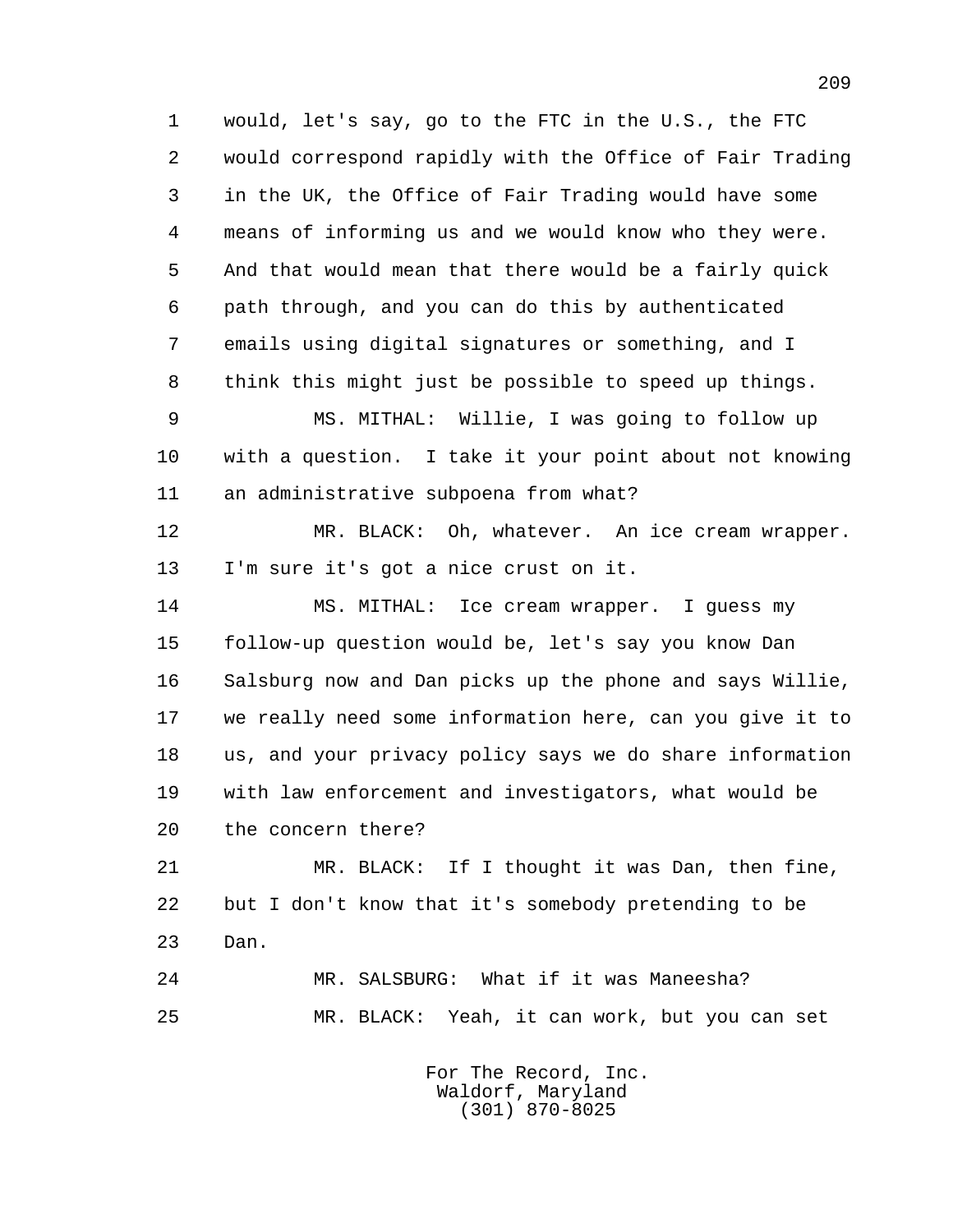1 up any pair of workable propositions, but it isn't just 2 going to be you and me. It's going to be my lawyer or 3 one of my customer support people that gets the first 4 query, and it's not necessarily going to be always the 5 U.S. and UK, it could be the Isle of Man or it could be 6 Chechnia or Romania. And the real issue is how do we 7 know. That's why I think setting up an N plus M, the 8 mathematician in me, you don't want an N times M 9 problem, because with everybody having to go to 10 everywhere else.

 11 So, if you can set an M plus N problem, then we 12 all deal with our own agencies and the countries have a 13 network between them. And then it's a three-stage 14 process, of course, to go through it, but at least it 15 would have some certainty, and I think we would all feel 16 more comfortable. Because we have responsibilities. We 17 have duties and care to the registrants that we consider 18 very important as well. The genuine people that 19 somebody just doesn't try to rip them off by pretending 20 to be the FTC.

 21 MS. MITHAL: Can I ask Jonathan to respond? And 22 then I will call on Marilyn and Phillip and Kathy and 23 Dan.

24 MR. BAMFORD: Okay, thank you.

25 I think I'll make a number of observations that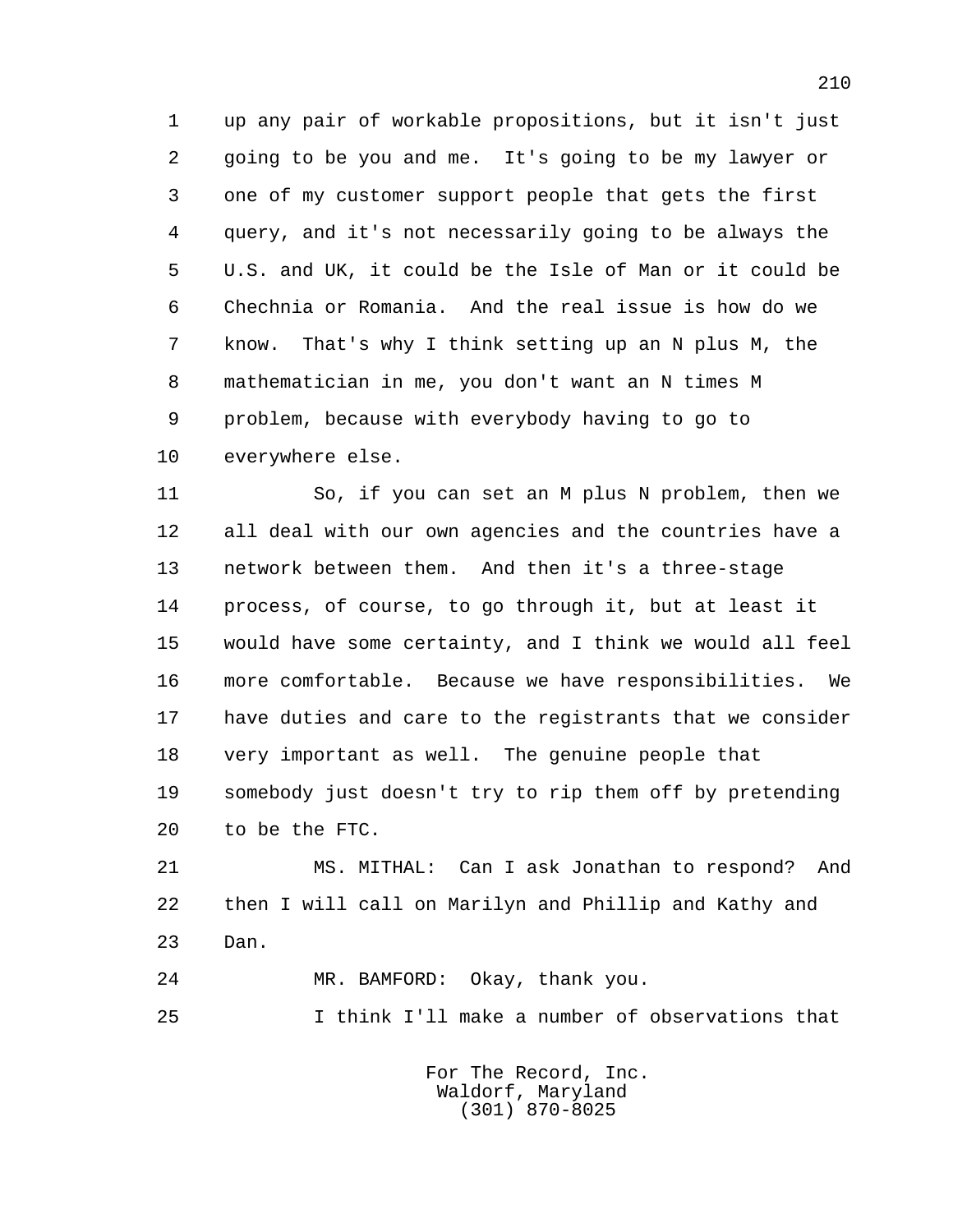1 basically I think any arrangements which are founded on 2 the old pall sacks, as we call it in the UK, are fraught 3 with difficulty. I think you should formalize your 4 arrangements in the proper contact points. I think 5 there are areas that have to do with criminal policing 6 and these pressing times at the moment, things could be 7 put in place to ensure that things happen in an 8 expeditious way.

 9 I wouldn't believe it's beyond the wits of 10 anybody in this room to establish quick arrangements 11 given the modern communications which we have available 12 to us, which apparently somebody can use but we struggle 13 with ourselves to use in some ways. I'm sure we can 14 manage to do that in an expeditious way through a 15 contract where then the particular community has 16 confidence in it being a properly routed request.

 17 We have got plenty of experience in the UK in 18 the past where these sorts of arrangements, where named 19 individuals contact each other and for the exchange of 20 information, it turns out somebody, one of the named 21 individuals, has left the organization and is working 22 for tracing agents and bodies like that and the 23 information is finding its way to other areas. You 24 might leave tomorrow for all I know, you might be 25 sanctioned for gross misconduct, I have no idea. I'm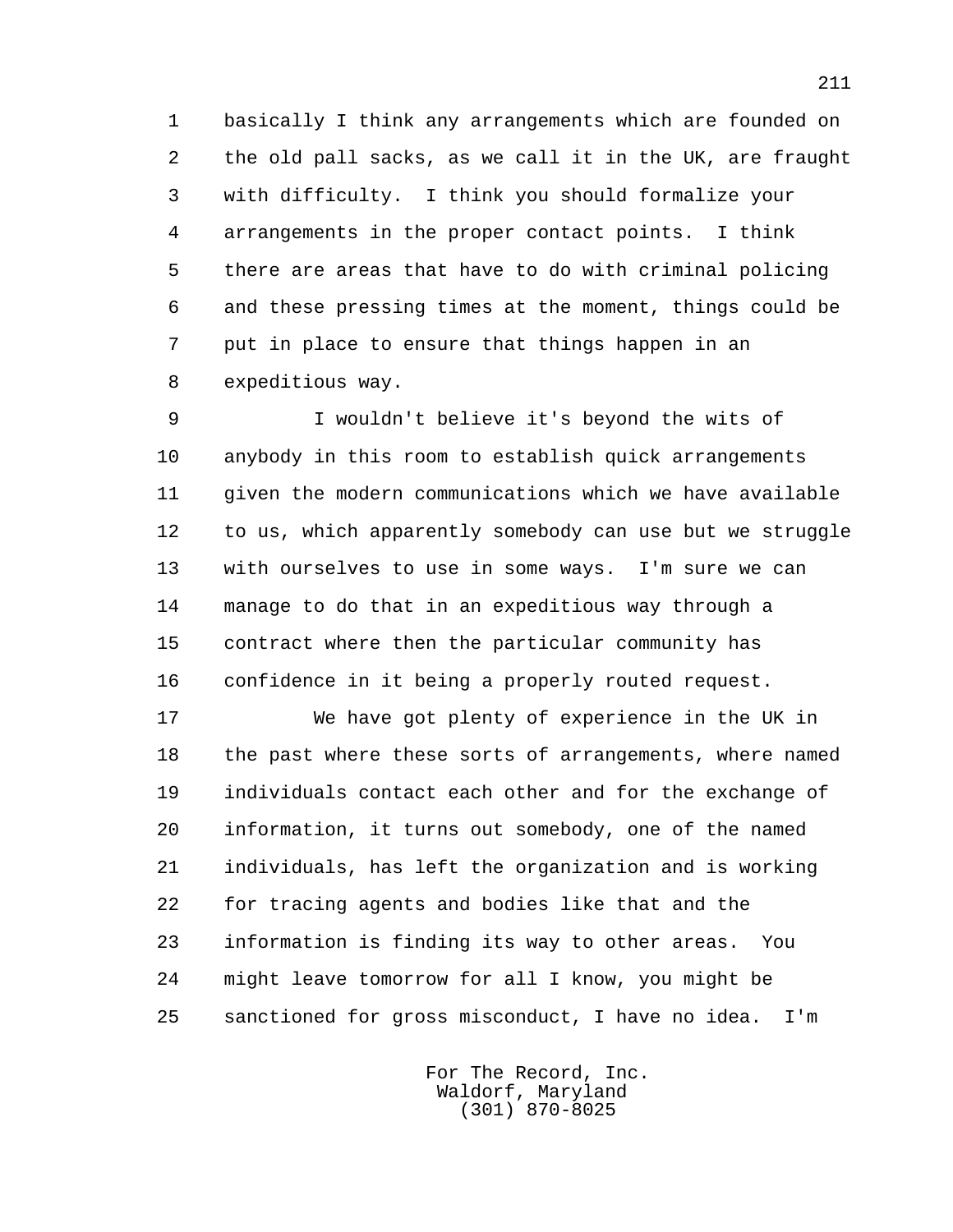1 sure you won't.

 2 MR. SALSBURG: But you don't know. 3 MR. BAMFORD: But I mean that's the point. 4 You've got to have confidence. And a desperate action 5 contact, even though Willie has made some statements 6 there and the terms and conditions of which you will do 7 business with people. He has to have reasonable grounds 8 for believing that those conditions are met. And what's 9 the level of reasonable grounds that he has? 10 Now, maybe tomorrow he might have some 11 reasonable grounds when he gets a phone call from you, 12 but in a month's time, I'm not quite so certain. But 13 anyway, just anybody over the telephone without the 14 backdrop of some official documentation is asking for 15 trouble in any event, because you need some way to 16 confirm just why you did it in the end. 17 10 I think a contact point in a country is a 18 sensible way of proceeding on the basis of comparative 19 organizations, and that strikes me as an easier way in 20 data protection terms then because of Willie in the UK 21 is then satisfying the demands of a local agency other 22 than an agency in a third country who he doesn't 23 necessarily know from anybody else. It could be, you 24 know, the Iranian consumer protection agency are on the

> For The Record, Inc. Waldorf, Maryland (301) 870-8025

25 phone to him as much as it could be the Federal Trade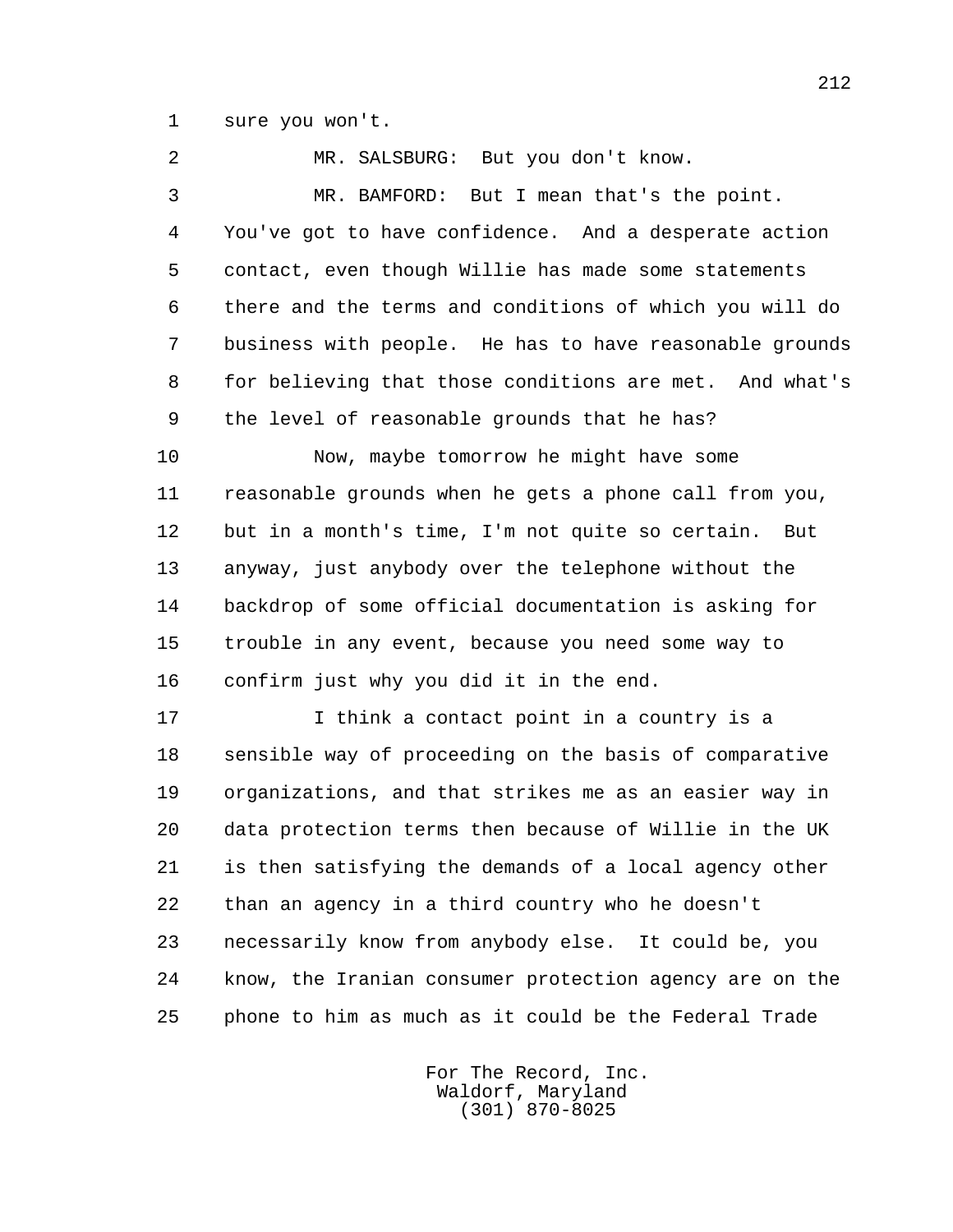1 Commission.

2 MS. MITHAL: Thanks, Jonathan.

3 Marilyn?

 4 MS. CADE: I want to first of all set the stage 5 by saying how sympathetic I am to the problem that is 6 faced, that the FTC is describing by sharing a situation 7 that we dealt with right before Christmas during the 8 shopping season when at 6:00 p.m. on Friday night, a 9 website went up and it was called AT&T-global.net and at 10 6:20 we detected it ourselves and recognized it as not 11 being a valid AT&T site.

 12 The website was communicating with AT&T 13 subscribers and telling them that due to a D-DOS attack 14 and other corruption that had taken place, their 15 subscription information had been lost and they should 16 go to this AT&T authorized page which, oh, by the way, 17 was a direct replica of our customer service page and 18 fill in their personally identifiable information, 19 revalidate their credit card numbers, and by 8:20 we had 20 taken the site down by getting a DMCA compliant notice 21 sent to the ISP.

 22 By 12:00 the site was back up on Friday night. 23 And we got it down again on Saturday morning, there was 24 a second ISP with a second DMCA compliant notice and it 25 went up again on Saturday night. And it was up all day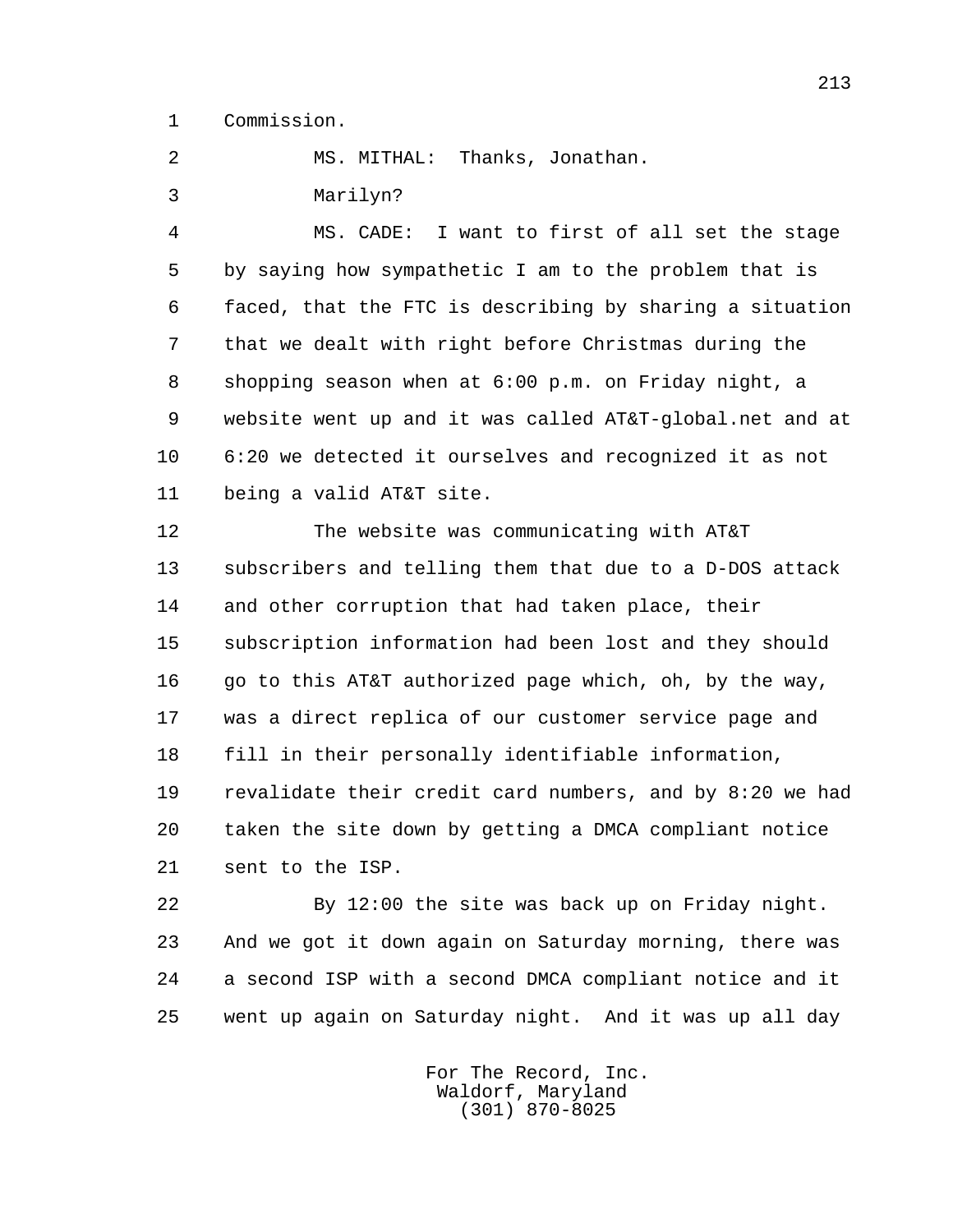1 Sunday. We in the mean time had taken a number of steps 2 to notify all of our customers, and we don't like 3 telling our customers that they are the victim of fraud. 4 They trust us. We don't invest in the world's tenth 5 most well known brand for nothing. This is supposed to 6 be a secure and reliable system that we operate.

 7 We, of course, are very dependent, and by the 8 way, the whois data was it appeared that it could be 9 correct, it was a gentleman who happened to live in 10 Ohio, oh, my God, once we found him he just happened to 11 be in Bulgaria. The story behind this is that we are 12 very dependent on being able to use whois ourselves, and 13 to protect our customers ourselves, and very dependent 14 on cooperation with the FTC and with their counterparts 15 in other countries.

16 16 I say that and at the same time we are very 17 cautious about informal arrangements. So, I would lend 18 my support to the need to find a way to have an 19 identified set of agencies. That's something, while I'm 20 not promoting the safe harbor as a model, I might 21 promote the concept that countries that you know in any 22 country who to go to. If you have a company in the U.S. 23 who appears to have violated the privacy of a European 24 citizen, then there's a place to go for that country 25 from the data privacy commission from the other country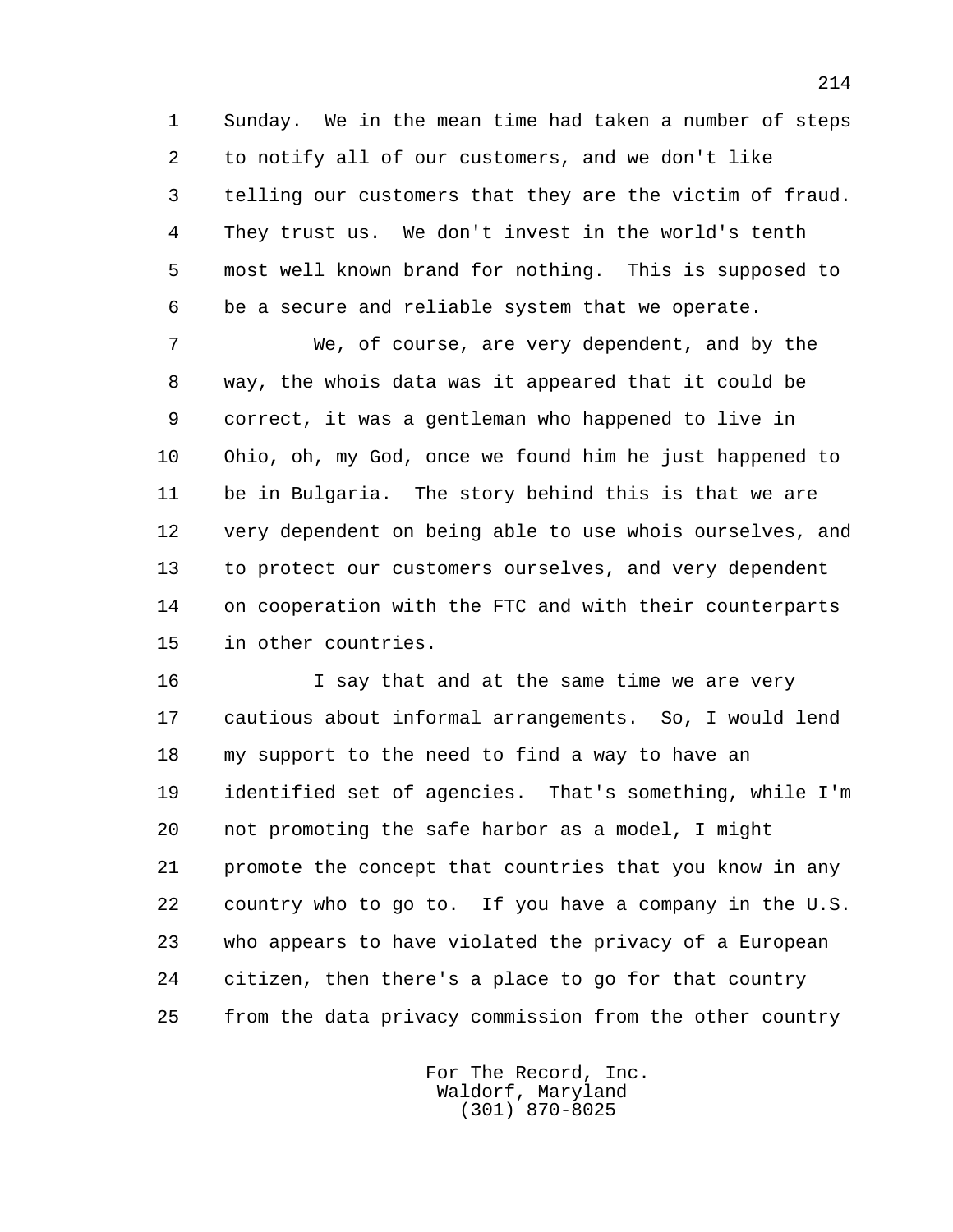1 can come to the FTC and there can be a contact with the 2 country, with the company in the United States that's 3 recognized. We know who the FTC is.

 4 It seems to me that we ought to be thinking 5 about those kinds of models. Is there something in an 6 adjacent industry sector that could be built on or 7 created in a different way, is there a way to create 8 this network of agencies, but to formalize the 9 relationships.

 10 We believe very strongly as an ISP, our terms of 11 service are very clear. If our customer violates our 12 terms of service, we have the right to deny them 13 service. And I think that's something that I appreciate 14 the problem that today is registrars may have in their 15 distribution channel, but maybe that's something that 16 they should really think about.

 17 If the kinds of fraud continue on the Internet 18 that are going on now and the scams that are going on 19 now involving domain names continue, I regret to tell 20 you as registrars that you, too, will have to employ 21 close to 40 people to operate an enforcement desk, and 22 there are better ways to spend your money.

23 MS. MITHAL: Thanks, Marilyn.

24 Phillip and then Kathryn.

25 MR. GRABANSEE: I just wanted to make it clear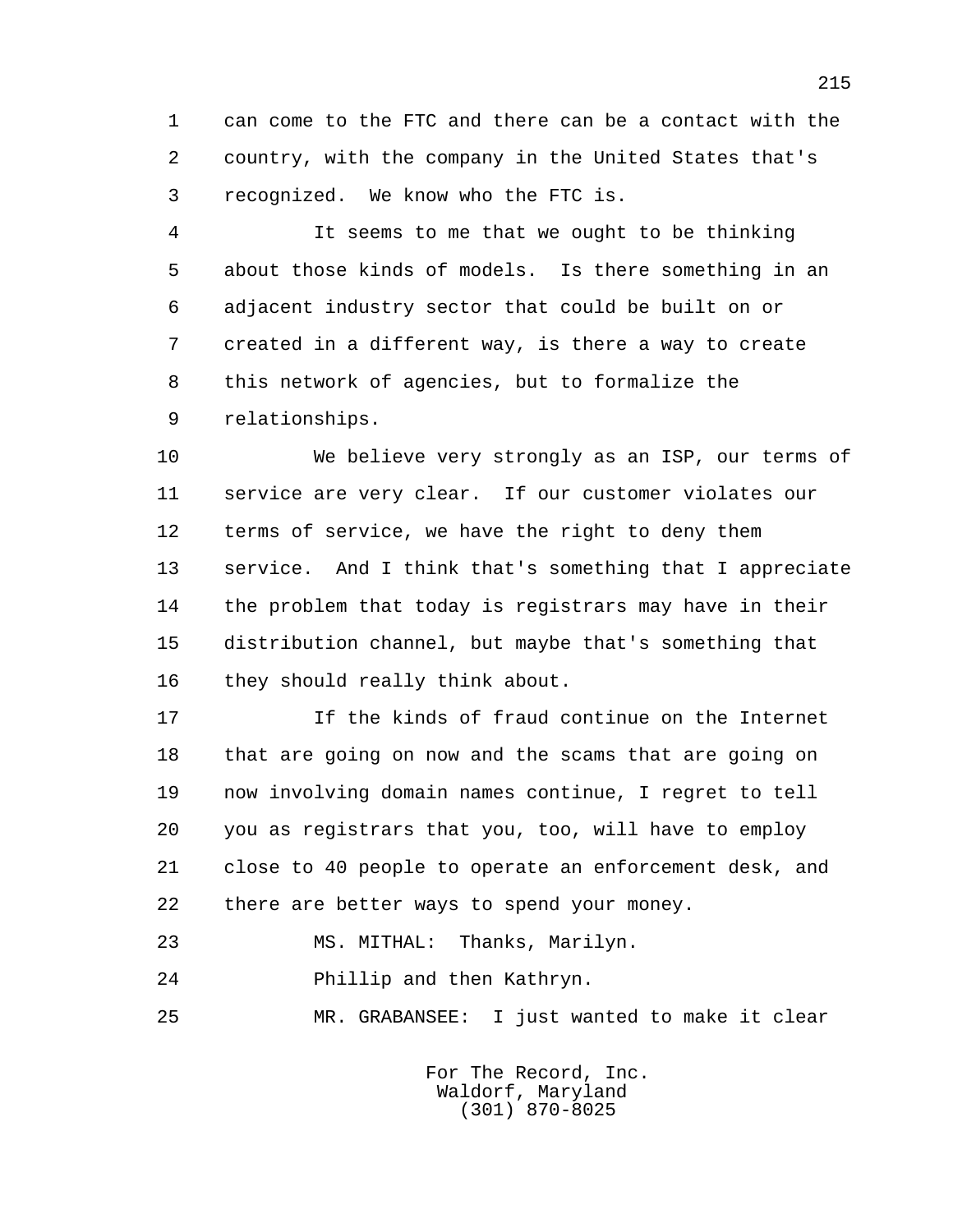1 that certainly as a lawyer I am not advocating solving 2 things in an informal way always, this is not just 3 considering an academic discussion, also, you know, 4 describing a little bit of reality how things can be 5 sometimes practically solved. I just wanted to describe 6 that certainly we would all search for a formal better 7 structured way, especially for bigger companies who are 8 exposed more to the public, it's certainly a problem. 9 They will still solve problems informally but they 10 probably won't tell in discussion like that saying how 11 they do that.

 12 But I have to come back to the question about 13 the administrative subpoena, what happens if that is 14 served with them and if it makes a difference if it's 15 really issued from you guys or from third parties, it's 16 not true. It might be a moral difference for a 17 registrar who receives it, is it really a real subpoena 18 or is it, you know, a fraud subpoena.

 19 So, but from a legal point of view, all 20 decisions or all subpoenas which are not recognized and 21 enforceable by national law, legally, they mean nothing. 22 You can accept it if you like it, you can say I accept 23 this subpoena, I don't accept this, but from a legal 24 standpoint, that's a problem of, as I said, recognition 25 enforcement of foreign decisions. That's pretty much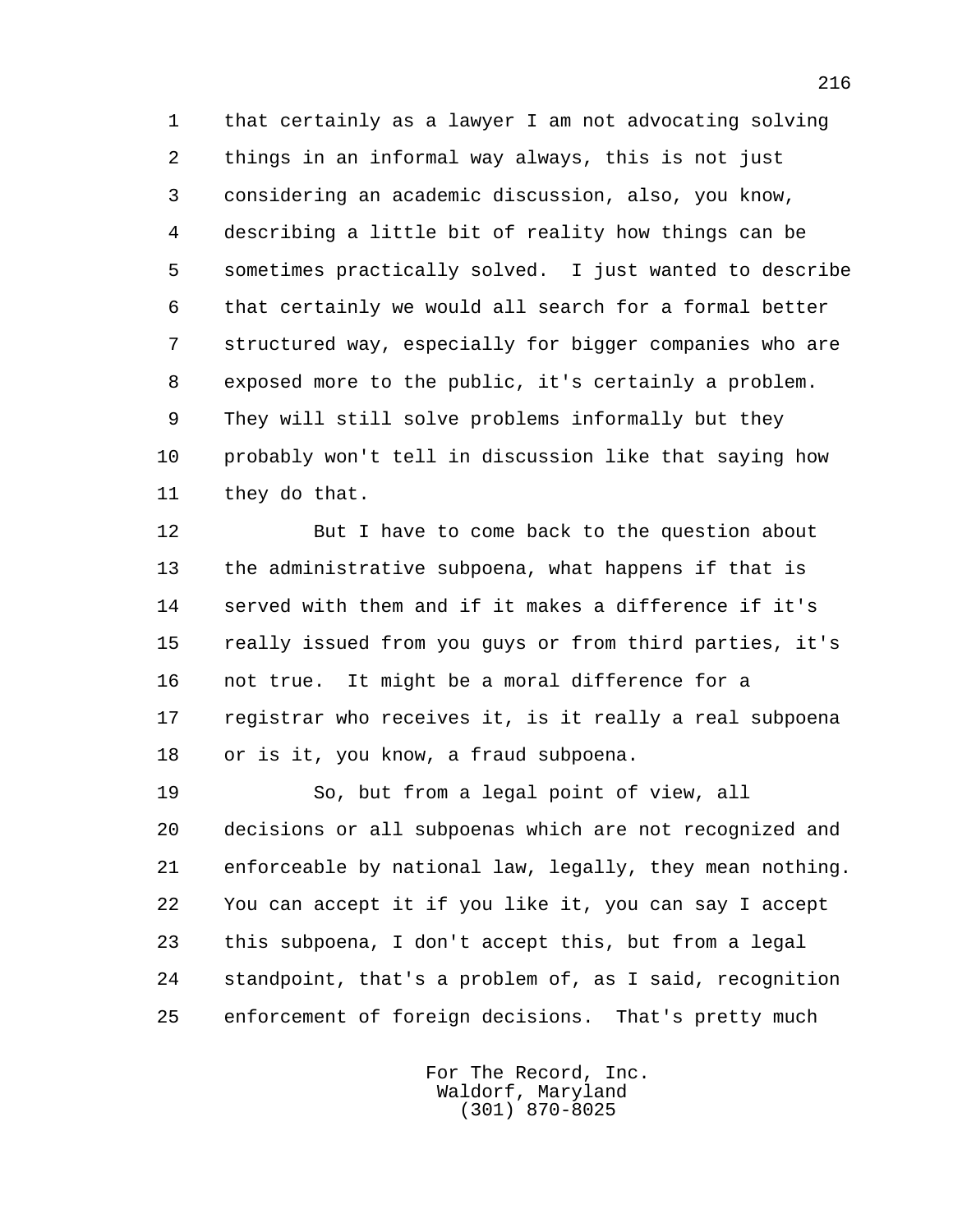1 the same in all legal systems in the world.

 2 So, you can say certainly in your contracts with 3 your client, if you are able to establish a contractual 4 relationship with them, if we got a subpoena and/or if 5 we get this from a foreign agency, we do that, you know, 6 we would do that action, but if you don't establish it 7 in a contractual relationship, foreign decision, 8 whatever is legal, if it's right or wrong, if it's legal 9 it doesn't mean anything.

 10 That's a major problem. And if you go through 11 this, which you can find in different treaties how this 12 is going to happen, the acceptance and recognition of 13 foreign decisions, if you go through that whole process, 14 which is very complicated, they have to be translated 15 and run through three desks and then it takes probably a 16 half a year, at least, to get something then translated 17 and then being enforceable in another legal system. So, 18 this is just practical that it's the way things are. 19 And if we find a formal way to solve that problem, I 20 would certainly be much more happy with that.

21 MS. MITHAL: Thank you, Phillip.

22 Kathryn?

 23 MS. KLEIMAN: As a user, I have to say I'm 24 reassured by what I'm hearing from the different 25 countries, and the different registrars. There is a

> For The Record, Inc. Waldorf, Maryland (301) 870-8025

217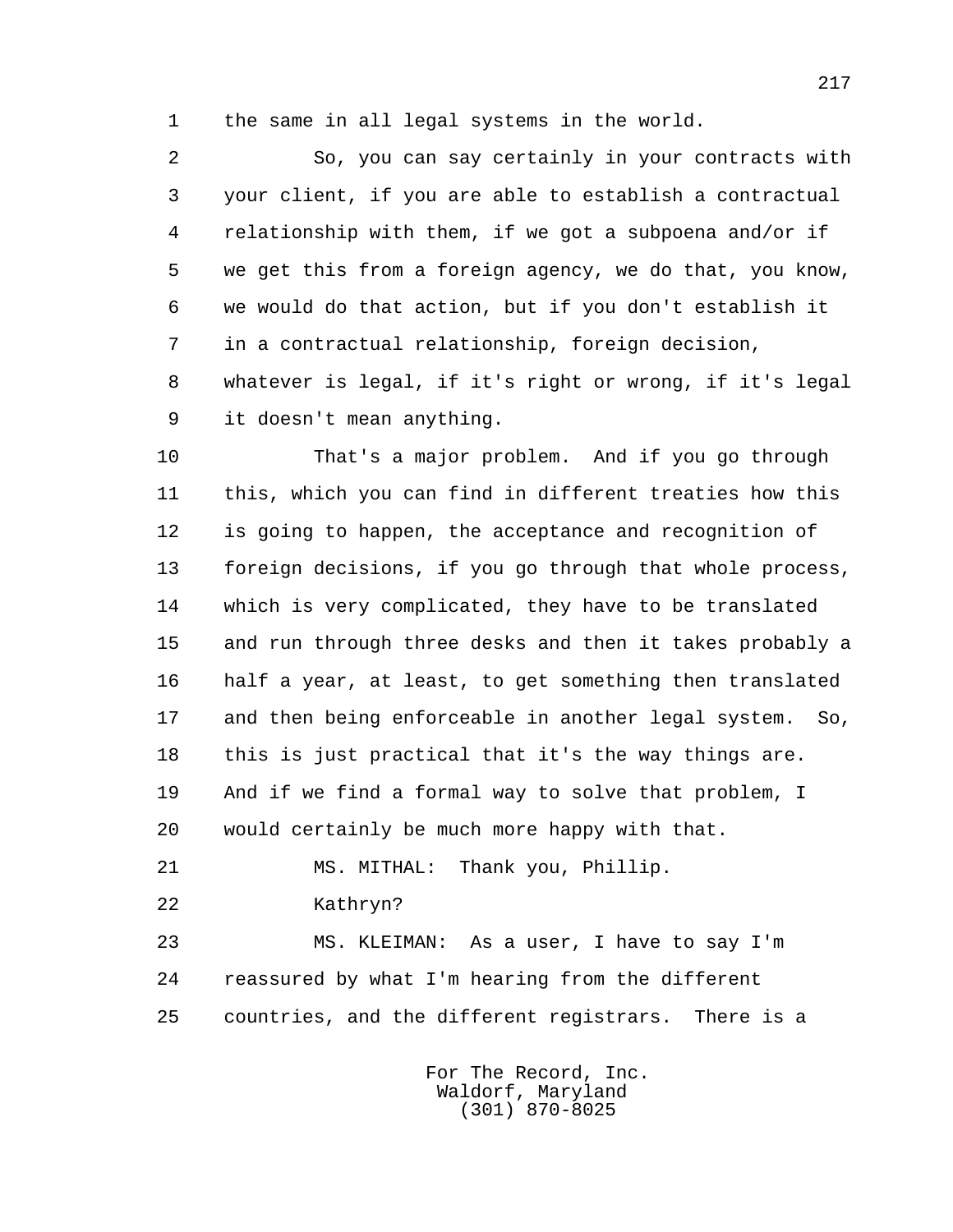1 real concern with the registrants and that contractual 2 relationship, which I think is important.

 3 What I wanted to raise is that in the Internet 4 world, everything is kind of -- reciprocity is such an 5 important issue, and that as -- I can understand why you 6 would be asking foreign registrars to help with speed 7 and access, but domestically, where my domain name is 8 registered domestically, and were the local registrars 9 to give information on an informal basis to foreign 10 governments, I think we would just have exactly the same 11 problem that we're hearing the foreign registrars raise.

 12 Because you're so -- you being the Federal Trade 13 Commission -- are so much on top of this problem. You 14 are very much at the forefront, I think, of the fraud 15 enforcement that's taken place. But others will follow 16 you, and you are in the position to kind of set the 17 model. And I think what you are hearing is that the 18 model should be one of process, verification, legitimate 19 reasons, as well as speed.

 20 So, you get to build the model. And I actually 21 wanted to thank AT&T for setting the gold standard in 22 this area. In the 1950s and 60s, the U.S. Government 23 went to AT&T, as I understand the story, and said we 24 want informal access to contents of telephone calls, and 25 AT&T said, privacy and process are the right answers,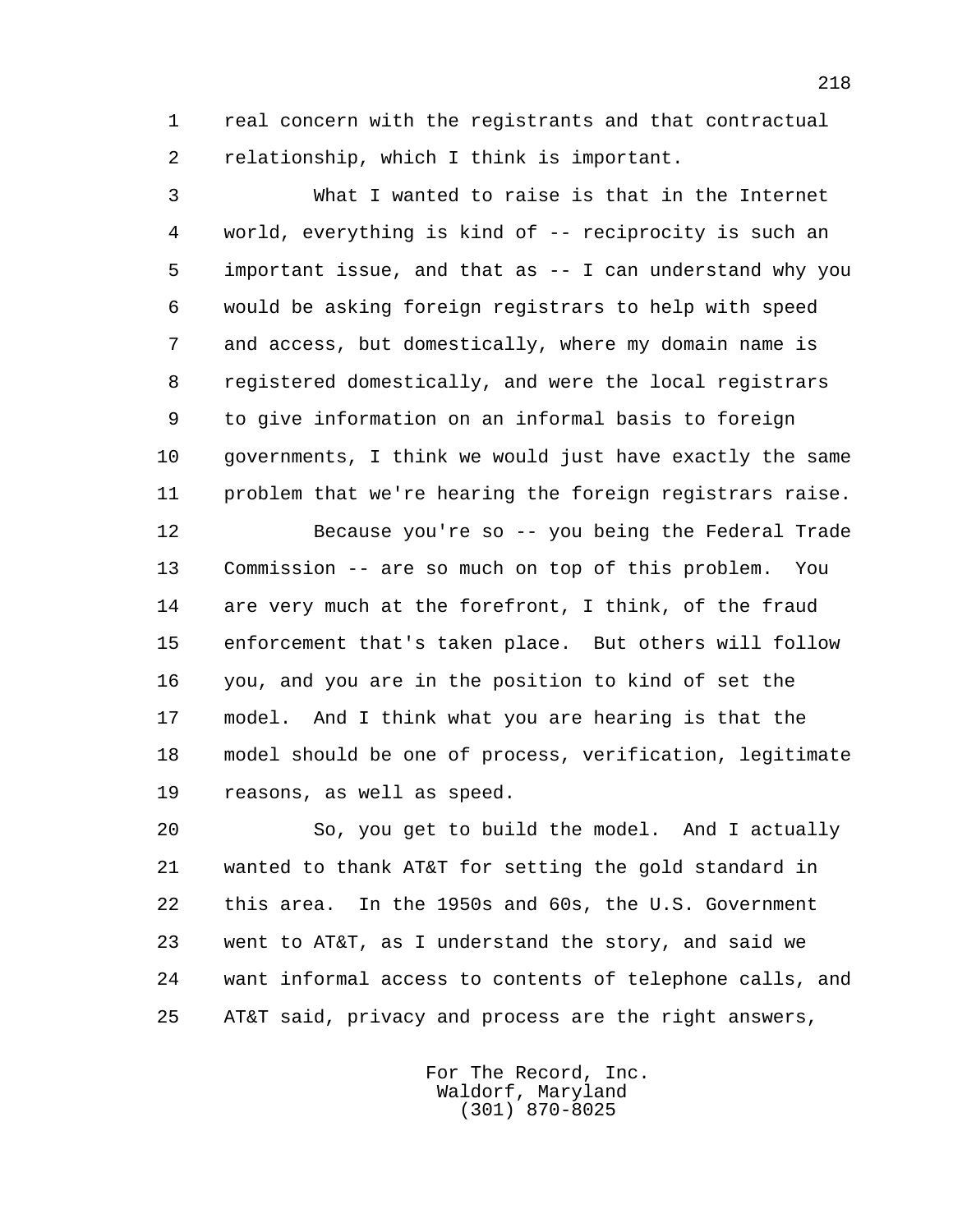1 that's what protects our subscribers. And we had to 2 pass laws, considerable laws about subpoenas and court 3 orders and under what circumstances that information 4 would be given up, and you're in the process of building 5 the new model. So, good luck.

6 MS. MITHAL: Thanks.

7 Dan?

 8 MR. SALSBURG: We don't have years, and that's 9 the problem, and I think that's why I'm thrilled that 10 you are all here. We all know that it does take years 11 to develop these government-to-government models for how 12 to do this. The problem we have is that in the mean 13 time before these things are formalized, consumers are 14 going to lose a tremendous amount of money from becoming 15 victims of frauds.

 16 And that's my problem here in the FTC, not 17 necessarily yours in the CCTLDs, but you have a related 18 problem, and that problem is that -- and we've seen this 19 in other mediums of commerce, if it turns out that U.S. 20 law enforcement can't do its job to protect consumers in 21 a certain medium, that medium runs the risk of becoming 22 a haven for pariahs, and for fraudsters, and in which 23 case the medium fails.

 24 And so I guess the warning out there is be 25 careful, you don't want to have your CCTLD go the route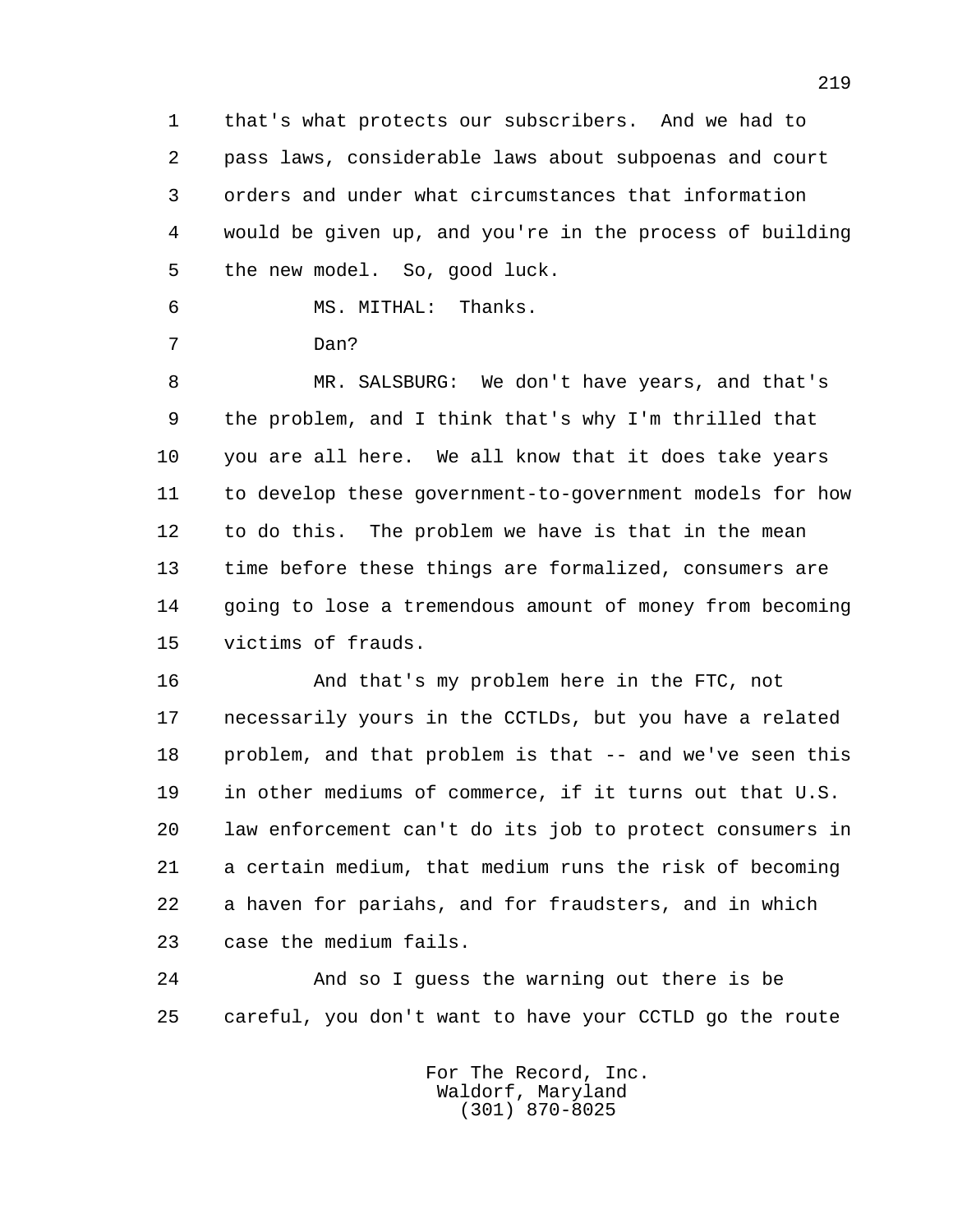1 of certain other mediums of commerce that have just 2 become known as where you get your psychic reading or 3 your chit-chat with a supposedly naked lady. That's not 4 what you want to have happen with your CCTLDs.

 5 So, how do we deal with this? Well, in my mind, 6 really the only way to deal with this issue is to, yes, 7 formalize relationships, but they have to be formalized 8 at the FTC to registrar level. That's the only way 9 we're going to be able to achieve protecting consumers 10 and also creating the framework for ensuring, you know, 11 we deal with these other issues of the privacy issues in 12 a manner that's appropriate, and I think here at the 13 FTC, we feel that we're pretty -- we're pretty savvy to 14 issues of consumer privacy. But, you know, we can deal 15 with those issues, and also ensure that consumers in 16 America are protected, and also that the CCTLD continue 17 to function and grow.

18 MS. MITHAL: Thanks, Dan.

 19 Paul, I will give you the last word on this and 20 then I had another question that I wanted to raise.

 21 MR. KANE: I will try and be very brief. We are 22 all very familiar with caveat emptor, buyer beware. 23 What I found very interesting from yesterday's debate 24 where we were fortunate to have Mark MacCarthy here from 25 Visa. One of the questions I raised yesterday was,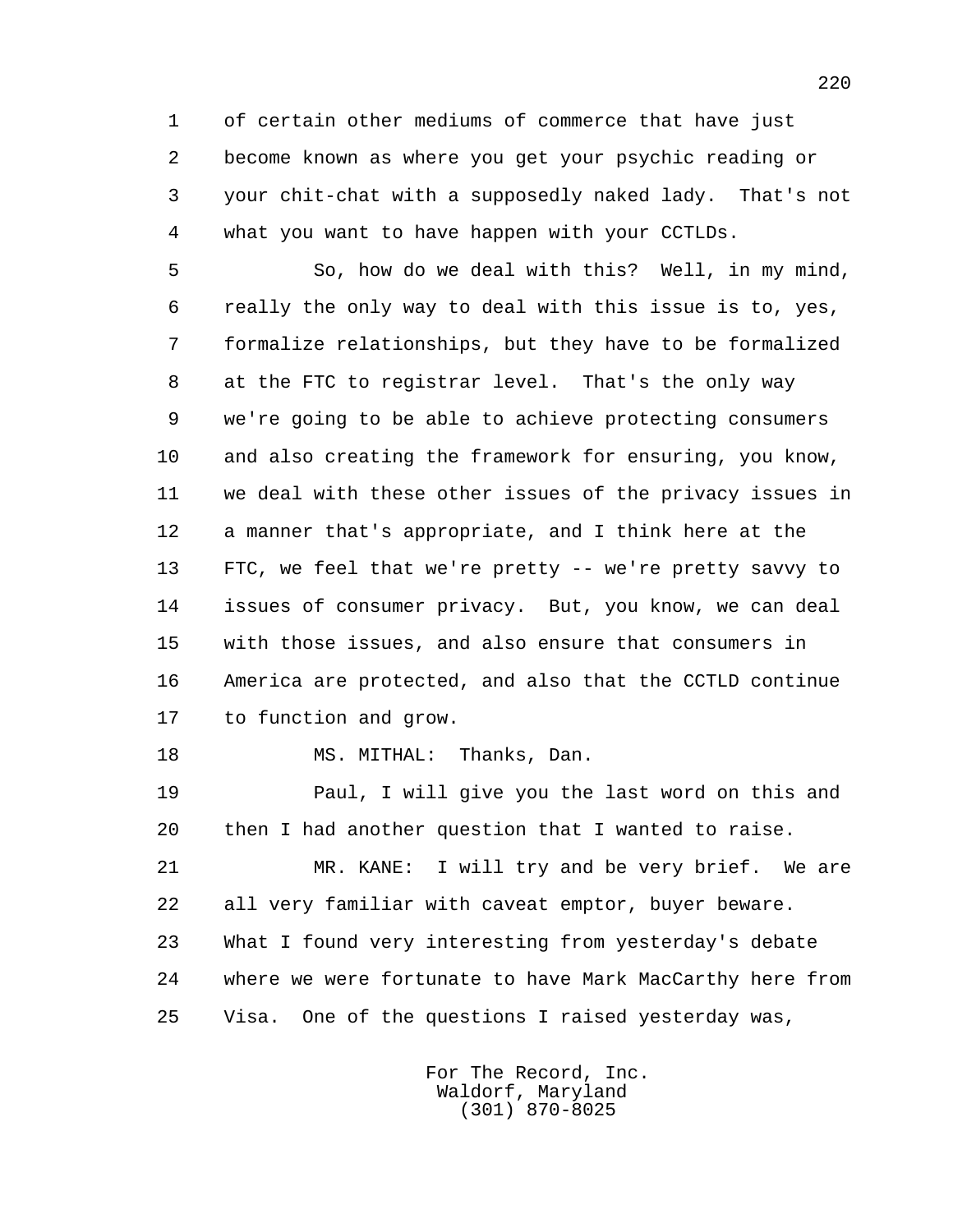1 wouldn't it be better to prevent the fraud or the 2 fraudsters from actually being able to transact.

 3 We're in an age of electronic communications, 4 and it's possible through various techniques for banks 5 to notify registrars within milliseconds whether or not 6 a card, a credit card, facilitating the purchase of a 7 domain, is indeed valid.

 8 Privately, or after the debate, the gentleman 9 very kindly said, such technology may exist, but banks 10 work at different speeds. What he was really trying to 11 say is it's different costs. If you think there are, as 12 we learned yesterday, somewhere in the region of 150 13 million chargebacks by U.S. and Canadian banks each 14 year, and banks charge between \$50 and \$25 U.S. dollars 15 per chargeback, there's one hell of a lot of money at 16 stake if banks try and tighten up the abusive use of 17 credit cards. They lose money.

 18 We learned yesterday that their exposure rate, 19 the bank's exposure rate, has fallen from ten cents in 20 \$100 to seven cents in \$100. It is the merchants, it is 21 the registrars who actually carry that. They get a 22 refund.

 23 One of the things I think the FTC could try and 24 do, which would stem this problem, is to try and 25 encourage this partnership to extend a bit more. Where

> For The Record, Inc. Waldorf, Maryland (301) 870-8025

221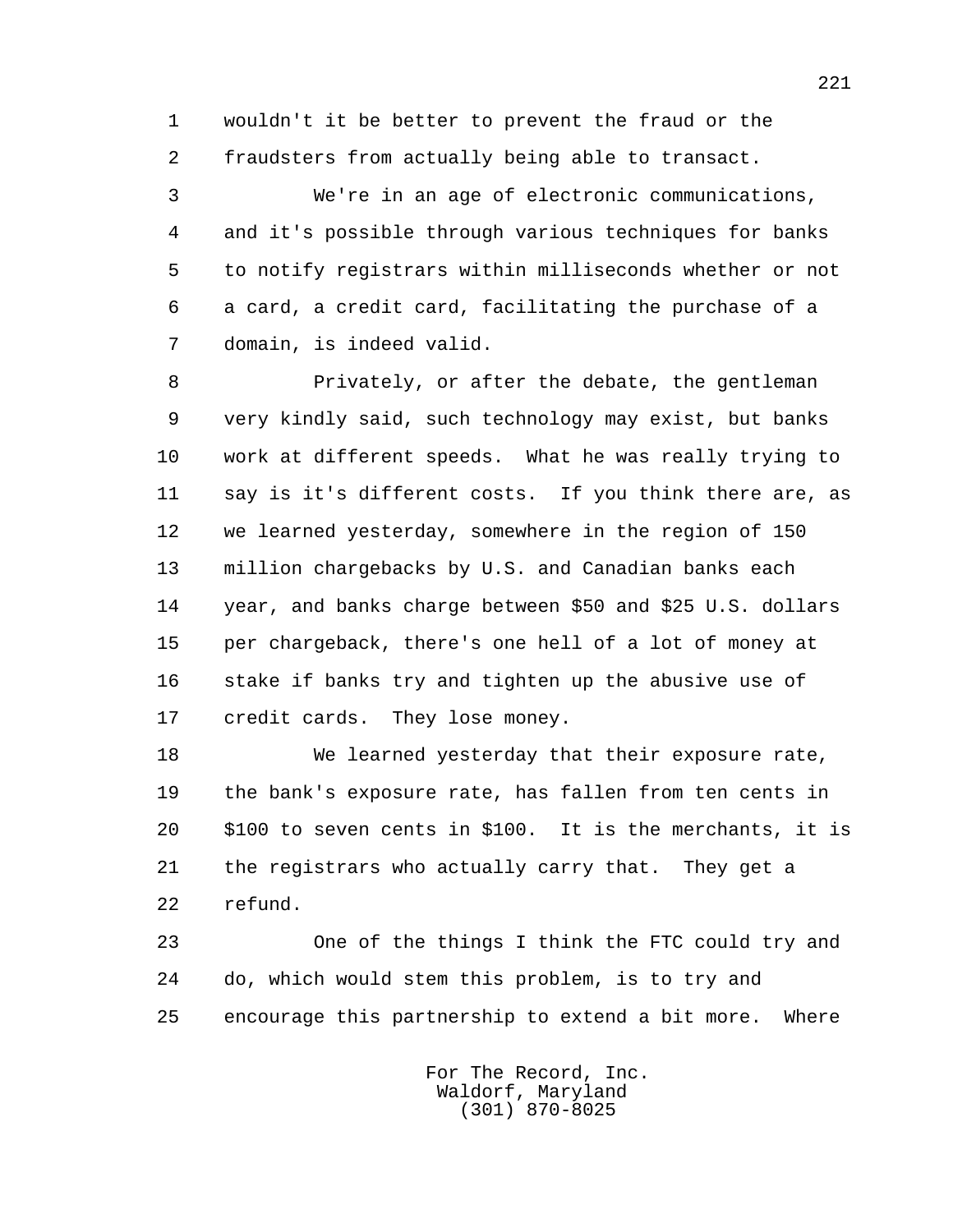1 the banking system can actually share information with 2 registrars, which will give you guys and registrars the 3 heads-up that a fraud could be taking place, they're 4 registering a domain name. They haven't paid for it, 5 that's part of the gripe.

 6 Where a registration takes place that hasn't 7 been paid for, it's almost tantamount to fraud anyway. 8 So, prior to registration there's a requirement for 9 payment. So banks would know if it was going to be a 10 fraudulent payment, the registrar would know and he 11 wouldn't activate the domain name. So, it's quite 12 simple.

 13 Also in another conversation we were talking 14 about international fraud, we're talking about 15 cross-border fraud here. Another interesting statistic, 16 it takes between 10 and 12 days for the international 17 credit card service to exchange information 18 internationally. A specific example, I am from the UK 19 and my card is stolen here in the U.S. I will ring up 20 my bank in the UK and advise them that my card has been 21 stolen. It will be 10 to 12 days before my card in the 22 U.S. is deactivated.

 23 Now, during that time, a registration could be 24 made, a fraudulent transaction facilitated, and for ten 25 days the guys could be defrauding consumers.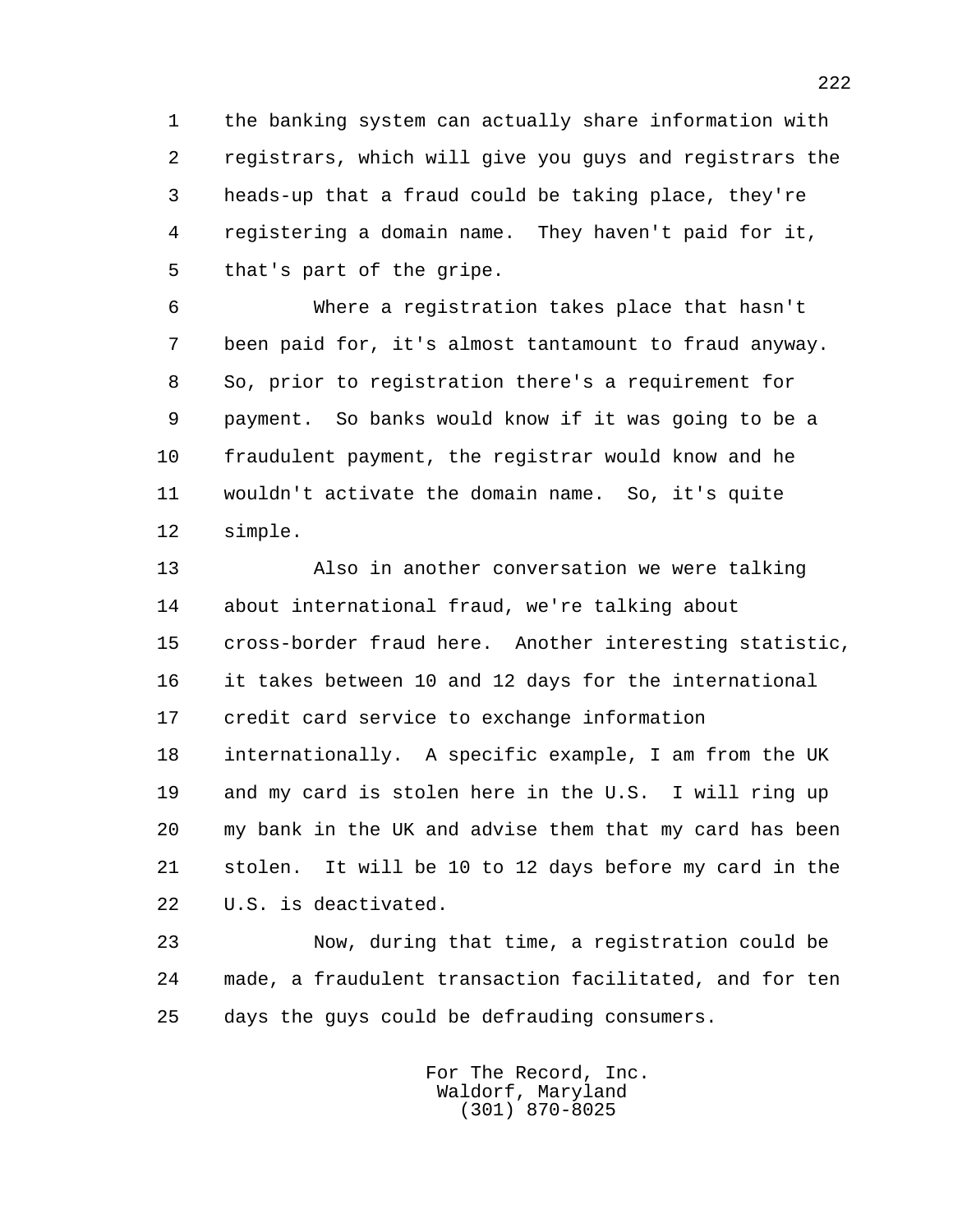1 So, it's really in the day of electronic 2 communications, is to try and get the whole 3 public/private partnership together such that fraud can 4 be prevented at source and registrars aren't exposed to 5 liability, consumers aren't exposed to liability, and 6 working, as I mentioned yesterday, with consumer 7 associations, FTC and the like, internationally, would 8 actually really make a difference, but I think the banks 9 are the key, and for obvious reasons, they aren't that 10 keen to drop their chargeback routine in a hurry. 11 MS. MITHAL: Thanks, Paul. 12 It seems like there's a lot of consensus about

 13 the fact that law enforcement should get speedy access 14 to information, but there are some constraints, and 15 people have raised various constraints, and I'm 16 wondering if we can talk about a way to move forward on 17 these issues. People have mentioned the idea of 18 creating government contact lists. You know, is that 19 something maybe the OECD could do, or another body, 20 could this discussion take place within the government 21 advisory committee to ICANN? You know, I think law 22 enforcement certainly would be interested in talking 23 about these efficiencies further.

 24 So, I wanted to get other people's thoughts on 25 that. Michael, can I ask you about the OECD?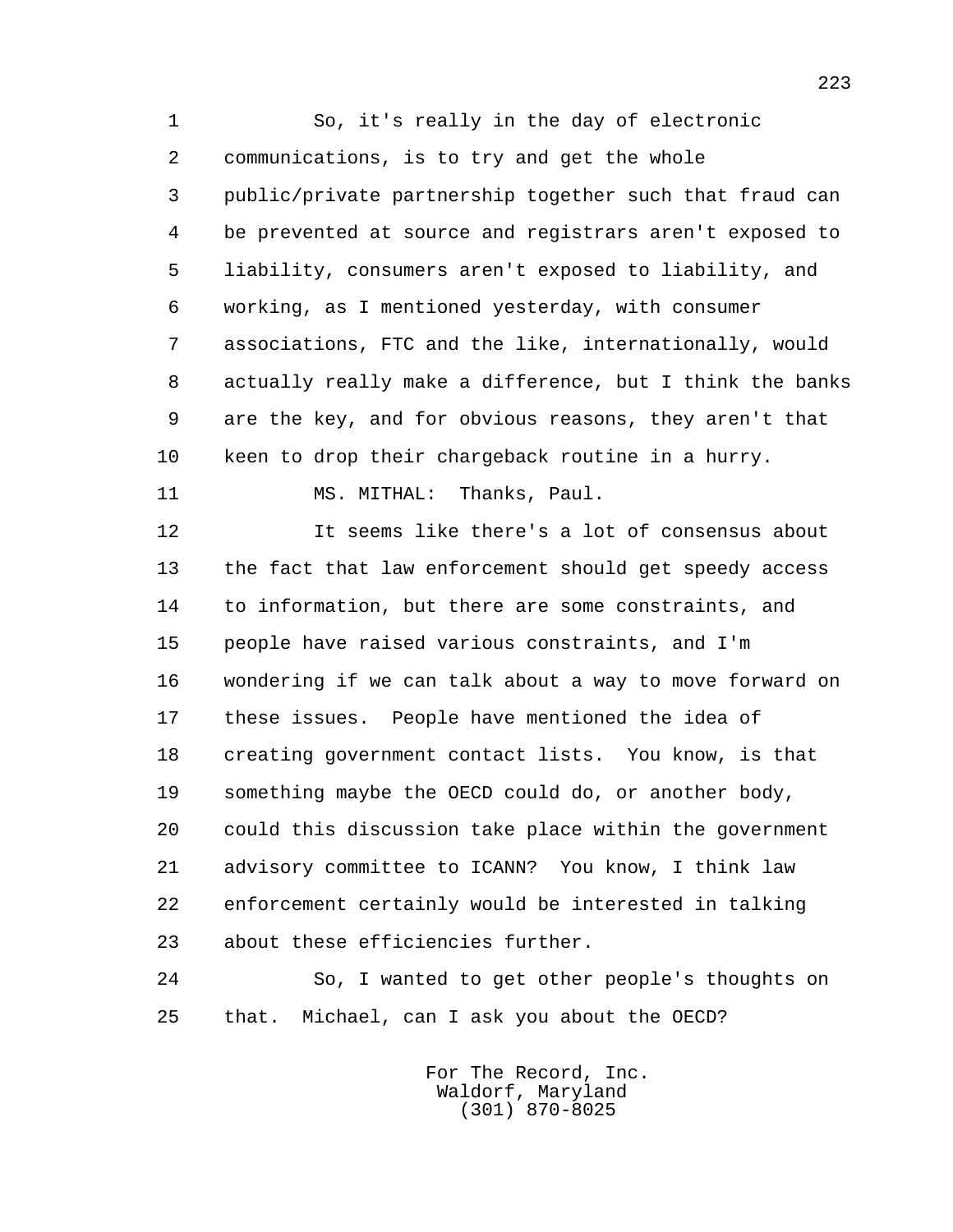1 MR. DONOHUE: Well, the other side of the 2 cross-border fraud coin is government-to-government 3 cooperation, and we've been working pretty hard on that 4 at the OECD. And it's pretty hard going. We find that 5 a lot of our -- the enforcement regimes that are set up 6 in the other countries don't look like each other always 7 and can't always take to one another for many of the 8 same reasons that the data privacy rules as well.

 9 So, I think looking to the OECD to help 10 formalize this role may not be -- it may not be 11 addressed with the speed concerns that have been 12 expressed earlier.

 13 On the other hand, doing things like finding out 14 contact points, that's maybe not quite so hard. We have 15 a disadvantage of only having 30 countries that 16 participate in the OECD. Although that's not 17 necessarily new information, I would throw that out.

 18 MS. MITHAL: Anybody else, ideas for moving 19 forward?

20 Phillip?

 21 MR. GRABANSEE: Again, I can only advocate, 22 which is also a formal relationship, if the FTC would 23 establish relationship with the consumers. Associations 24 in various countries, however they might be organized, 25 and establish a network working together with them and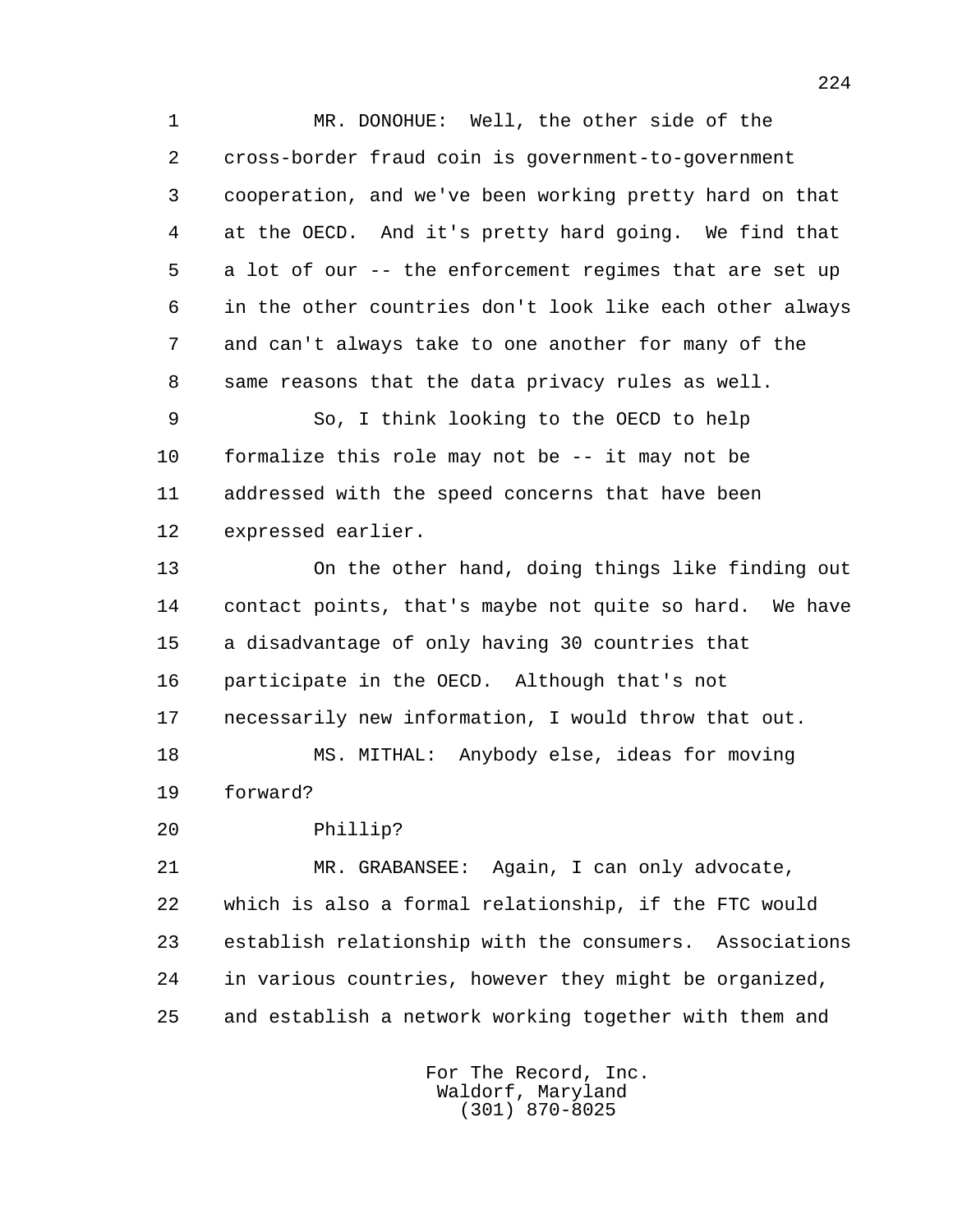1 identifying fraud or potential fraud, informing the 2 partner organization, however this might be organized, 3 and the organization in the country where the domain 4 name is located, takes whatever action which is in the 5 legal system in the country possible.

 6 For example in Germany, if you have the consumer 7 associations, if you see there's going to be some fraud 8 coming from a website, which is located in Germany, or 9 domain name, you inform German consumer associations and 10 they go, for example, to civil court and get a temporary 11 injunction which and then the temporary injunction is 12 properly served and there's no concern that also for the 13 registrar who gets a German temporary injunction, he can 14 just follow the legal procedure and I think that's my 15 suggestion for the time being.

 16 Before, as we mentioned, we don't have years, 17 you know, but we could do something. The problem is 18 probably that the countries where domain names will be 19 located where people commit fraud, they will not have a 20 very established system of consumer protection, 21 organizations that will probably not have a very 22 effective legal system because that's why people hosted 23 and keeps the domain names in those countries, but 24 that's a situation that will always help, because those 25 other countries will probably be most difficult to agree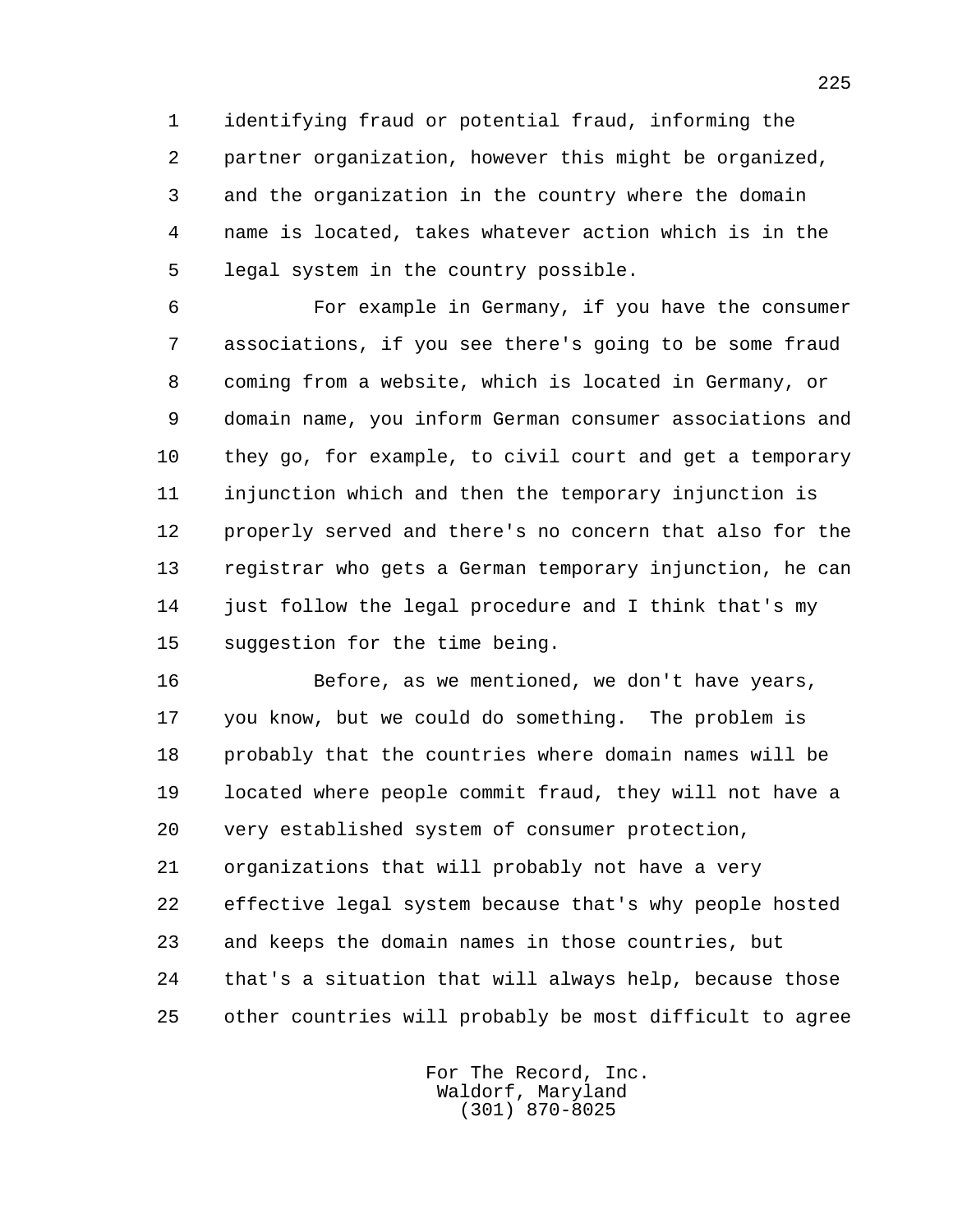1 on mutual treaties, because that's how they live and how 2 they make their money, through those kind of people. 3 So, there is no clear solution to that, but 4 working together with the agencies in the countries 5 where they exist could certainly help.

6 MS. MITHAL: Thank you, Phillip.

7 Marilyn?

 8 MS. CADE: I am at the risk of being somewhat 9 controversial, I'm going to sort of suggest two things. 10 One is I do think that the GAC, the Government Advisory 11 Committee, at ICANN offers a new opportunity, because 12 there's a new chair, there's a secretariat, and I think 13 that it might be possible to explore the creation of a 14 group of interested counterparts to the FTC to begin a 15 dialogue about how to begin to move forward.

 16 The second idea that I would say, at least we 17 all ought to begin to have some beginning exploration on 18 it. It's not a perfect idea by any means, but in the 19 U.S., in the enactment of the Digital Millennium 20 Copyright Act, a compromise was struck between the 21 contact community and the ISPs and there is a procedure 22 for an expedited subpoena, an enforcement and takedown 23 procedure. And that is not a slam dunk.

 24 The content owner, I'm the ISP, so let me just 25 make sure which hat I'm wearing now, I get the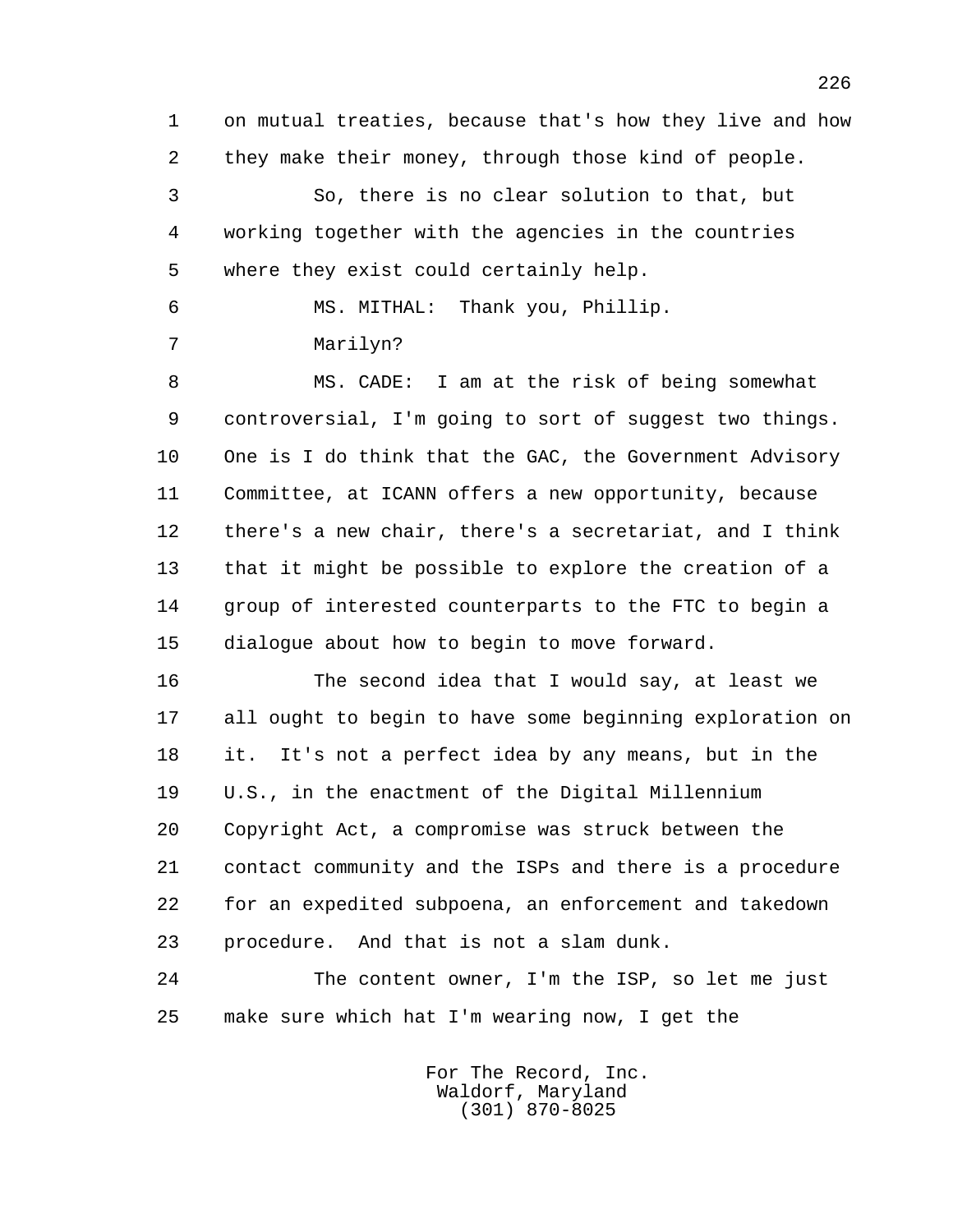1 subpoenas. The content owner goes to court, there's a 2 form that is maintained by the copyright office. They 3 have to get a clerk of the court to stamp it. They have 4 to present prima facie evidence there as a violation and 5 the ISP is able to take the offensive content down based 6 on the subpoena. That then allows the content owner to 7 pursue other legal means.

 8 I know this is probably not a popular idea, but 9 in the situations where there's clear evidence of fraud, 10 and I am not thinking that this -- I don't take this 11 lightly, but where there's clear evidence of fraud or 12 there are other really serious problems, perhaps we 13 should begin to think about an administrative procedure 14 which has safeguards, and I do say that safeguards are 15 necessary.

 16 I think it cannot be so simple that people would 17 just print a copy of the format and fill in their claim 18 and send it to the registrar. But in the case that I 19 told you about, AT&T-Global.Net, AT&T owns the trademark 20 AT&T, we can present the prime facie evidence that that 21 is our trademark, and I throw that out as an idea to 22 start thinking about realizing that there have to be 23 safeguards and there has to be respect for national law. 24 MS. MITHAL: Marilyn, I think that's a really 25 good segue into the final topic that we wanted to talk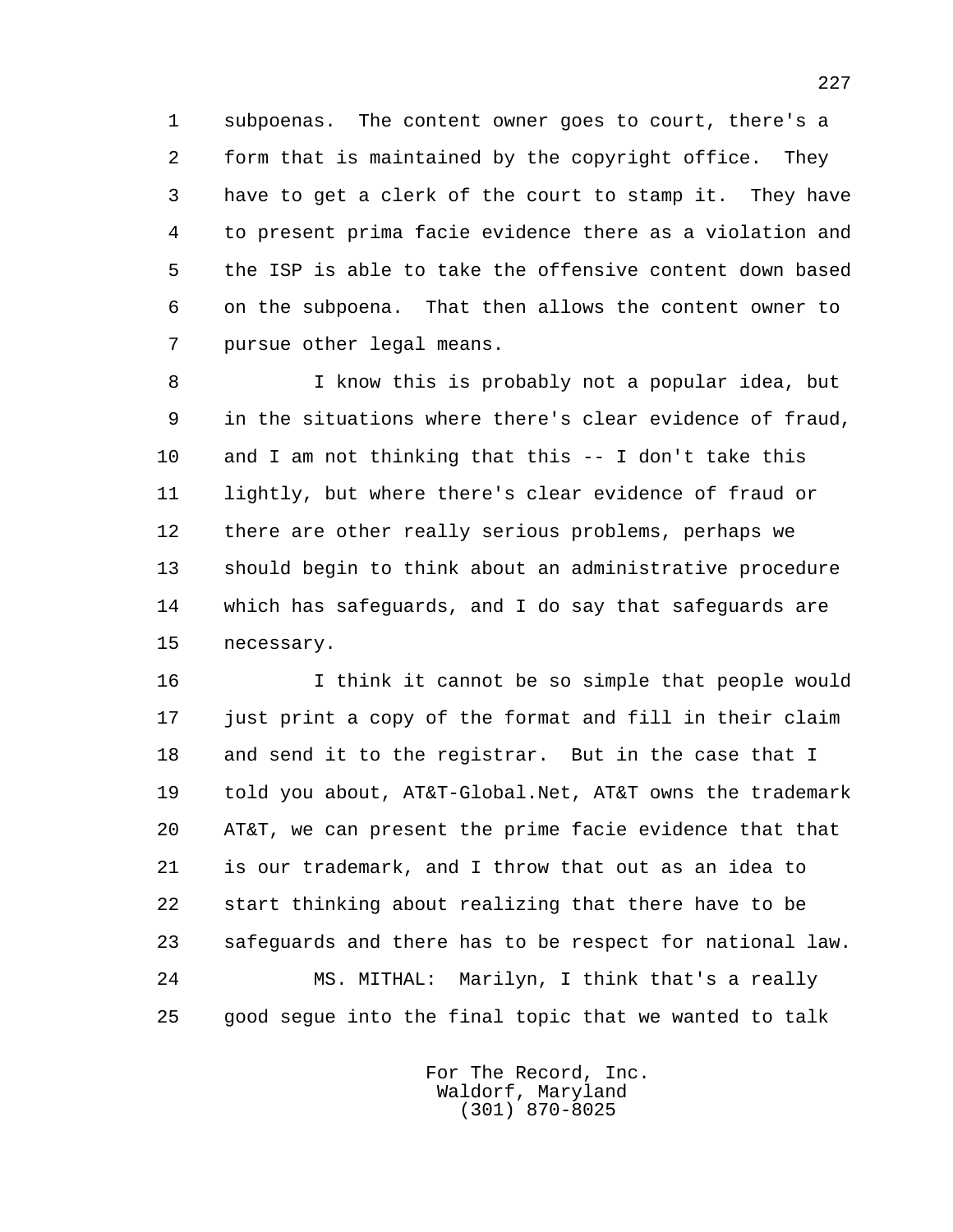1 about today, and that is the taking down of fraudulent 2 websites.

 3 And, Dan, can I ask you again to outline the 4 problem.

 5 MR. SALSBURG: Sure. Domestically in the U.S., 6 when we sue a fraudulent operator of a website, one of 7 the key remedies we seek in a temporary restraining 8 order is to have the registrar pull the website down. 9 That way there can't be any further fraud.

 10 Clearly this remedy doesn't work as well. Okay, 11 to be honest, it doesn't work when dealing with foreign 12 registrars. An example of this is we filed a case a 13 little over a year ago against a man named John 14 Zucharini who was running a couple of thousand websites 15 that were all slight misspellings of popular names, you 16 know, National Rent-a-Cab sort of thing, instead of 17 National Rent-a-Car. And these websites, a large number 18 of them, were registered abroad.

 19 We got a takedown order from the U.S. court, we 20 sent copies of it to the foreign registrars, nothing 21 happened. You know, there needs to be some way of 22 effectuating these sorts of takedown orders, because 23 from our perspective, whether or not a website is based 24 in the United States or abroad, it's still having an 25 impact on U.S. consumers.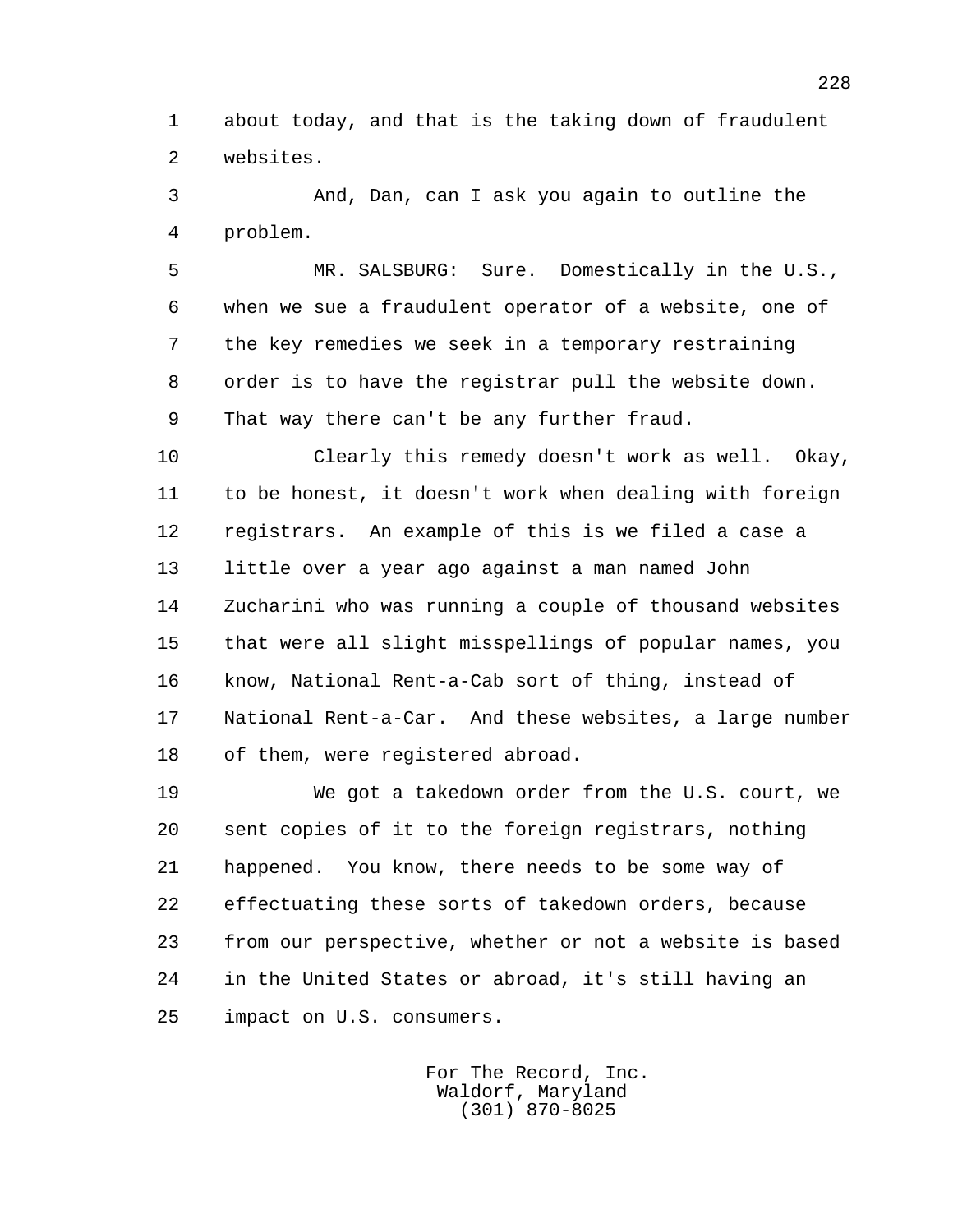1 One kind of interesting wrinkle to this is the 2 consumer can even think that he or she is going to a 3 .com, but be automatically redirected to a CCTLD and 4 suddenly, you know, we're in the arena of having to 5 figure out how to serve this order on a registrar of a 6 CCTLD.

 7 So, that's kind of the problem that we're 8 having.

 9 MS. MITHAL: And I think that this issue raises 10 some of the same issues that we just talked about in 11 terms of formal cooperation versus informal cooperation. 12 But I'm wondering if it's a little bit different in that 13 do registrars have terms of service agreements with 14 registrants prohibiting use of websites for fraud, and 15 could that be used as a basis to take down websites.

 16 So, let me start with Willie and then I'll go to 17 Mike and then Wayne.

 18 MR. BLACK: Before you went on to this topic I 19 was going to follow up on what was being said. In our 20 terms and conditions, and I have to say when we set up 21 Nominet, we focused very much on the terms and 22 conditions and the relationship between the registrant 23 members who are agents for the registrant, and us, and 24 so there are three contracts basically there that you 25 have to think about.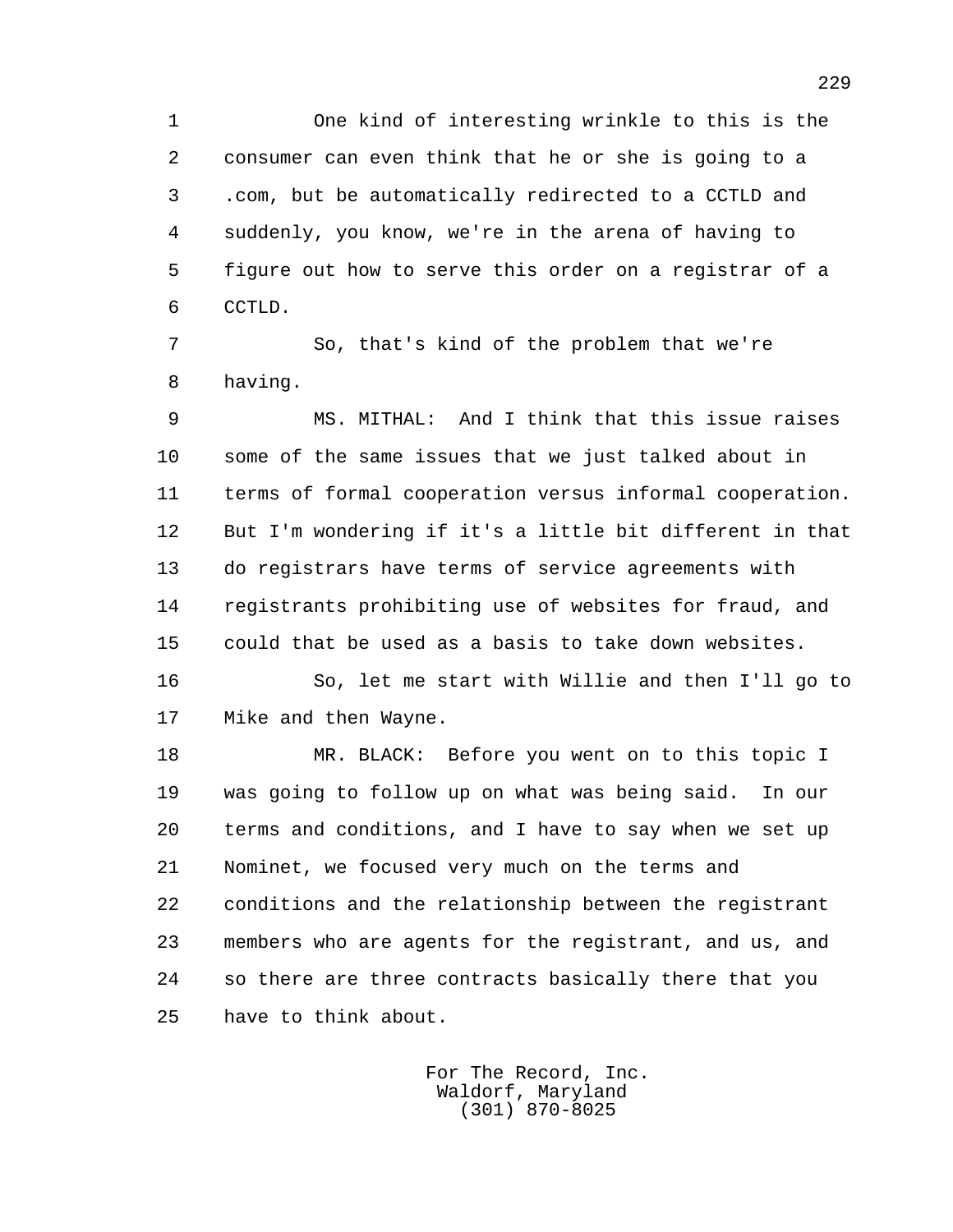1 And under our terms and conditions, our contract 2 says that we may transfer, suspend, cancel or amend, 3 I've never actually tried to amend a domain name, I 4 suppose that's change it to another registrant, but 5 that's just transfer, upon receiving a copy of a 6 perfected order of a court of competent jurisdiction 7 requiring such action or where the retention of a domain 8 name by you, that's the registrant, would be 9 inconsistent with the terms of the perfected order 10 received by us.

 11 So, it is a legal term, but the question is what 12 is a perfected order? Now, we know what a perfected 13 order is, my lawyer will know what a UK court stamps on 14 a document and should be able to verify that. But, 15 again, with all due respect, I don't think we would 16 really know whether it was a proper stamp of a U.S. 17 court or a Canadian court or an Australian court. And 18 that gets back to now there are means of mutual 19 recognizing court orders, but we think that we probably 20 would in a case-by-case basis, it depends how many of 21 these we're going to get. If we're going to get ten a 22 day, then we're talking back really to the economics of 23 how you can transfer domain names. And if that's the 24 world in that state, then we may have to face up to 25 that.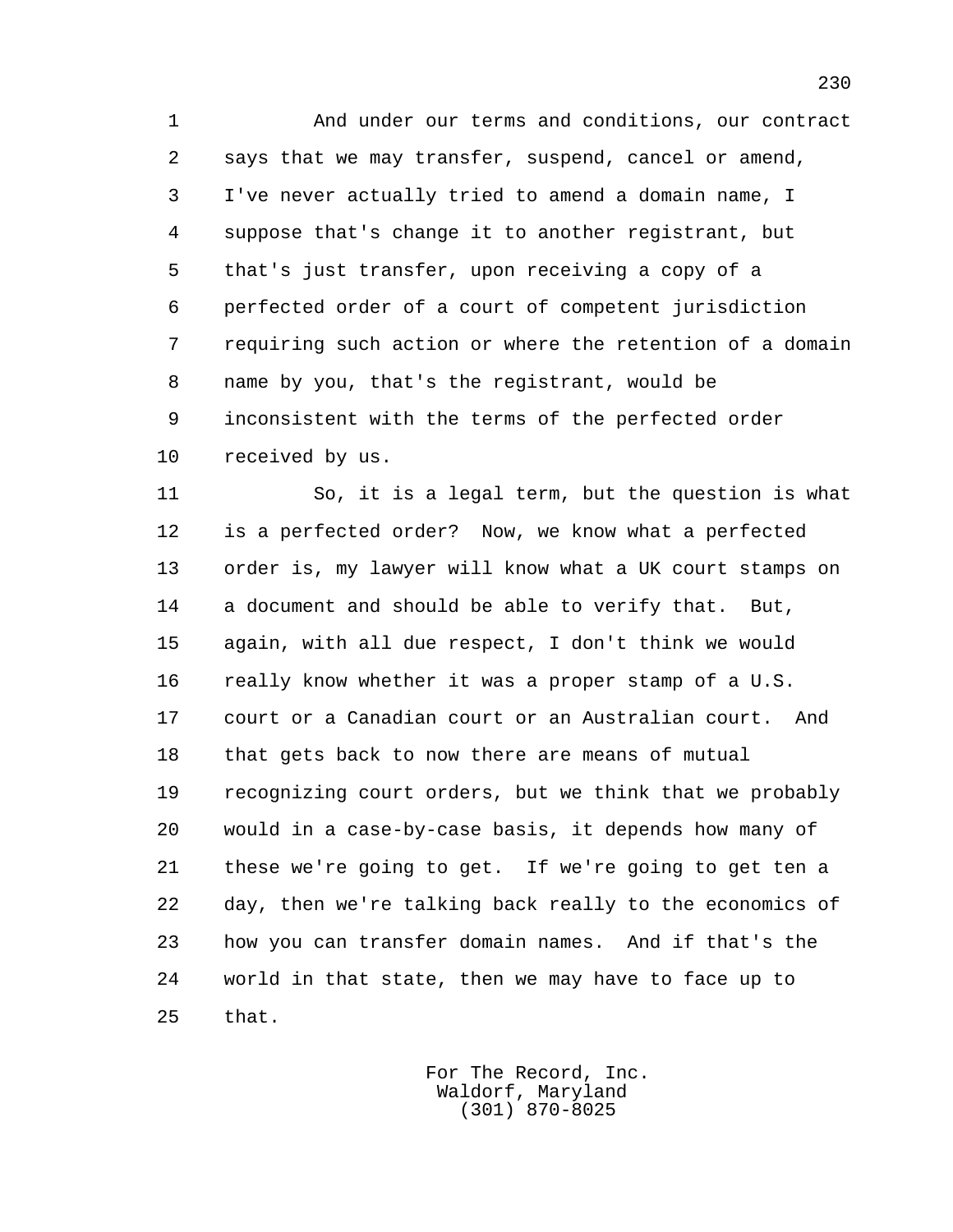1 But assuming that it was occasionally a request, 2 then I think we would look on a case-by-case basis, and 3 maybe we would actually investigate whether the stamp 4 and the crest and everything that we're seeing on this 5 order that you're sending us is really something that we 6 can say, yes, that is a U.S. court. Maybe we would 7 phone up somebody that we know and get some 8 confirmation, does it really look like that. You know, 9 we've got relationships with U.S. lawyers and so maybe 10 we would phone up our colleagues in DC and say, you 11 know, can you fax them a copy and is that really 12 genuine.

 13 So, we can do it on a case-by-case basis, but I 14 think it would be much more difficult outside of the 15 commonwealth companies and maybe outside the EU. So, 16 once you start to get to some of the other parts of the 17 world, I think it's going to be very difficult. But I 18 believe that we would act on a court order if we could 19 just verify that it was perfected in some way without 20 necessarily going through the mutual court system where 21 you have to apply for an arm's-length judgment or 22 something.

 23 MS. MITHAL: Mike? 24 MR. PALAGE: Regarding trying to work on taking

> For The Record, Inc. Waldorf, Maryland (301) 870-8025

25 down websites, there was a case that just came out, what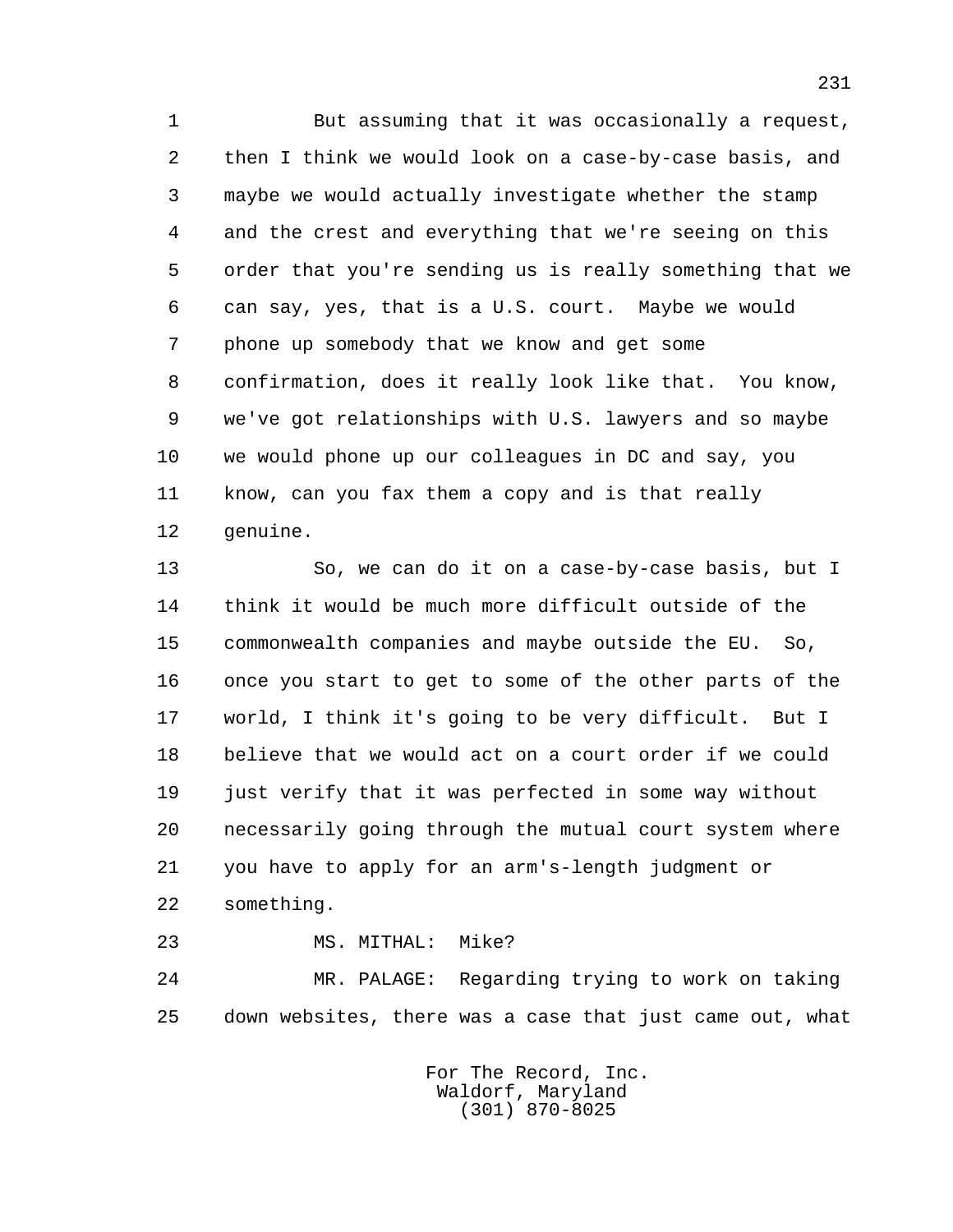1 is it, about a week or so ago, involving Verisign.

 2 Where what happened was it was a trademark owner, 3 brought an action under the ACPA, and the court order 4 basically said take down the website. The domain name 5 registrant went to Korea, got a court in Korea to say, 6 no, don't do that.

 7 So then the trademark owner went back to the 8 court here in the U.S. and said, well, we have two 9 competing court orders, and, you know, since we 10 initiated our court proceeding first, the U.S. would 11 trump the Korean court order, and basically in that 12 second proceeding, the court said, Verisign registry, 13 take it down.

 14 So, you're very lucky, being very near to the 15 Eastern District of Virginia, that you have a 16 substantial chunk of the domain name .space, .com, .org, 17 .net, .us, .bus, a lot of the registries have 18 significant contacts in this area.

 19 Now, let me put one little caveat here. Be 20 careful what you ask for, because you may get it. Now, 21 let's just take the Zucharini case. Let's just suppose 22 you say, dear Verisign, take down these names, assuming 23 they're, say, common net names. What's going to happen 24 is as Willie and everybody said, the bad guys are pretty 25 smart. And what's going to happen is, as soon as you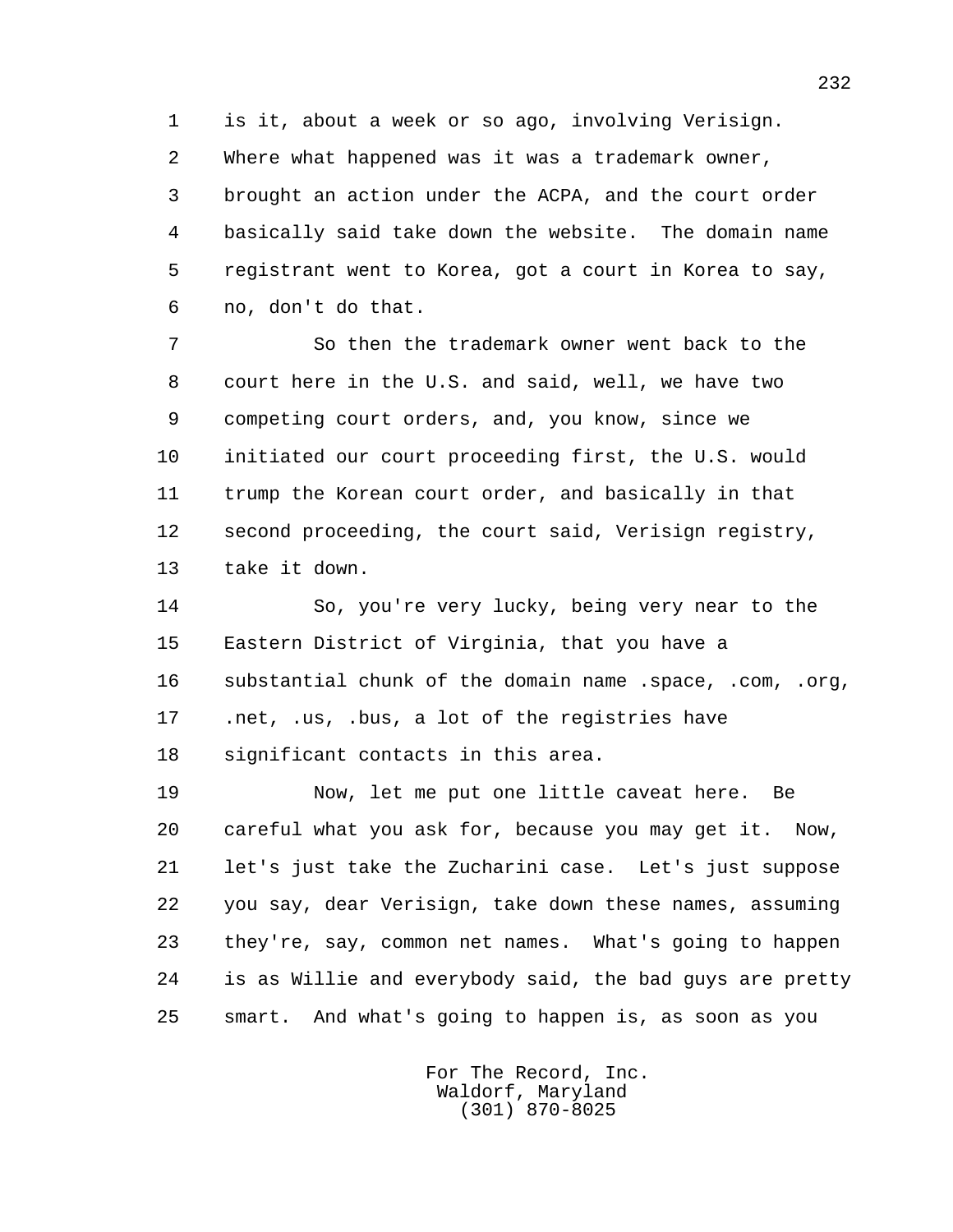1 take down the domain name, the domain name is probably 2 going to be reregistered after it gets through the 3 redemption grace period or whatever procedure it must go 4 through, and it's probably going to be reregistered in, 5 you know, John Doe or some other name which would then 6 potentially put the FTC back on -- back to square one, 7 if you will, of trying to take down the person.

 8 So, in fact, what you may want to do is when 9 asking if you were to try to say, dear registrar, do X 10 or do Y, you may just say please take out the DNS and 11 sort of let the name expire its natural, if you will, 12 death. Because again, one of the things we're concerned 13 about here is unfunded mandates, and obviously 14 registries and registrars are in the business of making 15 money, and you can't go to a registry or a registrar, 16 take a name away or don't allow it to be reregistered by 17 anyone. It's rather difficult.

 18 And as I said, you know, we're trying to talk 19 about theoretical and practical, but these are some of 20 the practical things that you need to know about in 21 trying to tackle the bad guys, and how if you do work, 22 if you do have this public/private sector cooperation, I 23 think you'll sort of find ways of beating the bad guys 24 and helping consumers and businesses.

25 MS. MITHAL: Wayne?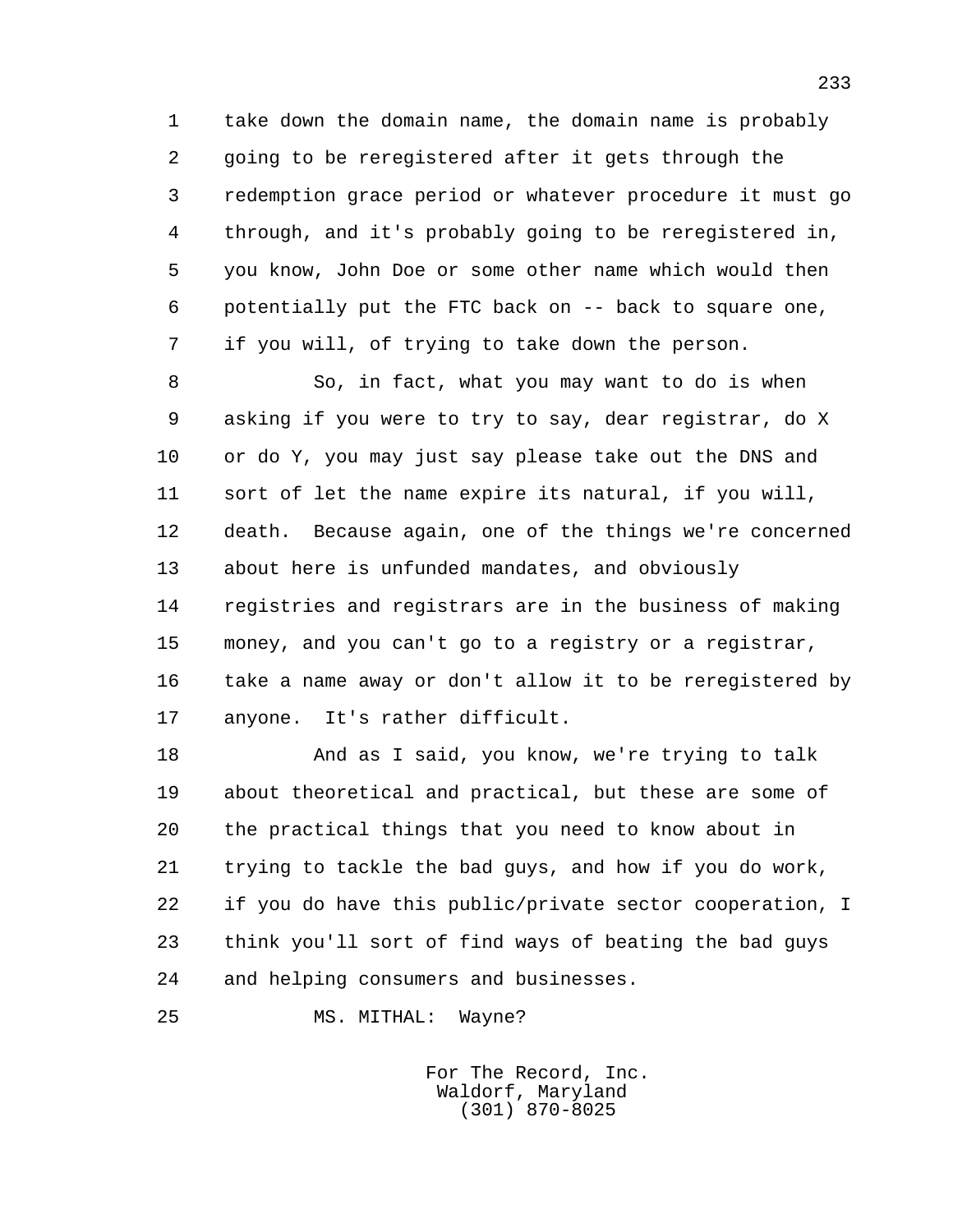1 MR. MacLAURIN: Certainly for our part, again, 2 we do things on a case-by-case basis. Taking down a 3 domain is a whole lot easier than us turning over 4 information. Because our terms of service also clearly 5 state that we can -- we will do that, we will take it 6 down and transfer it for a reasonable court of 7 jurisdiction.

 8 We refer everything to our lawyers, who make 9 that determination for us, and we are fortunate enough 10 to have a law firm that does have locations all over the 11 place.

 12 So, for us, yeah, great. Can we take down a 13 website, or put it on hold? That's much easier than 14 turning over customer information or credit card history 15 or something like that.

16 MS. MITHAL: Phillip?

 17 MR. GRABANSEE: Again, I want to make clear that 18 it's certainly possible to solve this problem, including 19 it in the terms and conditions, but that's taking a lot 20 of burden on the registrars, especially the small one, 21 because it's extremely complex to create such terms and 22 conditions, and every legal system.

 23 It's easy for Willie and his company with four 24 million registrants to establish a rule like this one 25 time and then enforce it, than for the smaller or medium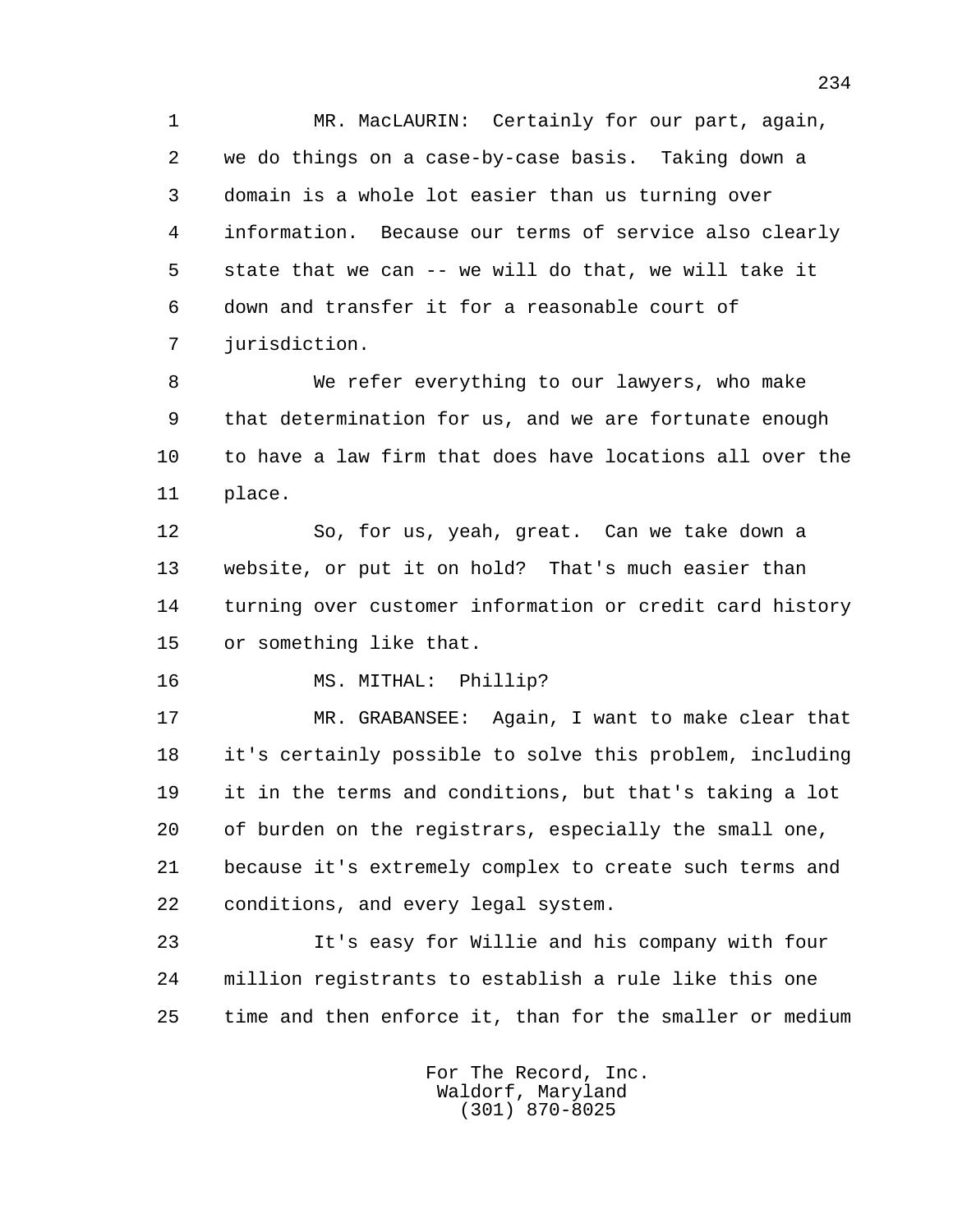1 size registrar. And because it's very time consuming 2 and it's also extremely complex because the whole 3 system, a registrar, registrant, registry relationship, 4 especially in the CCTLD domain space, it's really very 5 much space on the Anglo-Saxon legal thought. So, it is 6 possible to include it, but I have to, you know, as a 7 registrar and consistency representative, wear that hat. 8 It puts the burden again very much on the registrar, 9 which already operates in a very difficult environment. 10 But probably he has to carry that maybe. 11 MS. MITHAL: Thanks.

 12 Okay, Willie, last point, and then I think we'll 13 take the questions.

 14 MR. BLACK: Just a very quick one. Just 15 remember, of course, that us removing a domain name 16 registration, or even suspending it, which is what we 17 would say is taking away the servers and so it still 18 remains in the register, let's say until a court finally 19 makes a determination, we're quite happy to do that, 20 although if it takes a long time and the domain would 21 normally expire during that time, it gives us a little 22 issue of whether to keep it suspended beyond the time 23 that we would have been paid for the renewal.

 24 But just taking it down does not remove the 25 website. We're not talking here about an order against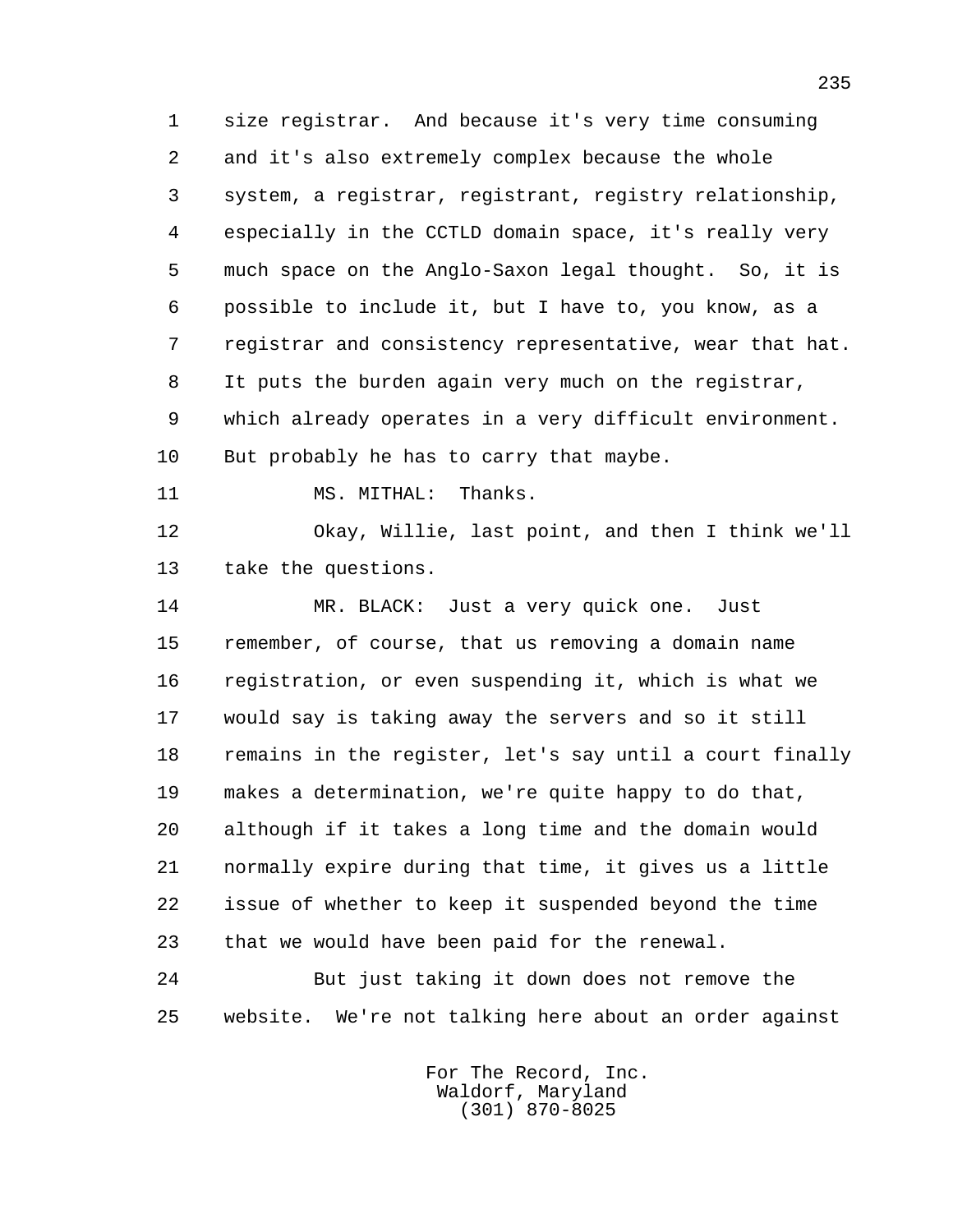1 the host of the web of the material. It's still there, 2 and if they've got the right key words and everything 3 and the Googles pick it up, the people will still find 4 that fraudulent website, even without a domain name. 5 So, it's not the perfect solution just to get rid of the 6 infringing website.

7 MS. MITHAL: Thank you.

 8 Last word, Kathy, and then we'll wrap up and 9 take the questions.

10 MS. KLEIMAN: I get the last word? Wow.

 11 Dan, I just wanted to reiterate something that 12 I've raised already, which is that when you say that 13 fraud is being committed on U.S. citizens by people 14 operating in foreign countries and therefore you want to 15 reach them, that sends a chill up my spine, as I know 16 that foreign governments are going to want to reach U.S. 17 citizens who are doing things against their laws, some 18 of which we consider to be completely legitimate. The 19 whole extra territorial reach of the Internet just 20 raises such huge problems.

 21 The domain name websites that you are trying to 22 take down are speech, and so the more process -- and 23 commercial speech is entitled to First Amendment 24 protection in the U.S., not as high as political speech, 25 but it's entitled to it. So, the more process that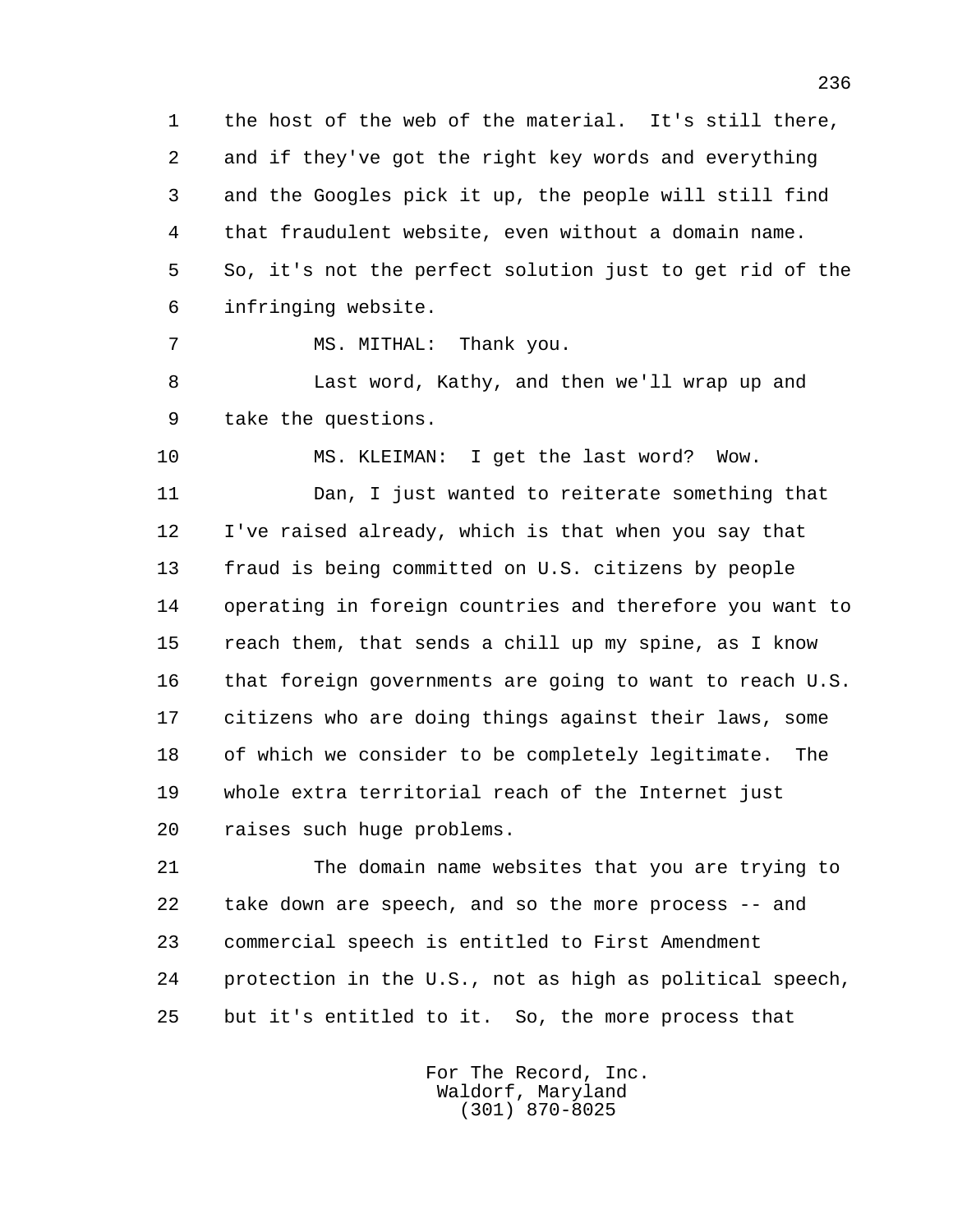1 surrounds all of this, from the user perspective, even 2 though it takes time and we have to expedite it, from 3 the user perspective, the more process that surrounds it 4 protects speech of all sorts and it sounds like we're 5 hearing that it protects the registrars and registries 6 as well.

 7 MS. MITHAL: I guess I think I'll give myself 8 the last word and just respond to Kathy. I think that's 9 a very good point. And I think one of the reasons why 10 we wanted to talk about cross-border fraud and fraud in 11 general was that we were hoping that that was at least a 12 common denominator that fraud is against the law in all 13 countries. And if we can kind of agree to that and then 14 only talk about fraud at this particular workshop, I 15 realize it raises all the issues that you raised, but 16 for the purposes of this discussion, I think that's why 17 we limited it to fraud.

 18 So, we heard a couple of ideas during this half 19 of the panel about moving forward on this. We talked 20 about getting the OECD or another body to do government 21 contact points that can facilitate information sharing 22 and cooperation in this area. We talked about possible 23 further GAC work. Marilyn mentioned an idea of notice 24 and something similar to notice and takedown with lots 25 of procedural protections, and I think those are all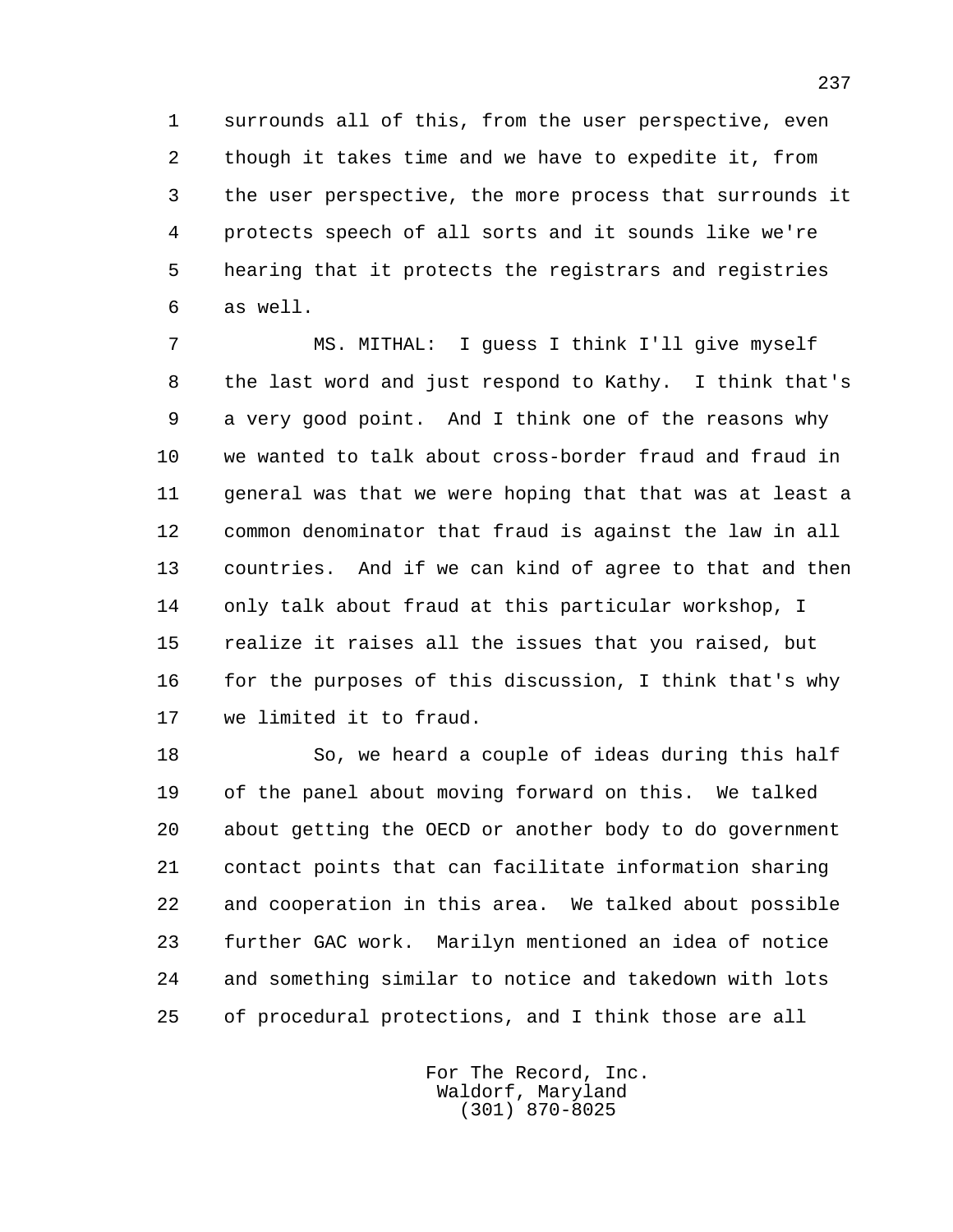1 issues that we should continue to consider.

 2 So, with that, I would like to take any 3 questions from the audience? Why don't we start in the 4 back of the room and work our way forward.

5 ELANA BOITMAN: Hi, I had a

 6 practical question for Marilyn. In the AT&T case, it 7 sounds like the name continued to be registered and you 8 were dealing with just the web hosting company, which 9 was an imperfect solution because they could easily go 10 to another web hosting company, et cetera. Had you 11 reached out to the registrar? What sort of responses 12 did you get about getting the name taken down?

 13 MS. CADE: Registrars vary in their response. 14 That would be only one of the many incidents I could 15 share with this audience. Famous well-known 16 brandholders seem to be sticky, that is everyone wants 17 to misuse their brand. And credit card fraud seems to 18 be a real serious and growing problem for all of us.

 19 The registrars vary. We typically would -- this 20 happened on a weekend, began at 6:00 on a Friday night. 21 We do take all the legal action that we can, and 22 eventually we were able to get a temporary restraining 23 order. We were able to identify, we had to hire a 24 private detective in order to identify the perpetrator. 25 And it takes us time, just as it did law enforcement, to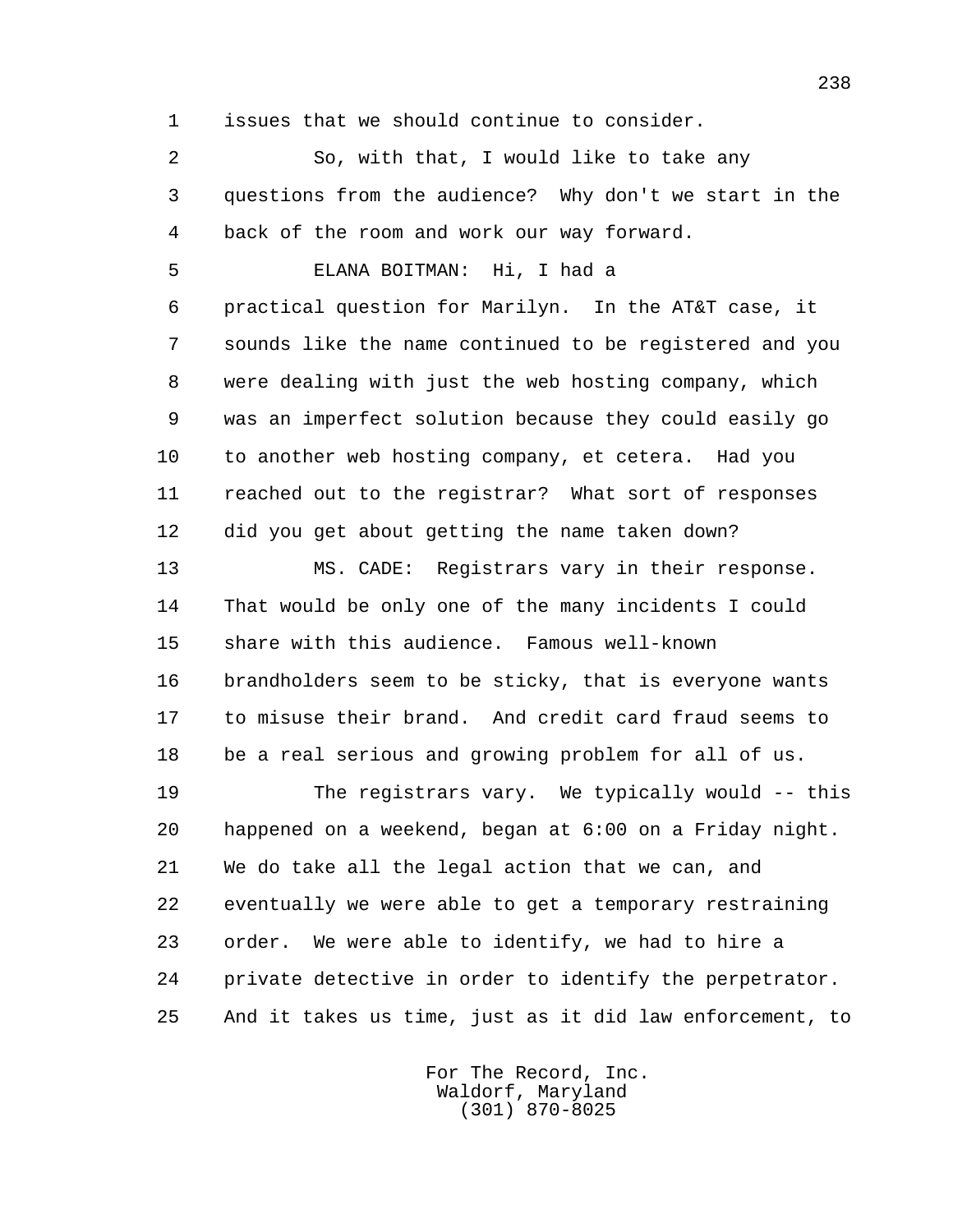1 identify the person who was actually, and then we of 2 course found out that he, in fact, was in another 3 country.

 4 MS. MITHAL: The gentleman in the tan jacket. 5 UNIDENTIFIED MALE SPEAKER: Just a thought, has 6 FTC explored a relationship with INTERPOL, as we know 7 INTERPOL is present in all the countries and that might 8 be something to leverage off getting information that 9 you require?

 10 MS. MITHAL: I can take a crack at that. I 11 think one of the things that makes the FTC unique is 12 that we are a civil law enforcement agency and we 13 certainly do reach out to criminal agencies, but I think 14 sometimes the cooperation in the criminal area, the 15 agreements that there are, the MLATs, you know, the 16 INTERPOL mechanisms that we can't take advantage of a 17 lot of them because we are a civil law enforcement 18 agency.

 19 But that being said, we do have contacts there 20 and we are trying to build more relationships with 21 criminal agencies around the world.

22 Rick?

 23 RICK WESSON: I wanted to talk about a couple of 24 things. First of all, when you --

25 MS. MITHAL: Rick, if you could limit it to one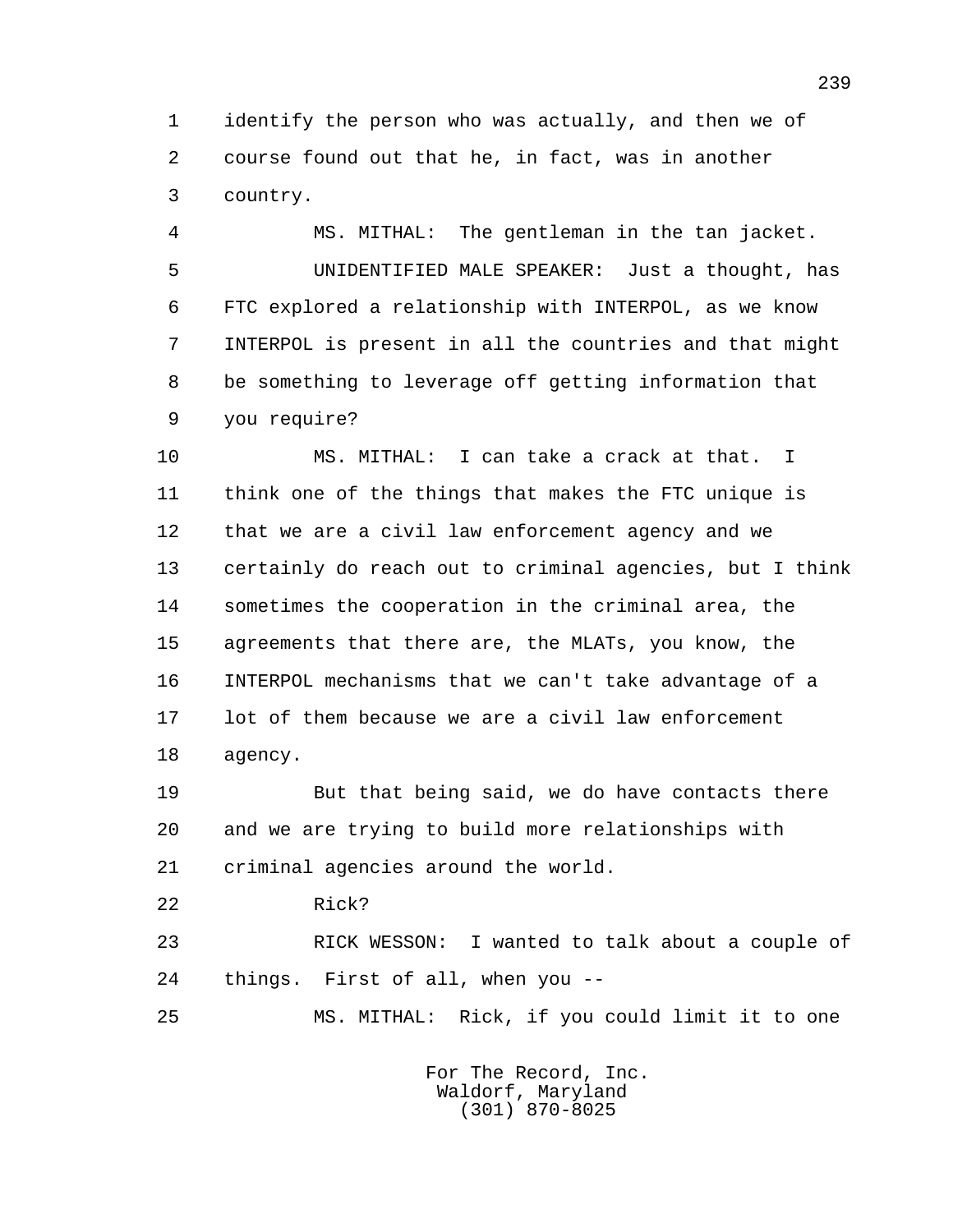1 question, I think we had other people who wanted to ask 2 questions, too.

 3 MR. WESSON: Okay, I'll just do one. I had several. 4 MS. MITHAL: We'll get back to you if we have 5 time.

 6 MR. WESSON: It's all right. First of all, the cost 7 of providing services was something that was discussed. 8 The cost of trying to identify a domain name is accurate 9 or not, which is something that you guys have encouraged 10 registrars to do, and I would just like to point out 11 that the financial community, NACHA, the credit card 12 processors, only verify a house number and a zip code in 13 one, potentially two, countries. The amount of dollars 14 going through those transactions is orders of magnitude 15 higher than the entire domain registration market.

 16 And I really wanted to understand why that the 17 FTC was encouraging registrars to provide this service, 18 that the registrars are a very small community, not 19 nearly as well funded, don't have locations in the 20 number of countries that the credit card processing do, 21 nor the financial resources, and asking us to do 22 something that is orders of magnitude more complicated 23 and more costly than what financial institutions do.

 24 And what I wanted to propose is that if we are 25 working cooperatively, that it's the relationship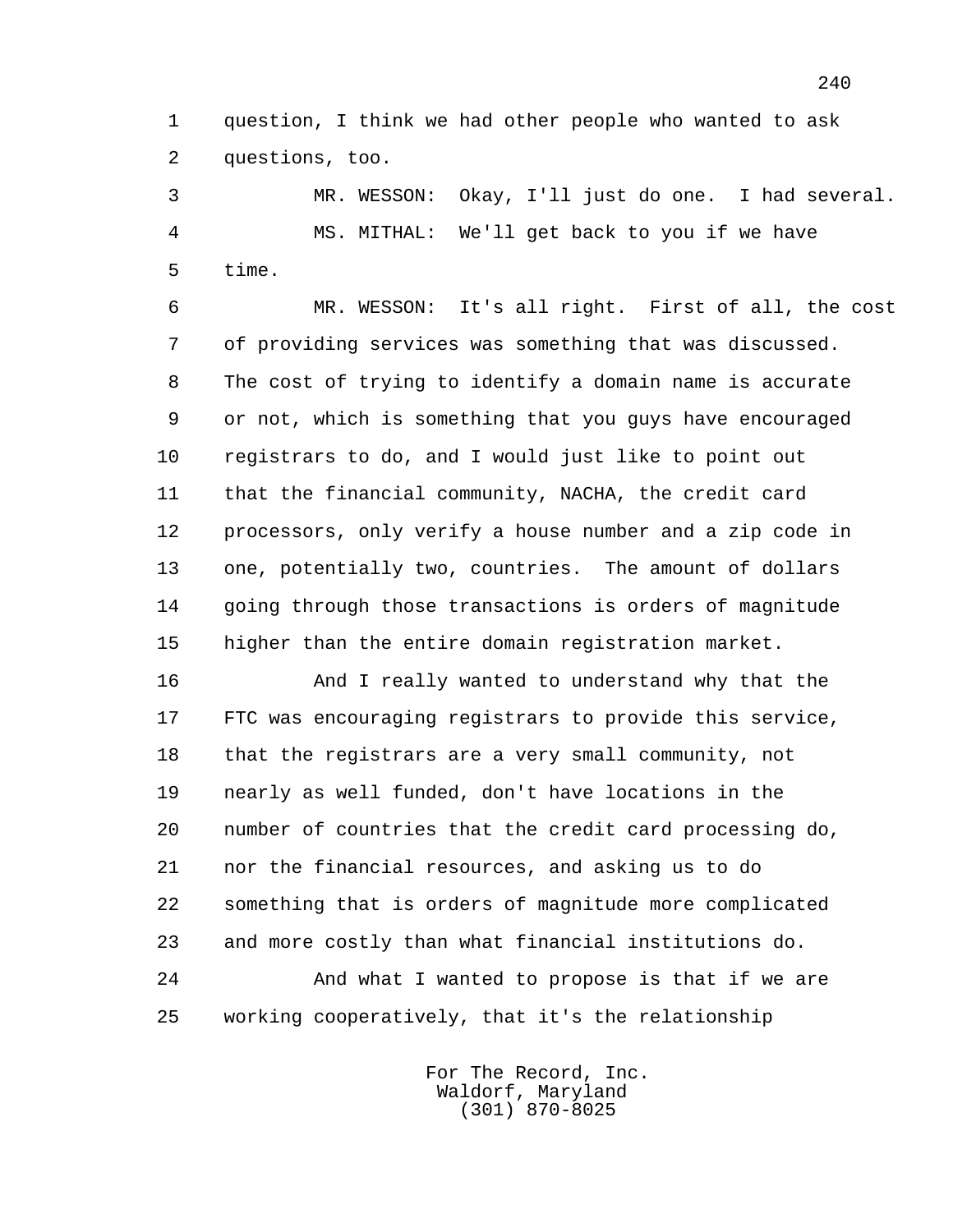1 between the merchant and the credit card processor, as 2 Paul pointed out earlier, where this could be more 3 effective and handle more of the fraud, killing two 4 birds, effectively, with one stone.

 5 MR. SALSBURG: Let me take a crack at that. I 6 think we're dealing with different types of fraud when 7 you're talking about credit card fraud and the fraud 8 that you see in whois registrations. What we've found 9 in our Internet cases is that the whois data serves as 10 the building block of our investigation. If that data 11 is inaccurate, we have a burdensome time protecting 12 consumers at all. We recognize that credit card fraud 13 is awful, it's terrible for consumers, it's terrible for 14 the merchant banks, for merchants, but from an 15 investigative standpoint, whois data is a key.

 16 MR. WESSON: May I ask a clarifying question? 17 MS. MITHAL: Sure.

 18 MR. WESSON: Yes, could you tell us how much the 19 dollar amount of fraud that's committed from Internet 20 fraudulent domain names and compare and contrast that 21 with the other financial institutions?

 22 MR. SALSBURG: Do you work with that? 23 MS. MITHAL: I mean, we can talk about some 24 statistics on Internet fraud, we just released some 25 statistics yesterday and I would actually encourage you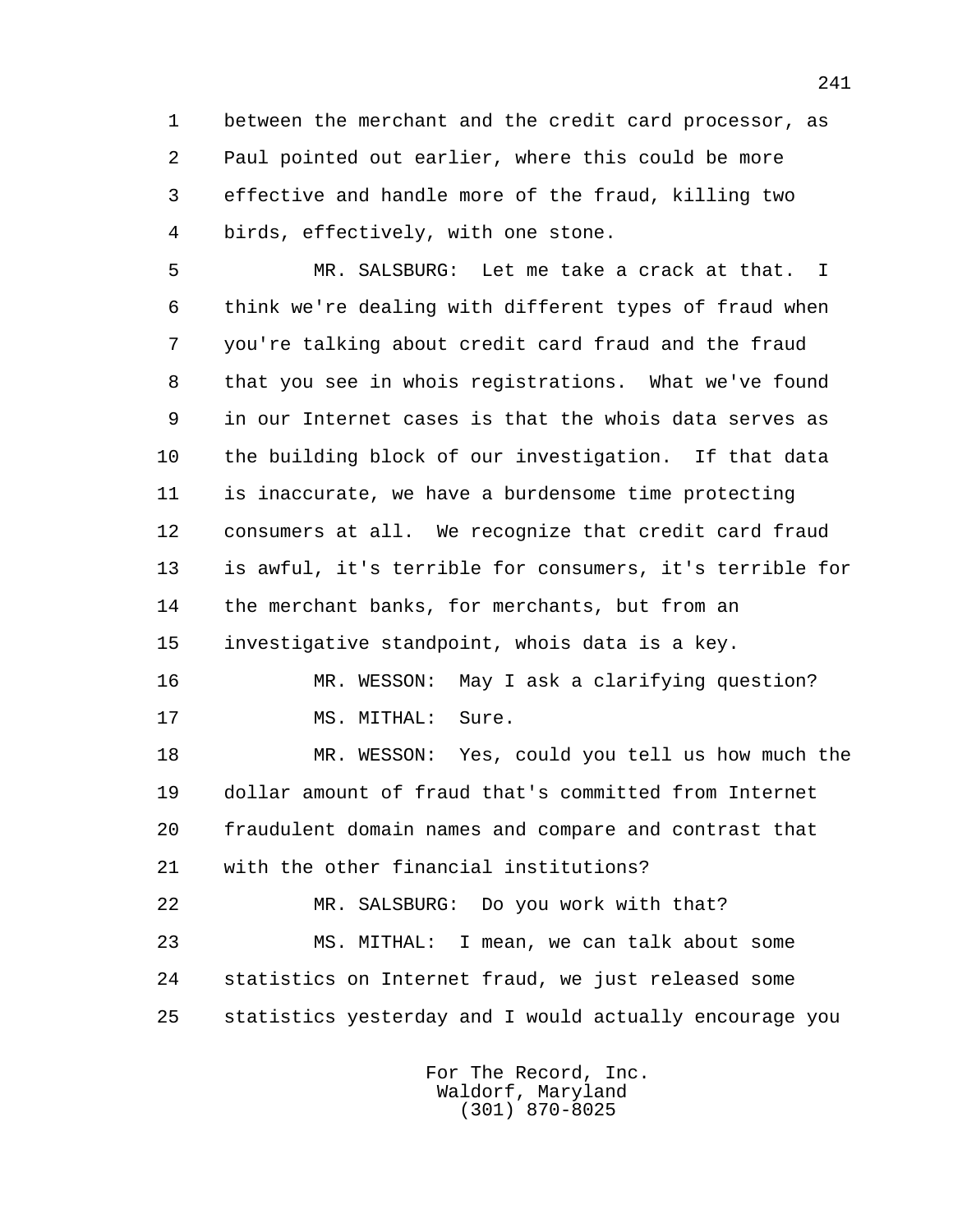1 to go through that and we can talk about that a little 2 bit more later.

 3 RICK: So you don't know the answer? 4 MS. MITHAL: I actually don't know the answer. 5 MR. KANE: Could I just follow up on Dan very 6 briefly?

7 MS. MITHAL: Sure.

 8 MR. KANE: Dan, I think the point we're trying 9 to make is if the name is not paid for, they shouldn't 10 be in the whois anyway. We're a believer, I think the 11 registrar community, and the CCTLD community I believe 12 is, in having the whois publicly available. It's good 13 for consumer confidence, it's good for resulting 14 technical problems, it's good to have whois publicly 15 available. But if the bad guys are using credit cards 16 fraudulently to purchase the web space, to purchase the 17 domain name, to do all the stuff, if we can stop that, 18 nip it in the bud, they'll never get on and they can 19 never commit their crime. That's --

 20 MR. BLACK: Please, please, yesterday we had 21 somebody saying that the fraudsters in Canada spent a 22 million dollars on phone bills. They're not going to 23 worry about paying \$50 for a domain name. They will pay 24 for it if they're genuine crooks, I mean if I can say 25 that. You know, they're actually going to be prepared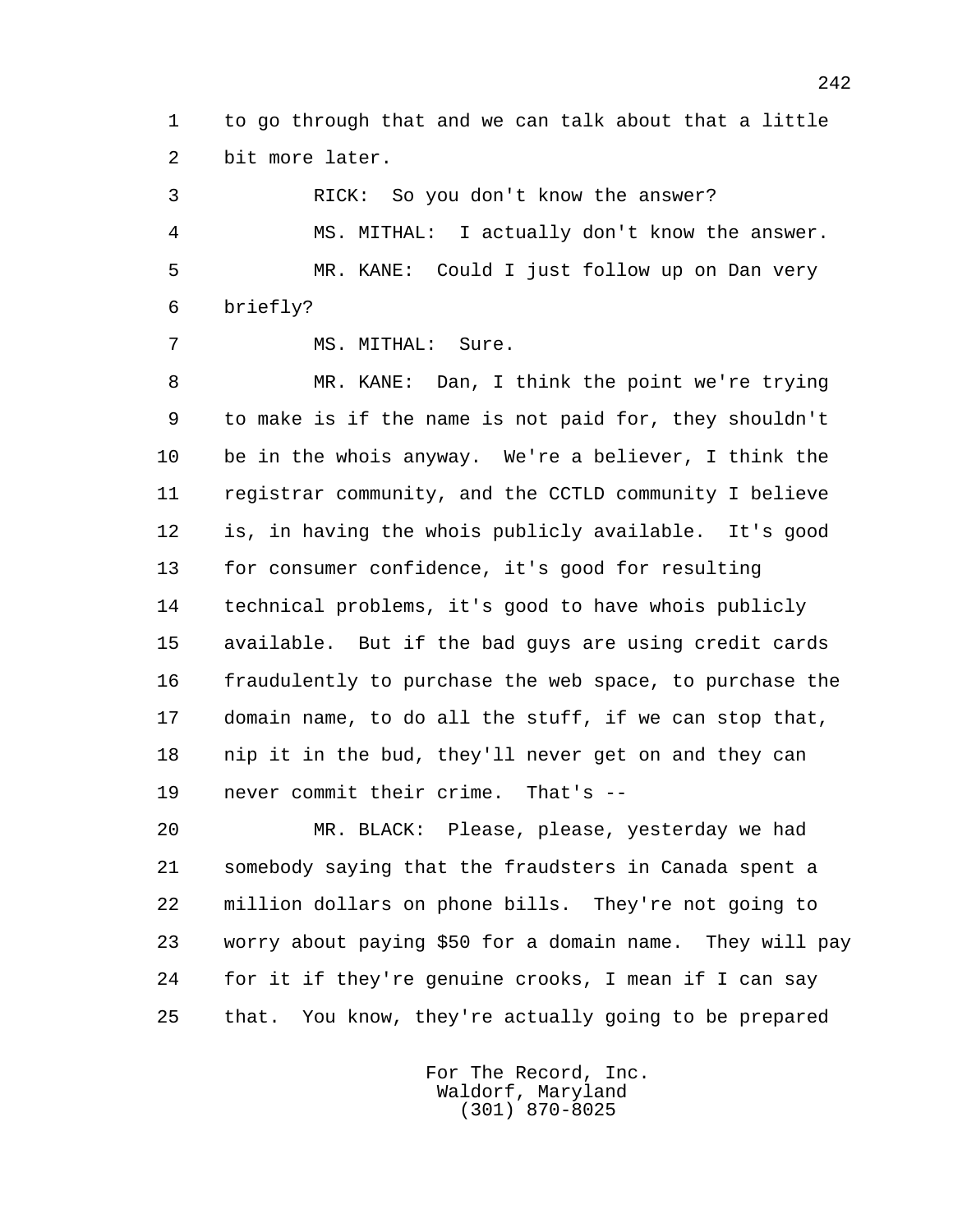1 to go to a certain amount of genuine expense to rip off 2 100 times that. So --

 3 MR. KANE: In which case you've nailed them, 4 because you've got their address.

 5 MS. MITHAL: Can we continue to have questions 6 from the audience?

 7 MR. CONNELLY: Thank you, I'm Robert Connelly 8 from PSI USA and PSI Japan. This conference has focused 9 upon cases in which consumers have been defrauded. I 10 would like to call your attention that the majority of 11 ICANN accredited domain name registrars are small 12 businessmen, or small businesspersons, some even IRS 13 section S, perhaps even sole proprietorship. None of us 14 is a Western Union!

 15 These small businesspersons who have invested 16 heavily in their enterprises, most are honest, 17 hard-working, bright citizens of their various 18 jurisdictions.

19 They, too, are being defrauded.

 20 Fraud may damage many persons all along the 21 supply line. Will this conference agree to conclude 22 that fraud is wrong, regardless of who are the 23 "suckees?"

24 My text for the secretariat.

25 MS. MITHAL: I think we had a question in the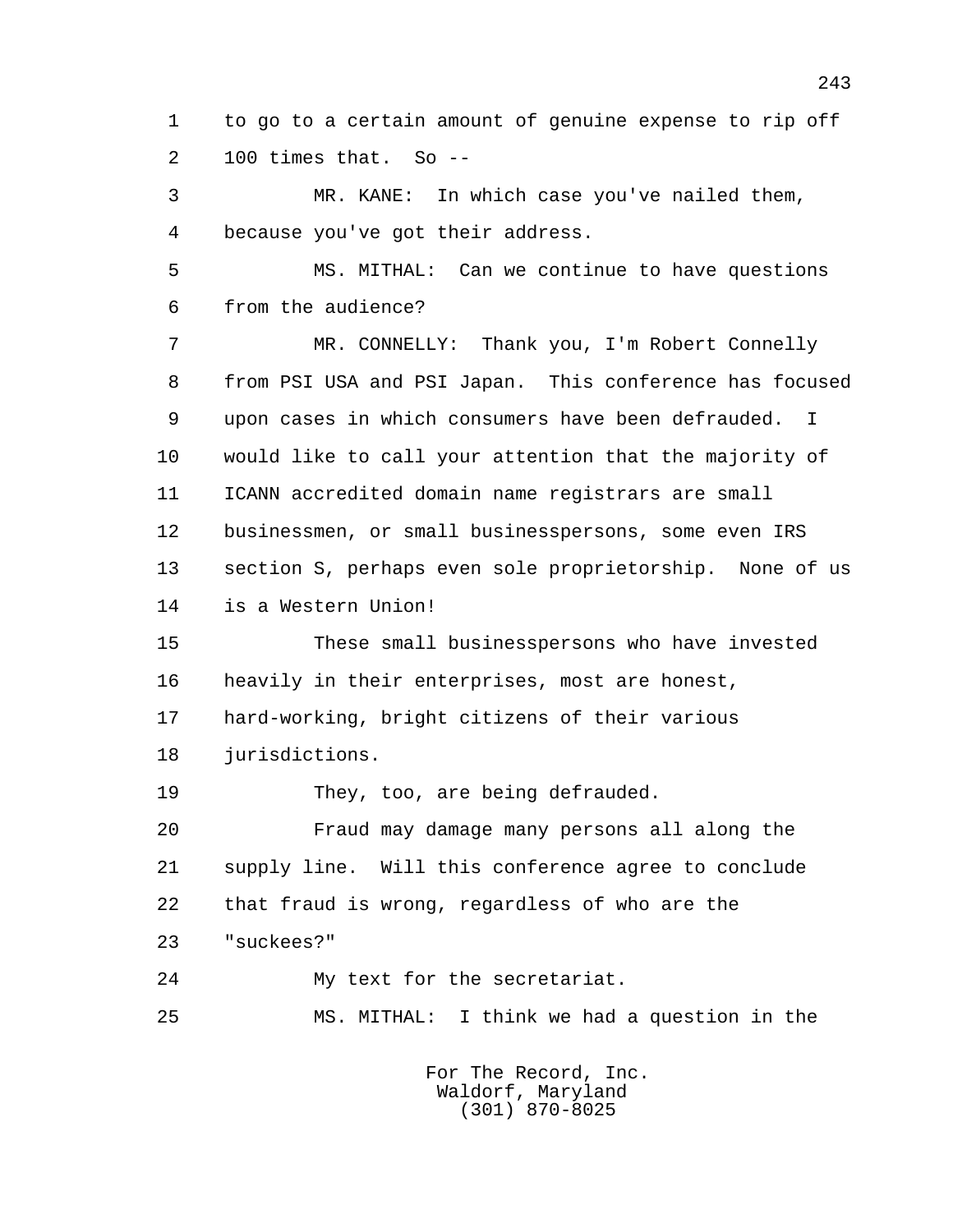1 back, Commissioner Bhojani.

 2 MR. BHOJANI: Thank you. Sitesh Bhojani from 3 ACCC Australia. Dan mentioned earlier that one of the 4 problems with law enforcement was to have websites shut 5 down. Might I add that one of the other developments 6 we're making as law enforcement agencies is also to try 7 to get corrective measures on websites, just as you have 8 corrective ads in newspapers or radio ads and so forth 9 to help educate the community. One of the other 10 objectives law enforcement agencies are looking at is 11 getting corrective messages on commercial websites and 12 my question is directed to the registrar community.

 13 Dan's question was about recognizing court 14 orders, especially from foreign jurisdictions, ordering 15 or requiring a website to be shut down. Would you have 16 a different view if it was a court order that required 17 you to transfer the domain name to a law enforcement 18 agency from a foreign jurisdiction?

 19 Let me give you a specific example, if the ACCC 20 wrote you a letter, tried to verify who we were, showed 21 that we were a genuine law enforcement agency and said 22 that we wanted that domain name transferred into our 23 name, what would be the response from the registrars? 24 MS. MITHAL: Mike, do you want to take a crack 25 at it?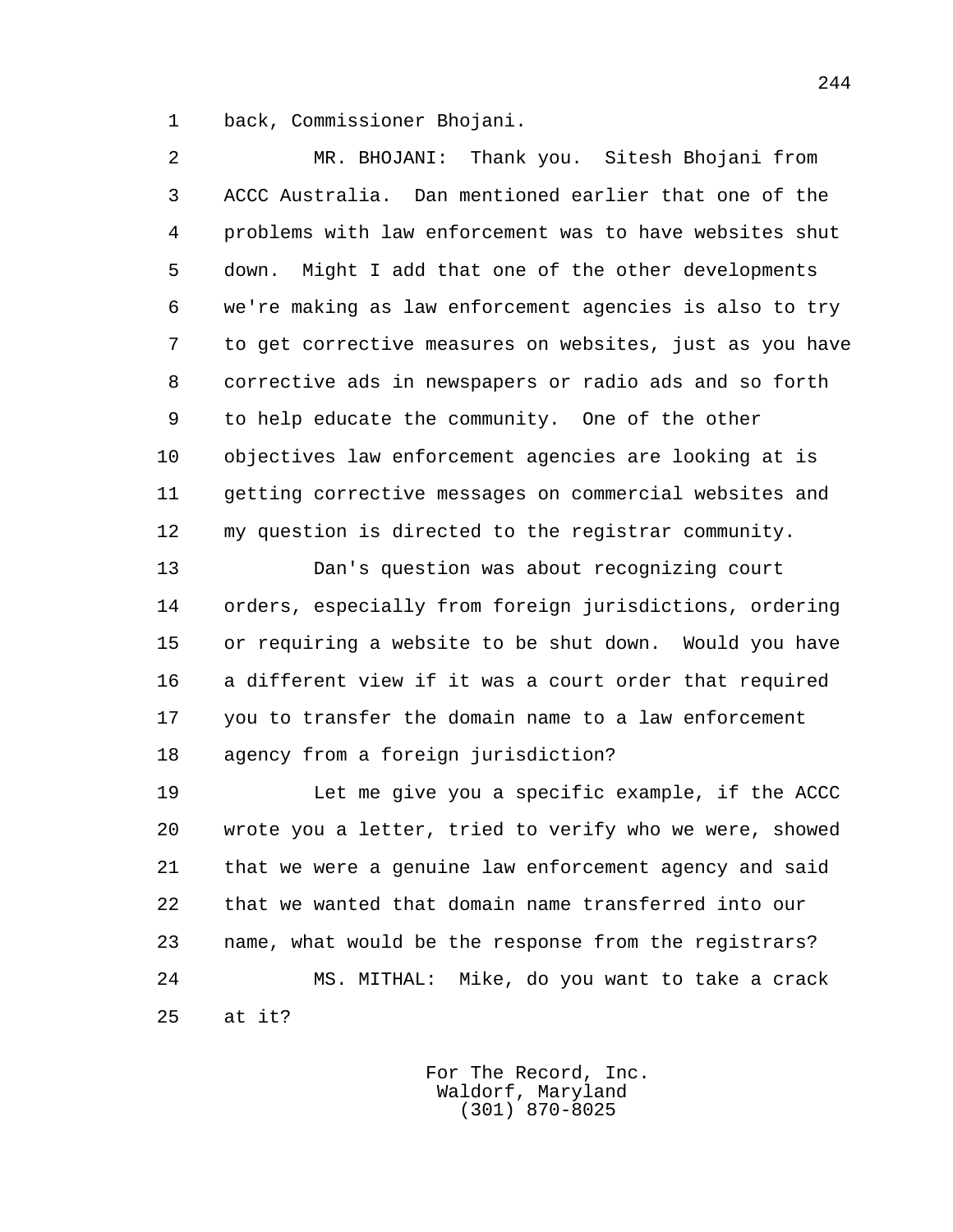1 MR. PALAGE: Let me. If you're going to -- I 2 want to be real careful here. I would say, again, if we 3 had -- I think most registrars, if you are able to 4 verify that it was -- that you had a judgment from a 5 court of competent jurisdiction, and I guess here is the 6 most important caveat, that you were willing to pay for 7 the service, i.e., the domain name registration, which 8 as I said, you know, we're rather competitive and we 9 offer very good prices.

 10 The cost of maintaining a registration to do the 11 corrective advertisement actually would probably be from 12 a cost benefit analysis, very -- a good return on 13 investment, because again, I think one of the things 14 that happens, and a lot of trademark owners have made 15 this mistake, where they'll file a UDRP, and they'll ask 16 for a cancellation instead of transfer, and as soon as 17 they prevail after expending several thousand dollars, 18 the UDRP will be enforced, the domain name is cancelled 19 and milliseconds later the name is registered by the bad 20 guy again.

 21 So, I think part of -- as I said, I think what 22 you're saying about corrective advertising, you are 23 thinking outside the box, and staying ahead of the bad 24 guy. And as I said, if you're willing to pay registrars 25 and registries for their services, I think that that's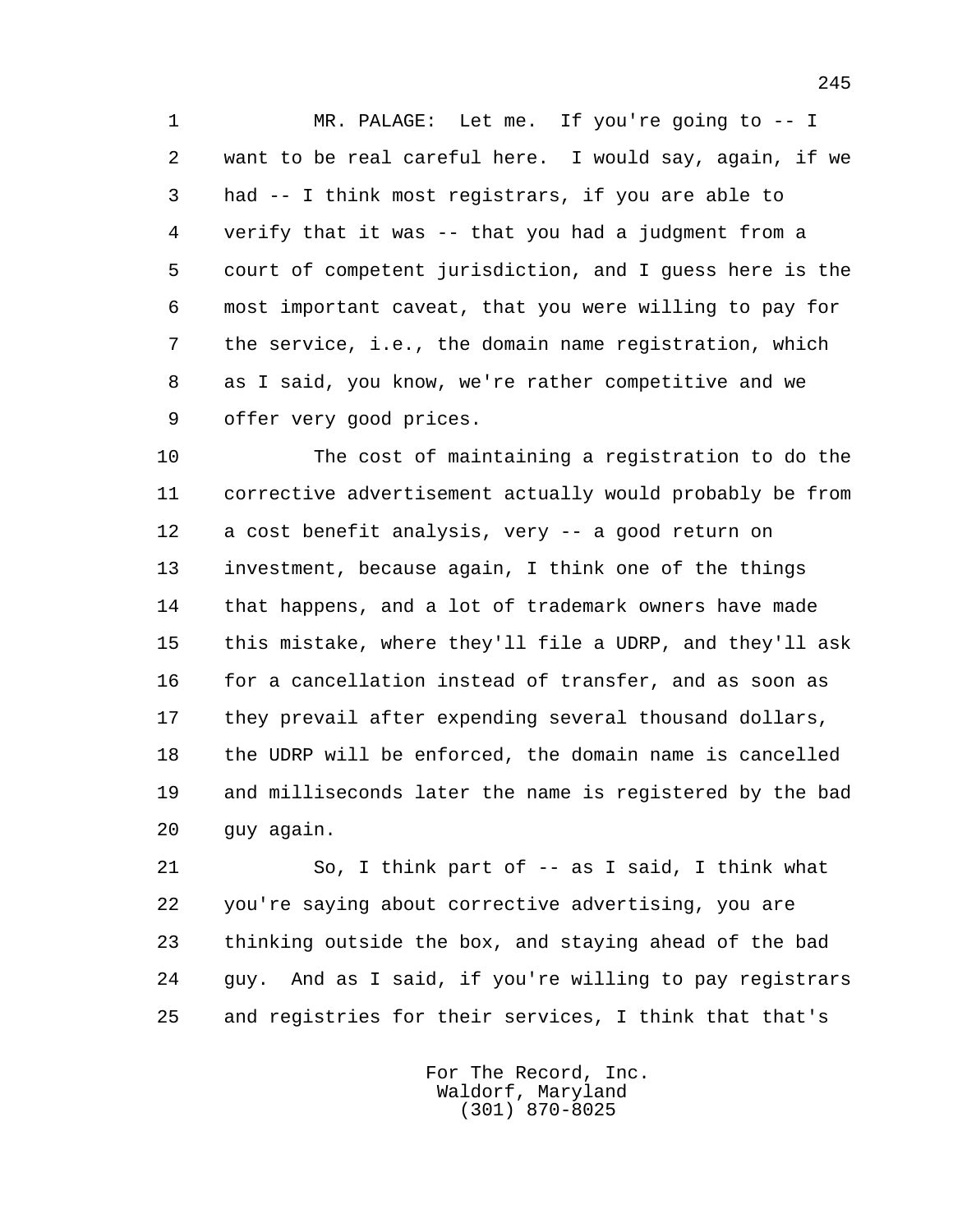1 an excellent opportunity for cooperative venture.

 2 MS. MITHAL: Phillip, did you have your tent up? 3 MR. GRABANSEE: No.

 4 MS. MITHAL: Okay. In the front, Susan Grant? 5 I think this will be the last question, and then our 6 bureau director is here.

 7 MS. GRANT: First of all, I am from the National 8 Consumers League and we're against fraud perpetrated 9 against anyone, businesses or consumers, and I do think 10 that banks, credit card associations and credit bureaus 11 could make information more readily available to help 12 you, and we would certainly support that.

 13 I'm concerned about consumers' perceptions of 14 domain names. I was talking to a college class earlier 15 this week and asked them how they would identify a 16 website providing information about health as a 17 legitimate objective source of information, and one of 18 the first answers was, well, we would look to see 19 whether it was a .org or a .gov, but it seems to me that 20 there's not really any screening to make sure that 21 entities are who they are.

 22 And then, there's the whole country domain name 23 now. There's something up right now that I think has a 24 name like ConsumerProtectionAgency.US, which is of 25 concern because it has the potential to deceive not only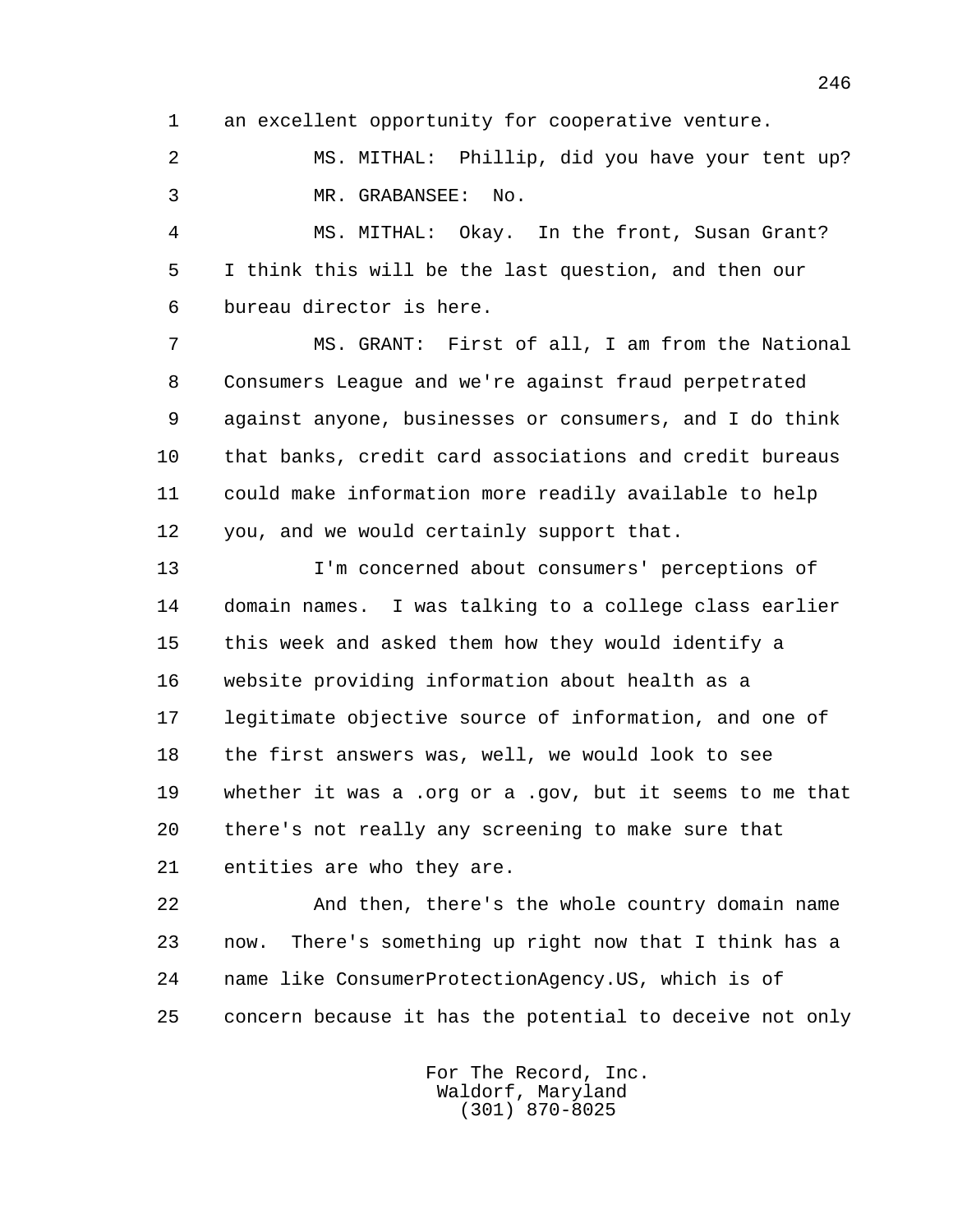1 U.S. consumers, but foreign consumers who may be trying 2 to contact U.S. Government with a problem, and this is, 3 in fact, a for-profit operation. So, I would like some 4 comment from the registrars about this.

 5 MS. MITHAL: Anybody want to respond? 6 MS. CADE: Actually, I'm not a registrar, but 7 I'll take a crack at the first one. One of the 8 decisions that ICANN made when it introduced what is 9 called the proof of concept around the new GTLDs was to 10 introduce sponsored GTLDs with the idea that in order to 11 register in that GTLD, you had to meet certain criteria. 12 So in order to register for a museum you have to be a 13 museum and you have to present your credentials. And in 14 order to register in .aero, you have to be affiliated 15 with the aeronautics industry, et cetera.

 16 I think one of the questions that is still being 17 debated and the evaluation that's going on is is that a 18 good way to expand the name space, and does it bring 19 some relationship between the name that is between the 20 TLD and the entities who are registering in it.

 21 Beyond that, most of the TLDs are -- that are 22 available -- are open in one way or another and the 23 criteria for that is really not in the hands of the 24 registry or the registrar, but is set by ICANN policy. 25 MR. PALAGE: Okay, a couple of things. First,

> For The Record, Inc. Waldorf, Maryland (301) 870-8025

247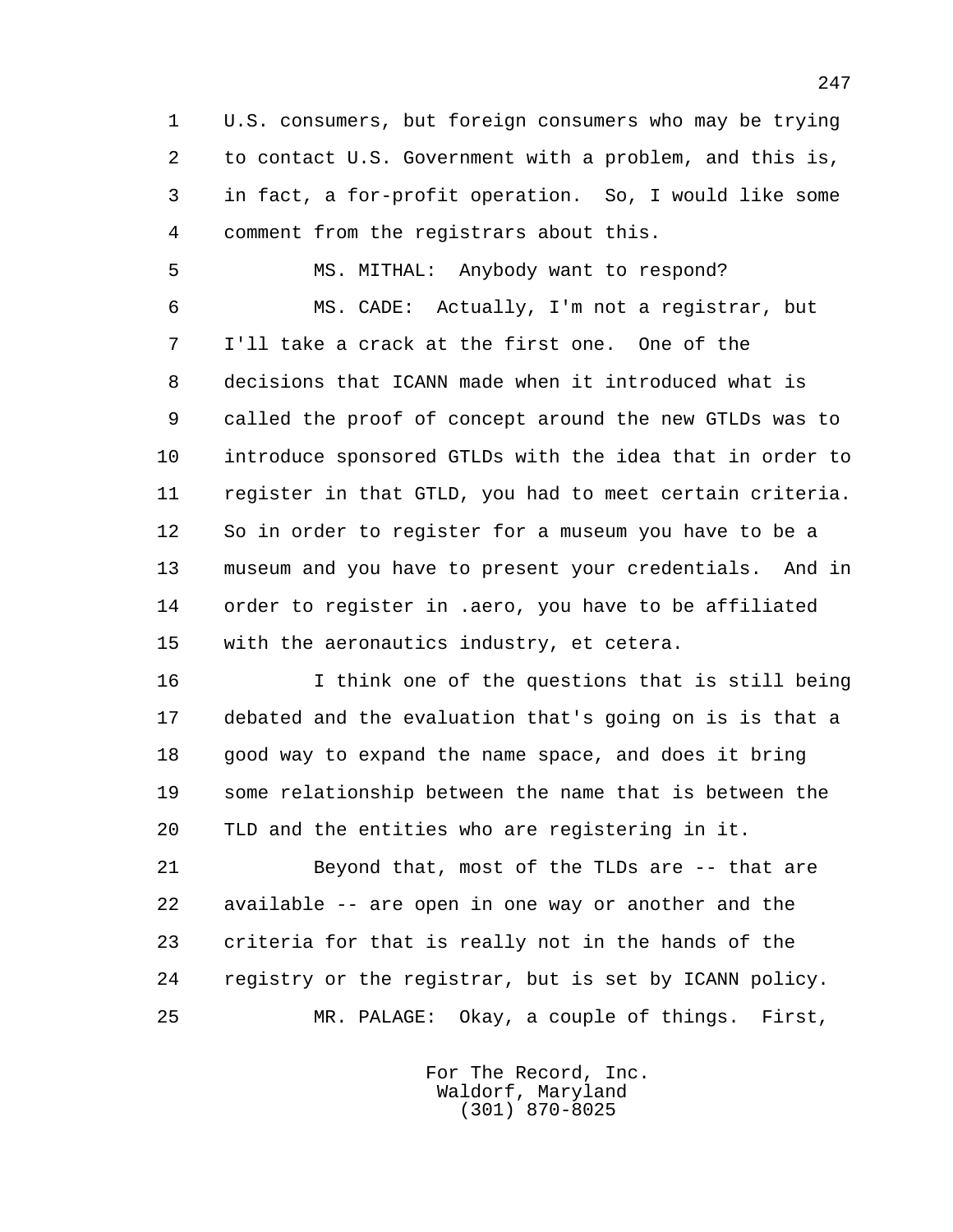1 with the .US, that is operated outside of the ICANN 2 regime, that is a CCTLD, and you have -- you're 3 fortunate enough two rows behind you is Jeff Newman from 4 Newstar, the registry administer for .US, so you may 5 want to contact him, and as I said, myself being a 6 policy member of the .US Policy Council, the U.S. 7 Government, I think, does have an interest, I mean, they 8 do have certain safeguards regarding trying to maintain 9 the space in a productive manner, and as I said, that's 10 something you definitely want to try to communicate.

 11 Getting back to what registrars could do, I 12 think Bob during his statement really hit the nail on 13 the head that there are a lot of small to mid-size 14 registrars. If you look at it from a numbers 15 standpoint, let's just say there are 30 million generic 16 TLDs in the name space. If you look at the top 20, the 17 20th has 200,000 registrations, so the other 140 18 generally are dealing with thousands. And, again, these 19 are small to mid-sized businesses that are not in the 20 business to be a content policemen.

 21 I work with a number of registrars that get 22 calls that say, well, this is child pornography or this 23 is that. You know, again, and it's rather difficult. 24 You know, again, most registrars, I think, are 25 responsive, they try to work, you know, with law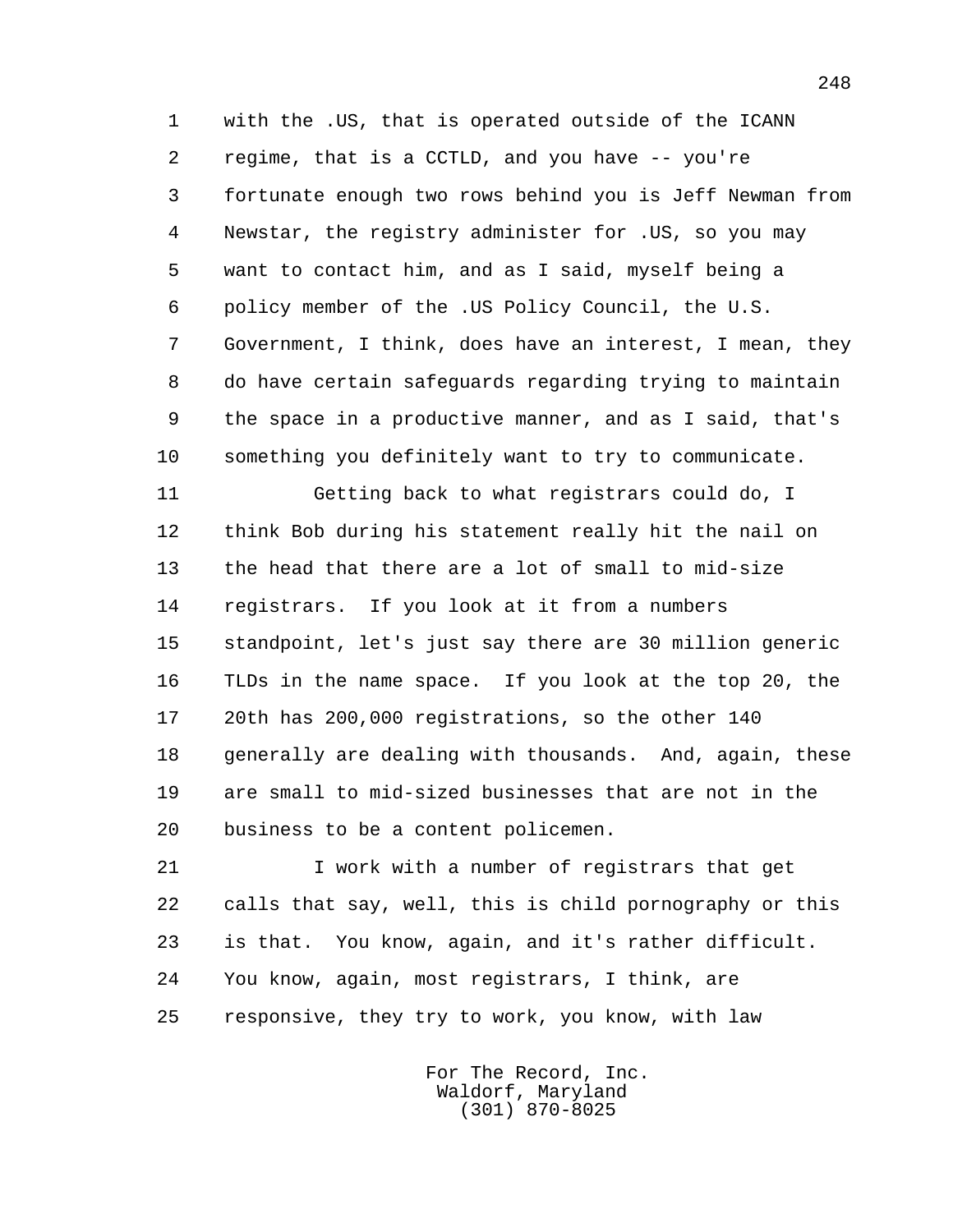1 enforcement or they do try to respond to most valid 2 queries, but I don't think that they are in a situation 3 to take down ConsumerProtection.US, you know, again, 4 that's sort of where you need to work with your 5 counterparts here, you know, the people at the FTC to 6 try and identify something and take it down that way.

 7 So, I think that would probably be the best 8 registrar situation or best generic registrar response. 9 We're not content police.

10 MS. MITHAL: Okay. Kathy?

 11 MS. KLEIMAN: I think the college students have 12 a real challenge and if they understood the difference 13 between .org and .gov, they're doing pretty well. The 14 .gov sites are -- I mean, that would be a place to go. 15 That's not an open GTLD, that's the U.S. Federal 16 Government. They understand, they're beginning to 17 understand the differentiation.

 18 But this is the big question, one of the big 19 questions for users on the 'net is, whose news website 20 do you trust, where are you getting your news, where are 21 you getting your health. We can't ask ICANN or the 22 registrars of the registry to be the speech police.

 23 Part of the wonder of the 'net is that everyone 24 can participate. People are going to have to learn 25 where to get -- this is where third parties, people are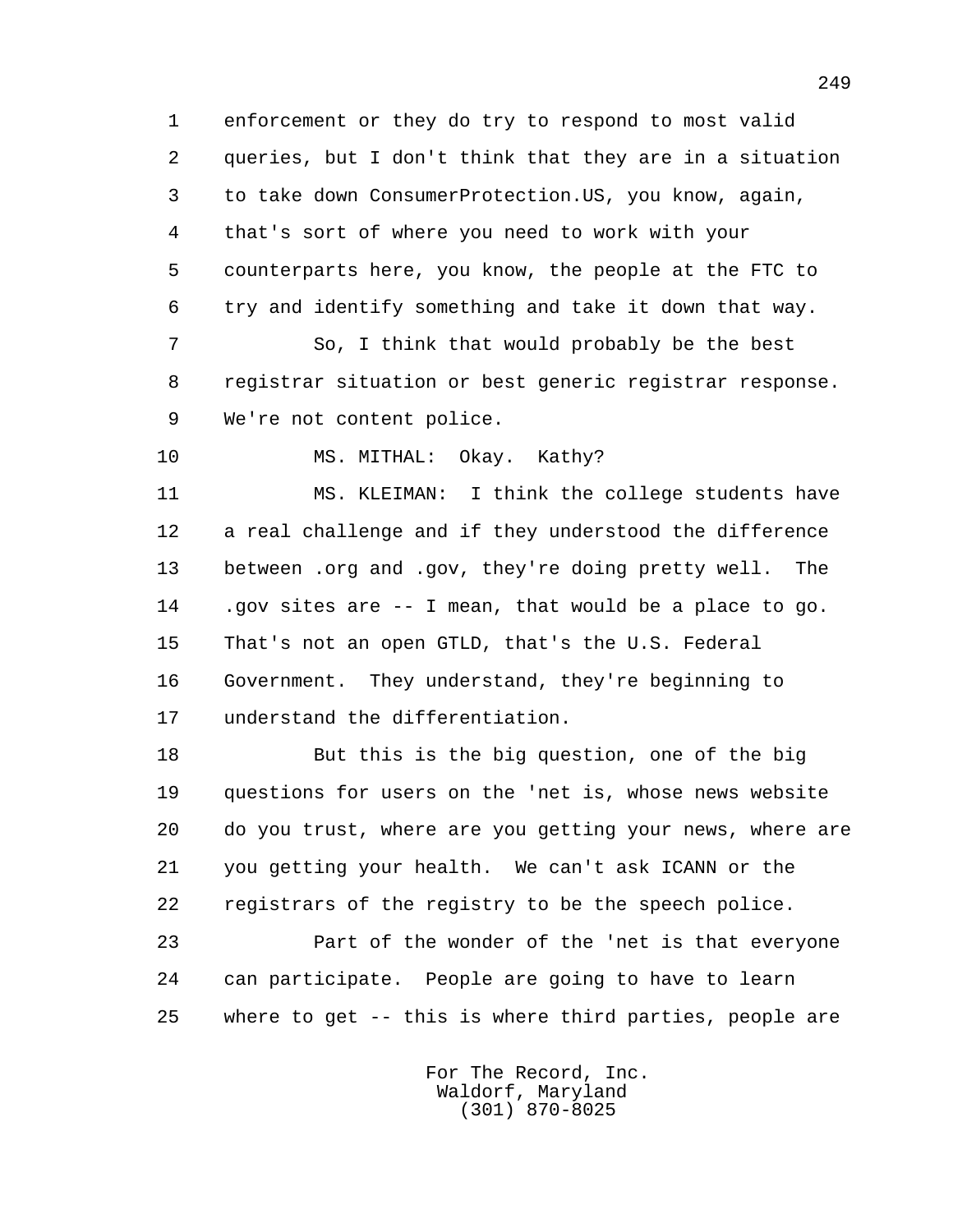1 going to come in and tell us who's speaking, but please 2 don't ask ICANN or the registrars or registries to do 3 that kind of speech policing. It's not fair and it 4 ultimately isn't right.

 5 MS. MITHAL: Well, with that, we will conclude 6 that panel on cooperation between enforcement agencies 7 and registrars and registries, and I want to thank 8 everybody, particularly those people who traveled from 9 far away to be here, and I want to thank everybody for a 10 very lively and interesting panel.

11 (Applause.)

 12 MS. MITHAL: Now I would just like to introduce 13 Howard Beales, who is the Director of the Bureau of 14 Consumer Protection, and he will just make a few 15 concluding remarks about the conference.

 16 MR. BEALES: I want to thank everybody for 17 coming and for some very informative and very productive 18 discussions over the last few days. And I wanted to 19 especially thank all of you in light of our own very 20 cross-border problems where cold air from Canada met 21 warm air from the Gulf of Mexico and produced blizzard 22 '03. I want to thank Stacy Feuer and Tara Mikkilineni, 23 who are really the keys of putting this together and 24 doing so despite some pretty difficult conditions at the 25 end, particularly given the snow problems.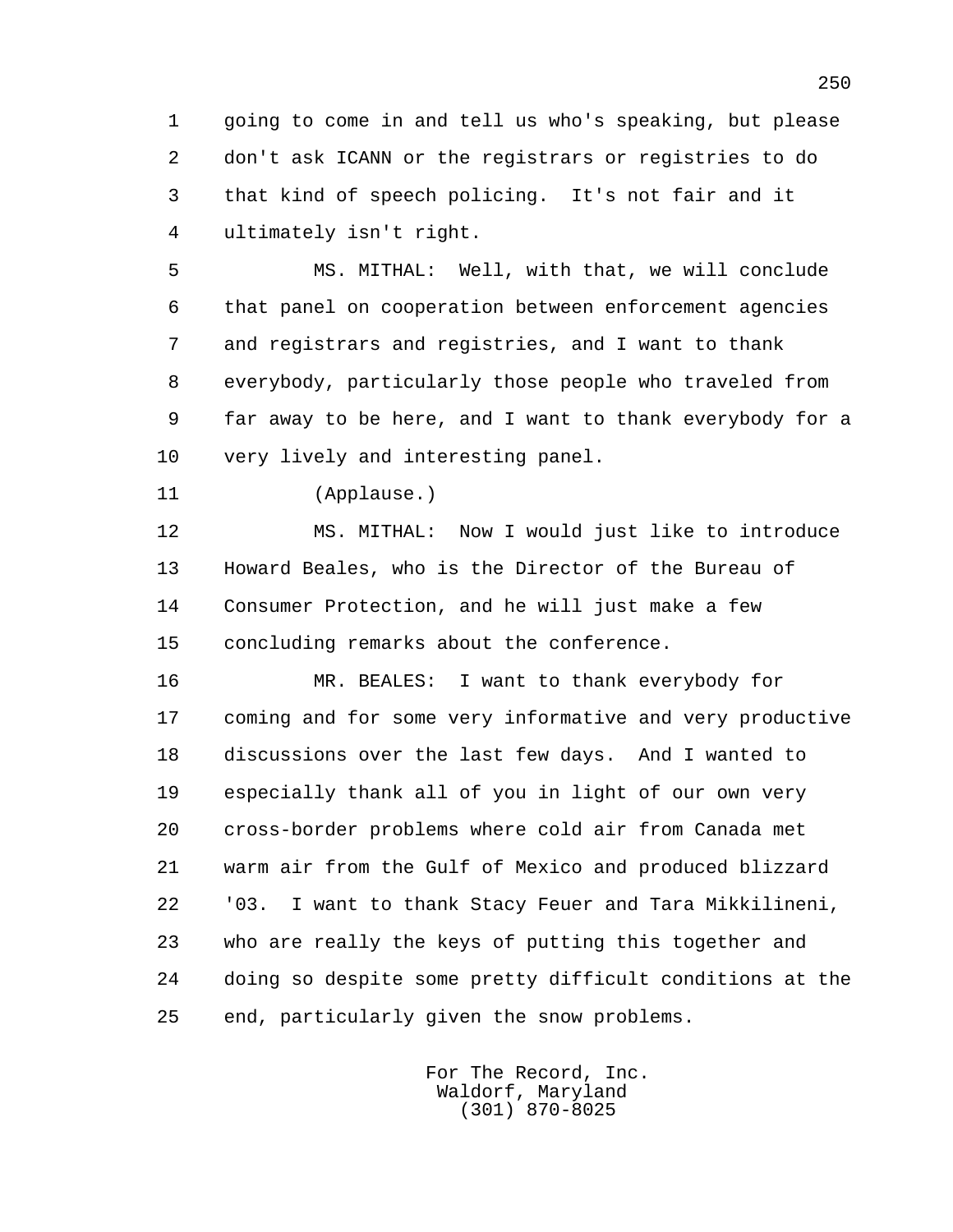1 I want to encourage anybody who is interested to 2 submit comments in writing, if you didn't have a chance 3 to say something here, then send it to us in writing, 4 and we will, of course, we will of course consider that. 5 But I think it's, you know, it's particularly useful 6 since there may have been people who wanted to be here 7 and couldn't make it.

 8 I did want to highlight a few key points I think 9 that come out of the workshop and that are areas for 10 further work together. First is I think a very general 11 recognition that cross-border fraud is harming consumers 12 and harming legitimate businesses. It imposes costs in 13 terms of dollars, it imposes costs in terms of the 14 resources that we devote to fighting fraud as economists 15 are fond of saying, part of the cost of crime is what we 16 invest in locks. And it imposes cost in loss of 17 consumer confidence and in damage to reputation.

 18 Second, there's obviously a role for vigorous 19 law enforcement from the FTC and from criminal law 20 enforcement authorities, and that's help, but more needs 21 to be done on a systemic basis to try to curb the 22 problems rather than rely simply on after-the-fact 23 enforcement.

 24 Third, I think it's been clear that the private 25 sector is willing to help and has acknowledged the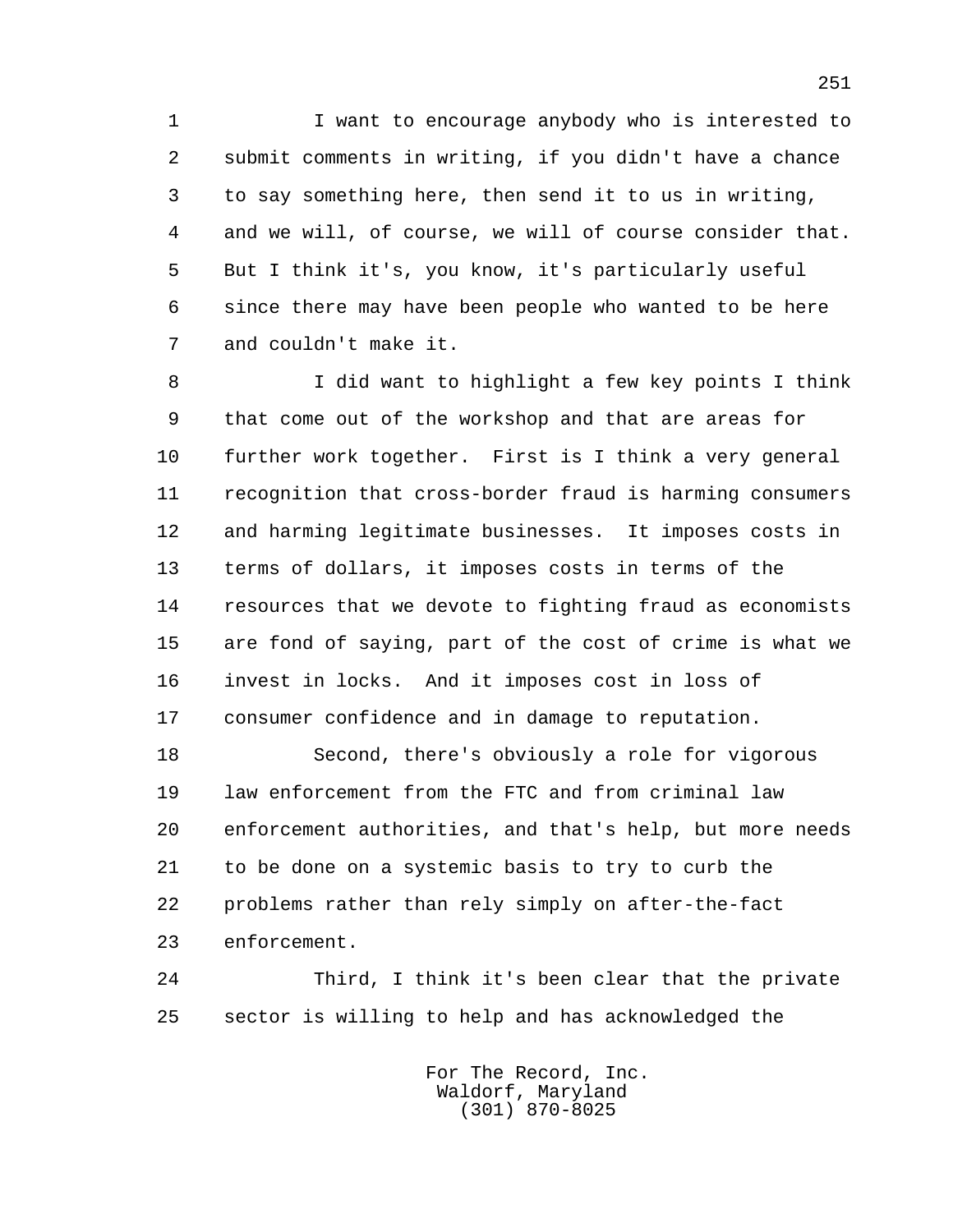1 importance of speed in dealing with cross-border fraud. 2 It moves quickly and we have to, too, if we're going to 3 make any difference.

 4 Fourth, I think the keys to successful 5 public/private partnerships are concrete objectives that 6 we want to accomplish in clear, well-understood 7 divisions of responsibilities. We need to make best use 8 of the information and the resources that we each bring 9 to the table. We don't want to ask private sector 10 businesses to become law enforcers, or to assume broad, 11 unfunded mandates, but we do want to ask you to 12 contribute the tools and the information that you have 13 to what really is a common cause.

 14 And I think a final key is working across 15 borders. For the FTC, pairing with consumer protection 16 law enforcement agencies in other countries, for the 17 private sector in working with affiliates abroad, so 18 that a public/private partnership really can work across 19 borders just like the fraud operators that we're trying 20 to pursue.

 21 I think there's also some specific areas of 22 agreement that are applicable to all of the private 23 sector participants, and some industry-specific points 24 that I think are worth making. I think there's a 25 consensus that there's a need for some sort of broader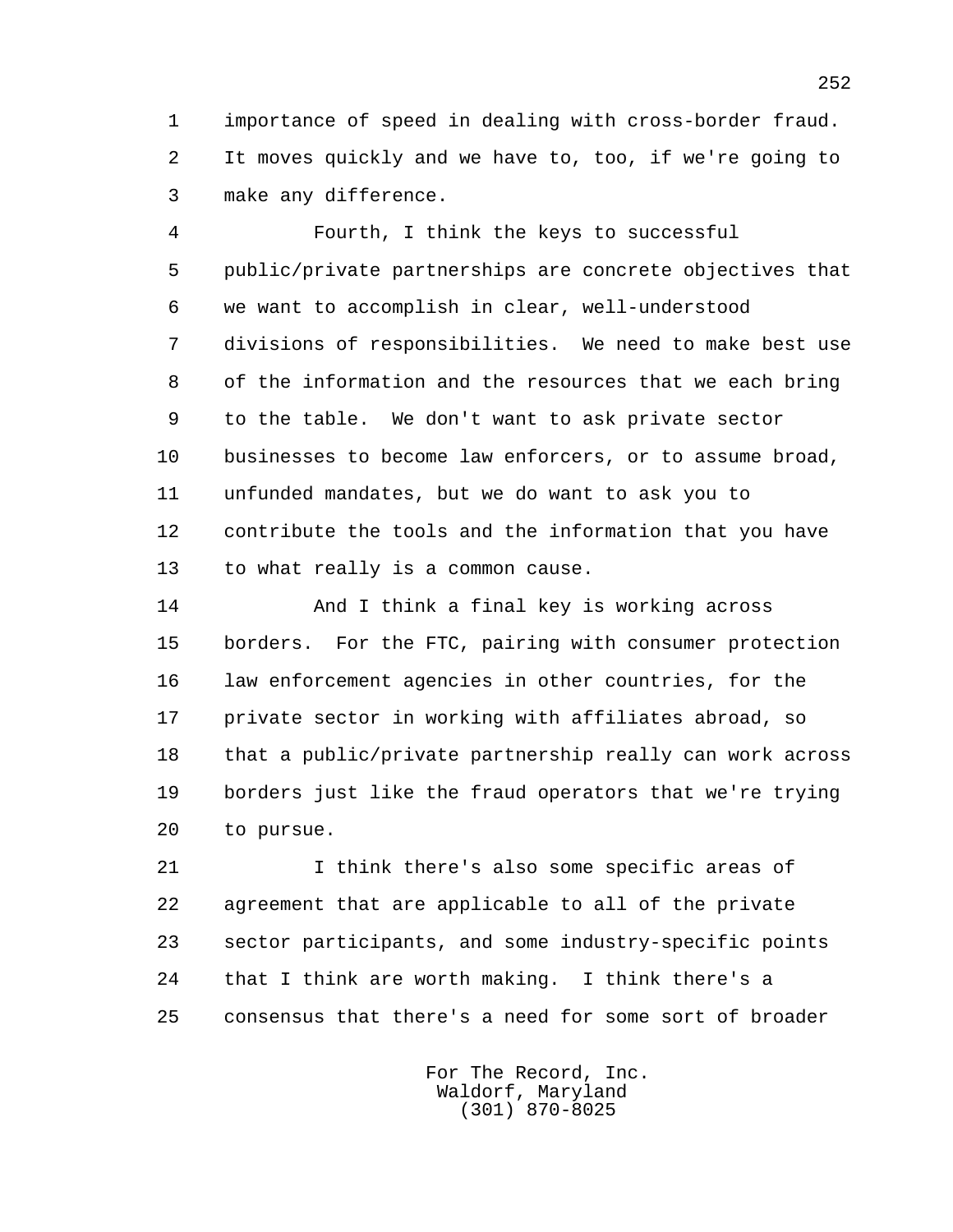1 information sharing, that that's one thing we can 2 clearly do and as well as training and business and 3 consumer education. I think we can work on those 4 things.

 5 In particular, I think government and private 6 sector can do a lot more to put in place mechanisms that 7 maximize the speed and timeliness of information 8 sharing, and that minimize confusion and delay. We can 9 appoint agency liaisons with private sector 10 organizations. We can put together resource lists of 11 private sector representatives who are working on 12 cross-border fraud and security issues. We can have law 13 enforcement work together to set up referral points for 14 information that's coming in from the private sector. 15 We can develop ways to identify the right agencies for 16 the private sector to contact and cooperate with in 17 particular matters. And to authenticate that you really 18 are dealing with somebody from that agency.

 19 We certainly don't want our identity stolen. We 20 can use companies' internal communication systems to 21 share information about the latest frauds and about 22 enforcement needs. And we can set up training sessions 23 so that law enforcement understands the way that 24 business operates and the best ways to frame requests 25 for information, and so that companies understand the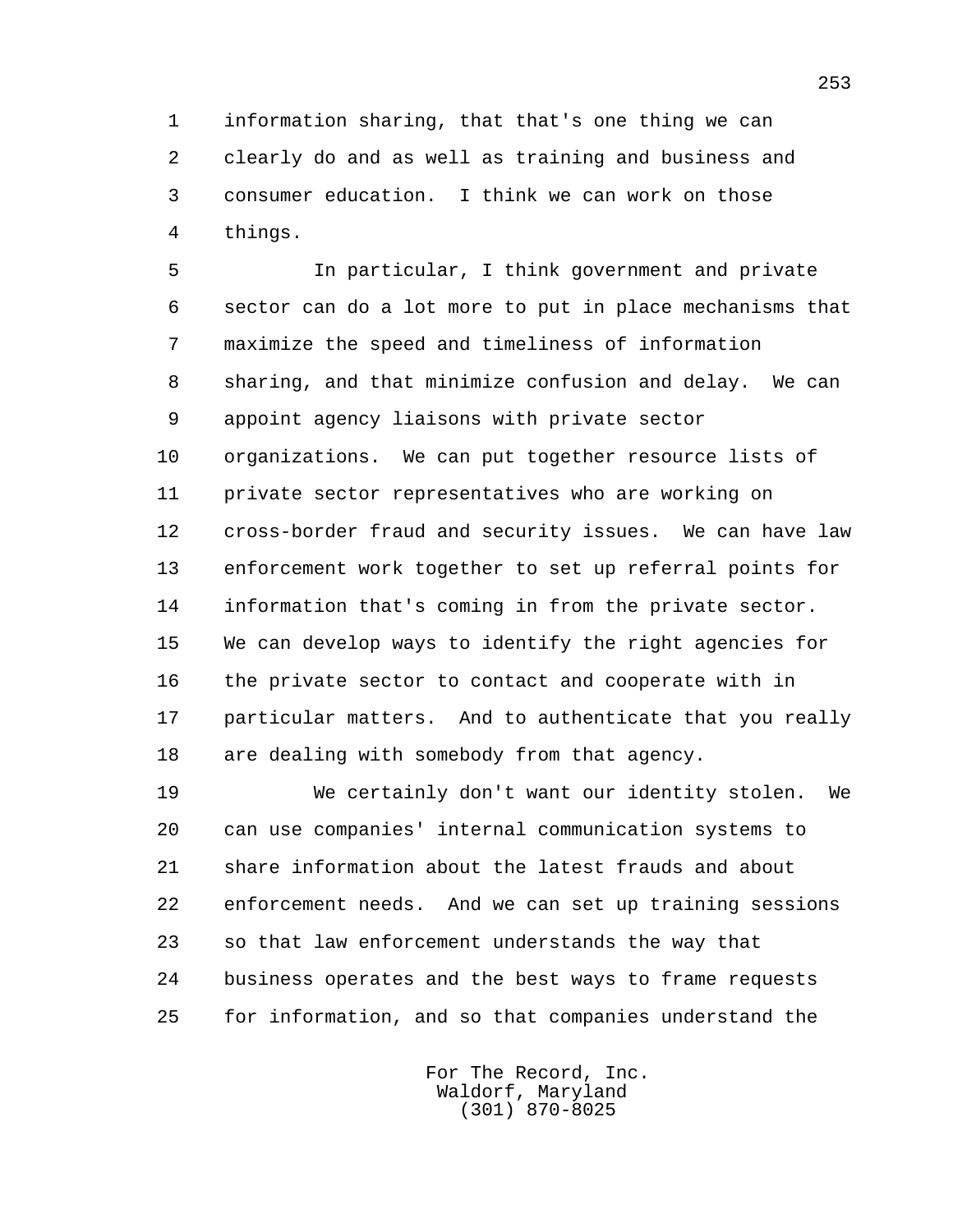1 way the FTC works in our civil law enforcement 2 investigations. You certainly don't want to find out by 3 being a target.

 4 Turning to some of the specific industrial 5 areas, or business areas, in the financial sector, I 6 think there's a consensus that information from some of 7 the very sophisticated tracking and risk assessment 8 techniques and mechanisms that are already in place 9 would be valuable to the FTC. I'm certainly convinced. 10 I think that would be extremely useful for us to be able 11 to access, use, understand consistent with your needs.

 12 And I think for payment systems, there's some 13 fairly clear agreement that some mechanisms that are 14 already widely used, such as fraud alerts that are 15 circulated by the credit card industry, can be expanded 16 to include the FTC and hopefully to facilitate reducing 17 the problem. And I think more consumer education, 18 including at the point of purchase, is something that 19 may also be helpful.

 20 In particular, we would like to follow up on the 21 suggestion to look at ways to have industry analysts 22 work with law enforcement to analyze data we currently 23 have available. How can we make better use of the 24 complaint data we get to select targets, and that's 25 something where there's a lot of expertise in this room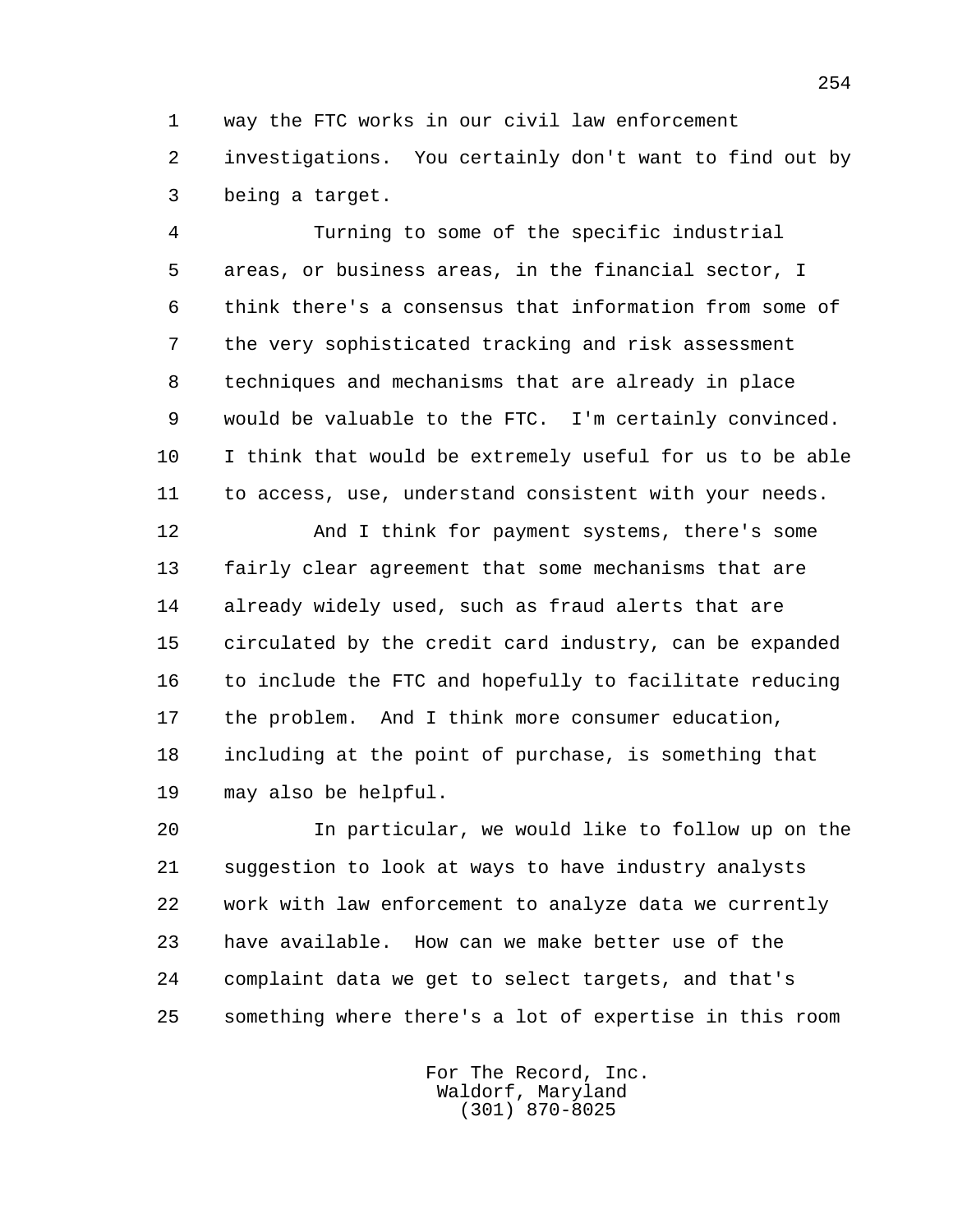1 that unfortunately doesn't work for the FTC.

 2 For commercial mail receiving agencies, and for 3 courier services, I think expanded training for 4 operators and courier agents who deal directly with 5 consumers is something that could be a very useful tool. 6 In particular, I would like to thank FedEx and MBE for 7 their offers to follow up in this area. I think that's 8 something that would be quite useful.

 9 And for ISPs and web hosting companies, I think 10 there was agreement that it's important to be able to 11 act quickly on information preservation requests, and to 12 consider whether we can find a way to pass on 13 preservation requests to the next organization in the 14 evidentiary chain. There's interest in using companies' 15 terms of services -- terms of service -- both to address 16 privacy concerns, and to stop websites that are 17 determined to be fraudulent. And I think there's some 18 interest in developing a vehicle for consumer protection 19 agencies in various countries to work cooperatively to 20 obtain information from companies that are outside of 21 their jurisdiction.

 22 For domain registrars, in particular, I think I 23 heard some agreement, that there should be a way for 24 legitimate and verifiable law enforcement agencies to 25 get access to accurate whois data. I recognize that it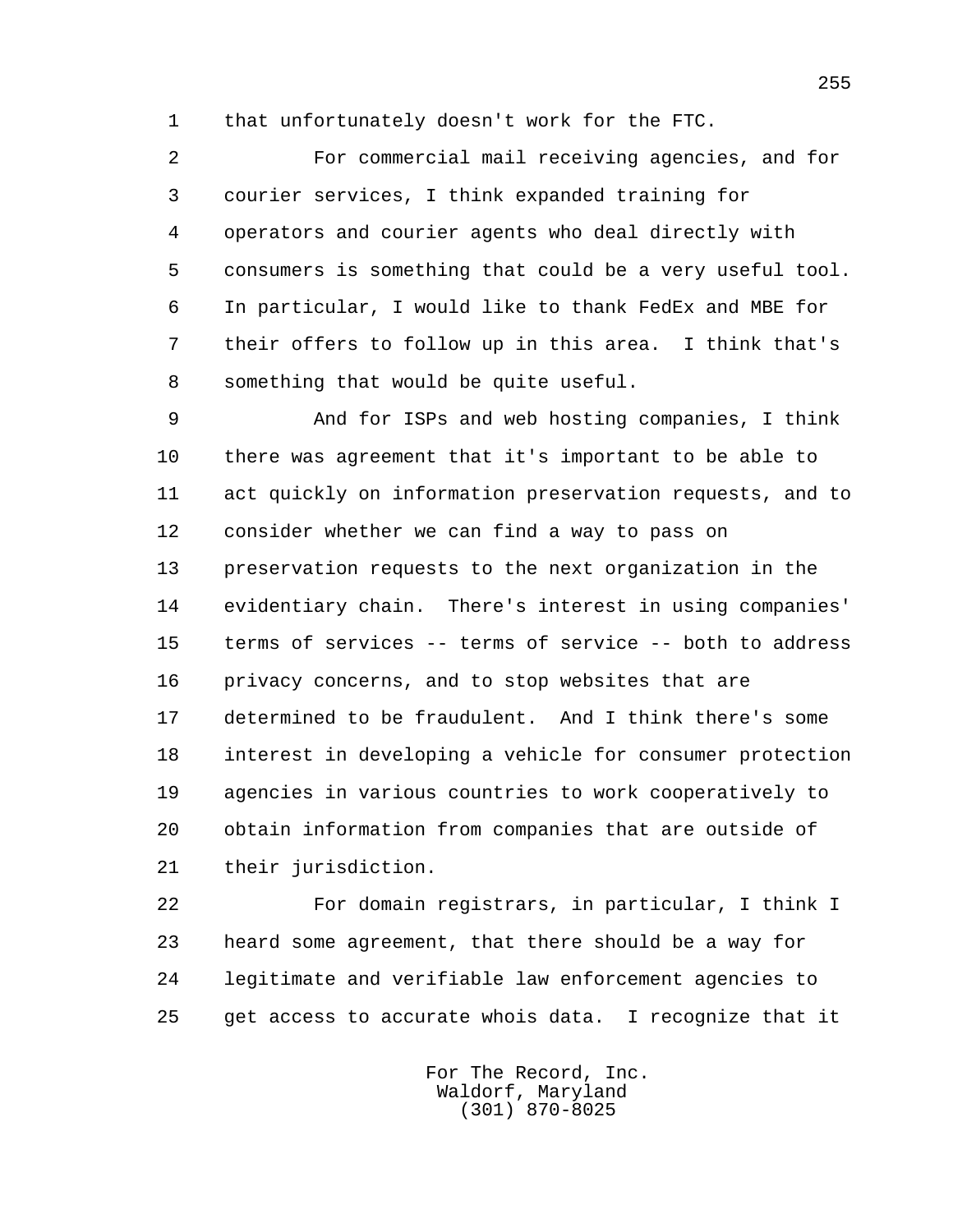1 has some costs, but it's the essential first step in 2 knowing who it is that we're investigating and where to 3 go.

 4 I think there should be streamlining of requests 5 for cooperation from law enforcement to domain 6 registrars and to registries. We should try to utilize 7 identifiable points of contact with you all, and with 8 law enforcement agencies around the world.

 9 I think it's interesting that a concern cutting 10 across all the panels is the interface with privacy 11 laws. I think information sharing and information 12 utilization is a key to the fight against fraud. I 13 think we need to focus on the ways that information is 14 used, and there's some good uses of information, like 15 fighting fraud, where we should strive to not let 16 privacy regulations get in the way. And we may need to 17 work together to find ways to harmonize the need for 18 that greater flow of information, with privacy schemes 19 in various countries.

 20 In summary, I think this workshop demonstrated 21 there's a very real and very important need for 22 public/private partnerships to combat cross-border 23 consumer fraud. There's a lot of details to be hammered 24 out, and a lot of issues that still need to be decided. 25 But I think this meeting put us one step closer to